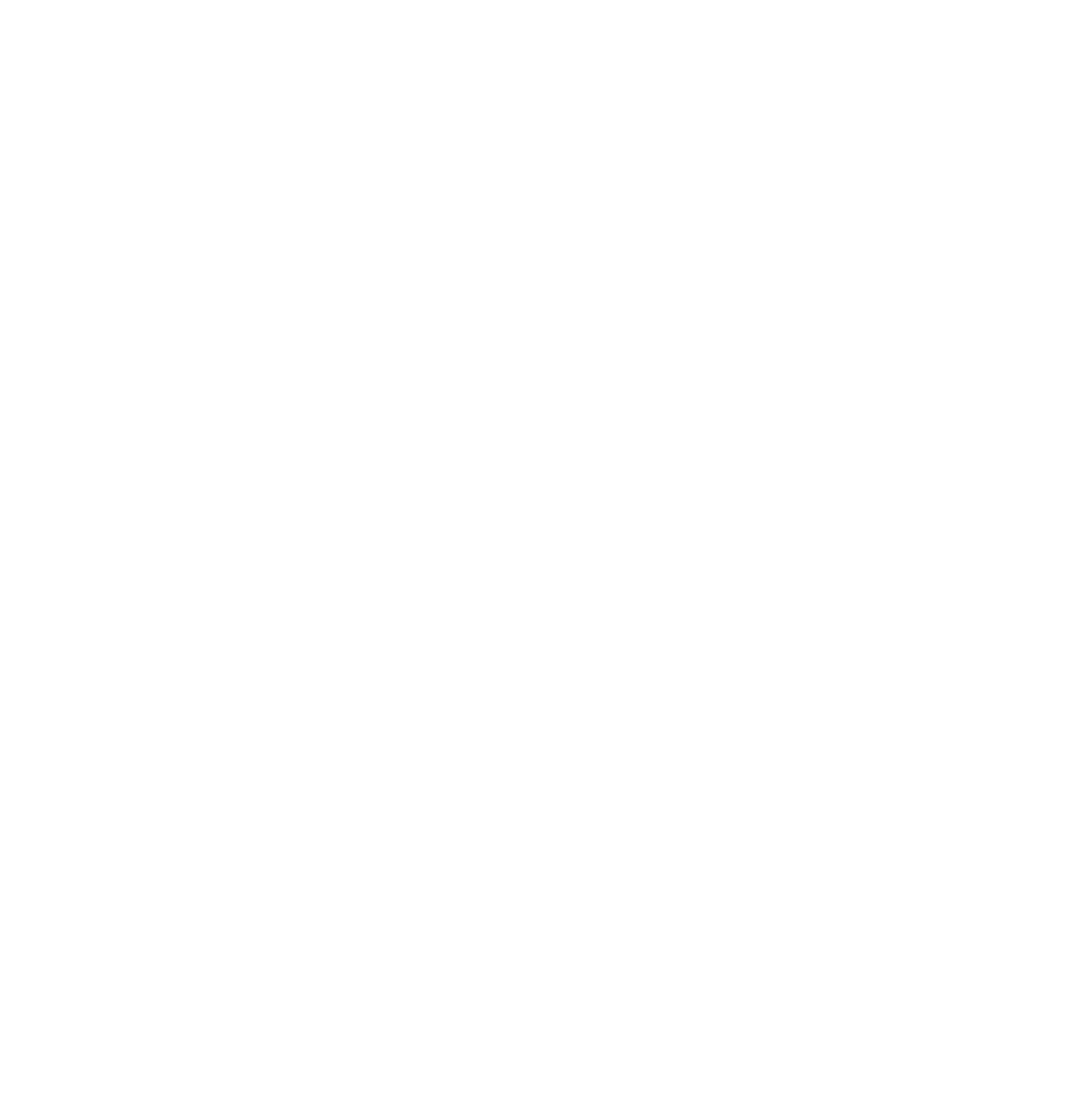# **Limited Product Warranty**

## **1. Coverage of Limited Warranty**

1.1 This limited warranty (see "Exclusions" and "Limitations" in Section 2) ("Limited Warranty") confers upon you specific rights and remedies against Acer. Please read this document carefully; by making a claim under this Limited Warranty, you will be deemed to have understood and accepted its terms. Independent of this Limited Warranty, you may have different and more expansive rights and remedies against the retailer who sold you the Acer product. This Limited Warranty does not operate to limit such rights.

Consumers have legal rights under applicable legislation governing the sale of consumer goods and this Limited Warranty does not exclude, limit or suspend any such applicable rights. For example, under the Consumer Rights Act 2015, consumers have certain rights and remedies available to them where goods do not conform to the contract, including where goods are not of satisfactory quality or not as described. Such remedies include a short-term right to reject the goods, the right to a repair or replacement of the goods and, in certain circumstances, the right to a price reduction or a final right to reject the goods. The consumer has up to 6 years (or 5 years in Scotland) within which they may pursue these legal rights and remedies.

1.2 Acer warrants any Acer product, including genuine Acer parts and components (offered as "Options" and/or "Accessories") which have been installed in your Acer product at the time of purchase, (collectively, referred to as "System") first sold to an end-user in a country of the European Economic Area (the "Territorial Scope") to be free from defects in materials and/or workmanship under conditions of normal use for the duration of the warranty period specified on the Limited Warranty card supplied with your System ("Warranty Card").

It is your responsibility to refuse to accept delivery of any Acer product sold as new when the Acer security seal is broken and to notify the retailer accordingly.

By accepting an Acer product with a broken seal, you acknowledge that this Limited Warranty does not apply. This does not limit or exclude your legal rights in relation to goods which do not conform to the contract.

1.3 Acer does not warrant that the operation of any software supplied with your System will be uninterrupted or error-free, or that such software will meet your individual requirements.

1.4 If you make a claim under this Limited Warranty, Acer will, at its option, repair or replace any defective System or any parts thereof covered by this Limited Warranty by using new or factory-refurbished parts or Systems. In the event that Acer opts to use factory-refurbished parts or Systems, they will have performance characteristics equal to those of new products. All exchanged parts and Systems replaced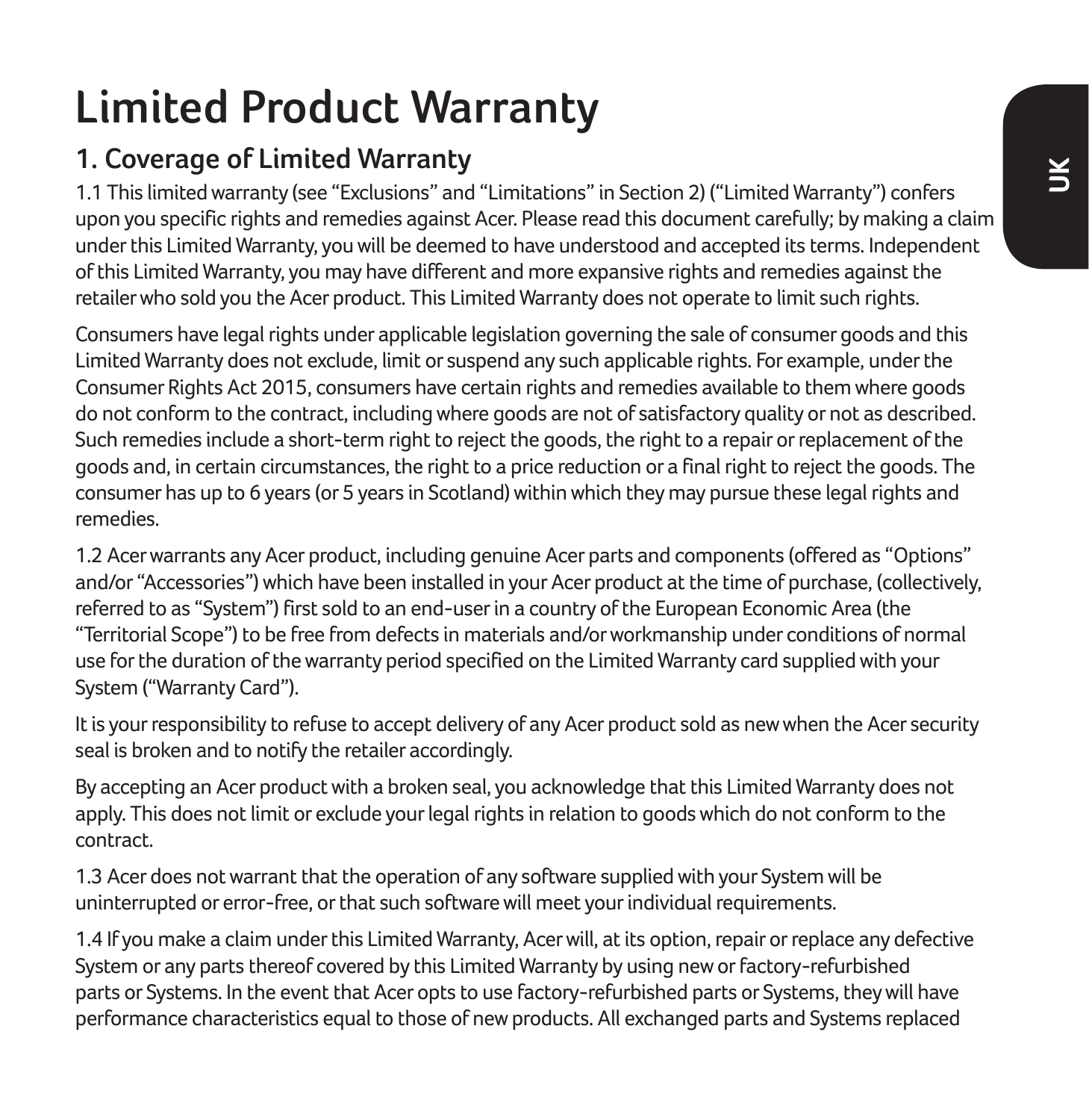under this Limited Warranty will become the property of Acer.

1.5 The warranty period commences on the date of purchase. Your original purchase invoice (sales receipt), showing the date of purchase of the System, is your proof of the date of purchase.

1.6 Warranty services will be performed based on the primary language used in the EEA country where the service request is made. Warranty repair services involving language based aspects of your System (e.g., keyboards, software) may not be capable of being performed in any other language(s) than the primary language(s) used in the EEA country where the service request is made.

### **2. Exclusions and Limitations**

This Limited Warranty is subject to the following exclusions and limitations:

2.1 Exclusions

This Limited Warranty does not extend to:

2.1.1 any product not manufactured by or for Acer, or first sold to an end-user in a country outside the Territorial Scope of this Limited Warranty.

2.1.2 any product that has been damaged or rendered defective as a result of

2.1.2.1 use of the System other than for its normal intended use, including, without limitation, failure to use the System in accordance with the User's Guide that accompanies the System, or any other abuse or neglect with respect to the System;

2.1.2.2 modification of the System including use of parts not manufactured and/or sold by Acer;

2.1.2.3 service or repair by anyone other than Acer or an Acer Authorized Service Provider;

2.1.2.4 improper transportation or packing when returning the System to Acer or an Acer Authorized Service Provider; or

2.1.2.5 improper installation of third-party products (e.g., memory cards).

2.1.3 loss of any, or damage to, programs, data, or removable storage media. You are responsible for saving (backing up) any programs, data and/or removable storage media. Please note that Acer may opt to replace the System submitted for warranty services with a remanufactured product of equal quality, and, thus, any data stored by you on your original System may become permanently inaccessible to you.

2.1.4 consumable parts, i.e., parts that require periodic replacement during the normal course of the System's use, including without limitation, notebook batteries.

2.1.5 minor defects of LCD displays occurring in Systems equipped with LCD display technology, provided that there shall not be more than four (4) defective pixels per million pixels on a given LCD display, and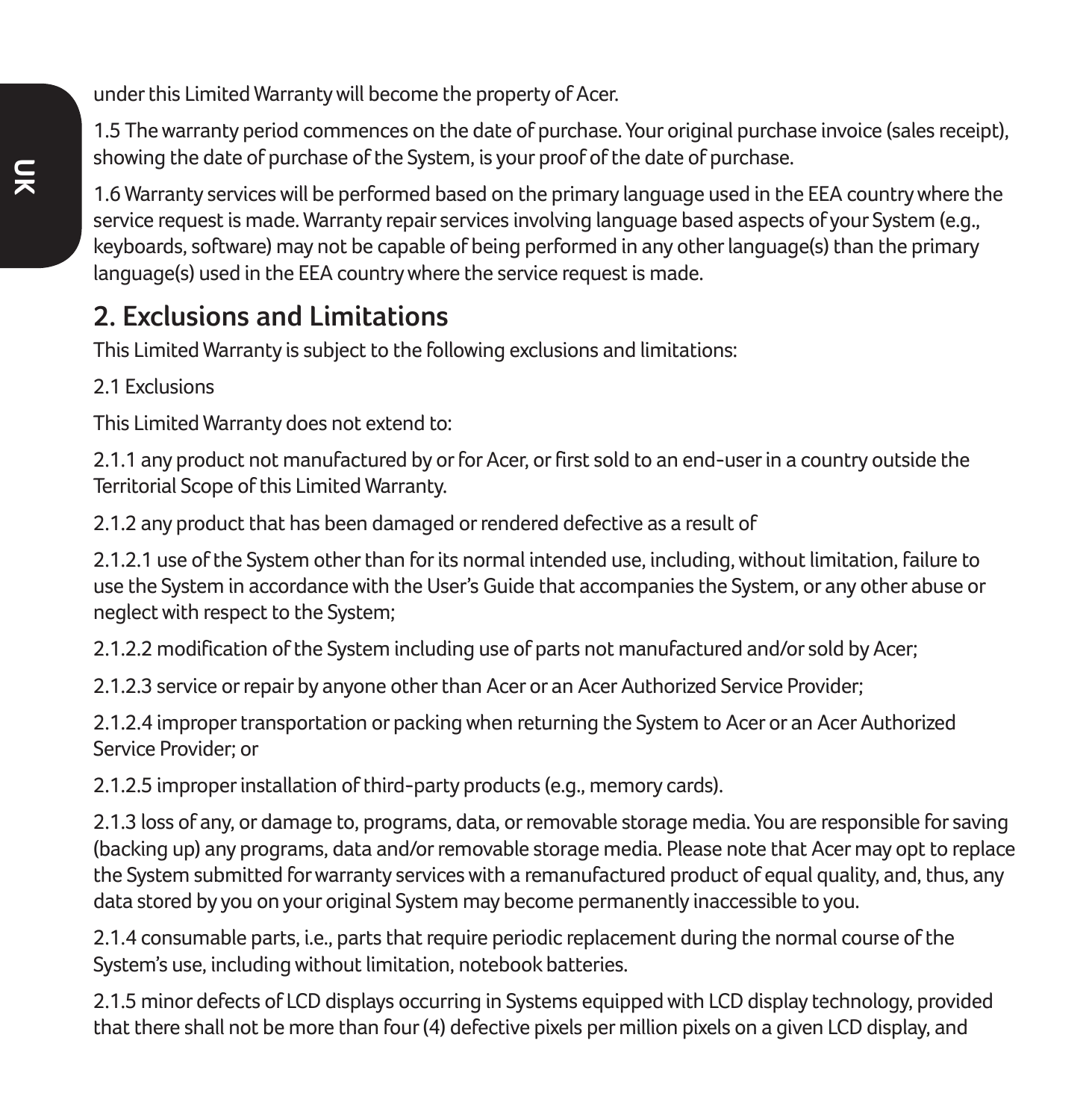provided further that, if the display panel is divided into nine (9) equal rectangular areas, there shall be no more than one defective pixel in the central area of the display.

2.2 Limitation and Disclaimer of Warranty

2.2.1 If you make a claim under this Limited Warranty, you acknowledge and agree that repair, and (upon availability) replacement, as applicable, under the warranty services described herein, is your sole and exclusive remedy vis-à-vis Acer or any of its corporate affiliates or parent companies with respect to any breach of the Acer Limited Warranty set forth herein, provided that this clause shall not exclude or limit Acer's liability for: (i) death or personal injury caused by the negligence of Acer or its employees, officers, agents or contractors; (ii) fraud or fraudulent misrepresentation; or (iii) any other liability that cannot be limited or excluded as a matter of law.

## **3. Obtaining Warranty Service**

To report any claims and/or to obtain warranty service, please refer to the contact information set out on your Warranty Card or visit http://support.acer-euro.com.

Before returning your Acer product to service, please ensure that you have backed up all data and programmes and please delete any confidential, proprietary or personal information or programmes (hereafter "Data") from it. Acer is not liable for any loss, damage or disclosure of any Data outside of its control or due to actions or omissions of third parties nor for the restoration or re-installation of any Data.

Each party agrees that it places no reliance on any statement, warranty or representation other than those expressly set out in this Limited Warranty. No Acer reseller, agent or employee is authorized by Acer to make any variation to the terms of this Limited Warranty.

Where an Acer product has been purchased in the UK, this Limited Warranty is governed by and construed under the laws of England and Wales, and each party hereby submits to the non-exclusive jurisdiction of the English courts.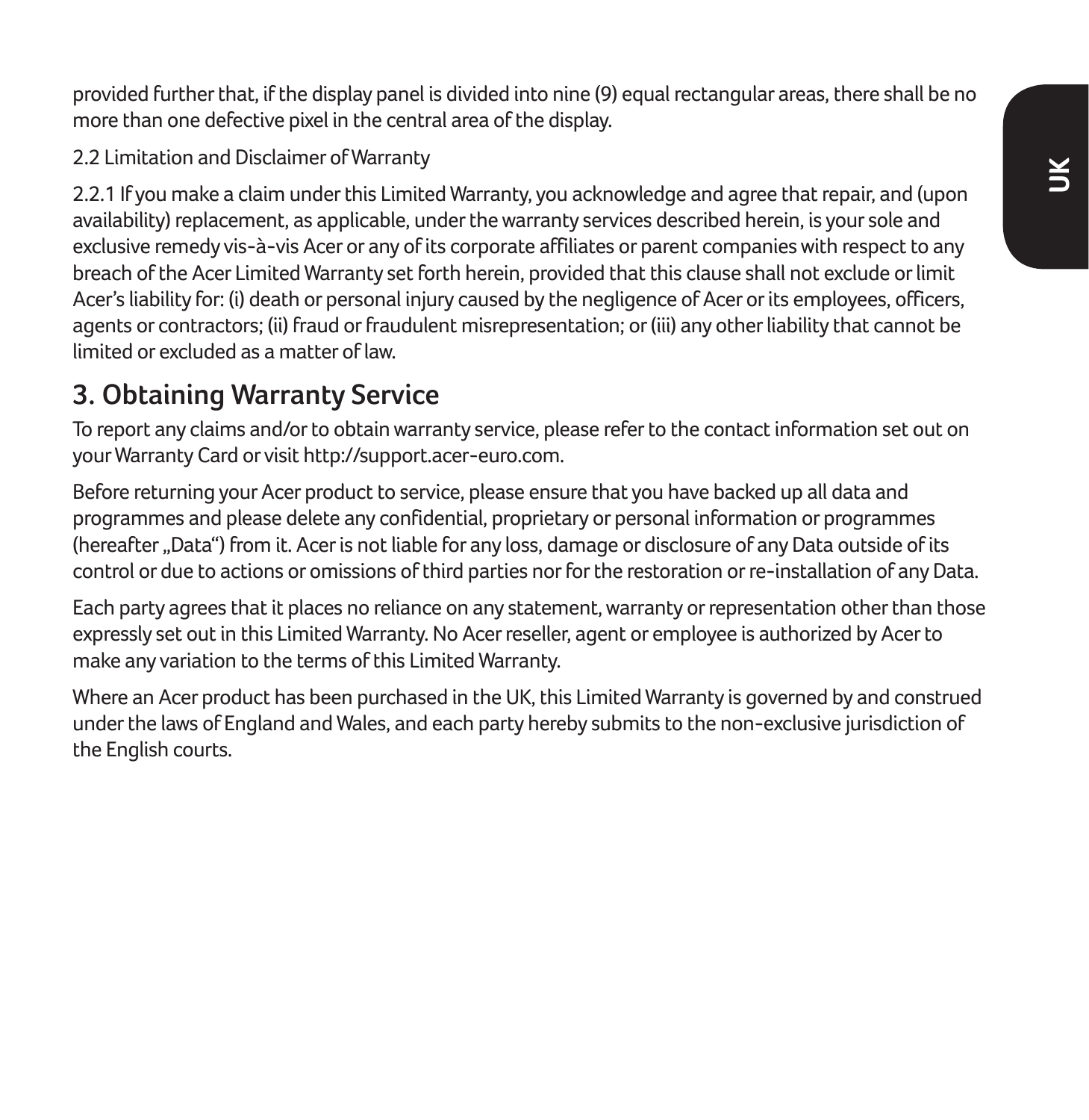# **LIMITED WARRANTY CARD**

| <b>PRODUCT</b>   | <b>WARRANTY PERIOD AND TYPE</b>                                                                                               |
|------------------|-------------------------------------------------------------------------------------------------------------------------------|
| Acer Enduro      | 3 Years: Mail-in or Carry-in <sup>(1)</sup>                                                                                   |
| Software Support | 180 days                                                                                                                      |
| $(1)$ Mail-in:   | Customer ships the unit to Acer's repair depot. After the repair is complete,<br>Acer ships the unit back to the customer.    |
| Carry-in:        | Customer brings the unit to an Acer Authorized Service Provider. After the<br>repair is complete, customer picks the unit up. |

#### **Warranty Upgrade Options**

To obtain more information about or to order any of the warranty upgrade options please visit Acer WEBsites or call the corresponding phone number in your Country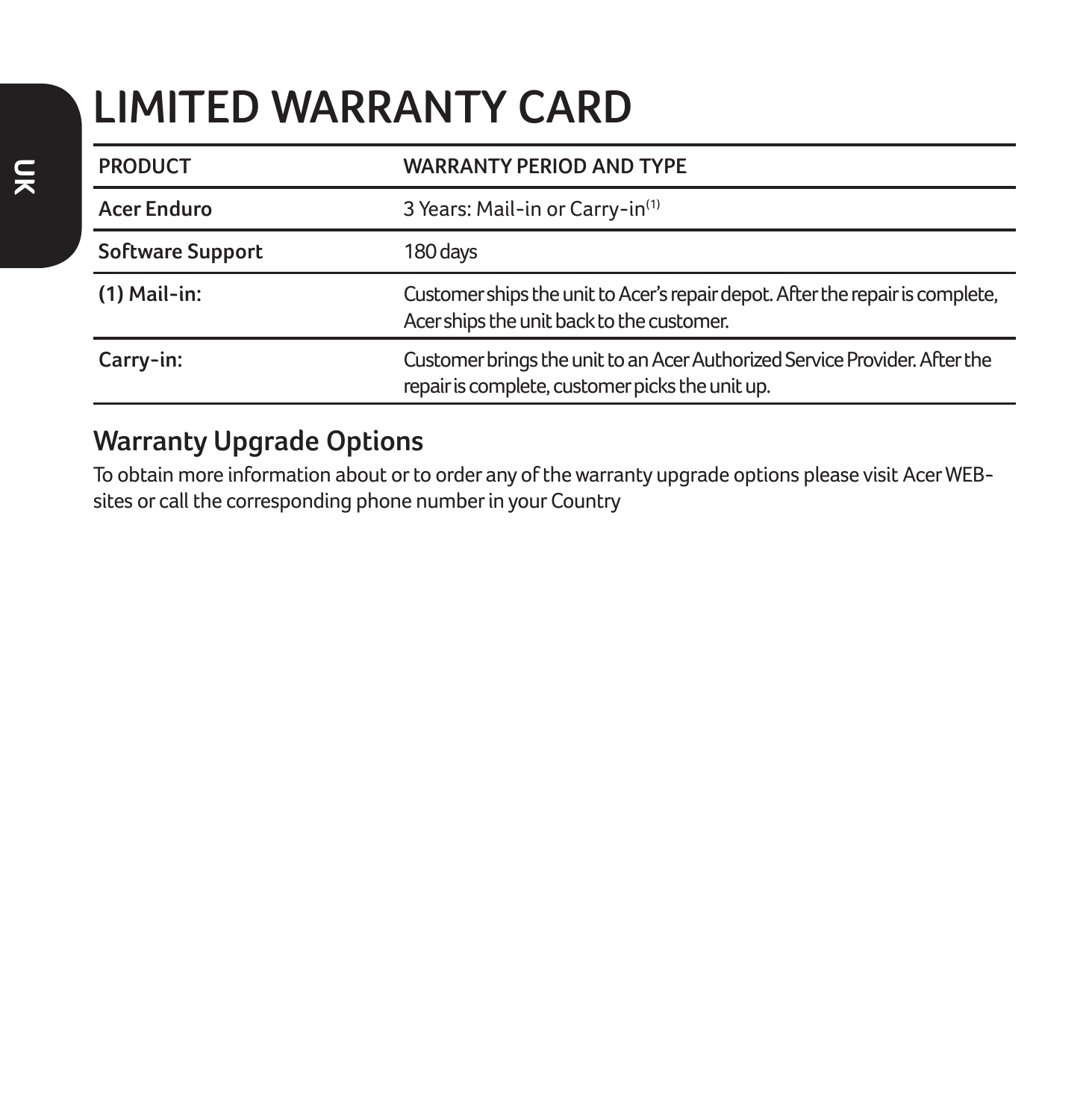# **Eingeschränkte Herstellergarantie**

## **1. Geltungsbereich der Garantie**

1.1 Acer räumt Ihnen mit dieser Garantieerklärung bestimmte, nach Art und Inhalt begrenzte (siehe "Ausschlüsse" und "Einschränkungen") Rechte ein. Bitte lesen Sie dieses Dokument sorgfältig durch. Durch die Ausübung von aus dieser Garantie abgeleiteten Rechten erklären Sie konkludent, dass Sie deren Bedingungen verstanden und akzeptiert haben. Ihre gesetzlichen Rechte (Gewährleistung) gegenüber der Partei, von der Sie dieses Acer Produkt unmittelbar erworben haben, bestehen, ohne durch diese Garantie berührt zu werden, neben und unabhängig von dieser Garantie.

Die landesspezifischen Gesetze können den privater Verbraucher unterschiedliche und über diese Garantie hinaus gehende Rechte und Rechtsmittel zubilligen. Diese Garantie schränkt diese landesspezifischen Rechte in keinster Weise ein.

Die Verbraucher haben gesetzliche Rechte im Rahmen der geltenden innerstaatlichen Rechtsvorschriften über den Verbrauchsgüterkauf und diese Garantie wird geltendes Recht nicht ausschließen, begrenzen oder aussetzen. Zum Beispiel haben die Verbraucher ab Kaufdatum (Neugerät) eine wenigstens 24 Monate geltende Gewährleistung - unabhängig davon, was auf Garantiekarten oder anderen Materialien aufgeführt wird.

1.2 Acer garantiert, dass jedes Gerät (im weiteren als "System" bezeichnet), das in einem Land des Europäischen Wirtschaftsraums und der Schweiz (das "Einzugsgebiet") erstmalig von einem Händler an einen Endverbraucher verkauft wurde, bei normaler Verwendung für die Dauer der auf der mit Ihrem System mitgelieferten Garantie-Karte ("Garantiekarte") vermerkten Frist frei von Material- und Verarbeitungsfehlern ist. Als "System" gilt hier lhr fabrikneues Acer-Produkt, zuzüglich aller Acer-Originalbauteile und Komponenten (sofern diese zum Kaufzeitpunkt als "Optionen" und/oder "Zubehör" angeboten worden waren und bereits im Zusammenhang mit dem Kauf Ihres Acer-Produkts installiert worden waren).

Es obliegt in der Verantwortung des Kunden, die Annahme des Acer Produkts zu verweigern, wenn es sich um Neuware handelt und das Acer Garantiesiegel geöffnet wurde. Es muss dann umgehend der Verkäufer informiert werden. Wenn Sie ein Acer Produkt mit geöffneten Garantiesiegel annehmen, akzeptieren Sie (als Kunde) die (eingeschränkten) Garantieansprüche eines solches Gerätes gegenüber den Standardbedingungen die beim Kauf eines neuen Acer Produktes gelten.

1.3 Software, die mit Ihrem System mitgeliefert wird, einschließlich des Betriebssystems, fällt nicht in den sachlichen Geltungsbereich dieser Garantie. Acer garantiert nicht, dass diese Software ohne Unterbrechungen oder fehlerfrei funktioniert oder Ihren Anforderungen genügt.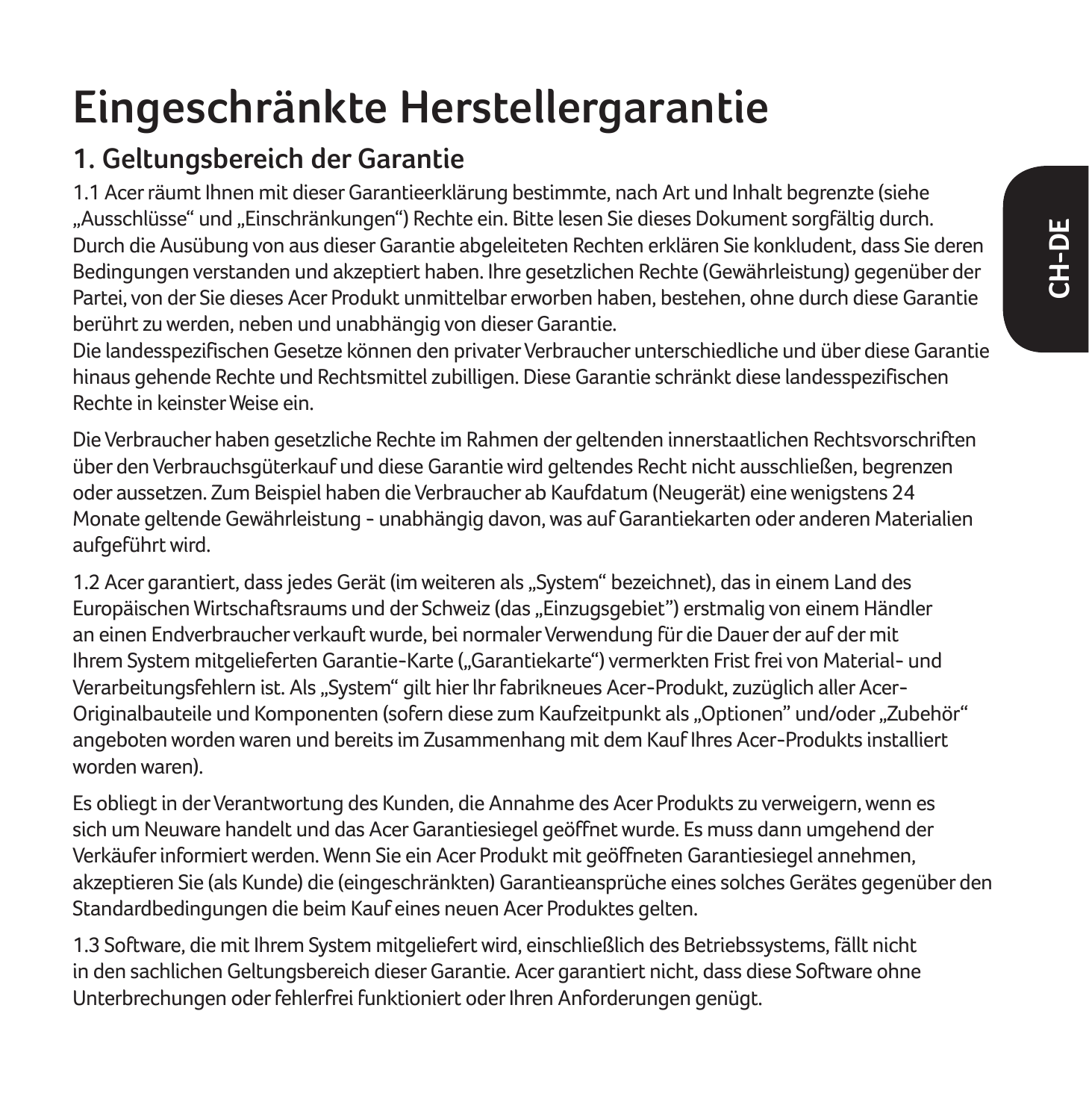1.4 Im Garantiefall repariert oder ersetzt Acer nach billigem Ermessen schadhafte von dieser Garantie gedeckte Systeme oder deren Teile durch neue oder neuwertige Teile oder Systeme. Sollte Acer neuwertige Teile oder Systeme verwenden, so handelt es sich dabei um generalüberholte original Acer Produkte, deren Leistungsmerkmale denen fabrikneuer Produkte gleichkommen. Alle ausgetauschten Teile und Systeme, die im Rahmen dieser eingeschränkten Garantie ersetzt werden, gehen in das Eigentum von Acer über.

1.5 Die Garantiefrist beginnt mit dem Zeitpunkt des Kaufs. Ihre Rechnung (Kassenzettel), mit dem Kaufdatum des Systems ist Ihr Kaufbeleg.

1.6 Soweit sprachliche Aspekte für den Garantieservice relevant sind (z.B. Tastaturen, Software), ist die primäre Landessprache des jeweiligen Landes maßgeblich, in dem der Garantieservice in Anspruch genommen wird. Falls dies Ihren Ansprüchen nicht genügt, bleibt es Ihnen unbenommen, sich an den Acer Kundendienst in jenem Land zu wenden, in dem Sie Ihr Acer Produkt gekauft haben.

### **2. Ausschlüsse und Einschränkungen**

Diese Garantie unterliegt folgenden Ausschlüssen und Einschränkungen

2.1 Ausschlüsse

Diese eingeschränkte Garantie erstreckt sich nicht auf:

2.1.1 Produkte, die nicht von oder für Acer hergestellt wurden oder die ursprünglich in einem Land außerhalb des Einzugsgebiets dieser Garantie an einen Endabnehmer verkauft wurden;

2.1.2 Produkte, die durch folgende Handlungen beschädigt oder funktionsunfähig gemacht wurden,

2.1.2.1 zweckentfremdete Verwendung des Produkts, einschließlich aber nicht beschränkt auf Nichtbeachtung der mit dem System gelieferten Benutzeranleitung oder anderer Missbrauch oder Vernachlässigung des Systems;

2.1.2.2 Veränderung des Systems, etwa durch Verwendung oder Einbau von Bestandteilen, die nicht von Acer hergestellt und/oder verkauft wurden;

2.1.2.3 Service oder Reparatur durch unautorisierte Dritte, d.h. nicht von Acer oder Acer-Vertragswerkstätten;

2.1.2.4 unsachgemäßer Transport oder Verpackung bei Rücksendung des Systems an Acer oder eine Vertragswerkstätte; oder

2.1.2.5 unsachgemäße Installation von Produkten von Drittanbietern (z.B. Speicherkarten).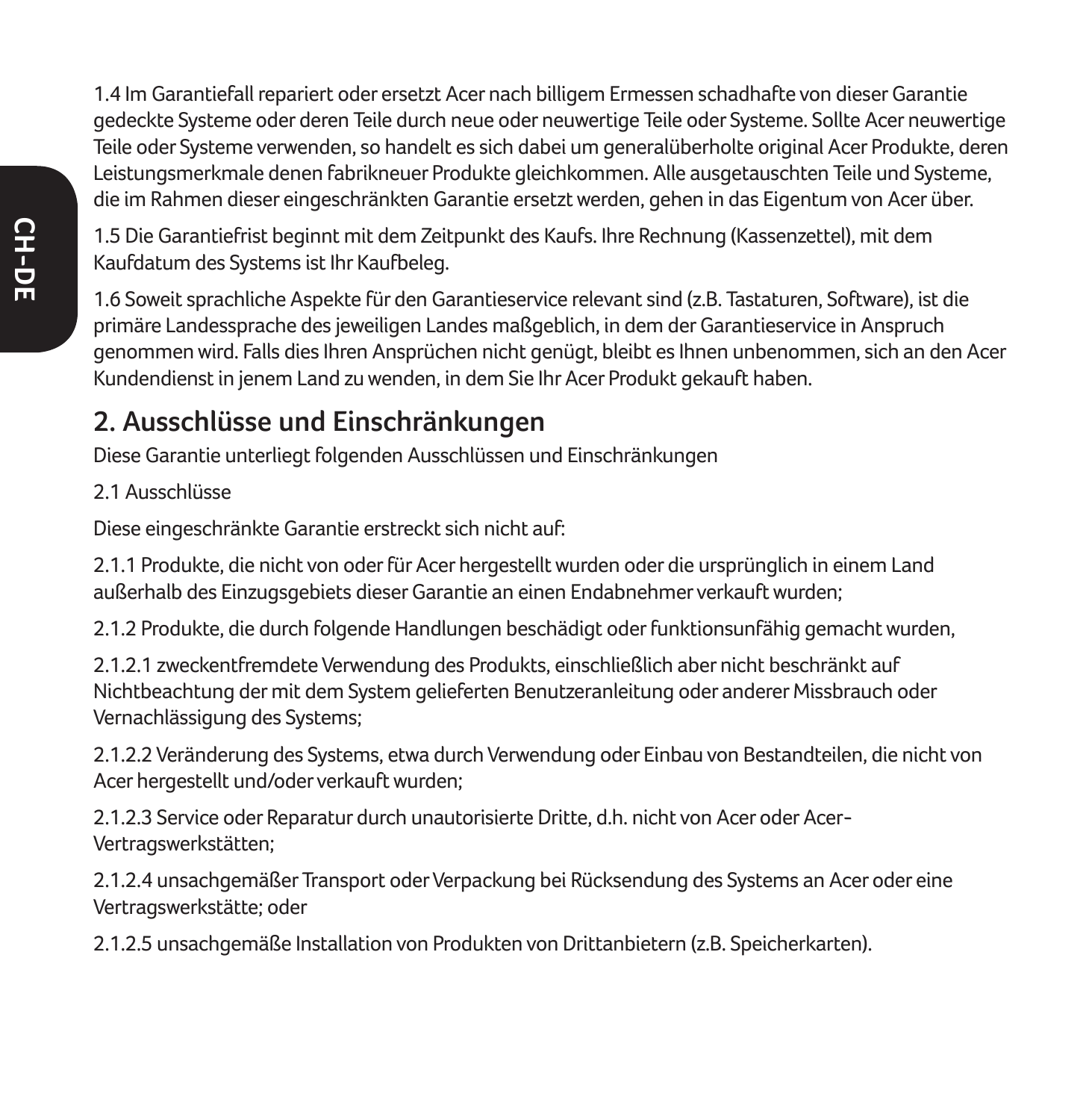2.1.3 Verlust oder Beschädigung von Programmen, Daten oder Wechselspeichermedien (ausgenommen in Fällen der Produzentenhaftung entsprechend der Produkthaftungsgesetzgebung die jeweils auf den vom Endverbraucher erlittenen Schaden Anwendung findet). Sie sind für das Abspeichern (Backup) von Programmen, Daten und/oder für Wechselspeichermedien verantwortlich. Wie bereits erwähnt, behält Acer es sich vor, zur Reparatur eingesandte Systeme durch neue oder generalüberholte Produkte von wenigstens vergleichbarer Qualität und Leistungsfähigkeit zu ersetzen, wodurch alle von Ihnen auf Ihrem Originalsystem gespeicherten Daten für Sie auf Dauer unzugänglich werden können.

2.1.4 Verbrauchsmaterialien, d.h. Teile, die bei der normalen Nutzung des Systems regelmäßig ausgetauscht werden müssen, einschließlich, aber nicht beschränkt auf Notebook-Batterien.

2.1.5 Geringfügige Mängel bei LC-Displays, die in Geräten auftreten, die mit LC-Display-Technologie ausgestattet sind, vorausgesetzt, dass nicht mehr als vier (4) Pixelfehler pro Million Bildpunkte auf einem Display auftreten und vorausgesetzt, dass man bei einer Aufteilung des Displays in neun (9) gleich große rechteckige Felder nur einen Pixelfehler im mittleren Feld des Displays antrifft.

2.2 Einschränkung und Ausschluss der Gewährleistung

2.2.1 Andere als die hier ausdrücklich eingeräumten Rechte können aus dieser Garantie nicht abgeleitet werden. Dies gilt insbesondere für alle sonstigen ausdrücklichen oder stillschweigenden Garantien für die Acer jegliche Haftung ablehnt. Dazu gehören u.a. stillschweigende Garantien für die Verkehrsfähigkeit oder Eignung für einen bestimmten Zweck.

2.2.2 In keinem Fall haftet Acer für Schäden aus Zufall oder für Mangelfolgeschäden,entgangenen Gewinn oder Verlust von Erwerbsmöglichkeiten, Daten oder Nutzungsmöglichkeiten, unabhängig davon, ob sich solche Ansprüche auf vertragliche Ansprüche oder unerlaubte Handlungen gründen oder diese sich auf Zusicherungen stützen, die im Zusammenhang mit der Verwendung des Systems stehen oder dessen Leistungsfähigkeit betreffen, oder sich auf die von Acer gelieferte Software beziehen, unabhängig davon, ob diese vorinstalliert ist oder dem Produkt beiliegt. Dieser Haftungsausschluss gilt selbst dann, wenn Acer auf die Möglichkeit solcher Schäden hingewiesen worden sein sollte.

2.2.3 Die in Absatz 2.2.2 enthaltenen Einschränkungen oder Haftungsauschlüsse kommen nicht zur Anwendung, wenn die von Ihnen erlittenen Verluste oder Beschädigungen das direkte und unmittelbare Ergebnis einer willkürlichen Irreführung durch Acer oder der Verletzung einer Rechtspflicht von Acer sind, und Acer wenigstens mit grober Fahrlässigkeit gehandelt hat, oder wenn deren Anwendung einen sonst zulässigen Anspruch gegen Acer unter der Produkhaftungsgesetzgebung, die jeweils auf den vom Endverbraucher erlittenen Schaden Anwendung findet, einschränken würde.

2.3 Wenn Sie diese Garantie in Anspruch nehmen, erkennen Sie an, dass über die hier beschriebenen Garantie- und Ersatzleistungen hinaus keine weitergehenden vertraglichen Ansprüche im Zusammenhang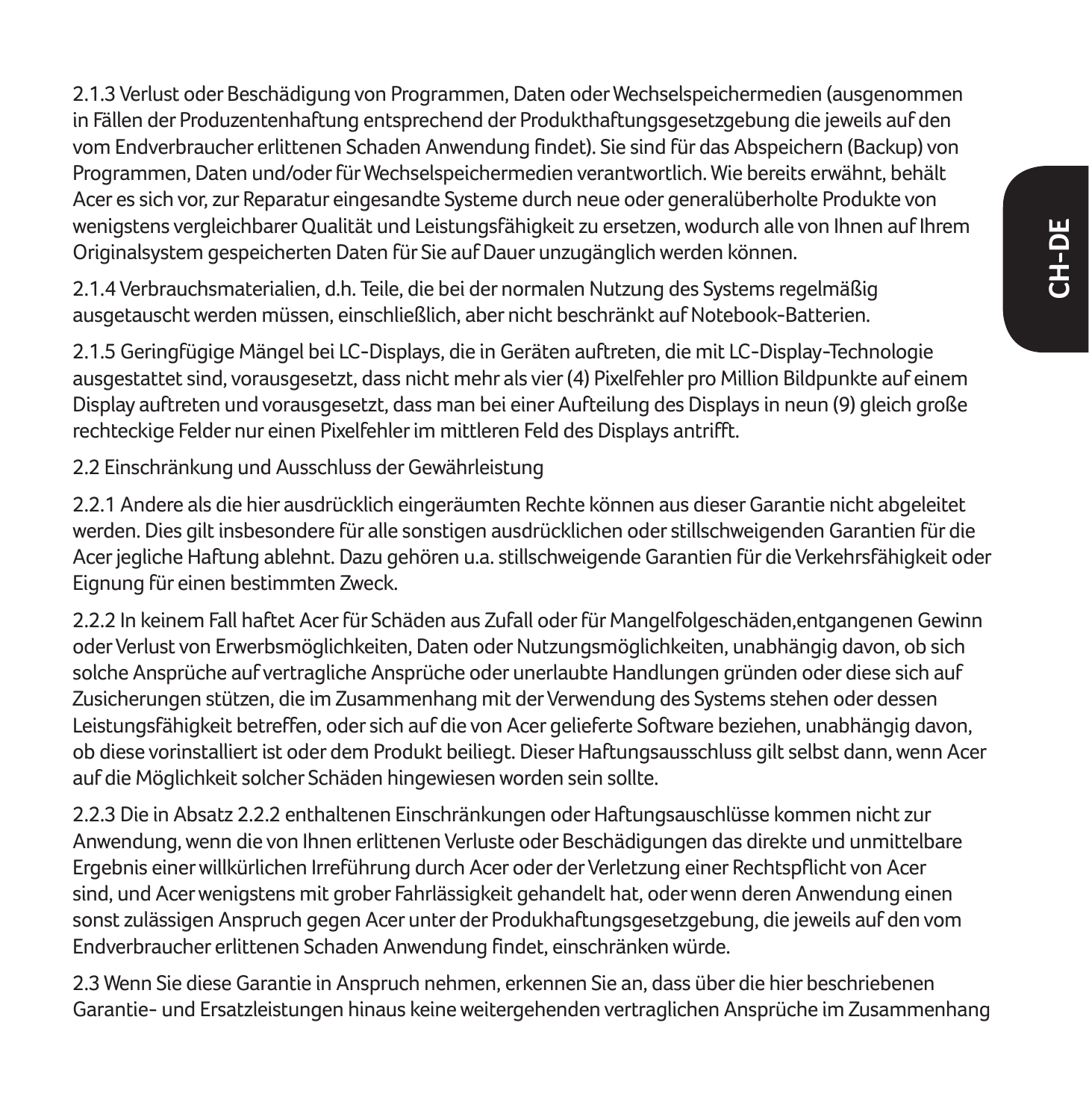mit dem Erwerb oder den Gebrauch Ihres Systems gegenüber Acer oder anderen Firmen des Acer-Konzerns bestehen.

2.4 Alle aus dieser Garantie erwachsenden Ansprüche sind verjährt, wenn sie nicht binnen einen Jahres nach Entstehung geltend gemacht werden.

### **3. Inanspruchnahme von Garantieleistungen**

Bitte wenden Sie sich mit allen Reklamationen und/oder zur Inanspruchnahme von Garantieleistungen an das für Sie lokal zuständige Acer Kundendienst Zentrum. Die entsprechende(n) Adresse(n) und Telefonnummer(n) finden Sie auf Ihrer Garantiekarte oder im Internet unter: http://support.acer-euro.com.

Bevor Sie ihr Acer Produkt in den Service senden, stellen Sie bitte sicher, dass Sie alle ihre Programme und Daten gesichert haben. Löschen Sie bitte alle vertraulichen oder persönlichen Dokumente und Programme (im weiteren als "Daten" bezeichnet). Acer ist nicht verantwortlich für verlorene, beschädigte oder veröffentliche Daten ausserhalb unserer Kontrolle oder durch Handhabung oder durch Irrtümer durch Dritte, auch nicht für die Wiederherstellung oder der Neuinstallation jeglicher Daten.

# **GARANTIE – Bedingungen**

| Produkt                 | <b>GARANTIEDAUER UND ART DER GARANTIE</b>                                                                                                                                     |
|-------------------------|-------------------------------------------------------------------------------------------------------------------------------------------------------------------------------|
| <b>Acer Enduro</b>      | 3 Jahre Mail-in / Carry-in <sup>(1)</sup>                                                                                                                                     |
| <b>Software Support</b> | 180 Tage                                                                                                                                                                      |
| $(1)$ Mail-in:          | Der Kunde schickt das Produkt an die Fachwerkstatt von Acer. Nach erfolgter Reparatur<br>schickt Acer das Produkt zum Kunden zurück.                                          |
| Carry-in:               | Der Kunde übernimmt selbstständig den Transport des Produkts zu einer<br>Vertragswerkstatt von Acer. Nach erfolgter Reparatur holt der Kunde das Produkt<br>selbst wieder ab. |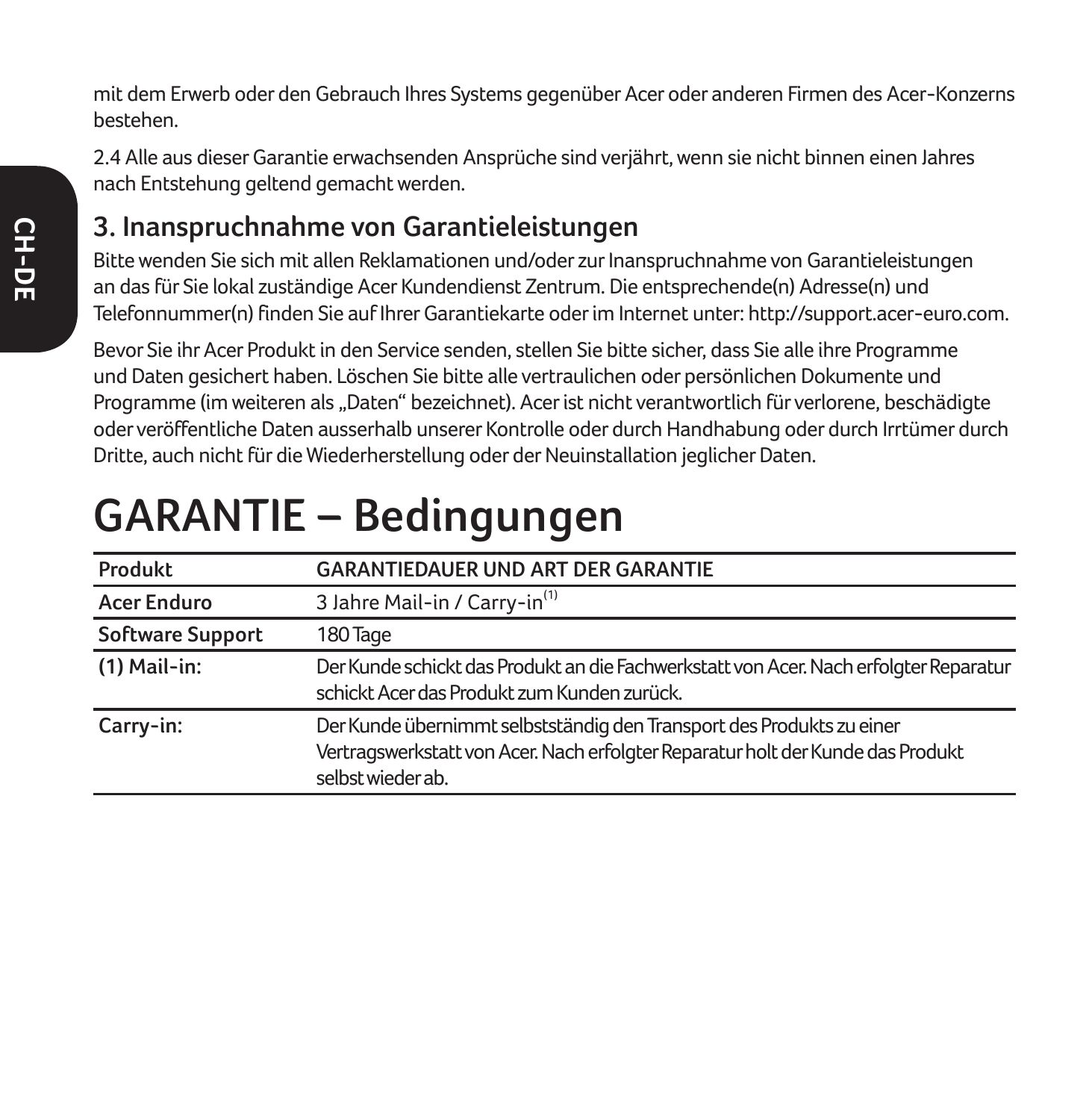### **Garantieverlängerung und erweiterte Garantie**

Informationen über optionale Garantieverlängerungen und Bestellmöglichkeiten finden Sie im Internet oder unter der Rufnummer der Acer-Niederlassung Ihres Landes.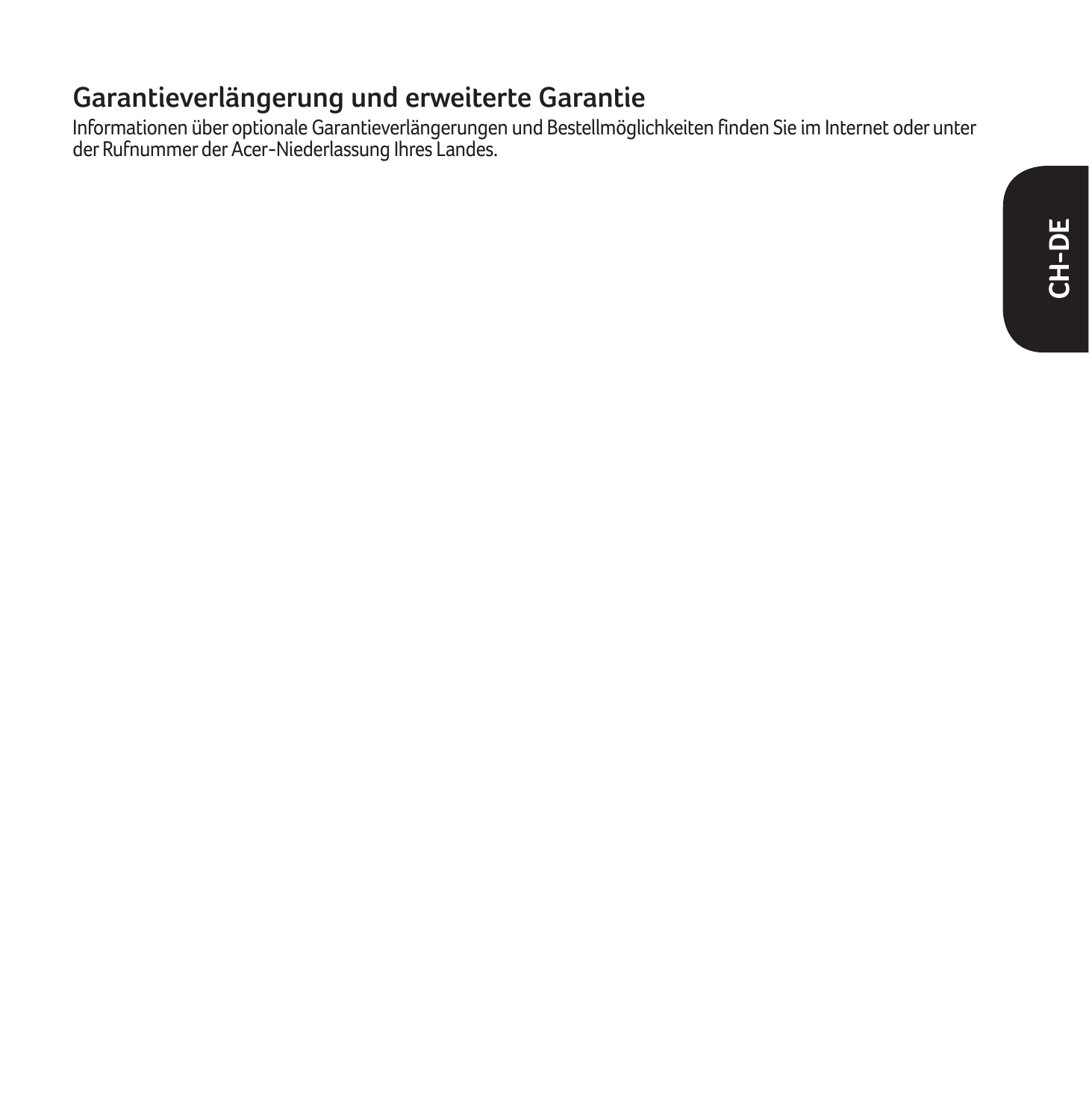## **Garantie des Produits**

### **1. Etendue de la Garantie Contractuelle**

1.1. La présente garantie contractuelle (la « Garantie Contractuelle ») (voir les sections « Exclusions » et « limitations » à l'article 2) vous confère des droits et recours spécifiques à l'encontre d'Acer (« Acer » tel qu'utilisé dans le présent document, signifie la société Acer située dans le Champ Territorial tel que défini ci-après ou où votre produit Acer, tel que défini ci-après, a été vendu pour la première fois à un utilisateur final). Pour de plus amples renseignements, contactez votre revendeur Acer ou consultez la page Internet http://support.acer-euro.com). Merci de lire attentivement le présent document, en faisant appel à cette Garantie Contractuelle, vous serez considéré comme en ayant compris et accepté les termes. Indépendamment de cette Garantie Contractuelle, vous pouvez bénéficier de droits différents et plus étendus à l'encontre du détaillant qui vous a vendu le produit Acer. La présente Garantie Contractuelle ne limite en rien de tels droits.

Le consommateur bénéficie de droits légaux selon la législation applicable à la vente des biens de consommation. Ces droits ne sont pas affectés par la présente garantie contractuelle. Par exemple, le consommateur bénéficie au moins d'une garantie de 24 mois à partir de la date d'achat du produit – indépendamment des indications reportées sur une carte de garantie ou sur d'autres produits.

1.2. Acer garantit tout produit Acer, incluant des pièces et composants (options et accessoires) Acer d'origine installés par Acer dans votre produit Acer au jour de son premier achat par un utilisateur final (« ci-après ensemble le « Système ») dans un pays de l'Union Européenne (le « Champ Territorial »), contre tout défaut matériel ou de construction dans des conditions normales d'utilisation et pendant la durée de garantie spécifiée sur la carte de garantie fournie avec votre Système (la « Carte de Garantie »).

Il est de la responsabilité du Client de refuser la délivrance d'un produit Acer vendu comme neuf alors que les sceaux de sécurité sont déchirés et d'en informer le revendeur.

En acceptant un produit Acer dont les sceaux sont déchirés, le Client reconnait que ses droits à la garantie de ce produit seront différents (réduits) par rapport à ceux liés à la vente d'un produit Acer neuf.

1.3. Tout logiciel fourni avec votre Système, incluant le système d'exploitation, est fourni « tel quel ». Acer ne garantit pas que le fonctionnement des logiciels fournis avec le Système sera ininterrompu ou exempt d'erreur, ni que ces logiciels répondront à vos besoins.

1.4. Si vous faites une réclamation au titre de la présente Garantie Contractuelle, Acer pourra, à son choix, réparer ou remplacer tout ou partie du Système défectueux couvert par la Garantie Contractuelle par des Systèmes ou pièces neufs ou reconditionnés. Au cas où Acer opterait pour l'utilisation de pièces ou Systèmes reconditionnés, ceux-ci auront des caractéristiques ou performances équivalentes à des produits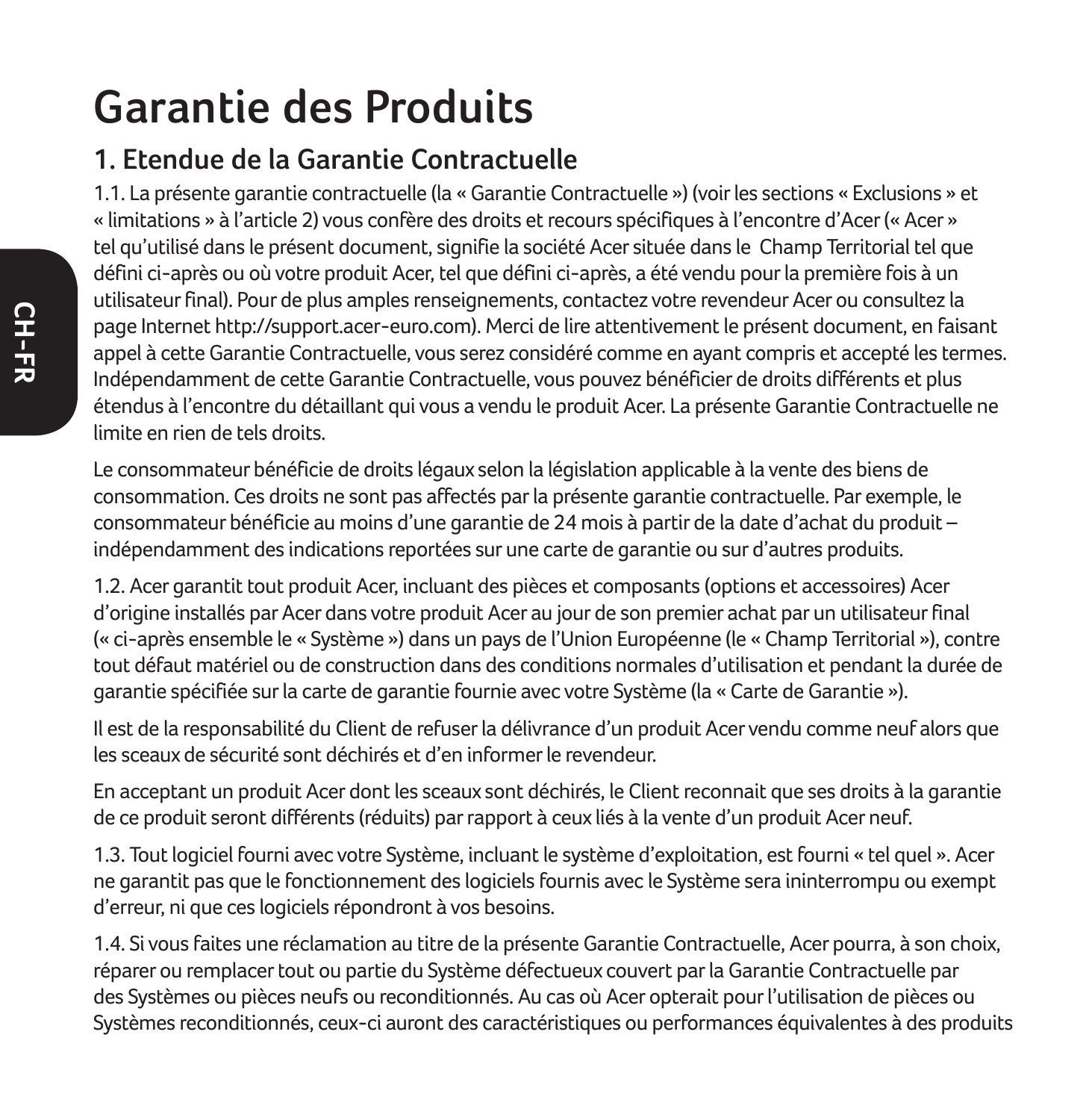neufs. Toutes les pièces démontées et Systèmes remplacés au titre de la Garantie Contractuelle deviennent la propriété d'Acer.

1.5. La période de garantie court à compter de la date d'achat par l'utilisateur initial. La facture originale d'achat (ticket de caisse), indiquant la date d'achat du Système, constitue la preuve de la date d'achat.

1.6. La garantie est assurée dans la langue principale en vigueur dans le pays de l'Union Européenne dans lequel le service est demandé. Les services de réparation sous garantie impliquant des aspects linguistiques de votre Système (tels que clavier, logiciels) ne peuvent pas être exécutés dans une langue différente de celle utilisée dans le pays de l'Union Européenne où les services sont demandés.

### **2. Exclusions et Limitations**

La présente Garantie Contractuelle est soumise aux exclusions et limitations suivantes :

2.1. Evelusions

La présente Garantie Contractuelle ne s'applique pas :

2.1.1. aux produits qui n'ont pas été fabriqués par ou pour Acer et aux produits vendus initialement à un utilisateur final dans un pays extérieur au Champ Territorial de la Garantie Contractuelle.

2.1.2. aux produits endommagés ou rendus défectueux suite à

2.1.2.1. une utilisation du Système non conforme à l'usage pour lequel il a été conçu, incluant notamment une utilisation non conforme au Guide d'Utilisation fourni avec le Système, ou tout autre abus ou négligence du Système ;

2.1.2.2. une modification du Système, notamment une utilisation de pièces non fabriquées ou vendues par Acer ;

2.1.2.3. une réparation ou un service de maintenance non exécuté par Acer ou un prestataire de service agréé par Acer ;

2.1.2.4. un transport ou un emballage inappropriés lors du retour du Système à Acer ou à un prestataire de service agréé par Acer ;

2.1.2.5. une installation impropre de produits de tiers (par exemple carte mémoire).

2.1.3. aux pertes ou dommages de logiciels, données ou supports de stockage amovibles. Vous êtes responsable de la sauvegarde (copie de sauvegarde) de tous programmes, données ou supports de stockage amovibles. En effet, Acer peut être amené à choisir de remplacer le Système envoyé sous garantie par un produit reconditionné de qualité équivalente, entraînant l'impossibilité pour vous d'avoir accès aux données stockées dans votre Système d'origine.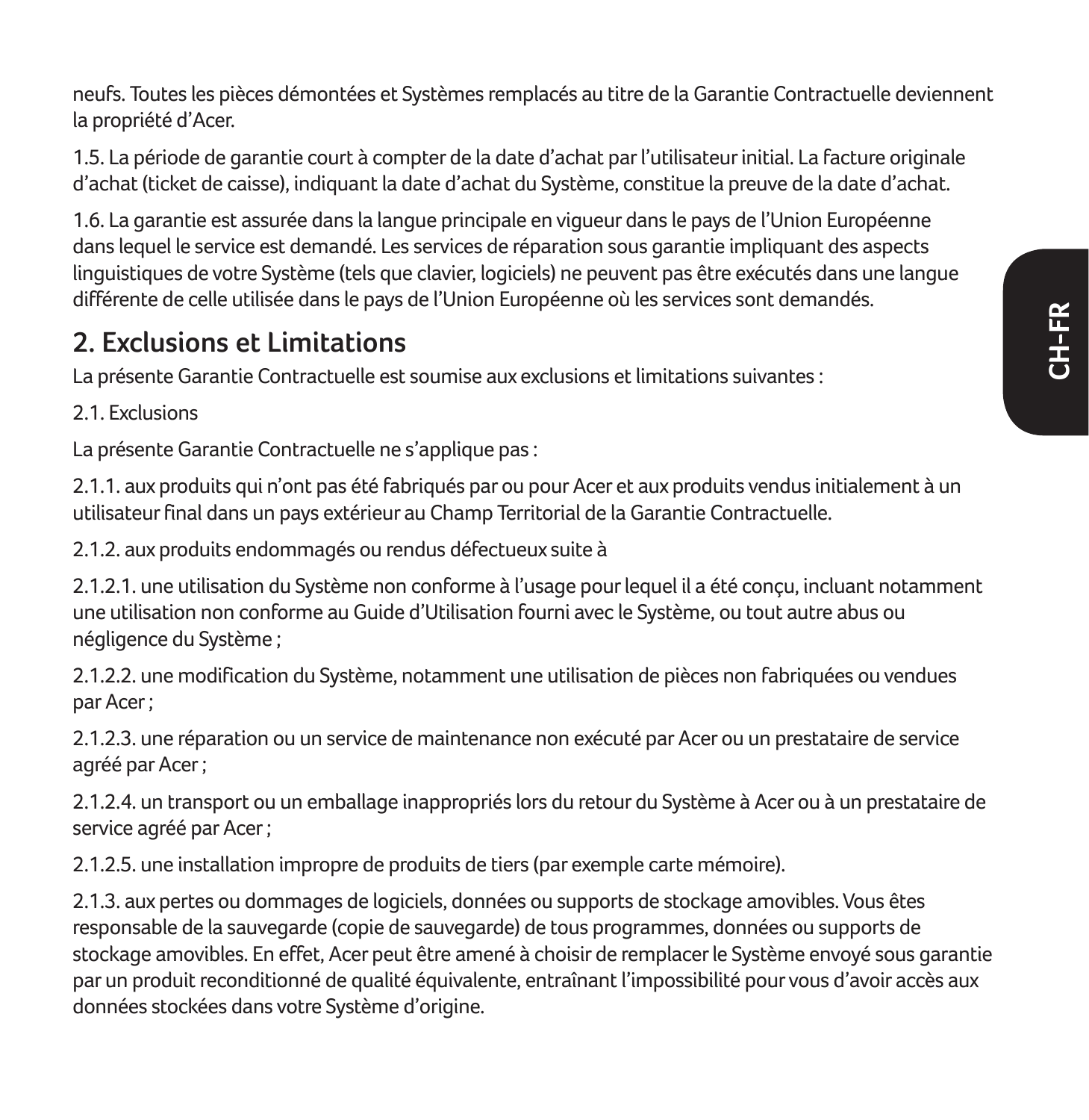2.1.4. aux consommables, c'est-à-dire aux pièces qui nécessitent un remplacement périodique dans le cadre de l'utilisation normale d'un Système, et notamment les batteries d'ordinateurs portables.

2.1.5. aux défauts mineurs des écrans LCD survenant sur des Systèmes équipés de la technologie LCD, à la condition que le nombre de pixels défectueux n'excède pas quatre (4) pixels défectueux par tranche de un million de pixels sur un écran LCD, et à la condition qu'il n'y ait pas plus d'un pixel défectueux dans la zone centrale de la tranche lorsque l'écran est divisé en neuf (9) tranches rectangulaires égales.

2.2. Limitations et exclusion de la Garantie

2.2.1. Sous réserve des stipulations de l'article 1.1, en faisant une réclamation dans le cadre de la présente Garantie Contractuelle, vous reconnaissez que la réparation et, selon les disponibilités, le remplacement du Système conformément et dans les limites de la présente Garantie Contractuelle, constituent votre seul et unique recours vis-à-vis d'Acer ou de l'une de ses filiales ou société du même groupe au titre de la présente Garantie Contractuelle en cas de défaut du Système couvert par la présente Garantie Contractuelle.

### **3. Obtention du service de Garantie**

Pour procéder à une réclamation et/ou obtenir un service de garantie, veuillez vous reporter aux informations figurant sur la Carte de Garantie ou consultez la page Internet http://support.acer-euro.com.

Pour connaître l'adresse d'Acer Computer, reportez-vous au document intitulé « Acer Offices », partie intégrante de la présente garantie, fourni dans l'emballage avec le produit.

Avant de retourner votre produit auprès de notre service après-vente, veuillez vous assurer d'avoir sauvegardé toutes vos données et programmes. Merci également d'effacer toutes les informations confidentielles, à caractère privé ou personnel ou encore vos programmes (ci-après Données). Acer ne pourra être retenu responsable de la perte, de la détérioration ou la divulgation des Données dues à des actions, omissions de tiers ou la non restauration ou réinstallation des Données.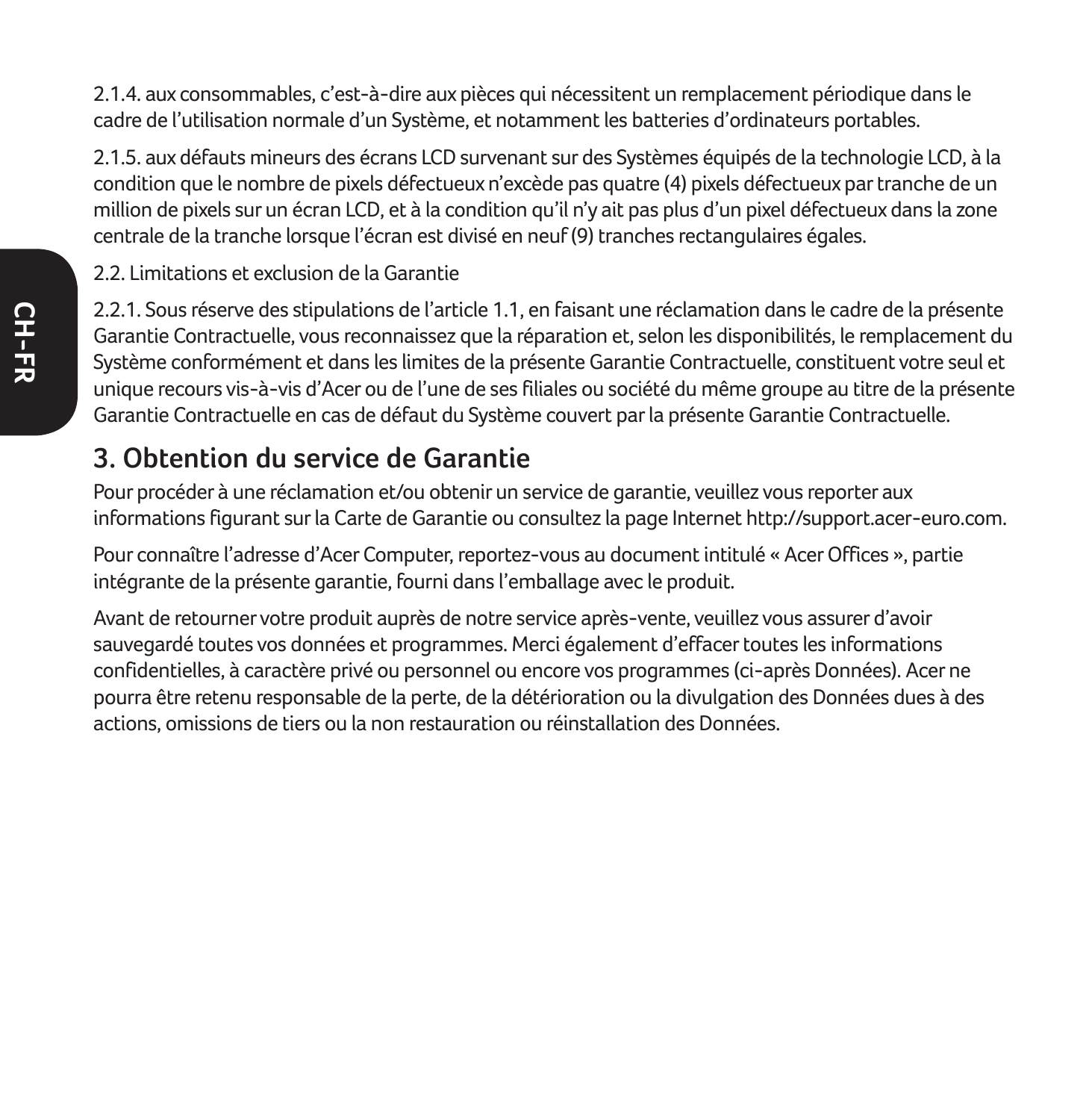# **CONDITIONS D'APPLICATION DE LA GARANTIE**

| <b>PRODUIT</b>               | <b>GARANTIE</b>                                                                                                                                  |
|------------------------------|--------------------------------------------------------------------------------------------------------------------------------------------------|
| Acer Enduro                  | 3 ans: Mail-in ou Carry-In <sup>(1)</sup>                                                                                                        |
| <b>Support Logiciel</b>      | 180 jours                                                                                                                                        |
| Système d'exploitation (OEM) |                                                                                                                                                  |
| $(1)$ Mail-in:               | Le client envoie l'unité à l'atelier de réparation Acer. Une fois que la<br>réparation a été effectuée, Acer renvoie l'unité au client.          |
| Carry-in:                    | Le client apporte le matériel à un mainteneur agréé Acer. Une fois que la<br>réparation a été effectuée, le client vient reprendre son matériel. |

#### **Extension de la garantie**

Pour de plus amples renseignements sur l'extension de garantie ou pour la demander, consultez site Internet ou appeler le n° de téléphone de votre pays.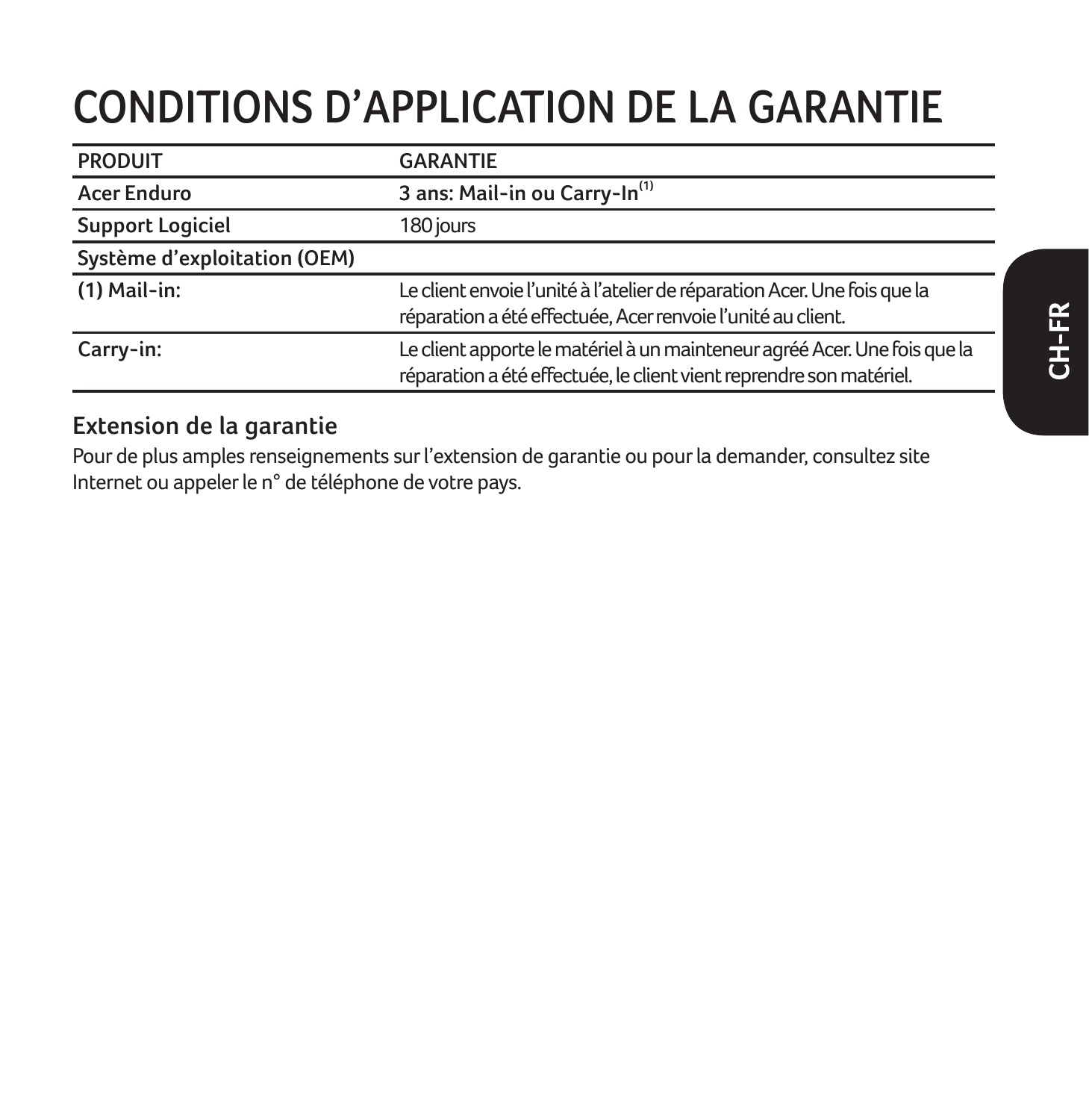# **Garanzia Limitata del Prodotto**

## **1. Ambito di applicazione della Garanzia Limitata**

1.1. Questa garanzia limitata (vedi "Esclusioni" e "Limitazioni" di cui all' art. 2) ("Garanzia Limitata") Vi conferisce specifici diritti e rimedi nei confronti di Acer. Vi preghiamo di leggere attentamente questo documento, poiché, in caso di esercizio della Garanzia, i termini e le condizioni in esso contenuti si presumeranno da Voi conosciuti ed accettati. Indipendentemente dal contenuto della Garanzia Limitata, possono esservi riconosciuti diritti e rimedi di contenuto diverso e più ampio da esercitare nei confronti del commerciante che Vi ha venduto il prodotto Acer. La Garanzia Limitata non limita in alcun modo tali diritti.

I consumatori hanno diritti legali sanciti dalle leggi nazionali che governano la vendita dei beni di consumo. Questa garanzia non esclude, limita o sospende in alcun modo tali diritti.

Indipendentemente dalla Garanzia Limitata (Limited Product Warranty) il Consumatore ha diritto, nei confronti del venditore, alla garanzia per i difetti della cosa per 24 mesi dalla data dell'acquisto del prodotto in base alle norme del Diritto delle Obbligazioni

1.2. Acer garantisce che ogni prodotto Acer, comprese le parti e i componenti originali Acer (opzioni e accessori), installati nel Vostro prodotto Acer al tempo dell'acquisto (qui complessivamente denominato il "Sistema"), venduto per la prima volta ad un utente finale in uno Stato membro della Comunità economica europea (l'"Ambito territoriale") sia libero da vizi nei materiali o nella costruzione in condizioni di uso normale, per tutto il periodo di garanzia come indicato nel documento di Garanzia Limitata fornito insieme al "Sistema" ("Carta di Garanzia").

Il Cliente ha il diritto di rifiutare un prodotto Acer venduto come nuovo, ma avente i sigilli di garanzia manomessi, informando il rivenditore. Accettando un prodotto Acer avente i sigilli di garanzia manomessi, il Cliente è consapevole che la garanzia sarà diversa (inferiore) rispetto ai termini e condizioni standard di un prodotto Acer nuovo e con i sigilli di garanzia intatti.

1.3. Ogni software fornito insieme al "Sistema", compreso il sistema operativo, viene fornito nello stato in cui si trova e non è coperto dalla garanzia. In particolare, Acer non garantisce che il funzionamento di ciascun software fornito con il vostro "Sistema" sia esente da interruzioni o privo di vizi o risponda comunque alle Vostre necessità.

1.4. In caso di esercizio della presente Garanzia, Acer, a sua scelta, provvederà alla riparazione o alla sostituzione di ogni prodotto difettoso, o delle parti di esso coperte dalla Garanzia Limitata, avvalendosi di parti o "Sistemi" nuovi o riparati in fabbrica. Nel caso in cui Acer scelga di avvalersi di parti o "Sistemi" riparati in fabbrica, questi dovranno presentare livelli di funzionamento uguali a quelli dei nuovi prodotti. Tutte le parti oggetto di ricambio e tutti i "Sistemi" sostituiti in base a questa Garanzia Limitata torneranno di proprietà di Acer.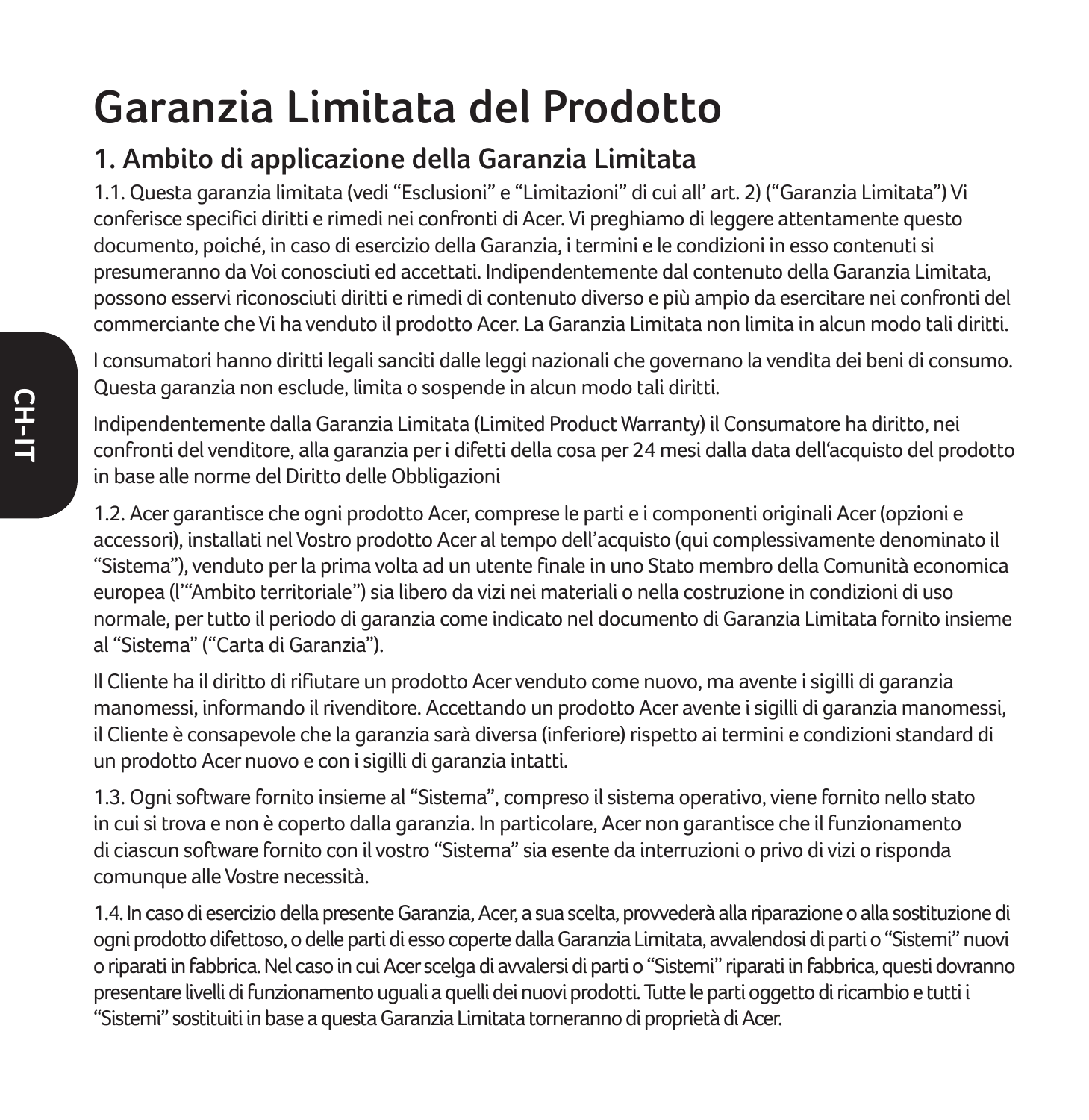1.5. Il periodo di Garanzia decorre dal momento dell'acquisto. La fattura di acquisto in originale (o lo scontrino) recante la data di acquisto del "Sistema" costituisce prova della data dell'acquisto.

1.6. Il servizio di garanzia sarà eseguito nella lingua adottata nello Stato dell'Area Economica Europea (AEE) in cui il servizio richiesto viene effettuato. I servizi di riparazione in garanzia che richiedono l'adozione di elementi e termini linguistici (per esempio, tastiera, software) potrebbero non essere idonei ad essere eseguiti in una lingua diversa da quella adottata nello Stato membro dell'AEE in cui il servizio richiesto è effettuato.

### **2. Esclusioni e limitazioni**

Questa Garanzia Limitata è soggetta alle seguenti esclusioni e limitazioni:

2.1. Esclusioni

Questa Garanzia Limitata non si estende a:

2.1.1. ogni prodotto non fabbricato da o per conto di Acer, o venduto per la prima volta ad un utente finale fuori dall'Ambito territoriale di questa Garanzia Limitata.

2.1.2. Ogni prodotto danneggiato o reso difettoso in conseguenza di:

2.1.2.1. un uso del "Sistema" diverso da quello ritenuto normale, compreso, a titolo meramente esemplificativo, l'uso difforme dalle istruzioni della Guida all'utente allegate al "Sistema", o ogni altro abuso o negligenza riferita al "Sistema".

2.1.2.2. ogni modificazione apportata al "Sistema", compreso l'utilizzo di parti non fabbricate o vendute da Acer.

2.1.2.3. ogni servizio o riparazione effettuato da ogni altro soggetto diverso da Acer o da un Provider di Servizi Autorizzato Acer;

2.1.2.4. trasporto o imballaggio inadeguato in occasione della restituzione del prodotto ad Acer o ad un Provider di Servizi Autorizzato Acer,

2.1.2.5. erronea installazione di prodotti di terzi (ad esempio, memory cards).

2.1.3. Perdita o danneggiamento di programmi, dati, o supporti di memorizzazione rimovibili. Siete responsabili del salvataggio (backing up) di tutti i programmi, dati o supporti di memorizzazione rimovibili. Si noti che Acer può decidere di sostituire il Sistema inviato per i servizi di assistenza coperti dalla garanzia con un prodotto rigenerato di uguale qualità e, di conseguenza, potrebbe non essere più possibile accedere ai dati memorizzati sul Sistema originale.

2.1.4. Parti soggette ad usura, ovvero parti che richiedono una sostituzione periodica durante il normale periodo di utilizzo del Sistema, comprese, a titolo meramente esemplificativo, le batterie del notebook.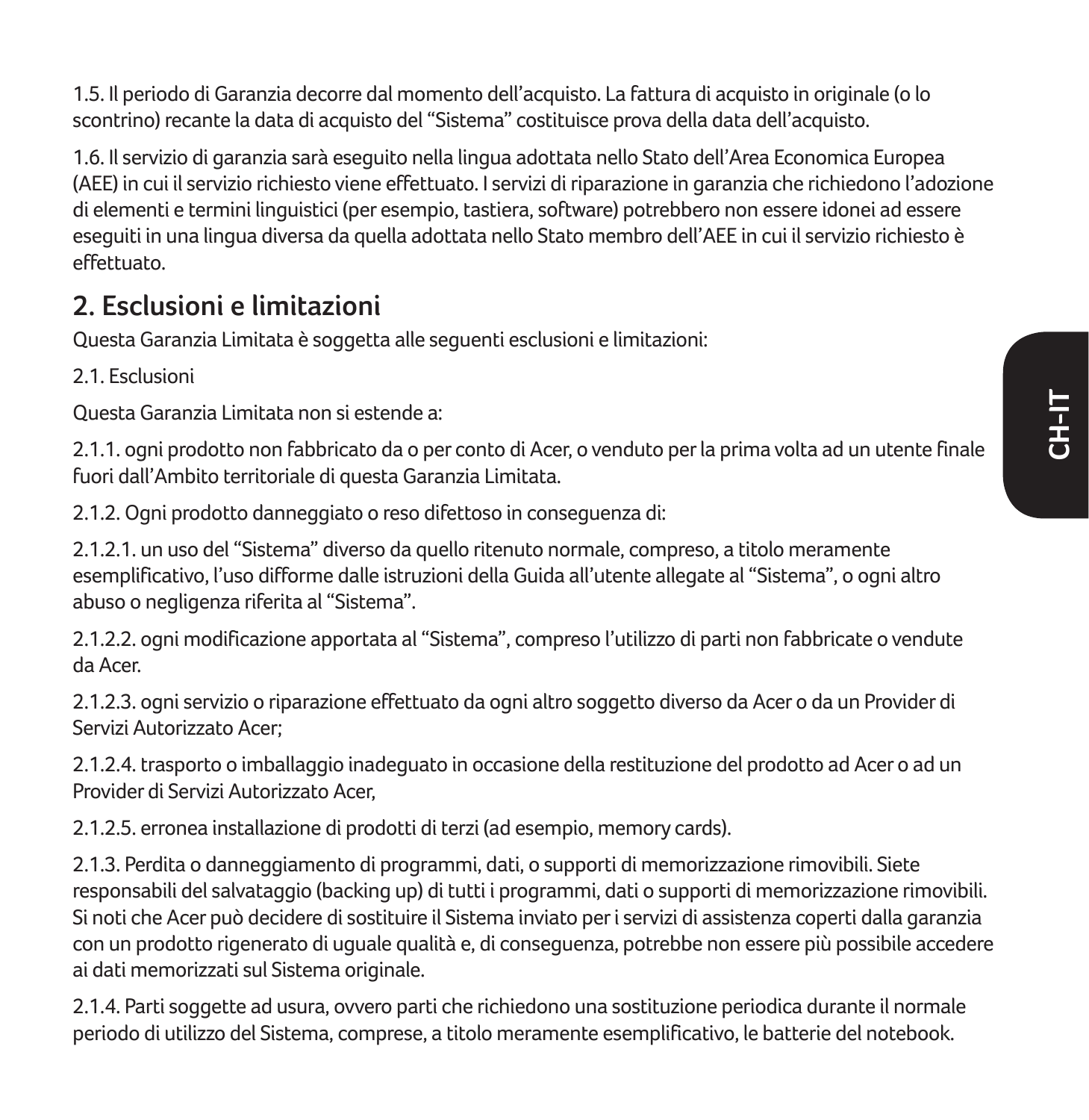2.1.5. Difetti di lieve entità dei display LCD che si verifichino in sistemi dotati di tecnologia LCD display, a condizione che l'entità di tali difetti non sia superiore a quattro pixel difettosi per milione su ogni display LCD fornito e, ulteriormente, a condizione che, dividendo il pannello del display in nove uguali aree rettangolari, vi sia non più di un pixel difettoso nell'area centrale del display.

2.2. Limitazioni e Rinuncia [esclusione] alla Garanzia

2.2.1. L'esercizio della presente Garanzia Limitata fa presumere l'accettazione della riparazione e (se disponibile) della sostituzione, qualora possibile, in base ai servizi di garanzia sopra indicati, come unici ed esclusivi rimedi esperibili nei confronti di Acer o ognuna delle sue società controllate o controllanti, in relazione a qualunque violazione della Garanzia Limitata Acer qui descritta.

#### **3. Concessione del Servizio in Garanzia**

Per ogni reclamo o richiesta di assistenza in garanzia, fate riferimento alle informazioni contenute nella Vostra Carta di Garanzia o visitate il sito http://support.acer-euro.com.

Prima di inviare un prodotto Acer presso i centri di assistenza autorizzati, il Cliente è tenuto a fare copia di backup di tutti i dati e programmi installati e a cancellare ogni informazione confidenziale, proprietaria o personale e i programmi installati (di seguito indicati come "Dati"). Acer non può essere ritenuta responsabile della perdita, danneggiamento o divulgazione di Dati a causa di azioni o omissioni di terze parti né tenuta al recupero o reinstallazione di tali Dati.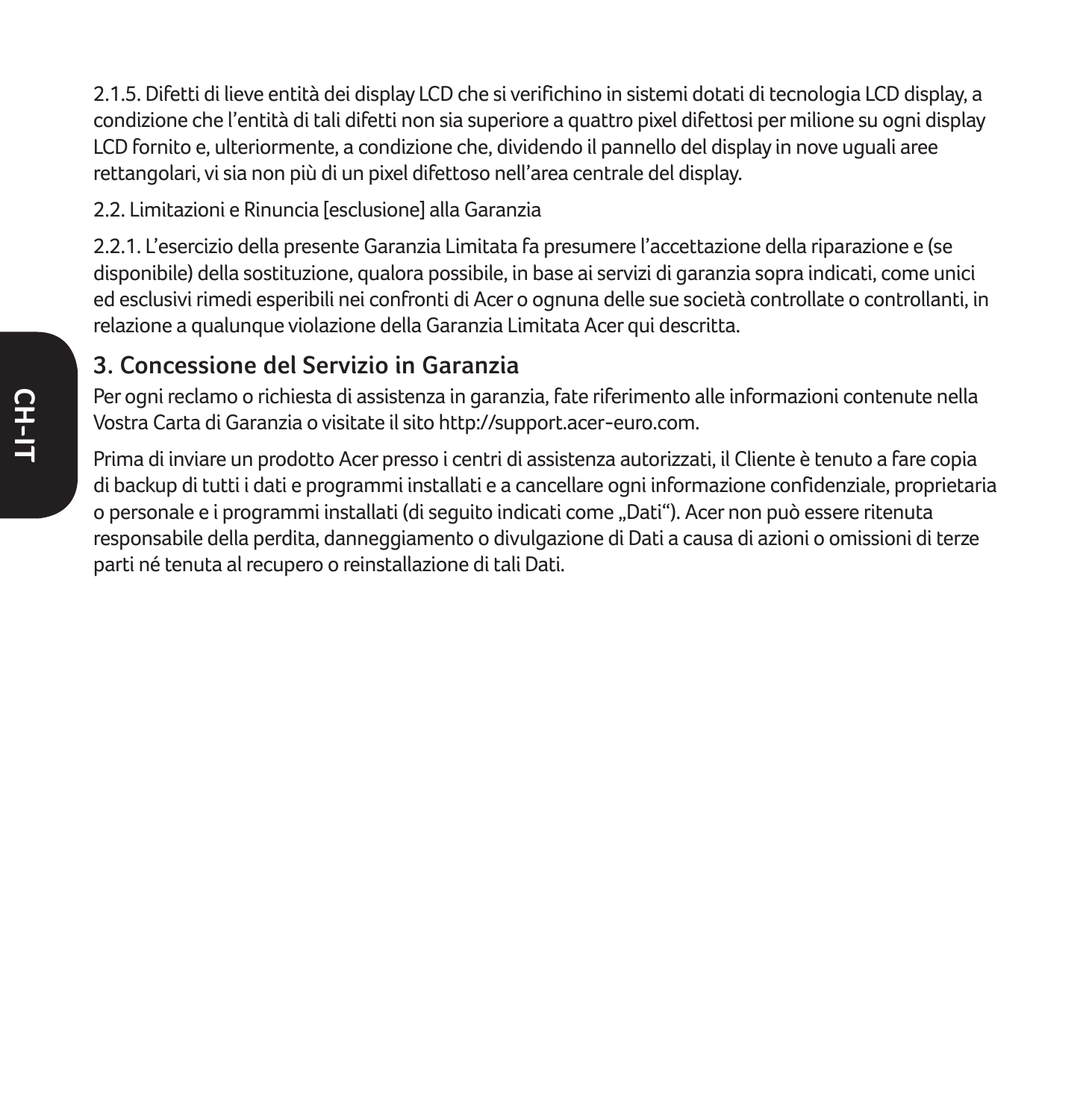## **CARTOLINA DI GARANZIA**

| <b>PRODOTTO</b>     | PERIODO E TIPO DI GARANZIA                                                                                                                                                   |
|---------------------|------------------------------------------------------------------------------------------------------------------------------------------------------------------------------|
| Acer Enduro         | 3 anni: Mail-in o Carry-in <sup>(1)</sup>                                                                                                                                    |
| Assistenza software | 180 giorni                                                                                                                                                                   |
| $(1)$ Mail-in:      | Il cliente invia l'unità al centro assistenza Acer per la riparazione.<br>Dopo averla riparata, Acer restituisce l'unità al cliente.                                         |
| Carry-in:           | Il cliente consegna direttamente l'unità al centro assistenza<br>Acer per la riparazione. Dopo averla riparata, Acer riconsegna<br>direttamente al cliente l'unità riparata. |

#### **Estensione della garanzia**

Per ulteriori informazioni o per ordinare un'opzione di upgrade della garanzia, visitare l'indirizzo Internet di Acer oppure chiamare il numero telefonico indicato per il proprio paese.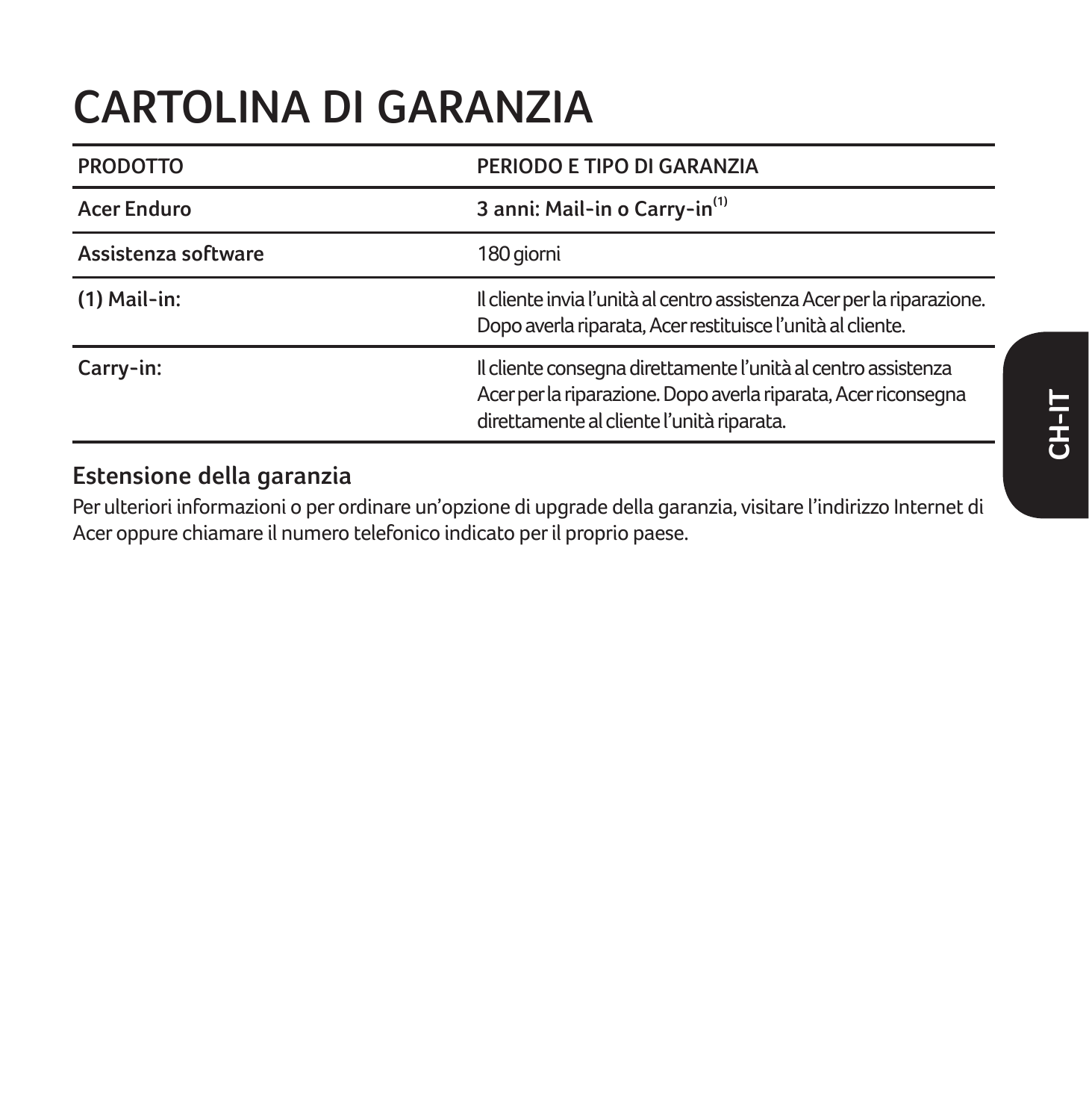## **Eingeschränkte Herstellergarantie**

#### **1. Geltungsbereich der Garantie**

1.1 Acer räumt Ihnen mit dieser Garantieerklärung (siehe "Ausschlüsse" und "Einschränkungen" in Abschnitt 2) bestimmte, nach Art und Inhalt begrenzte Rechte ein. Bitte lesen Sie dieses Dokument sorgfältig durch. Durch die Ausübung von aus dieser Garantie abgeleiteten Rechten erklären Sie konkludent, dass Sie deren Bedingungen verstanden und akzeptiert haben. Ihre gesetzlichen Rechte (Gewährleistung) gegenüber der Partei, von der Sie dieses Acer Produkt unmittelbar erworben haben, bestehen, ohne durch diese Garantie berührt zu werden, neben und unabhängig von dieser Garantie. Die Verbraucher haben gesetzliche Rechte im Rahmen der geltenden innerstaatlichen Rechtsvorschriften über den Verbrauchsgüterkauf und diese Garantie wird geltendes Recht nicht ausschließen, begrenzen oder aussetzen. Zum Beispiel haben die Verbraucher ab Kaufdatum (Neugerät) eine wenigstens 24 Monate geltende Gewährleistung - unabhängig davon, was auf Garantiekarten oder anderen Materialien aufgeführt wird.

DE/AT - DE **DE/AT - DE**

1.2 Acer garantiert, dass jedes "System" (siehe sogleich), das in einem Land des Europäischen Wirtschaftsraums und der Schweiz (das "Einzugsgebiet") erstmalig von einem Händler an einen Endverbraucher verkauft wurde, bei normaler Verwendung für die Dauer der auf der mit Ihrem System mitgelieferten Garantie-Karte ("Garantiekarte") vermerkten Frist frei von Material- und Verarbeitungsfehlern ist. Als "System" gilt hier lhr fabrikneues Acer-Produkt, zuzüglich aller Acer-Originalbauteile und Komponenten (sofern diese zum Kaufzeitpunkt als "Optionen" und/oder "Zubehör" angeboten worden waren und bereits im Zusammenhang mit dem Kauf Ihres Acer-Produkts installiert worden waren).

Es obliegt in der Verantwortung des Kunden, die Annahme des Acer Produkts zu verweigern, wenn es sich um Neuware handelt und das Acer Garantiesiegel geöffnet wurde. Es muss dann umgehend der Verkäufer informiert werden. Wenn Sie ein Acer Produkt mit geöffneten Garantiesiegel annehmen, akzeptieren Sie (als Kunde) die (eingeschränkten) Garantieansprüche eines solches Gerätes gegenüber den Standardbedingungen die beim Kauf eines neuen Acer Produktes gelten.

1.3 Software, die mit Ihrem System mitgeliefert wird, einschließlich des Betriebssystems, fällt nicht in den sachlichen Geltungsbereich dieser Garantie. Acer garantiert nicht, dass diese Software ohne Unterbrechungen oder fehlerfrei funktioniert oder Ihren Anforderungen genügt.

1.4 Im Garantiefall repariert oder ersetzt Acer nach billigem Ermessen schadhafte von dieser Garantie gedeckte Systeme oder deren Teile durch neue oder neuwertige Teile oder Systeme. Sollte Acer neuwertige Teile oder Systeme verwenden, so handelt es sich dabei um generalüberholte original Acer Produkte, deren Leistungsmerkmale denen fabrikneuer Produkte gleichkommen. Alle ausgetauschten Teile und Systeme, die im Rahmen dieser eingeschränkten Garantie ersetzt werden, gehen in das Eigentum von Acer über.

1.5 Die Garantiefrist beginnt mit dem Zeitpunkt des Kaufs. Ihre Rechnung (Kassenzettel), mit dem Kaufdatum des Systems ist Ihr Kaufbeleg.

1.6 Soweit sprachliche Aspekte für den Garantieservice relevant sind (z.B. Tastaturen, Software), ist die primäre Landessprache des jeweiligen EWR-Staates maßgeblich, in dessen Staatsgebiet der Garantieservice in Anspruch genommen wird. Falls dies Ihren Ansprüchen nicht genügt, bleibt es Ihnen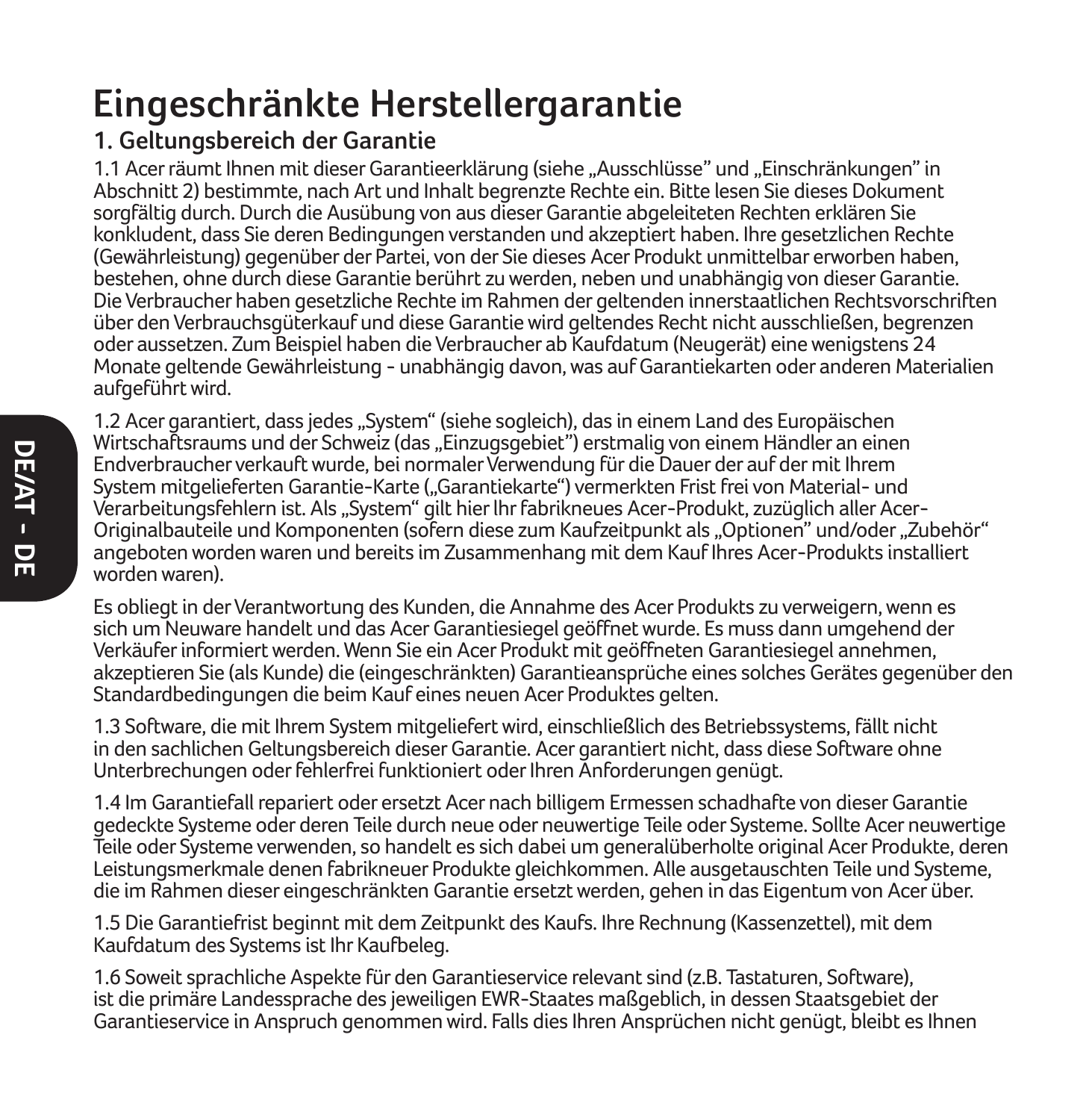unbenommen, sich an den Acer Kundendienst in jenem Land zu wenden, in dem Sie Ihr Acer Produkt gekauft haben.

#### **2. Ausschlüsse und Einschränkungen**

Diese Garantie unterliegt folgenden Ausschlüssen und Einschränkungen

2.1 Ausschlüsse

Diese eingeschränkte Garantie erstreckt sich nicht auf:

2.1.1 Produkte, die nicht von oder für Acer hergestellt wurden oder die ursprünglich in einem Land außerhalb des Einzugsgebiets dieser Garantie an einen Endabnehmer verkauft wurden.

2.1.2 Produkte, die durch folgende Handlungen beschädigt oder funktionsunfähig gemacht wurden,

2.1.2.1 zweckentfremdete Verwendung des Produkts, einschließlich aber nicht beschränkt auf Nichtbeachtung der mit dem System gelieferten Benutzeranleitung oder anderer Missbrauch oder Vernachlässigung des Systems:

2.1.2.2 Veränderung des Systems, etwa durch Verwendung oder Einbau von Bestandteilen, die nicht von Acer hergestellt und/oder verkauft wurden;

2.1.2.3 Service oder Reparatur durch unautorisierte Dritte, d.h. nicht von Acer oder Acer-Vertragswerkstätten;

2.1.2.4 unsachgemäßer Transport oder Verpackung bei Rücksendung des Systems an Acer oder eine Vertragswerkstätte; oder

2.1.2.5 unsachgemäße Installation von Produkten von Drittanbietern (z.B. Speicherkarten).

2.1.3 Verlust oder Beschädigung von Programmen, Daten oder Wechselspeichermedien (ausgenommen in Fällen der Produzentenhaftung entsprechend der Produkthaftungsgesetzgebung die jeweils auf den vom Endverbraucher erlittenen Schaden Anwendung findet). Sie sind für das Abspeichern (Backup) von Programmen, Daten und/oder für Wechselspeichermedien verantwortlich. Wie bereits erwähnt, behält Acer es sich vor, zur Reparatur eingesandte Systeme durch neue oder generalüberholte Produkte von wenigstens vergleichbarer Qualität und Leistungsfähigkeit zu ersetzen, wodurch alle von Ihnen auf Ihrem Originalsystem gespeicherten Daten für Sie auf Dauer unzugänglich werden können.

2.1.4 Verbrauchsmaterialien, d.h. Teile, die bei der normalen Nutzung des Systems regelmäßig ausgetauscht werden müssen, einschließlich, aber nicht beschränkt auf Notebook-Batterien.

2.1.5 Geringfügige Mängel bei LC-Displays, die in Geräten auftreten, die mit LC-Display-Technologie ausgestattet sind, vorausgesetzt, dass nicht mehr als vier (4) Pixelfehler pro Million Bildpunkte auf einem Display auftreten und vorausgesetzt, dass man bei einer Aufteilung des Displays in neun (9) gleich große rechteckige Felder nur einen Pixelfehler im mittleren Feld des Displays antrifft.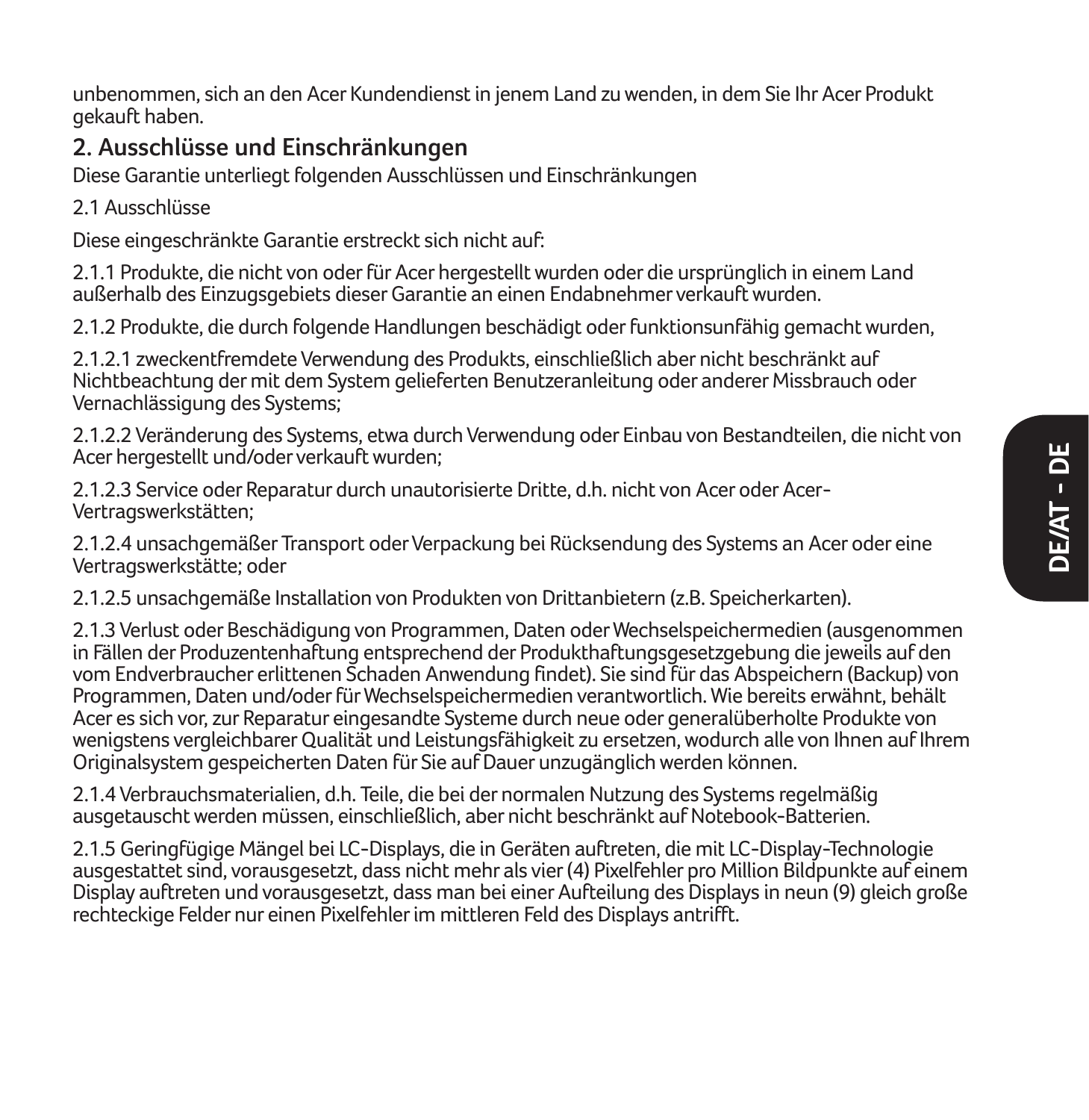#### 2.2 Einschränkung und Ausschluss der Gewährleistung

2.2.1 Andere als die hier ausdrücklich eingeräumten Rechte können aus dieser Garantie nicht abgeleitet werden. Dies gilt insbesondere für alle sonstigen ausdrücklichen oder stillschweigenden Garantien für die Acer jegliche Haftung ablehnt. Dazu gehören u.a. stillschweigende Garantien für die Verkehrsfähigkeit oder Eignung für einen bestimmten Zweck.

2.2.2 In keinem Fall haftet Acer für Schäden aus Zufall oder für Mangelfolgeschäden,entgangenen Gewinn oder Verlust von Erwerbsmöglichkeiten, Daten oder Nutzungsmöglichkeiten, unabhängig davon, ob sich solche Ansprüche auf vertragliche Ansprüche oder unerlaubte Handlungen gründen oder diese sich auf Zusicherungen stützen, die im Zusammenhang mit der Verwendung des Systems stehen oder dessen Leistungsfähigkeit betreffen, oder sich auf die von Acer gelieferte Software beziehen, unabhängig davon, ob diese vorinstalliert ist oder dem Produkt beiliegt. Dieser Haftungsausschluss gilt selbst dann, wenn Acer auf die Möglichkeit solcher Schäden hingewiesen worden sein sollte.

2.2.3 Die in Absatz 2.2.2 enthaltenen Einschränkungen oder Haftungsauschlüsse kommen nicht zur Anwendung, wenn die von Ihnen erlittenen Verluste oder Beschädigungen das direkte und unmittelbare Ergebnis einer willkürlichen Irreführung durch Acer oder der Verletzung einer Rechtspflicht von Acer sind, und Acer wenigstens mit grober Fahrlässigkeit gehandelt hat, oder wenn deren Anwendung einen sonst zulässigen Anspruch gegen Acer unter der Produkhaftungsgesetzgebung, die jeweils auf den vom Endverbraucher erlittenen Schaden Anwendung findet, einschränken würde.

2.3 Wenn Sie diese Garantie in Anspruch nehmen, erkennen Sie an, dass über die hier beschriebenen Garantie- und Ersatzleistungen hinaus keine weitergehenden vertraglichen Ansprüche im Zusammenhang mit dem Erwerb oder den Gebrauch Ihres Systems gegenüber Acer oder anderen Firmen des Acer-Konzerns bestehen.

#### **3. Inanspruchnahme von Garantieleistungen**

Bitte wenden Sie sich mit allen Reklamationen und/oder zur Inanspruchnahme von Garantieleistungen an das für Sie lokal zuständige Acer Kundendienst Zentrum. Die entsprechende(n) Adresse(n) und Telefonnummer(n) finden Sie auf Ihrer Garantiekarte oder im Internet unter: http://support.acer-euro.com.

Bevor Sie ihr Acer Produkt in den Service senden, stellen Sie bitte sicher, dass Sie alle ihre Programme und Daten gesichert haben. Löschen Sie bitte alle vertraulichen oder persönlichen Dokumente und Programme (im weiteren als "Daten" bezeichnet). Acer ist nicht verantwortlich für verlorene, beschädigte oder veröffentliche Daten ausserhalb unserer Kontrolle oder durch Handhabung oder durch Irrtümer durch Dritte. Auch nicht für die Wiederherstellung oder der Neuinstallation jeglicher Daten.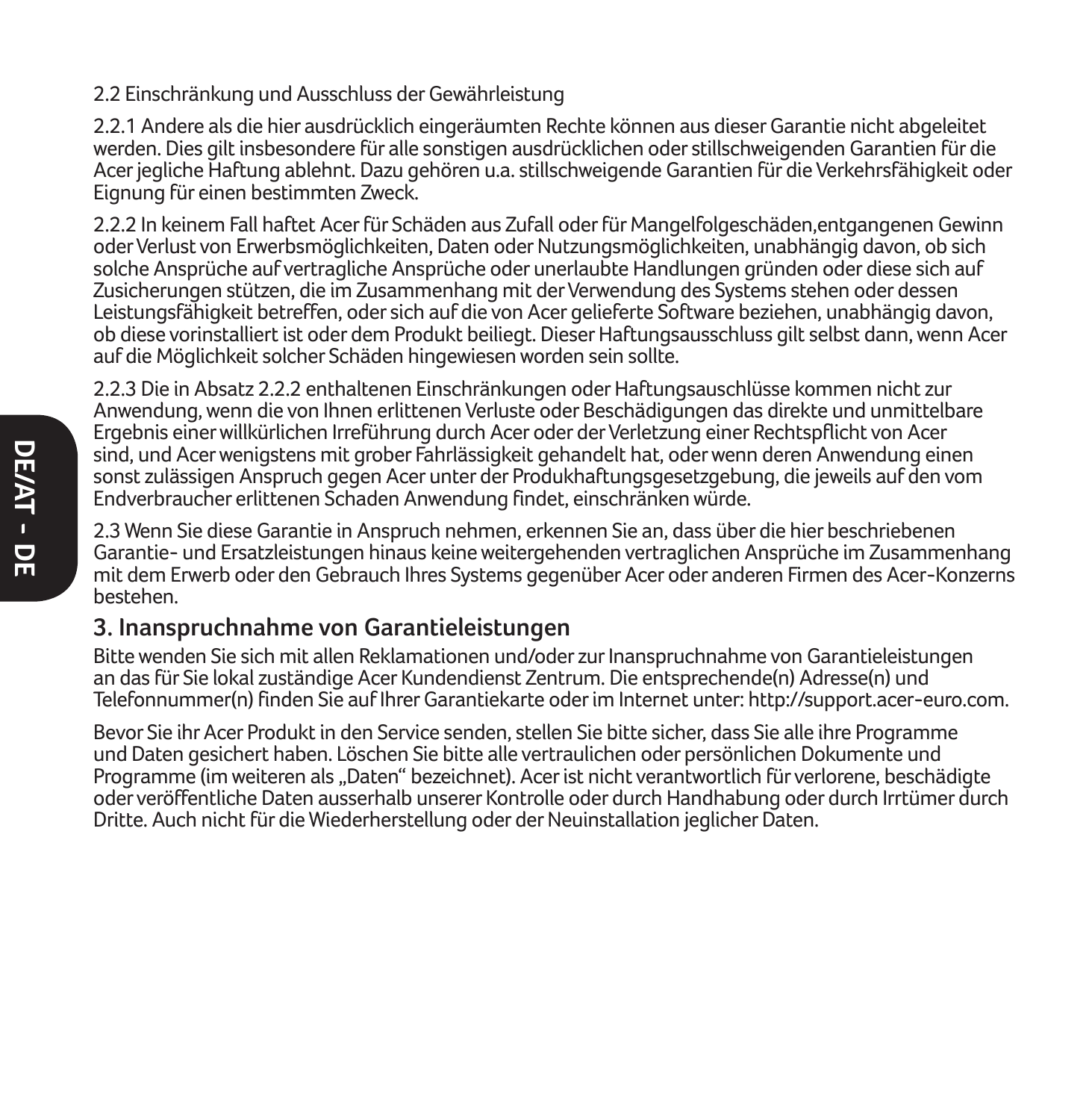## **GARANTIE – Bedingungen**

| Produkt                    | GARANTIEDAUER UND ART DER GARANTIE                                                                                                                                             |
|----------------------------|--------------------------------------------------------------------------------------------------------------------------------------------------------------------------------|
| <b>Acer Enduro</b>         | 3 Jahre Einsende-/Rücksendeservice                                                                                                                                             |
| Software Support           | 180 Tage                                                                                                                                                                       |
| Einsende-/Rücksendeservice | Dieser Service bietet das kostenlose Einsenden Ihres Gerätes zur<br>Reparatur in unser Acer Servicezentrum sowie den Rückerhalt Ihres<br>reparierten Gerätes nach kurzer Zeit. |

#### **Garantieverlängerung und erweiterte Garantie**

Informationen über optionale Garantieverlängerungen und Bestellmöglichkeiten finden Sie im Internet oder unter der Rufnummer der Acer-Niederlassung Ihres Landes.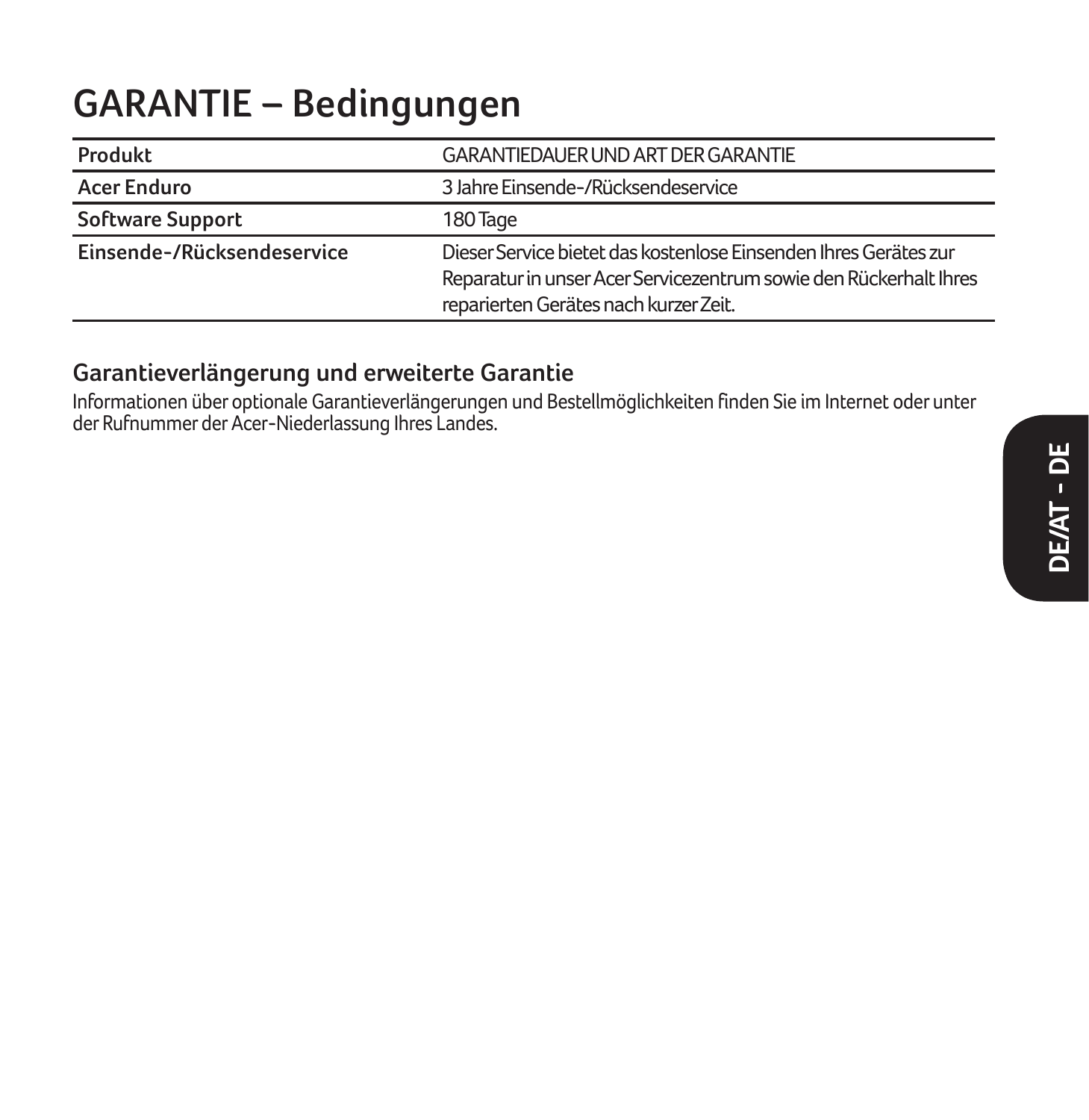## **Garantie des Produits**

#### **1. Etendue de la Garantie Contractuelle**

1.1. La présente garantie contractuelle (la « Garantie Contractuelle ») (voir les sections « Exclusions » et « limitations » à l'article 2) vous confère des droits et recours spécifiques à l'encontre d'Acer (« Acer » tel qu'utilisé dans le présent document, signifie la société Acer située dans le Champ Territorial tel que défini ci-après ou où votre produit Acer, tel que défini ci-après, a été vendu pour la première fois à un utilisateur final). Pour de plus amples renseignements, contactez votre revendeur Acer ou consultez la page Internet http://support.acer-euro.com). Merci de lire attentivement le présent document, en faisant appel à cette Garantie Contractuelle, vous serez considéré comme en ayant compris et accepté les termes. Indépendamment de cette Garantie Contractuelle, vous pouvez bénéficier de droits différents et plus étendus à l'encontre du détaillant qui vous a vendu le produit Acer. La présente Garantie Contractuelle ne limite en rien de tels droits.

Le consommateur bénéficie de droits légaux selon la législation applicable à la vente des biens de consommation. Ces droits ne sont pas affectés par la présente garantie contractuelle. Indépendamment de la présente garantie commerciale, le vendeur ou le fabricant restent tenus de la garantie légale de conformité mentionnée aux articles

L.217-4 à L.217-13 du Code de la consommation et de celle relative aux défauts de la chose vendue, dans les conditions prévues aux articles 1641 à 1648 et 2232 du Code civil.

Rappel des textes légaux

Article L.217-4 du Code de la consommation : « Le vendeur est tenu de livrer un bien conforme au contrat et répond des défauts de conformité existant lors de la délivrance. Il répond également des défauts de conformité résultant de l'emballage, des instructions de montage ou de l'installation lorsque celle-ci a été mise à sa charge par le contrat ou a été réalisée sous sa responsabilité. »

Article L.217-5 du Code de la consommation : « Pour être conforme au contrat, le bien doit :

1° Etre propre à l'usage habituellement attendu d'un bien semblable et, le cas échéant :

- correspondre à la description donnée par le vendeur et posséder les qualités que celui-ci a présentées à l'acheteur sous forme d'échantillon ou de modèle ;

- présenter les qualités qu'un acheteur peut légitimement attendre eu égard aux déclarations publiques faites par le vendeur, par le producteur ou par son représentant, notamment dans la publicité ou l'étiquetage ;

2° Ou présenter les caractéristiques définies d'un commun accord par les parties ou être propre à tout usage spécial recherché par l'acheteur, porté à la connaissance du vendeur et que ce dernier a accepté. »

Article L.217-12 du Code de la consommation : « L'action résultant du défaut de conformité se prescrit par deux ans à compter de la délivrance du bien. »

Article 1641 du Code civil : « Le vendeur est tenu de la garantie à raison des défauts cachés de la chose vendue qui la rendent impropre à l'usage auquel on la destine, ou qui diminuent tellement cet usage que l'acheteur ne l'aurait pas acquise, ou n'en aurait donné qu'un moindre prix, s'il les avait connus. »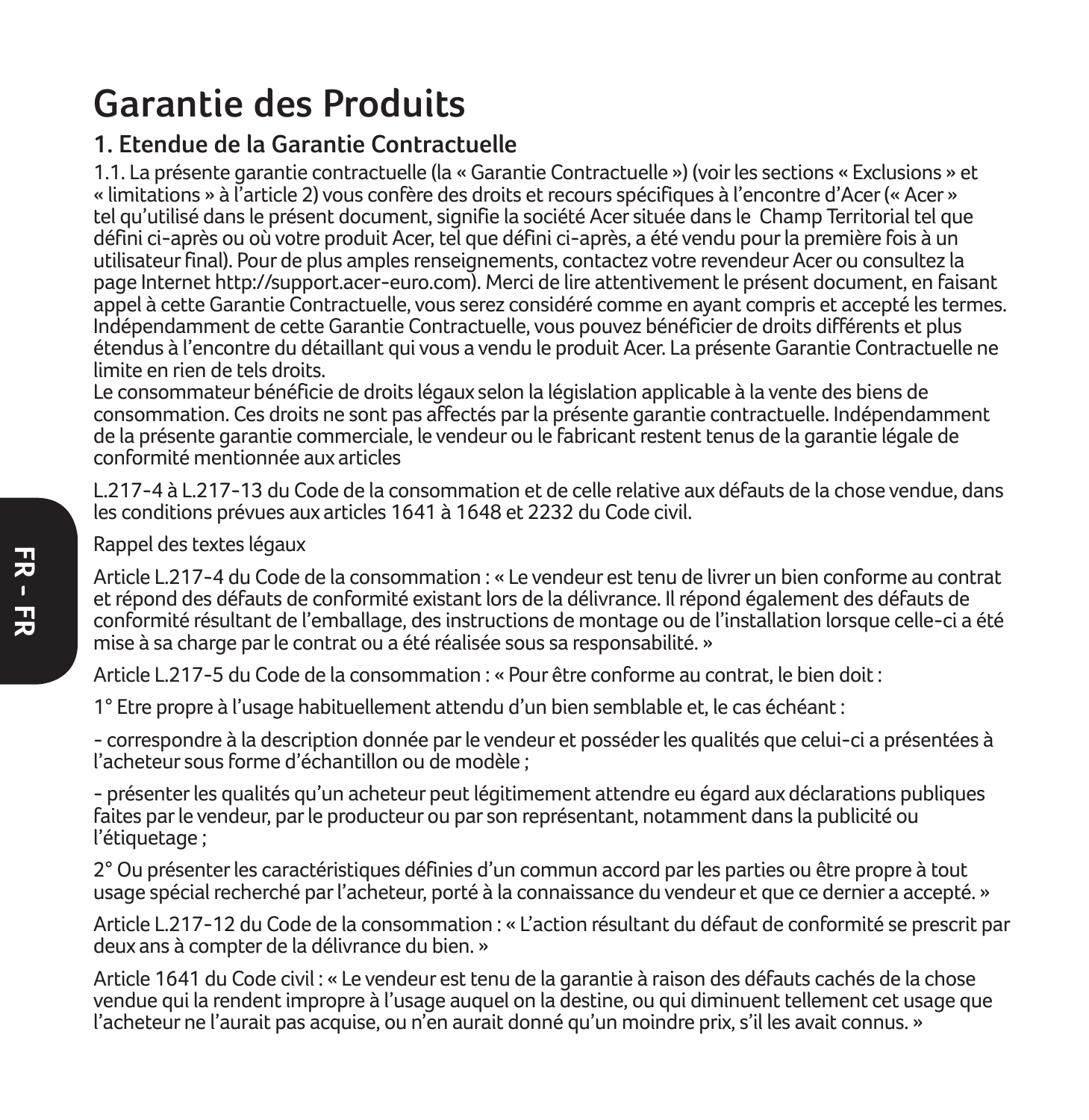Article 1648 alinéa 1 du Code civil : « L'action résultant des vices rédhibitoires doit être intentée par l'acquéreur dans un délai de deux ans à compter de la découverte du vice. »

Article L.217-16 du Code de la consommation : « Lorsque l'acheteur demande au vendeur, pendant le cours de la garantie commerciale qui lui a été consentie lors de l'acquisition ou de la réparation d'un bien meuble, une remise en état couverte par la garantie, toute période d'immobilisation d'au moins sept jours vient s'ajouter à la durée de la garantie qui restait à courir. Cette période court à compter de la demande d'intervention de l'acheteur ou de la mise à disposition pour réparation du bien en cause, si cette mise à disposition est postérieure à la demande d'intervention. »

1.2. Acer garantit tout produit Acer, incluant des pièces et composants (options et accessoires) Acer d'origine installés par Acer dans votre produit Acer au jour de son premier achat par un utilisateur final (« ci-après ensemble le « Système ») dans un pays de l'Union Européenne (le « Champ Territorial »), contre tout défaut matériel ou de construction dans des conditions normales d'utilisation et pendant la durée de garantie spécifiée sur la carte de garantie fournie avec votre Système (la « Carte de Garantie »).

Il est de la responsabilité du Client de refuser la livraison d'un produit Acer vendu comme neuf alors que les sceaux de sécurité sont déchirés et d'en informer le revendeur.

En acceptant un produit Acer dont les sceaux sont déchirés, le Client reconnait que ses droits à la garantie de ce produit seront différents (réduits) par rapport à ceux liés à la vente d'un produit Acer neuf.

1.3. Tout logiciel fourni avec votre Système, incluant le système d'exploitation, est fourni « tel quel ». Acer ne garantit pas que le fonctionnement des logiciels fournis avec le Système sera ininterrompu ou exempt d'erreur, ni que ces logiciels répondront à vos besoins.

1.4. Si vous faites une réclamation au titre de la présente Garantie Contractuelle, Acer pourra, à son choix, réparer ou remplacer tout ou partie du Système défectueux couvert par la Garantie Contractuelle par des Systèmes ou pièces neufs ou reconditionnés. Au cas où Acer opterait pour l'utilisation de pièces ou Systèmes reconditionnés, ceux-ci auront des caractéristiques ou performances équivalentes à des produits neufs. Toutes les pièces démontées et Systèmes remplacés au titre de la Garantie Contractuelle deviennent la propriété d'Acer.

1.5. La période de garantie court à compter de la date d'achat par l'utilisateur initial. La facture originale d'achat (ticket de caisse), indiquant la date d'achat du Système, constitue la preuve de la date d'achat.

1.6. La garantie est assurée dans la langue en vigueur du pays de l'Union Européenne dans lequel le service est demandé. Les services de réparation sous garantie impliquant des aspects linguistiques de votre Système (tels que clavier, logiciels) ne peuvent pas être exécutés dans une langue différente de celle utilisée dans le pays de l'Union Européenne où les services sont demandés.

#### **2. Exclusions et Limitations**

La présente Garantie Contractuelle est soumise aux exclusions et limitations suivantes :

#### 2.1. Exclusions

La présente Garantie Contractuelle ne s'applique pas :

2.1.1. aux produits qui n'ont pas été fabriqués par ou pour Acer et aux produits vendus initialement à un utilisateur final dans un pays extérieur au Champ Territorial de la Garantie Contractuelle.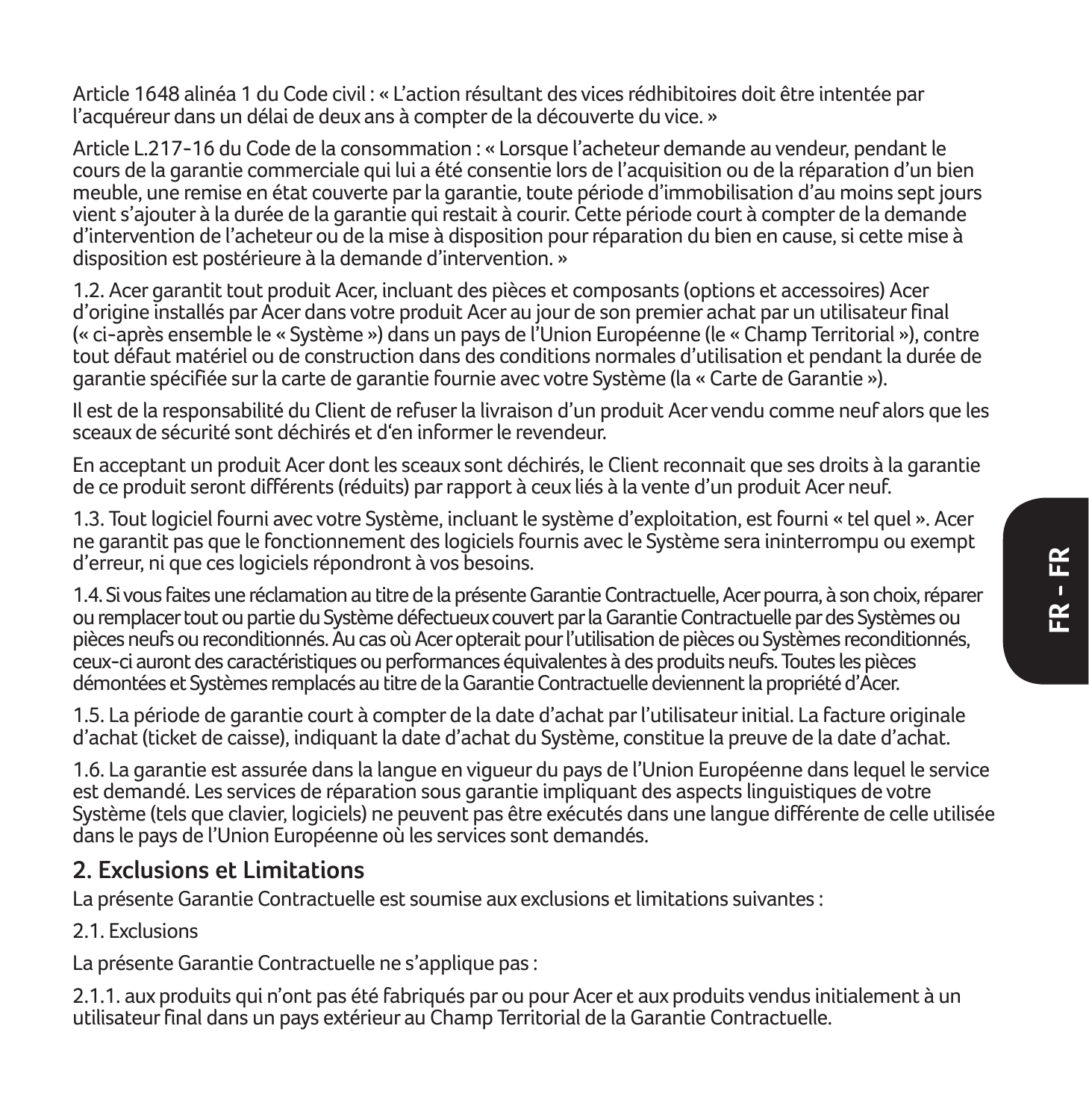2.1.2. aux produits endommagés ou rendus défectueux suite à

2.1.2.1. une utilisation du Système non conforme à l'usage pour lequel il a été conçu, incluant notamment une utilisation non conforme au Guide d'Utilisation fourni avec le Système, ou tout autre abus ou négligence dans l'utilisation du Système ;

2.1.2.2. une modification du Système, notamment une utilisation de pièces non fabriquées ou vendues par Acer ;

2.1.2.3. une réparation ou un service de maintenance non exécuté par Acer ou un prestataire de service agréé par Acer ;

2.1.2.4. un transport ou un emballage inappropriés lors du retour du Système à Acer ou à un prestataire de service agréé par Acer ;

2.1.2.5. une installation impropre de produits de tiers (par exemple carte mémoire).

2.1.3. aux pertes ou dommages de logiciels, données ou supports de stockage amovibles. Vous êtes responsable de la sauvegarde (copie de sauvegarde) de tous programmes, données ou supports de stockage amovibles. En effet, Acer peut être amené à choisir de remplacer le Système envoyé sous garantie par un produit reconditionné de qualité équivalente, entraînant l'impossibilité pour vous d'avoir accès aux données stockées dans votre Système d'origine.

2.1.4. aux consommables, c'est-à-dire aux pièces qui nécessitent un remplacement périodique dans le cadre de l'utilisation normale d'un Système, et notamment les batteries d'ordinateurs portables.

2.1.5. aux défauts mineurs des écrans LCD survenant sur des Systèmes équipés de la technologie LCD, à la condition que le nombre de pixels défectueux n'excède pas quatre (4) pixels défectueux par tranche de un million de pixels sur un écran LCD, et à la condition qu'il n'y ait pas plus d'un pixel défectueux dans la zone centrale de la tranche lorsque l'écran est divisé en neuf (9) tranches rectangulaires égales.

2.2. Limitations et exclusion de la Garantie

2.2.1. Sous réserve des stipulations de l'article 1.1, en faisant une réclamation dans le cadre de la présente Garantie Contractuelle, vous reconnaissez que la réparation et, selon les disponibilités, le remplacement du Système conformément et dans les limites de la présente Garantie Contractuelle, constituent votre seul et unique recours vis-à-vis d'Acer ou de l'une de ses filiales ou société du même groupe au titre de la présente Garantie Contractuelle en cas de défaut du Système couvert par la présente Garantie Contractuelle.

#### **3. Obtention du service de Garantie**

Pour procéder à une réclamation et/ou obtenir un service de garantie, veuillez vous reporter aux informations figurant sur la Carte de Garantie ou consultez la page Internet http://support.acer-euro.com.

Pour connaître l'adresse d'Acer Computer France, reportez-vous au document intitulé « Acer Offices », partie intégrante de la présente garantie, fourni dans l'emballage avec le produit.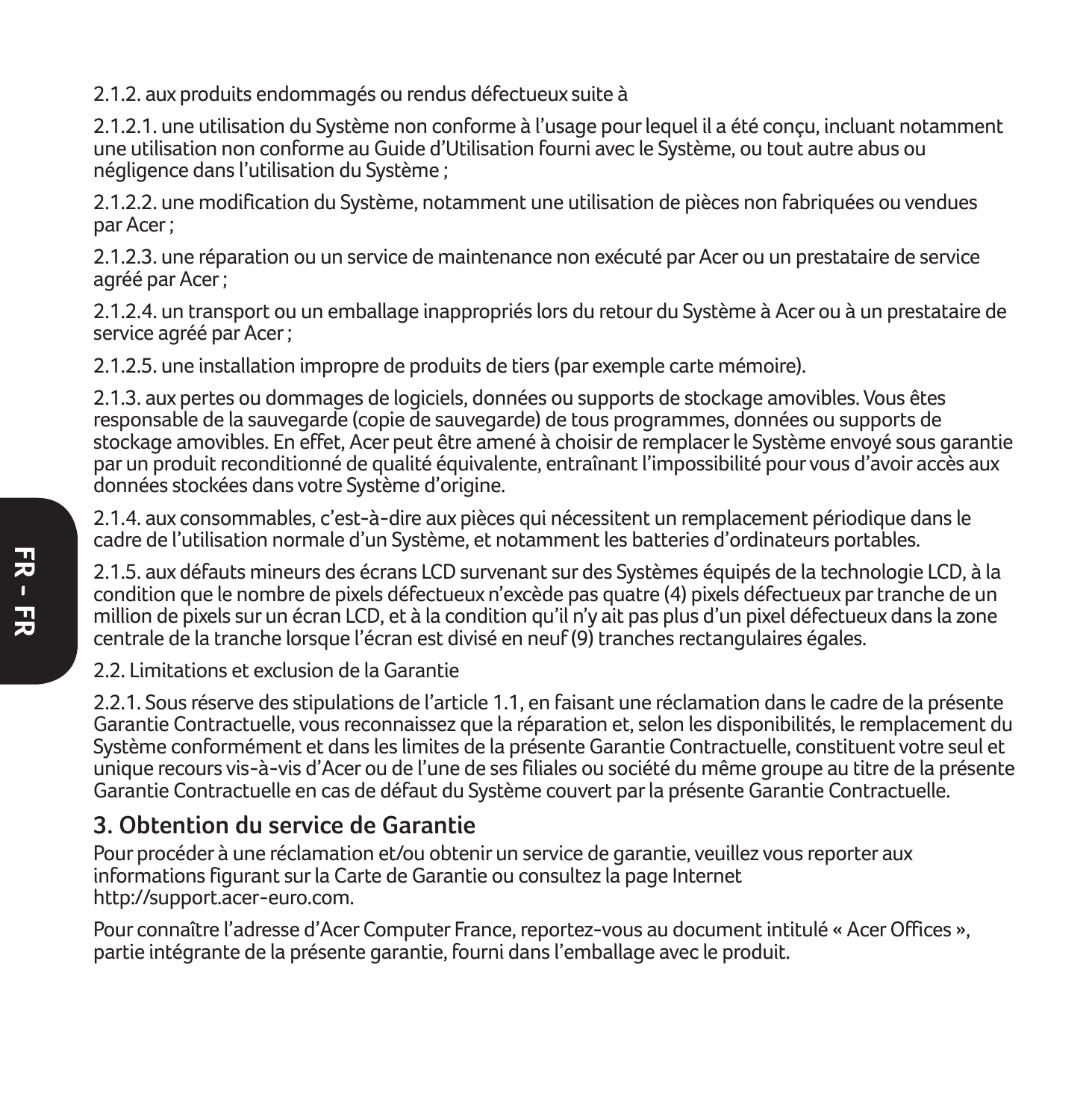Avant de retourner votre produit auprès de notre service après-vente, veuillez vous assurer d'avoir sauvegardé toutes vos données et programmes. Merci également d'effacer toutes les informations confidentielles, à caractère privé ou personnel ou encore vos programmes (ci-après Données). Acer ne pourra être retenu responsable de la perte, de la détérioration ou la divulgation des Données dues à des actions, omissions de tiers ou la non restauration ou réinstallation des Données.

## **CONDITIONS D'APPLICATION DE LA GARANTIE**

| <b>PRODUIT</b>               | <b>GARANTIE</b>                                                                                                                                     |
|------------------------------|-----------------------------------------------------------------------------------------------------------------------------------------------------|
| Acer Enduro                  | 3 ans: Mail-in ou Carry-In <sup>(1)</sup>                                                                                                           |
| <b>Support Logiciel</b>      | 180 jours                                                                                                                                           |
| Système d'exploitation (OEM) |                                                                                                                                                     |
| $(1)$ Mail-in:               | Le client envoie l'unité à l'atelier de réparation Acer. Une fois<br>que la réparation a été effectuée, Acer renvoie l'unité au<br>client.          |
| Carry-in:                    | Le client apporte le matériel à un mainteneur agréé Acer.<br>Une fois que la réparation a été effectuée, le client vient<br>reprendre son matériel. |

#### **Extension de la garantie**

Pour de plus amples renseignements sur l'extension de garantie ou pour la demander, consultez site Internet ou appeler le n° de téléphone de votre pays.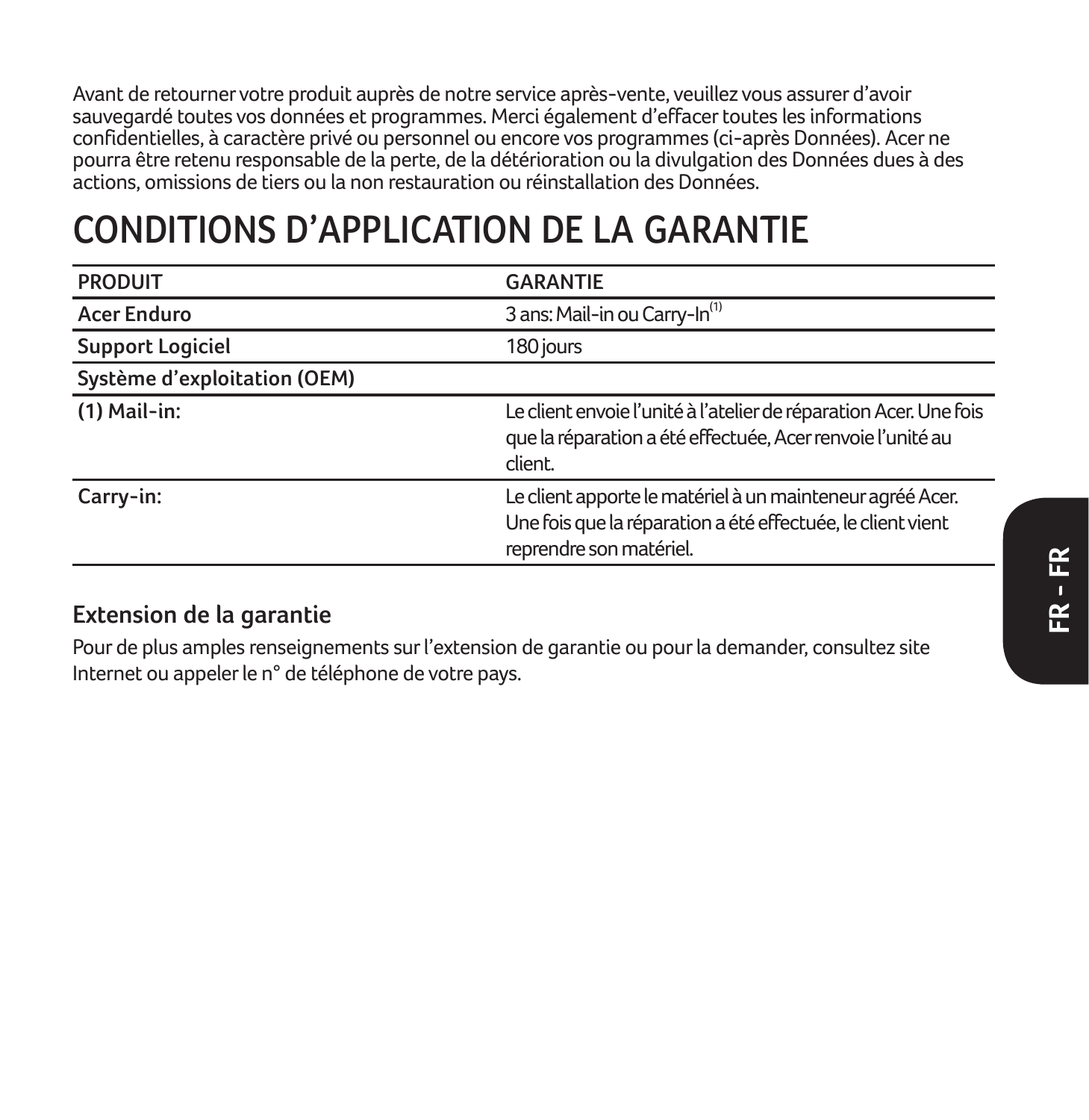## **Garantie des Produits**

#### **1. Etendue de la Garantie Contractuelle**

1.1. La présente garantie contractuelle (la « Garantie Contractuelle ») (voir les sections « Exclusions » et « limitations » à l'article 2) vous confère des droits et recours spécifiques à l'encontre d'Acer (« Acer » tel qu'utilisé dans le présent document, signifie la société Acer située dans le Champ Territorial tel que défini ci-après ou où votre produit Acer, tel que défini ci-après, a été vendu pour la première fois à un utilisateur final). Pour de plus amples renseignements, contactez votre revendeur Acer ou consultez la page Internet http://support.acer-euro.com). Merci de lire attentivement le présent document, en faisant appel à cette Garantie Contractuelle, vous serez considéré comme en ayant compris et accepté les termes. Indépendamment de cette Garantie Contractuelle, vous pouvez bénéficier de droits différents et plus étendus à l'encontre du détaillant qui vous a vendu le produit Acer. La présente Garantie Contractuelle ne limite en rien de tels droits.

Le consommateur bénéficie de droits légaux selon la législation applicable à la vente des biens de consommation. Ces droits ne sont pas affectés par la présente garantie contractuelle. Par exemple, le consommateur bénéficie d'une garantie légale de conformité de deux (2) ans prévue aux articles L.212-1 à L.212-9 du Code de la consommation et la Garantie Contractuelle ne fait pas obstacle à son application, à l'application de la garantie des vices cachés prévue aux articles 1641 à 1649 du Code civil ou à l'application de toute autre garantie légale.

1.2. Acer garantit tout produit Acer, incluant des pièces et composants (options et accessoires) Acer d'origine installés par Acer dans votre produit Acer au jour de son premier achat par un utilisateur final (« ci-après ensemble le « Système ») dans un pays de l'Union Européenne (le « Champ Territorial »), contre tout défaut matériel ou de construction dans des conditions normales d'utilisation et pendant la durée de garantie spécifiée sur la carte de garantie fournie avec votre Système (la « Carte de Garantie »).

Il est de la responsabilité du Client de refuser la délivrance d'un produit Acer vendu comme neuf alors que les sceaux de sécurité sont déchirés et d'en informer le revendeur.

En acceptant un produit Acer dont les sceaux sont déchirés, le Client reconnait que ses droits à la garantie de ce produit seront différents (réduits) par rapport à ceux liés à la vente d'un produit Acer neuf.

1.3. Tout logiciel fourni avec votre Système, incluant le système d'exploitation, est fourni « tel quel ». Acer ne garantit pas que le fonctionnement des logiciels fournis avec le Système sera ininterrompu ou exempt d'erreur, ni que ces logiciels répondront à vos besoins spécifiques.

1.4. Si vous faites une réclamation au titre de la présente Garantie Contractuelle, Acer pourra, à son choix, réparer ou remplacer tout ou partie du Système défectueux couvert par la Garantie Contractuelle par des Systèmes ou pièces neufs ou reconditionnés. Au cas où Acer opterait pour l'utilisation de pièces ou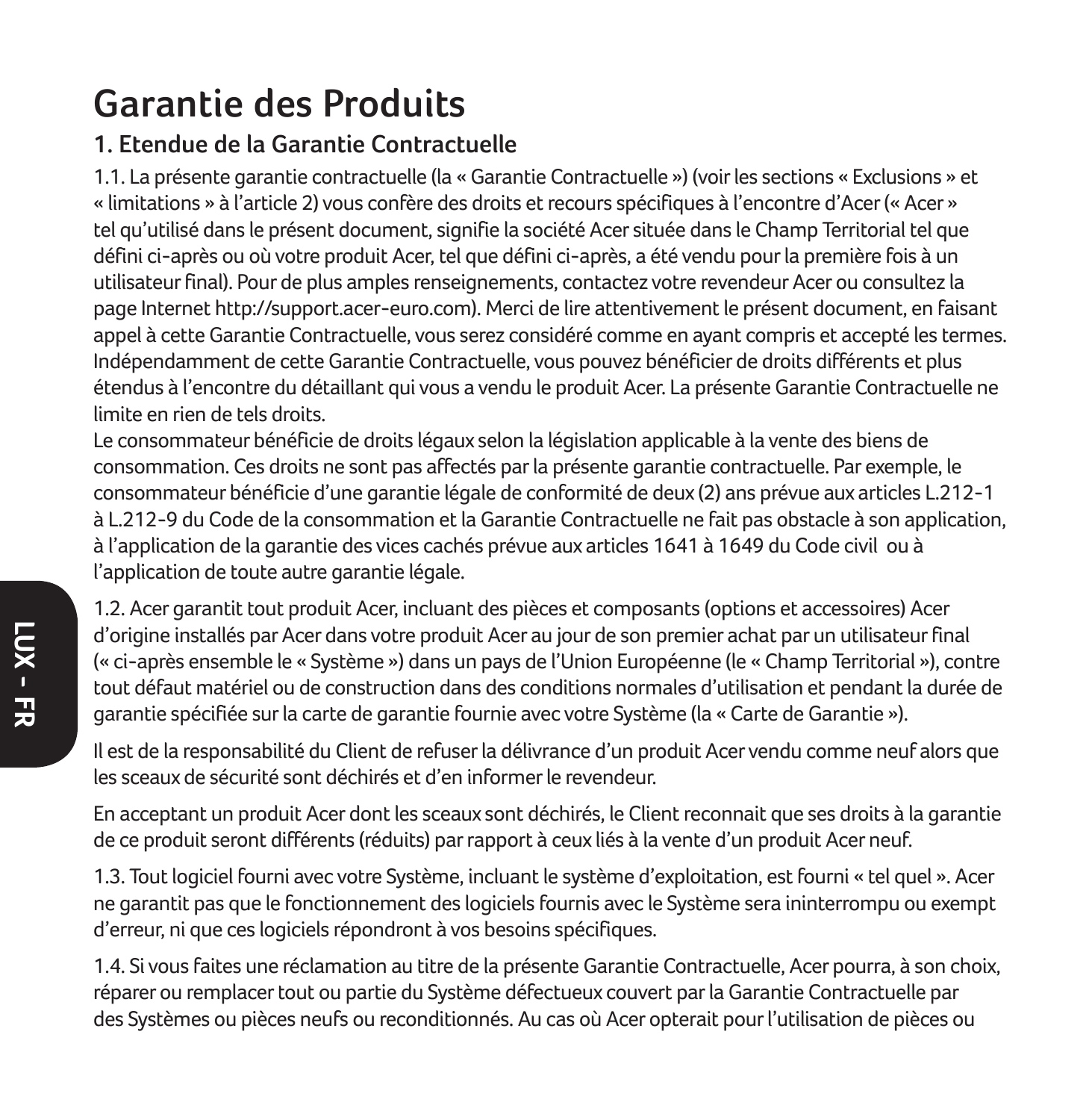Systèmes reconditionnés, ceux-ci auront des caractéristiques ou performances équivalentes à des produits neufs. Toutes les pièces démontées et Systèmes remplacés au titre de la Garantie Contractuelle deviennent la propriété d'Acer.

1.5. La période de garantie court à compter de la date de délivrance à l'utilisateur initial. La facture originale d'achat (ticket de caisse), indiquant la date d'achat du Système, constitue la preuve de la date de délivrance, à moins que Acer et le Client en aient autrement convenu.

1.6. La garantie est assurée dans une des langues officielles en vigueur dans le pays de l'Union Européenne dans lequel le service est demandé. Les services de réparation sous garantie impliquant des aspects linguistiques de votre Système (tels que clavier, logiciels) ne peuvent pas être exécutés dans une langue différente de celles utilisées dans le pays de l'Union Européenne où les services sont demandés.

#### **2. Exclusions et Limitations**

La présente Garantie Contractuelle est soumise aux exclusions et limitations suivantes :

2.1. Evelusions

La présente Garantie Contractuelle ne s'applique pas :

2.1.1. aux produits qui n'ont pas été fabriqués par ou pour Acer et aux produits vendus initialement à un utilisateur final dans un pays extérieur au Champ Territorial de la Garantie Contractuelle.

2.1.2. aux produits endommagés ou rendus défectueux suite à

2.1.2.1. une utilisation du Système non conforme à l'usage pour lequel il a été conçu, incluant notamment une utilisation non conforme au Guide d'Utilisation fourni avec le Système, ou tout autre abus ou négligence dans l'utilisation du Système ;

2.1.2.2. une modification du Système, notamment une utilisation de pièces non fabriquées ou vendues par Acer ;

2.1.2.3. une réparation ou un service de maintenance non exécuté par Acer ou un prestataire de service agréé par Acer ;

2.1.2.4. un transport ou un emballage inappropriés lors du retour du Système à Acer ou à un prestataire de service agréé par Acer ;

2.1.2.5. une installation impropre de produits de tiers (par exemple carte mémoire).

2.1.3. aux pertes ou dommages de logiciels, données ou supports de stockage amovibles. Vous êtes responsable de la sauvegarde (copie de sauvegarde) de tous programmes, données ou supports de stockage amovibles. En effet, Acer peut être amené à choisir de remplacer le Système envoyé sous garantie par un produit reconditionné de qualité équivalente, entraînant l'impossibilité pour vous d'avoir accès aux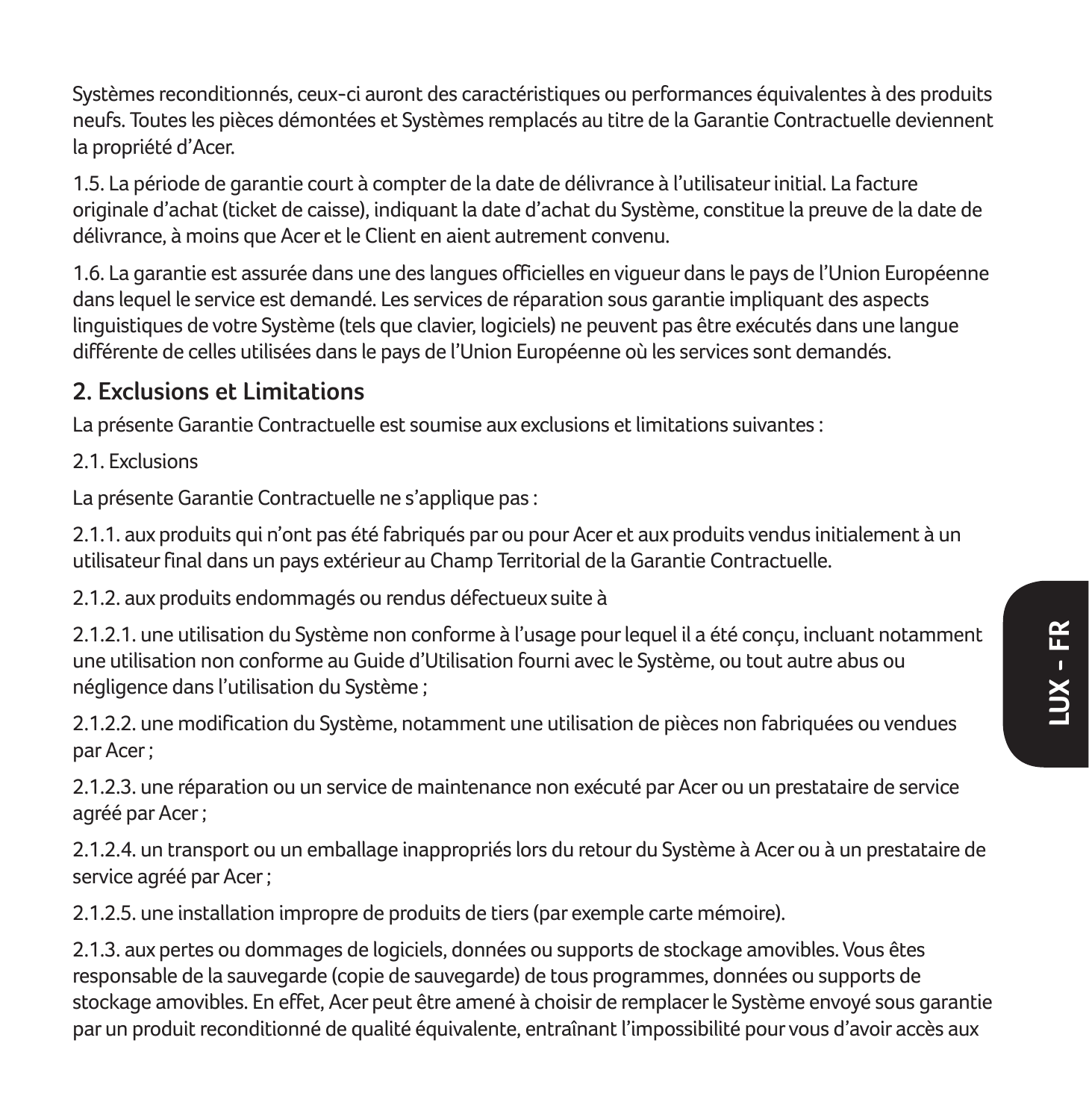données stockées dans votre Système d'origine.

2.1.4. aux consommables, c'est-à-dire aux pièces qui nécessitent un remplacement périodique dans le cadre de l'utilisation normale d'un Système, et notamment les batteries d'ordinateurs portables.

2.1.5. aux défauts mineurs des écrans LCD survenant sur des Systèmes équipés de la technologie LCD, à la condition que le nombre de pixels défectueux n'excède pas quatre (4) pixels défectueux par tranche de un million de pixels sur un écran LCD, et à la condition qu'il n'y ait pas plus d'un pixel défectueux dans la zone centrale de la tranche lorsque l'écran est divisé en neuf (9) tranches rectangulaires égales.

2.2. Limitations et exclusion de la Garantie

2.2.1. Sous réserve des stipulations de l'article 1.1, en faisant une réclamation dans le cadre de la présente Garantie Contractuelle, vous reconnaissez que la réparation et, selon les disponibilités, le remplacement du Système conformément et dans les limites de la présente Garantie Contractuelle, constituent votre seul et unique recours vis-à-vis d'Acer ou de l'une de ses filiales ou société du même groupe au titre de la présente Garantie Contractuelle en cas de défaut du Système couvert par la présente Garantie Contractuelle.

#### **3. Obtention du service de Garantie**

Pour procéder à une réclamation et/ou obtenir un service de garantie, veuillez vous reporter aux informations figurant sur la Carte de Garantie ou consultez la page Internet http://support.acer-euro.com.

Pour connaître l'adresse d'Acer Computer, reportez-vous au document intitulé « Acer Offices », partie intégrante de la présente garantie, fourni dans l'emballage avec le produit.

Avant de retourner votre produit auprès de notre service après-vente, veuillez vous assurer d'avoir sauvegardé toutes vos données et programmes. Merci également d'effacer toutes les informations confidentielles, à caractère privé ou personnel ou encore vos programmes (ci-après Données). Acer ne pourra être retenu responsable de la perte, de la détérioration ou la divulgation des Données dues à des actions, omissions de tiers ou la non restauration ou réinstallation des Données.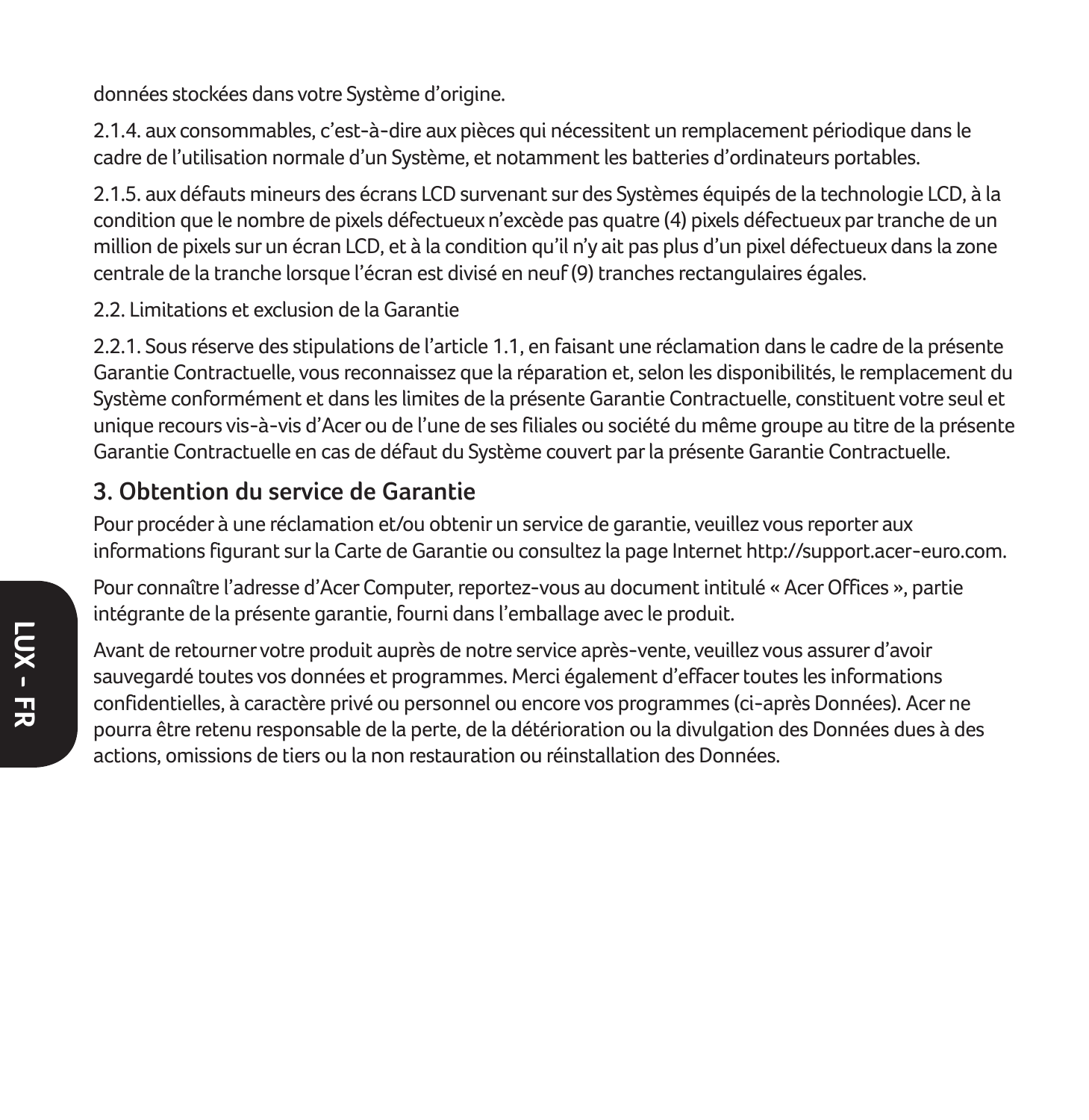## **CONDITIONS D'APPLICATION DE LA GARANTIE**

| <b>PRODUIT</b>               | <b>GARANTIE</b>                                                                                                                                     |
|------------------------------|-----------------------------------------------------------------------------------------------------------------------------------------------------|
| Acer Enduro                  | 3 ans: Mail-in ou Carry-In <sup>(1)</sup>                                                                                                           |
| <b>Support Logiciel</b>      | 180 jours                                                                                                                                           |
| Système d'exploitation (OEM) |                                                                                                                                                     |
| $(1)$ Mail-in:               | Le client envoie l'unité à l'atelier de réparation Acer. Une fois<br>que la réparation a été effectuée, Acer renvoie l'unité au<br>client.          |
| Carry-in:                    | Le client apporte le matériel à un mainteneur agréé Acer.<br>Une fois que la réparation a été effectuée, le client vient<br>reprendre son matériel. |

#### **Extension de la garantie**

Pour de plus amples renseignements sur l'extension de garantie ou pour la demander, consultez site Internet ou appeler le n° de téléphone de votre pays.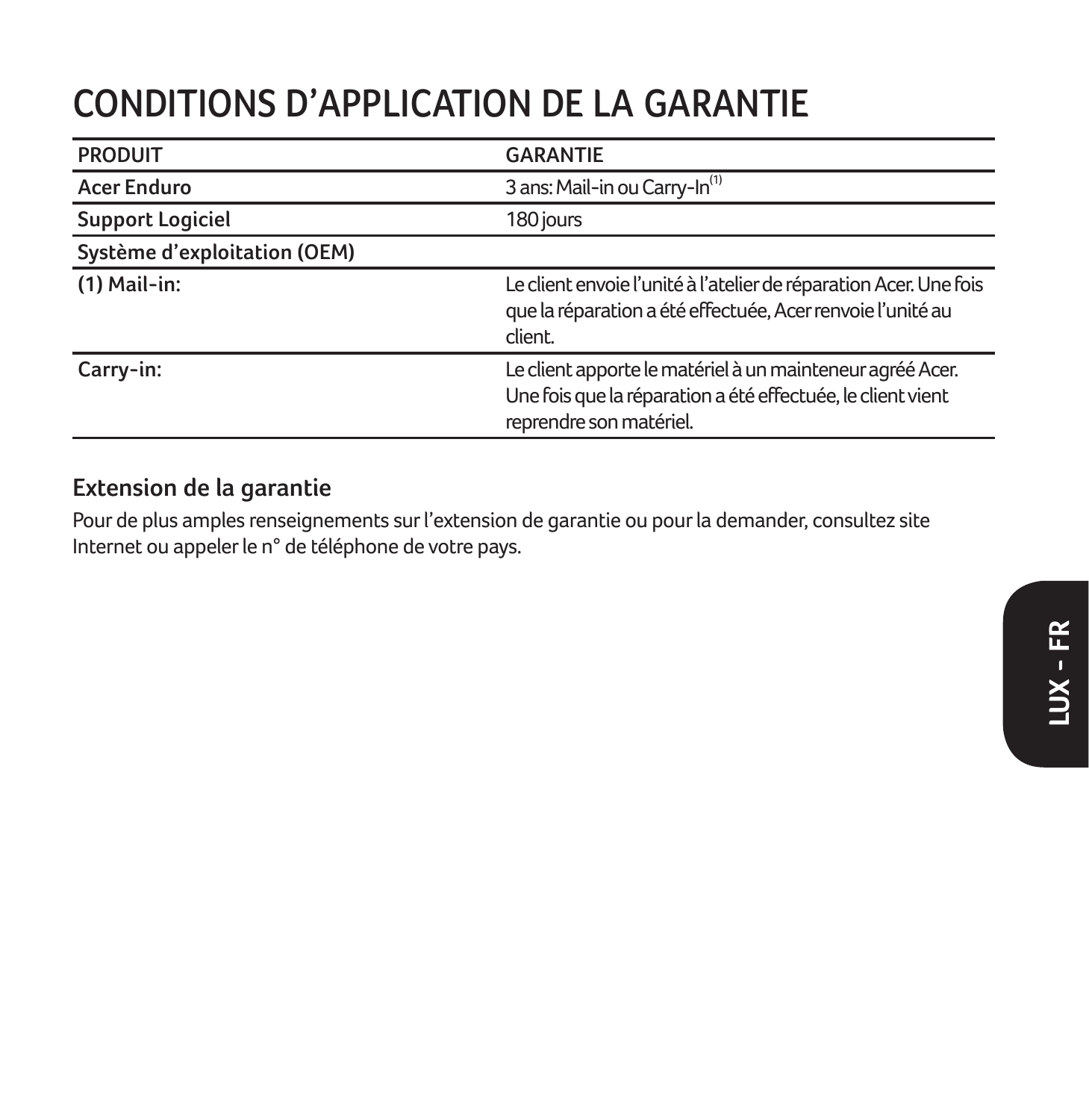# **Garantie des Produits**

## **1. Etendue de la Garantie Contractuelle**

1.1. La présente garantie contractuelle (la « Garantie Contractuelle ») (voir les sections « Exclusions » et « limitations » à l'article 2) vous confère des droits et recours spécifiques à l'encontre d'Acer (« Acer » tel qu'utilisé dans le présent document, signifie la société Acer située dans le Champ Territorial tel que défini ci-après ou où votre produit Acer, tel que défini ci-après, a été vendu pour la première fois à un utilisateur final). Pour de plus amples renseignements, contactez votre revendeur Acer ou consultez la page Internet http://support.acer-euro.com). Merci de lire attentivement le présent document, en faisant appel à cette Garantie Contractuelle, vous serez considéré comme en ayant compris et accepté les termes. Indépendamment de cette Garantie Contractuelle, vous pouvez bénéficier de droits différents et plus étendus à l'encontre du détaillant qui vous a vendu le produit Acer. La présente Garantie Contractuelle ne limite en rien de tels droits.

Le consommateur bénéficie de droits légaux selon la législation applicable à la vente des biens de consommation. Ces droits ne sont pas affectés par la présente garantie contractuelle. Par exemple, le consommateur bénéficie au moins d'une garantie de 24 mois à partir de la date de délivrance du produit – indépendamment des indications reportées sur une carte de garantie ou sur d'autres produits.

1.2. Acer garantit tout produit Acer, incluant des pièces et composants (options et accessoires) Acer d'origine installés par Acer dans votre produit Acer au jour de son premier achat par un utilisateur final (« ci-après ensemble le « Système ») dans un pays de l'Union Européenne (le « Champ Territorial »), contre tout défaut matériel ou de construction dans des conditions normales d'utilisation et pendant la durée de garantie spécifiée sur la carte de garantie fournie avec votre Système (la « Carte de Garantie »).

Il est de la responsabilité du Client de refuser la délivrance d'un produit Acer vendu comme neuf alors que les sceaux de sécurité sont déchirés et d'en informer le revendeur.

En acceptant un produit Acer dont les sceaux sont déchirés, le Client reconnait que ses droits à la garantie de ce produit seront différents (réduits) par rapport à ceux liés à la vente d'un produit Acer neuf.

1.3. Tout logiciel fourni avec votre Système, incluant le système d'exploitation, est fourni « tel quel ». Acer ne garantit pas que le fonctionnement des logiciels fournis avec le Système sera ininterrompu ou exempt d'erreur, ni que ces logiciels répondront à des besoins spécifiques.

1.4. Si vous faites une réclamation au titre de la présente Garantie Contractuelle, le Client a le droit d'exiger d'Acer, sans frais, la réparation ou le remplacement de tout ou partie du Système défectueux couvert par la Garantie Contractuelle par des Systèmes ou pièces neufs ou reconditionnés. Au cas où Acer opterait pour l'utilisation de pièces ou Systèmes reconditionnés, ceux-ci auront des caractéristiques ou performances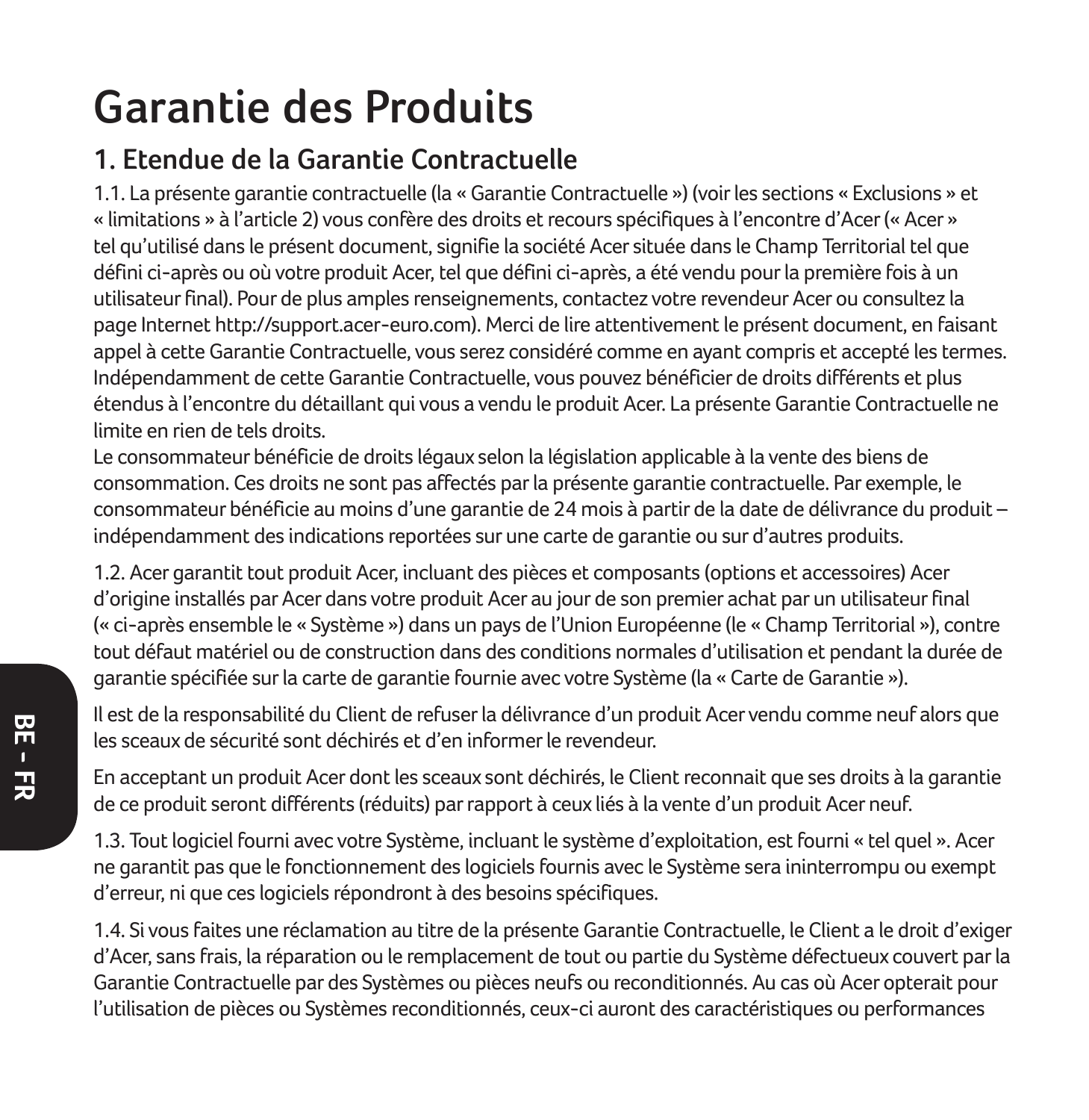équivalentes à des produits neufs. Toutes les pièces démontées et Systèmes remplacés au titre de la Garantie Contractuelle deviennent la propriété d'Acer.

1.5. La période de garantie court à compter de la date de délivrance du Système à l'utilisateur initial. La facture originale d'achat (ticket de caisse), indiquant la date d'achat du Système, constitue la preuve de la date de délivrance.

1.6. La garantie est assurée dans une des langues officielles en vigueur dans le pays de l'Union Européenne dans lequel le service est demandé. Les services de réparation sous garantie impliquant des aspects linguistiques de votre Système (tels que clavier, logiciels) ne peuvent pas être exécutés dans une langue différente de celles utilisées dans le pays de l'Union Européenne où les services sont demandés.

### **2. Exclusions et Limitations**

La présente Garantie Contractuelle est soumise aux exclusions et limitations suivantes :

2.1. Evelusions

La présente Garantie Contractuelle ne s'applique pas :

2.1.1. aux produits qui n'ont pas été fabriqués par ou pour Acer et aux produits vendus initialement à un utilisateur final dans un pays extérieur au Champ Territorial de la Garantie Contractuelle.

2.1.2. aux produits endommagés ou rendus défectueux suite à

2.1.2.1. une utilisation du Système non conforme à l'usage pour lequel il a été conçu, incluant notamment une utilisation non conforme au Guide d'Utilisation fourni avec le Système, ou tout autre abus ou négligence dans l'utilisation du Système ;

2.1.2.2. une modification du Système, notamment une utilisation de pièces non fabriquées ou vendues par Acer ;

2.1.2.3. une réparation ou un service de maintenance non exécuté par Acer ou un prestataire de service agréé par Acer ;

2.1.2.4. un transport ou un emballage inappropriés lors du retour du Système à Acer ou à un prestataire de service agréé par Acer ;

2.1.2.5. une installation impropre de produits de tiers (par exemple carte mémoire).

2.1.3. aux pertes ou dommages de logiciels, données ou supports de stockage amovibles. Vous êtes responsable de la sauvegarde (copie de sauvegarde) de tous programmes, données ou supports de stockage amovibles. En effet, Acer peut être amené à choisir de remplacer le Système envoyé sous garantie par un produit reconditionné de qualité équivalente, entraînant l'impossibilité pour vous d'avoir accès aux données stockées dans votre Système d'origine.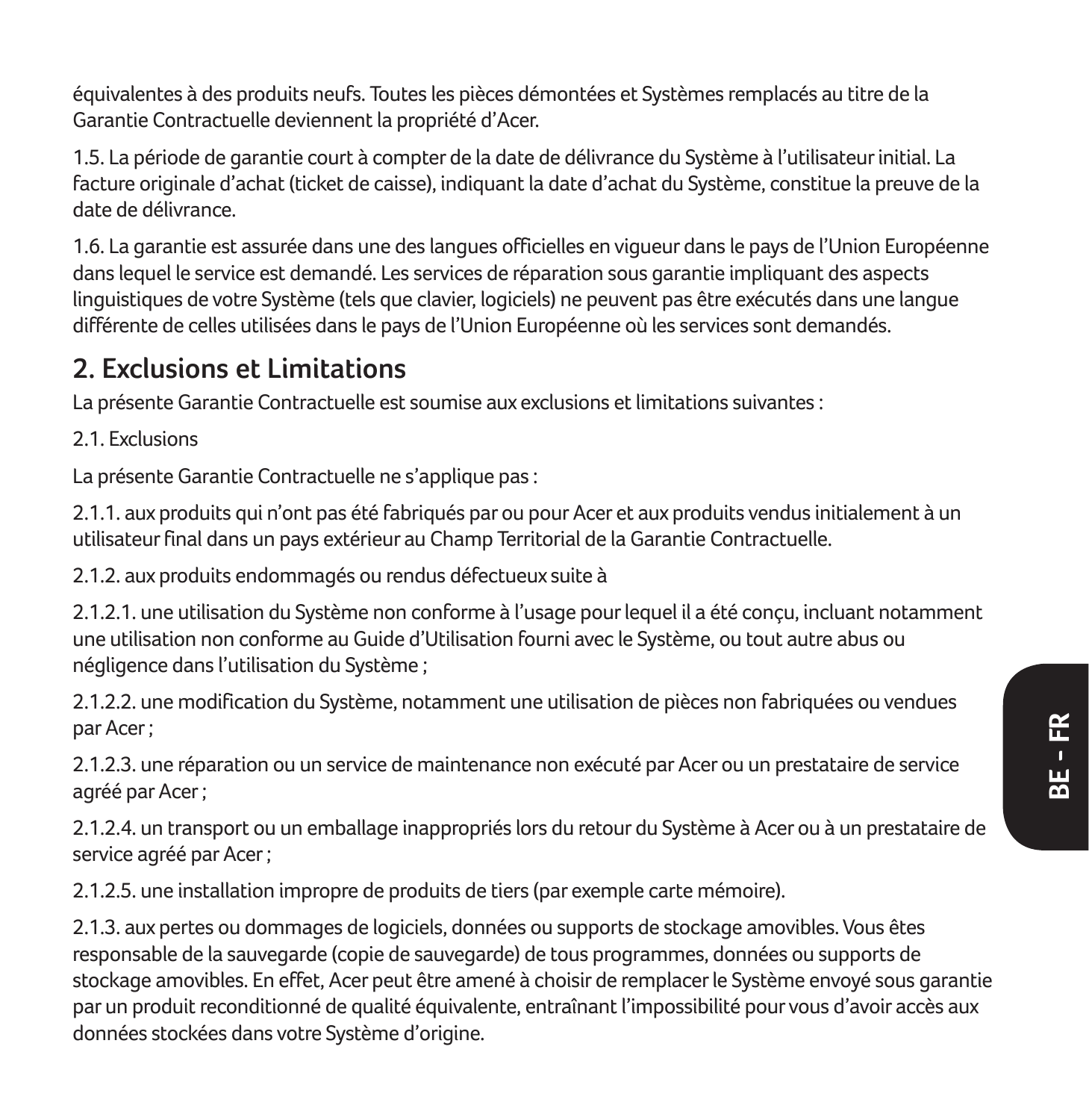2.1.4. aux consommables, c'est-à-dire aux pièces qui nécessitent un remplacement périodique dans le cadre de l'utilisation normale d'un Système, et notamment les batteries d'ordinateurs portables.

2.1.5. aux défauts mineurs des écrans LCD survenant sur des Systèmes équipés de la technologie LCD, à la condition que le nombre de pixels défectueux n'excède pas quatre (4) pixels défectueux par tranche de un million de pixels sur un écran LCD, et à la condition qu'il n'y ait pas plus d'un pixel défectueux dans la zone centrale de la tranche lorsque l'écran est divisé en neuf (9) tranches rectangulaires égales.

2.2. Limitations et exclusion de la Garantie

2.2.1. Sous réserve des stipulations de l'article 1.1, en faisant une réclamation dans le cadre de la présente Garantie Contractuelle, vous reconnaissez que la réparation ou les disponibilités, le remplacement du Système conformément et dans les limites de la présente Garantie Contractuelle, constituent votre seul et unique recours vis-à-vis d'Acer ou de l'une de ses filiales ou société du même groupe au titre de la présente Garantie Contractuelle en cas de défaut du Système couvert par la présente Garantie Contractuelle.

2.1.4. aux consommables, c'est-à-dire aux pièces qui nécessitent un remplacement périodique dans le cadre de l'utilisation normale d'un Système, et notamment les batteries d'ordinateurs portables.

2.1.5. aux défauts mineurs des écrans LCD survenant sur des Systèmes équipés de la technologie LCD, à la condition que le nombre de pixels défectueux n'excède pas quatre (4) pixels défectueux par tranche de un million de pixels sur un écran LCD, et à la condition qu'il n'y ait pas plus d'un pixel défectueux dans la zone centrale de la tranche lorsque l'écran est divisé en neuf (9) tranches rectangulaires égales.

2.2. Limitations et exclusion de la Garantie

2.2.1. Sous réserve des stipulations de l'article 1.1, en faisant une réclamation dans le cadre de la présente Garantie Contractuelle, vous reconnaissez que la réparation et, selon les disponibilités, le remplacement du Système conformément et dans les limites de la présente Garantie Contractuelle, constituent votre seul et unique recours vis-à-vis d'Acer ou de l'une de ses filiales ou société du même groupe au titre de la présente Garantie Contractuelle en cas de défaut du Système couvert par la présente Garantie Contractuelle.

### **3. Obtention du service de Garantie**

Pour procéder à une réclamation et/ou obtenir un service de garantie, veuillez vous reporter aux informations figurant sur la Carte de Garantie ou consultez la page Internet http://support.acer-euro.com.

Pour connaître l'adresse d'Acer Computer, reportez-vous au document intitulé « Acer Offices », partie intégrante de la présente garantie, fourni dans l'emballage avec le produit.

Avant de retourner votre produit auprès de notre service après-vente, veuillez vous assurer d'avoir sauvegardé toutes vos données et programmes. Merci également d'effacer toutes les informations confidentielles, à caractère privé ou personnel ou encore vos programmes (ci-après Données). Acer ne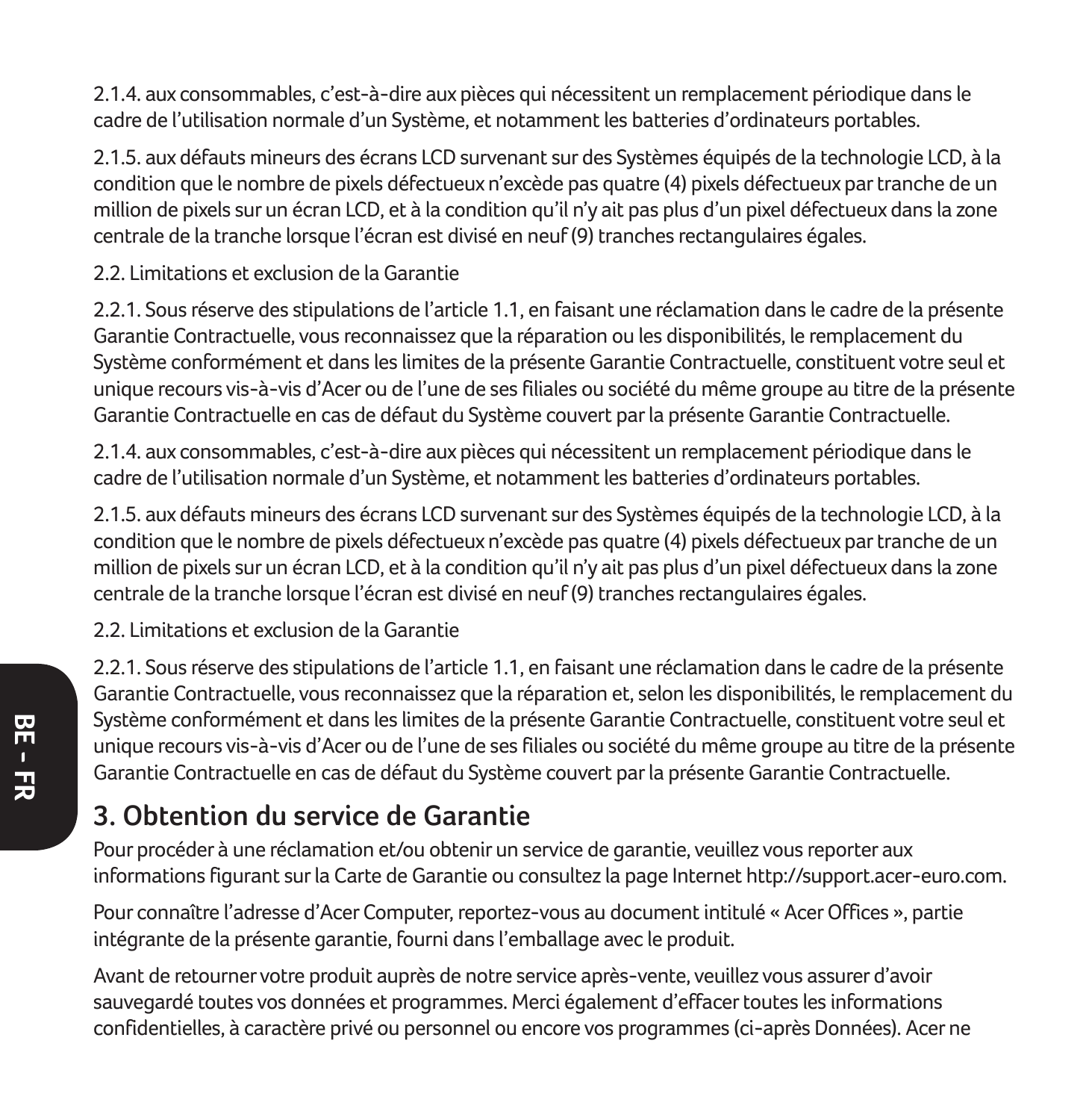pourra être retenu responsable de la perte, de la détérioration ou la divulgation des Données dues à des actions, omissions de tiers ou la non restauration ou réinstallation des Données.

## **CONDITIONS D'APPLICATION DE LA GARANTIE**

| <b>PRODUIT</b>               | <b>GARANTIE</b>                                                                                                                                  |
|------------------------------|--------------------------------------------------------------------------------------------------------------------------------------------------|
| <b>Acer Enduro</b>           | 3 ans: Mail-in ou Carry-In <sup>(1)</sup>                                                                                                        |
| <b>Support Logiciel</b>      | 180 jours                                                                                                                                        |
| Système d'exploitation (OEM) |                                                                                                                                                  |
| $(1)$ Mail-in:               | Le client envoie l'unité à l'atelier de réparation Acer. Une fois que la<br>réparation a été effectuée, Acer renvoie l'unité au client.          |
| Carry-in:                    | Le client apporte le matériel à un mainteneur agréé Acer. Une fois que la<br>réparation a été effectuée, le client vient reprendre son matériel. |

#### **Extension de la garantie**

Pour de plus amples renseignements sur l'extension de garantie ou pour la demander, consultez site Internet ou appeler le n° de téléphone de votre pays.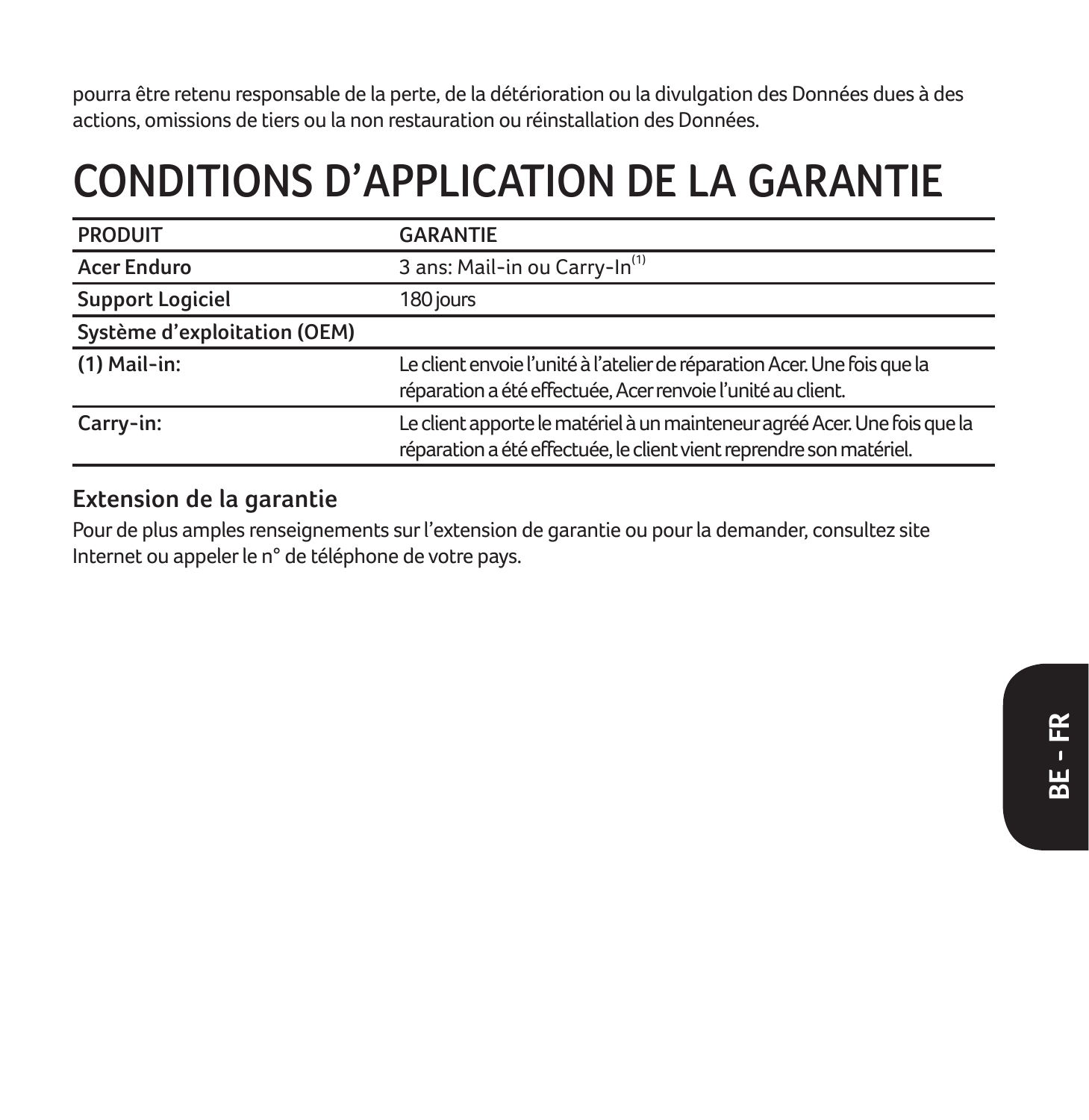## **Garanzia Limitata del Prodotto**

#### **1. Ambito di applicazione della Garanzia Limitata**

1.1. Questa garanzia limitata (vedi "Esclusioni" e "Limitazioni" di cui all' art. 2) ("Garanzia Limitata") Vi conferisce specifici diritti e rimedi nei confronti di Acer. Vi preghiamo di leggere attentamente questo documento, poiché, in caso di esercizio della Garanzia, i termini e le condizioni in esso contenuti si presumeranno da Voi conosciuti ed accettati. Indipendentemente dalla Garanzia Limitata (Limited Product Warranty) il Consumatore ha diritto nei confronti del venditore alla garanzia legale di conformità per 24 mesi dalla data di consegna del prodotto in base alle norme del Codice del Consumo.

I consumatori hanno diritti legali sanciti dalle leggi nazionali che governano la vendita dei beni di consumo. Questa garanzia non esclude, limita o sospende in alcun modo tali diritti.

Indipendentemente dal contenuto della Garanzia Limitata, possono esservi riconosciuti diritti e rimedi di contenuto diverso e più ampio da esercitare nei confronti del commerciante che Vi ha venduto il prodotto Acer. La Garanzia Limitata non limita in alcun modo tali diritti.

1.2. Acer garantisce che ogni prodotto Acer, comprese le parti e i componenti originali Acer (opzioni e accessori), installati nel Vostro prodotto Acer al tempo dell'acquisto (qui complessivamente denominato il "Sistema"), venduto per la prima volta ad un utente finale in uno Stato membro dello Spazio Economico Europeo (l'"Ambito territoriale") sia libero da vizi nei materiali o nella costruzione in condizioni di uso normale, per tutto il periodo di garanzia come indicato nel documento di Garanzia Limitata fornito insieme al "Sistema" ("Carta di Garanzia").

Il Cliente ha il diritto di rifiutare un prodotto Acer venduto come nuovo, ma avente i sigilli di garanzia manomessi, informando il rivenditore. Accettando un prodotto Acer avente i sigilli di garanzia manomessi, il Cliente è consapevole che la garanzia sarà diversa (inferiore) rispetto ai termini e condizioni standard di un prodotto Acer nuovo e con i sigilli di garanzia intatti.

1.3. Ogni software fornito insieme al "Sistema", compreso il sistema operativo, viene fornito nello stato in cui si trova e non è coperto dalla garanzia. In particolare, Acer non garantisce che il funzionamento di ciascun software fornito con il vostro "Sistema" sia esente da interruzioni o privo di vizi o risponda comunque alle Vostre necessità.

1.4. In caso di esercizio della presente Garanzia, Acer, a sua scelta, provvederà alla riparazione o alla sostituzione di ogni prodotto difettoso, o delle parti di esso coperte dalla Garanzia Limitata, avvalendosi di parti o "Sistemi" nuovi o riparati in fabbrica. Nel caso in cui Acer scelga di avvalersi di parti o "Sistemi" riparati in fabbrica, questi dovranno presentare livelli di funzionamento uguali a quelli dei nuovi prodotti. Tutte le parti oggetto di ricambio e tutti i "Sistemi" sostituiti in base a questa Garanzia Limitata torneranno di proprietà di Acer.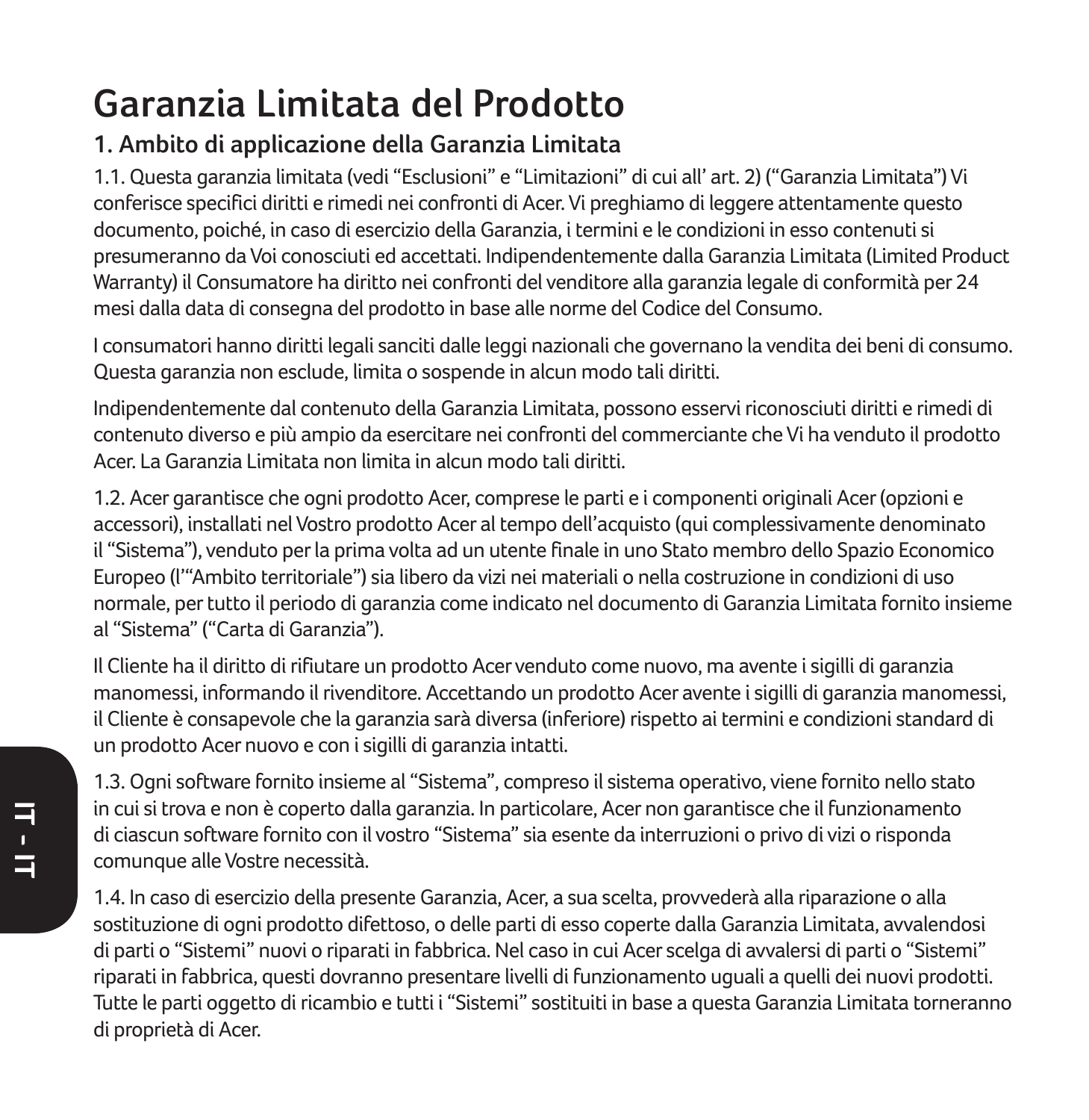1.5. Il periodo di Garanzia decorre dal momento dell'acquisto. La fattura di acquisto in originale (o lo scontrino) recante la data di acquisto del "Sistema" costituisce prova della data dell'acquisto.

1.6. Il servizio di garanzia sarà eseguito nella lingua adottata nello Stato dell'Area Economica Europea (AEE) in cui il servizio richiesto viene effettuato. I servizi di riparazione in garanzia che richiedono l'adozione di elementi e termini linguistici (per esempio, tastiera, software) potrebbero non essere idonei ad essere eseguiti in una lingua diversa da quella adottata nello Stato membro dell'AEE in cui il servizio richiesto è effettuato.

### **2. Esclusioni e limitazioni**

Questa Garanzia Limitata è soggetta alle seguenti esclusioni e limitazioni:

2.1. Esclusioni

Questa Garanzia Limitata non si estende a:

2.1.1. ogni prodotto non fabbricato da o per conto di Acer, o venduto per la prima volta ad un utente finale fuori dall'Ambito territoriale di questa Garanzia Limitata.

2.1.2. Ogni prodotto danneggiato o reso difettoso in conseguenza di:

2.1.2.1. un uso del "Sistema" diverso da quello ritenuto normale, compreso, a titolo meramente esemplificativo, l'uso difforme dalle istruzioni della Guida all'utente allegate al "Sistema", o ogni altro abuso o negligenza riferita al "Sistema".

2.1.2.2. ogni modificazione apportata al "Sistema", compreso l'utilizzo di parti non fabbricate o vendute da Acer.

2.1.2.3. ogni servizio o riparazione effettuato da ogni altro soggetto diverso da Acer o da un Provider di Servizi Autorizzato Acer;

2.1.2.4. trasporto o imballaggio inadeguato in occasione della restituzione del prodotto ad Acer o ad un Provider di Servizi Autorizzato Acer,

2.1.2.5. erronea installazione di prodotti di terzi (ad esempio, memory cards).

2.1.3. Perdita o danneggiamento di programmi, dati, o supporti di memorizzazione rimovibili. Siete<br>responsabili del salvataggio (backing up) di tutti i programmi, dati o supporti di memorizzazione rimovibili.<br>con un prodot ai dati memorizzati sul Sistema originale.

2.1.4. Parti soggette ad usura, ovvero parti che richiedono una sostituzione periodica durante il normale periodo di utilizzo del Sistema, comprese, a titolo meramente esemplificativo, le batterie del notebook.

2.1.5. Difetti di lieve entità dei display LCD che si verifichino in sistemi dotati di tecnologia LCD display, a condizione che l'entità di tali difetti non sia superiore a quattro pixel difettosi per milione su ogni display<br>LCD fornito e, ulteriormente, a condizione che, dividendo il pannello del display in nove uguali aree rettangolari, vi sia non più di un pixel difettoso nell'area centrale del display.

2.2. Limitazioni e Rinuncia [esclusione] alla Garanzia

2.2.1. L'esercizio della presente Garanzia Limitata fa presumere l'accettazione della riparazione e (se disponibile) della sostituzione, qualora possibile, in base ai servizi di garanzia sopra indicati, come unici ed esclusivi rimedi esperibili nei confronti di Acer o ognuna delle sue società controllate o controllanti, in relazione a qualunque violazione della Garanzia Limitata Acer qui descritta.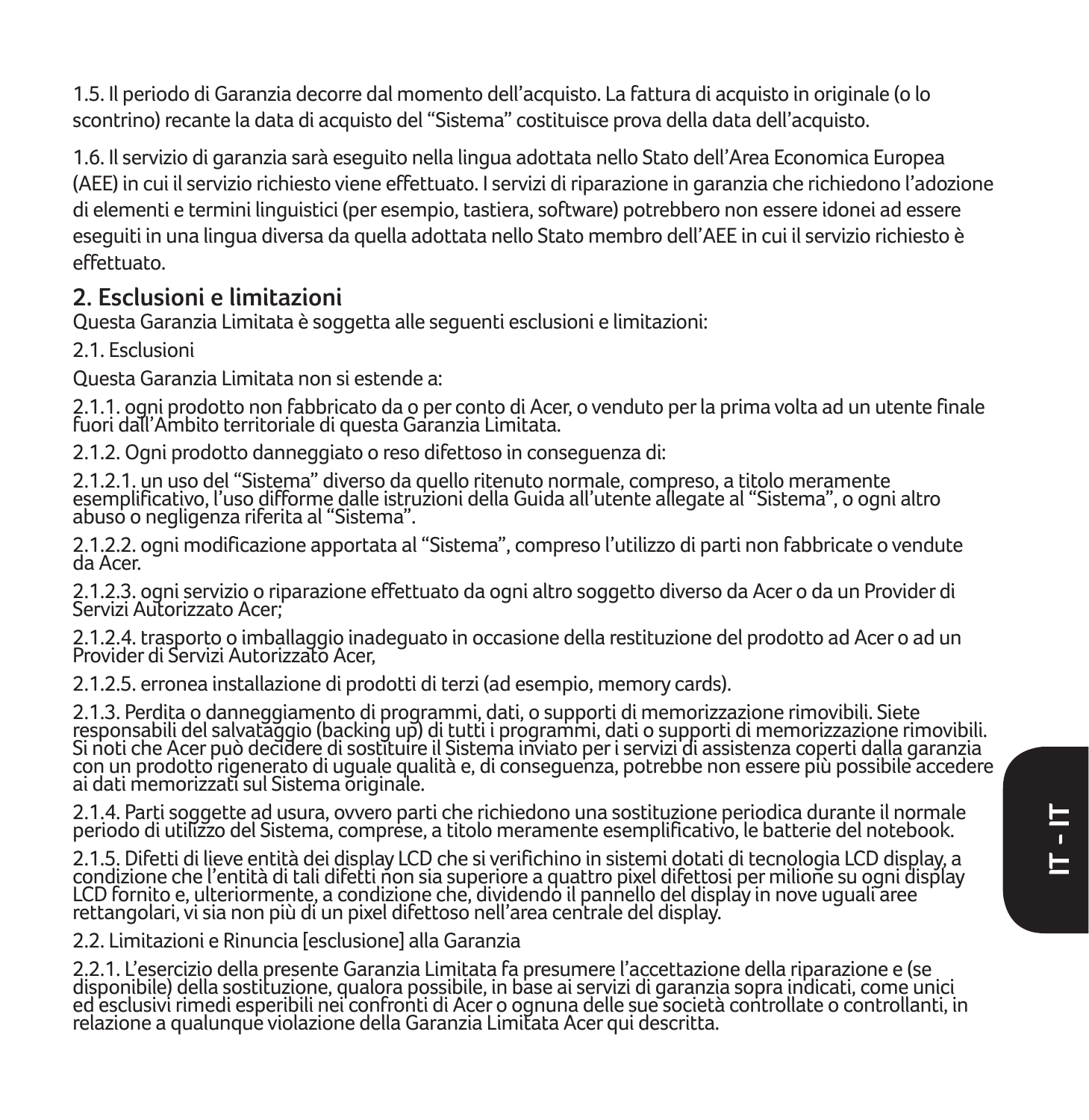### **3. Concessione del Servizio in Garanzia**

Per ogni reclamo o richiesta di assistenza in garanzia, fate riferimento alle informazioni contenute nella Vostra Carta di Garanzia o visitate il sito http://support.acer-euro.com.

Prima di inviare un prodotto Acer presso i centri di assistenza autorizzati, il Cliente è tenuto a fare copia di backup di tutti i dati e programmi installati e a cancellare ogni informazione confidenziale, proprietaria o personale e i programmi installati (di seguito indicati come "Dati"). Acer non può essere ritenuta responsabile della perdita, danneggiamento o divulgazione di Dati a causa di azioni o omissioni di terze parti né tenuta al recupero o reinstallazione di tali Dati.

## **CARTOLINA DI GARANZIA**

| <b>PRODOTTO</b>     | PERIODO E TIPO DI GARANZIA                                                                                                                                                   |
|---------------------|------------------------------------------------------------------------------------------------------------------------------------------------------------------------------|
| <b>Acer Enduro</b>  | 3 anni: Mail-in o Carry-in <sup>(1)</sup>                                                                                                                                    |
| Assistenza software | 180 giorni                                                                                                                                                                   |
| $(1)$ Mail-in:      | Il cliente invia l'unità al centro assistenza Acer per la riparazione.<br>Dopo averla riparata, Acer restituisce l'unità al cliente.                                         |
| Carry-in:           | Il cliente consegna direttamente l'unità al centro assistenza<br>Acer per la riparazione. Dopo averla riparata, Acer riconsegna<br>direttamente al cliente l'unità riparata. |

Acer Italy S.r.l. Titolare del trattamento usa i Suoi dati personali solo per fornirLe l'assistenza e le informazioni richieste.

Per accedere all'informativa completa può visitare il nostro sito www.acer.it

## **Estensione della garanzia**

Per ulteriori informazioni o per ordinare un'opzione di upgrade della garanzia, visitare l'indirizzo Internet di Acer oppure chiamare il numero telefonico indicato per il proprio paese.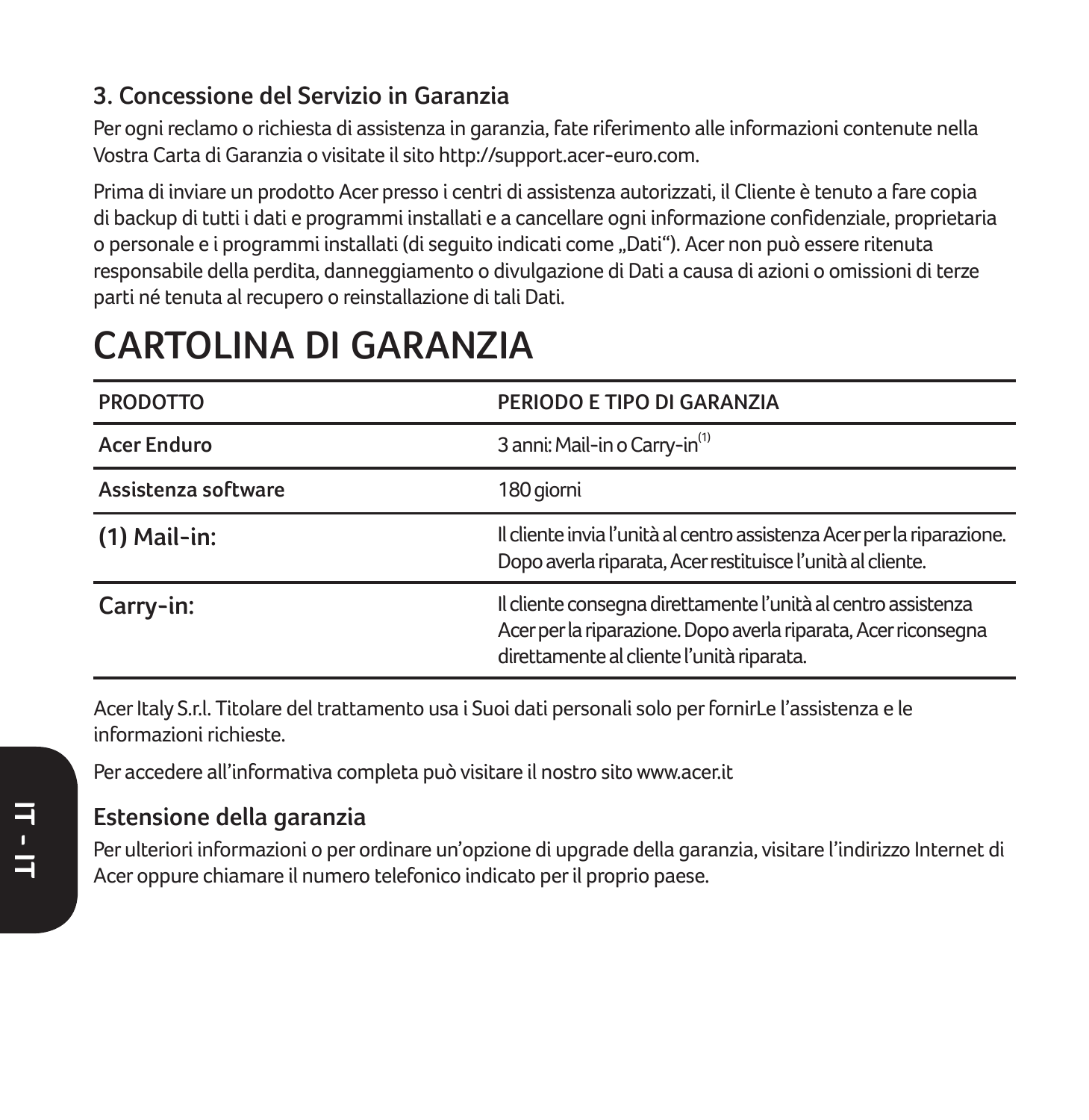# **Garantía Limitada**

## **1. Cobertura de la Garantía**

1.1 Esta garantía (ver "Exclusiones" y "Limitaciones" en la Sección 2) ("Garantìa comercial") le concede derechos y acciones contra Acer de carácter específico. Le rogamos que lea este documento cuidadosamente, ya que mediante la realización de una reclamación de conformidad con lo previsto en esta Garantía Limitada, usted acepta haber entendido y aceptado sus términos. De modo independiente a esta Garantía Limitada, puede tener derechos y acciones diferentes y más extensos contra el comerciante que le vendió el producto Acer. Esta Garantía Limitada no opera para limitar dichos derechos. Asimismo, esta Garantía Limitada no afecta a los derechos legales del consumidor y usuario ante la falta de conformidad de los productos con el contrato.

El consumidor, tal y como se define en el Real Decreto Legislativo 1/2007, de 16 de noviembre, por el que se aprueba el texto refundido de la Ley General para la Defensa de los Consumidores y Usuarios y otras leyes complementarias, tiene derechos legales según la legislación aplicable que regula la venta de bienes de consumo y esta Garantía Limitada no excluye, limita o suspende ningún derecho aplicable. Por ejemplo, los consumidores tienen mínimo 24 meses de garantía desde la fecha de compra del producto independientemente de lo establecido en cualquier tarjeta de garantía u otros materiales.

1.2 Acer garantiza que cualquier producto Acer, incluyendo piezas y componentes (opcionales y accessorios) genuinos Acer, que han sido instalados en su producto Acer en el momento de la compra (en adelante, colectivamente, serán designados como "Sistema") vendido por primera vez a un usuario final en un país del Área Económica Europea (el "Ámbito Territorial") está exento de defectos en materiales o trabajo en condiciones normales de uso durante la duración del período de garantía especificado en la tarjeta de la Garantía Limitada suministrada con su Sistema ("Tarjeta de Garantía").

Es responsabilidad del cliente rechazar un producto Acer vendido como nuevo pero que presente los precintos de garantía manipulados y debe de informarle al revendedor. Admitiendo un producto Acer con los sellos de garantía manipulados, el Cliente acepta una garantía distinta (inferior) respecto a los términos y a las condiciones estándar de un producto Acer nuevo y con los precintos de garantía intactos.

1.3 Si realiza una reclamación en base a esta Garantía, Acer, a su opción, reparará o reemplazará cualquier Sistema defectuoso o cualquiera de sus piezas cubiertas por parte de esta Garantía Limitada mediante la utilización, a opción de Acer, de piezas o Sistemas nuevos o reformados en fábrica. En el caso de que Acer opte por utilizar piezas o Sistemas nuevos o reformados en fábrica, los mismos tendrán características de funcionamiento iguales a aquellos correspondientes a productos nuevos. Todos los Sistemas y piezas cambiados o reemplazados de conformidad con lo previsto en esta Garantía Limitada serán propiedad de Acer.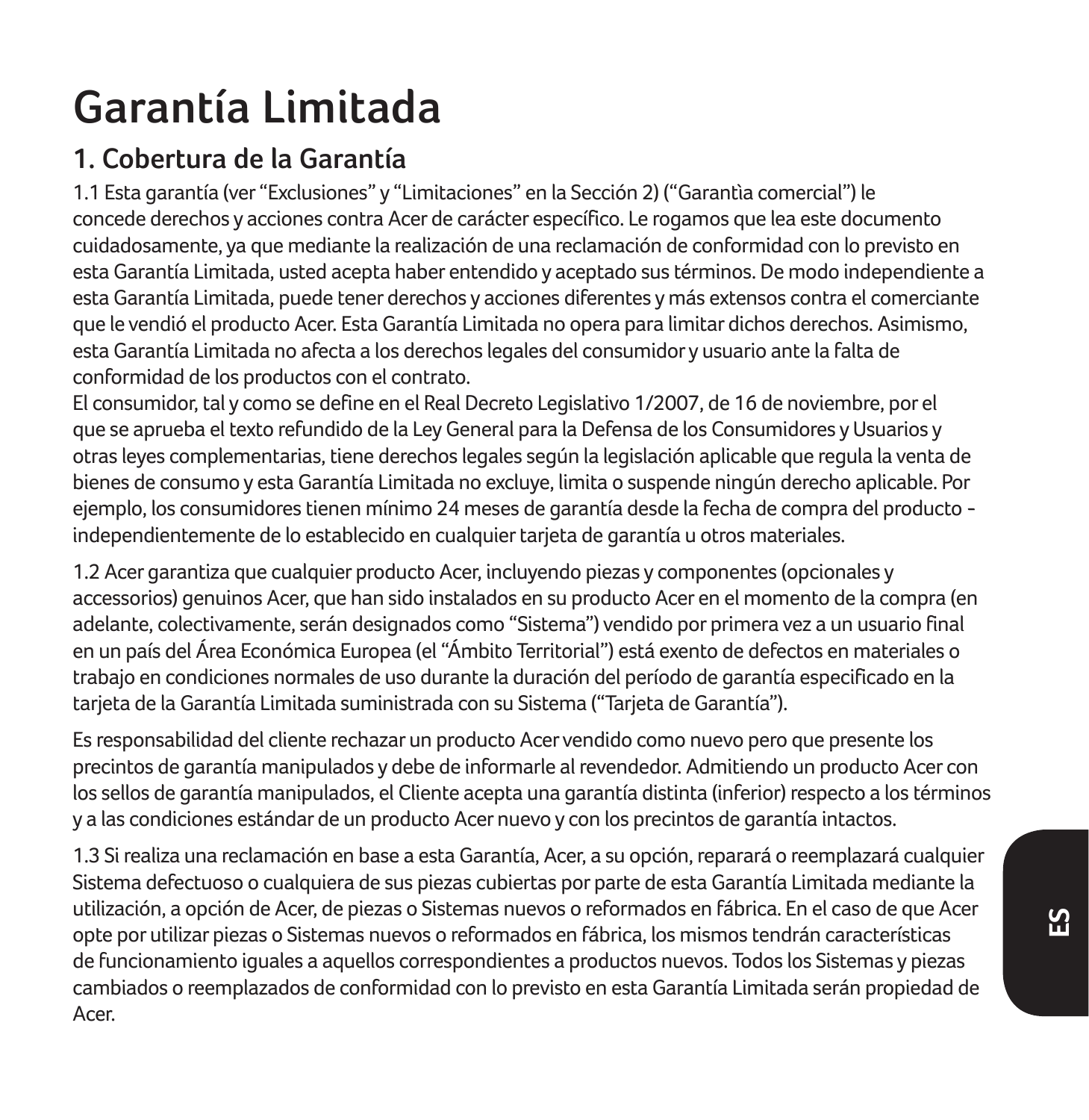1.4 El período de esta Garantía Limitada comienza la en la fecha de entrega del producto Acer. El original de su factura de compra (tique de compra), mostrando la fecha de compra del Sistema, o la fecha que figure en el albarán de entrega correspondiente si este fuera posterior, es su prueba de la fecha de entrega.

1.5 La prestación del servicio de garantía se basará en el idioma principal utilizado, a nivel nacional, en el país del AEE en el que la petición del servicio fue realizado. Los servicios de garantía de reparación que se refieran a aspectos de su Sistema basados en la lengua (por ejemplo, teclado, software) es posible que no puedan ser prestados en cualquier idioma que sea distinto al idioma principal utilizado, a nivel nacional, en el país del AEE en el que la petición del servicio sea realizada.

### **2. Exclusiones y Limitaciones**

Esta Garantía Limitada está sujeta a las siguientes exclusiones y limitaciones:

2.1 Exclusiones

La presente Garantía Limitada no se extiende a:

2.1.1 cualquier producto no fabricado por o para Acer, o que haya sido vendido por primera vez a un usuario final fuera del Ámbito Territorial de la presente Garantía Limitada.

2.1.2 cualquier producto que haya sido dañado o esté defectuoso como consecuencia;

2.1.2.1 del uso del Sistema de un modo distinto a su uso normal previsto, incluyendo, sin limitación, la falta de uso del Sistema de conformidad con el Manual de Usuario que acompaña al Sistema, o cualquier otro uso del Sistema que sea abusivo o negligente;

2.1.2.2 de la modificación del Sistema incluyendo el uso de piezas no fabricadas o vendidas por parte de Acer;

2.1.2.3 de la prestación de servicios o la reparación realizada por parte de cualquier persona distinta a Acer o a un Prestador de Servicios Autorizado Acer;

2.1.2.4 del transporte o empaquetado inapropiado cuando se devuelva el Sistema a Acer o a un Prestador de Servicios Autorizado Acer;

2.1.2.5 de la instalación inapropiada de productos de terceros (por ejemplo, tarjetas de memoria).

2.1.3 la pérdida de, o el daño a, cualquier programa, dato, o medio de almacenamiento removible. Usted es responsable de guardar (realizando copias de seguridad o back-up) cualquier programa, dato, o medio de almacenamiento removible. Por favor, tenga en cuenta que Acer puede optar por reemplazar el Sistema entregado para la prestación de servicios de garantía con un producto reformado de igual calidad, y, de este modo, cualquier dato almacenado por usted en su Sistema original puede llegar a ser inacesible para usted de modo permanente.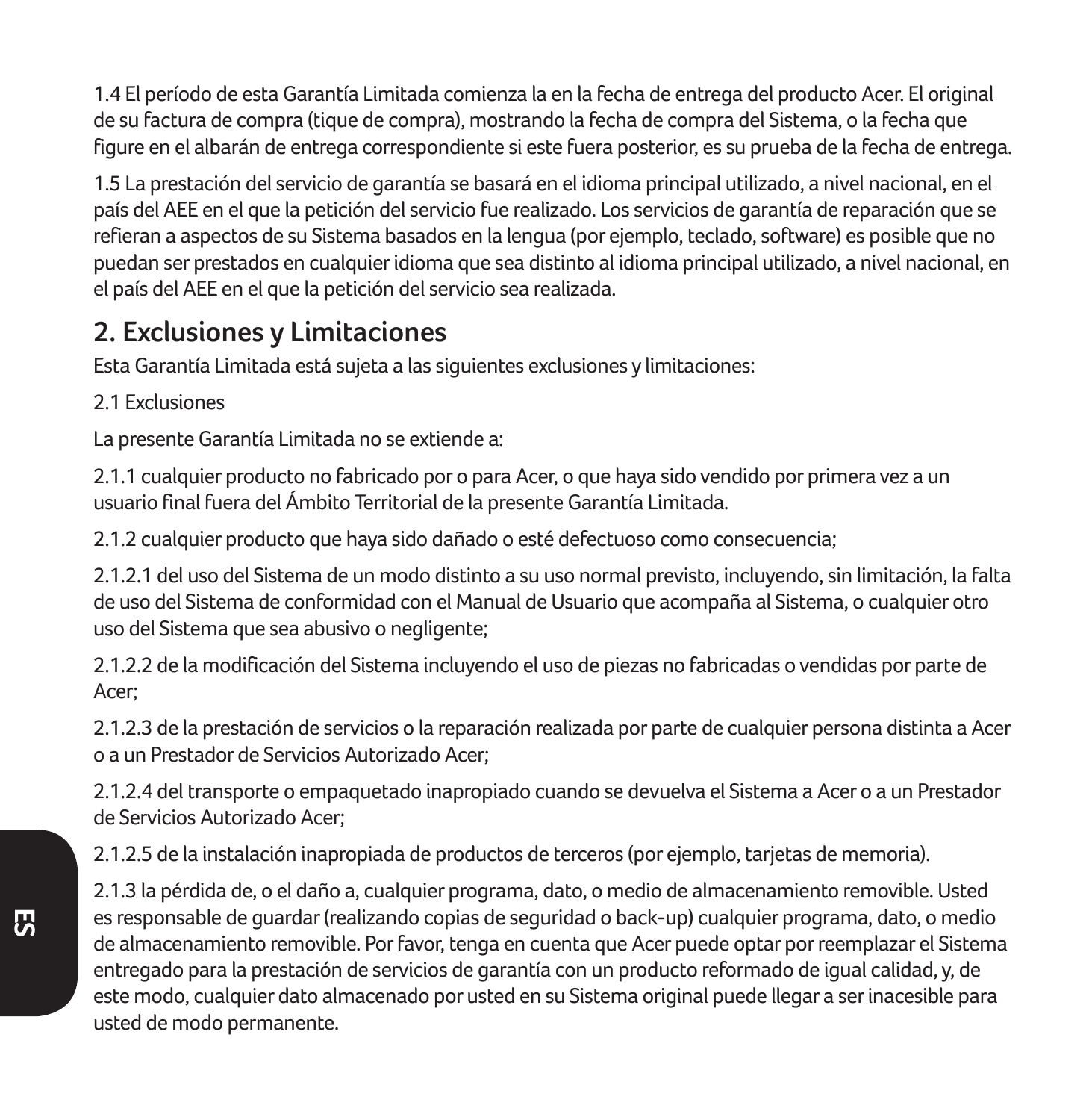2.1.4 piezas consumibles, así, por ejemplo, piezas que requieran ser reemplazadas de modo períodico durante el curso normal del uso del Sistema, incluyendo, sin limitación, baterias de portátil.

2.1.5 defectos menores de las pantallas de LCD que ocurran en Sistemas equipados con tecnología de pantalla LCD, siempre que no haya más de cuatro (4) pixels defectuosos por cada millón de pixels en una pantalla de LCD dada, y además siempre que, el panel de la pantalla esté dividido en nueve (9) áreas rectangulares iguales no haya más de un píxel defectuoso en el área central.

2.2 Limitación y Exención de Responsabilidad de la Garantía

2.2.1 Si usted realiza cualquier reclamación de conformidad con lo establecido en la presente Garantía Limitada, se entiende que usted acepta que la reparación (de modo gratuito) del producto Acer, su sustitución, la rebaja del precio, o la resolución del contrato, según sea aplicable, de conformidad con la prestación de servicios de garantía descritos en el presente documento, son sus acciones frente a Acer o frente a cualquiera de sus sociedades filiales o sociedades matrices respecto a cualquier incumplimiento de la Garantía Limitada Acer establecida en el presente documento.

## **3. Obtención del Servicio de Garantía**

Para informar de cualquier reclamación y/u obtener servicios de garantía, le rogamos que revise la información de contacto establecida en su Tarjeta de Garantía o que visite http://support.acer-euro.com.

Antes de enviar un producto Acer a los centros de reparación/ asistencia autorizados, el Cliente debe hacerse una copia de todos sus datos y de los programas instalados y borrar cada tipo de información confidencial o reservada (de ahora en adelante le llamaremos "DATOS").

Acer no se hará responsable de pérdida, daños ni de divulgación de "DATOS" debidos a terceros, ni de la recuperación o restauración de dichos "DATOS"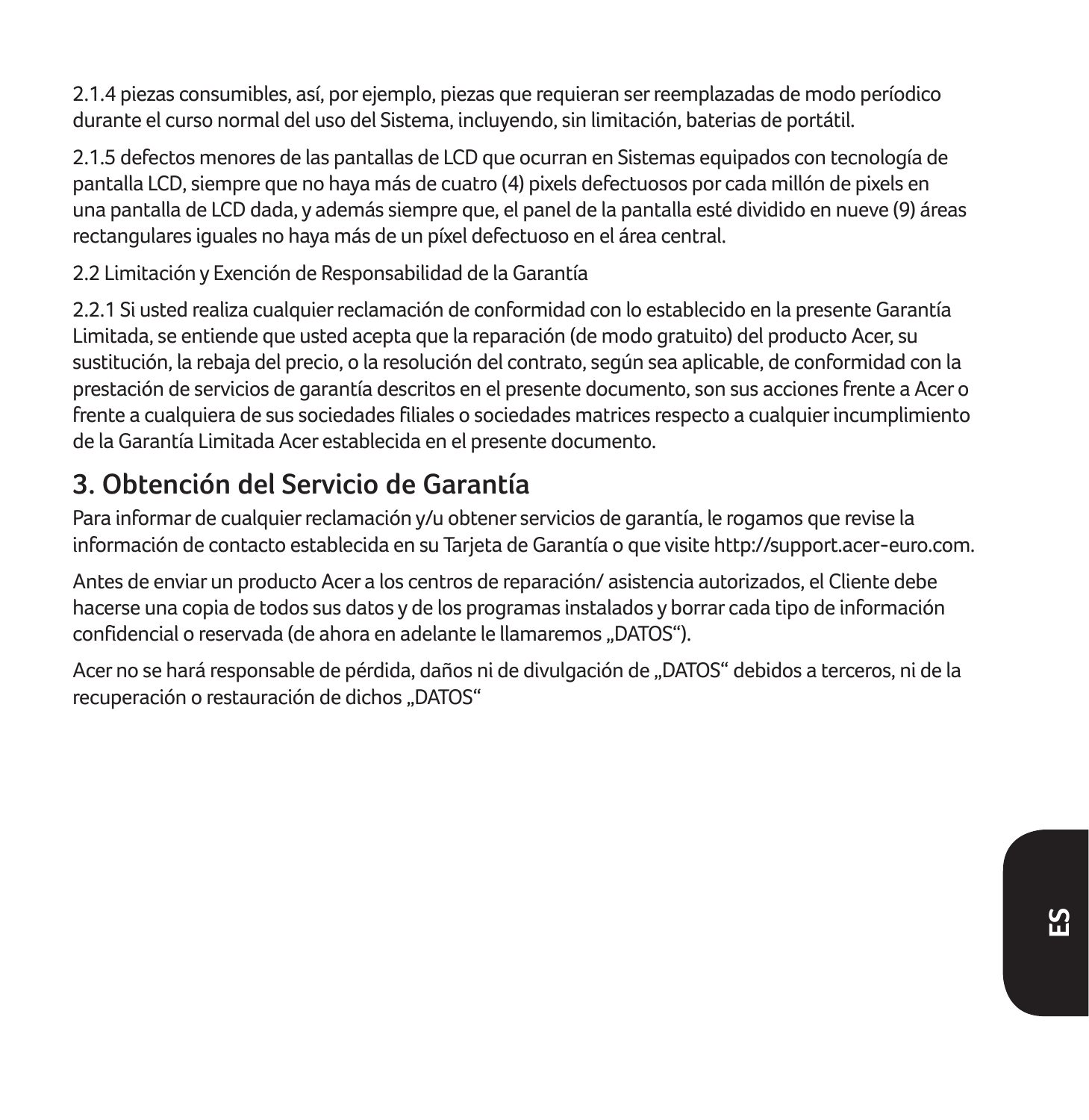# **TABLA DE REFERENCIA DE LA GARANTÍA LIMITADA**

| <b>PRODUCTO</b>              | PERIODO Y TIPO DE GARANTÍA                                                                                                                          |
|------------------------------|-----------------------------------------------------------------------------------------------------------------------------------------------------|
| Acer Enduro                  | 3 Años Envío o Entrega <sup>(1)</sup>                                                                                                               |
| Asistencia sobre el software | 180 días                                                                                                                                            |
| $(1)$ Envío:                 | El cliente envia la unidad al taller de Acer. Terminada la reparación, Acer<br>remite la unidad al cliente.                                         |
| Entrega:                     | El cliente lleva la unidad a un Centro de asistencia autorizado de Acer.<br>Terminada la reparación, el cliente recoge la unidad en el mismo lugar. |

### **Opciones de ampliación y actualización de la garantía**

Si precisa más información o desea solicitar alguna de las opciones de actualización de la garantía, visite la dirección de Acer en Internet o llame al número consignado para su país.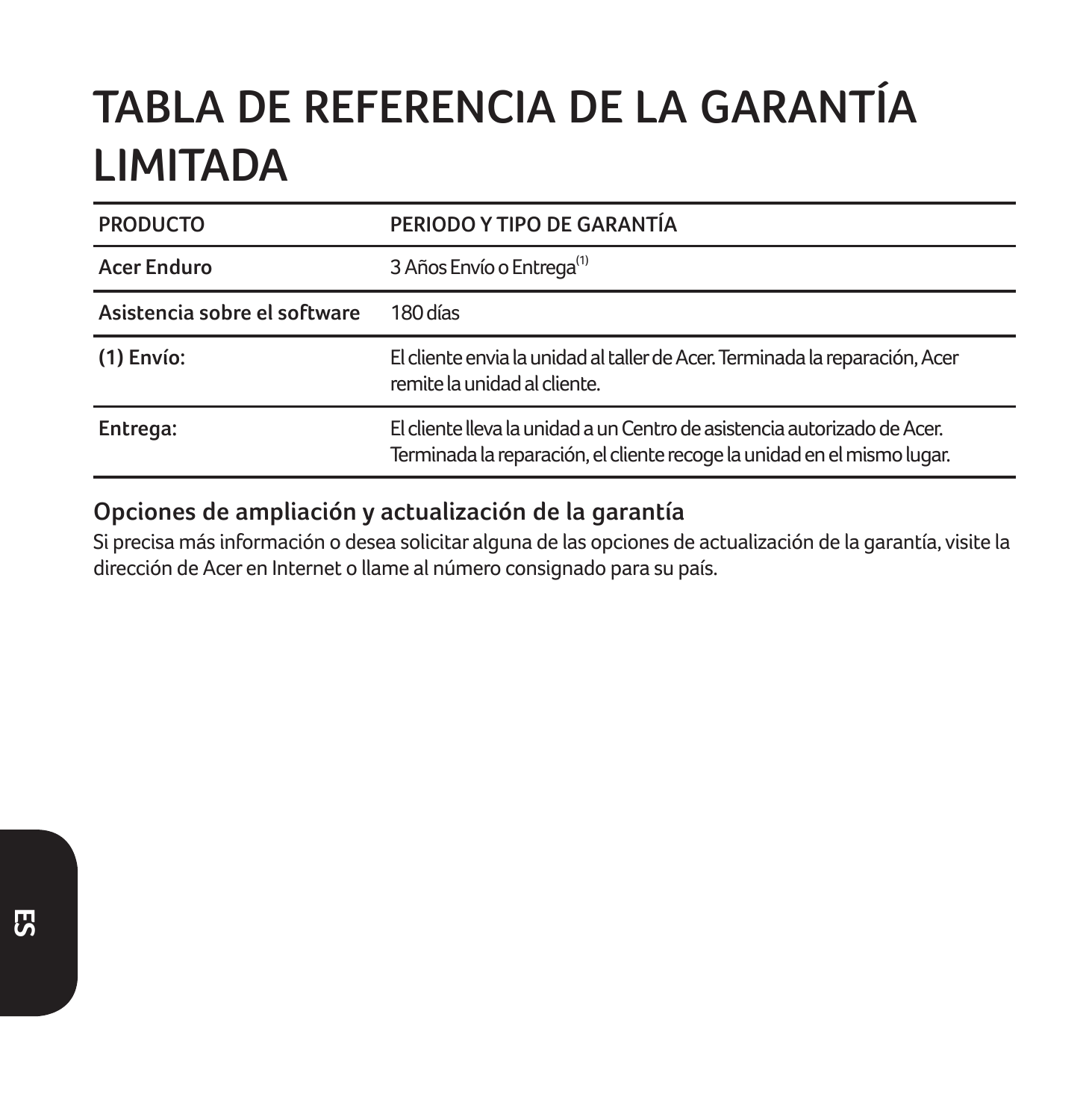# **Garantia limitada**

## **1. Cobertura de la Garantia**

1.1 Aquesta garantia limitada (vegeu "Exclusions" i "Limitacions" en la secció 2) ("Garantia Limitada") li concedeix drets i accions contra Acer de caràcter específic contra Acer. Li preguem que llegeixi aquest document atentament, ja que mitjançant la realització d'una reclamació de conformitat amb allò que preveu aquesta Garantia Limitada, vostè accepta haver-ne entès i acceptat els termes. De forma independent a aquesta Garantia Limitada, pot tenir drets i accions diferents i més extensos contra el comerciant que li ha venut el producte Acer. Aquesta Garantia Limitada no opera per limitar aquests drets. Així mateix, aquesta Garantia Limitada no afecta als drets legals del consumidor i usuari davant la manca de conformitat dels productes envers el contracte.

El consumidor, tal i com es defineix en el Reial Decret Legislatiu 1/2007, de 16 de novembre, pel qual s'aprova el text refós de la Llei General per a la Defensa dels Consumidors i Usuaris i altres lleis complementàries, té drets legals d'acord amb la legislació aplicable que regula la venda de béns de consum i aquesta Garantia Limitada no exclou, limita o suspèn cap dret aplicable. Per exemple, els consumidors tenen com a mínim 24 mesos de garantia des de la data de compra del producte, independentment del que s'estableixi en qualsevol targeta de garantia o altres materials

1.2 Acer garanteix que qualsevol producte Acer, incloent-hi peces i components (opcionals i accessoris) genuïns Acer que han estat instal·lats en el seu producte Acer en el moment de la compra (en endavant, col·lectivament, seran designats com a "Sistema"), venut per primera vegada a un usuari final en un país de l'Àrea Econòmica Europea (... l'Àmbit Territorial") està exempt de defectes en materials o treball en condicions normals d'ús durant la durada del període de garantia especificat en la targeta de la Garantia Limitada subministrada amb el seu Sistema ("Targeta de Garantia").

És responsabilitat del client rebutjar un producte Acer venut com a nou però que presenti els precintes de garantia manipulats i ha d'informar-ne al revenedor. Admetent un producte Acer amb els segells de garantia manipulats, el Client accepta una garantia diferent (inferior) respecte als termes i a les condicions estàndard d'un producte Acer nou i amb els precintes de garantia intactes.

1.3 Si fa una reclamació basant-se en aquesta garantia, Acer, a la seva elecció, repararà o reemplaçarà qualsevol Sistema defectuós o qualsevol de les seves peces cobertes per part d'aquesta Garantia Limitada mitjançant la utilització, a elecció d'Acer, de peces o sistemes nous o reformats a fàbrica. En el cas que Acer opti per utilitzar peces o sistemes nous o reformats a fàbrica, aquests tindran característiques de funcionament iguals a aquells corresponents a productes nous. Tots els sistemes i peces canviats o reemplaçats de conformitat amb allò que preveu aquesta Garantia Limitada seran propietat d'Acer.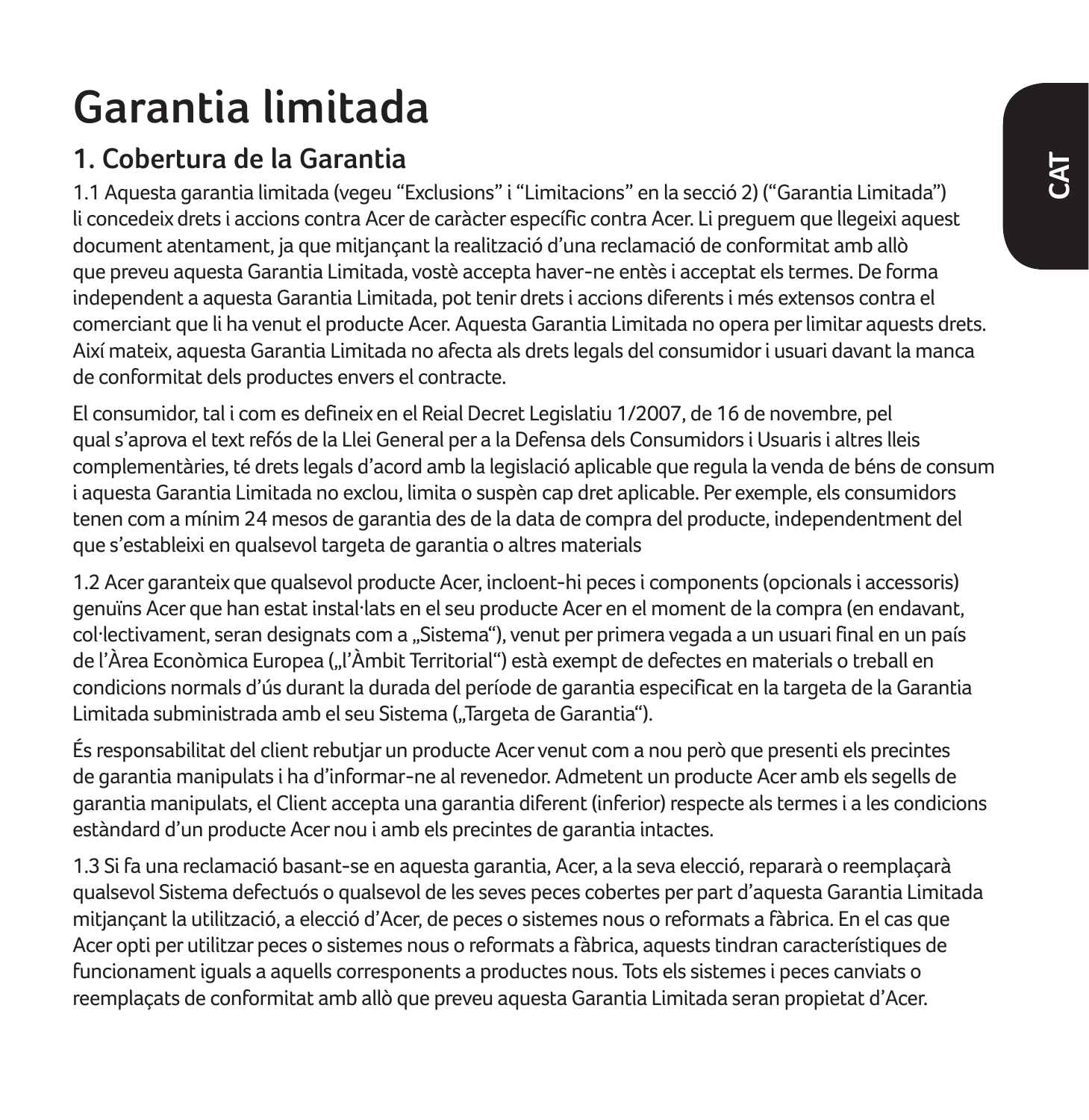1.4 El període d'aquesta Garantia Limitada, comença la data de lliurament del producte Acer. L'original de la seva factura de compra (rebut de compra) mostrant la data de compra del Sistema o la data que figuri en l'albarà de lliurament corresponent, si aquest és posterior, és la seva prova de la data de lliurament de compra.

1.5 La prestació del servei de garantia es basarà en l'idioma principal utilitzat, en l'àmbit nacional, al país de l'EEA on la petició del servei ha estat feta. Els serveis de garantia de reparació que es refereixin a aspectes del seu Sistema basats en la llengua (per exemple, teclat, programari) és possible que no puguin ser prestats en qualsevol idioma que sigui diferent de l'idioma principal utilitzat, en l'àmbit nacional, al país de l'EEA on la petició del servei es faci.

### **2. Exclusions i limitacions**

Aquesta Garantia Limitada està subjecta a les exclusions i limitacions següents:

2.1 Evelusions

Aquesta Garantia Limitada no s'estén a:

2.1.1 qualsevol producte no fabricat per o per a Acer, o que hagi estat venut per primera vegada a un usuari final fora de l'Àmbit Territorial d'aquesta garantia limitada;

2.1.2 qualsevol producte que hagi estat malmès o estigui defectuós com a conseqüència:

2.1.2.1 de l'ús del Sistema d'una manera diferent del seu ús normal previst, incloent-hi, sense limitació, la manca d'ús del Sistema de conformitat amb el manual d'usuari que acompanya el Sistema, o qualsevol altre ús del Sistema que sigui abusiu o negligent; o

2.1.2.2 de la modificació del Sistema incloent-hi l'ús de peces no fabricades o venudes per part d'Acer; o

2.1.2.3 de la prestació de serveis o la reparació feta per part de qualsevol persona diferent d'Acer o a un prestador de serveis autoritzat Acer; o

2.1.2.4 del transport o empaquetatge inapropiat quan es retorni el Sistema a Acer o a un prestador de serveis autoritzat Acer; o

2.1.2.5 de la nstal·lació inapropiada de productes de tercers (per exemple, targetes de memòria).

2.1.3 la pèrdua de, o el dany a, qualsevol programa, dada, o mitjà d'emmagatzemament amovible. Vostè és responsable de desar (fent còpies de seguretat o back-up) qualsevol programa, dada, o mitjà d'emmagatzemament amovible. Si us plau, tingui en compte que Acer pot optar per reemplaçar el Sistema lliurat per a la prestació de serveis de garantia amb un producte reformat de la mateixa qualitat, i, d'aquesta manera, qualsevol dada emmagatzemada per vostè en el seu Sistema original pot arribar a ser inaccessible per a vostè de forma permanent;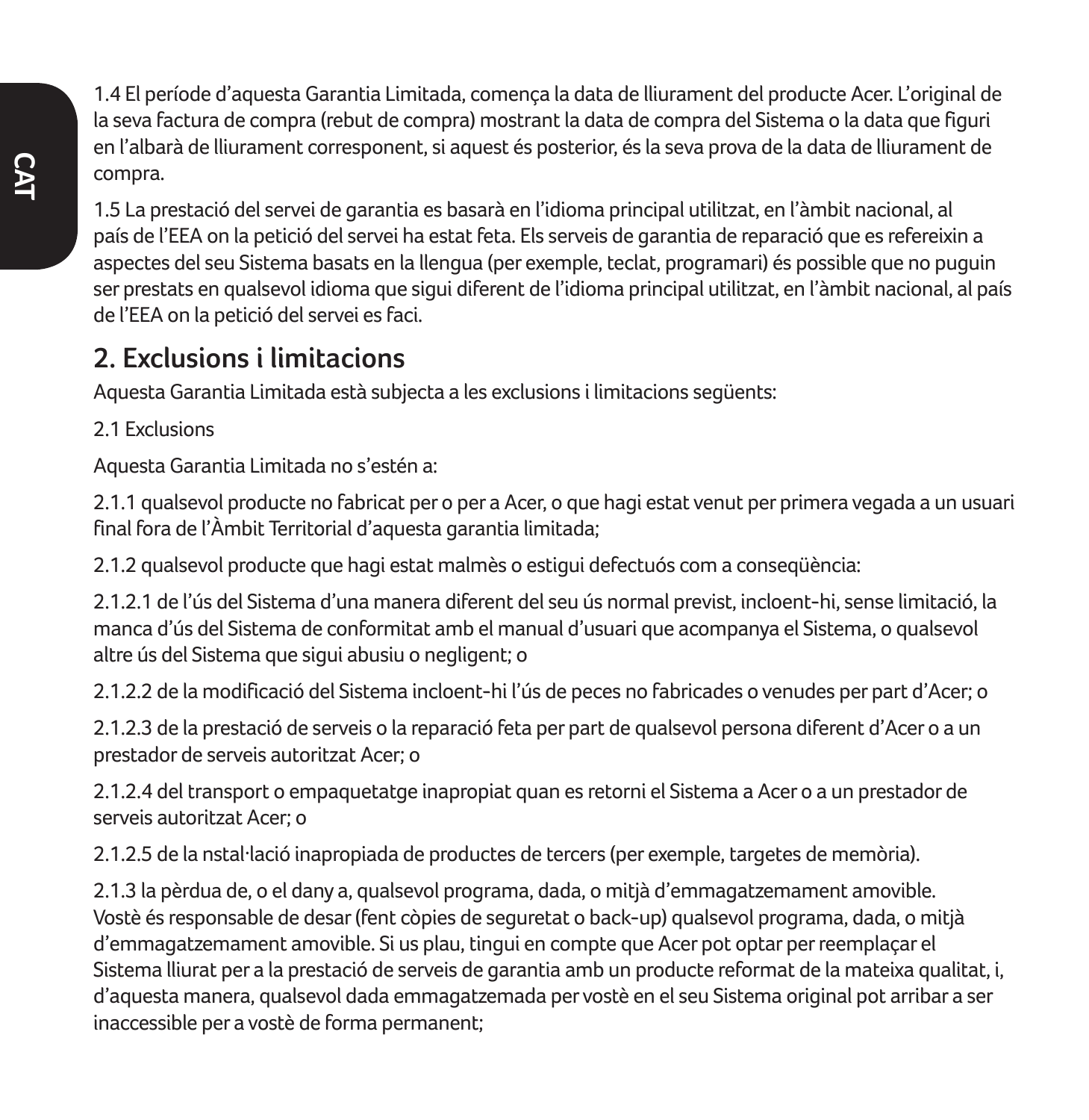2.1.4 peces consumibles, així, per exemple, peces que requereixin ser reemplaçades de forma periòdica durant el curs normal de l'ús del Sistema, incloent-hi, sense limitació, bateries de portàtil;

2.1.5 defectes menors de les pantalles LCD que succeeixin en sistemes equipats amb tecnologia de pantalla LCD, sempre que no hi hagi més de quatre (4) píxels defectuosos per cada milió de píxels en una pantalla LCD donada, i a més a més, sempre que el panell de la pantalla estigui dividit en nou (9) àrees rectangulars iguals, no hi hagi més d'un píxel defectuós en l'àrea central.

2.2 Limitació i exempció de responsabilitat de la garantia

2.2.1 Si vostè fa qualsevol reclamació de conformitat amb allò que estableix aquesta garantia limitada, s'entén que vostè accepta que la reparació (de forma gratuïta) del producte Acer, la seva substitució, la rebaixa del preu, o la resolució del contracte, segons sigui aplicable, de conformitat amb la prestació de serveis de garantia descrits en aquest document, són les seves accions enfront d'Acer o enfront de qualsevol de les seves societats filials o societats matrius respecte a qualsevol incompliment de la garantia limitada Acer que estableix aquest document.

## **3. Obtenció del Garantia**

Per informar de qualsevol reclamació i/o obtenir serveis de garantia, li preguem que revisi la informació de contacte establerta a la seva Targueta de Garantia o que visiti http://support.acer-euro.com.

Abans d'enviar un producte Acer als centres de reparació/ assistència autoritzats, el client ha de fer una còpia de totes les seves dades i dels programes instal•lats i esborrar cada tipus d'informació confidencial o reservada (en endavant, ho anomenarem "DADES").

Acer no es farà responsable de la pèrdua, danys ni de divulgació de "DADES" a causa de tercers, ni de la recuperació o restauració d'aquestes "DADES"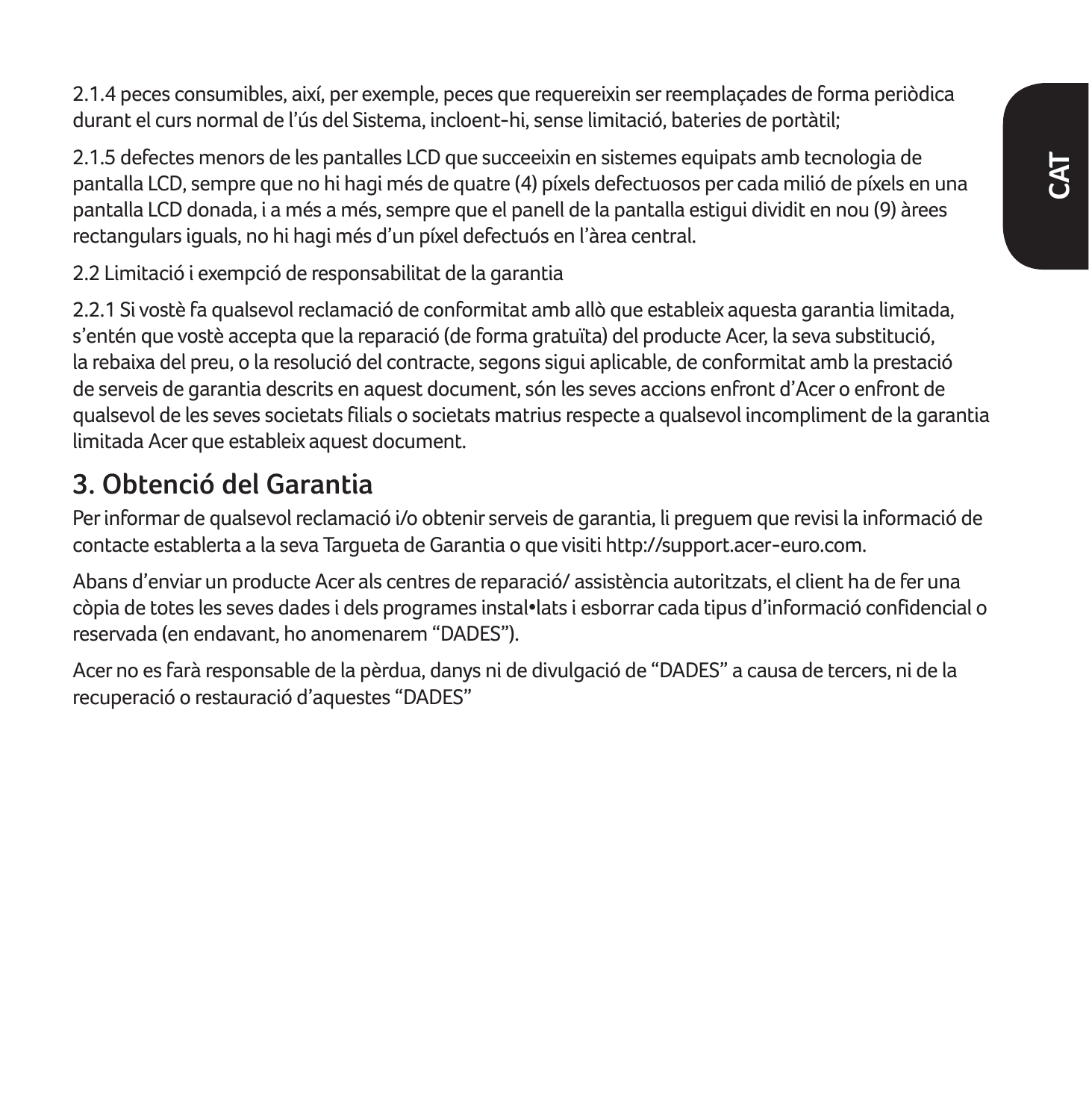# **TAULA DE REFERÈNCIA DE LA GARANTIA LIMITADA**

| <b>PRODUCTE</b>                    | PERÍODE I TIPUS DE GARANTIA                                                                                                                  |
|------------------------------------|----------------------------------------------------------------------------------------------------------------------------------------------|
| <b>Acer Enduro</b>                 | 3 anys enviament o lliurament <sup>(1)</sup>                                                                                                 |
| Assistència sobre<br>el programari | 180 dies                                                                                                                                     |
| (1) Enviament:                     | El client envia la unitat al taller d'Acer. Acabada la reparació, Acer tramet<br>la unitat al client.                                        |
| Lliurament:                        | El client porta la unitat a un centre d'assistència autoritzat d'Acer.<br>Acabada la reparació, el client recull la unitat en el mateix lloc |

### **Opcions d'ampliació i actualització de la garantia**

Si necessita més informació o desitja sol·licitar alguna de les opcions d'actualització de la garantia, visiti la direcció d'Acer a Internet o truqui al número consignat per al seu país.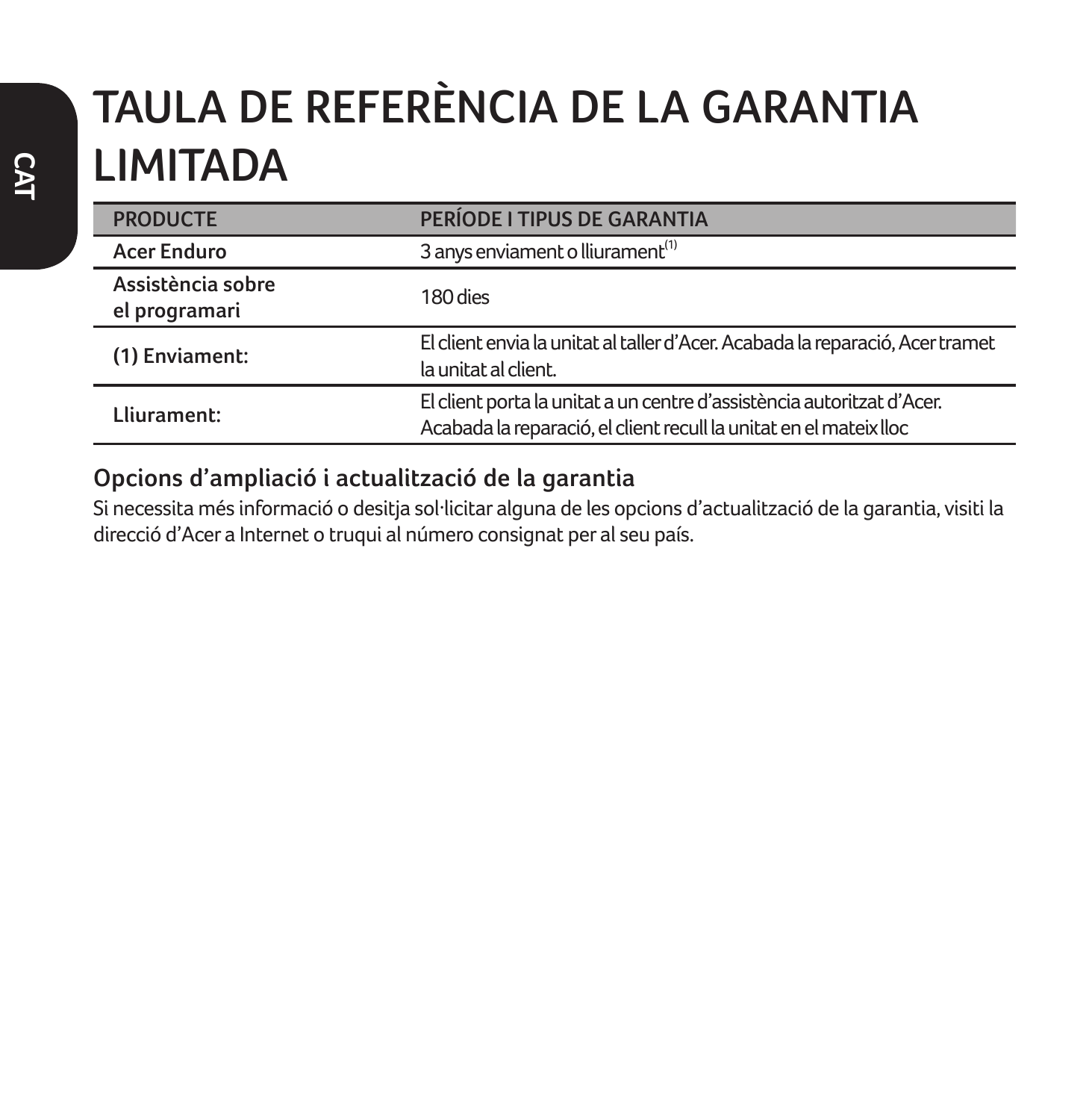## **Produktuentzako berme mugatua.**

## **1. Berme mugatuaren estaldura.**

1.1 Berme mugatu honek (ikus bigarren ataleko "Kanporaketak" eta "Mugapenak") Acer-en aurkako izaera espezifikoko eskubide eta ekintzak burutzeko aukera ematen dizu. Agiri hau arretaz irakur dezazun eskatzen dizugu, Berme Mugatu honek jasotzen duenaren inguruan egindako erreklamazio baten bitartez, bere edukia onartzen eta ulertzen duzula onesten duzulako. Berme Mugatu honetaz aparte, Acer produktua saldu zizun saleroslearen aurka, eskubide eta akzio ezberdin eta zabalagoak burutzeko aukera izan dezakezu. Berme Mugatu honek ez die Espainiako legedi ezagarriaren zuzenbide agintzaileak ematen dizkizun eskubideei eragiten.

Kontsumitzaileak legezko eskubideak ditu kontsumo-ondasunen salmenta arautzen duen legeria aplikagarriaren arabera, eta berme honek ez du eskubide horietako bat ere alde batera uzten, mugatzen edo eteten. Esaterako, kontsumitzaileek gutxienez 24 hileko bermea dute produktua erosten duten egunetik zenbatzen hasita -edozein berme-txartel edo gainerako materialetan ezarritakoa alde batera utzita.

1.2 Acer-ek, Europar Gune Ekonomikoan ("Lurralde Eremuan") lehen aldiz saldutako Acer enpresako edozein produktuk, erosketaren momentuan zure Acer produktuan ipinitako (aurrerantzean "Sistema" izena hartuko duten) Acer jatorriko pieza eta osagaiak (aukerakoak eta akzesorioak) barne, zure Sistemarekin hornitutako Berme Mugatuko Txartelean ("Berme Txartelean") zehazturiko berme epearen iraupenean zehar, baldintza normalean lan egiteko, akats materialik ez duela bermatzen du.

Berri bezala saldutako, baina berme prezintoa eskuztatua duen Acer produktuari uko egitea bezeroaren erantzukizuna da eta birsaltzaileari geratutakoaren berri eman behar dio. Berme zigiluak eskuztatuak dituen Acer produktu bat onartzerakoan, akatsik gabeko berme prezintodun Acer produktu berri bati dagozkion termino eta baldintzekin alderatuta, Bezeroak berme ezberdina (maila txikiagokoa) onartzen du.

1.3 Berme honen inguruan erreklamazioren bat egingo balitz, Berme Mugatu honek estaltzen dituen edozein pieza edota edozein sistema akastun, aldatu edo konpondu (Acer-en erabakiaren arabera) egingo lirateke, Sistema eta pieza berrien bitartez edota lantegian berritutako sistema eta piezen bitartez, Acer-en erabakiaren arabera.

Acer-ek, sistema eta pieza berriak edota lantegian berritutako pieza eta sistemak erabiltzea erabakiko balu, hauek, produktu berriek dituzten funtzionamendu ezaugarri berberak izango lituzkete. Berme Mugatu honen barruan jasotzen diren aldatutako edo ordezkatutako sistema eta pieza guztiak Acer-en jabetzakoak izango dira.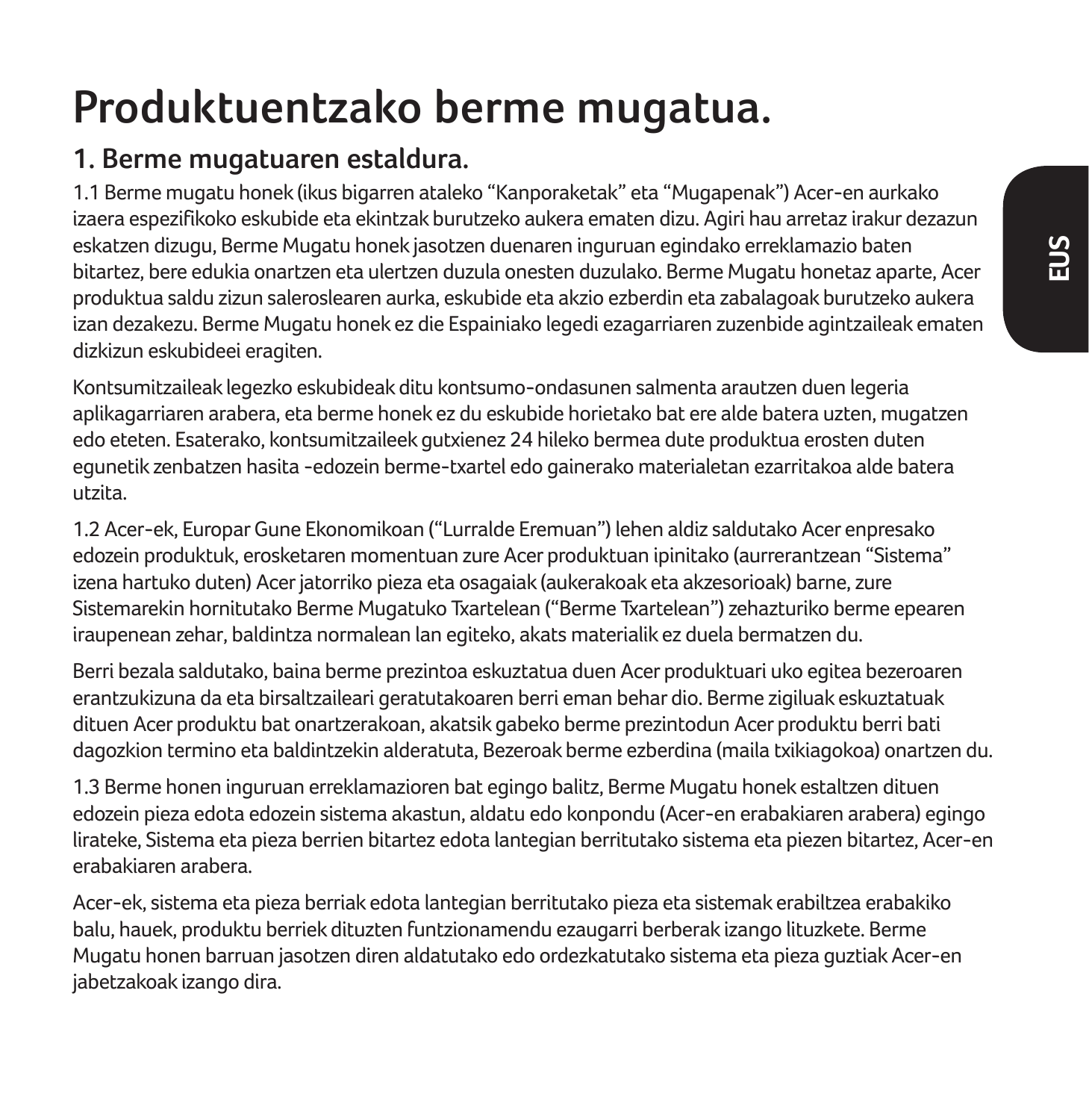1.4 Berme epea, emate egunean sartuko da indrrean. Zure erosketa eguneko dataren froga, Sistemaren erosketa eguna erakusten duen erosketaren faktura originala (erosketaren ordainagiria) edota albaranean azaltzen den data (hau geroagokoa izango balitz) izango da.

1.5 Berme zerbitzuaren prestazioa, zerbitzuaren eskaera egin den Europar Gune Ekonomikoko herrialdeko hizkuntza nagusian oinarrituko da. Hizkuntzarekin zerikusia duten sistemaren konponketa berme zerbitzuen gainean (teklatua, softwarea, adibidez), zerbitzuaren eskaera egin den Europar Gune Ekonomikoko herrialdeko hizkuntza nagusia ez den beste hizkuntza bat ez erabiltzea posible izango da.

### **2. Kanporaketak eta Mugapenak**

Berme Mugatu hau hurrengo kanporaketa eta mugapenei lotua dago:

2.1. Kanporaketak

Berme Mugatu honen estalduratik kanpo geratzen dira:

2.1.1. Berme Mugatu honen Lurralde Eremutik kanpo lehen aldiz saldutako Acer-ek egindako edota Acerentzat egindako edozein produktu.

2.1.2. Hurrengo arrazoiengatik hondatutako edo akastutako edozein produktu:

2.1.2.1. Sistema erabilera normaletik kanpo erabiltzeagatik, Sistemak dakarren Erabiltzailearen Eskuliburua ez erabiltzeagatik, edota abusuzkoak eta axolagabekoak diren edozein erabilerengatik;

2.1.2.2. Sistema eraldatzeagatik, baita Acer-ek egin ez edo saldu ez dituen piezak erabiltzeagatik;

2.1.2.3. Acer-ek Baimendu ez duen Zerbitzu Prestatzaile batek edota Acer-entzat lan egiten ez duen edonork egindako zerbitzu prestazio edo konponketengatik;

2.1.2.4. Acer-ek Baimendutako Zerbitzu Prestatzaileari Acer Sistema garraiaketa edo

paketaketa desegokia erabili ondoren itzultzeagatik;

2.1.2.5. erabiltzaileak, gure enpresarekin zerikusirik ez duen produkturen bat gaizki ipintzeagatik (memoria txartelak, adibidez).

2.1.3. Galera edota kalteren bat jasandako bilketa aldagarriaren inguruko edozein bide, datu eta programa. Segurtasun aldakiaren edo back-up-aren bitartez, bilketa aldagarriaren inguruko edozein bide, datu eta programa gordetzea zure ardura da. Mesedez, kontutan har ezazu Acer-ek berme zerbitzuen prestaziorako emandako Sistema, kalitate berdineko produktu berritu bategatik ordezka dezakeela,eta honen bitartez, zure Sistema originalean zuk zeuk gordetako edozein datu berreskura ezin bilakatuko direla.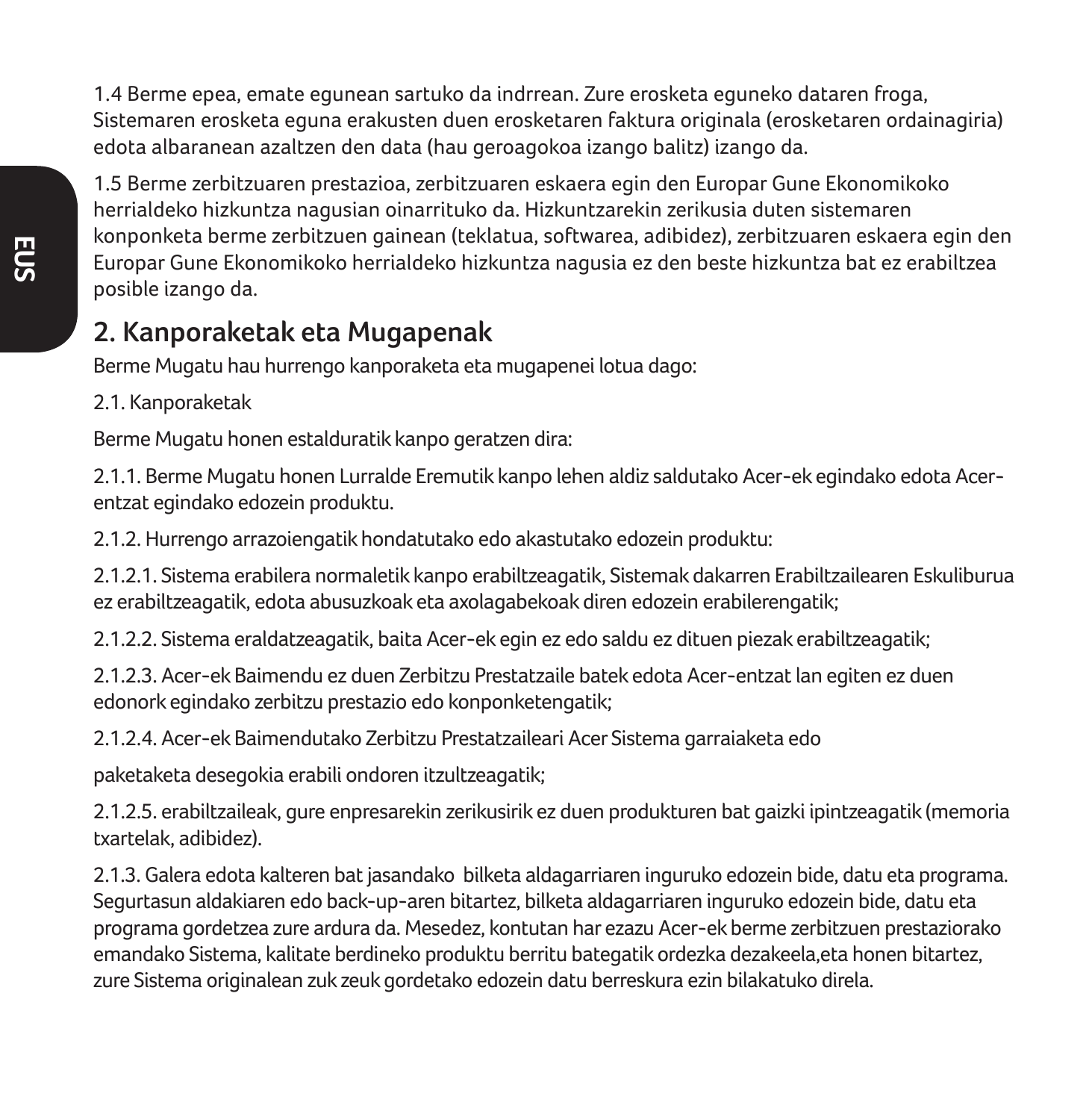2.1.4. Pieza suntsikorrak; adibidez, Sistemaren erabilera normalean,aldizka ordezkatu beharreko piezak,limitaziorik gabe, eramangarrien bateria barne.

2.1.5. LCD pantaila teknologiaz hornitutako sistematan, LCD pantailetan gertaturiko akats txikiak, beti ere, emandako LCD pantailan, hiru (3) pixel akastun baino gehiago ez dauden bitartean; eta gainera, pantailako panela, bederatzi (9) zati errektangeluar berdinetan zatitua dagoenean, erdiko zatian pixel akastun bat baino gehiago ez dagoen bitartean.

2.2 Berme Erantzukizunaren Mugapena eta Exentzioa

2.2.1.Berme Mugatu honetan jasotako edozein erreklamazio egiten baduzu, zuk, edozein Acer produkturen konponketa (dohainik), ordezkapena, prezio murrizketa, edota agiri honetan deskribatutako berme zerbitzuaren prestazioak kontutan hartuta, aplikagarri izan daitekeen kontratuaren ebazpena onartzen duzula ulertzen da.

Agiri honetan ezarritako Acer Berme Mugatuko edozein ez betetzearen aurrean, Acer-en aurka, bere ordezko edozein elkarteren aurka, edota bere elkarte nagusietako edozeinen aurka ariko zara.

### **3.Berme Zerbitzuaren erdiespena**

Edozein erreklamazio egiteko edo/eta berme zerbitzuak erdiesteko, Berme Txartelean jasotako kontaktu argibideak berrikus itzazu, edota sar zaitez hurrengo webgunean: http://support.acer-euro.com

Bezeroak, baimendutako konpoketa/laguntza etxeetara Acer produktu bat bidali aurretik, bai instalatutako programa guztien bai bere datu guztien aldakia egin beharko du, baita bapesteko informazio guztia ezabatu ere (aurrerantzean "DATUAK" izena emango dioguna).

Acer ez da "DATUEN" galera, kalte edota gure enpresarekin zerikusirik ez duen edonork eragindako "DATUEN" dibulgazioaren aurrean erantzule egingo, ezta "DATUEN" lehengoratze edo berreskurapenen aurrean ere.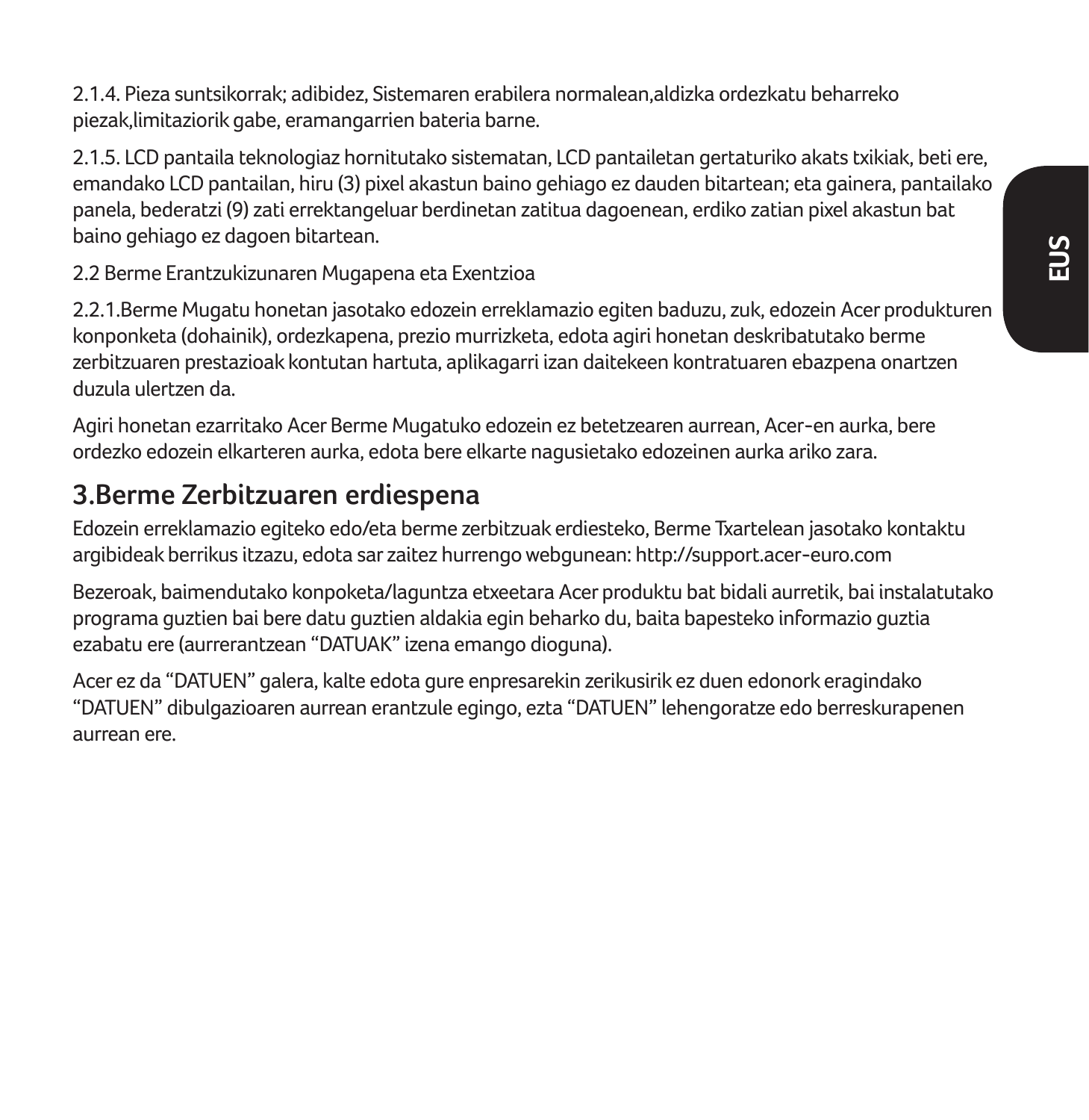# **MUGATURIKO BERMEAREN ERREFERENTZI TAULA**

| <b>PRODUKTUA</b>                  | <b>EPEA ETA BERME MOTA</b>                                                                                                                        |
|-----------------------------------|---------------------------------------------------------------------------------------------------------------------------------------------------|
| Acer Enduro                       | Urte 3 Igorpena edo Ematea <sup>(1)</sup>                                                                                                         |
| Softwarearen inguruko<br>laguntza | 180 equn                                                                                                                                          |
| (1) Igorpena:                     | Bezeroak, aparatua Acer-en tailerrera bidaliko du. Konponketa burututakoan,<br>Acer-ek, aparatua bezeroari bidaliko dio.                          |
| Ematea:                           | Bezeroak aparatua Acer-ek baimendutako Laguntza Etxe batera eramango du.<br>Konponketa burututakoan, bezeroak aparatua leku berberean hartuko du. |

### **Bermea gaurkotzeko eta zabaltzeko aukerak**

Argibide gehiago eskatu nahi baduzu, edota bermea gaurkotzeko aukeretako bat eskatu nahi baduzu,Interneten Acer-en helbidea bisita dezakezu, baita zure herrialdeari dagokion telefono zenbakira deitu ere.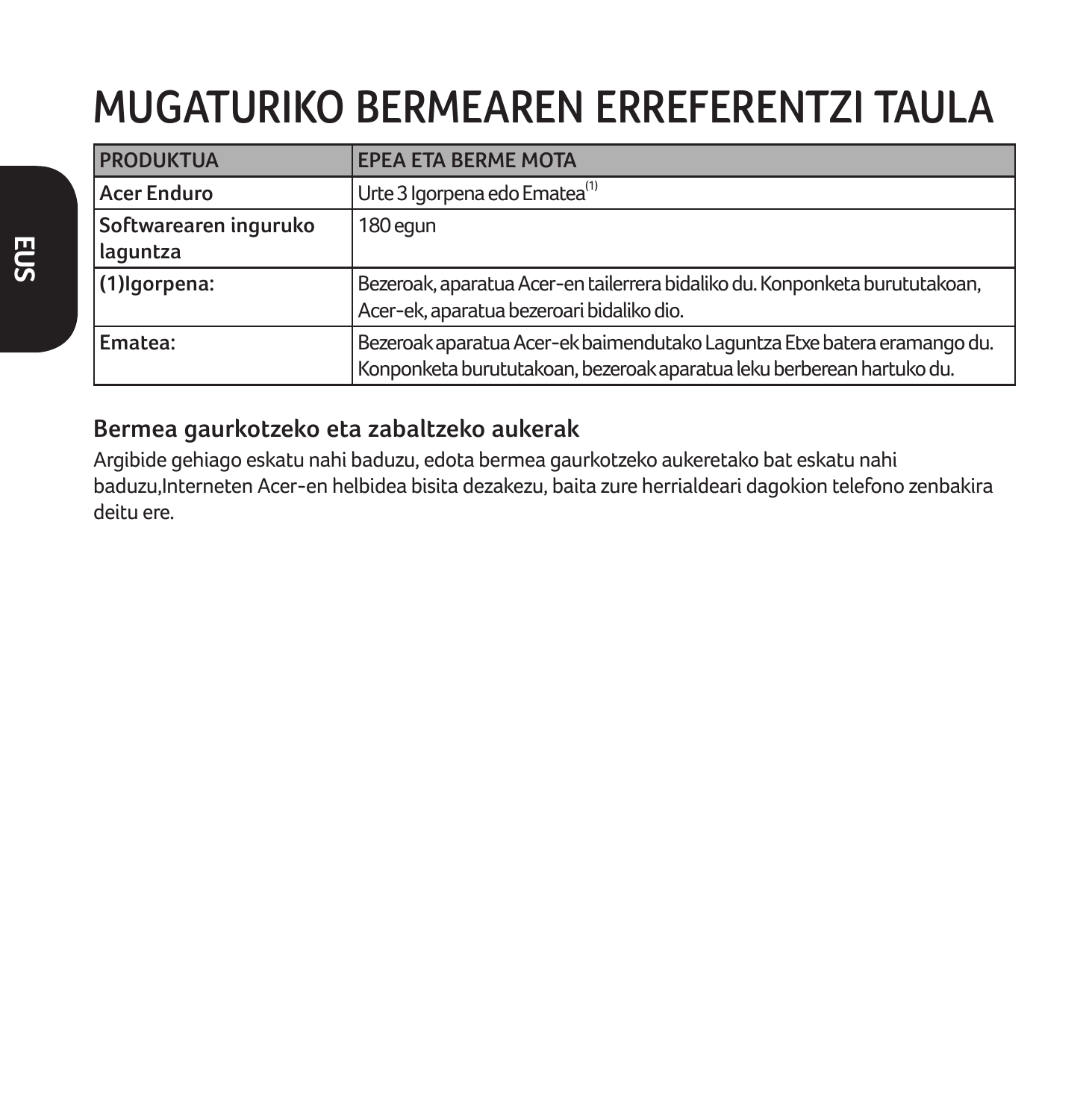# **Garantía limitada para Produtos**

## **1. Cobertura da Garantía Limitada**

1.1 Esta garantía limitada (ver "Exclusións" e "Limitacións" na Sección 2) ("Garantía Limitada") concédelle dereitos e accións contra Acer de carácter específico. Rogámoslle que lea este documento coidadosamente, xa que mediante a realización dunha reclamación de conformidade co previsto nesta Garantía Limitada, vostede confirma ter entendido e aceptado os seus termos. De xeito independente a esta Garantía Limitada, pode ter dereitos e accións diferentes e máis extensos contra o comerciante que lle vendeu o produto Acer. Esta Garantía Limitada non opera para limitar tales dereitos. Así mesmo, esta Garantía Limitada non afecta aos dereitos que lle concede o dereito imperativo da lexislación española aplicable.

O consumidor ten dereitos legais segundo a lexislación aplicable que regula a venda de bens de consumo e esta garantía non exclúe, limita nin suspende ningún dos devanditos dereitos. Por exemplo, os consumidores teñen un mínimo de 24 meses de garantía desde a data de compra do produto independentemente do establecido en calqueratarxeta de garantía ou noutrosmateriais.

1.2 Acer garante que calquera produto Acer, incluídas pezas e compoñentes (opcionais e accesorios) xenuínos Acer que teñen sido instalados no seu produto Acer no momento da compra (en diante, colectivamente, serán designados como "Sistema"), vendido por primeira vez a un usuario final nun país da Área Económica Europea (o "Ámbito Territorial") está exento de defectos en materiais ou traballo en condicións normais de uso durante a duración do período de garantía especificado na tarxeta da Garantía Limitada fornecida co seu Sistema ("Tarxeta de Garantía").

É responsabilidade do cliente rexeitar un produto Acer vendido como novo pero que presente os precintos de garantía manipulados e debe informar disto ao revendedor. Ao admitir un produto Acer cos selos de garantía manipulados, o Cliente acepta unha garantía distinta (inferior) respecto aos termos e condicións estándar dun produto Acer novo e cos precintos de garantía intactos.

1.3 Se se realizar unha reclamación con base nesta Garantía, Acer, á súa opción, reparará ou substituirá calquera Sistema defectuoso ou calquera das súas pezas cubertas por parte desta Garantía Limitada mediante a utilización, á elección de Acer, de pezas ou Sistemas novos ou reformados en fábrica. No caso de que Acer opte por empregar pezas ou Sistemas novos ou reformados en fábrica, estes terán características de funcionamento iguais a aqueles correspondentes a produtos novos. Todos os Sistemas e pezas cambiados ou substituídos de conformidade co previsto nesta Garantía Limitada serán propiedade de Acer.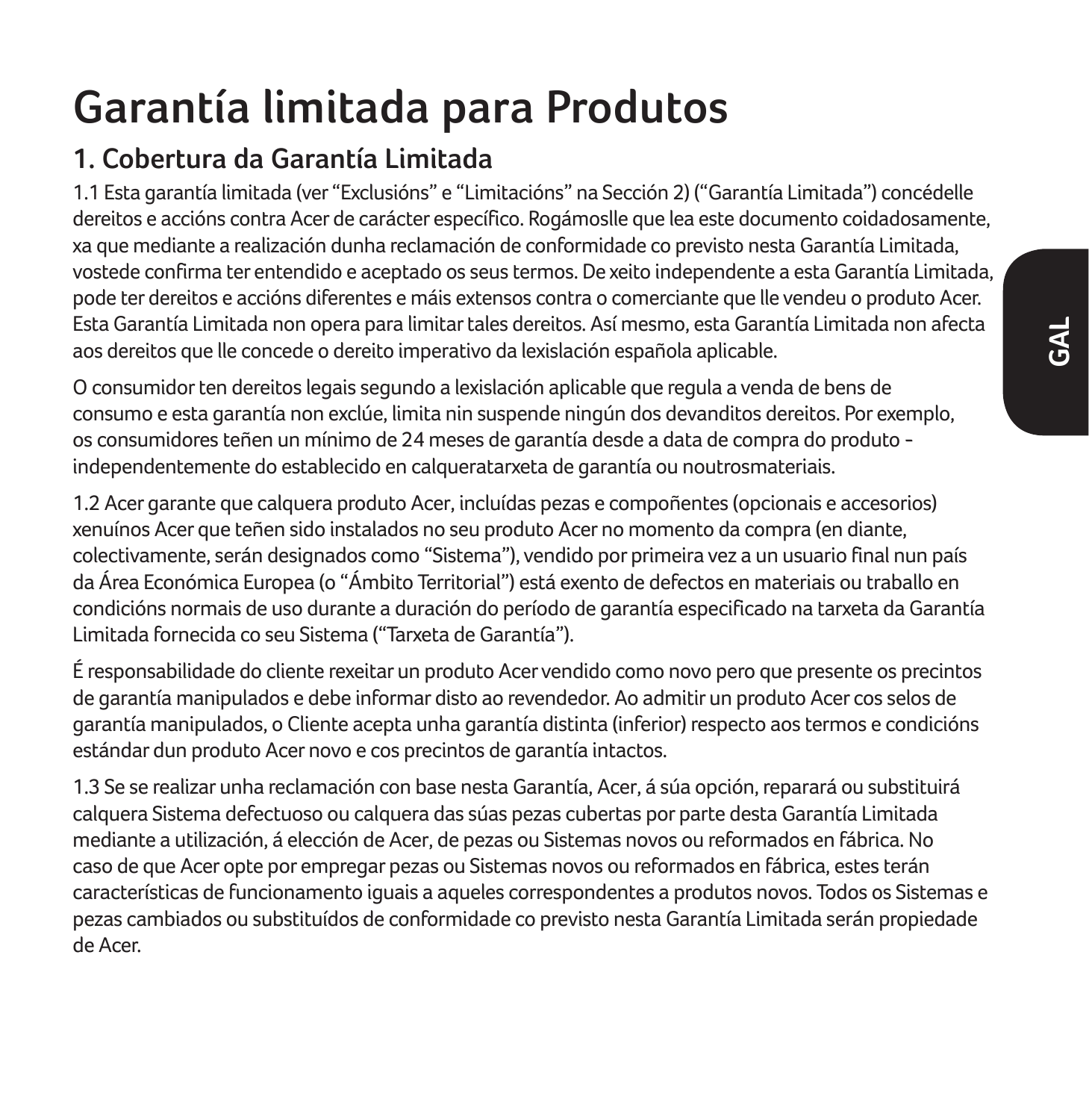1.4 O período de garantía comeza na data de entrega. O orixinal da súa factura de compra (recibo de compra), no que apareza a data de compra do Sistema, ou a data que figure no albará de entrega correspondente, se este fose posterior, é a súa proba da data de entrega ou compra.

1.5 A prestación do servizo de garantía basearase no idioma principal utilizado, a nivel nacional, no país da AEE no que a petición do servizo teña sido realizada. Os servizos de garantía de reparación que se refiran a aspectos do seu Sistema baseados na lingua (por exemplo, teclado ou software) é posible que non poidan ser prestados en calquera idioma que sexa distinto do idioma principal utilizado, a nivel nacional, no país da AEE no que a petición do servizo sexa realizada.

### **2. Exclusións e Limitacións**

Esta Garantía Limitada está suxeita ás seguintes exclusións e limitacións:

#### 2.1 Exclusións

A presente Garantía Limitada non se estende a:

2.1.1 Calquera produto non fabricado por ou para Acer, ou que teña sido vendido por primeira vez a un usuario final fóra do Ámbito Territorial da presente Garantía Limitada.

2.1.2 Calquera produto que teña sido danado ou estea defectuoso como consecuencia (...)

2.1.2.1 do uso do Sistema dun xeito distinto ao seu uso normal previsto, incluída, sen limitación, a falta de uso do Sistema de conformidade co Manual de Usuario que acompaña o Sistema ou calquera outro uso do Sistema que sexa abusivo ou neglixente;

2.1.2.2 da modificación do Sistema, incluído o uso de pezas non fabricadas ou vendidas por parte de Acer;

2.1.2.3 da prestación de servizos ou a reparación realizada por parte de calquera persoa distinta de Acer ou dun Prestador de Servizos Autorizado Acer;

2.1.2.4 do transporte ou empaquetado desaxeitado cando se devolva o Sistema a Acer ou a un Prestador de Servizos Autorizado Acer;

2.1.2.5 da instalación desaxeitada de produtos de terceiros (por exemplo, tarxetas de memoria).

2.1.3 A perda de, ou o dano a, calquera programa, dato, ou medio de almacenamento extraíble. Vostede é responsable de gardar (realizando copias de seguridade ou back-up) calquera programa, dato, ou medio de almacenamento extraíble. Por favor, teña en conta que Acer pode optar por substituír o Sistema entregado para a prestación dos servizos de garantía cun produto reformado de igual calidade e, deste xeito, calquera dato almacenado por vostede no seu Sistema orixinal pódelle chegar a ser inaccesible de xeito permanente.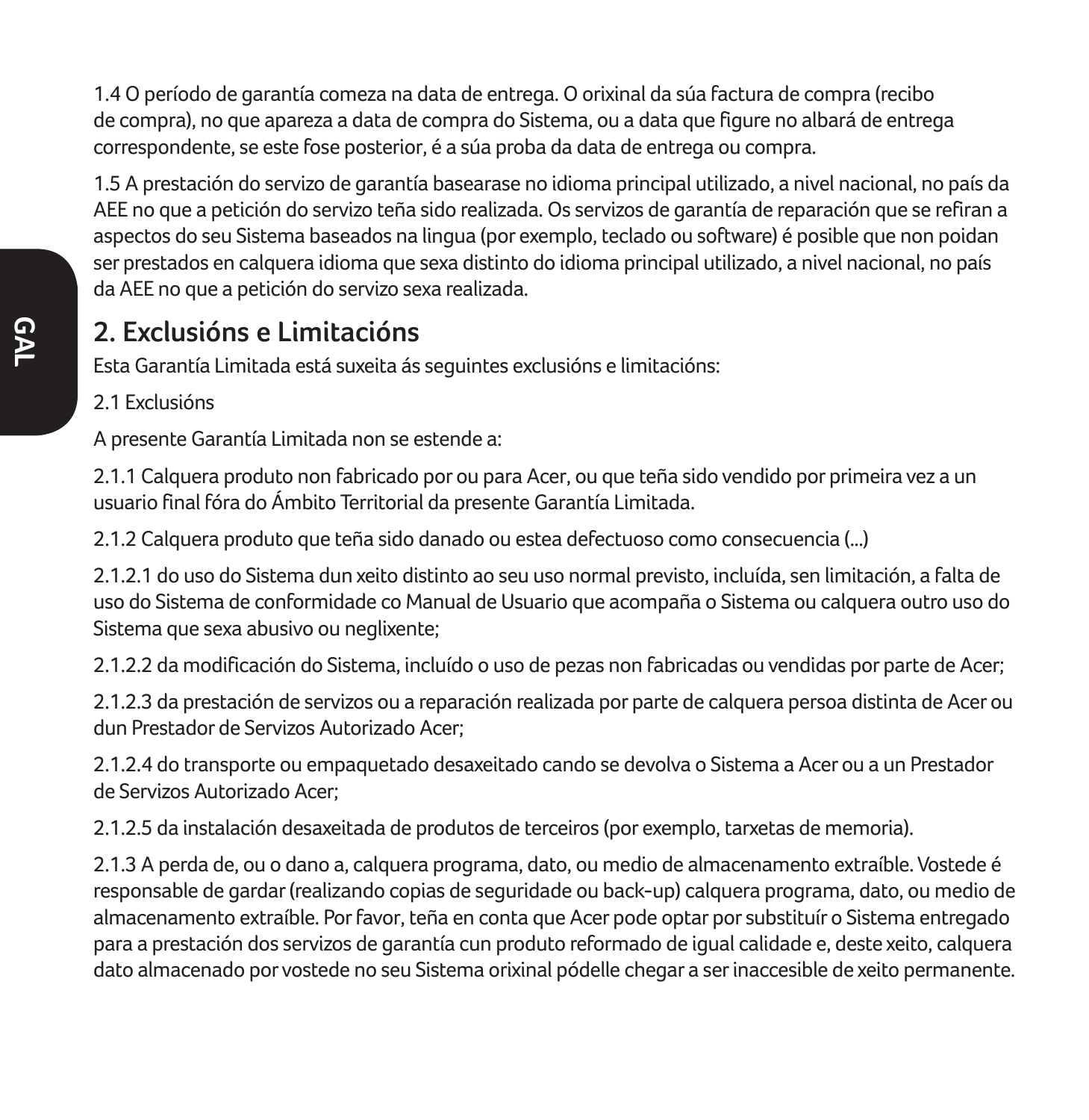2.1.4 Pezas consumibles, como, por exemplo, pezas que requiran ser substituídas de xeito periódico durante o curso normal do uso do Sistema, incluídas, sen limitación, as baterías de portátil.

2.1.5 Defectos menores das pantallas LCD que ocorran en Sistemas equipados con tecnoloxía de pantalla LCD sempre que non haxa máis de tres (3) píxeles defectuosos nunha pantalla LCD dada e, ademais, sempre que o panel da pantalla estea dividido en nove (9) áreas rectangulares iguais e non haxa máis dun píxel defectuoso na área central.

2.2 Limitación e Exención de Responsabilidade da Garantía

2.2.1 Se vostede realiza calquera reclamación de conformidade co establecido na presente Garantía Limitada, enténdese que vostede acepta que a reparación (de xeito gratuíto) do produto Acer, a súa substitución, a rebaixa do prezo ou a resolución do contrato, segundo sexa aplicable de conformidade coa prestación de servizos de garantía descritos no presente documento, son as súas accións fronte a Acer ou fronte a calquera das súas sociedades filiais ou sociedades matrices respecto de calquera incumprimento da Garantía Limitada Acer establecida no presente documento.

## **3. Obtención do Servizo de Garantía**

Para informar de calquera reclamación e/ou obter servizos de garantía, rogámoslle que revise a información de contacto establecida na súa Tarxeta de Garantía ou que visite http://support.acer-euro. com.

Antes de enviar un produto Acer aos centros de reparación/asistencia autorizados, o Cliente deberá facer unha copia de todos os seus datos e dos programas instalados e borrar calquera tipo de información confidencial ou reservada (de agora en diante, "Datos").

Acer non se fará responsable da perda, dano ou divulgación de "Datos" debidos a terceiros, nin da recuperación ou restauración de tales "Datos".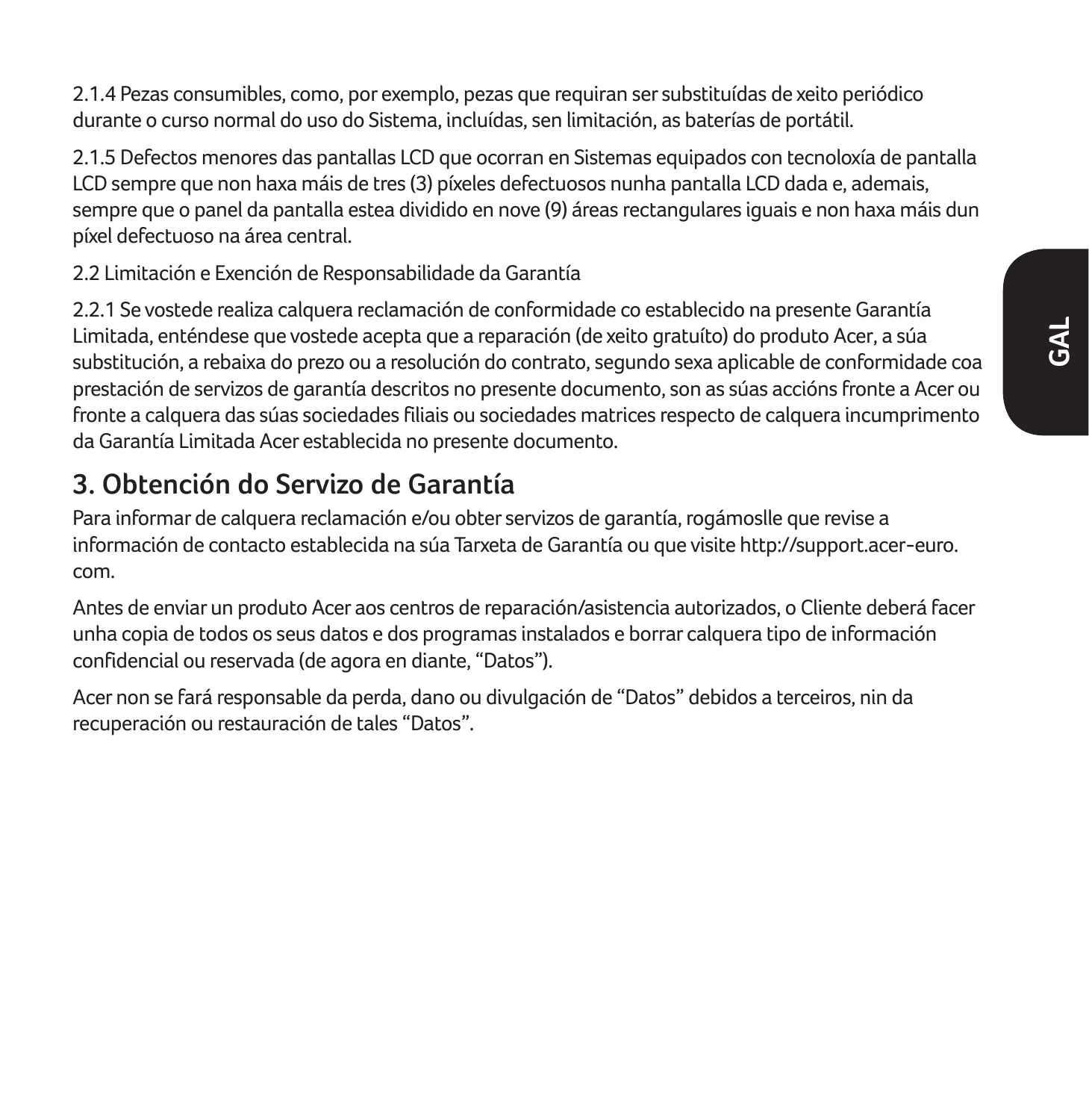# **TÁBOA DE REFERENCIA DA GARANTÍA LIMITADA**

| <b>PRODUTO</b>                 | PERÍODO E TIPO DE GARANTÍA                                                                                                                   |
|--------------------------------|----------------------------------------------------------------------------------------------------------------------------------------------|
| Acer Enduro                    | 3 anos envío ou entrega <sup>(1)</sup>                                                                                                       |
| Asistencia sobre<br>O software | 180 dias                                                                                                                                     |
| $(1)$ Envío:                   | O cliente envía a unidade ao taller de Acer. Rematada a reparación,<br>Acer remite a unidade ao cliente.                                     |
| Entrega:                       | O cliente leva a unidade a un Centro de asistencia autorizado de Acer.<br>Rematada a reparación, o cliente recolle a unidade no mesmo lugar. |

### **Opcións de ampliación e actualización da garantía**

Se precisa máis información ou desexa solicitar algunha das opcións de actualización da garantía, visite o enderezo de Acer en Internet ou chame ao número consignado para o seu país.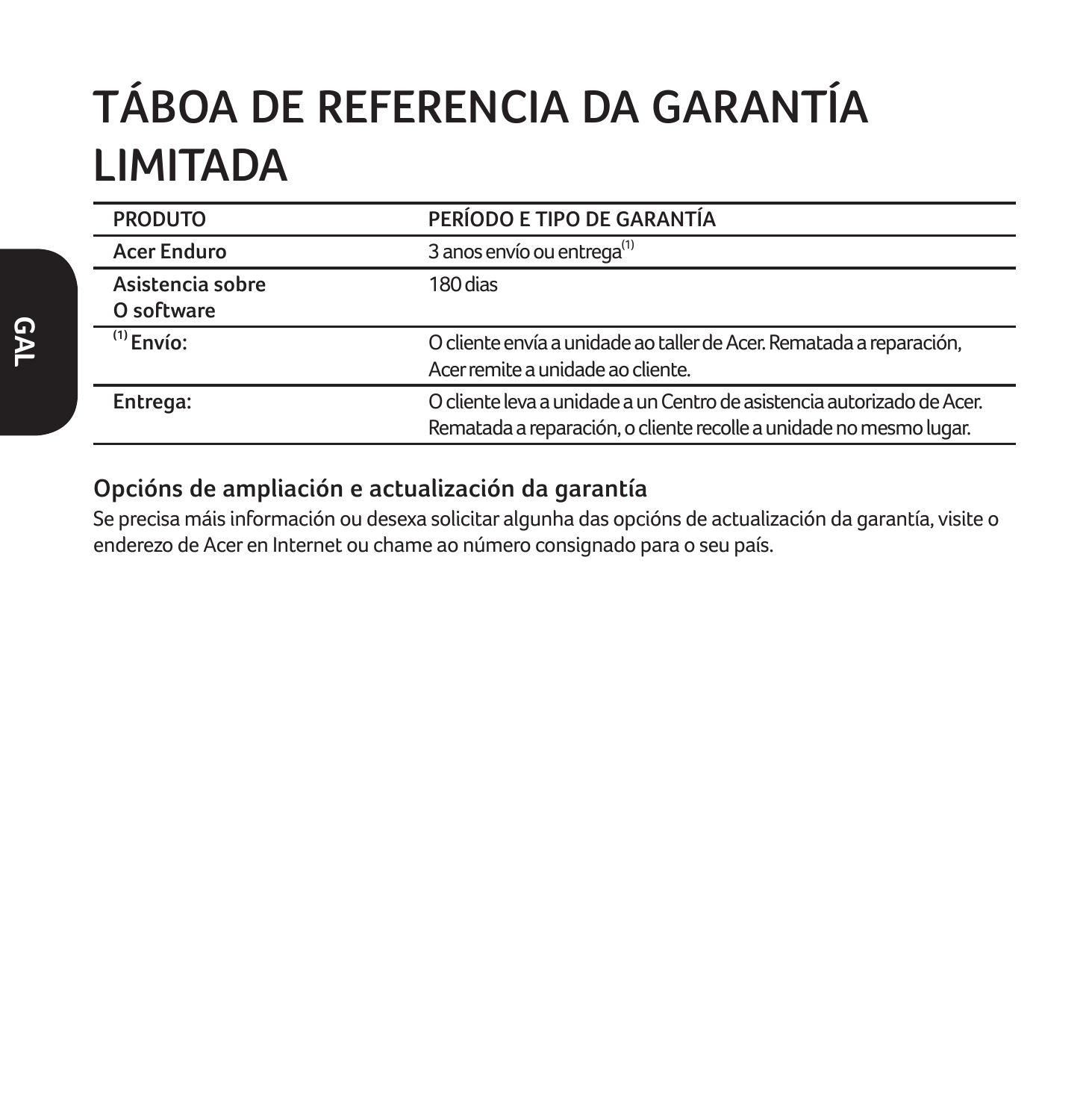# **Beperkte Productgarantie**

## **1. Garantiedekking**

1.1 Deze garantiebepalingen, verder de: "Garantiebepalingen" kennen u bepaalde aanspraken jegens Acer toe (zie ook "Uitzonderingen" en "Beperkingen" in Sectie 2). Lees de Garantiebepalingen zorgvuldig door. Indien u een aanspraak jegens Acer maakt ingevolge de Garantiebepalingen, wordt u geacht de garantiebepalingen te hebben begrepen en aanvaard. Acer wijst u er op dat consumenten krachtens nationale wetgeving wettelijke rechten hebben betreffende de verkoop van consumptiegoederen. Mogelijk heeft u dan ook, onafhankelijk van de Garantiebepalingen, gelijke, andere en/of verderstrekkende aanspraken jegens degene die u het Acer product heeft verkocht. De Garantiebepalingen laten dergelijke aanspraken onverlet.

Toepasselijke consumentenrechten met betrekking tot de verkoop van consumentenproducten worden door deze garantie niet uitgesloten, beperkt of opgeschort. Een voorbeeld: Consumenten hebben recht op ten minste 24 maanden garantie vanaf de datum van aankoop - ongeacht wat er op garantiekaarten of ander materiaal staat vermeld.

1.2 De garantie van Acer ziet uitsluitend op het geval dat een Acer Product, inclusief originele Acer onderdelen en bestanddelen (opties en toebehoren) die zijn geïnstalleerd in uw Acer product ten tijde van de koop, hierna gezamenlijk te noemen het: "Systeem", dat voor het eerst wordt verkocht aan een eindgebruiker in een van de lidstaten van de Europese Economische Ruimte, hierna te noemen het: "Territoir", bij normaal gebruik gedurende de toepasselijke garantieperiode niet vrij is van gebreken in materiaal en/of vakmanschap. De toepasselijke garantieperiode is vermeld op de specifieke (product) documentatie zoals die is gevoegd bij het Systeem, verder de: "Garantiekaart", die behoort tot de Garantiebepalingen.

De klant is verantwoordelijk voor het weigeren of accepteren van een Acer product dat als nieuw wordt verkocht met een verbroken Acer beveiligingszegel, en het melden daarvan aan de verkoper. Als de klant een Acer product met een verbroken zegel accepteert, geeft hij daarmee aan dat hij akkoord gaat met een gewijzigde (verminderde) garantie voor een dergelijk product in vergelijking met de standaardvoorwaarden die gelden voor een nieuw Acer product.

1.3 Iedere software die wordt geleverd bij, in en/of op het Systeem, inclusief het besturingssysteem, is verschaft "in de staat waarin het zich bevindt". Acer garandeert noch de ononderbroken en/of foutloze werking van dergelijke software bij, in en/of op het Systeem noch dat dergelijke software voldoet aan uw verwachtingen en/of eisen.

1.4 De garantie van Acer bestaat er uit dat in het geval zoals genoemd in artikel 1.2 van de Garantiebepalingen Acer, naar eigen discretie, het defecte Systeem of onderdelen daarvan, voor zover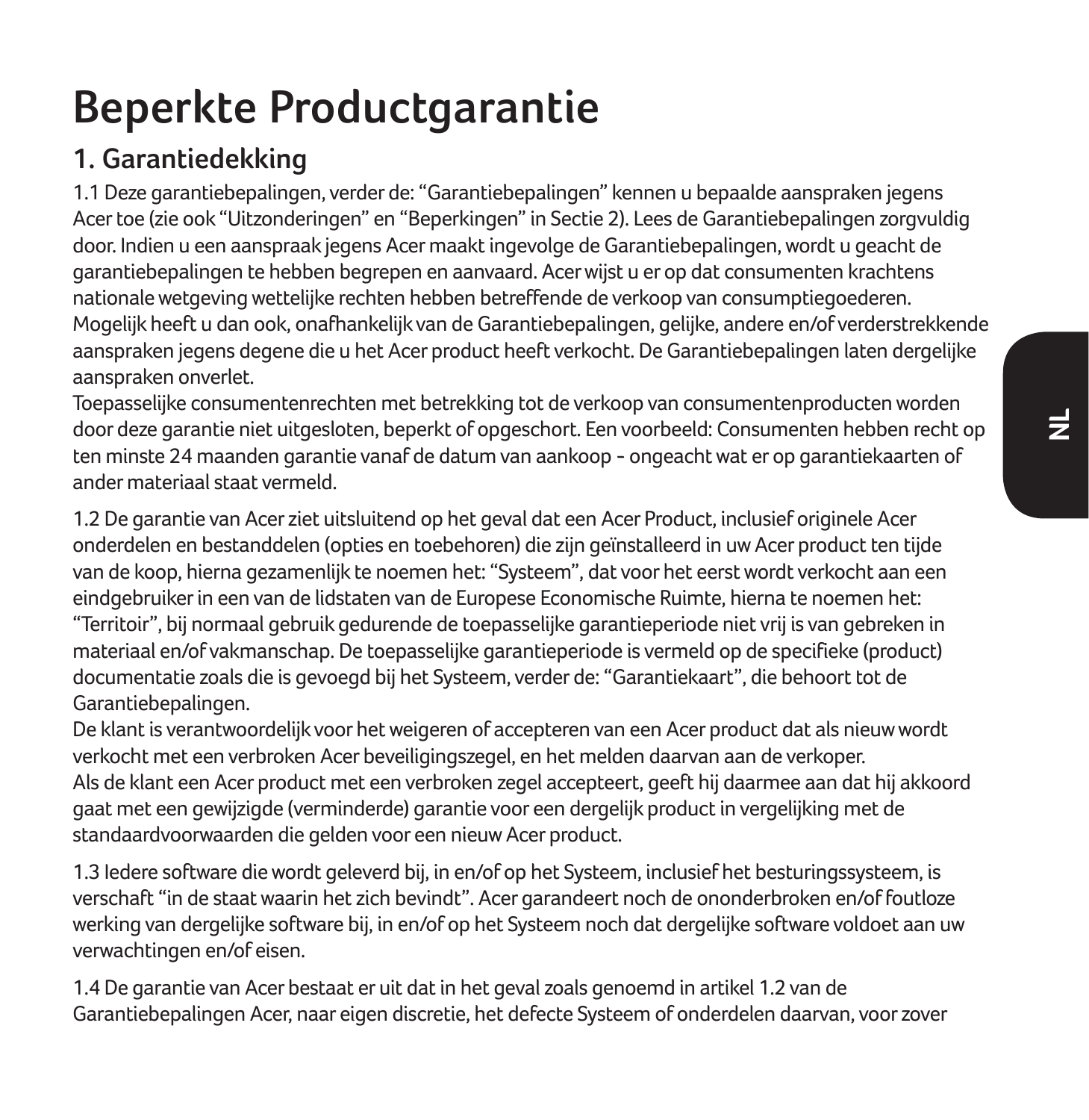deze vallen onder de garantie, zal repareren en/of vervangen door middel van nieuwe en/of gereviseerde onderdelen en/of Systemen. In het geval Acer er voor kiest om gereviseerde onderdelen en/of Systemen te gebruiken, zullen de prestatiekarakteristieken daarvan gelijk zijn aan die van nieuwe producten. Alle ingevolge de garantie vervangen onderdelen en Systemen worden eigendom van Acer.

1.5 De periode dat aanspraak kan worden gemaakt op garantie ingevolge de Garantiebepalingen, vangt aan op de datum van aankoop van het Acer product. U dient uw originele factuur (aankoopbon) te bewaren, aangezien de daarop vermelde datum van aankoop uw bewijs is van de datum van aankoop.

1.6 De garantie zal worden verleend met gebruikmaking van de primaire taal van de lidstaat van de Europese Economische Ruimte van waaruit het verzoek om garantie wordt gedaan. Het is mogelijk dat garantie reparatie en/of herstelwerkzaamheden met betrekking tot taalaspecten van uw Systeem (zoals toetsenborden en software) niet zullen kunnen worden uitgevoerd met gebruikmaking van een andere taal dan de primaire taal van de lidstaat van de Europese Economische Ruimte van waaruit het verzoek om garantie is gedaan.

### **2. Uitzonderingen en Beperkingen**

De garantie kent de volgende uitzonderingen en beperkingen:

2.1 Uitzonderingen

Van garantie ingevolge de Garantiebepalingen is uitgezonderd:

2.1.1 ieder product dat niet is gefabriceerd door of voor Acer, of dat voor het eerst aan een eindgebruiker is verkocht in een land buiten het Territoir;

2.1.2 ieder product dat beschadigd of defect is geraakt als gevolg van:

2.1.2.1 gebruik van het Systeem anders dan voor het normale doel, waaronder, niet limitatief, dient te worden verstaan, het gebruik van het Systeem in afwijking van de voorschriften uit de gebruiksaanwijzing die bij het Systeem hoort, en/of enige ander misbruik en/of nalaten met betrekking tot het Systeem;

2.1.2.2 wijziging van het Systeem met gebruik van onderdelen die niet gefabriceerd en/of verkocht zijn door Acer;

2.1.2.3 dienstverlening en/of reparatie door een ander dan Acer of een door Acer geautoriseerde dienstverlener, verder te noemen: "Acer Authorized Service Provider";

2.1.2.4 niet-deugdelijke verpakking bij het verzenden van het Systeem naar Acer of naar een Acer Authorized Service Provider; en/of

2.1.2.5 niet-deugdelijke installatie van niet van Acer afkomstige producten (zoals geheugenkaarten en software).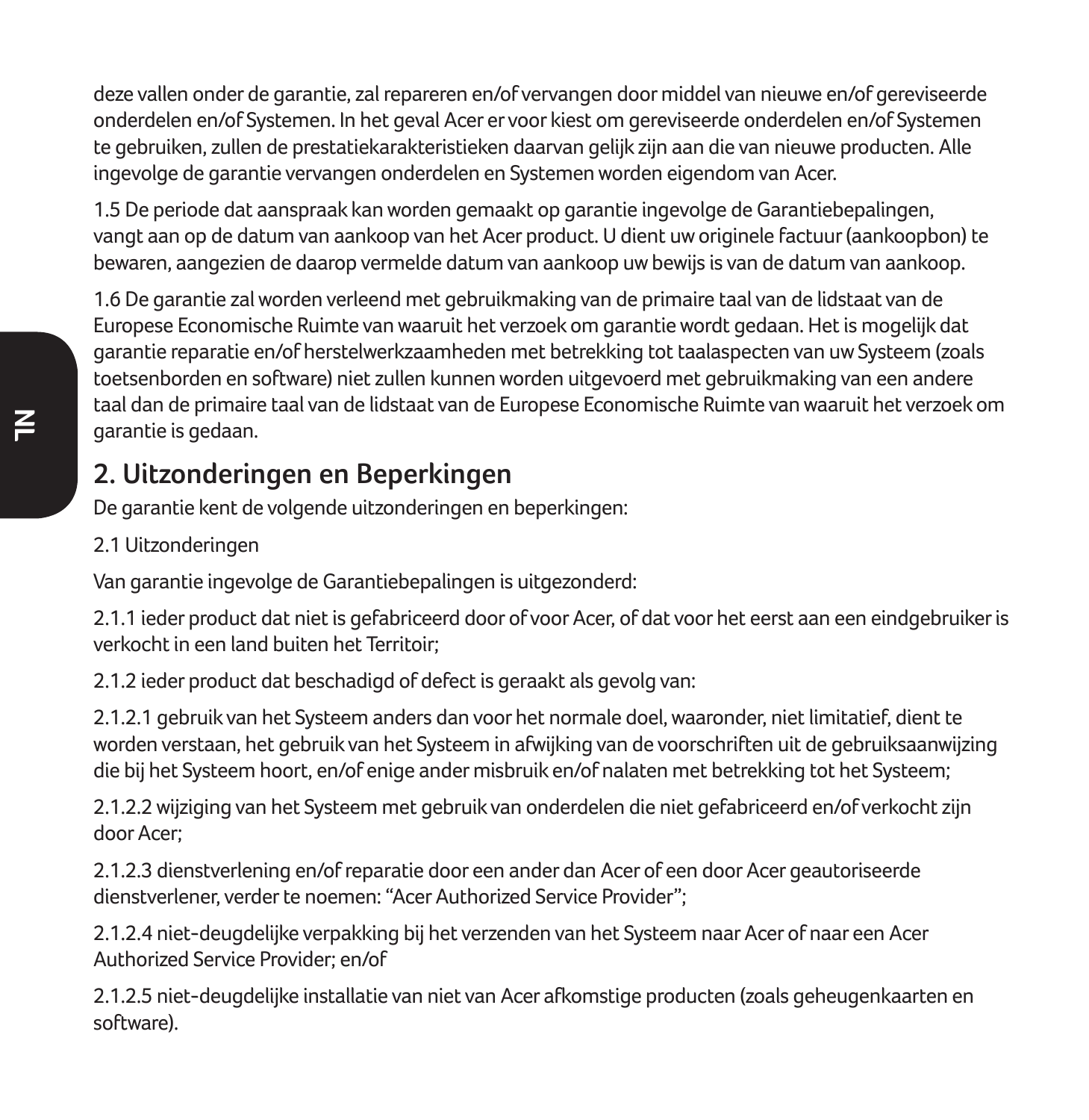2.1.3 verlies van, alsmede schade aan software, gegevens en/of verwijderbare opslagmedia. U bent zelf verantwoordelijk voor het opslaan (waaronder het maken van reservekopieën) van software, gegevens en verwijderbare opslagmedia. Wees er op bedacht dat Acer er voor kan kiezen om het Systeem dat onder garantie wordt aangeleverd, te vervangen door een (her)gefabriceerd product van dezelfde kwaliteit, en dat derhalve door u op uw originele Systeem opgeslagen gegevens kunnen worden verwijderd en/of permanent ontoegankelijk voor u kunnen worden;

2.1.4 verbruiksonderdelen, dat wil zeggen onderdelen die periodiek dienen te worden vervangen gedurende het normale verloop van het gebruik van het Systeem, waaronder, niet limitatief, batterijen van draagbare computers;

2.1.5 kleine of ondergeschikte gebreken aan LCD beeldschermen die optreden in Systemen die zijn uitgerust met LCD beeldschermtechnologie, daarvan uitgezonderd de situatie dat cumulatief:a. sprake is van meer dan vier (4) defecte beeldpunten ("pixels") per miljoen beeldpunten op het betreffende LCD beeldscherm; én

b. er, in het geval het beeldscherm wordt verdeeld in negen (9) gelijke rechthoekige vlakken, sprake is van méér dan één defect beeldpunt in het middelste rechthoekige vlak van het LCD beeldscherm.

### 2.2 Beperkingen

2.2.1 Als u een beroep doet op garantie op grond van de Garantiebepalingen, stemt u er mee in dat reparatie en/of vervanging, voor zover toepasselijk op grond van de Garantiebepalingen, jegens Acer en de ondernemingen tot wie Acer in concernverband staat en/of van wie Acer een dochtermaatschappij is, uw enige aanspraak vormt met betrekking tot het geval als genoemd in artikel 1.2 van de Garantiebepalingen.

### **3. Verkrijgen van garantie**

Voor het melden van garantieaanspraken en het verkrijgen van garantie, verwijst Acer naar de contactinformatie zoals vermeld op de Garantiekaart.

U kunt tevens de internetpagina http://support.acer-euro.com bezoeken.

Voordat u uw Acer product retourneert voor service, moet u ervoor zorgen dat u een back-up heeft gemaakt van alle gegevens en programma's, en dat u alle vertrouwelijke en/of persoonlijke informatie of programma's (hierna 'Gegevens' genoemd) van het product hebt verwijderd. Acer kan niet aansprakelijk worden gesteld voor enig verlies, enige beschadiging of onthulling van Gegevens waarover zij geen controle heeft, of die het gevolg is van het handelen of niet-handelen van derden, noch voor het herstel of de herinstallatie van Gegevens.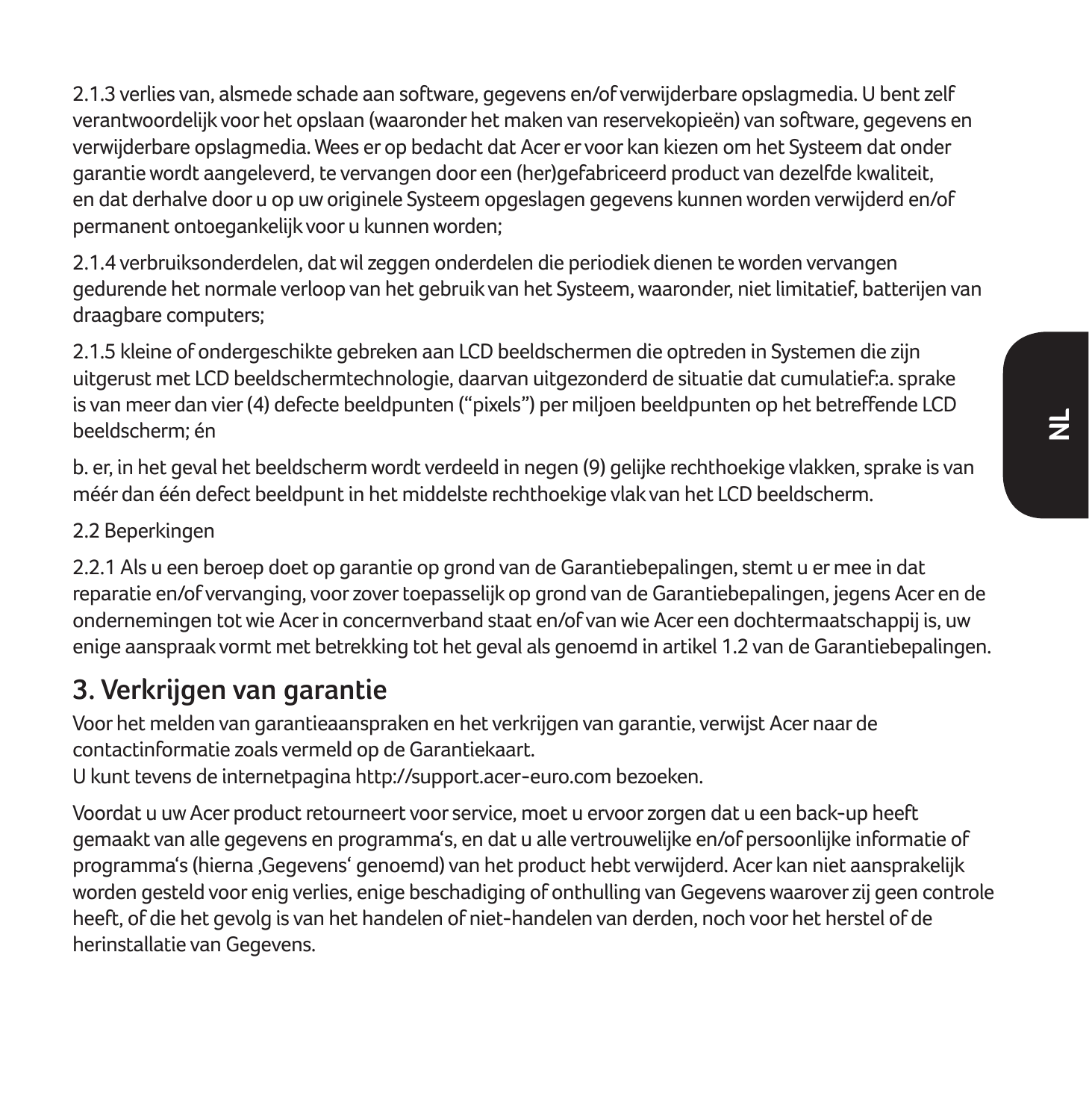## **BEPERKTE GARANTIE KAART**

| <b>PRODUCT</b>                                               | <b>GARANTIEPERIODE EN -TYPE</b>                                                                                                                                                                                                       |
|--------------------------------------------------------------|---------------------------------------------------------------------------------------------------------------------------------------------------------------------------------------------------------------------------------------|
| Acer Enduro                                                  | Fabrieksgarantie: 3 jaar Pick up & Return / Drop off Collection points                                                                                                                                                                |
| Software ondersteuning                                       | 180 dagen                                                                                                                                                                                                                             |
| (1) Pick up & Return / Drop off<br><b>Collection points:</b> | Om voor een kosteloze verzending naar een erkend Acer Repair Center<br>in aanmerking te komen dient de consument eerst met het Acer<br>Contact Center contact op te nemen. Na reparatie wordt het product<br>kosteloos geretourneerd. |

### **Garantie-uitbreiding**

Voor meer informatie over of om één van de opties voor garantie-uitbreiding te bestellen, bezoek de Acer website of bel het corresponderende nummer in uw land.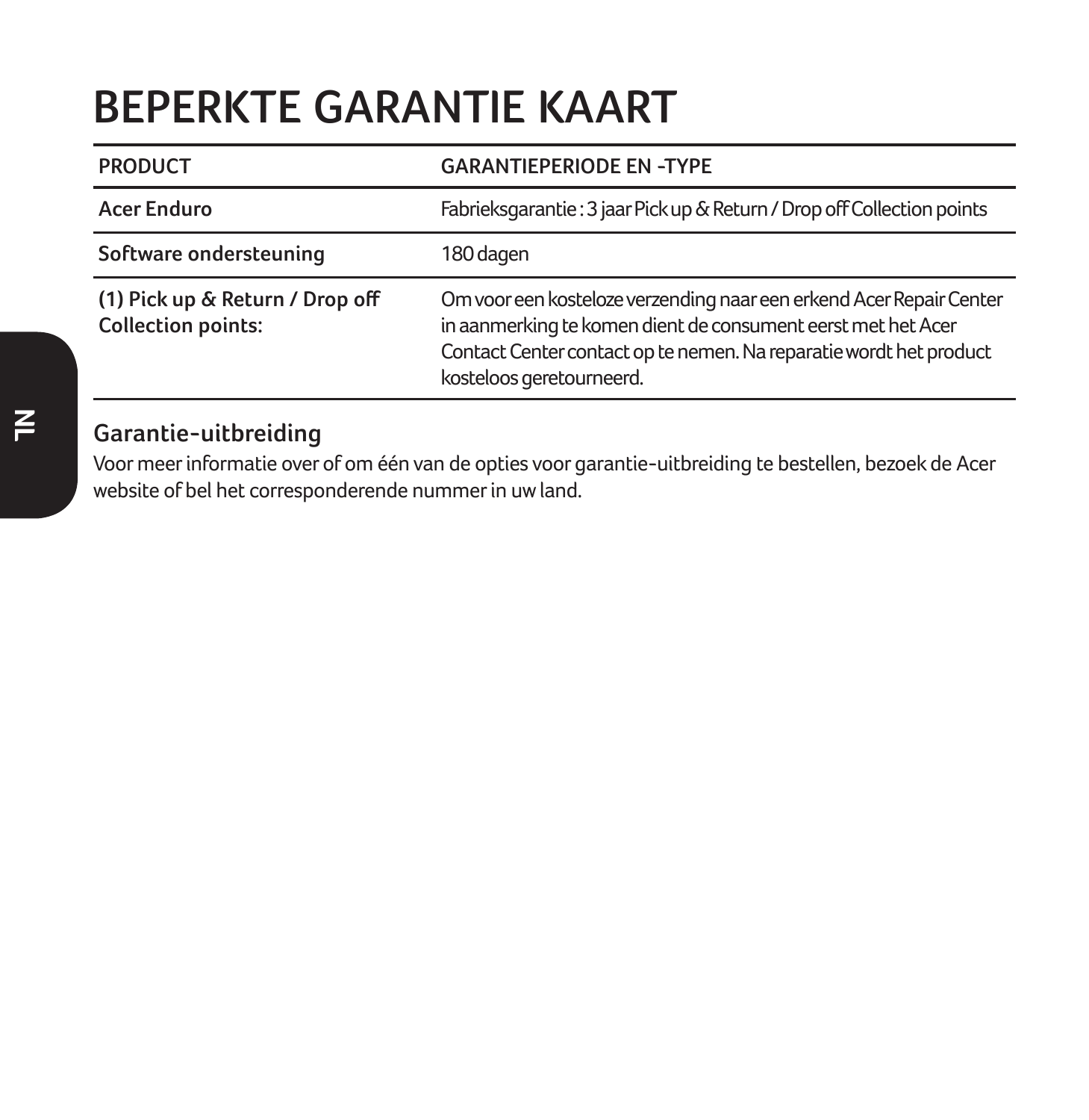# **Begrænset produktgaranti**

## **1. Dækning**

1.1 Denne begrænsede garanti (se "undtagelser" og "begrænsninger" i afsnit 2) ("den begrænsede garanti") giver Dem særlige rettigheder og retsmidler over for Acer. Læs venligst dette dokument grundigt. Ved at fremsætte et krav i henhold til denne begrænsede garanti anses De for at have forstået og accepteret vilkårene herfor. Uafhængig af denne begrænsede garanti har De muligvis andre og mere omfattende rettigheder og retsmidler mod den forhandler, der har solgt Acer produktet til Dem. Denne begrænsede garanti har ikke til hensigt at begrænse sådanne rettigheder.

Forbrugeren har juridiske rettigheder i henhold til gældende lovgivning vedrørende salg af forbrugsvarer, og denne garanti hverken udelukker, begrænser eller suspenderer sådanne gældende rettigheder. For eksempel har forbrugeren mindst 24 måneders garanti regnet fra købsdatoen -uafhængigt af hvad der står på enhver form for garanti-kort, eller på anden form for materiale.

1.2 Acer garanterer, at Acer produkter, herunder ægte Acer dele og komponenter (leveret som "ekstraudstyr" og/eller "tilbehør"), der var installeret på Deres Acer produkt på købstidspunktet (under ét benævnt "systemet") i forbindelse med førstegangssalg til en slutbruger i et land inden for Det Europæiske Økonomiske Område ("området"), er fri for materiale- og/eller fabrikationsfejl ved normal brug i den garantiperiode, der er angivet på garantibeviset, som udleveres sammen systemet ("garantibeviset").

Det påhviler de kunder til at nægte at acceptere levering af alle Acer produkt, der sælges som nye, når Acer sikkerhed forseglingen er brudt og meddele sælgeren herom.

Ved at acceptere en Acer produkt med en brækket segl, erkender kunden garanti berettigelsen af sådan enhed vil være anderledes (reduceret) vs standard Vilkår og Betingelser knyttet til et salg af et nyt Acer produkt.

1.3 Alle softwareprodukter, der følger med systemet, herunder operativsystemet, leveres "som beset". Acer yder ingen garanti mod forekomsten af fejl eller driftsafbrydelser i forbindelse med benyttelse af softwareprodukterne, eller for at disse opfylder Deres krav.

1.4 Hvis De i garantiperioden fremsætter et krav i henhold til denne garanti, kan Acer efter eget valg enten reparere eller ombytte det fejlbehæftede system eller dele heraf ved brug af nye eller fabriksfornyede dele eller systemer. Hvis Acer vælger at bruge fabriksfornyede dele eller systemer, svarer disse til nye produkter med hensyn til funktion og driftsegenskaber. Alle udskiftede dele og systemer, der ombyttes i henhold til denne begrænsede garanti, bliver Acers ejendom.

1.5 Garantiperioden gælder fra datoen for købet. Den originale købsfaktura (salgskvittering), der viser købsdatoen for systemet, er Deres dokumentation for købsdatoen.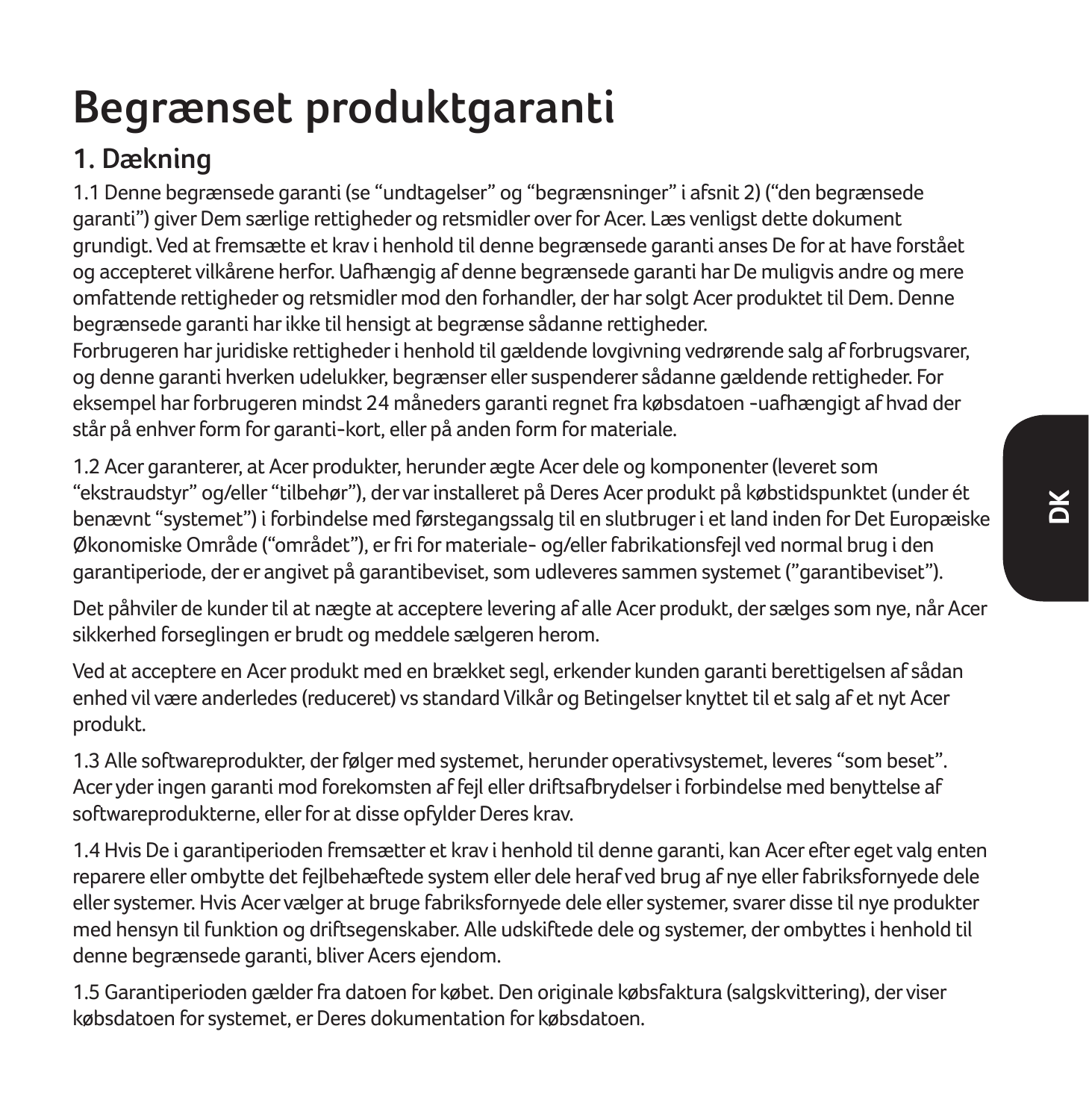1.6 Garantiservice ydes på grundlag af det primære sprog i det EEA land, hvor servicen ønskes. Reparation af udstyr under garanti, der rummer sprogmæssige aspekter af systemet (f.eks. tastatur, software), kan muligvis ikke udføres på andet/andre sprog end det/de primære sprog i det EEA land, hvor servicen ønskes.

### **2. Undtagelser og begrænsninger**

Denne begrænsede garanti er underlagt følgende undtagelser og begrænsninger:

2.1 Undtagelser

Denne begrænsede garanti omfatter ikke:

2.1.1 produkter, der ikke er fremstillet af eller for Acer, eller som er solgt første gang til en slutbruger i et land uden for området.

2.1.2 produkter, der er blevet beskadigede eller defekte som følge af

2.1.2.1 brug af systemet til andre formål end det, det er beregnet til, herunder uden begrænsning undladelse af at anvende systemet i overensstemmelse med brugermanualen, der følger med systemet, eller enhver anden form for misbrug eller forsømmelighed i relation til systemet,

2.1.2.2 ændring af systemet, herunder brug af dele, der ikke er fremstillet og/eller solgt af Acer,

2.1.2.3 service eller reparation udført af andre end Acer eller et autoriseret Acer værksted,

2.1.2.4 uhensigtsmæssig transport eller emballage i forbindelse med returnering af systemet til Acer eller et Acer værksted, eller

2.1.2.5 ukorrekt installering af tredjepartsprodukter (f.eks. memory cards).

2.1.3 tab af eller skade på programmer, data eller flytbare lagermedier. De skal selv sørge for sikkerhedskopiering (back-up) af alle programmer, data og/eller flytbare medier. Bemærk venligst at Acer kan vælge at ombytte systemet, der indleveres til garantiservice, til et fabriksrenoveret produkt af samme kvalitet, hvorved eventuelle data, der måtte være lagret på Deres originale system, kan blive permanent utilgængelige for Dem.

2.1.4 forbrugsdele, dvs. dele der kræver regelmæssig udskiftning i forbindelse med almindelig brug af systemet, herunder uden begrænsning, batterier til notebook.

2.1.5 mindre defekter i LCD skærme, der forekommer i systemer, der er udstyret med LCD skærmteknologi, forudsat at der ikke er mere end fire (4) defektive pixels pr. million pixels på en given LCD skærm, og forudsat, såfremt skærmen opdeles i ni (9) rektangulære områder i samme størrelse, at der ikke er mere end én defekt pixel i det centrale område af skærmen.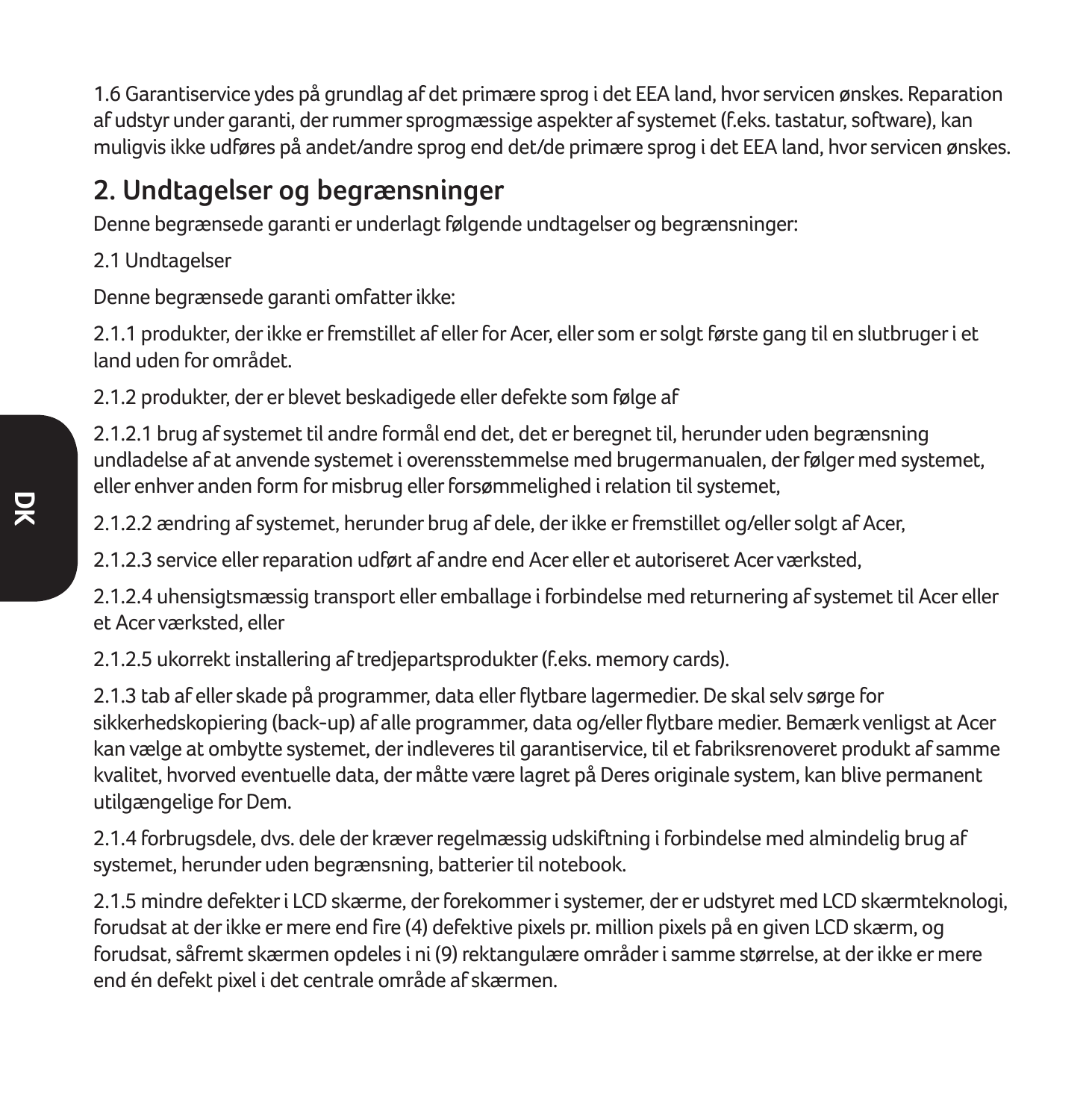#### 2.2 Begrænsning og ansvarsfraskrivelse

2.2.1 Hvis De fremsætter et krav i henhold til denne begrænsede garanti, anses De for at have accepteret, at reparation eller (forudsat lager haves) ombytning i overensstemmelse med de heri beskrevne garantibestemmelser er den eneste form for afhjælpning, der ydes af Acer eller dets koncernforbundne selskaber eller moderselskaber i forbindelse med en eventuel misligholdelse af Acers begrænsede garanti.

### **3. Opnåelse af garantiservice**

Hvis De ønsker at anmelde krav og/eller opnå garantiservice, kan De finde kontaktoplysninger på Deres garantibevis eller besøge http://support.acer-euro.com.

Før du sender dit Acer produkt til service, bedes du sikre, at du har sikkerhedskopieret alle data og programmer og slettet alle fortrolige,og personlig oplysninger eller programmer fra harddisken. Acer er ikke ansvarlig for tab, skade eller videregivelse af enhver Data uden for dens kontrol eller på grund af handlinger eller undladelser af tredjemand, eller for genopretning eller re-installation af Data

## **REFERENCETABEL FOR BEGRÆNSET GARANTI**

| <b>PRODUKT</b>     | <b>GARANTIPERIODE OG -TYPE</b>                                                                                                                                                |
|--------------------|-------------------------------------------------------------------------------------------------------------------------------------------------------------------------------|
| <b>Acer Enduro</b> | 3 år indlevering <sup>(1)</sup>                                                                                                                                               |
| Softwaresupport    | 180 dage                                                                                                                                                                      |
| (1) Indlevering:   | Kunden betaler for forsendelse af enheden til Acer's servicepartner.<br>Efter endt reparation betaler Acer for returning af enheden (gælder dog<br>ikke Grønland og Færørne). |
| Eller:             | Kunden afleverer enheden til Acer's servicepartner. Efter endt<br>reparation afhenter kunden enheden hos Acer's servicepartner.                                               |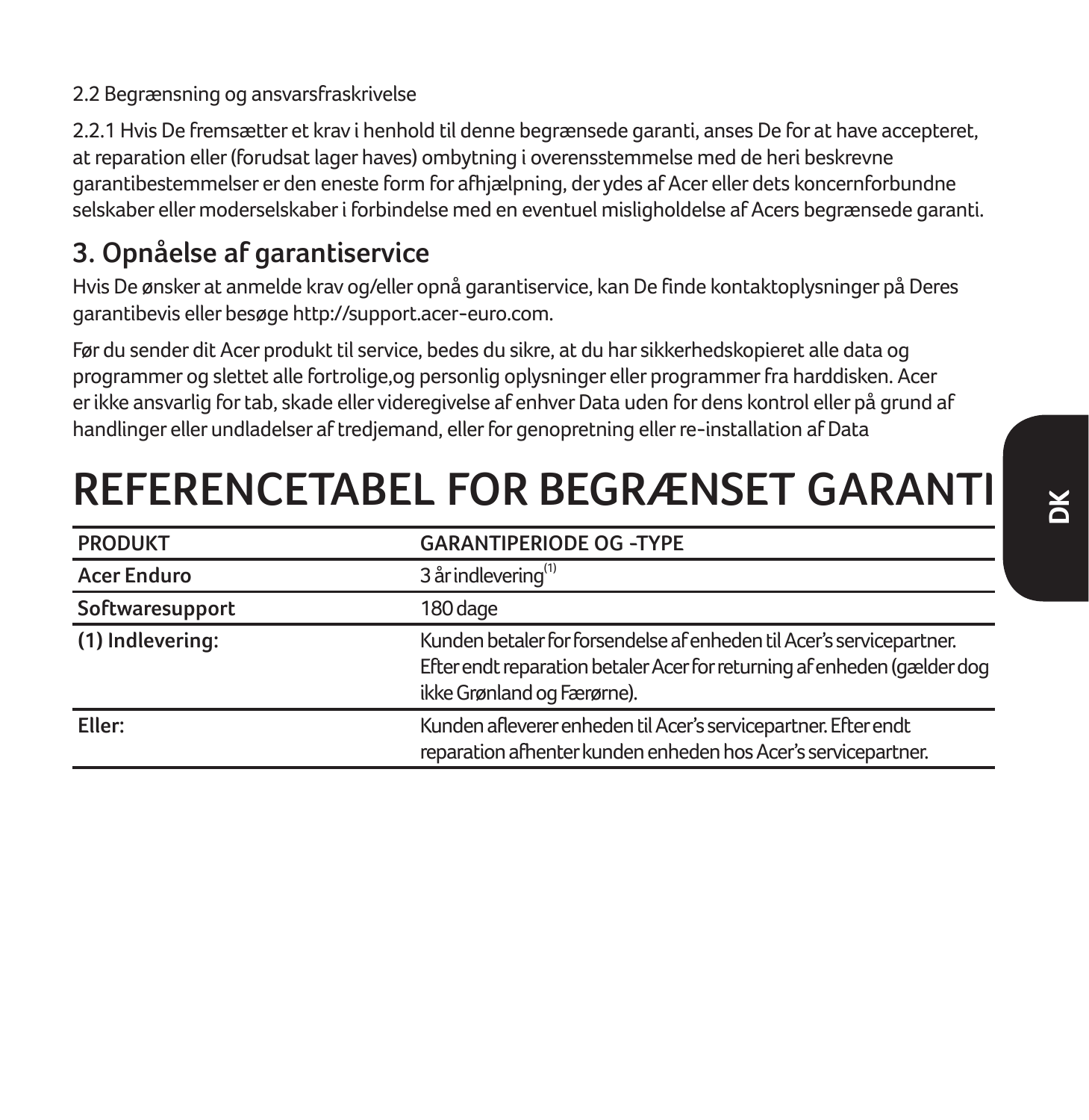### **Garantiopgradering**

For information om udvidede garanti-og serviceaftaler, se venglist Acer's hjemmeside www.acer.dk/service, eller kontakt Acer Scandinavia A/S på telefon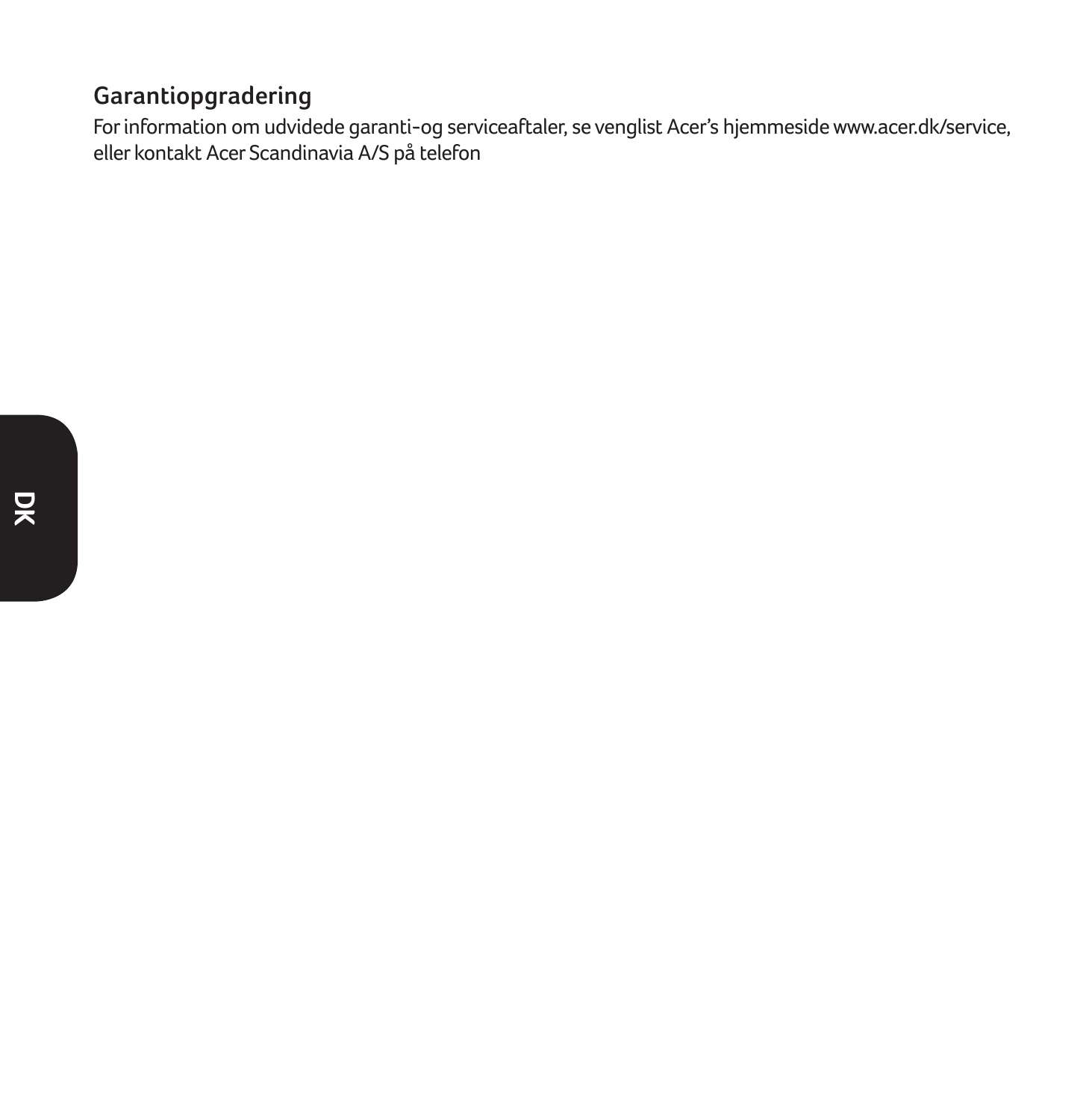# **Acerin rajoitettu tuotetakuu**

## **1. Rajoitetun takuun kattavuus**

1.1 Tämä rajoitettu takuu (jatkossa "Rajoitettu takuu") (ks. Takuun rajaukset ja vastuunrajoitukset kohdassa 2) varmistaa Sinulle erityiset oikeudet suhteessa Aceriin. Lue tämä asiakirja huolellisesti läpi, sillä vedotessasi tähän Rajoitettuun takuuseen, Sinun katsotaan ymmärtäneen ja hyväksyneen sen sisältämät ehdot. Sinulla voi olla tästä Rajoitetusta takuusta poikkeavia ja kattavampia oikeuksia kansallisesti sovellettavan pakottavan lainsäädännön nojalla. Tämä Rajoitettu takuu ei rajoita kyseisiä oikeuksia. Kuluttaja-asiakkailla on virhevastuulain nojalla oikeus poikkeavaan takuuseen, jota laitteen mukana tuleva takuu ei poista, rajoita tai heikennä. Esimerkiksi; kuluttaja-asiakkailla on oikeus vähintään 24 kuukauden takuuseen ostopäivästä, riippumatta siitä mitä laitteen mukana tulevassa takuukortissa tai muissa materiaaleissa lukee.

1.2 Acer takaa Acerin tuotteen – mukaan lukien alkuperäiset, tuotteessa ostohetkellä asennettuina olevat Acer-osat ja komponentit (lisälaitteet ja lisävarusteet) (yhdessä viitattuna jatkossa "Laitteisto") – virheettömyyden materiaalien ja työn laadun suhteen, tarkoituksenmukaisessa käytössä aikana, joka on mainittu Laitteiston mukana toimitetun Rajoitetun takuun kortissa ("Takuukortti"). Rajoitettu takuu koskee Acerin Laitteistoa, kun se on myyty loppukäyttäjälle Euroopan Talousalueella ("Pätevyysalue").

Asiakkaan vastuulla on olla vastaanottamatta uutena myytyä Acer laitetta jonka turvasinetti on rikkoutunut tai puuttuu ja tehdä ilmoitus asiasta jälleenmyyjälle. Hyväksymällä Acer tuotteen jossa on turvasinetti rikkoutunut asiakas hyväksyy että tällä on vaikutus laitteen takuuseen rajoittavasti verrattuna uuden Acer laitteen takuuseen.

1.3 Kaikki Laitteiston mukana tulevat ohjelmistotuotteet, mukaan lukien käyttöjärjestelmä, toimitetaan "sellaisina kuin ne ovat". Acer ei takaa, että Laitteiston mukana tulevan ohjelmisto toimii keskeytymättömästi tai virheettömästi tai että ohjelmisto vastaa ostajan vaatimuksia.

1.4 Ostajan vedotessa tähän Rajoitettuun takuuseen, Acer oman valintansa mukaisesti korjaa tai vaihtaa mahdollisen viallisen Laitteiston tai kaikki tämän Rajoitetun takuun kattamat Laitteiston osat käyttäen uusia tai tehtaan korjaamia Laitteistojen osia. Jos Acer päättää käyttää tehtaan korjaamia Laitteistojen osia, ne vastaavat suorituskyvyltään uusia tuotteita. Kaikki tämän Rajoitetun takuun perusteella vaihdetut osat ja Laitteistot siirtyvät Acerin omistusoikeuteen.

1.5 Takuuaika alkaa Laitteiston ostopäivänä. Todisteena ostopäivästä on alkuperäinen ostolasku (myyntikuitti), josta ilmenee Laitteiston ostopäivä.

1.6 Takuupalvelut suoritetaan sen Euroopan talousalueen maan pääkielellä, jossa asiakas esittää takuupalvelua koskevan vaatimuksen. Laitteiston kielikohtaisten ominaisuuksien (esim. näppäimistö,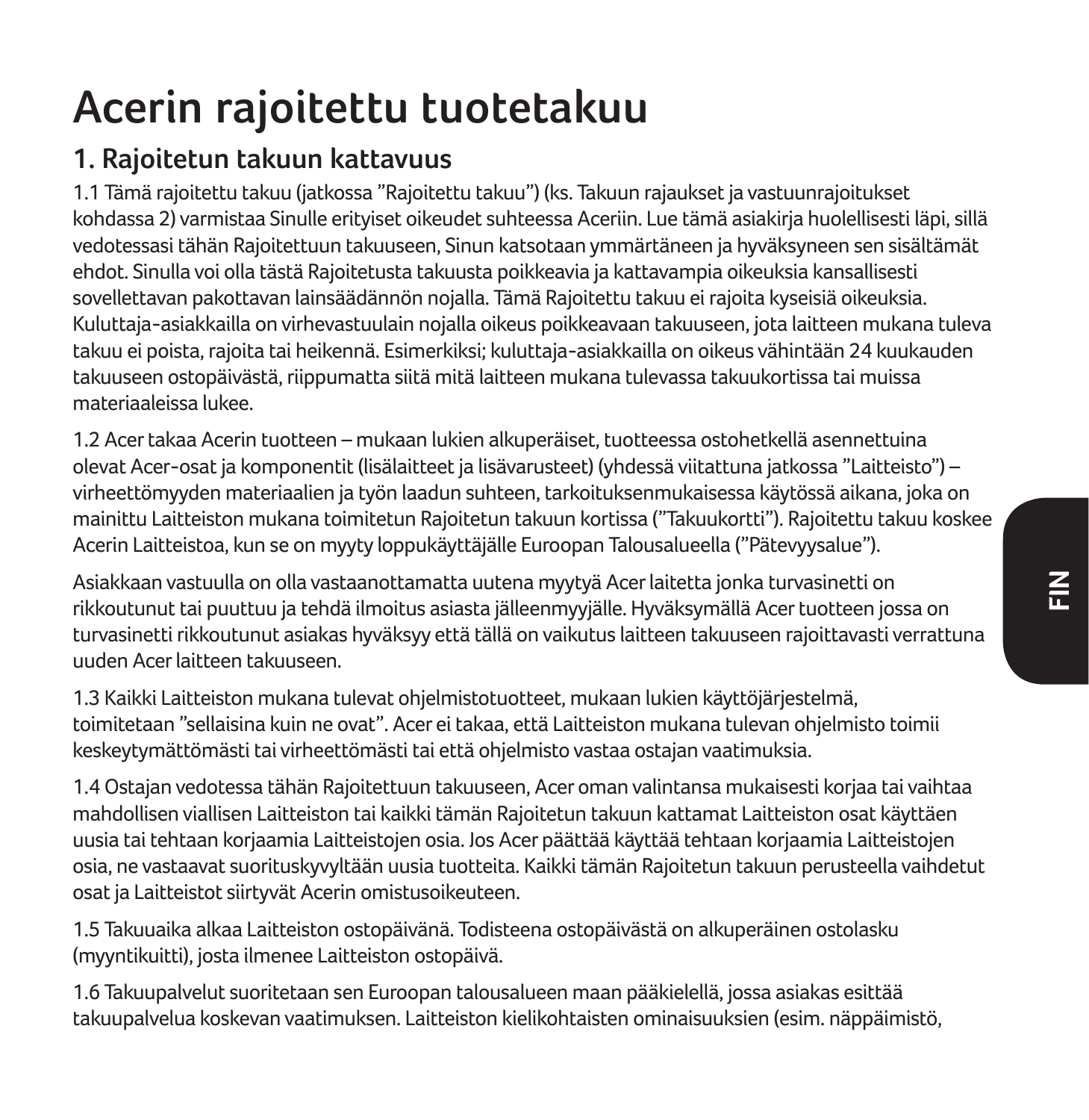ohjelmistot) osalta takuupalvelua ei mahdollisesti pystytä suorittamaan muilla kielillä kuin sen maan pääkielellä/kielillä, jossa asiakas esittää takuupalvelua koskevan vaatimuksen.

## **2. Takuun rajaukset ja vastuunrajoitukset**

Rajoitettu takuu on seuraavien rajausten ja vastuunrajoitusten alainen:

2.1 Takuun rajaukset

Tämä Rajoitettu takuu ei koske;

2.1.1 tuotteita, jotka eivät ole Acerin itsensä valmistamia tai sen puolesta valmistettuja, tai jotka ovat alun perin myyty loppukäyttäjälle tämän Rajoitetun takuun Pätevyysalueen ulkopuolella.

2.1.2 tuotteita, jotka ovat vaurioituneet tai vioittuneet

2.1.2.1 sen seurauksena, että Laitteistoa on käytetty muuhun kuin sen normaaliin käyttötarkoitukseen, mukaan lukien rajoituksetta sen, että Laitteistoa ei ole käytetty sen mukana toimitetun käyttöohjeen mukaisesti, tai muunlaisen Laitteiston virheellisen tai huolimattoman käytön vuoksi;

2.1.2.2 tekemällä muutoksia Laitteistoon, esimerkiksi käyttämällä tuotteita, jotka eivät ole Acerin valmistamia tai myymiä;

2.1.2.3 sen seurauksena, että huollon on suorittanut joku muu kuin Acer tai Acerin valtuutettu huoltoliike;

2.1.2.4 epäasianmukaisen kuljetuksen tai pakkauksen vuoksi palautettaessa Laitteistoa Acerille tai Acerin valtuutetulle huoltoliikkeelle; tai

2.1.2.5 kolmannen osapuolen toimittamien tuotteiden epäasianmukaisen asennuksen vuoksi (esim. muistikortit).

2.1.3 ohjelmien, datan tai siirrettävien tallennusvälineiden vahingoittumista tai menettämistä. Ostajan vastuulla on kaikkien ohjelmien, datan tai siirrettävien tallennusvälineiden varmuuskopiointi. Ostajan tulee huomioida se, että Acer saattaa valintansa mukaan korvata takuuhuoltoon toimitetun Laitteiston vastaavanlaatuisella korjatulla tuotteella, jolloin alkuperäiseen Laitteistoon tallennettu data ei mahdollisesti ole enää ostajan käytettävissä.

2.1.4 kulutusosia eli sellaisia osia, jotka edellyttävät säännöllistä vaihtoa Laitteiston normaalin käytön aikana, mukaan lukien rajoituksetta kannettavien tietokoneiden akut.

2.1.5 LCD-näyttöjen pieniä vikoja, jotka tulevat esiin Laitteistoissa, joissa on LCD näyttötekniikkaan perustuva näyttölaite edellyttäen, että viallisten pikselien määrä LCD-näytöllä ei ylitä neljää (4) kappaletta suhteessa yhtä miljoonaa (1 000 000) pikseliä kohden, ja edellyttäen lisäksi, että viallinen pikseli ei sijoitu näytön keskiosalle jaettaessa näytön pinta-ala yhdeksään (9) tasasuuruiseen neliönmuotoiseen osaan.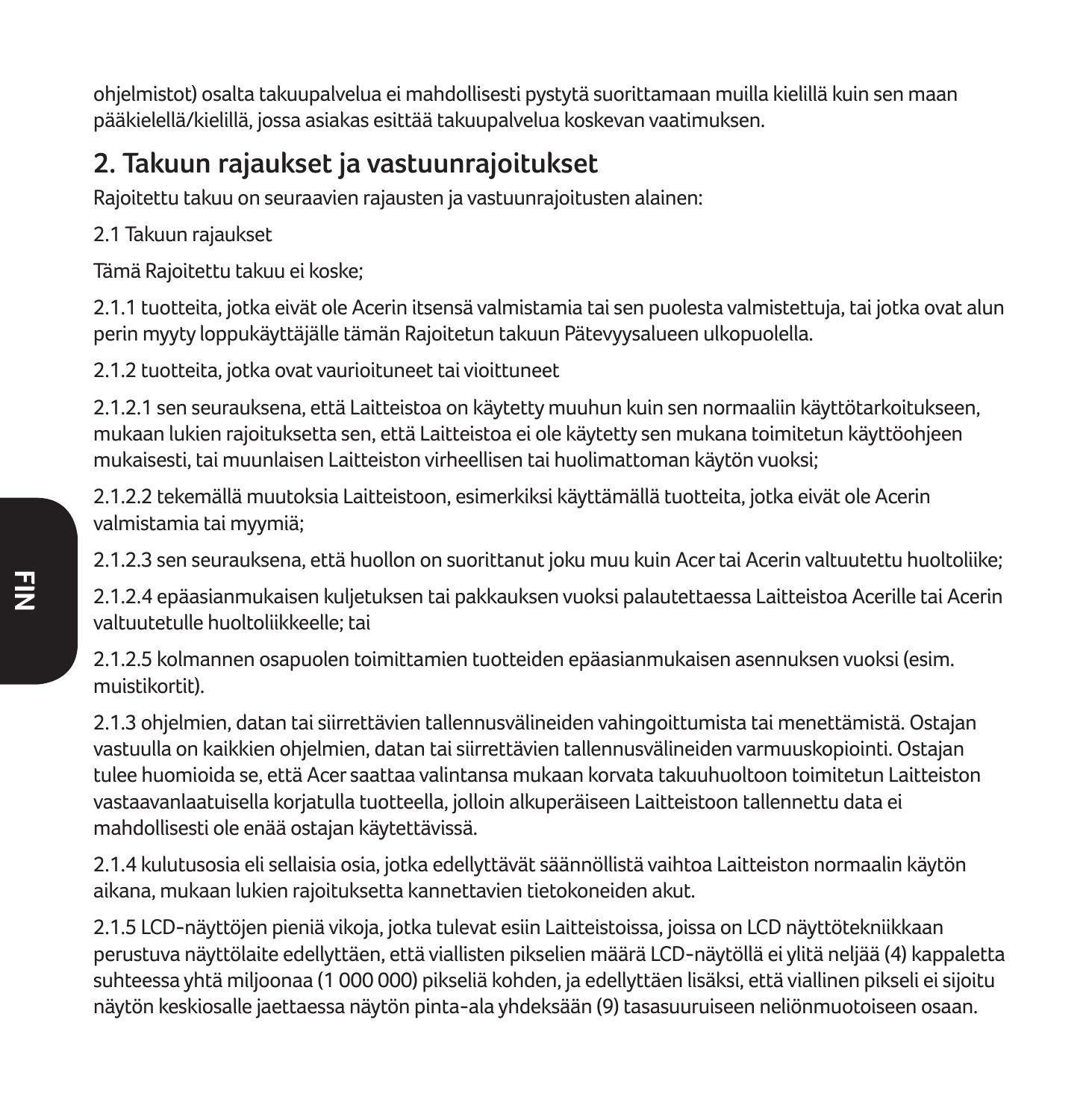2.2.1 Vedotessaan tähän Rajoitettuun takuuseen ostaja suostuu siihen, että korjaus ja (saatavuuden mukaisesti) vaihto, sen mukaisesti kuin sovelletaan, tässä kuvattujen takuupalveluiden rajoissa on ostajan ainoa ja yksinomainen korvaus Acerilta tai sen emo- tai tytäryhtiöiltä tässä mainitun Rajoitetun takuun mahdollisen rikkomisen ollessa kyseessä, ellei toisin säädetä kansallisessa pakottavassa lainsäädännössä.

### **3. Takuuhuoltopalvelun käyttö**

Yhteystiedot takuuvaatimusten tekemiseksi ja/tai takuuhuoltopalvelun saamiseksi ilmenevät Takuukortista tai osoitteesta http://support.acer-euro.com.

Ennen laitteen huoltoon palauttamista, varmistakaa että teillä varmuuskopio kaikista henkilökohtaisista tiedostoistanne sekä ohjelmista. Olkaa hyvä ja poistakaa kaikki luottamukselliset tietonne sekä ohjelmistot laitteesta. Asiakkaan tulee huolehtia tiedostojensa ja datan varmuuskopioinnista ennen huoltoon toimittamista. Acer ei ole vastuussa ohjelmien, datan tai siirrettävien tallennusvälineiden vahingoittumista tai menettämistä,

# **RAJOITETUN TAKUUN VIITETIETOTAULUKKO**

| <b>TUOTE</b>       | TAKUUAIKA JA TAKUUN TYYPPI                                                     |
|--------------------|--------------------------------------------------------------------------------|
| <b>Acer Enduro</b> | 3 vuosi: Korjaamotakuu <sup>(1)</sup>                                          |
| Ohjelmistotuki     | 180 päivää                                                                     |
| (1) Korjaamotakuu: | Asiakas maksaa laitteen kuljetuksen valtuutettuun Acer huoltoon. Acer          |
|                    | maksaa huolletun laitteen kuljetuksen takaisin asiakkaalle.                    |
| Carry-in:          | Asiakas tuo laitteen valtuutettuun Acer huoltoon ja noutaa huolletun laitteen. |

### **Takuulaajennukset**

Lisätietoja takuulaajennuksista saa Acerin internet sivuilta tai soittamalla maakohtaiseen palvelunumeroon.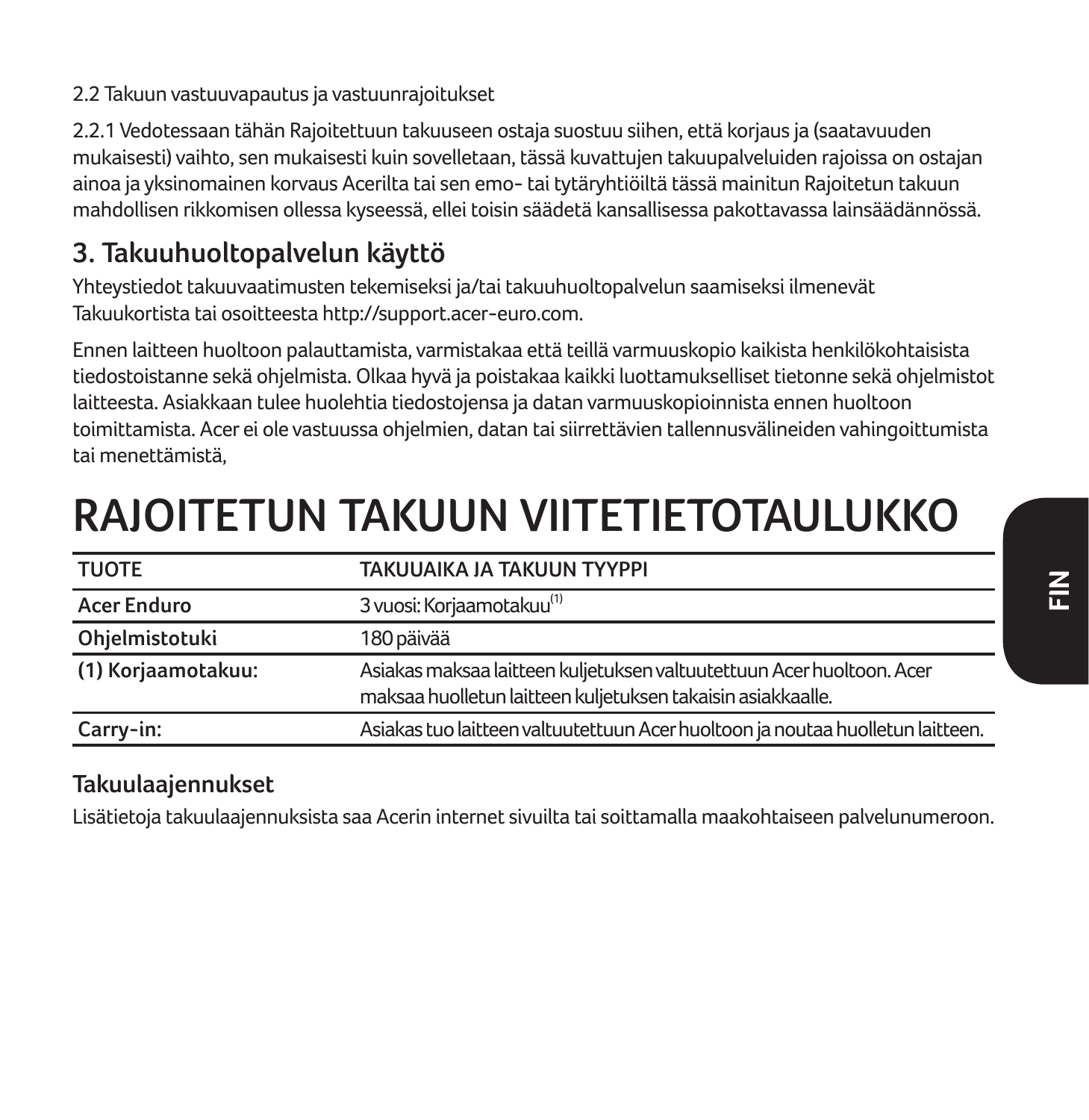# **Begränsad Produktgaranti**

## **1. Garantins omfattning**

1.1 Denna begränsade garanti (se nedan "Undantag" och "Begränsningar" i avsnitt 2) ("Begränsad Produktgaranti") ger dig vissa rättigheter gentemot Acer. Vänligen studera detta dokument noggrant och om Du framställer något krav baserad på denna Begränsade Produktgaranti, får Du anses ha förstått och accepterat bestämmelserna. Oberoende av denna Begränsade Produktgaranti kan Du ha andra och mera långtgående rättigheter gentemot den näringsidkare som sålde Acer produkten till Dig. Denna Begränsade Garanti innebär inte någon begränsning av sådana rättigheter och den begränsar inte heller sådana rättigheter som Du kan ha enligt tvingande svensk lagstiftning. Du bör därför alltid undersöka vad som gäller enligt köprättsliga, konsumenträttsliga eller andra regler.

Konsumenter har lagliga rättigheter i enlighet med tillämplig lagstiftning kring försäljning av konsumentvaror, och denna garanti exkluderar, begränsar eller häver inte dessa rättigheter

1.2 Acer garanterar att varje Acer produkt, inklusive original Acer delar och komponenter (saluförda som "Tillval" och/eller "Tillbehör") som är installerade i din Acer produkt vid tidpunkten som Du köpte produkten, (tillsammans kallas dessa "Systemet") som först sålts till en slutanvändare i en stat som tillhör Europeiska Ekonomiska Samarbetsområdet (den "Geografiska Omfattningen") är fri från material och/ eller tillverkningsfel vid normal användning under den garantiperiod som anges på det garantikort som medföljer Systemet ("Garantikortet").

Det är kundens ansvar att vägra att motta en Acer-produkt vars Acer säkerhetsplombering är bruten när den säljs som ny samt att meddela återförsäljaren om detta. Genom att acceptera en Acer-produkt med bruten plombering har kunden godkänt att garantireglerna för produkten är annorlunda (reducerad) än de vanliga åtagandena och bestämmelserna vid köpet av en ny Acer-produkt.

1.3 Programvara som medföljer Systemet, inklusive operativsystemet, levereras i befintligt skick. Acer garanterar inte att användningen av eventuell programvara som medföljer Systemet kan ske utan avbrott eller att den är felfri eller att sådan programvara kommer att överensstämma med dina krav.

1.4 Om Du framställer ett anspråk baserat på denna Begränsade Produktgaranti, kommer Acer, enligt eget val, att antingen reparera eller byta ut defekta System eller delar därav som omfattas av denna Begränsade Produktgaranti genom att använda nya eller fabriksreparerade delar eller System. Om Acer väljer att använda fabriksreparerade delar eller System, kommer dessa att ha prestanda som är lika med vad nya produkter har. Alla delar eller System som har blivit utbytta enligt denna Begränsade Produktgaranti blir Acers egendom.

1.5 Garantiperioden löper från dagen för köpet. Ditt inköpskvitto i original som utvisar datum för köpet av Systemet är Ditt bevis avseende dagen för köpet.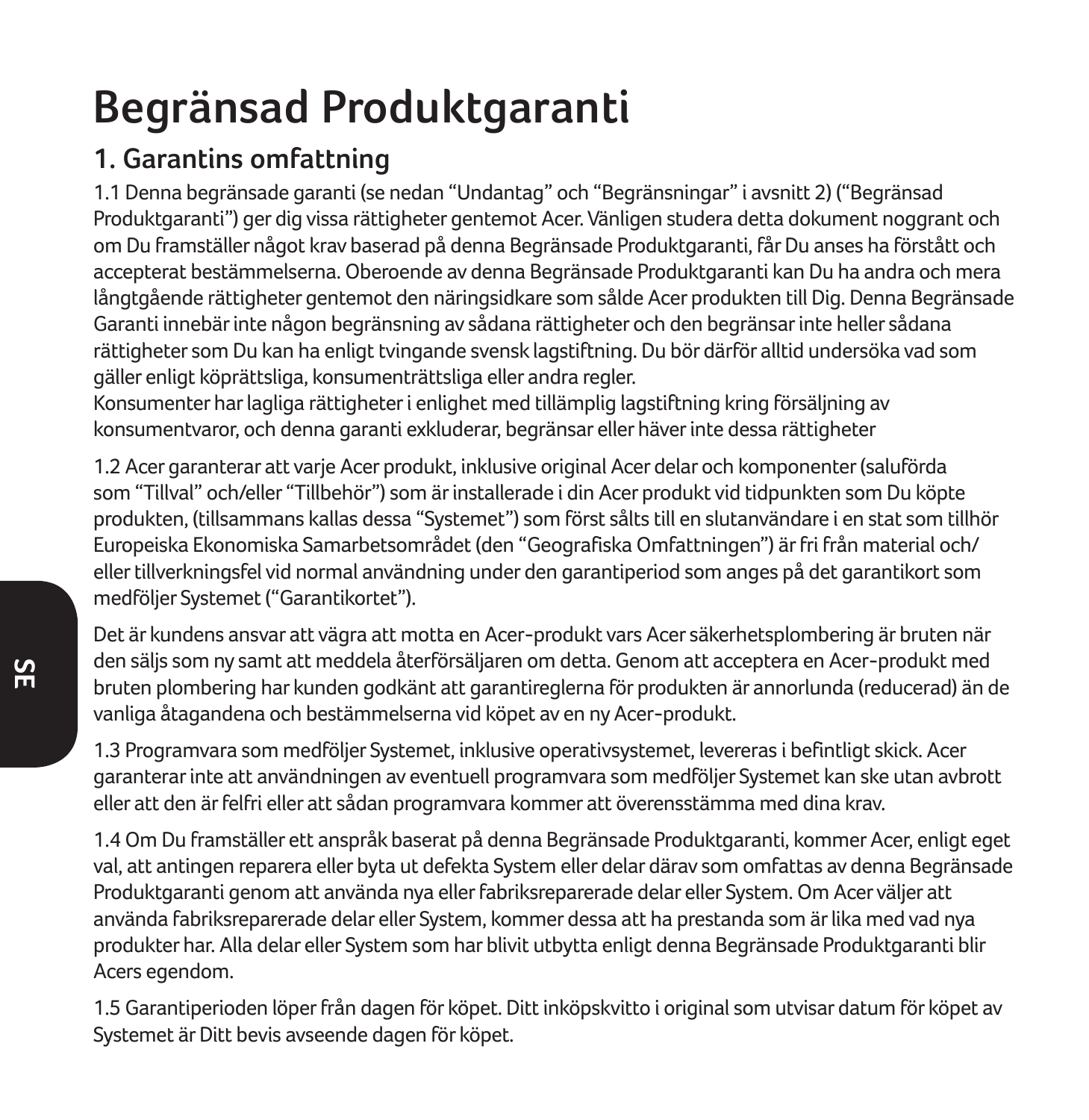1.6 Garantiservice utförs baserad på det språk som huvudsakligen används i den EES stat där begäran om garantiservice framställts. Garantiservice som omfattar språkligt baserade aspekter av Ditt System (t.ex., tangentbord, programvara) kanske inte kan utföras i något annat språk än det språk som huvudsakligen används i den EES stat där begäran om garantiservice framställts.

### **2. Undantag och begränsningar**

Denna Begränsade Produktgaranti är föremål för följande undantag och begränsningar:

2.1 Undantag

Denna Begränsade Garanti omfattar inte:

2.1.1 produkt som inte tillverkats för eller av Acer, eller som först sålts till en slutanvändare i en stat som ligger utanför den Geografiska Omfattningen som gäller för denna Begränsade Produktgaranti.

2.1.2 produkt som har skadats eller som blivit defekt som ett resultat av

2.1.2.1 systemets användning utanför dess normala avsedda användning, inklusive men inte uteslutande, att Systemet inte använts i enlighet med den användarmanual som medföljde Systemet, eller något annat missbruk eller vårdslöshet avseende Systemet;

2.1.2.2 modifiering av Systemet, inkluderande användning av delar som inte tillverkats och/eller sålts av Acer;

2.1.2.3 service eller reparation av annan än Acer eller en Acer Auktoriserad Serviceverkstad;

2.1.2.4 felaktig transport eller emballering vid återlämnandet av Systemet till Acer eller en Acer Auktoriserad Serviceverkstad; eller

2.1.2.5 felaktig installation av tredje parts produkter (t.ex. minneskort).

2.1.3 förlust av eller skada på program, data, eller uttagbara lagringsmedia. Du ansvarar för att spara (back up) program, data och/eller uttagbara lagringsmedia. Vänligen notera att Acer kan välja att ersätta det System som skickats in för garanti service med en omgjord produkt av motsvarande kvalitet, och därför kan data som Du sparat på Ditt ursprungliga System bli permanent otillgänglig för Dig.

2.1.4 förbrukningsdelar, d.v.s. delar som kräver återkommande utbyte under Systemets normala användning, inklusive men inte uteslutande, notebook batterier.

2.1.5 mindre defekter av LCD paneler som förekommer i System utrustade med LCD panel teknologi, förutsatt att det inte finns mer än fyra (4) defekta pixlar per million pixlar på en LCD panel och att det, vid en indelning av panelen i nio (9) lika stora rektangulära areor, inte finns mer än en defekt pixel i panelens centrala area.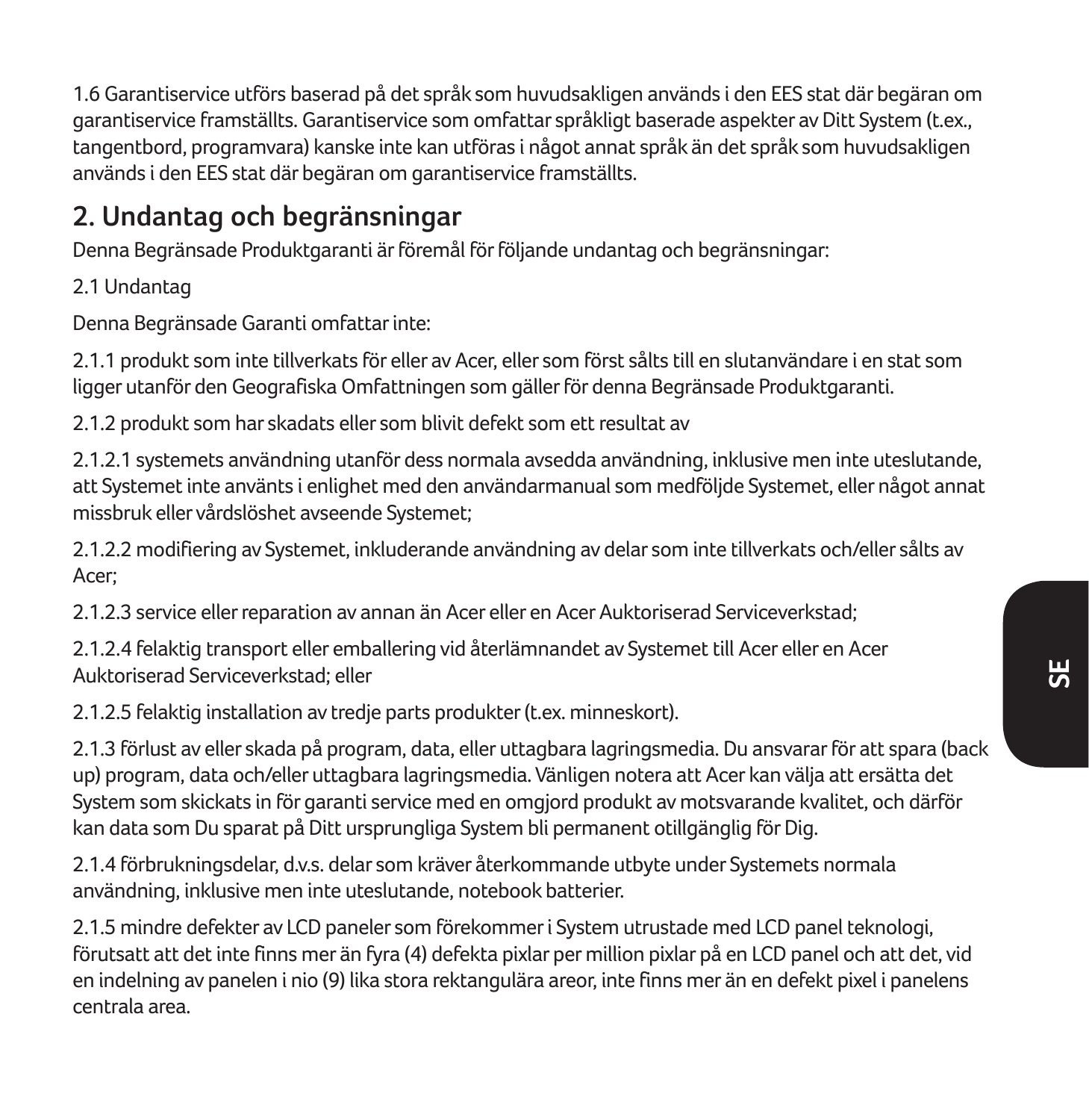### 2.2 Begränsning och friskrivning från garanti

2.2.1 Om Du framställer ett anspråk enligt denna Begränsade Produktgaranti anses Du ha samtyckt till att reparation och (beroende på tillgång) utbyte enligt den garantiservice som beskrivs i detta dokument, är Din enda och uteslutande påföljd gentemot Acer eller någon av Acers närstående bolag eller moderbolag med anledning av brott mot Acers Begränsade Produktgaranti som beskrivs i detta dokument.

### **3. Erhållande av garantiservice**

För att framställa krav och/eller för att erhålla garantiservice vänligen se den kontaktinformation som finns på Ditt Garantikort eller besök http://support.acer-euro.com.

Innan du lämnar in din Acer-produkt för service vänligen se att du har gjort en säkerhetskopia på all data och program och vänligen ta bort all konfidentiell, proprietär eller personlig information eller program (hädanefter "data") från enheten. Acer är inte ansvarig för förlust, skada eller avslöjande av data utanför dess kontroll eller pga verkan eller försummelse från tredje part eller vid återinstallationen av data.

# **STANDARD GARANTI - REFERENSTABELL**

| <b>PRODUKT</b>  | <b>GARANTIPERIOD OCH TYP</b>                                                                                                |
|-----------------|-----------------------------------------------------------------------------------------------------------------------------|
| Acer Enduro     | 3 År: Inlämning <sup>(1)</sup>                                                                                              |
| Program support | 180 dagar                                                                                                                   |
| (1) Inskick:    | Kunden skickar produkten till Acer's service-verkstad. Efter utförd service skickar<br>Acer tillbaka produkten till kunden. |
| Inlämning:      | Kunden lämnar in produkten hos en Acer auktoriserad serviceverkstad. När service<br>har utförts, hämtar kunden produkten.   |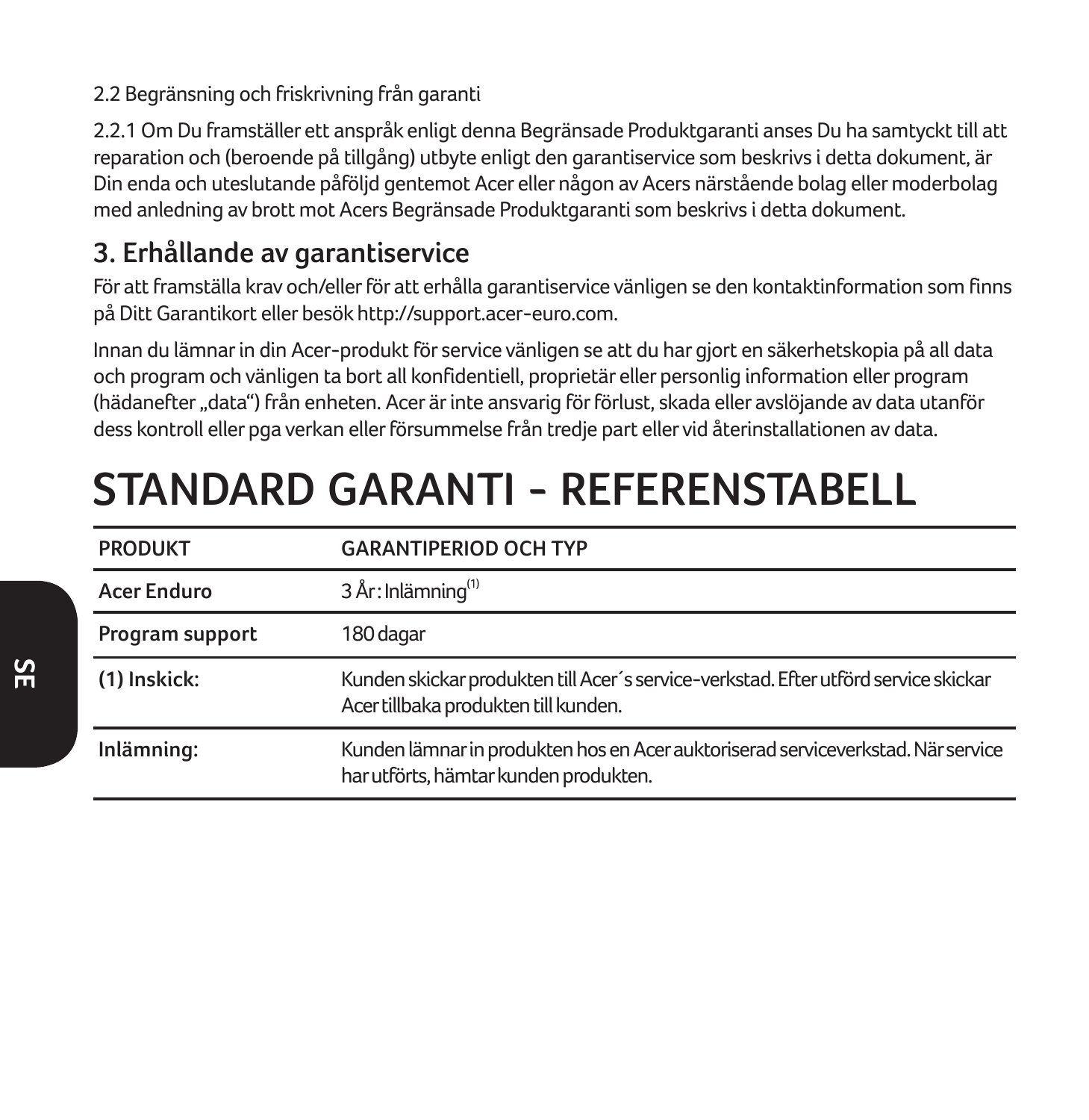### **Uppgradering av Garantin**

För mer information eller för beställning av någon av Garanti Uppgraderingarna för din produkt vänligen besök Acer´s WEB eller kontakta det lokala landskontoret.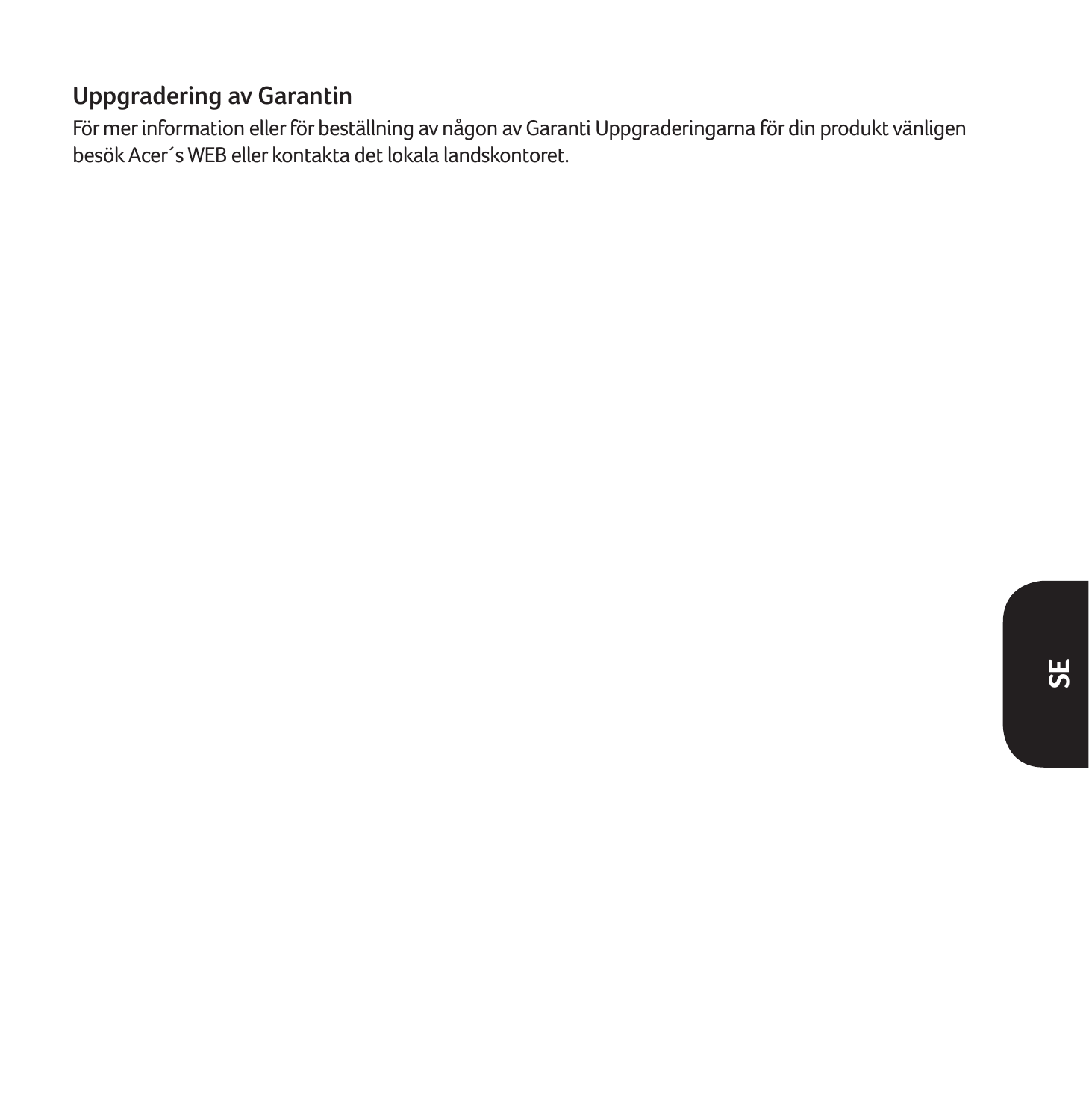# **Begrenset produktgarant**

## **1. Hva den Begrensede Garantien omfatter**

1.1 Denne Begrensede Garantien gir deg spesifikke rettigheter og krav mot Acer, samtidig som den klargjør begrensninger som gjelder for krav mot Acer (se avsnitt 2.1 og 2.2 nedenfor). Les dette dokumentet grundig. Ved å fremme krav iht. denne Begrensede Garantien anses du å ha forstått og uttrykkelig akseptert vilkårene. Acer selger ikke produkter direkte til sluttkunder. Uavhengig av denne Begrensede Garantien vil du kunne ha andre og mer omfattende rettigheter og krav mot selgeren som solgte deg Acerproduktet enn de som følger av denne Begrensede Garantien. Denne Begrensede Garantien begrenser ikke slike rettigheter og krav. For forbrukerkjøpere vises det spesielt til forbrukerkjøpslovens kapittel 6, som gir forbrukeren rett til å reklamere over mangler i inntil to eller fem år.

Forbrukerne har juridiske rettigheter i henhold til gjeldende nasjonal lovgivning ved salg av forbruksvarer og denne garantien ekskluderer ikke, begrenser ikke eller utelukker ikke noen av slike gjeldende rettigheter.

1.2 Acer garanterer at ethvert Acer-produkt, herunder ekte Acer-deler og -komponenter (valgfritt utstyr eller tilbehør fra Acers produktkatalog), som var installert i ditt Acer-produkt (samlet omtalt som "Systemet") på tidspunktet dette første gang ble solgt til en sluttbruker innenfor EØS-området ("Geografisk gyldighetsområde"), er fritt for material- og produksjonsfeil, forutsatt normal bruk, i den garantiperioden som er spesifisert på kortet "Begrenset Garanti" som følger med Systemet.

Det er kundens ansvar å nekte å akseptere en levering av Acer produkter som selges som nye når Acers sikkerhet seglet er brutt og melde fra til selger om dette.

Ved å akseptere et Acer produkt med brutt segl, erkjenner kunden at garantien rettighetene for en slik enhet vil være annerledes (redusert) vs standard vilkår og bestemmelser knyttet til et salg av et nytt Acer produkt.

1.3 Programvareprodukter som følger med Systemet, herunder operativsystem, er levert "som det er". Acer garanterer ikke at programvaren vil fungere uten avbrudd eller feil eller at den vil dekke dine behov.

1.4 Hvis du fremmer et krav under denne Begrensede Garantien vil Acer, etter egen vurdering, enten reparere eller skifte ut defekt System, eller deler av dette som er dekket av denne Begrensede Garantien, ved å bruke nye eller fabrikkrenoverte deler eller System. Hvis Acer velger å benytte fabrikkrenoverte deler eller System vil disse ha ytelsesesgenskaper tilsvarende de i nye produkter. Alle deler eller System som er skiftet iht. denne Begrensede Garantien blir Acers eiendom.

1.5 Garantiperioden løper fra kjøpsdato. Din originale kjøpsfaktura (kvittering) som angir kjøpsdatoen er ditt bevis for datoen.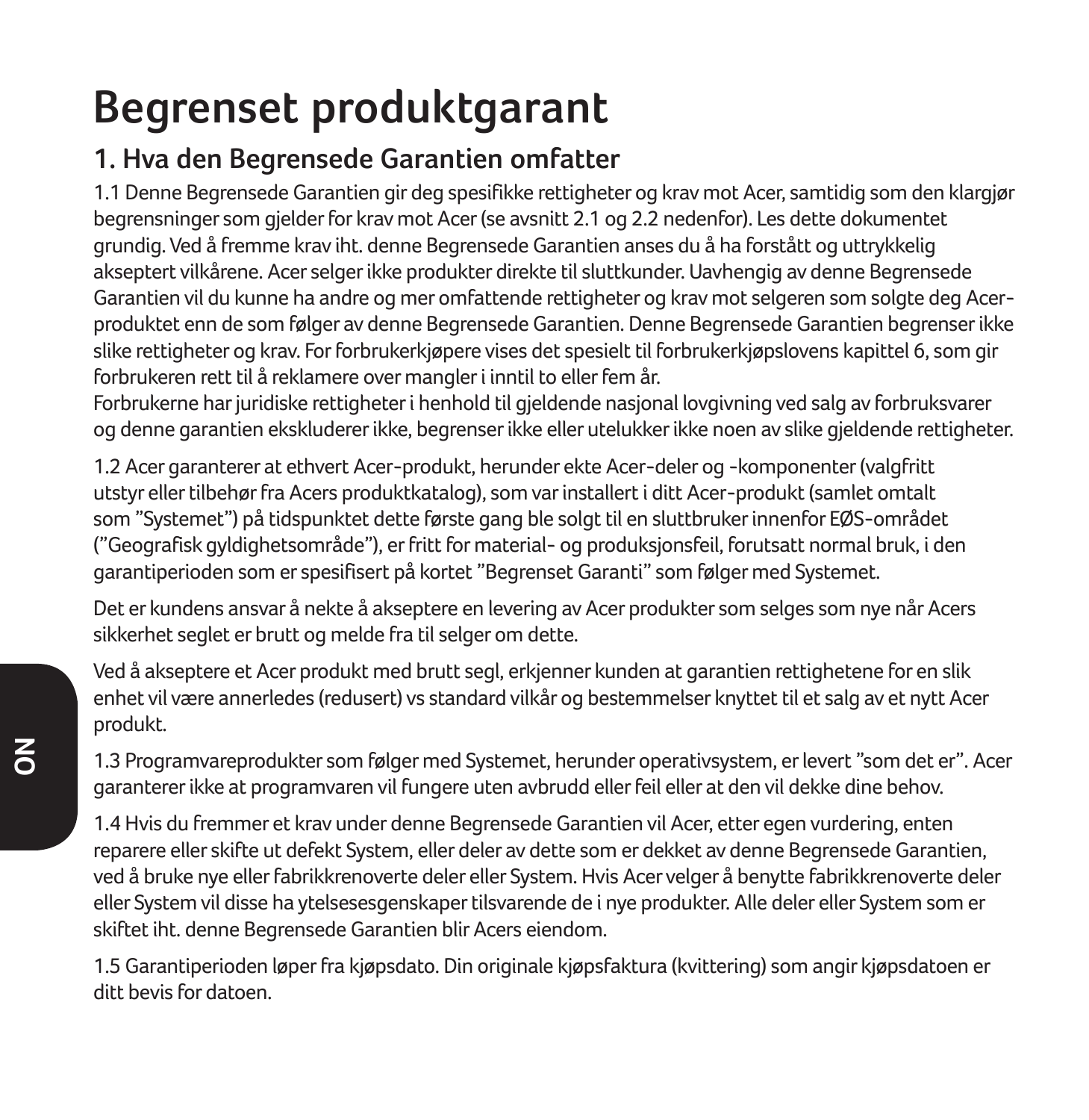1.6 Garantiservice vil bli utført basert på det primære språket brukt i det EØS-landet servicehenvendelsen er rettet til. Garantireparasjoner som involverer språklige aspekter for systemet (f.eks. "software" og "keyboard") kan det være vanskelig å gjennomføre på andre språk.

### **2. Unntak og begrensninger**

Denne Begrensede Garantien gjelder med følgende unntak og begrensninger:

2.1 Unntak

Denne Begrensede Garantien omfatter ikke:

2.1.1 produkter som ikke er produsert av eller for Acer, eller som først er solgt til sluttbruker utenfor det Geografiske gyldighetsområdet for denne Begrensede Garantien.

2.1.2 produkter som er blitt ødelagt eller defekte som følge av

2.1.2.1 bruk av Systemet for annet enn dets normale, tiltenkte bruk, herunder bl.a. at produktet ikke er brukt i overensstemmelse med Brukerhåndboken som følger med Systemet eller annen gal bruk eller vanskjøtsel;

2.1.2.2 endringer av systemet, herunder ved å bruke deler som ikke er produsert eller solgt av Acer;

2.1.2.3 service eller reparasjoner utført av andre enn Acer eller den Acer har utpekt;

2.1.2.4 gal transport eller emballering i forbindelse med retur av produktet til Acer eller den Acer har utpekt; eller

2.1.2.5 feilaktig installasjon av produkter fra tredjepart (f.eks. minnekort).

2.1.3 skade på eller tap av programmer, data eller uttakbare lagringsmedia. Du er selv ansvarlig for å lagre (sikkerhetskopiere) programmer, data og uttakbare lagringsmedia. Vær klar over at Acer kan erstatte produktet som leveres inn for garantiservice med et gjenopprettet System med tilsvarende kvalitet og at data som var lagret på ditt opprinnelige System derfor kan bli utilgjengelig.

2.1.4 forbruksartikler, dvs. deler som krever regelmessig utskiftning ved normal bruk av produktet. Dette gjelder f.eks. batterier til Notebooks.

2.1.5 mindre defekter i LCDskjermer for produkter utstyrt med LCD display teknologi, forutsatt at det ikke er mer enn 4 defekte pixler pr. million pixler på en gitt LCDskjerm, og, hvis skjermpanelet deles inn i 9 like rektangulære områder, skal det kun være én defekt pixel i skjermens midtre del.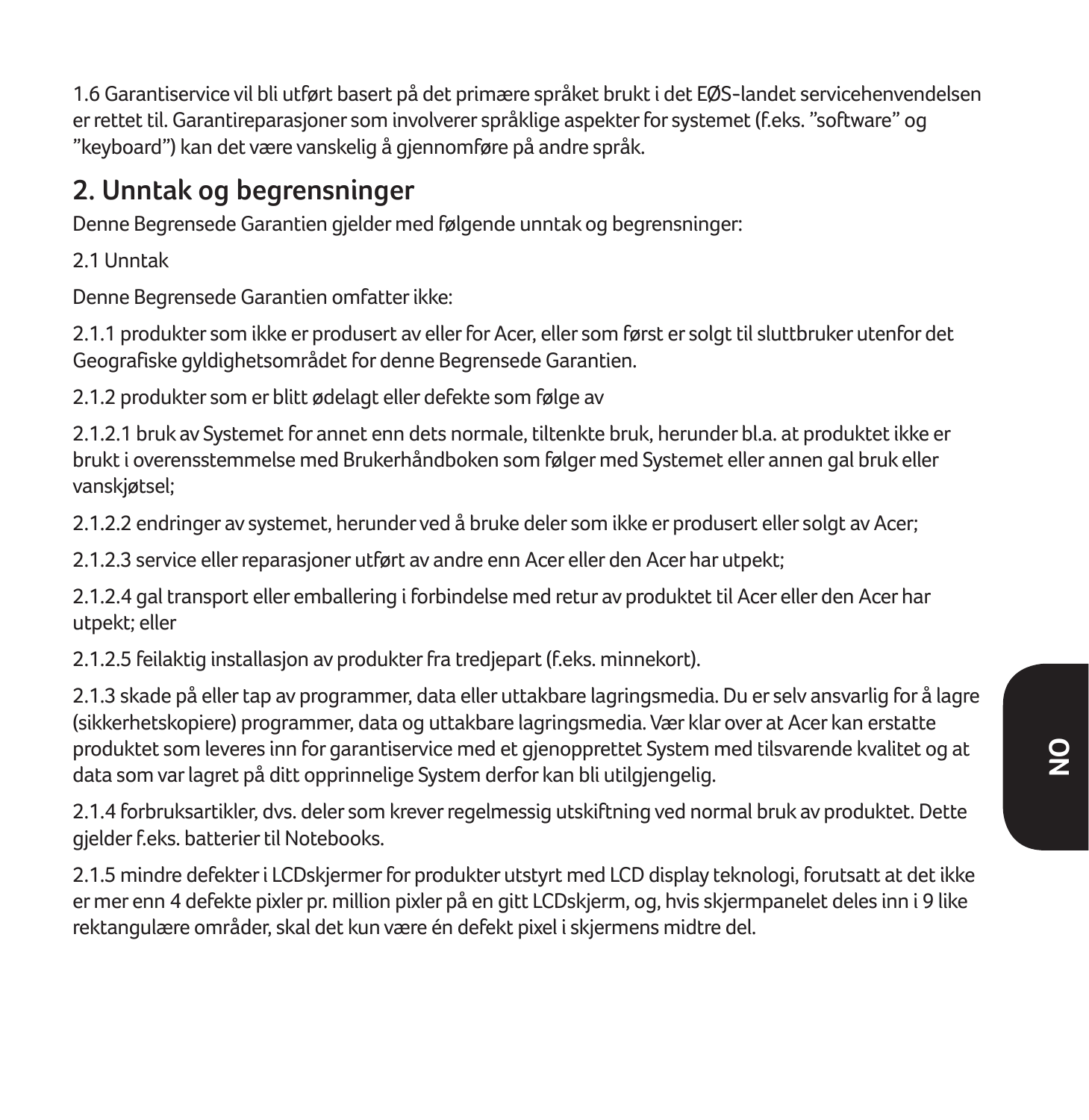#### 2.2 Begrensninger

2.2.1 Hvis du fremmer krav under denne Begrensede Garantien anses du for uttrykkelig å ha akseptert at reparasjon og utskiftning iht. denne Begrensede Garantiens vilkår er din eneste sanksjon mot Acer eller selskaper tilknyttet Acer som følge av brudd på den Begrensede Garantien.

### **3. Hvordan du oppnår garantiservice**

For å fremme krav og/eller oppnå garantiservice, les kontaktinformasjonen gitt på kortet "Begrenset Garanti" eller besøk nettsiden "http://support.acer-euro.com".

Før innsendelse av et Acer produkt til service, må du kontrollere at du har sikkerhetskopiert alle data og programmer, og slettet konfidensiell, merkebeskyttet eller personlig informasjon eller programmer (heretter "Data") fra den. Acer er ikke ansvarlig for tap, skade eller avdekking av data utenfor sin kontroll, eller på grunn av handlinger eller unnlatelser fra tredjepart eller re-installasjon av data.

| <b>PRODUKT</b>         | <b>GARANTIENS VARIGHET OG TYPE</b>                                                                                    |
|------------------------|-----------------------------------------------------------------------------------------------------------------------|
| <b>Acer Enduro</b>     | 3 År: Forsendelse / Innlevering <sup>(1)</sup>                                                                        |
| Assistanse programvare | 180 dager                                                                                                             |
| (1) Forsendelse:       | Kunden sender enheten til vår servicepartner. Etter utført reparasjons,<br>sendes enheten tilbake til kunden.         |
| Innlevering:           | Kunden leverer selv produktet hos autorisert serviceparter. Etter utført<br>reparasjon, henter kunden selv produktet. |

# **BEGRENSET GARANTI - OVERSIKT**

### **Oppgradering av garantibetingelsene**

For mer informasjon kan du besøke Acer's WEB-sider eller ringe det tilhørende telefonnummeret i hvert enkelt land.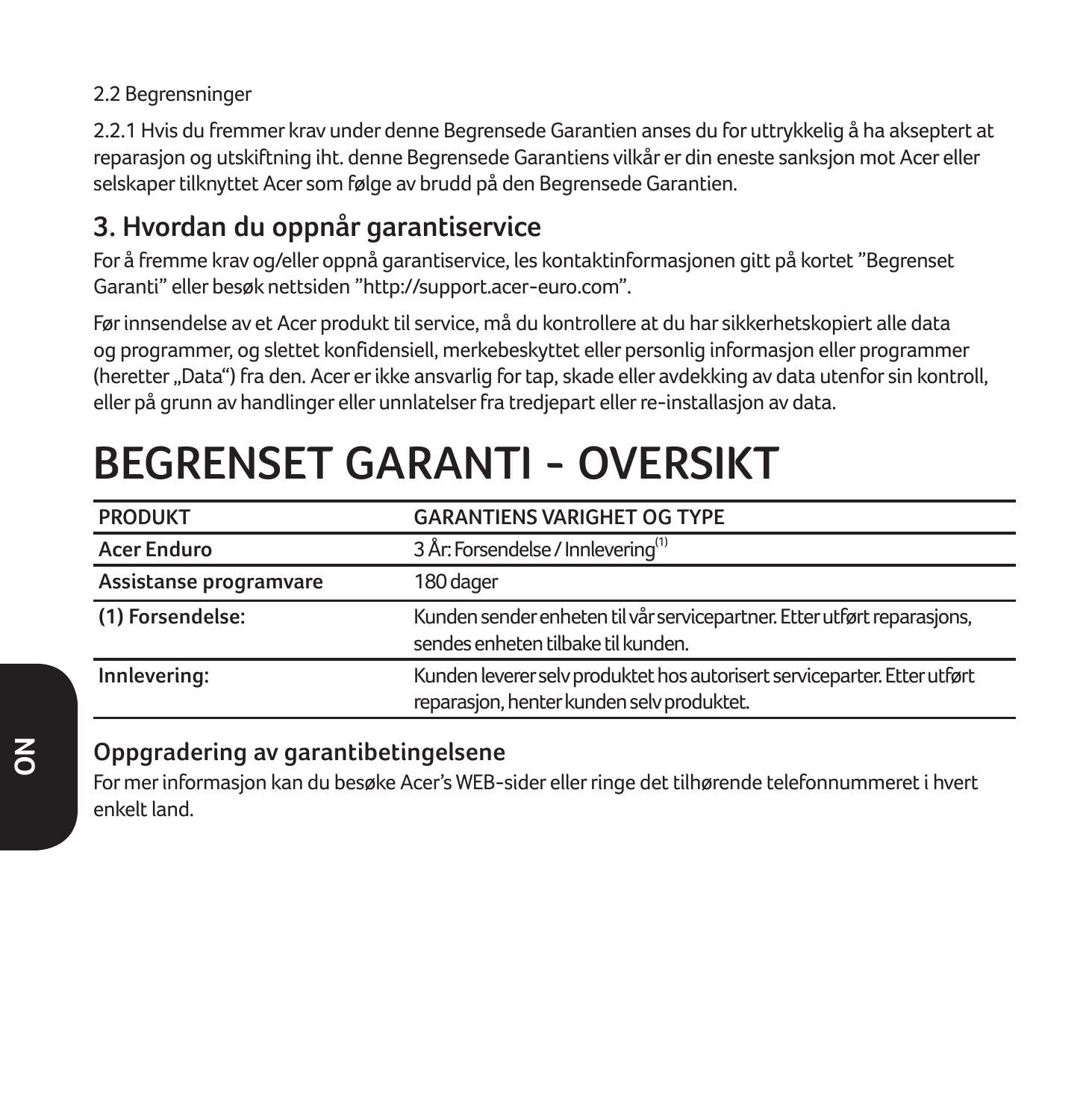# **Limited Product Warranty**

# **A. Coverage of Limited Warranty**

This Limited Warranty confers upon you specific rights and remedies. The law of the country of your residence may give you different and more expansive rights and remedies, and the provisions of this Limited Warranty shall not operate to impair or abridge any rights or remedies you may have under such local laws. Subject to the Limitations and Exclusions described herein, Acer extends the limited warranties set out below. As used in this document, "Acer" refers to the Acer company in the country within the Territorial Scope of this Limited Warranty where your Acer System was first sold to an end-user. If you are not sure which Acer company is responsible, please refer to the Warranty Card accompanying your System.

### **1) System Warranty**

Acer warrants any Acer computer hardware product ("System") first sold to an end-user in the Republic of South Africa (the "Territorial Scope"), to be free from defects in materials or workmanship under normal use for the duration of the warranty period as stated on the Limited Warranty card supplied with your System ("Warranty Card"). The warranty period commences on the date of purchase or within twelve months of the production date by the factory. Your Acer system will however carry a minimum of 6 Months warranty from date it was first sold to an end-user. Your original purchase invoice (sales receipt), showing the date of purchase of the System, is your proof of the date of purchase. This Limited Warranty extends beyond the original purchaser to any lawful successor in interest, provided, however, that anyone claiming under this warranty must, upon request, produce the original purchase invoice to be entitled to warranty services. Acer will, at its option, repair or replace any defective Systems or parts thereof covered by this Limited Warranty with new or factory-refurbished parts or Systems that are equal to new products in performance. All exchanged parts and Systems replaced under this Limited Warranty will become the property of Acer.

### **2) Parts & Components Limited Warranty**

For genuine Acer parts and components that have been purchased in a country falling in the Territorial Scope of this Limited Warranty and which have been installed in a System at the time of the original purchase of the System, and that are defined as "Options or Accessories" in the Acer price list in force at the time of the purchase by the original end-user, Acer extends a warranty equal to the warranty in effect with respect to the System in which the parts and components are installed.

Battery warranty cover of the system, maintain a 12 Months warranty even if the system warranty is extended by a warranty extension or by a promotional product warranty extension. During the warranty period, a battery will be replaced by Acer if its capacity falls to below 50% of its original capacity.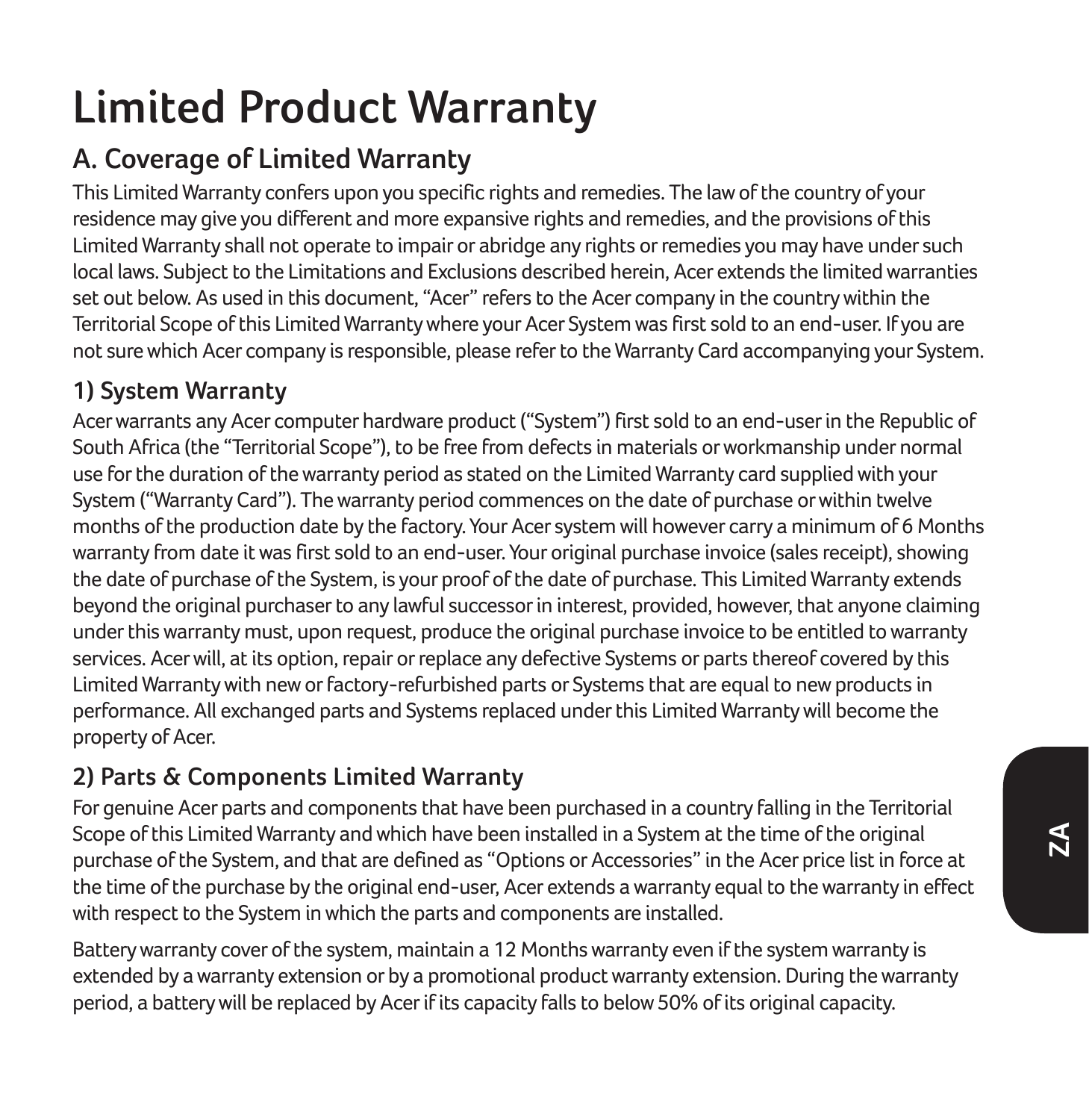### **3) Media & Software Limited Warranty**

Regarding Acer-supplied software accompanying the System, Acer warrants the "hard copy" media, e.g. diskettes, CD-ROMs upon which this software is delivered to be free from defects in materials and workmanship for a period of 180 days after the date of purchase by the end user. In the event that you receive defective media, Acer will replace the defective media at no charge to you.

Except for this media warranty, any software is provided "As Is". Acer does not warrant that the operation of this software will be uninterrupted or error-free, or that this software will meet your requirements.

### **B. Warranty Limitations and Exclusions**

The limited warranties with respect to Systems, Parts & Components, Media & Software, (collectively, "Product" or "Products") are subject to the following exclusions and limitations:

1) Exclusions

This Limited Warranty does not extend to:

1.1 any Product not manufactured by or for Acer, or first sold to an end-user in a country outside the Territorial Scope of this Limited Warranty (except notebooks subject to the "International Traveler Warranty").

1.2 any Product that has been damaged or rendered defective (a) as a result of use of the Product other than for its normal intended use, failure to use the Product in accordance with the User's Guide that accompanies the Product, or other misuse, abuse, or negligence to the Product; (b) by the use of parts not manufactured or sold by Acer; (c) by modification of the Product; (d) as a result of service by anyone other than Acer or an Acer Authorized Service Provider; (e) by improper transportation or packing when returning the Product to Acer or an Acer Authorized Service Provider; or (f)by improper installation of third-party products (e.g., memory cards); (g) by acts of God (e.g., lightning strikes, flooding); (h) systems damaged by external power faults (e.g. power surges or power spikes).

1.3 loss of any, or damage to, programs, data, or removable storage media. You are responsible for saving (backing up) any programs, data or removable storage media. Please note that Acer may opt to replace the Product submitted for warranty services with a remanufactured product of equal quality, and, thus, any data stored by you on your original product may become permanently inaccessible to you.

1.4 consumable parts, i.e., parts that require periodic replacement during the normal course of the Products usage, including without limitation, notebook batteries.

1.5 minor defects of LCD displays occurring in Products equipped with LCD display technology, provided that there shall not be more than four (4) defective pixels per million pixels on a given LCD display, and provided further that, if the display panel is divided into nine (9) equal rectangular areas, there shall be one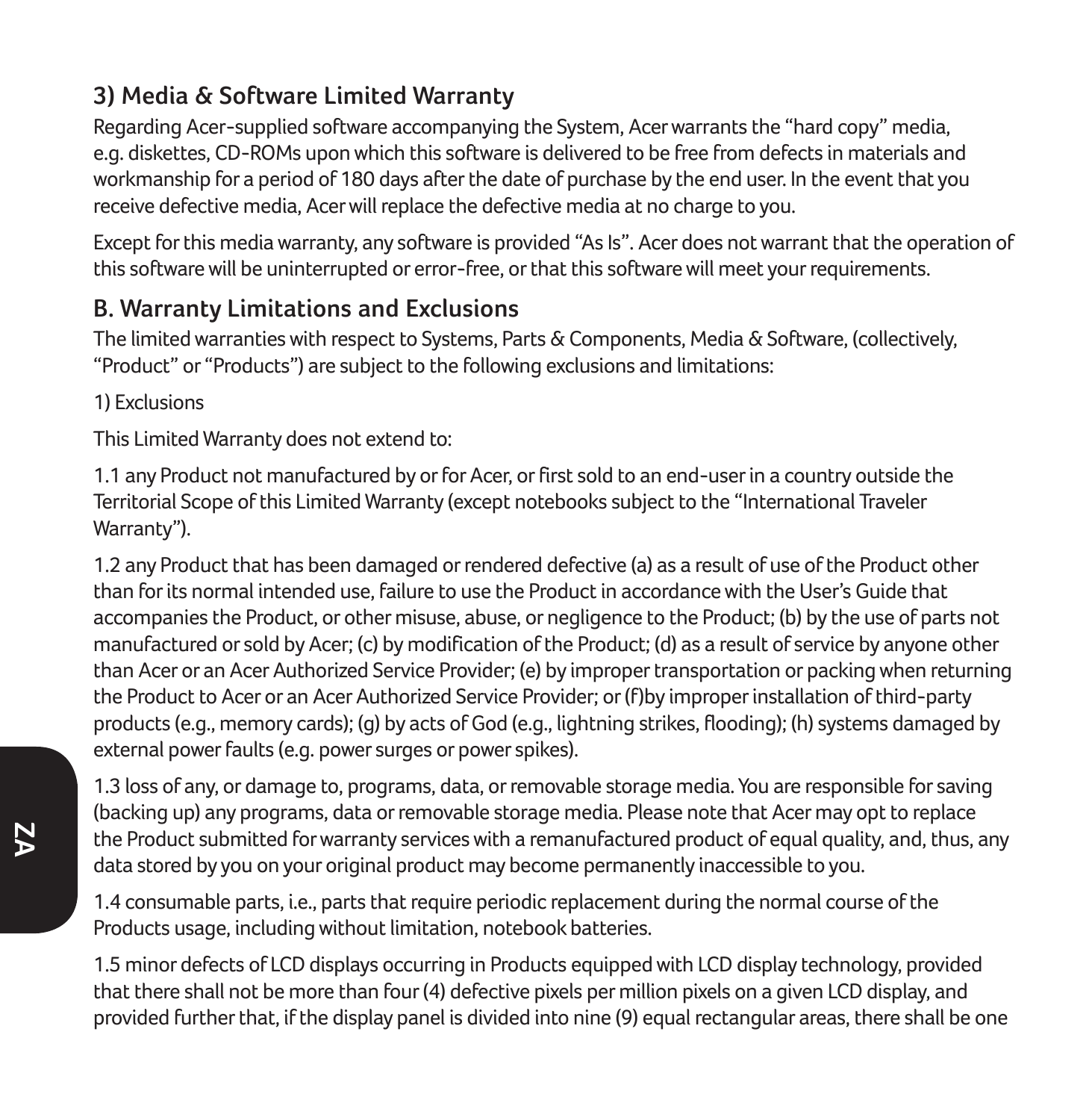defective pixel in the central area of the display.

2) Disclaimer of Warranty and Limitations

Except for the limited warranties set forth herein and subject to the applicable local law, Acer disclaims all other warranties, expressed or implied, including but not limited to implied warranties of merchantability or fitness for a particular purpose. In no event shall Acer, subject to the applicable local law, be liable for any incidental, special or consequential damages, including but not limited to loss of business, profits, data or use, whether in an action in contract or tort or based on a warranty, arising out of or in connection with the use or performance of the Product or any Acer-supplied software that accompanies the Product, even if Acer has been advised of the possibility of such damages. You agree that repair, and (upon availability) replacement, as applicable, under the warranty services described herein is your sole and exclusive remedy with respect to any breach of the Acer Limited Warranty set forth herein.

Repair time frames specified by the warranty are not guaranteed in any way, and indicate time to respond by Acer or its Authorized Service Provider. If a Specific repair time is required a special warranty extension, if available, must be purchased by the client.

### **C. Obtaining Warranty Service**

Subject to the provisions, exclusions and limitations set forth above, you are entitled to On-site, Carry-In or Fetch-Repair & Return warranty service with respect to your Product as determined in the Warranty Card accompanying your Product. The exercise of such rights is subject to the following terms and conditions:

- 1. Repair service is available for Product purchased and located within the Territorial Scope of this Limited Warranty. Claims under this Limited Warranty will be honored only if made within the warranty period specified on the Warranty Card. On-Site repair service is available only in certain geographical areas. Please use the contact information on the Warranty Card to verify that your location is covered by On-Site service. In areas where On-Site service is not available, Acer offers Carry-In service or Fetch-Repair & Return.
- 2. Consult the Warranty Card for the phone numbers and other contact information, of the Authorized Service Providers and the Acer Authorized Service Centers in your country.
- 3. Before contacting Acer, please run the Hardware Diagnostics. This will help us provide you with better quality support. Please refer to your User's Guide for instructions.
- 4. Please call the Acer technical support number on your Warranty Card for the country you are located in. Acer will attempt to resolve warranty issues over the telephone and may require your assistance in performing routine diagnostic procedures in connection with this call. Your cooperation will aid in avoiding "no defect found" service interventions and the resulting charges. If Acer determines in the course of the telephone diagnostic procedure that the problem described by you can be remedied by replacing an external component (e.g., keyboard, mouse, speaker, etc.), Acer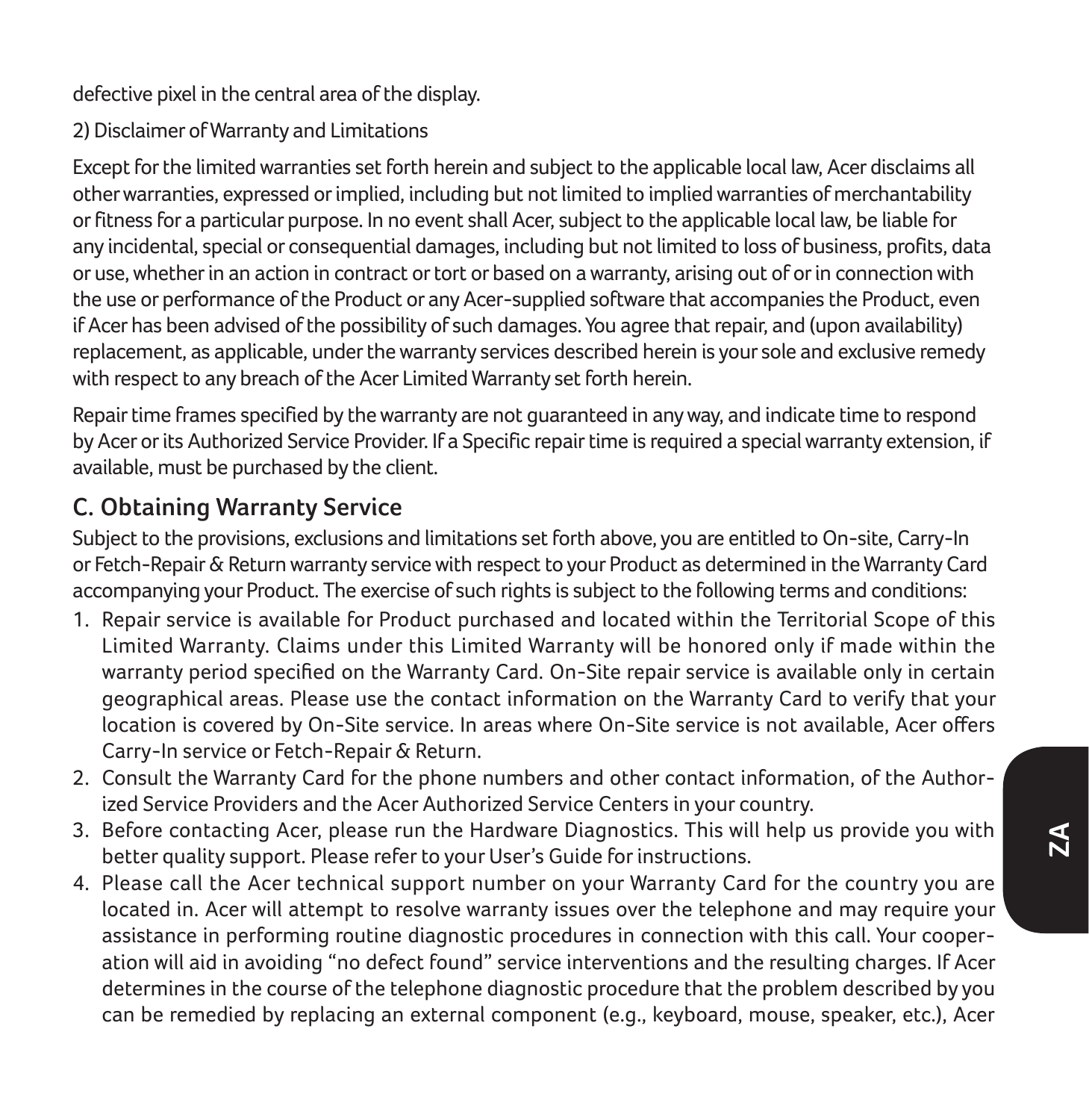will ship to you free of charge such replacement component to be installed by you. If telephone resolution is not possible, Acer will then issue you a Repair Authorization Number ("Case ID Number") for On-site, Carry-In or Fetch-Repair & Return service to be used as a means of identifying the Product to be repaired. All warranty repairs will be executed on a best endeavor basis.

- 5. On-Site repair, if your Product is eligible for such service, as determined by the Warranty Card accompanying your Product, will take place at your site. For On-Site warranty service, an Acer or Acer-authorized technician will be dispatched for repair. Acer may require you to use Fetch-Repair & Return or Carry-in service, if the Acer or Acer-authorized technician in his or her reasonable discretion determines that your site is not reasonably accessible or safe for the warranty repairs to be carried out.
- 6. Carry-In service, if your Product is eligible for such service, as determined by the Warranty Card accompanying your Product, is performed at Acer Authorized Service Centers. If you chose this service option, the Product will be held for pick - up by you at the Acer Authorized Service Centers after the repair service is completed.
- 7. For Fetch-Repair & Return service, if your Product is eligible for such service, as determined by the Warranty Card accompanying your Product, Acer will collect and return your product located within 80 Km radius of a main centre, to an Acer Authorized Service Provider as identified by Acer personnel at the time the Case ID Number is issued. If you are opting for Fetch-Repair & Return service, you will be informed by Acer personnel on when the courier will collect your system. Acer will return the repaired Product at Acer's cost within a 80 Km radius of a main centre. If you do not use the freight forwarding services made available to by Acer, you will be liable for any resulting charges. Product located outside of the 80 Km boundary must be carried into an authorized repair centre.
- 8. If available, you should use the original shipping and packing materials and include a description of the symptoms giving rise to your warranty claims. The Case ID Number must be placed on the exterior shipping container. If the original packing material is not available you need to provide packaging that will protect the unit during shipment. Acer will not accept any liability for damages during shipment.
- 9. You must provide Acer with proof of place and date of purchase. (i.e., you must include a copy of the original sales receipt shipped with the Product).

#### **D. Charges**

If you cause Acer to start the repair of a Product otherwise covered under this Limited Warranty and, Acer reasonably determines that the Product is not defective and that the problem giving rise to your service call was the result of your lacking ability to use the Product, the installation of incompatible software by a party other than Acer, computer viruses, and the like, Acer will charge you a flat fee of ZAR 570 for any Fetch-Repair & Return or Carry-In service call, and a flat fee of ZAR 800 for any On-Site service call.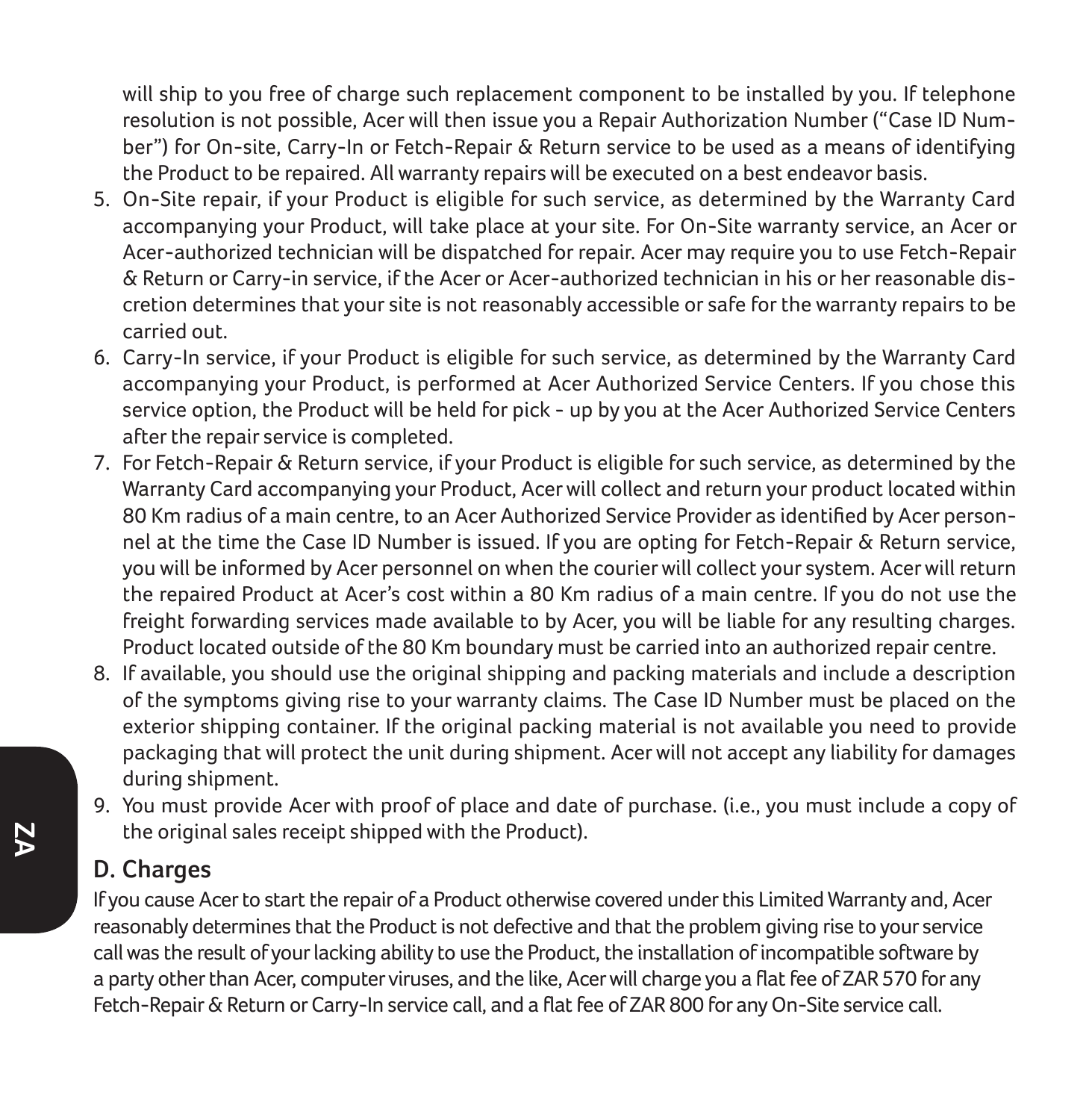# **LIMITED WARRANTY REFERENCE TABLE**

| <b>Acer Enduro</b><br>Software Support<br>180 days                                                                                                                                                                                                                                                             | 3 Year: Carry-in <sup>(2)</sup> |
|----------------------------------------------------------------------------------------------------------------------------------------------------------------------------------------------------------------------------------------------------------------------------------------------------------------|---------------------------------|
|                                                                                                                                                                                                                                                                                                                |                                 |
|                                                                                                                                                                                                                                                                                                                |                                 |
| (1) Fetch-Repair & Return:<br>Acer will collect the unit from the customer, and after the repair is complete, Acer ships the unit back to the<br>customer.<br>$(2)$ Carry-in:<br>Customer brings the unit to an Acer Authorized Service Provider. After the repair is complete, customer picks the<br>unit up. |                                 |

Please see the Limited Product Warranty in the Acer Customer Services and Warranty Guide for details regarding warranty coverage. For technical support, please call the corresponding phone number in your Country.

#### **Warranty Upgrade Options**

To obtain more information about or to order any of the warranty upgrade options please visit Acer WEBsites or call the corresponding phone number in your Country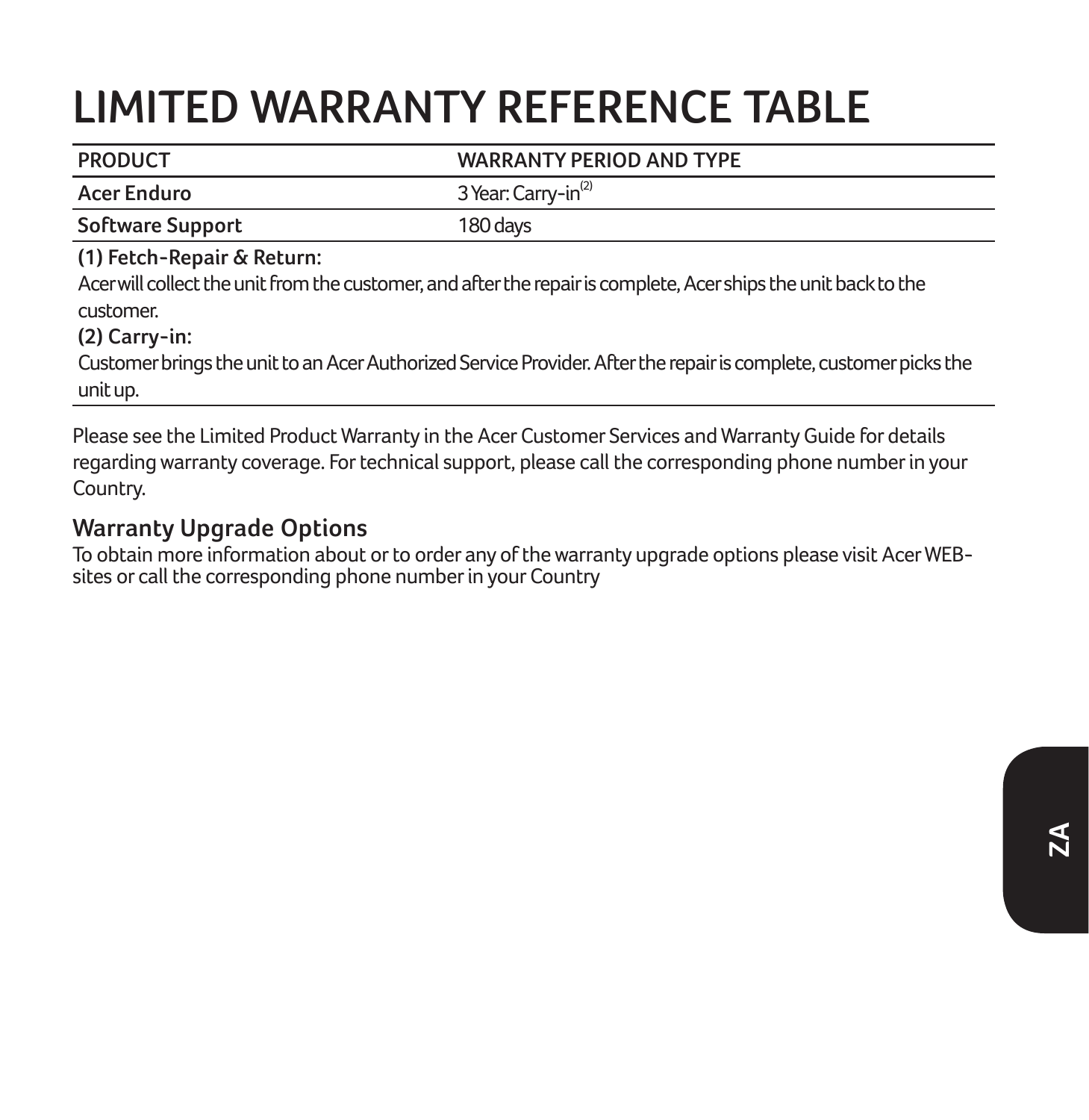# **Limited Product Warranty**

# **A. Coverage of Limited Warranty**

All Acer Product hardware products you purchased from any Acer Authorized Distributors, Resellers and Retailers (Authorized Vendors) in the Middle East Region shall be warranted as follows:

### **1) System Warranty**

#### (i) Warranty Statement

Acer warrants the Acer hardware products (excluding Expendable parts) described in this Warranty Booklet that are purchased from Acer or an Authorized Vendor\* in the Middle East Region, against defects in materials or workmanship under normal use for the warranty periods defined in the Warranty Card. It is the responsibility of the customers to refuse to accept delivery of any Acer product sold as new when the Acer security seal is broken and notify the seller accordingly.

By accepting an Acer product with a broken seal, the customer acknowledges the warranty entitlement of such unit will be different (reduced) vs. the standard Terms and Conditions associated to a sale of a new Acer product. Details of the warranty are set forth in the remaining sections.

CONSUMERS HAVE LEGAL RIGHTS UNDER APPLICABLE NATIONAL LEGISLATION GOVERNING THE SALE OF CONSUMER GOODS AND THIS WARRANTY DOES NOT EXCLUDE, LIMIT OR SUSPEND ANY SUCH APPLICABLE RIGHTS

(ii) Warranty Period

The warranty period commences on the date of purchase.

(iii) Warranty Identification

The sales receipt or your purchase invoice showing the date of purchase of Acer Product and duly filled Warranty Instructions, showing the serial number and date of purchase of Acer Product, is the proof of the date of purchase. This Limited Warranty extends beyond the original purchaser to any lawful successor in interest, provided, however, that anyone claiming under this warranty must, upon request, produce the original purchase invoice to be entitled to warranty services.

(iv) Service Scope

Within the warranty period, Acer Authorised Service Provider (AASP) will perform repair or replacement of defects in workmanship or parts covered by this warranty in the region of Middle East.

(v) During the warranty period, a battery will be replaced by Acer if its capacity falls to below 50% of its original capacity.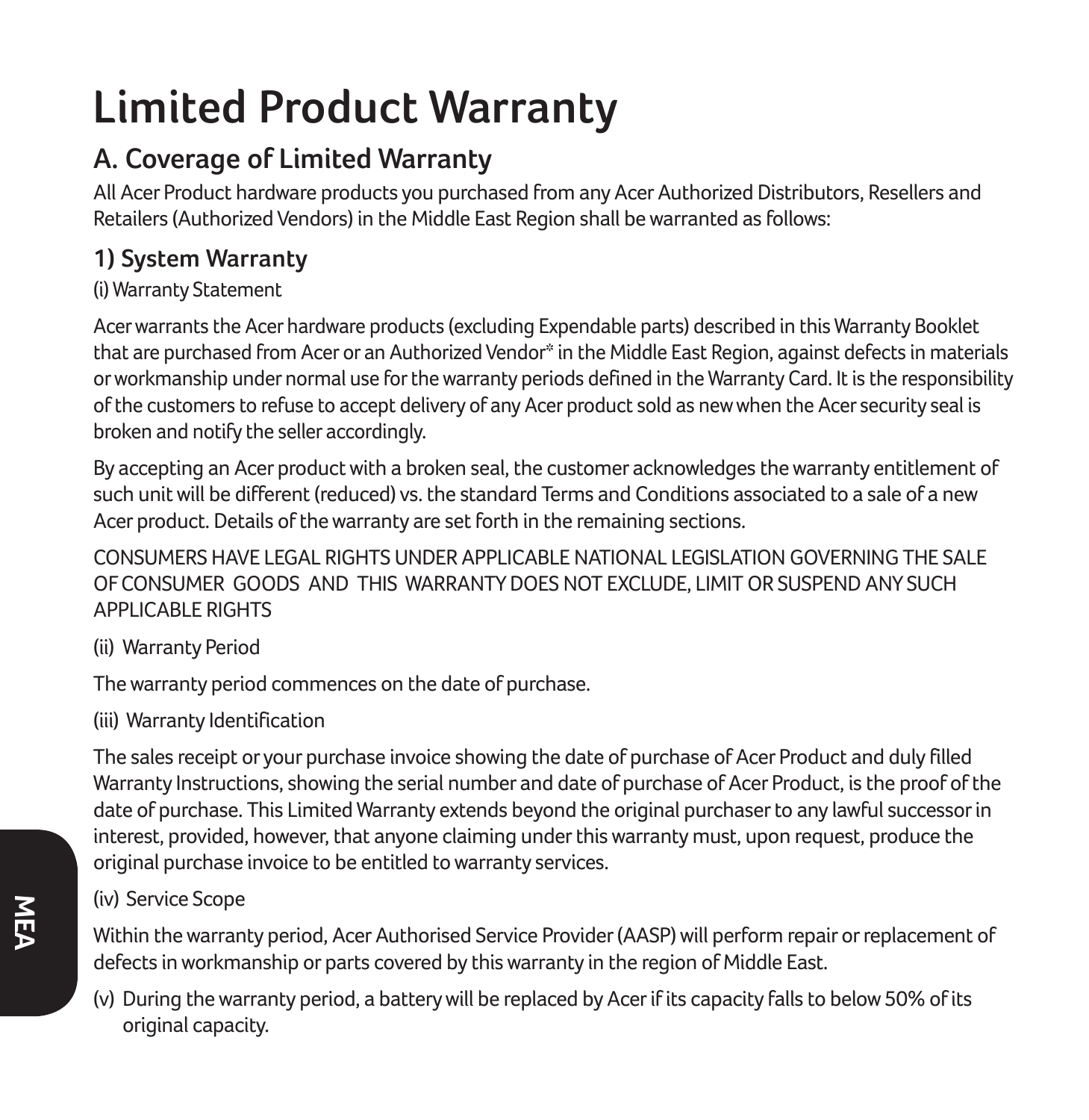### **2) Parts & Components Limited Warranty**

All exchanged parts and products replaced under warranty service will become the property of Acer. Acer reserves the right to replace defective parts with any serviceable used parts that meet the performance specifications of new parts.

#### **3) Media & software Limited Warranty**

Not Applicable

### **B. Warranty Limitations and Exclusions**

### **1) Exclusions**

The following situations are not covered by the warranty:

- a) Normal wear and tear of the Acer Product.
- b) Any defects due to repair, modification or damage to the Acer Product performed by anyone other than an AASP.
- c) Any defect that results directly or indirectly from the use of parts not manufactured or sold by Acer.
- d) Any defect resulting from operations that are not mentioned in the Acer Product's user guide.
- e) Minor defects of LCD displays occurring in Products equipped with LCD display technology, provided that there shall not be more than four (4) defective pixels per million pixels on a given LCD display, and provided further that, if the display panel is divided into nine (9) equal rectangular areas, there shall be one defective pixel in the central area of the display.
- f) Loss or damage of the Recovery/Resource CD (RCD).
- g) Any damage that occurs due to transportation, fall, weather, extreme temperatures, shock, mishandling or other misuse of or negligence to the Acer Product after purchase.
- h) Any defects due to natural disasters, e.g., fire, flood damage, earthquake and irregular voltage sources.
- i) When customers cannot provide the sales receipt or purchase invoice or duly completed Warranty Instructions for the Acer Product.
- j) When any alterations whatsoever are made to the Warranty Documents (receipt, invoice or the Warranty Card) regarding without limitation the date of purchase, the customer's name, the reseller's name or the serial number.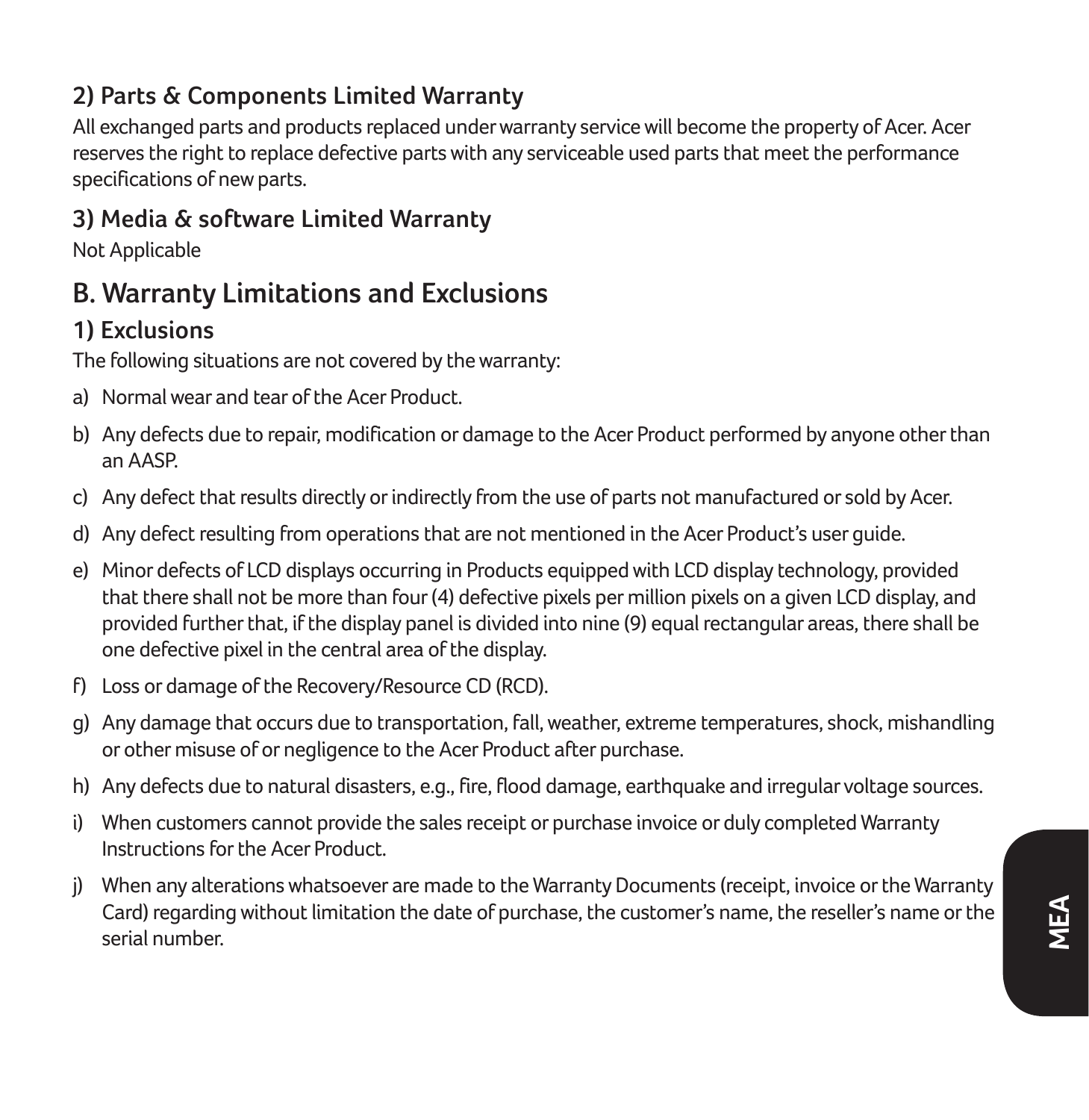- k) This warranty applies to the purchased Acer Product only. This warranty does not extend to Expendable Parts. Expendable Parts are those items that during the normal course of Acer Product usage will require periodic replacement (eg. Notebook Batteries).
- l) This warranty does not apply to any software preloaded on or otherwise sold with the Acer hardware products. All software is provided "as is" and Acer disclaims any and all warranties, express or implied, including but not limited to any implied warranty of non-infringement of third-party rights, merchantability or fitness for a particular purpose. Acer does not warrant that the software will be error free or that the software will meet your requirements.
- m) Products purchased from any source other than Acer or Authorized Vendor.
- n) Acer is not responsible for any damage to or loss of any programs, data or removable storage media. You are responsible for saving (backing up) any programs, data or removable storage media.
- o) If any term in this Booklet is preempted by or contrary to applicable provisions of the local law of the country where the Acer Product was purchased, then such term shall be preempted or superceded to the extent necessary in order to comply with such local law.

#### **2) Disclaimer of Warranty and Limitations**

Except for the limited warranties set forth herein, Acer disclaims all other warranties, expressed or implied or statutory, including but not limited to implied warranties of merchantability or fitness for a particular purpose. Any implied warranties that may be imposed by applicable law are limited to the terms of this Limited Warranty. In no event shall Acer be liable for any incidental, special or consequential damages, including but not limited to loss of business, profits, data or use, whether in an action in contract or tort or based on a warranty, arising out of or in connection with the use or performance of the Product or any Acer-supplied software that accompanies the Product, even if Acer has been advised of the possibility of such damages. You agree that repair, and (upon availability) replacement, as applicable, under the warranty services described herein is your sole and exclusive remedy with respect to any breach of the Acer Limited Warranty set forth herein. Some territories, provinces or countries do not allow the exclusion or limitation of incidental or consequential damages for consumer products, and some territories, provinces or countries do not allow limitations on how long an implied warranty lasts. In such territories, provinces or countries, the exclusions or limitations of this Warranty may not apply to you. This Warranty gives you specific legal rights. You may also have other rights that vary from jurisdiction to jurisdiction. You are advised to consult the laws of the applicable territory, province or country for a full determination of your rights.

## **C. Obtaining Warranty Service**

If you purchased an Acer Product that is covered by carry-in warranty service (as defined in the Warranty Card), you are entitled to carry-in repair service during the warranty period subject to the following terms and conditions: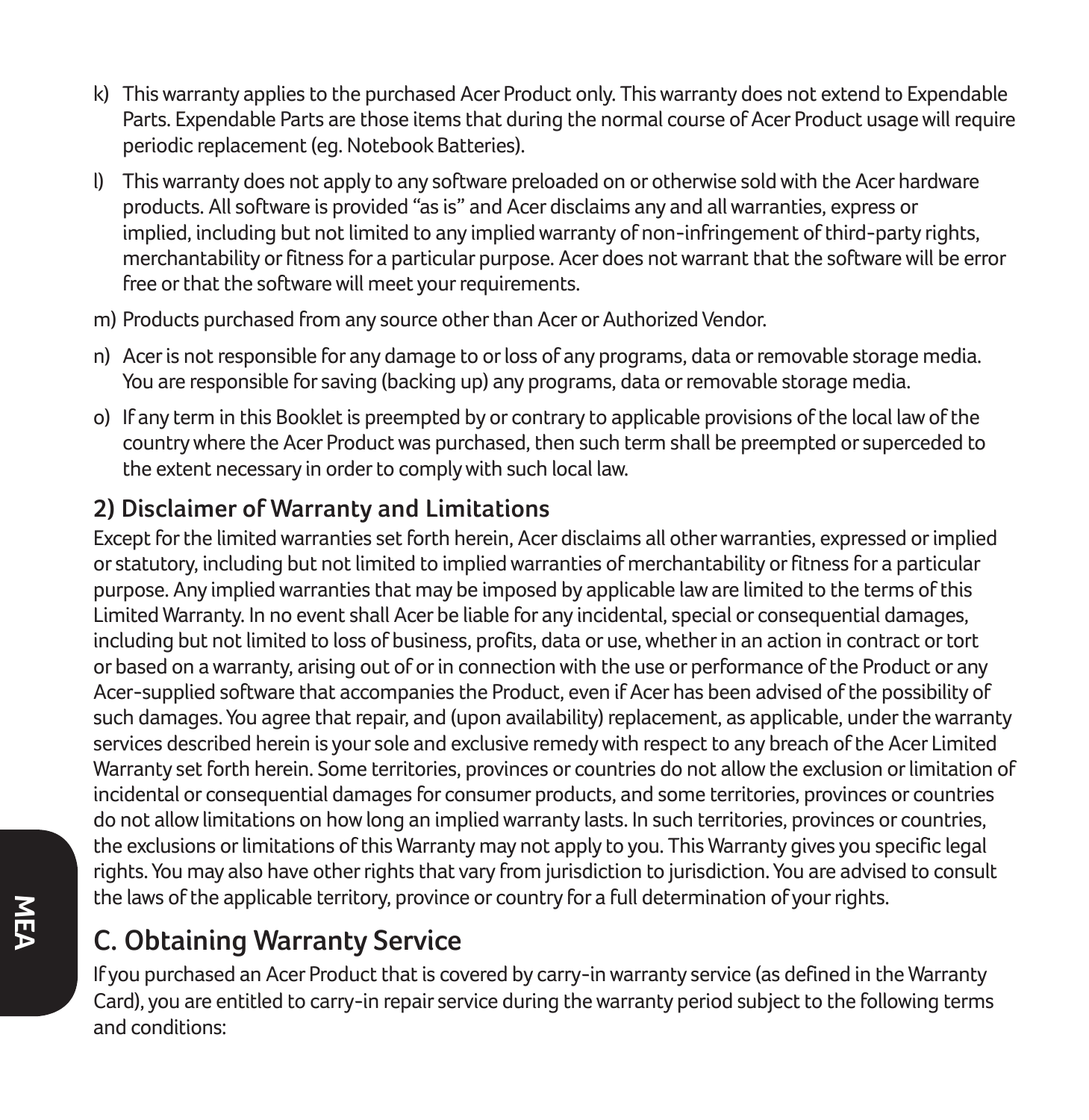You must contact an AASP in the country where you purchased the Acer Product or an AASP in another country where you are residing currently, as shown in the AASP list.

The AASP will attempt to resolve the warranty issue over the telephone. If telephone resolution is not possible, the AASP may require your assistance in performing routine diagnostic procedures. If warranty repair is considered necessary, the AASP will then issue you a Return Material Authorization (RMA) number to be used as a means of identifying the Acer Product being returned for servicing. When returning Acer Product to AASP for repairs, please clearly mark the exterior of the shipping package or container with such RMA number for ease of identification.

Before returning your Acer product to service, please ensure that you have backed up all data and programmes and please delete any confidential, proprietary or personal information or programmes (hereafter "Data") from it. Acer is not liable for any loss, damage or disclosure of any Data outside of its control or due to actions or omissions of third parties nor for the restoration or re-installation of any Data.

You must send the defective Acer Product to an AASP by carrying it in or shipping it to the address provided to you by the AASP within 30 days of being issued a RMA. You must prepay any shipping charges, export taxes, custom duties and taxes, or any other charges associated with transportation of the Acer Product. In addition, it is recommended that you insure the Acer Product shipped or returned. You assume the risk of loss during shipment.

### **D. Charges**

For services which are not solely related to hardware problems covered by the warranty, you will be charged servicing fees by the AASP, including without limitation services relating to the following:

Installation / reinstallation of software.

Installation of accessories card purchased by end-user from third party.

Problems relating to "computer viruses".

Problems relating to usage of any software, including year 2000 compatibility issues & other support activities.

\*Please contact AASP for detail information about the applicable service charges. However, for accurate interpretation reference should be made to the English version.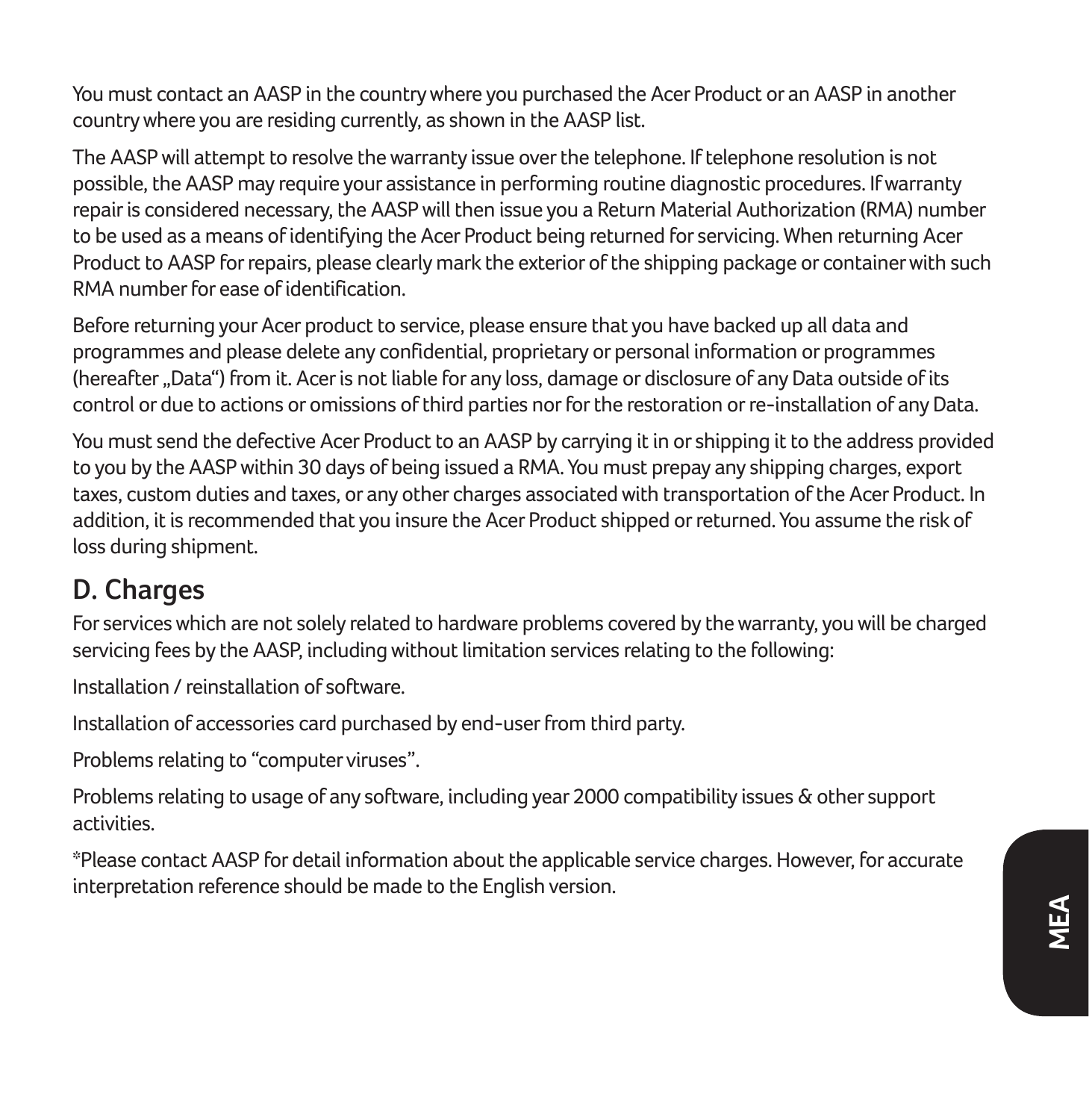# **LIMITED WARRANTY CARD**

| <b>PRODUCT</b>     | <b>WARRANTY PERIOD AND TYPE</b>                                                                                                                                                                                                                                                                                                                             |
|--------------------|-------------------------------------------------------------------------------------------------------------------------------------------------------------------------------------------------------------------------------------------------------------------------------------------------------------------------------------------------------------|
| <b>Acer Enduro</b> | 3 Years: Carry-In*                                                                                                                                                                                                                                                                                                                                          |
| Software Support   | NIL.                                                                                                                                                                                                                                                                                                                                                        |
| Mail-in:           | NIL.                                                                                                                                                                                                                                                                                                                                                        |
| *Carry-in:         | Customer brings the unit to an Acer Authorized Service Provider. After the repair<br>is complete, customer picks the unit up. Please see the Limited Product warranty<br>in the Acer Customer Services and Warranty Guide for details regarding warranty<br>coverage. For technical support, please call the corresponding phone number in<br>your Country. |

#### **Warranty Upgrade Options**

To obtain more information about or to order any of the warranty upgrade options please visit Acer WEB-sites or call the corresponding phone number in your Country.

The content of the present limited guarantee should not compromise the legal guarantee of the consumer as granted by his national laws.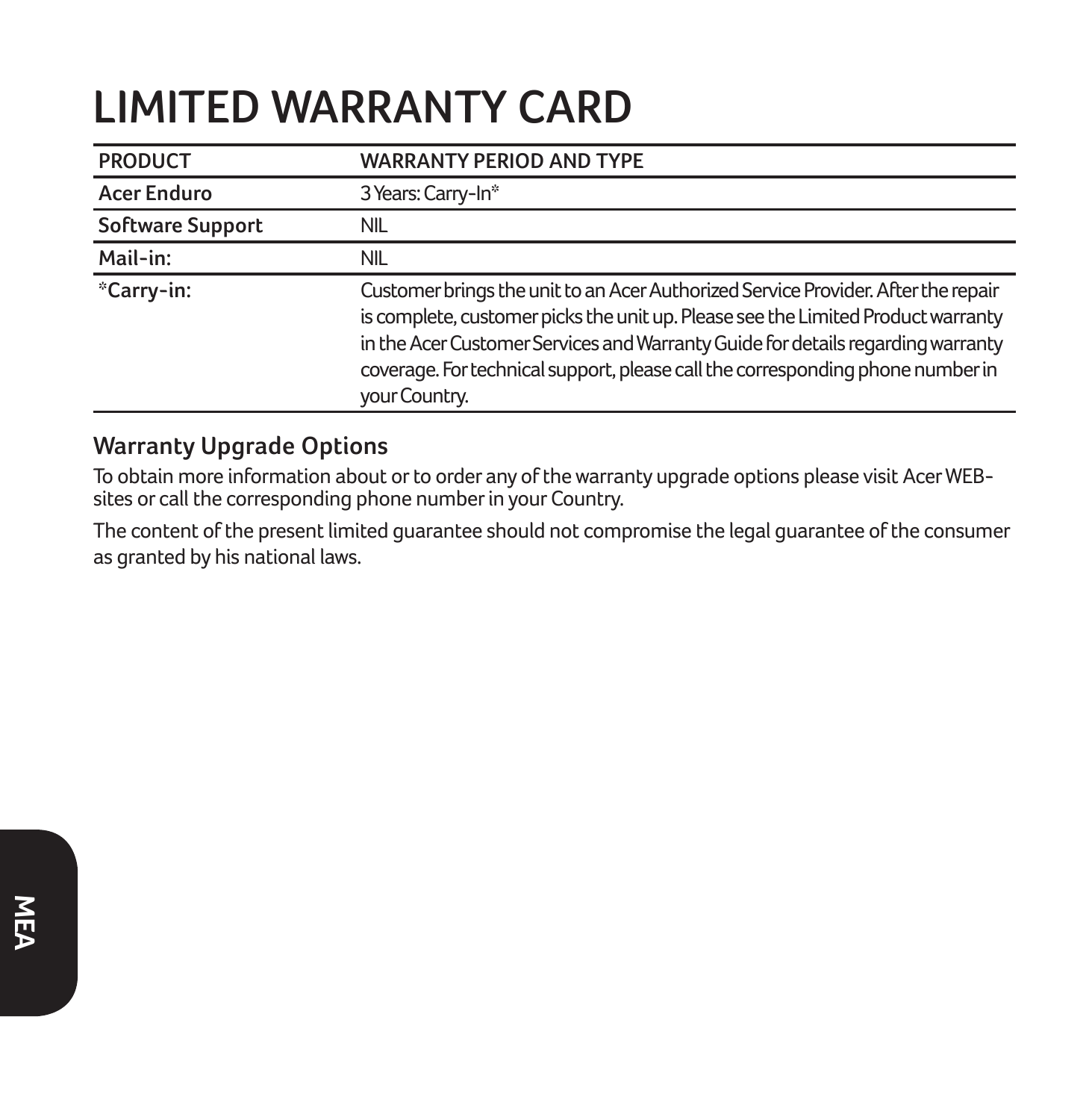# **Περιορισμένη Εγγύηση προϊόντος**

# **1. Κάλυψη της Περιορισμένης Εγγύησης**

1.1 Η παρούσα Περιορισμένη Εγγύηση (βλέπε κεφάλαιο "Εξαιρέσεις" και "Περιορισμοί" στην παράγραφο 2) ("Περιορισμένη Εγγύηση") σας παρέχει συγκεκριμένα δικαιώματα και μέσα αποκατάστασης απέναντι στην Acer . Παρακαλώ διαβάστε το παρόν έγγραφο προσεκτικά, με την προβολή αξίωσης βάσει της παρούσας Περιορισμένης Εγγύησης, θα θεωρηθεί ότι έχετε κατανοήσει και αποδεχτεί τους όρους της. Ανεξάρτητα από αυτήν την Περιορισμένη Εγγύηση, μπορεί να έχετε διαφορετικά και πιο εκτεταμένα δικαιώματα και μέσα προστασίας απέναντι στον έμπορο που σας πώλησε το προϊόν Acer. Αυτή η Περιορισμένη Εγγύηση δεν λειτουργεί ώστε να περιορίσει αυτά τα δικαιώματα ούτε τις εγγυήσεις που μπορεί να υφίστανται από τρίτους και οι οποίες μπορούν να προσκομίζονται αποκλειστικά ενώπιόν τους.

Ο καταναλωτής έχει νόμιμα δικαιώματα δυνάμει της ισχύουσας νομοθεσίας που διέπει την πώληση καταναλωτικών αγαθών και αυτή η εγγύηση δεν αποκλείει, περιορίζει ή αναστέλλει οποιαδήποτε τέτοια εφαρμόζομενα δικαιώματα. Για παράδειγμα, οι καταναλωτές έχουν τουλάχιστον 24 μήνες εγγύηση που αρχίζει από την ημερομηνία αγοράς - ανεξάρτητα από το τι αναφέρεται σε οποιαδήποτε καρτέλα εγγύησης ή άλλα έντυπα.

1.2 Η Acer εγγυάται ότι οποιοδήποτε προϊόν Acer, συμπεριλαμβανομένων των γνήσιων τμημάτων Acer και των συστατικών μερών (προσφερόμενα ως "Επιλογές" ή/και "Εξαρτήματα") που έχουν εγκατασταθεί στο προϊόν της Acer που αποκτήσατε κατά το χρόνο της αγοράς (συνολικά, καλούμενο ως "Σύστημα") πωλούμενο για πρώτη φορά σε έναν τελικό χρήστη σε μια χώρα του Ευρωπαϊκού Οικονομικού Χώρου και την Ελβετία (το" Εδαφικό Πεδίο"), είναι απαλλαγμένο από ελαττώματα στα υλικά ή/και την εργασία υπό όρους συνήθους χρήσης κατά τη διάρκεια της περιόδου εγγύησης που καθορίζεται στην κάρτα Περιορισμένης Εγγύησης που παρέχεται με το σύστημά σας ("Κάρτα Εγγύησης").

Είναι ευθύνη του πελάτη η άρνηση παραλαβής οποιουδήποτε προϊόντος Acer το οποίο πωλείται ως καινούριο, εάν η ταινία ασφαλείας Acer είναι παραβιασμένη, και να ενημερώσει τον πωλητή επ' αυτού. Δεχόμενος ο πελάτης ένα προϊόν Acer με παραβιασμένη την ταινία ασφαλείας, ο πελάτης αποδέχεται πως οι όροι της εγγύησης αυτού του προϊόντος θα είναι διαφορετικοί (μειωμένοι) σε σχέση με τους όρους και τις προϋποθέσεις ενός καινούριους προϊόντος Acer.

1.3. Οποιοδήποτε λογισμικό που παρέχεται με το σύστημά σας, συμπεριλαμβανομένου του λειτουργικού συστήματος, παρέχεται, "όπως είναι". Η Acer δεν εγγυάται ότι η λειτουργία οποιουδήποτε προεγκατεστημένου λογισμικού που παρέχεται με το σύστημά σας θα είναι συνεχής ή χωρίς σφάλματα, ή ότι το λογισμικό θα ικανοποιεί τις απαιτήσεις σας.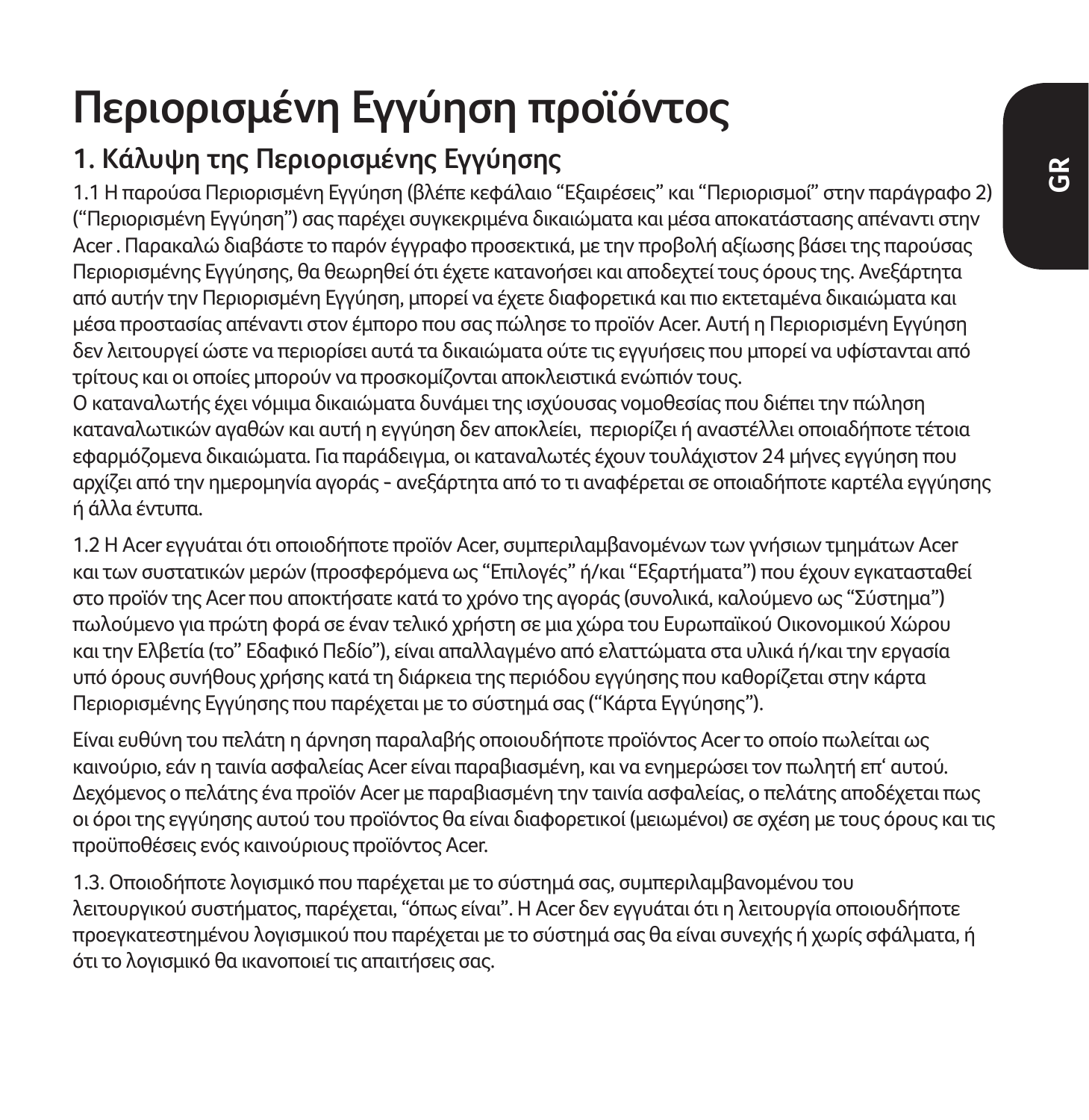1.4 Εάν προβάλετε μια αξίωση βάσει της παρούσας εγγύησης, η Acer, κατ' επιλογήν, θα επισκευάσει ή θα αντικαταστήσει οποιοδήποτε ελαττωματικό Σύστημα ή οποιαδήποτε τμήματα καλύπτονται από αυτήν την Περιορισμένη Εγγύηση με τη χρησιμοποίηση νέων ή εργοστασιακά επεξεργασμένων τμημάτων ή Συστημάτων. Σε περίπτωση που Acer επιλέξει να χρησιμοποιήσει τα εργοστασιακά -επεξεργασμένα τμήματα ή Συστήματα, αυτά θα έχουν χαρακτηριστικά απόδοσης ισοδύναμα με εκείνα των νέων προϊόντων. Όλα τα αλλαγμένα τμήματα και Συστήματα που αντικαθίστανται βάσει της παρούσας Περιορισμένης Εγγύησης θα περιέλθουν στην κυριότητα της Acer.

1.5 Η περίοδος της εγγύησης αρχίζει από την ημερομηνία της αγοράς. Το αρχικό τιμολόγιο αγορών σας (απόδειξη αγοράς), που παρουσιάζει την ημερομηνία της αγοράς του Συστήματος, είναι η απόδειξή σας για την ημερομηνία αγοράς. Η απόδειξη αγοράς πρέπει να δηλώνει το όνομα και τον αριθμό αναγνώρισης του προϊόντος (Product Identification Number). Με την επιφύλαξη των διατάξεων της εθνικής νομοθεσίας, για τα αντικατασταθέντα τμήματα ή συστατικά μέρη, ή εξαρτήματα ισχύουν ακριβώς οι ίδιοι όροι της Περιορισμένης Εγγύησης με εκείνους του τμήματος ή συστατικού μέρους ή του εξαρτήματος που αφαιρέθηκε ή η Περιορισμένη Εγγύηση εκατόν ογδόντα (180) ημερών του ανταλλακτικού τμήματος ή συστατικού μέρους ή εξαρτήματος.

1.6 Η υπηρεσία της εγγύησης θα εκτελείται βάσει της κύριας γλώσσας που χρησιμοποιείται στη χώρα ΕΟΧ όπου υποβάλλεται το αίτημα υπηρεσιών. Οι υπηρεσίες επισκευής της εγγύησης που περιλαμβάνουν τις βασισμένες στη γλώσσα πτυχές του συστήματός σας (π.χ., πληκτρολόγια, λογισμικό) μπορεί να μην είναι δυνατόν να εκτελεστούν σε οποιαδήποτε άλλη γλώσσα (-ες) άλλη από την κύρια γλώσσα (-ες) που χρησιμοποιείται στη χώρα ΕΟΧ όπου το αίτημα υπηρεσιών υποβάλλεται.

1.7 Αυτή η Περιορισμένη Εγγύηση επεκτείνεται μόνο στον αρχικό αγοραστή του προϊόντος της Acer και δεν είναι μεταβιβάσιμη σε καθένα που λαμβάνει την ιδιοκτησία του προϊόντος από τον αρχικό αγοραστή.

1.8 Το τίμημα των υπηρεσιών εγγύησης περιορίζεται πάντοτε μέχρι την αξία του ελαττωματικού προϊόντος. Στην απίθανη περίπτωση που ο φορητός σας υπολογιστής Acer έχει μια επαναλαμβανόμενη βλάβη, η Acer δύναται κατά την αποκλειστική της κρίση, να σας παρέχει μια μονάδα αντικατάστασης της προτίμησής της που είναι τουλάχιστον ισοδύναμη με το προϊόν σας σε απόδοση υλικού (hardware) ή να σας επιστρέψει το τίμημα της αγοράς σας (μείον τον τόκο) αντί της αντικατάστασης. Αυτό είναι τα αποκλειστικά μέσα αποκατάστασης για τα ελαττωματικά προϊόντα.

1.9 Η παρούσα Περιορισμένη Εγγύηση υπόκειται στο εφαρμοστέο δίκαιο της χώρας στην οποία ο τελικός χρήσης αγόρασε αρχικά το προϊόν από τον έμπορο και πρέπει να ερμηνευθεί σύμφωνα με αυτούς τους νόμους.

1.10 Εάν οποιοσδήποτε όρος ή διάταξη στην παρούσα Περιορισμένη Εγγύηση κριθεί ως παράνομη ή ανίσχυρη, η ισχύς και η δυνατότητα επιβολής των υπολοίπων όρων ή διατάξεων της παρούσας θα παραμείνει ανεπηρέαστη και σε πλήρη εφαρμογή.

## 2. Εξαιρέσεις και Περιορισμοί

Η παρούσα Περιορισμένη Εγγύηση υπόκειται στις ακόλουθες εξαιρέσεις και περιορισμούς: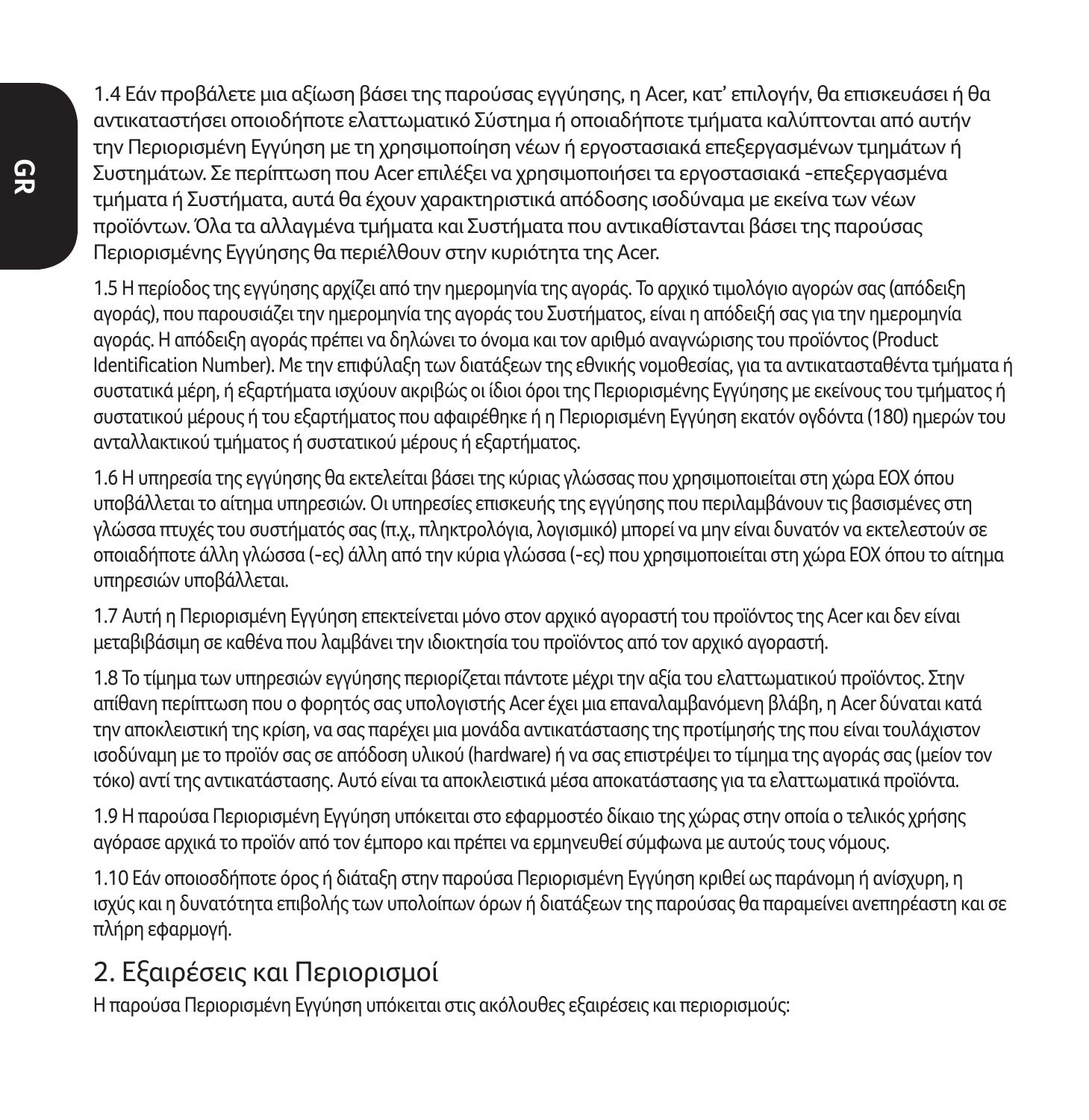#### 2.1 Εξαιρέσεις

Η παρούσα Περιορισμένη Εγγύηση δεν επεκτείνεται σε:

2.1.1 Οποιοδήποτε προϊόν δεν κατασκευάζεται από ή για την Acer ή που πωλείται πρώτη φορά σε έναν τελικό χρήστη σε μια χώρα εκτός του εδαφικού πεδίου της παρούσας Περιορισμένης Εγγύησης.

2.1.2 Οποιοδήποτε προϊόν το οποίο έχει υποστεί βλάβη ή έχει καταστεί ελαττωματικό ως αποτέλεσμα

2.1.2.1 χρήσης του Συστήματος διαφορετικής από την φυσιολογική για την προορισμένη χρήση του, συμπεριλαμβανομένης, χωρίς περιορισμό, της αποτυχίας να χρησιμοποιηθεί το Σύστημα σύμφωνα με τον Οδηγό Χρήστη που συνοδεύει το Σύστημα, ή οποιαδήποτε άλλη κατάχρηση ή αμέλεια όσον αφορά το Σύστημα,

2.1.2.2 τροποποίησης του Συστήματος συμπεριλαμβανομένης της χρήσης τμημάτων που δεν κατασκευάζονται ή/και πωλούνται από την Acer,

2.1.2.3 σέρβις ή επισκευής από οποιοδήποτε εκτός από την Acer ή έναν εξουσιοδοτημένο από την Acer πάροχο τεχνικής υποστήριξης, εκτός εάν ο αγοραστής αποδείξει ότι οποιοδήποτε σφάλμα ή βλάβη εμφανίζεται έκτοτε ούτε προκλήθηκε ή προέκυψε συνεπεία αυτών.

2.1.2.4 ακατάλληλης μεταφοράς ή συσκευασίας κατά τον επιστροφή του Συστήματος στην Acer ή σε έναν εξουσιοδοτημένο από την Acer πάροχο τεχνικής υποστήριξης ή

2.1.2.5 εσφαλμένης εγκατάστασης των προϊόντων τρίτων (π.χ., κάρτες μνήμης) ή βελτιώσεων/αναπροσαρμογών του ΒΙΟS, των οδηγών (drivers) ή του λογισμικού (software)

2.1.2.6 περιστατικών ανωτέρας βίας (ενδεικτικά και όχι περιοριστικά απεργίες, αναταραχές, φυσικές καταστροφές, πόλεμος κ.λπ.).

2.1.3 Οιαδήποτε απώλεια ή ζημία σε προγράμματα, δεδομένα, ή κινητά μέσα αποθήκευσης (εκτός εάν είναι αποτέλεσμα γεγονότος που προκαλεί αξίωση βάσει του Δικαίου για την Ευθύνη Προϊόντων που ισχύει στην δικαιοδοσία του αγοραστή). Είστε υπεύθυνοι για να δημιουργήσετε αντίγραφα ασφαλείας για τα δεδομένα σας και να αποθηκεύσετε (back-up) οποιαδήποτε προγράμματα, δεδομένα ή/και κινητά μέσα αποθήκευσης. Παρακαλώ λάβετε υπ'όψιν ότι η Acer μπορεί κατ' επιλογήν να αντικαταστήσει το Σύστημα που υποβάλλεται για τις υπηρεσίες εγγύησης με ένα επανακατασκευασμένο προϊόν ίσης ποιότητας, και, επομένως, οποιαδήποτε στοιχεία αποθηκεύετε στο αρχικό Σύστημά σας μπορεί να γίνουν μόνιμα απρόσιτα σε σας. Σε κάθε περίπτωση η παρούσα Περιορισμένη Εγγύηση δεν καλύπτει την αποκατάσταση των δεδομένων σας ή του λογισμικού (software).

2.1.4 Αναλώσιμα τμήματα, όπως π.χ. τμήματα που απαιτούν περιοδική αντικατάσταση κατά τη διάρκεια της φυσιολογικής περιόδου χρήσης του Συστήματος, συμπεριλαμβανομένων, όχι περιοριστικά, μπαταριών φορητών υπολογιστών.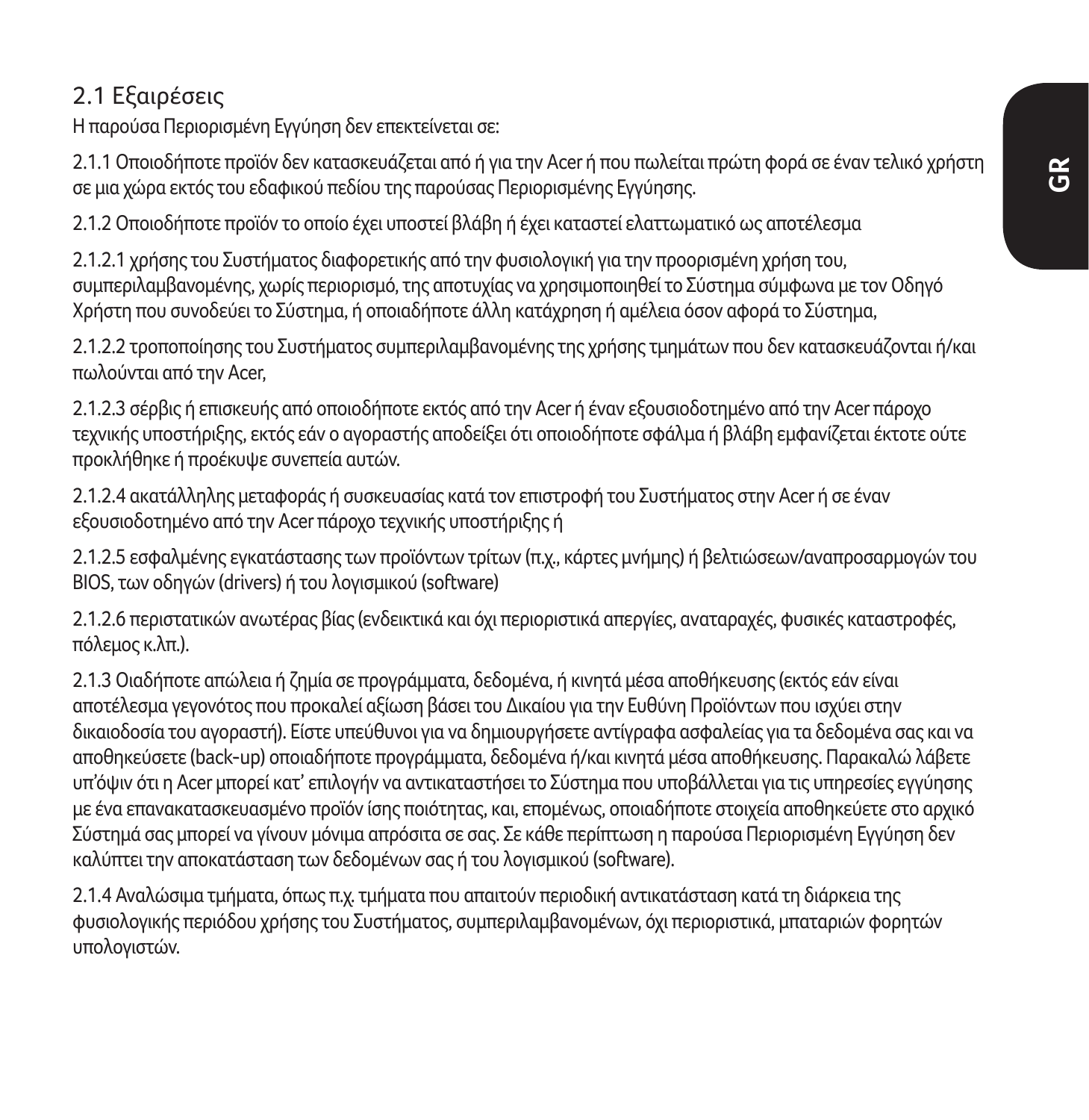2.1.5 Ασήμαντες ατέλειες της οθόνης LCD που εμφανίζονται στα Συστήματα που εξοπλίζονται με την οθόνη τεχνολογίας LCD, υπό τον όρο ότι δεν θα υπάρξουν περισσότερα από τέσσερα (4) ελαττωματικά εικονοκύτταρα (pixel) ανά εκατομμύριο εικονοκύτταρα σε μια δεδομένη οθόνη LCD, και που ορίζεται περαιτέρω ότι, εάν η οθόνη διαιρείται σε εννέα (9) ίσες ορθογώνιες περιοχές, δεν θα υπάρχει περισσότερο από ένα ελαττωματικό εικονοκύτταρο στον κεντρικό τομέα της οθόνης.

2.1.6 Οποιοδήποτε προϊόν του οποίου οι ετικέτες ή οι αριθμοί σειράς του ή τμημάτων αυτού έχουν τροποποιηθεί ή κατέστησαν δυσανάγνωστα.

### 2.2 Περιορισμοί και Αποκήρυξη της Εγγύησης

2.2.1 Εάν προβάλετε μια αξίωση βάσει της παρούσας Περιορισμένης Εγγύησης, θεωρείται ότι έχετε συμφωνήσει ότι η επισκευή, και (σε περίπτωση διαθεσιμότητας) η αντικατάσταση, όπως πρέπει να εφαρμοστούν, σύμφωνα με τους όρους των υπηρεσιών εγγύησης που περιγράφονται στο παρόν, είναι τα μόνα και αποκλειστικά μέσα αποκατάστασης απέναντι στην Acer, τις θυγατρικές ή μητρικές εταιρείες της αναφορικά με οποιαδήποτε αθέτηση της Περιορισμένης Εγγύησης της Acer που εκτίθεται στο παρόν.

2.2.2 Η Acer δεν μπορεί με οποιονδήποτε τρόπο να θεωρηθεί υπεύθυνη για οποιαδήποτε αξίωση που γίνεται από έναν τρίτο ή που γίνεται από τον αγοραστή για έναν τρίτο.

#### 3. Λήψη της υπηρεσίας εγγύησης

Για να προβάλετε οποιεσδήποτε αξιώσεις ή/και να λάβετε κάποια υπηρεσία εγγύησης, παρακαλώ απευθυνθείτε στα σημεία πληροφοριών που καθορίζονται στην Κάρτα Εγγύησής σας ή επισκεφθείτε την ηλεκτρονική διεύθυνση http://support.acer-euro.com

Πριν την επιστεροφή ενός προϊόντος Acer στο επισκευαστικό κέντρο, επιβεβαιωθείτε πως έχετε κρατήσει αντίγραφο ασφαλείας σε όλα τα δεδομένα και προγράμματα και παρακαλούμε να διαγράψετε από αυτό όποια εμπιστευτική, ιδιόκτητη ή προσωπική πληροφορία ή πρόγραμμα (πλεόν αναφερόμενα ως "Δεδομένα"). Η Acer δεν μπορεί να θεωρηθεί υπεύθυνη για οποιαδήποτε απώλεια, ζημία ή αποκάλυψη Δεομένων πέραν του ελέγχου της ή εξαιτίας ενεργειών ή παραλείψεων τρίτων μερών, ούτε για την επαναφορά ή επανεφκατάσταση των "Δεδομένων".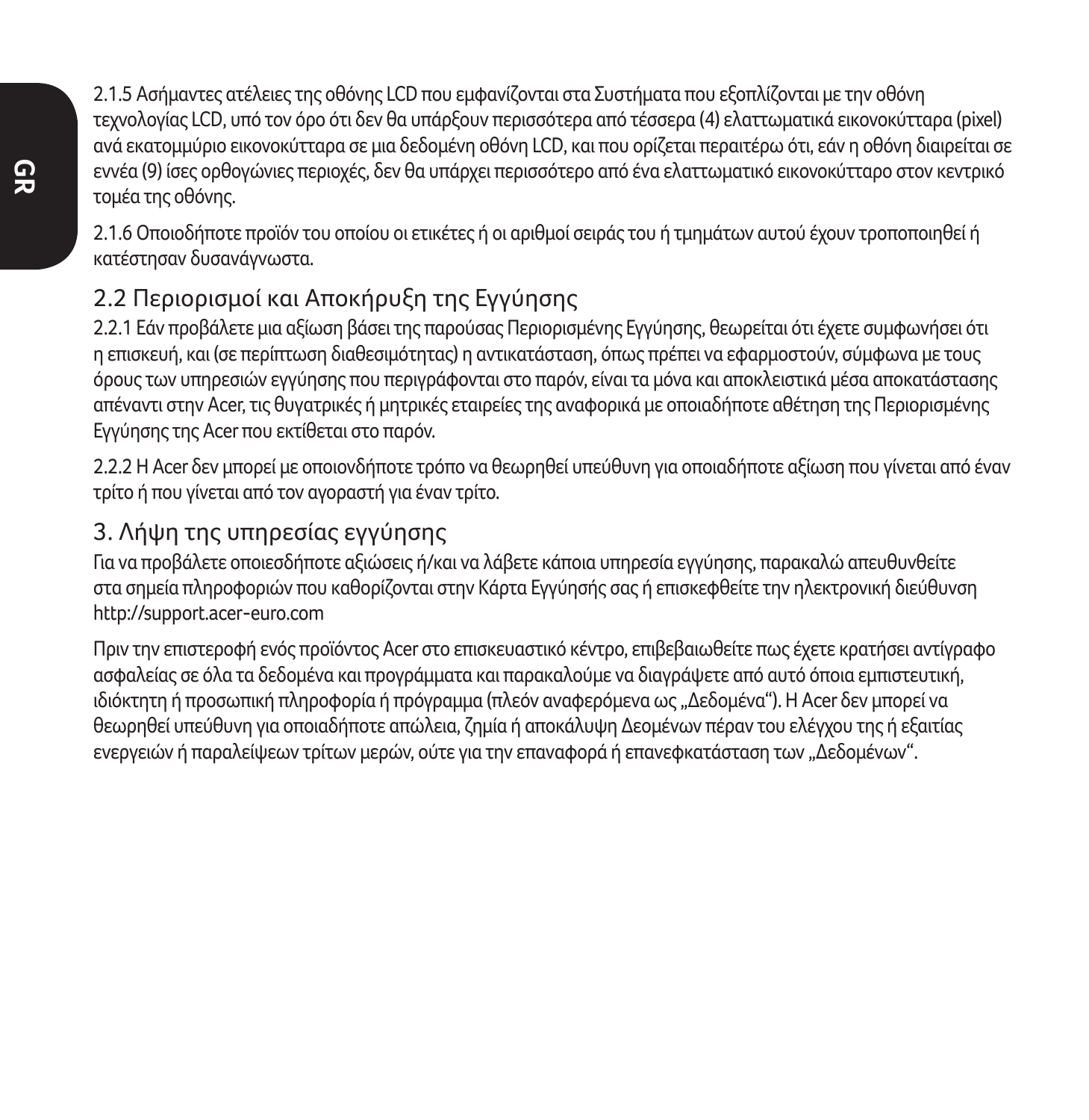# **KAΡΤΑ ΠΕΡΙΟΡΙΣΜΕΝΗΣ ΕΓΓΥΗΣΗΣ**

| <b><i><u>ΠΡΟΪΟΝ</u></i></b>        | ΠΕΡΙΟΔΟΣ ΚΑΙ ΤΥΠΟΣ ΕΓΓΥΗΣΗΣ                                                                                                                                                         |
|------------------------------------|-------------------------------------------------------------------------------------------------------------------------------------------------------------------------------------|
| Acer Enduro                        | 3 XPONIA: Mail in ή Carry in                                                                                                                                                        |
| Υποστήριξη Λογισμικού/<br>Software | 180 ημέρες                                                                                                                                                                          |
| <b>MAIL IN</b>                     | Ο πελάτης αποστέλνει την μονάδα στο κέντρο τεχνικής υποστηρίξεις Acer<br>για την επισκευή. Μετά την επισκευή, η Acer θα επιστρέψει την μονάδα στον<br>πελάτη.                       |
| Carry In                           | Ο πελάτης παραδίδει απευθείας την μονάδα στο κέντρο τεχνικής υποστήριξης<br>για επισκευή, μετά την επισκευή, η Acer θα επιστρέψει απευθείας την μονάδα<br>στον πελάτη επισκευασμένη |

### **ΕΠΕΚΤΑΣΗ ΕΓΓΥΗΣΗΣ**

Για περισσότερες πληροφορίες ή για να παραγγείλετε μιας όψιον αναβάθμιση της εγγύησης, επισκεφθείτε την ηλεκτρονική διεύθυνση στο Ιντερνετ της Acer ή επικοινωνήστε με το τηλεφωνικό νούμερο ανάλογα με την χώρα που ανήκετε.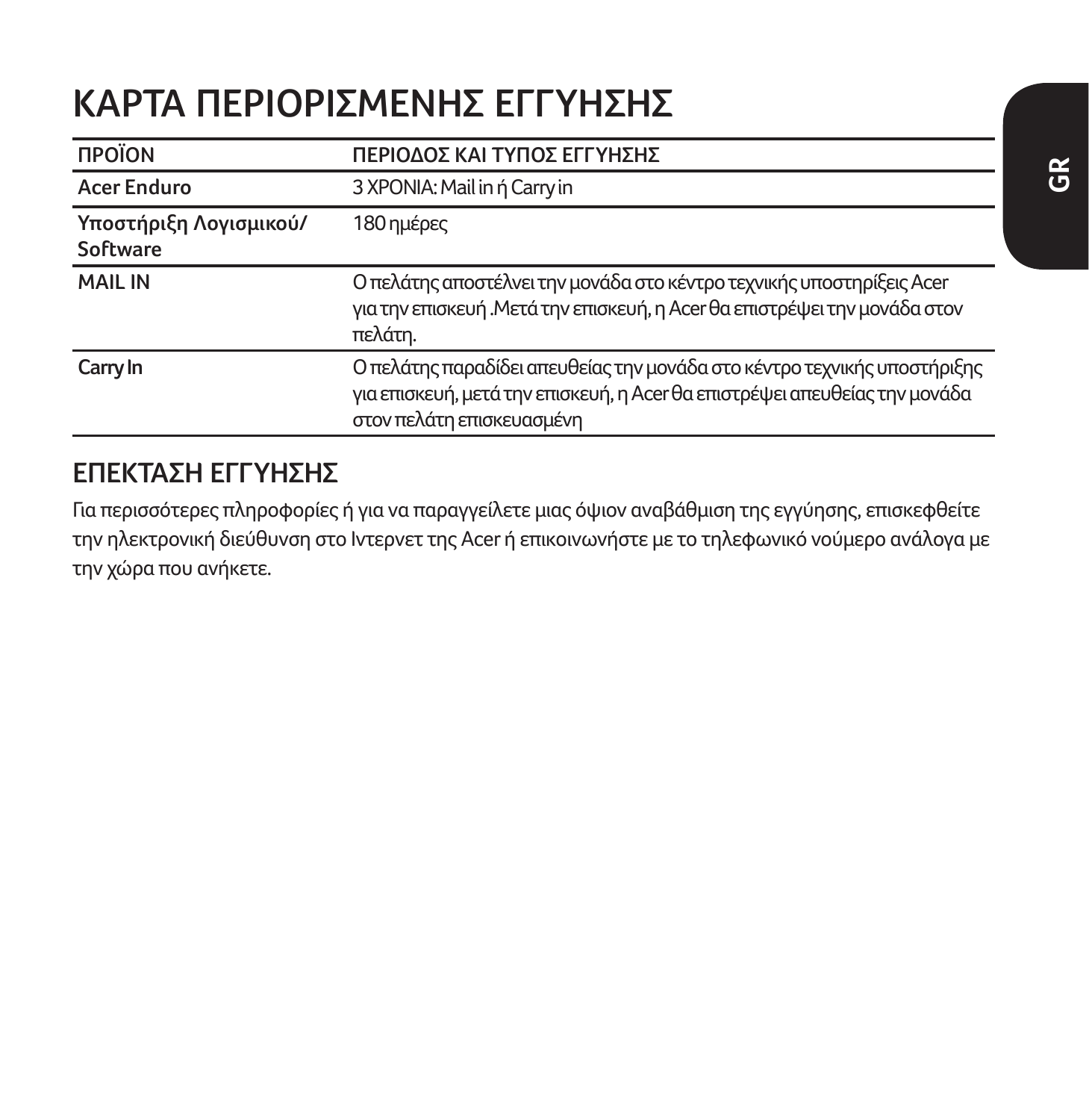# **Garantia Limitada para Produtos**

### **1. Cobertura de Garantia Limitada**

1.1 Esta garantia limitada (veja "Exclusões" e "Limitações" na Secção 2) ("Garantia Limitada") confere-lhe direitos e meios de reacção específicos contra a Acer. Por favor leia este documento cuidadosamente, uma vez que ao efectuar uma reclamação ao abrigo desta Garantia Limitada, considerar-se-á que compreendeu e aceitou os seus termos. Indepedentemente desta Garantia Limitada, poderá ter direitos e meios de reacção distintos e mais abrangentes contra o comerciante que lhe vendeu o produto Acer. Esta Garantia Limitada não restringe tais direitos nem os direitos legais dos consumidores ao abrigo da legislação nacional que regula a venda dos bens de consumo e demais legislação aplicável. Os consumidores têm direitos legais ao abrigo da legislação aplicável à venda de bens de consumo e esta garantia não exclui, limita ou suspende qualquer desses direitos aplicáveis. Por exemplo, os Consumidores têm pelo menos uma garantia de 24 meses a partir da data de entrega - independentemente do que esteja especificado nos cartões de garantia ou noutros materiais.

1.2 A Acer garante que qualquer produto Acer, incluindo partes e componentes genuínas Acer (opções e acessórios), que tenham sido instalados no seu produto Acer no momento da compra (colectivamente referidos como "Sistema") pela primeira vez vendidos a um consumidor final num país da Área Económica Europeia (o "Âmbito Territorial") estarão livres de defeitos nos materiais ou mão-de-obra sob condições de uso normal pelo período de duração da garantia especificado no cartão de Garantia Limitada fornecido com o Sistema ("Cartão de Garantia") A Acer irá fornecer serviço de garantia, sem encargos, pelo período especificado no Cartão de Garantia (ou um período mais extenso, conforme requerido por lei).

É responsabilidade dos clientes recusar-se a aceitar a entrega de qualquer produto Acer vendido como novo, quando o selo de segurança Acer se encontrar rasgado, e informar o vendedor. Ao aceitar o produto Acer com um selo rasgado, o cliente reconhece que o direito à garantia dessa unidade vai ser diferente (reduzida) por referência às Cláusulas e Condições associadas à venda de um novo produto Acer.

1.3 Qualquer software fornecido com o seu Sistema, incluindo o sistema operativo, é fornecido, "As Is"(tal como se apresenta). A Acer não garante que qualquer software fornecido com o seu Sistema terá um funcionamento sem interrupções e sem erros, ou que tal software irá satisfazer as suas necessidades.

1.4 Se efectuar uma reclamação ao abrigo desta Garantia Limitada, a Acer irá, à descrição da Acer, reparar ou substituir qualquer Sistema que apresente defeito ou quaisquer componentes do mesmo cobertas por esta Garantia Limitada utilizando peças novas ou peças de fábrica recicladas ou Sistemas. No caso de a Acer optar por utilizar peças ou Sistemas de fábrica reciclados, estes terão características de desempenho iguais aos de um produto novo. Todas os componentes trocados e Sistemas substituídos ao abrigo deste Garantia Limitada tornar-se-ão propriedade da Acer.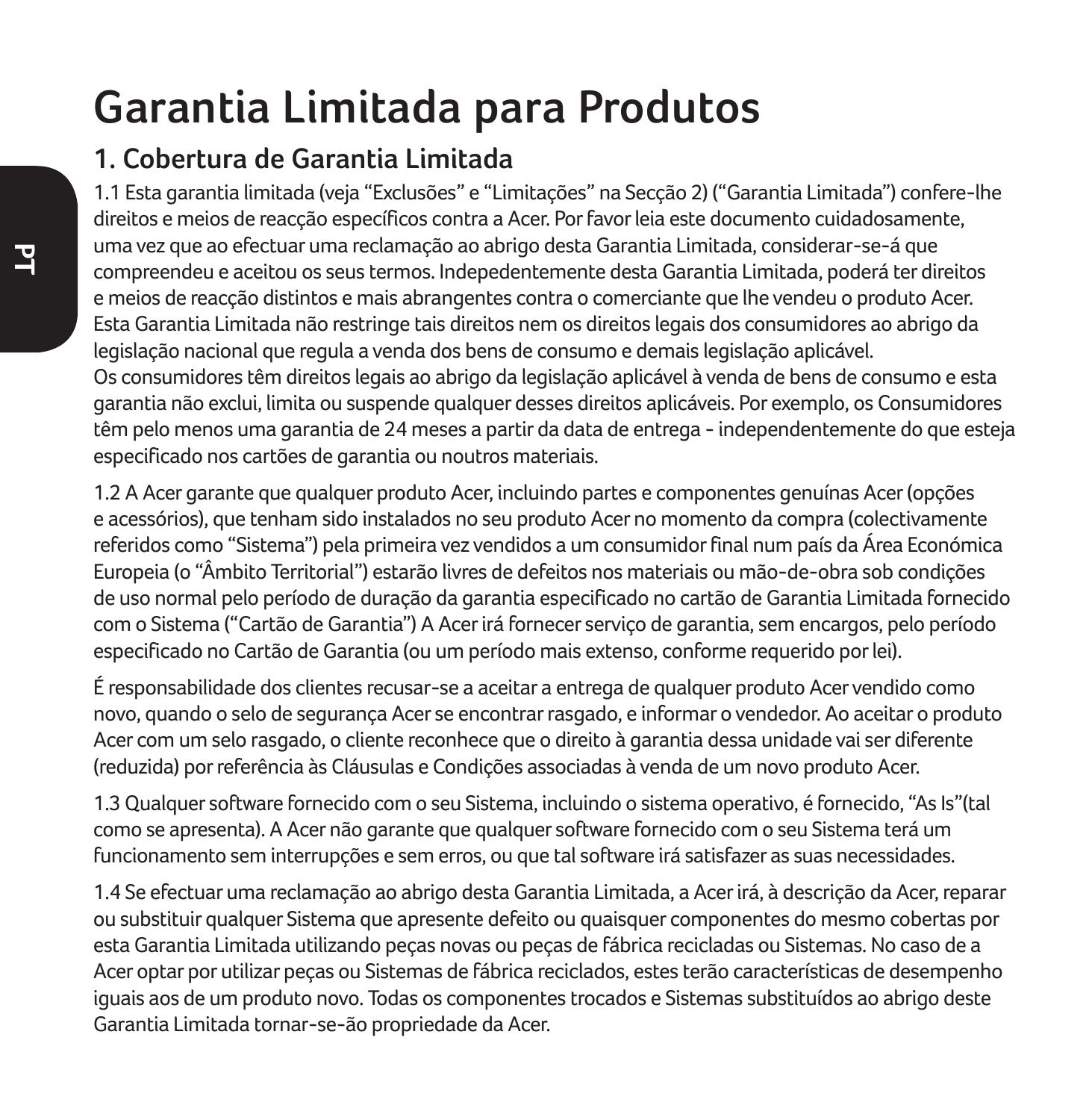1.5 O período de garantia começa na data de entrega do Sistema, presumindo-se, salvo prova em contrário, que a data de entrega corresponda à data de aquisição do Sistema. A sua factura de compra original (talão de venda), exibindo a data de compra do Sistema, será a sua prova da data da compra / entrega.

1.6 O serviço de Garantia será executado com base no idioma primário utilizado no país da AEE onde o pedido de serviço for efectuado. Os serviços de reparação da Garantia envolvendo aspectos baseados no idioma do seu Sistema (ex.: teclados, software) podem não ser possíveis de realizar em qualquer/quaisquer outro(s) idioma(s) que o(s) idioma(s) utilizados no país da AEE onde o pedido de serviço for efectuado.

### **2. Exclusões e Limitações**

Esta Garantia Limitada está sujeita às seguintes exclusões e limitações:

2.1 Exclusões

Esta Garantia Limitada não é extensível a:

2.1.1 qualquer produto não fabricado por ou para a Acer, ou pela primeira vez vendido a um utilizador final num país fora do Âmbito Territorial desta Garantia Limitada.

2.1.2 qualquer produto que tenha sido danificado ou considerado como defeituoso em resultado do uso:

2.1.2.1 do Sistema que não o seu uso normal, incluindo, sem limitação, falha na utilização do Sistema de acordo com o Guia do Utilizador que acompanha o Sistema, ou qualquer outro abuso ou negligencia com respeito ao Sistema;

2.1.2.2 por modificação do Sistema incluindo o uso de componentes não produzidos ou vendidos pela Acer;

2.1.2.3 por serviço ou reparação por qualquer pessoa que não a Acer ou um Prestador de Serviços Autorizado pela Acer;

2.1.2.4 por transporte ou embalamento impróprio quando devolve o sistema à Acer ou a um Prestador de Serviços Autorizado pela Acer; ou

2.1.2.5 por instalação imprópria de produtos de um terceiro (ex.: cartões de memória).

2.1.3 perda de quaisquer, ou danificação de, programas, dados, ou meio de armazenamento de memória removível. Você é responsável pelo armazenamento (efectuar cópia de segurança) de quaisquer programas, dados ou meios de armazenamento de memória. Por favor tenha em atenção que a Acer poderá optar por substituir o Sistema apresentado para serviços de garantia por um produto re-fabricado de igual qualidade, e, assim, quaisquer dados por si armazenados no seu Sistema original podem ficar permanentemente inacessíveis.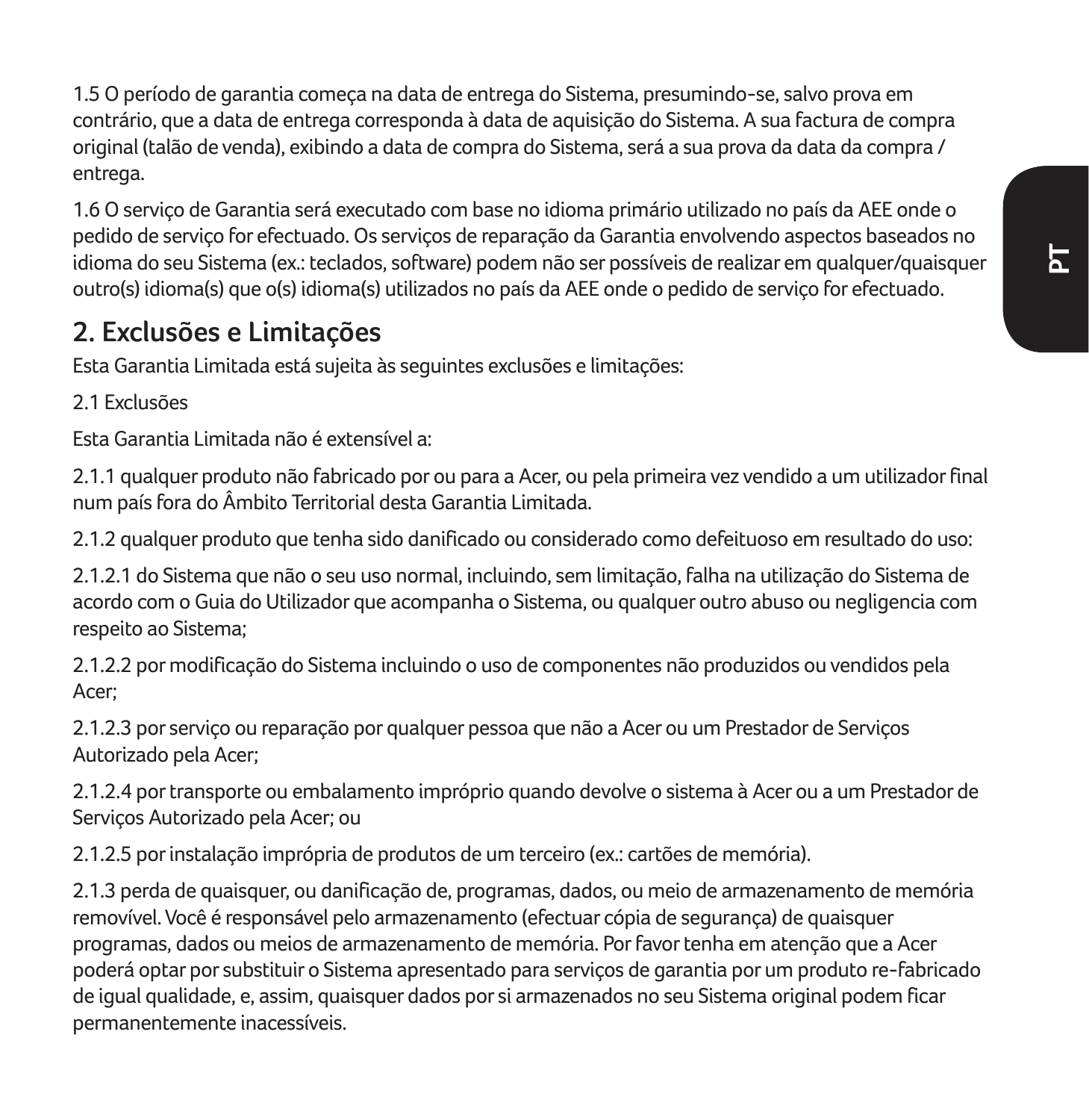2.1.4 partes consumíveis, isto é, partes que requeiram uma substituição periódica durante o período normal de utilização do Sistema, incluindo sem limitação, baterias de portáteis.

2.1.5 pequenos defeitos de visores de LCD que ocorram em Sistemas equipados com visores de tecnologia LCD, desde que não existam mais do que quatro (4) pixéis defeituosos por milhão de pixéis num determinado visor de LCD, e desde que também, o painel do visor esteja dividido em nove (9) áreas rectangulares iguais não mais do que um pixel defeituoso na área central.

### **2.2 Limitação e Aviso de Garantia**

2.2.1 Se efectuar uma reclamação ao abrigo desta Garantia Limitada, será considerado que aceitou a reparação, e (mediante disponibilidade) a substituição, se aplicável, ao abrigo dos serviços de garantia aqui descritos como única e exclusiva acção tomada relativamente à Acer ou qualquer das suas filiais ou subsidiárias ou sociedades participantes, com respeito a qualquer violação da Garantia Limitada Acer aqui exposta

### **3. Obtenção de Serviço de Garantia**

Para reportar quaisquer reclamações e/ou obter serviços de garantia, por favor veja as informações de contacto indicadas no seu Cartão de Garantia, visite support.acer-euro.com, ou contacte a Acer no seguinte endereço: Acer Computer Iberica, SAU Samontà 25-4 planta, 08970 Saint Joan Despi, Barcelona, Espanha.

Antes de devolver o seu produto Acer para o serviço, verifique se fez backup de todos os ficheiros e programas e, por favor, apague todas as informações confidenciais, proprietárias ou pessoais. A Acer não é responsável por perda, dano ou divulgação de quaisquer dados fora do seu controle ou por acções ou omissões de terceiros, nem pela restauração ou reinstalação de quaisquer dados.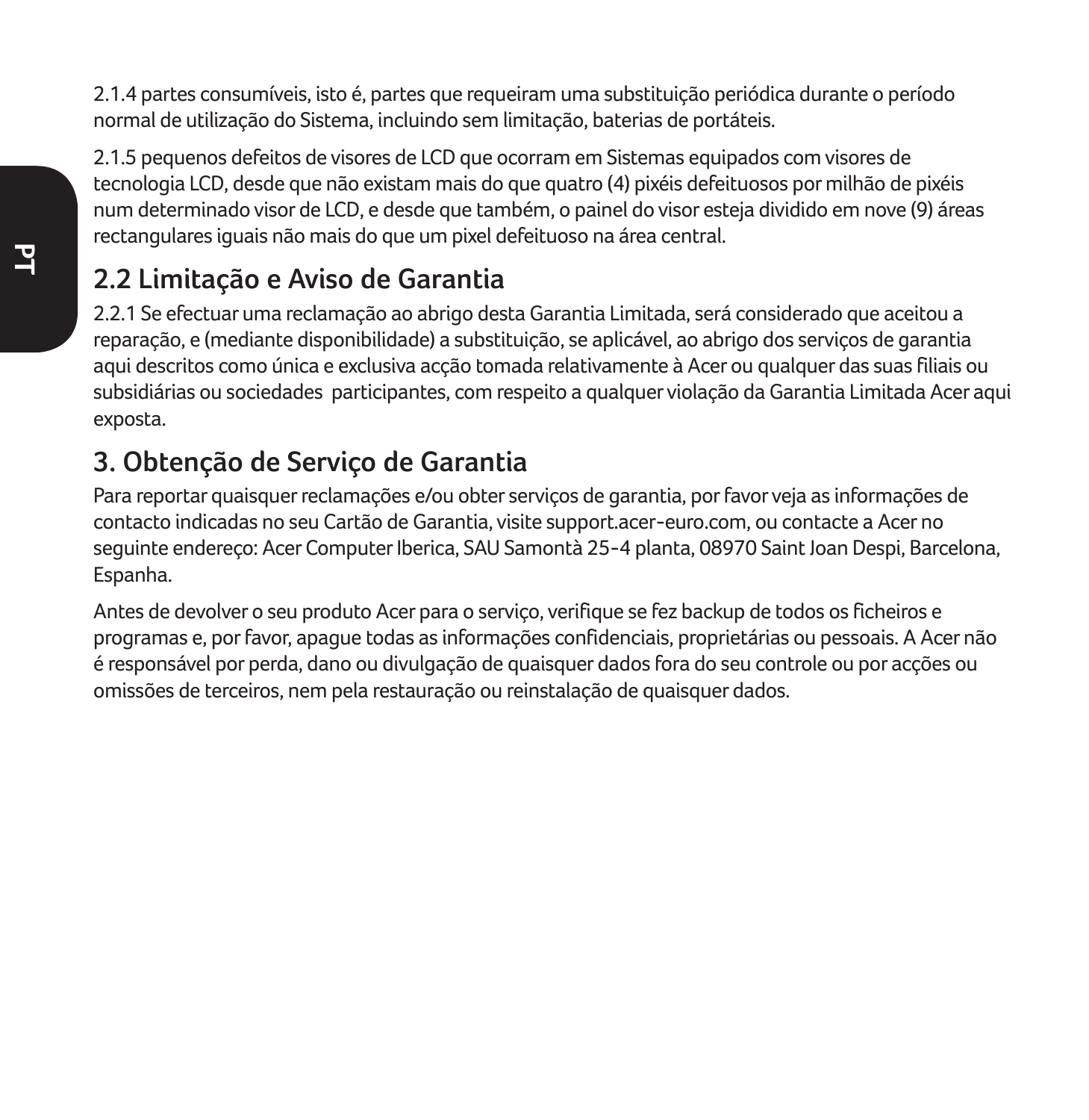# **TABELA DE REFERÊNCIA DA GARANTIA LIMITADA**

| <b>PRODUTO</b>               | PERIODO E TIPO DE GARANTÍA                                                                                                                    |
|------------------------------|-----------------------------------------------------------------------------------------------------------------------------------------------|
| Acer Enduro                  | 3 Anos Envio ou Entrega <sup>(1)</sup>                                                                                                        |
| Assistência sobre o software | 180 dias                                                                                                                                      |
| $(1)$ Envio:                 | O cliente envia uma unidade ao centro assistência de Acer. Terminada a<br>reparação, Acer remete a unidade ao cliente.                        |
| Entrega:                     | O cliente leva a unidade a um Centro de assistência autorizado da Acer.<br>Terminada a reparação, o cliente recolhe a unidade no mesmo lugar. |

### **Opções de ampliação e actualização da garantia**

No caso de necessitar de mais informações ou desejar solicitar alguma das opções de actualização da garantia, visite a página de internet da Acer ou contacte o número de telefone atribuído ao seu país.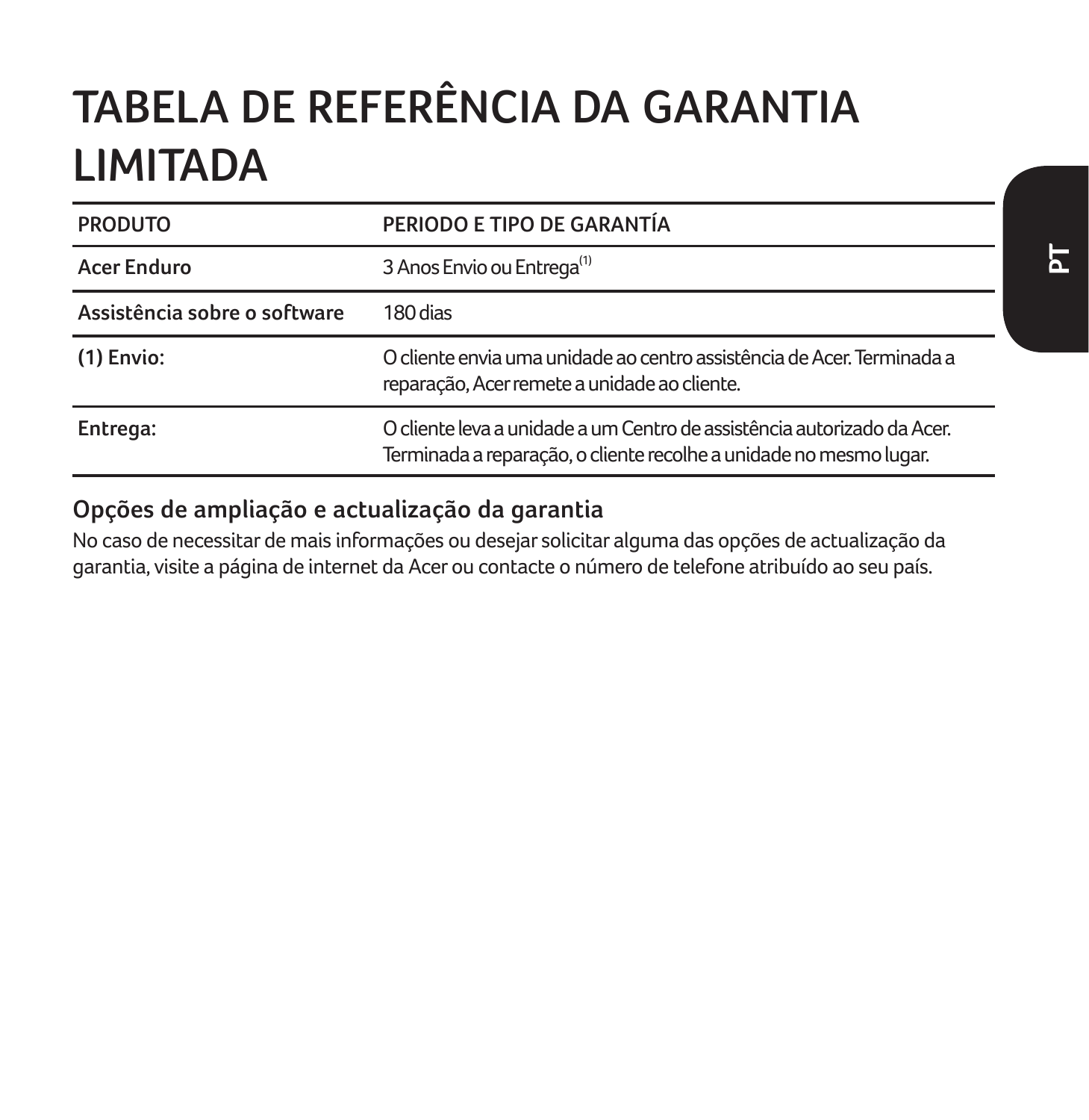# **Omezená záruka "na výrobek"**

## **1. Rozsah omezené záruky**

1.1 Tato omezená záruka (viz "Výjimky" a "Omezení" v Části 2) (dále "Omezená záruka") Vám přiznává specifická práva a právní prostředky vůči společnosti Acer. Čtěte tento dokument pozorně, uplatněním záruky se bude mít za to, že jste porozuměli jejím podmínkám a přijali je. Nezávisle na této Omezené záruce můžete uplatňovat odlišná a rozsáhlejší práva a právní prostředky vůči prodejci, který vám prodal výrobek Acer. Tato Omezená záruka taková práva nijak neomezuje.

Zákazníci mají práva podle platných zákonů, které upravují prodej spotřebního zboží, a tato záruka nevylučuje, neomezuje ani nepozastavuje platnost těchto práv. Např. zákazníci, kteří nejsou podnikateli (bez IČ) jsou oprávněni uplatnit právo z vad v době 24 měsíců od převzetí zboží bez ohledu na to, co je uvedeno v jakémkoli záručním listu nebo v jiných tiskovinách.

1.2 Společnost Acer poskytuje záruku, že všechny výrobky Acer včetně originálních součástí a komponentů (nabízených jako "Možnosti" a/nebo "Doplňky"), které byly nainstalované na Vašem výrobku Acer v okamžiku koupě (hromadně označovaném jako "Systém"), poprvé prodaném koncovému uživateli v zemi Evropského hospodářského prostoru ("Územní rámec"), nemají vady materiálu ani výrobní vady za podmínek běžného používání během záruční doby uvedené na listu Omezené záruky dodaném s Vaším Systémem ("Podmínky omezené záruky").

Pokud je zákazníkovi prodán produkt Acer jako nový a bezpečnostní pečeť je porušena, je povinností zákazníka oznámit toto prodávajícímu. Přijetím výrobku Acer s poškozenou pečetí zákazník uznává, že jeho nárok na záruku tohoto produktu se bude lišit (bude omezen) oproti standardním podmínkám, na které by měl nárok při nákupu nového výrobku Acer.

1.3 Veškerý software dodávaný s Vaším Systémem, včetně operačního systému, je poskytovaný "tak, jak je". Acer nezaručuje, že funkce softwaru dodávaného s Vaším Systémem bude nerušená či bezchybná, ani že takový software bude odpovídat Vašim požadavkům.

1.4 Budete-li uplatňovat nárok podle této Omezené záruky, Acer podle svého uvážení opraví nebo vymění jakýkoli vadný Systém nebo jakoukoli jeho součást, na něž se vztahuje tato Omezená záruka, a to použitím nových nebo výrobcem renovovaných součástí či Systémů. V případě, že se Acer rozhodne použít výrobcem renovované součásti nebo Systémy, budou mít stejný výkon a stejnou kvalitu jako nové výrobky. Všechny vyměněné součásti a Systémy nahrazené podle této Omezené záruky se stanou majetkem společnosti Acer.

1.5 Záruční doba začíná běžet okamžikem koupě. Vaším dokladem o datu koupě je originál faktury (paragon) s vyznačeným datem koupě Systému.

1.6 Záruční oprava bude provedena na základě hlavního jazyka používaného v zemi Evropského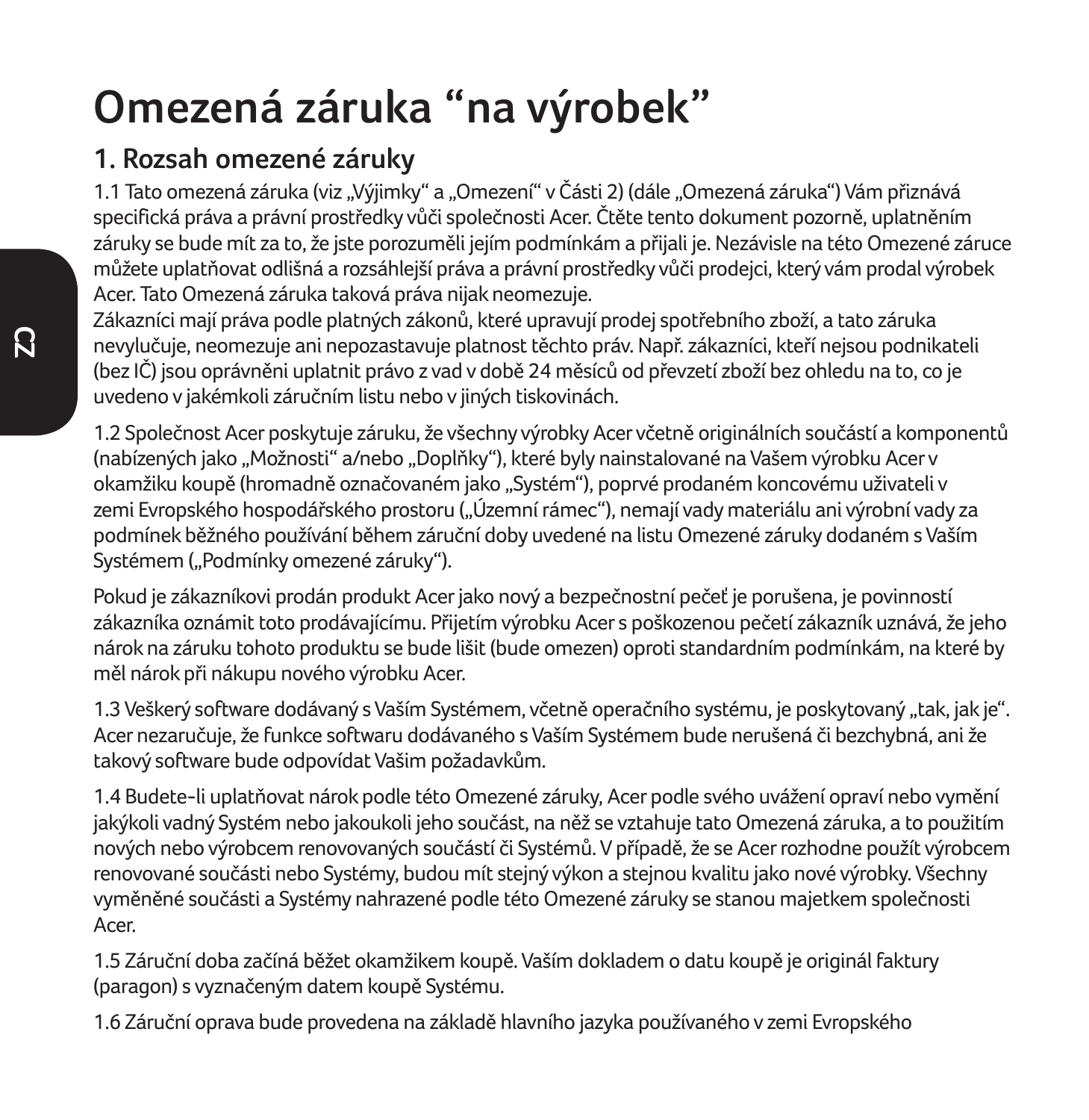hospodářského prostoru, v níž je podána žádost o opravu. Služby záruční opravy zahrnující aspekty Vašeho Systému založené na jazyku (tj. klávesnice, software), nemusí být proveditelné v jakémkoli jiném jazyce či jazycích než je hlavní jazyk či jazyky používané v zemi Evropského hospodářského prostoru, kde je uplatněn požadavek na opravu.

### **2. Výjimky a omezení**

Tato Omezená záruka podléhá následujícím výjimkám a omezením:

2.1 Výjimky

Tato Omezená záruka se nevztahuje na:

2.1.1 jakýkoli výrobek, který nebyl vyroben společností Acer nebo pro ni, nebo byl nejprve prodán koncovému uživateli v zemi mimo Územní rámec této Omezené záruky.

2.1.2 jakýkoli výrobek, který byl poškozen nebo znehodnocen v důsledku:

2.1.2.1 použití Systému k jinému než určenému účelu včetně neschopnosti použít Systém v souladu s Nápovědou pro uživatele dodávanou se Systémem nebo v důsledku jiného nesprávného použití či nedbalosti vzhledem k Systému, bez omezení;

2.1.2.2 úpravy systému včetně použití součástí, které nevyrobil či neprodal Acer;

2.1.2.3 servisu či opravy někým jiným než Acerem nebo servisním střediskem autorizovaným Acerem;

2.1.2.4 nevhodné přepravy nebo obalu při odeslání Systému společnosti Acer nebo servisnímu středisku autorizovanému Acerem; nebo

2.1.2.5 nevhodné instalace výrobků třetí strany (např. paměťových karet).

2.1.3 ztrátu či poškození jakýchkoli programů, dat nebo přenosných paměťových médií. Nesete odpovědnost za ukládání (zálohování) jakýchkoli programů, dat a/nebo přenosných paměťových médií, nestanoví-li závazný právní předpis jinak. Upozorňujeme Vás, že Acer může dle svého uvážení nahradit Systém předložený k záruční opravě repasovaným výrobkem stejné kvality a data uložená na Vašem původním Systému tak mohou být trvale nedostupná.

2.1.4 spotřební části, tj. části, které vyžadují pravidelnou výměnu v rámci běžného používání Systému, včetně baterií do notebooků, bez omezení.

2.1.5 drobné vady LCD displejů, které se vyskytují v Systémech vybavených LCD displeji, za předpokladu, že se nevyskytnou více než čtyři (4) vadné pixely na milion pixelů na daném LCD displeji, a dále za předpokladu, že se nevyskytne více než jeden vadný pixel v prostřední části displeje, je-li tento rozdělen do devíti (9) stejných pravoúhlých částí.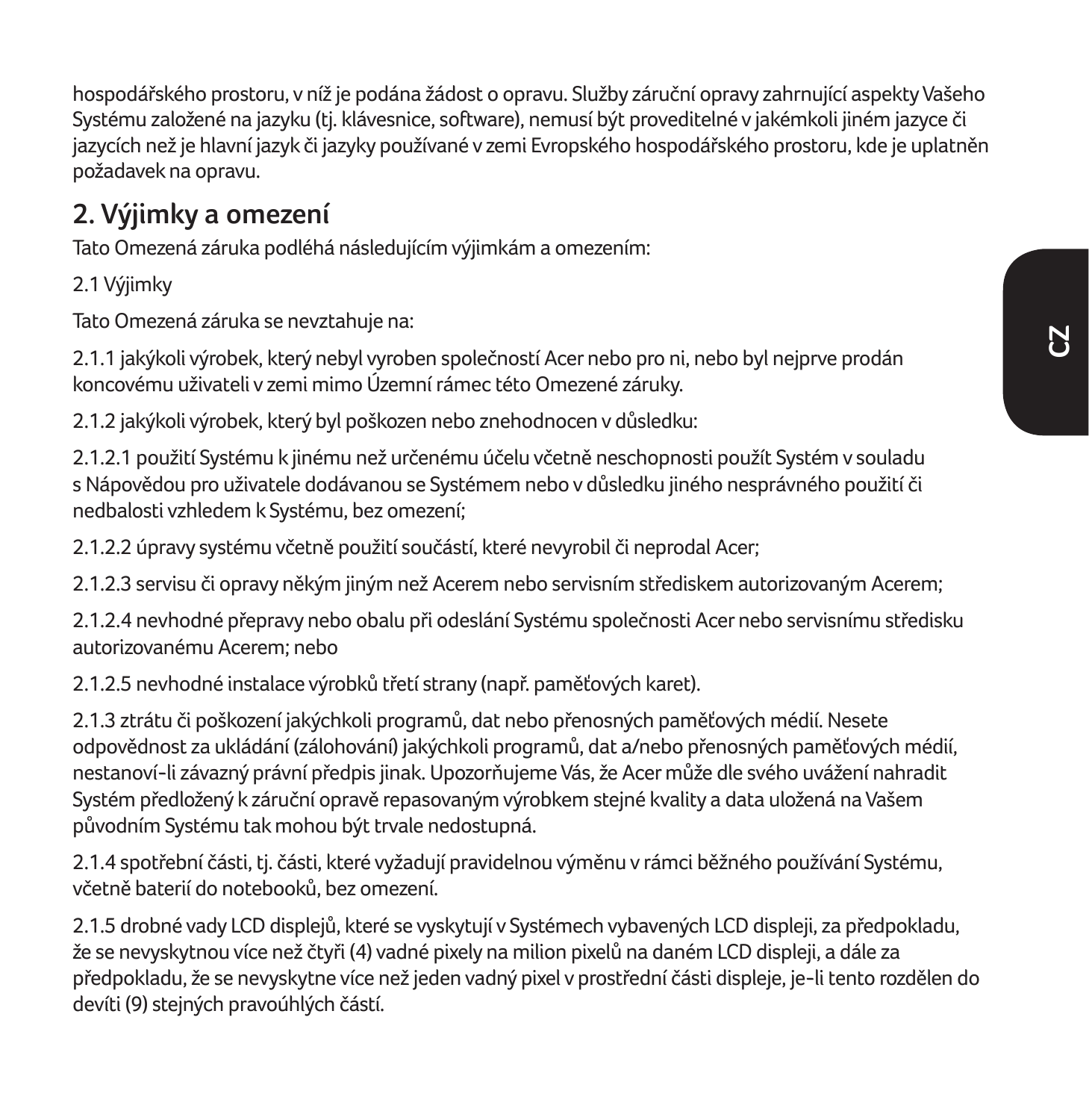#### 2.2 Omezení a neuznání záruky

2.2.1 Uplatníte-li nárok podle této Omezené záruky, předpokládá se, že jste souhlasili s tím, že oprava a (je-li dostupná) výměna, použitelná podle záručních služeb zde popsaných, je Vaším jediným a výhradním nárokem vůči Aceru nebo jakékoli z jeho sesterských či mateřských společností, pokud jde o jakékoli uplatnění práv z Omezené záruky Acer, zde uvedené.

### **3. Získání záručního servisu**

Chcete-li vznést jakýkoli nárok a/nebo využít záruční servis, obraťte se na kontakty uvedené v této Omezené záruce nebo navštivte webovou stránku http://support.acer-euro.com.

Ve smyslu této smlouvy "Acer" znamená společnost Acer působící na území, kde se Váš Acer výrobek poprvé prodal koncovému uživateli. Bližší informace obdržíte u své kontaktní osoby zastupující společnost Acer nebo na webových stránkách http://support.acer-euro.com.

Před vrácením Vašeho výrobku Acer do servisu se ujistěte, že jste zálohovali všechna data a programy a prosíme, odstraňte všechny důvěrné, vlastnické nebo osobní informace nebo programy (dále jen "Data"). Acer není odpovědný za ztrátu, poškození nebo prozrazení jakéhokoli obsahu při jeho kontrole nebo v důsledku jednání či opomenutí třetích stran, a není povinen obnovit ani re-instalovat žádná Data.

# **Podmínky omezené záruky**

| <b>VÝROBEK</b>     | TYP A DOBA ZÁRUKY                                                                                                          |
|--------------------|----------------------------------------------------------------------------------------------------------------------------|
| <b>Acer Enduro</b> | 3 Roky: Mail-in nebo Carry-In                                                                                              |
| Softwarová podpora | 180 dní                                                                                                                    |
| Mail-in            | Zákazník zasílá výrobek do servisu Acer. Po dokončení opravy Acer zasílá<br>výrobek zpět zákazníkovi.                      |
| Carry-in           | Zákazník dopraví výrobek k autorizovanému servisnímu partnerovi Acer.<br>Po dokončení opravy si zákazník výrobek vyzvedne. |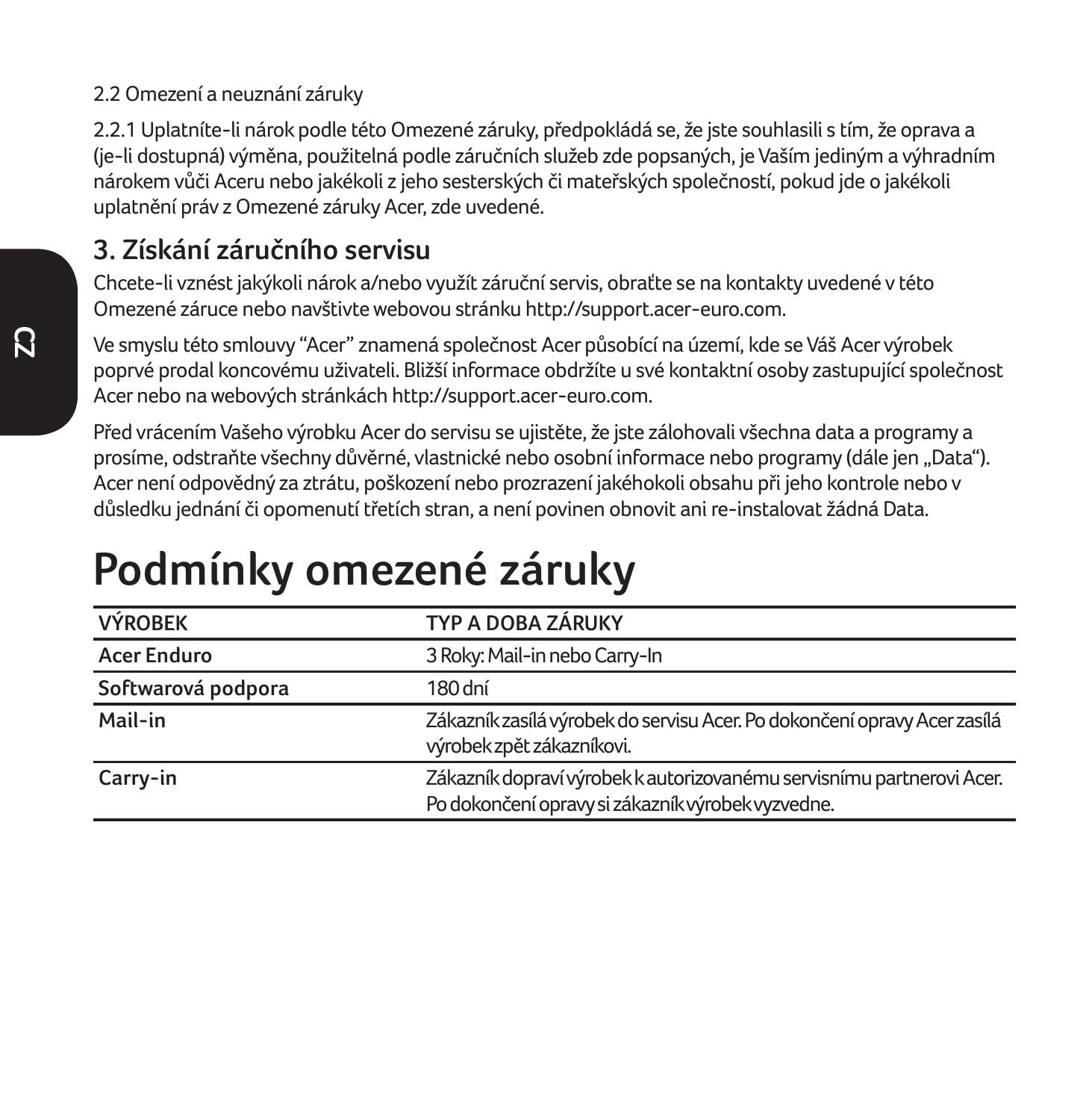### **Možnost rozšíření záruky**

Bližší informace k možnosti rozšíření záruky získáte na webových stránkách Acer nebo na odpovídajícím telefonním čísle ve Vaší zemi.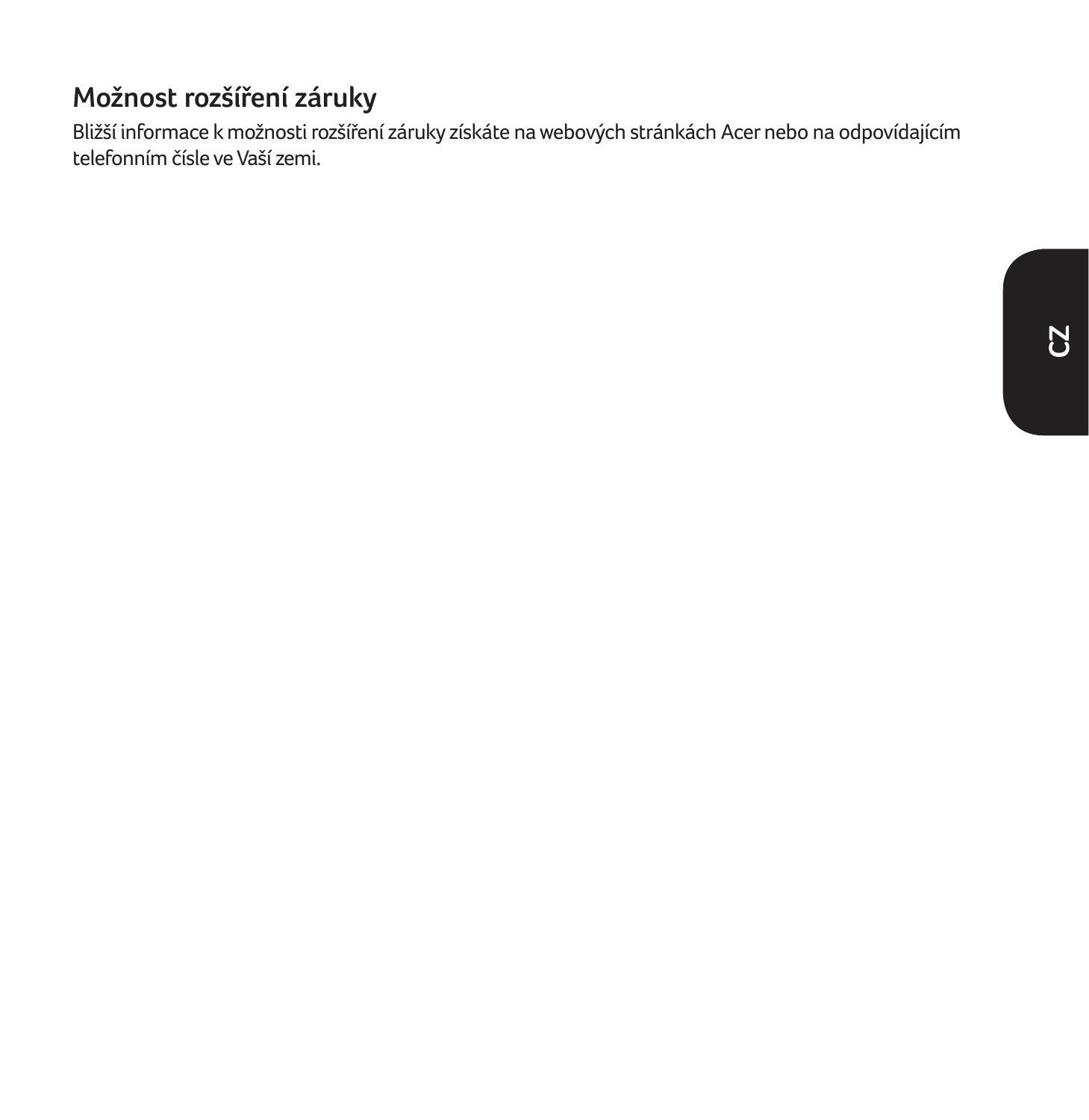# **Obmedzená záruka na výrobok**

## **1. Rozsah obmedzenej záruky**

1.1 Táto obmedzená záruka (viď "Výnimky" a "Obmedzenia" v Časti 2) (ďalej "Obmedzená záruka") Vám priznáva špecifické práva a právne prostriedky voči spoločnosti Acer. Čítajte tento dokument pozorne, uplatnením záruky sa bude mať za to, že ste porozumeli jej podmienkam a prijali ich. Nezávisle od tejto Obmedzenej záruky môžete uplatňovať odlišné a rozsiahlejšie práva a právne prostriedky voči predajcovi, ktorý vám predal výrobok Acer. Táto Obmedzená záruka takéto práva nijako neobmedzuje. Táto záruka nijako nevylučuje, neobmedzuje ani neruší práva spotrebiteľov, ktoré im pri nákupe spotrebného tovaru garantuje právny poriadok danej krajiny.

1.2 Spoločnosť Acer poskytuje záruku, že všetky výrobky Acer, vrátane originálnych súčastí a komponentov (ponúkaných ako "Možnosti" a/alebo "Doplnky"), ktoré boli nainštalované na Vašom výrobku Acer v okamihu kúpy (hromadne označovanom ako "Systém"), prvýkrát predanom koncovému užívateľovi v krajine Európskeho hospodárskeho priestoru ("Územný rámec"), nemajú vady materiálu ani výrobné vady za podmienok bežného používania počas záručnej doby, uvedenej na liste Obmedzenej záruky dodanom s Vašim Systémom ("Podmienky obmedzenej záruky").

Ak je zákazníkovi predaný produkt Acer ako nový a bezpečnostná pečať je porušená, je povinnosťou zákazníka oznámiť túto skutočnosť predávajúcemu. Prijatím výrobku Acer s poškodenou pečaťou zákazník uznáva, že jeho nárok na záruku tohto produktu sa bude líšiť (bude obmedzený) oproti štandardným podmienkam, na ktoré by mal nárok pri nákupe nového výrobku Acer.

1.3 Akýkoľvek software dodávaný s Vašim Systémom, vrátane operačného systému, je poskytovaný "tak, ako je". Acer nezaručuje, že funkcia softwaru dodávaného s Vašim Systémom bude nerušená či bezchybná, ani že takýto software bude zodpovedať Vašim požiadavkám.

1.4 Ak budete uplatňovať nárok podľa tejto Obmedzenej záruky, Acer podľa svojho uváženia opraví alebo vymení akýkoľvek vadný Systém alebo akúkoľvek jeho súčasť, na ktorú sa vzťahuje táto Obmedzená záruka, a to použitím nových alebo výrobcom renovovaných súčastí či Systémov. V prípade, že sa Acer rozhodne použiť výrobcom renovované súčasti alebo Systémy, budú mať rovnaký výkon a kvalitu ako nové výrobky. Všetky vymenené súčasti a Systémy nahradené podľa tejto Obmedzenej záruky sa stanú majetkom spoločnosti Acer.

1.5 Záručná doba začína plynúť okamihom kúpy. Vašim dokladom o dátume kúpy je originál faktúry (paragón) s vyznačeným dátumom kúpy Systému.

1.6 Záručná oprava bude vykonaná na základe hlavného jazyka používaného v krajine Európskeho hospodárskeho priestoru, v ktorej je podaná žiadosť o opravu. Služby záručnej opravy zahrňujúce jazykové aspekty Vášho Systému (tj. klávesnice, software), nemusia byť vykonateľné v akomkoľvek inom jazyku či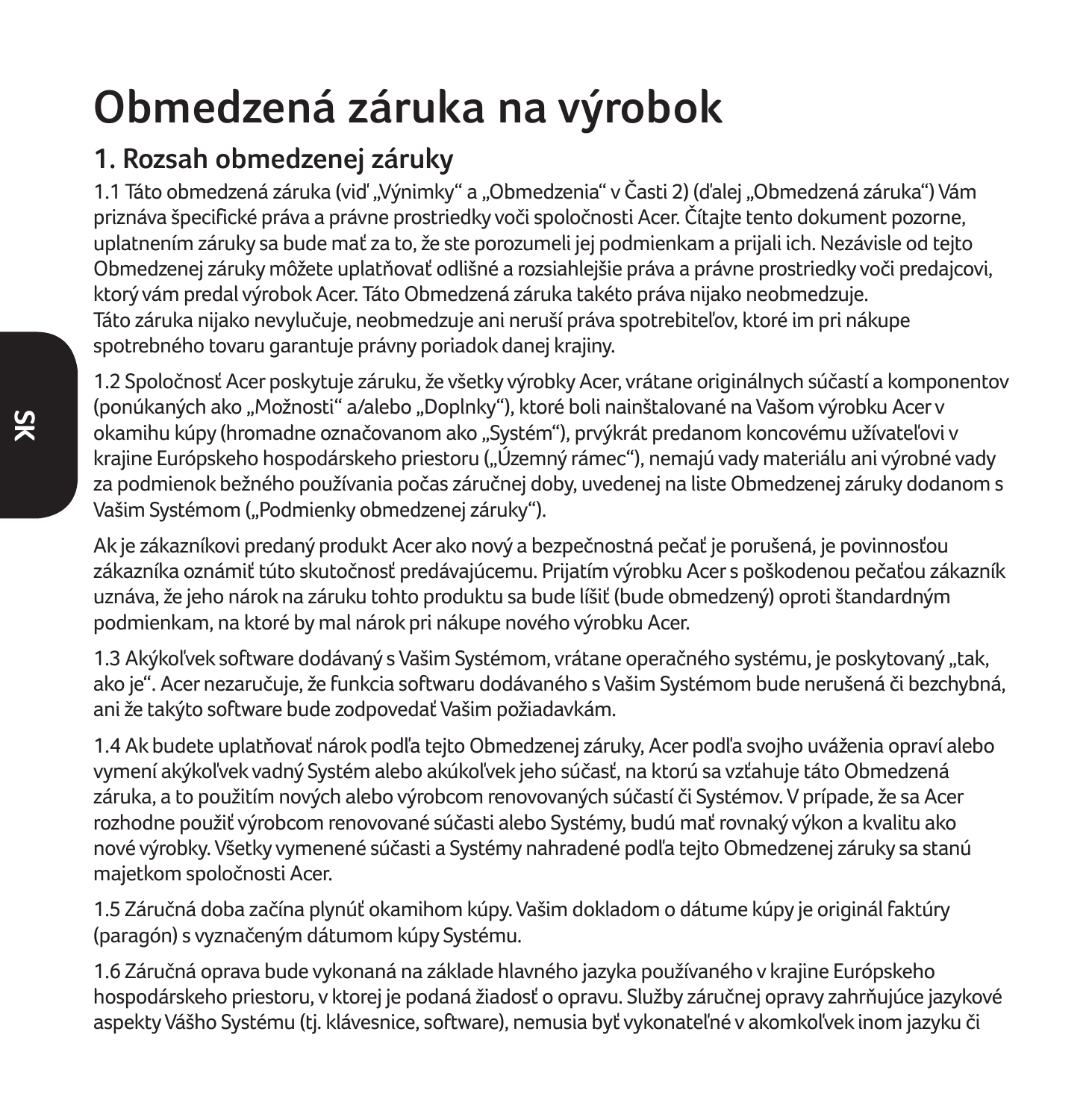**SK**

jazykoch, ako je hlavný jazyk či jazyky používané v krajine Európskeho hospodárskeho priestoru, kde je uplatnená požiadavka na opravu.

### **2. Výnimky a obmedzenia**

Táto Obmedzená záruka podlieha nasledujúcim výnimkám a obmedzeniam:

2.1 Výnimky

Táto Obmedzená záruka sa nevzťahuje na:

2.1.1 akýkoľvek výrobok, ktorý nebol vyrobený spoločnosťou Acer alebo pre ňu, alebo bol najprv predaný koncovému užívateľovi v krajine mimo Územného rámca tejto Obmedzenej záruky.

2.1.2 akýkoľvek výrobok, ktorý bol poškodený alebo znehodnotený v dôsledku:

2.1.2.1 použitia Systému k inému než určenému účelu, vrátane neschopnosti použiť Systém v súlade s Príručkou pre užívateľa dodávanou so Systémom alebo v dôsledku iného nesprávneho použitia, či zanedbaním Systému, bez obmedzenia;

2.1.2.2 úpravy systému vrátane použitia súčastí, ktoré neboli vyrobené či neboli predané Acerom;

2.1.2.3 servisu či opravy niekým iným než Acerom alebo autorizovaným servisom spoločnosti Acer;

2.1.2.4 nevhodnej prepravy alebo obalu pri odosielaní Systému Acer alebo autorizovaným servisom spoločnosti Acer; alebo

2.1.2.5 nevhodnej inštalácie výrobkov iných výrobcov (napr. pamäťových kariet).

2.1.3 stratu či poškodenie akýchkoľvek programov, dát alebo prenosných pamäťových médií. Nesiete zodpovednosť za uloženie (zálohovanie) akýchkoľvek programov, dát a/alebo prenosných pamäťových médií. Upozorňujeme Vás na to, že Acer môže podľa svojho uváženia nahradiť Systém predložený k záručnej oprave za iný produkt rovnakej kvality a dáta uložené na Vašom pôvodnom Systéme tak môžu byť trvale nedostupné.

2.1.4 diely spotrebného charakteru, t.j. časti, ktoré vyžadujú pravidelnú výmenu v rámci bežného používania Systému, vrátane akumulátorov do notebookov, bez obmedzenia.

2.1.5 drobné závady LCD Produktov, ktoré sa vyskytujú v Systémoch vybavených LCD Produktmi, za predpokladu, že sa nevyskytnú viac než štyri (4) vadné pixely na 1 milión pixelov na danom LCD Produkte, a ďalej za predpokladu, že sa nevyskytne viac než jeden vadný pixel v stredovej oblasti Produktu, pri jeho rozdelení do deviatich (9) rovnakých pravouhlých častí.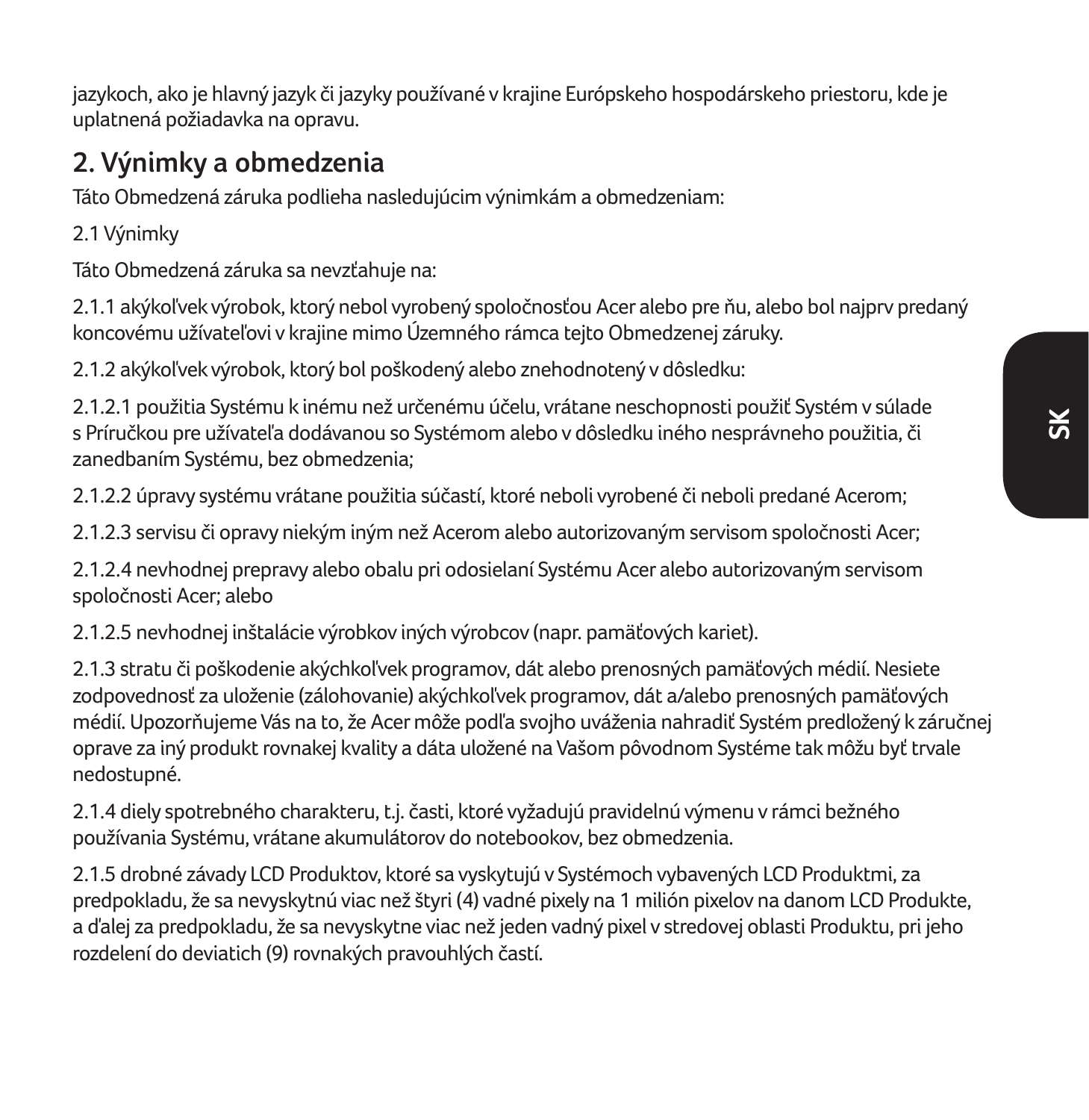#### 2.2 Obmedzenie a neuznanie záruky

2.2.1 Ak uplatníte nárok podľa tejto Obmedzenej záruky, predpokladá sa, že ste súhlasili s tým, že oprava a (ak je dostupná) výmena, použiteľná podľa záručných služieb tu popísaných, je Vašim jediným a výhradným nárokom voči Aceru alebo akejkoľvek z jeho sesterských či materských spoločností, pokiaľ ide o akékoľvek porušenie Obmedzenej záruky Acer tu uvedenej.

### **3. Získanie záručného servisu**

Ak chcete vzniesť akýkoľvek nárok a/alebo využiť záručný servis, obráťte sa na kontakty uvedené na Záručnom liste alebo navštívte webovú stránku http://support.acer-euro.com.

V zmysle tejto zmluvy "Acer" znamená spoločnosť Acer pôsobiacu na území, kde bol Váš Acer výrobok po prvýkrát predaný koncovému užívateľovi. Bližšie informácie obdržíte u svojej kontaktnej osoby zastupujúcej spoločnosť Acer alebo na webovských stránkach http://support.acer-euro.com.

Pred vrátením Vášho výrobku Acer do servisu sa uistite, že ste zálohovali všetky dáta a programy. Odstráňte, prosím, všetky dôverné, osobné alebo inak chránené informácie prípadne programy (ďalej len "Dáta"). Acer nie je zodpovedný za stratu, poškodenie alebo prezradenie akéhokoľvek obsahu pri jeho kontrole alebo v dôsledku konania alebo pochybenia tretích strán, a nie je povinný obnoviť ani reinštalovať žiadne Dáta.

# **PODMIENKY OBMEDZENEJ ZÁRUKY**

| <b>VÝROBOK</b>     | DĹŽKA A TYP ZÁRUKY                                                                                                             |
|--------------------|--------------------------------------------------------------------------------------------------------------------------------|
| Acer Enduro        | 3 Roky: Mail-in alebo Carry-In                                                                                                 |
| Softvérová podpora | 180 dní                                                                                                                        |
| Mail-in            | Zákazník odošle výrobok do servisu Acer. Po ukončení opravy zašle<br>Acer výrobok späť zákazníkovi.                            |
| Carry-In           | Zákazník prinesie výrobok k autorizovanému servisnému partnerovi<br>Acer. Po ukončení opravy si zákazník zariadenie vyzdvihne. |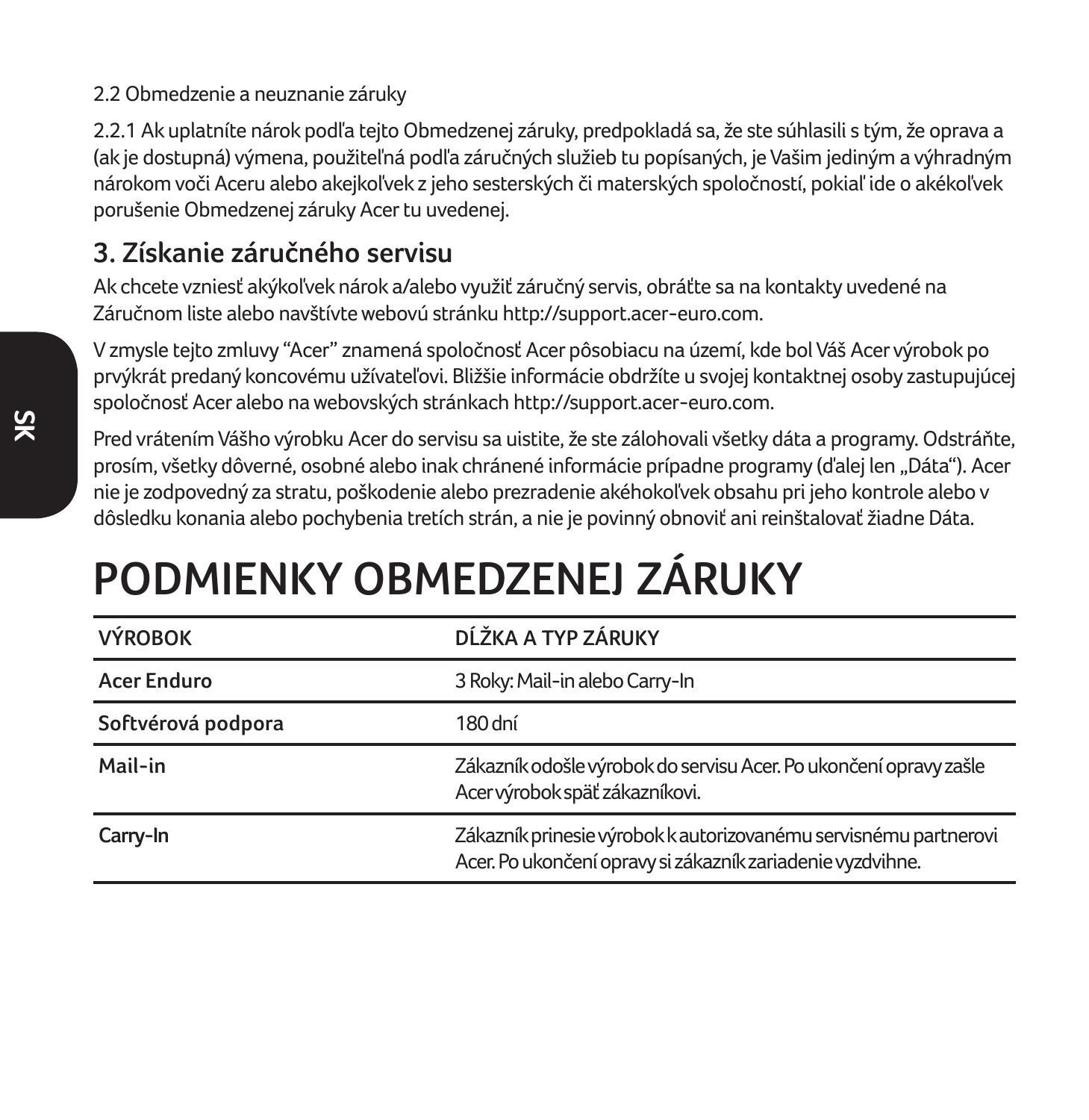### **Možnosti rozšírenia záruky**

Informácie o rozšírených zárukách nájdete na webových stránkach Acer alebo ich získate telefonicky na uvedenom čísle.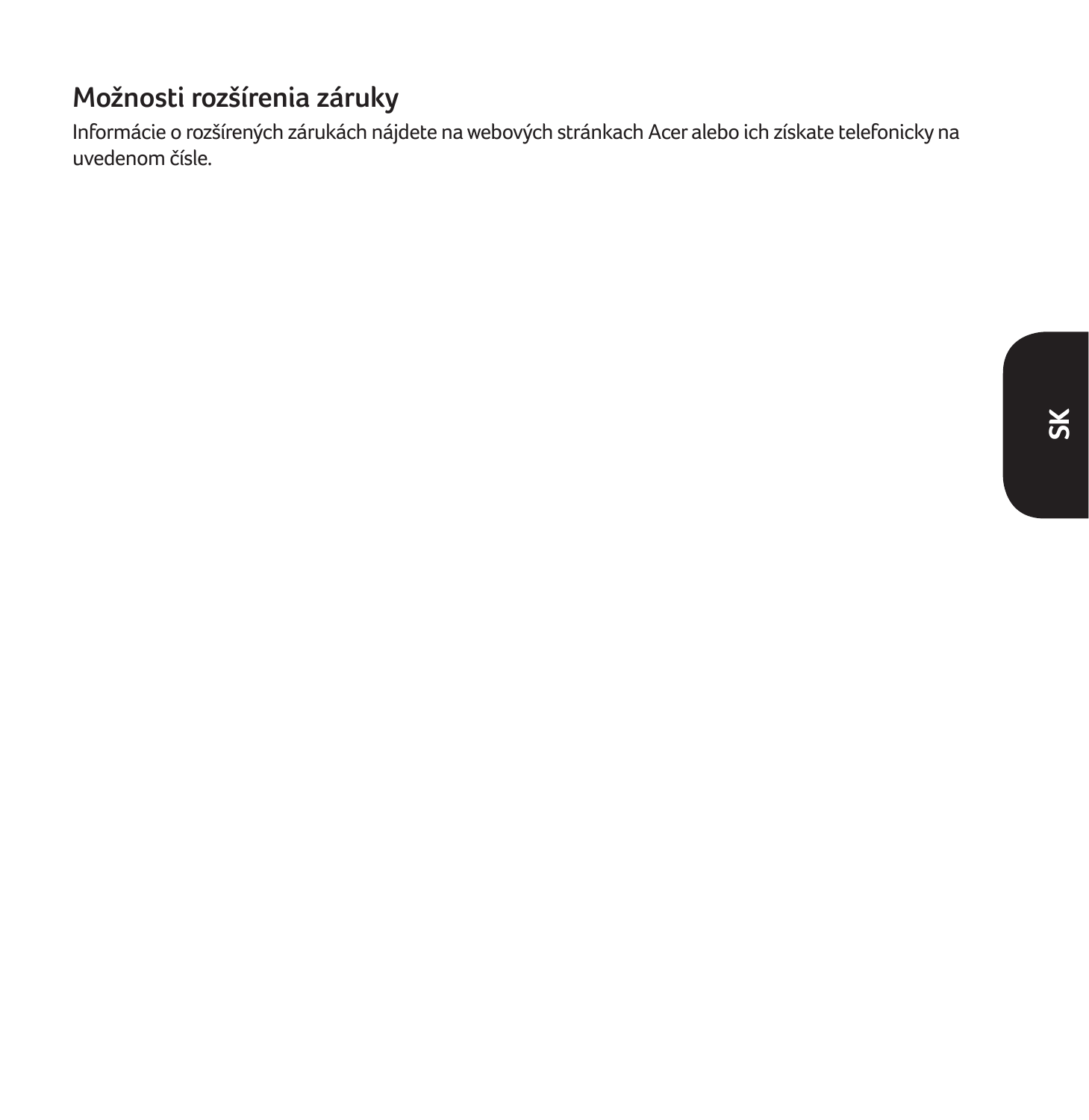# **Korlátozott jótállási nyilatkozat**

# **1. A korlátozott jótállás terjedelme**

1.1 A jelen jótállás alapján a Magyarországon forgalomba hozott Acer termékek vásárlóit az alábbiakban meghatározott jogok és jogorvoslati lehetőségek illetik meg a forgalmazóval szemben. (A 2. pontban megtalálhatja mindazon esetek felsorolását, amelyeknél az Acer által nyújtott jótállás /garancia/ kizárására illetve korlátozására kerül sor)

A jelen jótállás alapján történő igényérvényesítéssel a jótállás igénybevételére jogosult megerősíti azt, hogy a jótállási nyilatkozatba foglaltakat megismerte, azokat megértette és magára nézve kötelezőnek, fogadta el. Minden, a jelen nyilatkozatból eredő jótálláson alapuló érvényesítése során a jelen jótállási nyilatkozatba foglaltak irányadóak, ezért szíveskedjék a jelen dokumentumot gondosan áttanulmányozni.

A fogyasztót a fogyasztási cikkek értékesítésére vonatkozó jogszabályokban foglalt jogok illetik meg, és ez a garancia nem zárja ki, korlátozza vagy függeszti fel a nevezett jogok egyikét sem. Például a fogyasztót 2 év törvényi szavatosság illeti meg a vásárlás dátumától kezdődően - függetlenül attól, hogy mi van feltüntetve a garancia kártyán vagy bármilyen más anyagon.

1.2. Az Acer által nyújtott jótállás nem érinti a vásárlók törvényes jogait és jogorvoslati lehetőségeit, és nem korlátozza a fogyasztókat a Ptk. 6:157-6:167. §-aiban, a 151/2003 (IX.22.) Korm. Rendeletben (a továbbiakban: kötelező jótállás), valamint a 19/2014. (IV. 29.) NGM rendelet alapján, vagy a jövőben ezen jogszabályok helyébe lépő egyéb rendelkezések értelmében megillető jogosultságokat sem. Amennyiben az Acer a kötelező 1 évet meghaladó időtartamú garanciát vállal bármely termékére, akkor a vásárlás napjától számított 12 hónap elteltét követően a garancia terjedelme és az igényérvényesítés tekintetében, minden esetben, kizárólag a termékhez kapott Korlátozott Jótállási Nyilatkozat vonatkozó rendelkezései érvényesek. Ha a jótállási jegy kitöltésre került annak ellenére, hogy a termék megvásárlása nem fogyasztói jogügylet keretében történt, akkor a vásárló kizárólag a termékhez mellékelt Korlátozott Jótállási Nyilatkozat szerinti jogokat érvényesítheti a jótállás keretében.

1.3. Az Acer jótállást vállal a termékhez mellékelt Korlátozott jótállási nyilatkozat Kártyában meghatározott garancia időtartama alatt minden olyan Magyarországon forgalmazott és a végfelhasználó részére első ízben értékesített Acer termék anyagbeli vagy gyártási hibától való mentességéért, ideértve a vétel időpontjáig azokba beépített eredeti Acer alkatrészeket és tartozékokat is (együttesen: rendszer), amelyek használatára rendeltetésszerűen került sor. A forgalomba hozott rendszerhez kapcsoltan értékesített – tartós fogyasztási cikknek nem minősülő - szoftverek, ideértve az operációs rendszert is, a termék átadáskori állapotában fennálló felszereltséggel és állapotban kerülnek biztosításra. Az Acer nem vállal garanciát arra nézve, hogy a kapcsolt szoftverek bármelyike folyamatosan vagy hibamentesen fog működni, illetőleg megfelel a vásárló által támasztott igényeknek. A hibás szoftverekkel kapcsolatos szavatossági igényt a vásárlás napjától számított 2 éves időtartamon belül lehet a törvényes rendelkezések megtartásával érvényesíteni.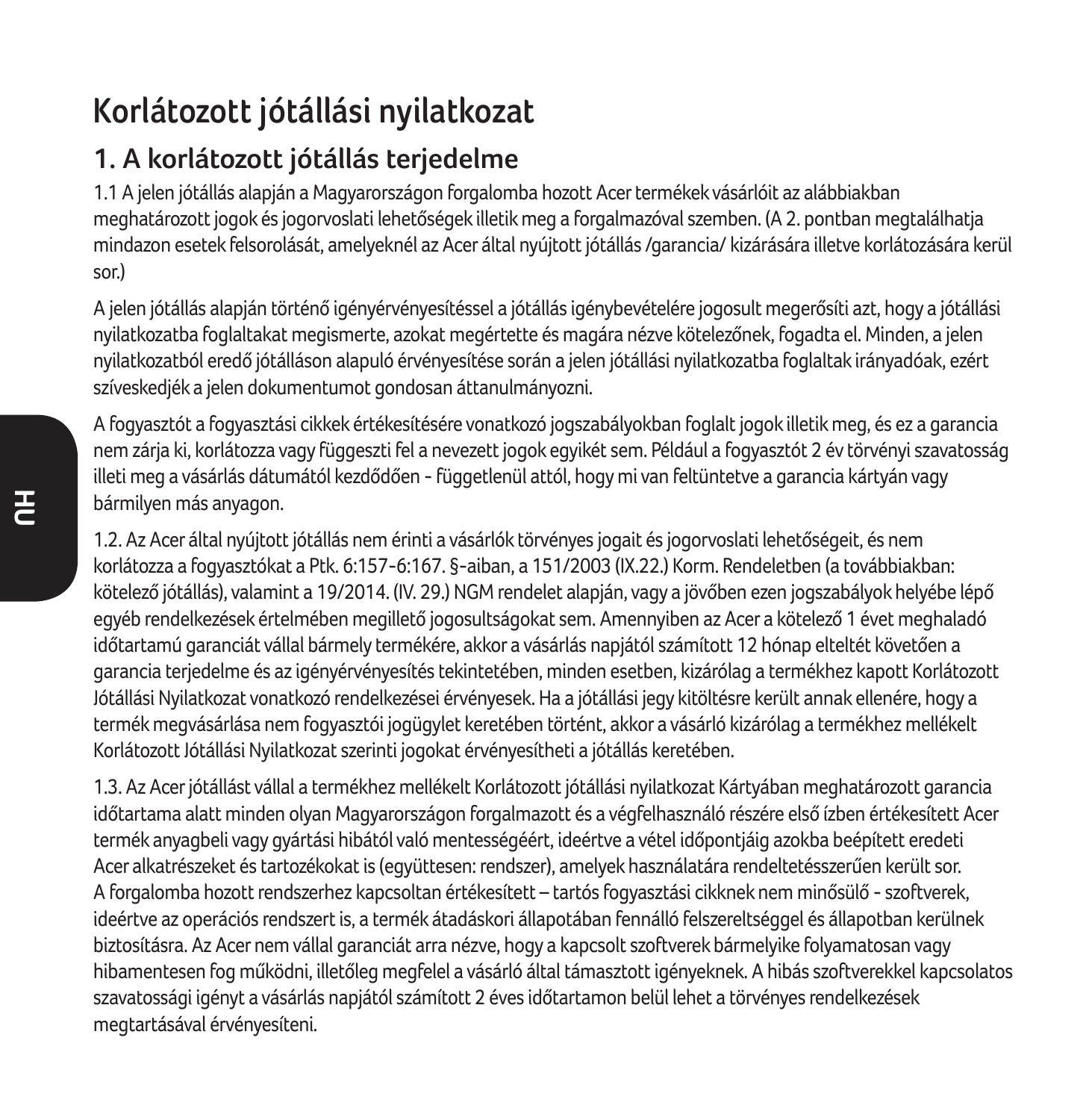1.4. A jelen Korlátozott Jótállási Nyilatkozat alapján történő igényérvényesítés esetén az Acer köteles saját választása szerint a hibás rendszernek vagy az abban foglalt hibás alkatrésznek a kijavítására, illetőleg annak új, utángyártott vagy gyárilag felújított rendszerre vagy alkatrészre történő kicserélésére. Abban az esetben, ha az Acer a jótállás keretében végzett javítás során gyárilag felújított rendszert vagy alkatrészt használ fel, ezek teljesítményének és jellemző vonásainak meg kell egyeznie az újonnan megvásárolt termék teljesítményével és jellemző vonásaival.

Az Acer tulajdonába megy át a jótállás keretében kiszerelésre illetőleg kicserélésre kerülő minden hibás rendszer és alkatrész, míg a csereként átadott rendszer vagy alkatrész a vásárló tulajdonába kerül.

1.5. A jótállási kötelezettség a vásárlás időpontjával veszi kezdetét. Jótállási igényt az a vásárló érvényesíthet, aki a termékkel és fogyasztó esetén az érvényes jótállási jeggyel, fogyasztónak nem minősülő vásárló esetén a vásárláskor átadott – az értékesítés időpontját is tartalmazó - eredeti számlával (eladást igazoló nyugtával), rendelkezik. A fogyasztói szerzödések keretében érvényesített jótállási igények intézésénél a vonatkozó jogszabályi rendelkezések irányadóak.

1.6. A kötelező jótállás, valamint a jelen Korlátozott Jótállási Nyilatkozat alapján, garanciális javítás az Európai Gazdasági Térség (a továbbiakban: EGT) bármely – a vásárlás helyétől eltérő - országában igényelhető azzal, hogy ilyen esetben a javításra az EGT azon országában hivatalosan használt nyelven kerül sor, amely országban a szervizt igénybe veszik. Előfordulhat, hogy a jótállás körébe tartozó javítás, valamely a megvásárolt rendszer nyelvének megfelelően specifikusan kialakított tartozékot vagy alkatrészt érint (pl. billentyűzet, szoftver), nem végezhető el a rendszer nyelvezetétől eltérő más nyelven (nyelveken), így azon a nyelven sem, amely abban az országban használatos, amelyben a javítás elvégzését kérik.

# **2. A jótállás kizárása és korlátozása**

#### **2.1. A jelen jótállás nem terjed ki:**

2.1.1. azon termékekre, amelyek nem az Acer által, vagy annak részére kerültek legyártásra, valamint az Acer által vagy Acer számára gyártott azon termékre, amelyeket a végfelhasználó számára a jelen jótállás területi hatályán (EGT országai) kívül eső országban értékesítettek;

2.1.2. azon termékekre, amelyek az alábbiakban megjelölt cselekmények bármelyike következtében sérültek vagy hibásodtak meg:

2.1.2.1. A rendszer rendeltetésellenes használata, ideértve – de nem kizárólagosan – bármely, nem a rendszerhez mellékelt használati útmutató szerinti használatot is, a rendszer bármely egyéb rendeltetésétől eltérő használatát, illetőleg a rendszerrel kapcsolatos egyéb szakszerűtlen használatot;

2.1.2.2. a rendszer bárminemű megváltoztatása, beleértve olyan alkatrészek használatát is, amelyeket nem az Acer gyártott vagy forgalmazott;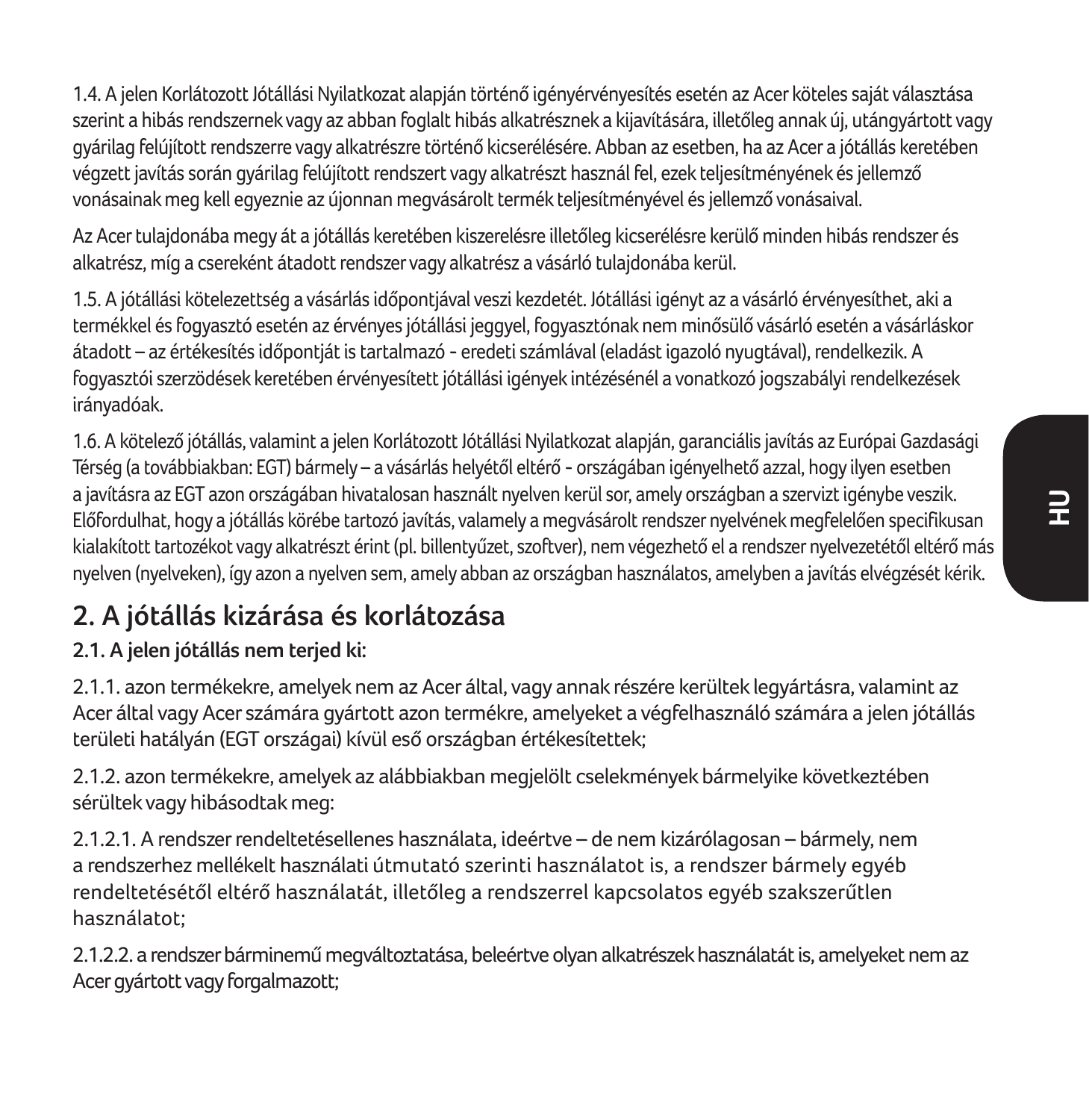2.1.2.3. az Acer-en vagy az Acer által megjelölt szolgáltatón kívül bárki más által végzett szerviz vagy javítás;

2.1.2.4. a rendszernek az Acer-hez vagy az Acer által engedélyezett szervizszolgáltatóhoz történő visszaküldése során a termék nem megfelelő szállítása vagy csomagolása; valamint

2.1.2.5. harmadik személy termékének (pl. memória-kártyák) szakszerűtlen installálása;

2.1.3. bármely program, adat vagy hordozható adattároló-eszköz elvesztésére vagy megrongálódására. Minden program, adat vagy hordozható adattároló-eszköz megóvása, biztonsági másolat készítése, a jótállási igényt érvényesítő felelősségi körébe tartozik. Kérjük ennek során legyen tekintettel arra, hogy az Acer választása szerint jogosult a garanciális javításra kerülő rendszert azonos minőségű új vagy felújított termékre kicserélni, amely következtében az Ön által a jótállás keretében javításra beadott rendszerben tárolt bármely adat elveszhet, megsérülhet, vagy a javítást követően elérhetetlenné válhat az Ön számára;

2.1.4. a fogyóeszközökre, ideértve a rendszer azon részeit is, amelyek a rendszer rendeltetésszerű használata során időnként kicserélést igényelnek, mint például a hordozható számítógépek akkumulátorai.

2.1.5. A nem fogyasztói jogügylet keretében értékesített termékek, valamint a fogyasztó által az 1 éves kötelező garancia leteltét követően a korlátozott jótállási nyilatkozat alapján érvényesített igény esetén a jótállás nem terjed ki az LCD kijelző technológiával felszerelt rendszerekben az LCD kijelző olyan apróbb hibáira, amelyek következtében az adott LCD kijelzőn minden egymillió pixelre maximum négy (4) hibás pixel esik azzal, hogy egyidejűleg a kijelző panel kilenc (9) egyenlő négyszögletű területre felbontása esetén a középen elhelyezkedő négyzetben egynél több hibás pixel nem fordulhat elő.

2.2. A felelősség korlátozása és kizárása

2.2.1. A felelősség kizárása nem vonatkozik a szerződésszegésből eredően, szándékosan, súlyos gondatlansággal illetőleg bűncselekmény következményeként életben, vagy testi épségben bekövetkezett károkra.

### **3. Jótálláson alapuló szolgáltatás igénybevétele**

A jótálláson alapuló igények bejelentésére és a jótállás keretében történő szolgáltatás igénybevételének a jótállási jegyen feltüntetetteknek megfelelően kerülhet sor azzal, hogy a rögzített bekötésű, 10 kg-nál súlyosabb, vagy tömegközlekedési eszközön nem szállítható tartós fogyasztási cikkek esetén az ACER kötelezettséget vállal arra, hogy ezen termékek javítását azok üzemelésének helyén végzi el. A területileg illetékes ACER-társaság és a garanciális szervizek elérhetőségei a jótállási jegyen, valamint http://support.acer-euro.com weboldalon kerültek feltüntetésre.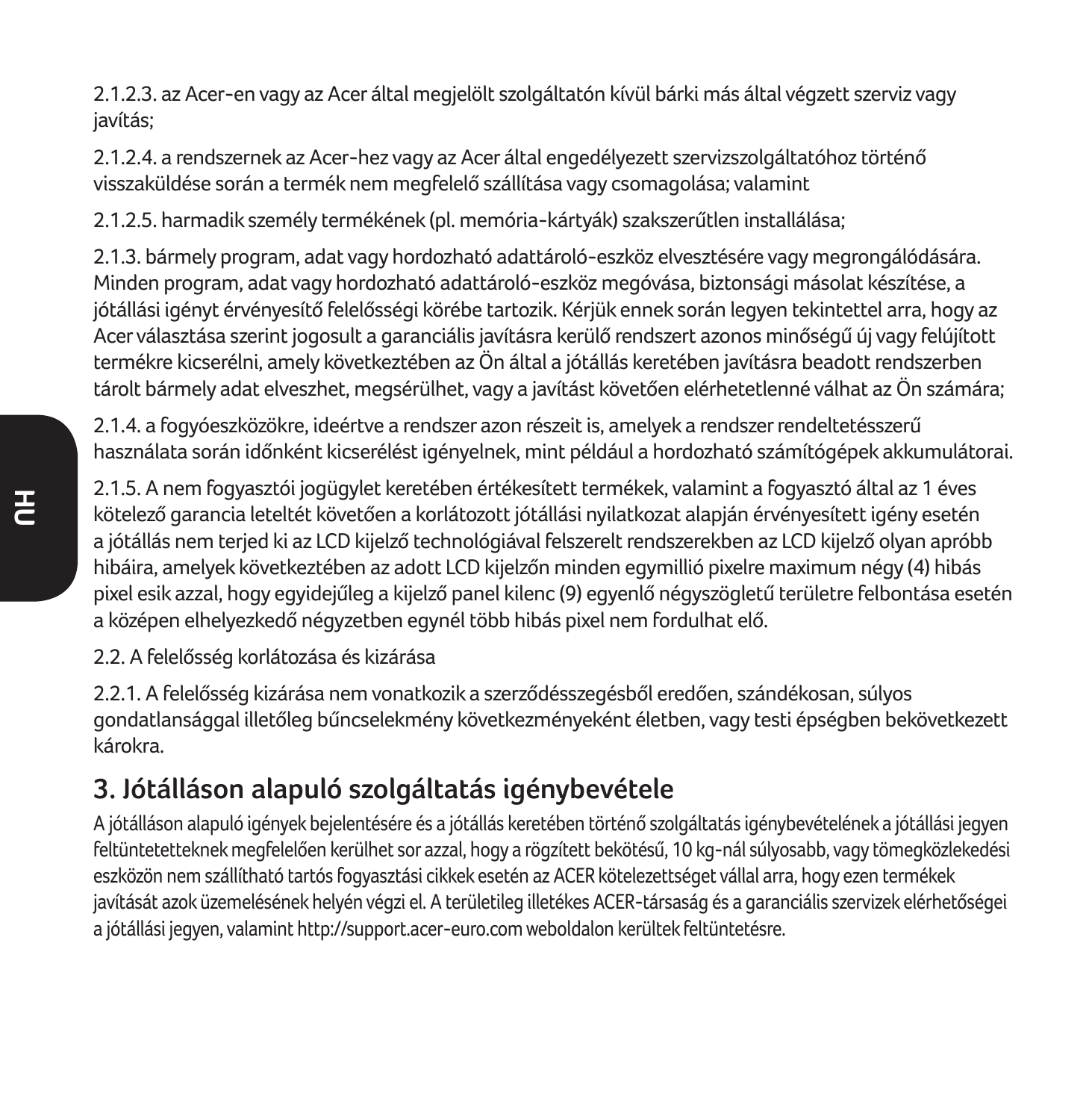Mielőtt elküldené Acer termékét szervizbe, kérjük bizonyosodjon meg arról, hogy lementette adatait és programjait és kérjük töröljön minden bizalmas, védett és személyes információt vagy programot ( továbbiakban "Adatok" ) a készülékről. Az Acer nem felelős az Adatok vesztéséért, sérüléséért vagy közzétételéért, melyek az Acer felügyeletén kívül, vagy harmadik felek cselekedetei vagy mulasztása miatt történtek, szintén nem felelős az Adatok helyreállításáért vagy újratelepítéséért.

# **Korlátozott jótállási nyilatkozat Kártya**

| Termék            | Garancia időtartama és típusa                                                                                                                                  |
|-------------------|----------------------------------------------------------------------------------------------------------------------------------------------------------------|
| Acer Enduro       | 3 Év: Mail-in vagy Carry-In                                                                                                                                    |
| Softwaretámogatás | 180 nap                                                                                                                                                        |
| Mail-in           | Az ügyfél elküldi a készüléket az Acer szervizközpontjába. A<br>szervizbeavatkozás végeztével az Acer szervizközpont visszaküldi a készüléket<br>az ügyfélnek. |
| Carry-In          | Az ügyfél elviszi a készüléket az Acer márkaszervizébe. A szervizbeavatkozás<br>végesztével az ügyfél átveszi a készüléket az Acer márkaszervizében.           |

### **A garanciakiterjesztés opciói**

Bővebb információt a garanciakiterjesztésről az Acer weboldalán, vagy a feltüntetett telefonszámon kaphat.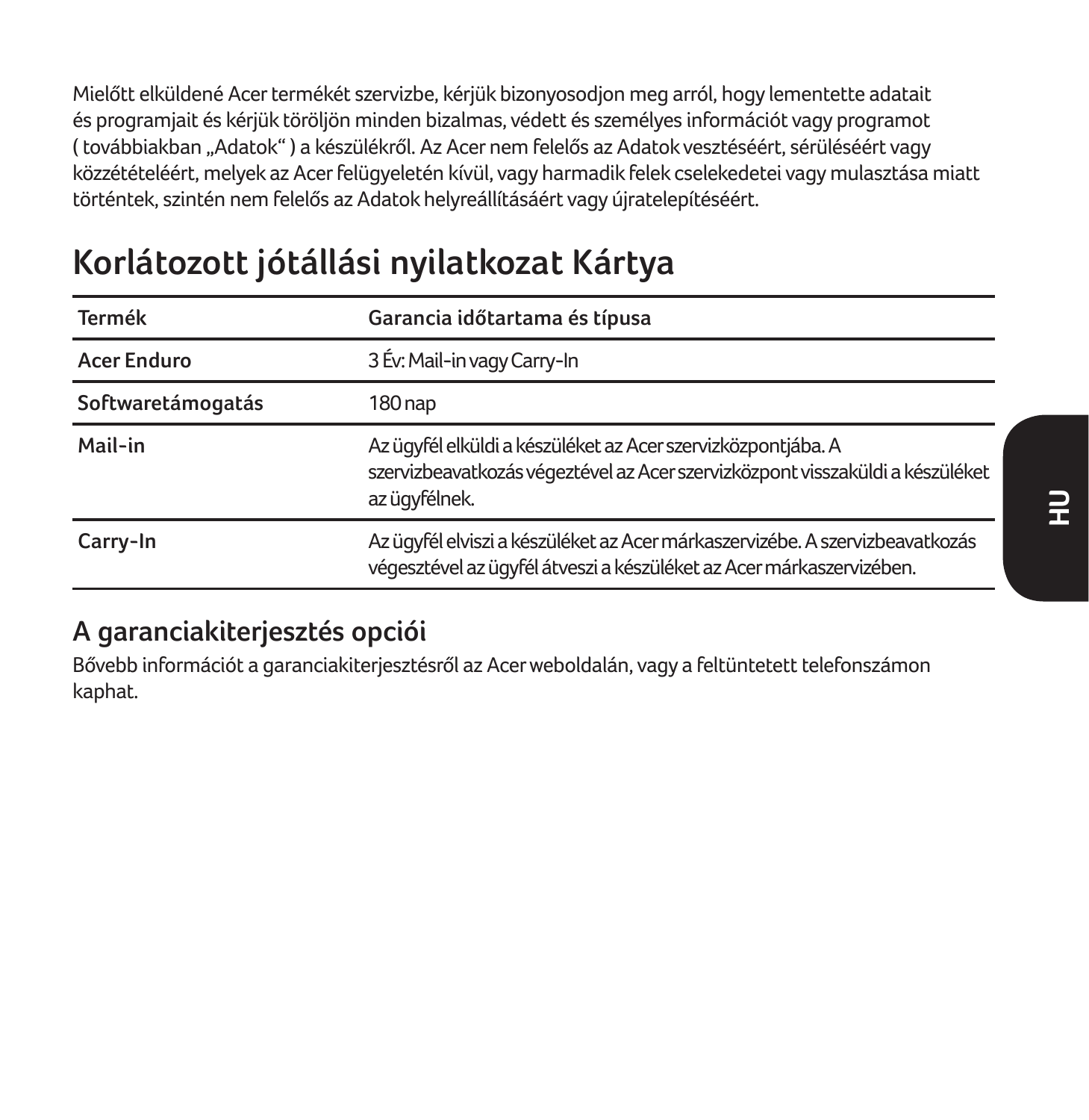# **Ograniczona Gwarancja dla produktu**

# **1. Zakres Ograniczonej gwarancji**

1.1 Niniejsza ograniczona gwarancja (patrz "wyłączenia" i "ograniczenia" w pkt. 2) ("Ograniczona Gwarancja") przyznaje nabywcy określone prawa i uprawnienia wobec Acer. Dokument ten powinien zostać przeczytany uważnie, ponieważ w przypadku zgłaszania roszczeń na podstawie niniejszej Ograniczonej Gwarancji, będzie uważane, że nabywca zrozumiał i zaakceptował jej warunki. Niezależnie od niniejszej Ograniczonej Gwarancji, nabywcy przysługują inne oraz dalej idące prawa oraz uprawnienia wobec kupca, który sprzedał mu produkt Acer. Niniejsza Ograniczona Gwarancja nie ogranicza tych praw. Niniejsza gwarancja nie wyłącza, nie ogranicza ani nie zawiesza uprawnień nabywcy wynikających z przepisów o rękojmi za wady rzeczy sprzedanej. Na przykład przy sprzedaży konsumenckiej obowiązuje co najmniej 2-letni okres rękojmi, liczony od daty wydania rzeczy nabywcy, niezależnie od informacji zawartych w karcie gwarancyjnej lub innych materiałach.

1.2 Acer zapewnia, że każdy produkt Acer, łącznie z oryginalnymi częściami i wyposażeniem (specjalne wyposażenie i akcesoria), które zostały zainstalowane w produkcie Acer nabywcy, w czasie jego zakupu (zwanego dalej łącznie "Systemem"), podczas pierwszej sprzedaży użytkownikowi końcowemu w kraju Europejskiego Obszaru Gospodarczego ("Obszar"), jest wolny od wad materiału oraz wad dotyczących wykonania, pod warunkiem normalnego jego używania w okresie obwiązywania gwarancji, który został określony w karcie dotyczącej Ograniczonej Gwarancji, dostarczonej nabywcy łącznie z jego Systemem ("Karta Gwarancyjna").

Jeśli produkt Acer, sprzedawany jako nowy, ma naruszoną plombę zabezpieczającą firmy Acer, nabywca ma obowiązek odmowy przyjęcia dostawy oraz stosownego powiadomienia sprzedawcy.

W przypadku przyjęcia przez nabywcę produktu Acer z naruszoną plombą niniejsza Ograniczona Gwarancja nie znajduje zastosowania. Nie ogranicza to ani nie wyłącza uprawnień nabywcy z tytułu rękojmi za wady rzeczy sprzedanej.

1.3 Oprogramowanie Systemu, łącznie z systemem operacyjnym, jest dostarczone w stanie "takim jaki jest" (w stanie otrzymanym od producenta). Acer nie gwarantuje, że praca oprogramowania dostarczonego z Systemem będzie niezakłócona lub wolna od usterek, lub że oprogramowanie będzie spełniać wymagania nabywcy.

1.4 W przypadku zgłaszania roszczeń z gwarancji, Acer, według własnego wyboru, naprawi lub wymieni System lub jakąkolwiek jego część objętą gwarancją, używając nowych lub fabrycznie odnowionych części lub Systemów. W sytuacji, gdy Acer zdecyduje się użyć fabrycznie odnowionych części lub Systemów, będą one posiadały taką samą charakterystykę operacyjną jak nowe produkty. Wszystkie wymienione w ramach niniejszej Ograniczonej Gwarancji części i zastąpione Systemy stają się własnością Acer.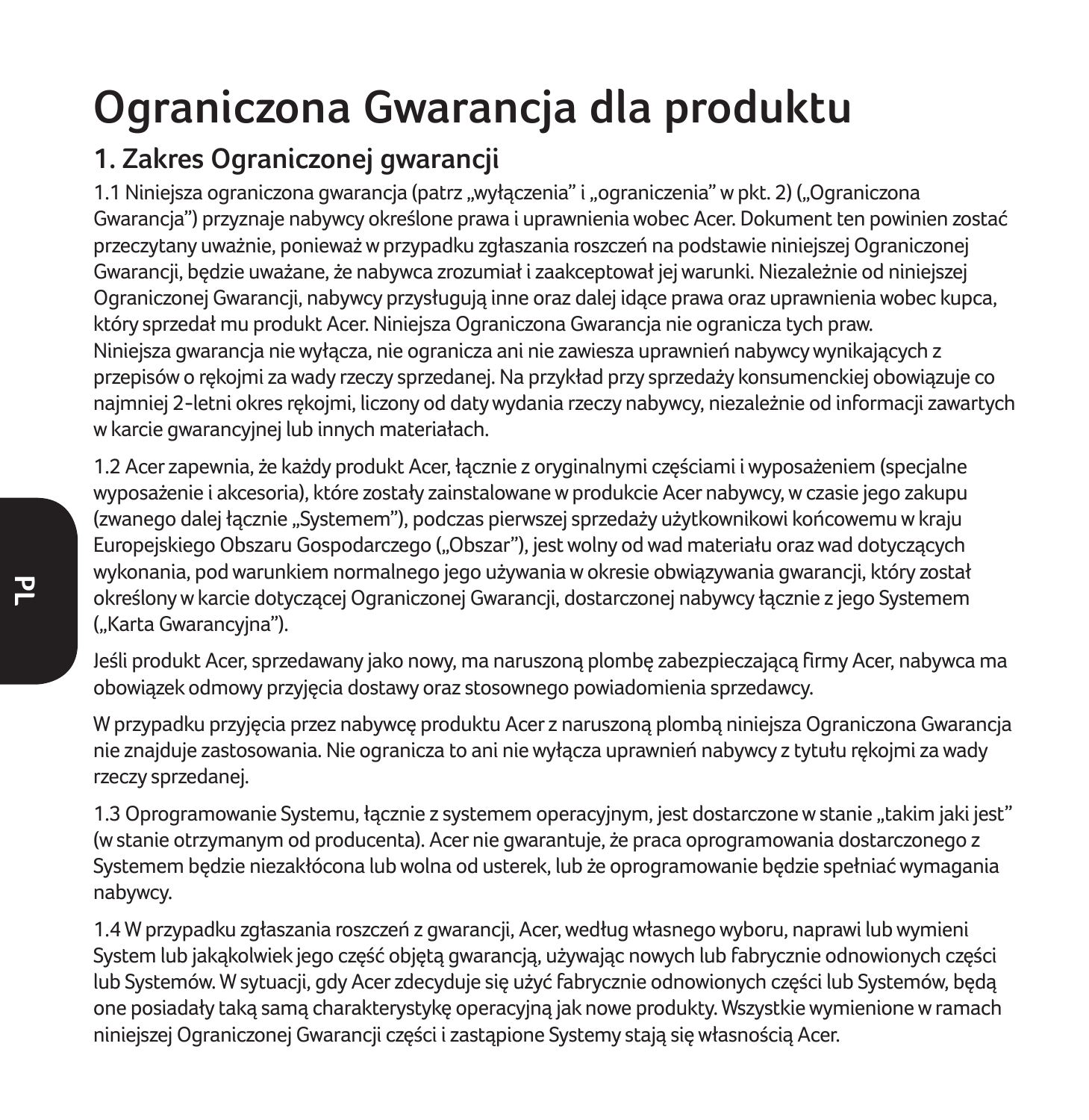1.5 Okres gwarancji rozpoczyna się z dniem zakupu. Oryginalny rachunek zakupu (paragon sprzedaży) zawierający datę zakupu Systemu stanowi dowód daty zakupu.

1.6 Serwis gwarancyjny będzie wykonany w oparciu o język podstawowy używany w kraju należącym do Europejskiego Obszary Gospodarczego, w którym żądany serwis jest wykonywany. Serwis gwarancyjny w odniesieniu do językowych aspektów Systemu nabywcy (np. układ klawiatury, oprogramowanie) nie może być wykonany w żadnym innym języku (językach), niż podstawowym (-ych) używanych w krajach Europejskiego Obszaru Gospodarczego, w których żądany serwis jest wykonywany.

1.7. Termin naprawy wady Systemu lub jakiejkolwiek jego części objętej gwarancją, stwierdzonej przez Acer lub termin wymiany wadliwego Systemu lub jakiejkolwiek jego części objętej gwarancją wynosi 30 dni. Termin ten rozpoczyna swój bieg w dniu przekazania Systemu lub jakiejkolwiek jego części objętej gwarancją do Acer w związku ze zgłoszoną reklamacją w ramach udzielonej gwarancji.

### **2. Wyłączenia i ograniczenia**

Ograniczona Gwarancja jest przedmiotem następujących wyłączeń i ograniczeń:

2.1 Wyłączenia

Ograniczona Gwarancja nie obejmuje:

2.1.1 produktów nie wykonanych przez lub dla Acer lub sprzedanych po raz pierwszy użytkownikowi końcowemu w kraju spoza Obszaru obowiązywania tej Ograniczonej Gwarancji;

2.1.2 produktów, które zostały uszkodzone lub posiadały wady w wyniku:

2.1.2.1 używania Systemu w sposób inny niż wynikający z jego normalnego przeznaczenia, w szczególności w wyniku używania Systemu niezgodnie z Instrukcją Obsługi, załączoną do Systemu lub w wyniku innego rodzaju nieprawidłowego wykorzystania lub zaniedbania w odniesieniu do Systemu;

2.1.2.2 modyfikacji Systemu, w szczególności użycia części nie wyprodukowanych lub nie sprzedanych przez Acer;

2.1.2.3 serwisu lub naprawy wykonanej przez kogokolwiek innego niż Acer lub Dostawcę Serwisu Autoryzowanego przez Acer;

2.1.2.4 niewłaściwego transportu lub pakowania w przypadku dostarczenia Systemu do Acer lub Dostawcy Serwisu Autoryzowanego przez Acer; lub

2.1.2.5 niewłaściwej instalacji produktów osób trzecich (np. kart pamięci);

2.1.3 utraty, uszkodzenia jakichkolwiek programów, danych lub wymiennych nośników danych. Nabywca jest zobowiązany do zachowania (back up) wszelkich programów, danych lub wymiennych nośników danych. Należy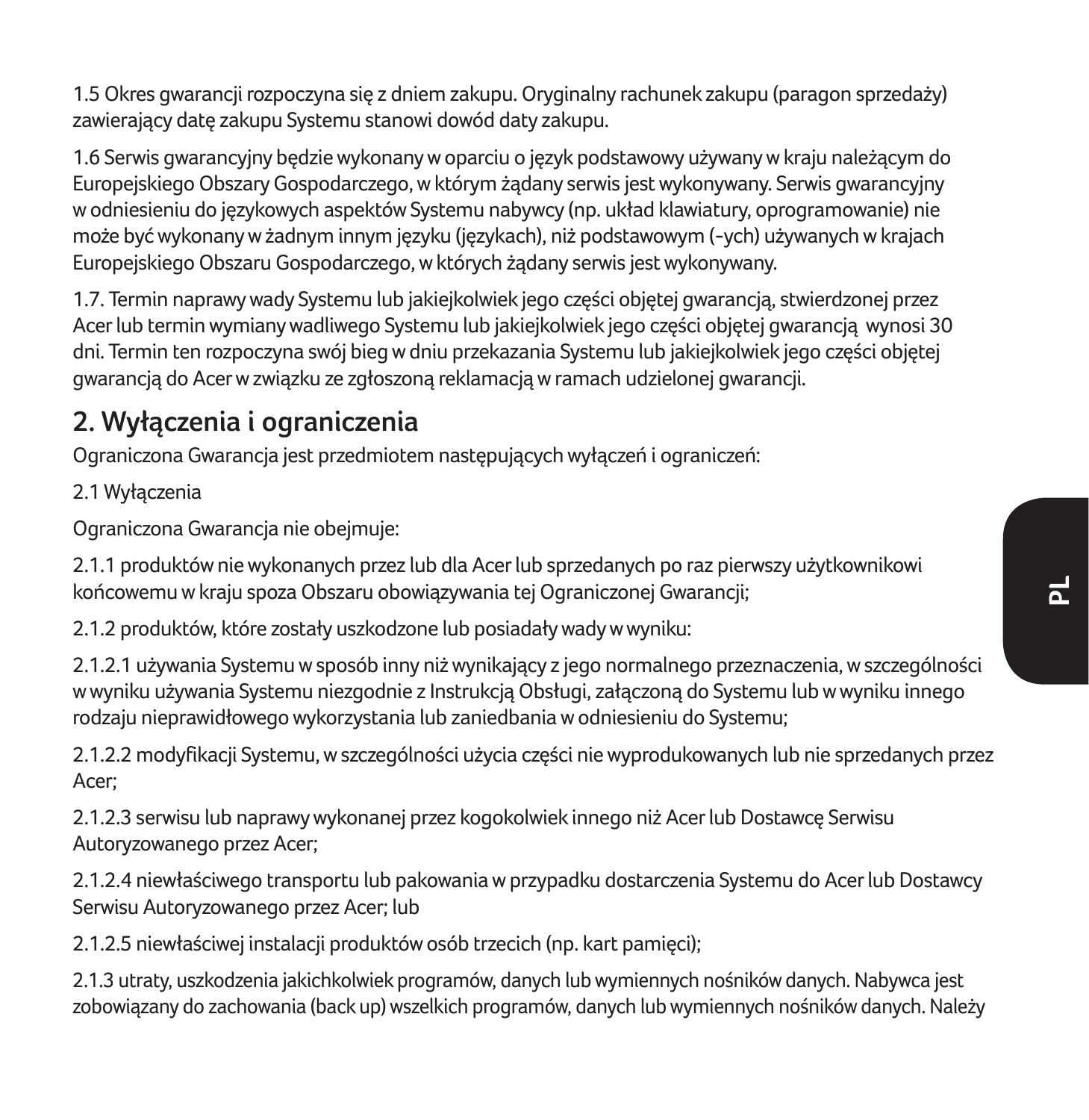mieć na uwadze, że Acer może zdecydować o zastąpieniu Systemu przekazanego do serwisu gwarancyjnego produktem odnowionym o takiej samej jakości. Dlatego też dane przechowywane w oryginalnym Systemie nabywcy mogą stać się na trwałe dla niego niedostępne;

2.1.4 części zużywalnych, np. części, które wymagają okresowej wymiany podczas normalnego używania Systemu, w szczególności baterii do notebooków;

2.1.5 nieznacznych wad wyświetlaczy LCD, powstałych w Systemie wyposażonym w technologię LCD, o ile nie będzie stanowiło to więcej niż cztery (4) uszkodzone piksele na milion pikseli w danym wyświetlaczu LCD i o ile, w przypadku, gdy wyświetlacz jest podzielony na dziewięć (9) równych prostokątnych części, nie będzie to więcej niż jeden uszkodzony piksel w części środkowej wyświetlacza.

2.2 Ograniczenia i zwolnienie z odpowiedzialności z gwarancji

2.2.1 W przypadku zgłaszania roszczeń z niniejszej Ograniczonej Gwarancji, uważa się, iż nabywca wyraził zgodę, że naprawa i wymiana (w przypadku dostępności), zależnie od tego, co serwis gwarancyjny określi, jest jedynym i wyłącznym roszczeniem wobec Acer, jej spółek powiązanych lub spółki macierzystej, w związku z jakimkolwiek naruszeniem postanowień niniejszej Ograniczonej Gwarancji udzielonej przez Acer i określonej powyżej.

### **3. Korzystanie z serwisu gwarancyjnego**

W celu zgłoszenia roszczeń i/lub skorzystania z serwisu gwarancyjnego, należy zapoznać się z danymi kontaktowymi określonymi w Karcie Gwarancyjnej lub odwiedzić stronę http://support.acer-euro.com.

"Acer" oznacza spółkę Acer świadczącą usługi na obszarze geografi cznym, na którym produkt Acer został po raz pierwszy sprzedany użytkownikowi końcowemu. W celu uzyskania dalszych informacji należy skontaktować się ze sprzedawcą lub odwiedzić stronę http://support.acer-euro.com.

Przed przekazaniem produktu Acer do serwisu prosimy upewnić się, czy wykonano kopie zapasowe wszystkich danych i programów oraz usunięto wszelkie informacje lub programy o charakterze poufnym, niejawnym lub osobistym (nazywane dalej "Danymi"). Firma Acer nie ponosi odpowiedzialności za jakąkolwiek utratę, uszkodzenie lub ujawnienie Danych poza jej kontrolą, ani za działania lub zaniechania stron trzecich, ani za odtworzenie lub ponowne zainstalowanie Danych.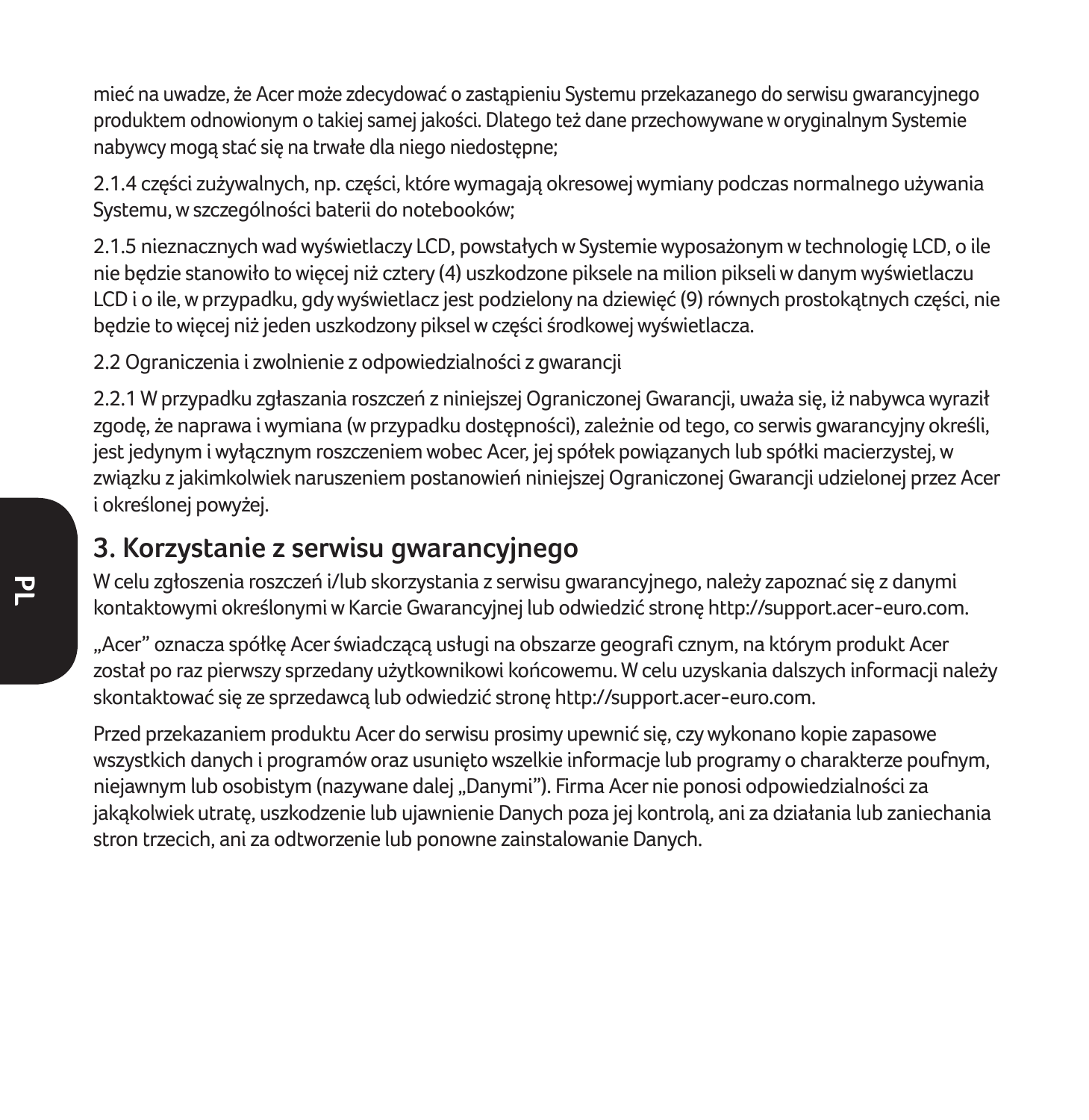# **Karta Ograniczonej Gwarancji**

| Produkt                            | Okres i typ gwarancji                                                                                                                                                                                                         |
|------------------------------------|-------------------------------------------------------------------------------------------------------------------------------------------------------------------------------------------------------------------------------|
| Acer Enduro                        | 3 Lata: usługa door-to-door*                                                                                                                                                                                                  |
| Pomoc w zakresie<br>oprogramowania | 180 dni                                                                                                                                                                                                                       |
| Wysyłka                            | Nabywca wysyła urządzenie do autoryzowanego serwisu firmy Acer. Po<br>naprawie serwis odsyła urządzenie do nabywcy. Koszt wysyłki urządzenia do<br>autoryzowanego serwisu firmy do Acer i z powrotem do Klienta pokrywa Acer. |
| *door-to-door                      | Bezpłatny odbiór i zwrot sprzętu po naprawie do nabywcy. Usługa realizowana<br>przez firmę kurierską.                                                                                                                         |

### **Program rozszerzenia gwarancji.**

W celu uzyskania informacji o możliwościach rozszerzenia gwarancji prosimy o kontakt z Centrum Serwisowym Acer lub wizytę na stronie internetowej www.acer.pl.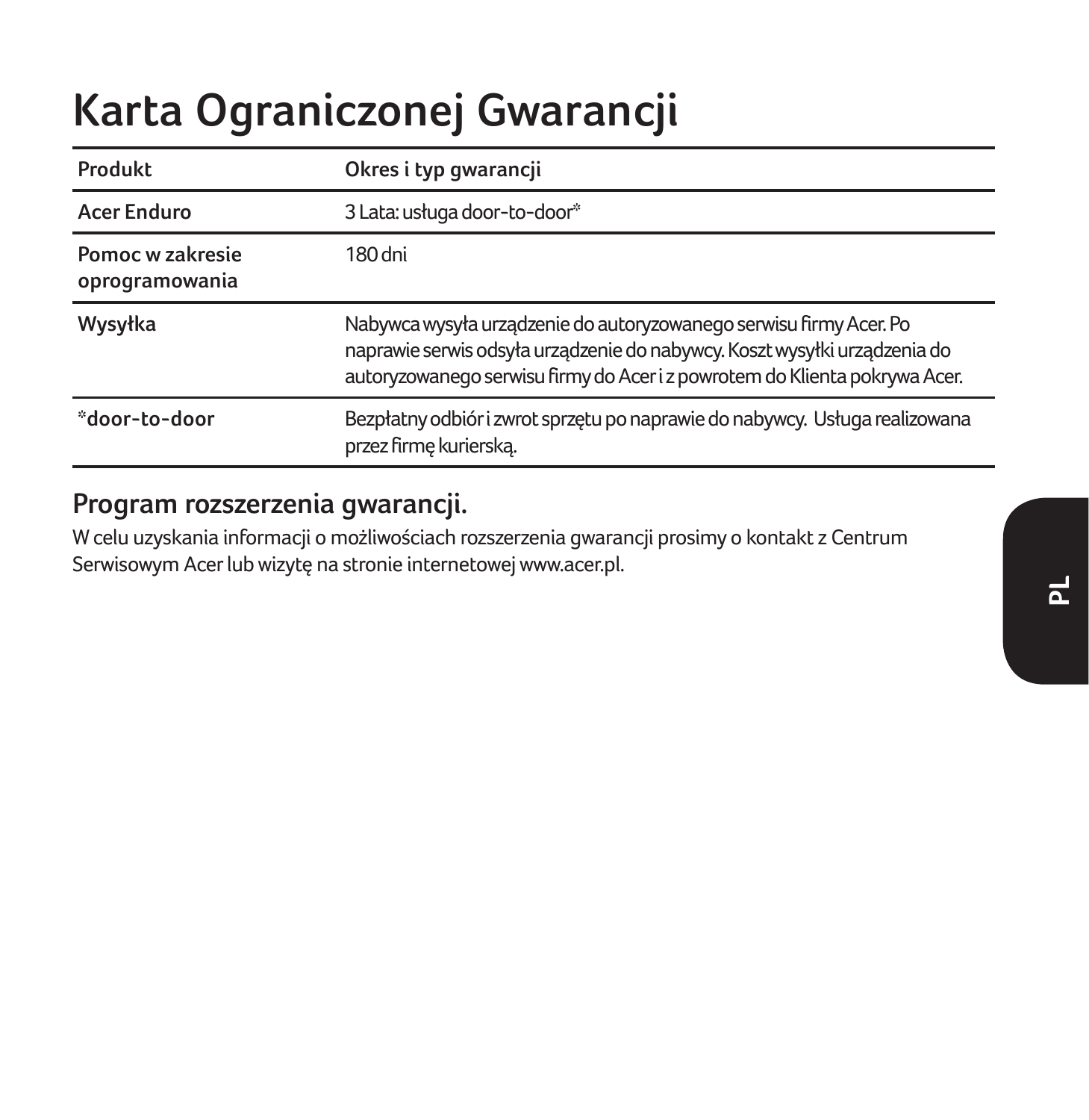# **Piiratud Tootegarantii**

## **1. Piiratud garantii kate**

1.1 Käesolev piiratud garantii (vt "Väljajätmised" ja "Piirangud" peatükis 2) ("Piiratud garantii") annab Teile Aceri suhtes spetsiifilised õigused ja vahendid. Palun lugege käesolev dokument hoolikalt läbi, käesoleva piiratud garantii alusel nõude esitamise korral eeldatakse, et olete selle tingimustest aru saanud ja nendega nõustunud. Sõltumatult käesolevast piiratud garantiist võib Teil olla erinevaid ja laiemaid õigusi ja vahendeid Aceri toote Teile müünud kaupmehe suhtes. Käesolev piiratud garantii ei piira selliseid õigusi. Tarbijatel on siseriikliku tarbekaupade müüki reguleerivate õigusaktide poolt määratletud õigused ja antud garantii ei piira ega peata tema suhtes kohaldatavaid õigusi.

1.2 Acer garanteerib, et kõik Aceri originaalosad ja -komponendid (valikud ja lisaseadmed), mis olid Teie Aceri tootele paigaldatud ostmise hetkel, (kogunimetusega "Süsteem") esmakordsel lõppkasutajale müümisel Euroopa Majanduspiirkonna ("Territoriaalne ulatus") riigis on tavakasutuse tingimustel Teie Süsteemiga koos tarnitud piiratud garantii kaardil ("Garantiikaart") määratud garantiiperioodi jooksul vabad materjali ja töötlemise defektidest.

Kliendil on õigus keelduda vastuvõtmast Aceri toodet, mis on müüdud uuena, kuid kus on turvakleebis rikutud. Kliendil on õigus teavitada edasimüüjat juhtunust. Ostes rikutud turvakleebisega Aceri toote, Klient aksepteerib, et tootele kehtivad teistsugused Garantiitingimused kui uuele Aceri tootele.

1.3 Kogu Teie Süsteemiga tarnitud tarkvara, sealhulgas operatsioonisüsteem, on tarnitud "Nagu on". Acer ei garanteeri mingi Teie Süsteemiga tarnitud tarkvara katkematut või vigadeta tööd ega sellise tarkvara vastavust Teie nõudmistele.

1.4 Kui esitate käesoleva garantii alusel nõude, remondib Acer oma äranägemisel iga defektse Süsteemi või selle käesoleva piiratud garantii poolt kaetud osad või asendab need uute või tehases värskendatud osade või Süsteemide vastu. Juhul, kui Acer otsustab kasutada tehases värskendatud osasid või Süsteeme, vastavad nende jõudlusnäitajad uute toodete omadele. Kõik asendatud osad ja Süsteemid, mis vahetati käesoleva piiratud garantii alusel, muutuvad Aceri omandiks.

1.5 Garantiiperiood algab ostukuupäevast. Ostukuupäeva tõendiks on Teie originaalarve (müügitšekk), millel on toodud Süsteemi ostukuupäev.

1.6 Garantiiteenindust teostatakse EEA riigis, kus teenindusnõue esitati, põhiliselt räägitavas keeles. Teie süsteemi keelepõhiseid külgi (nt klaviatuurid, tarkvara) puudutavaid garantiiremondi teenuseid võib olla võimatu teostada muu(de)s keel(t)es peale EEA riigis, kus teenindusnõue esitati, põhiliselt räägitava(te) keel(t)e.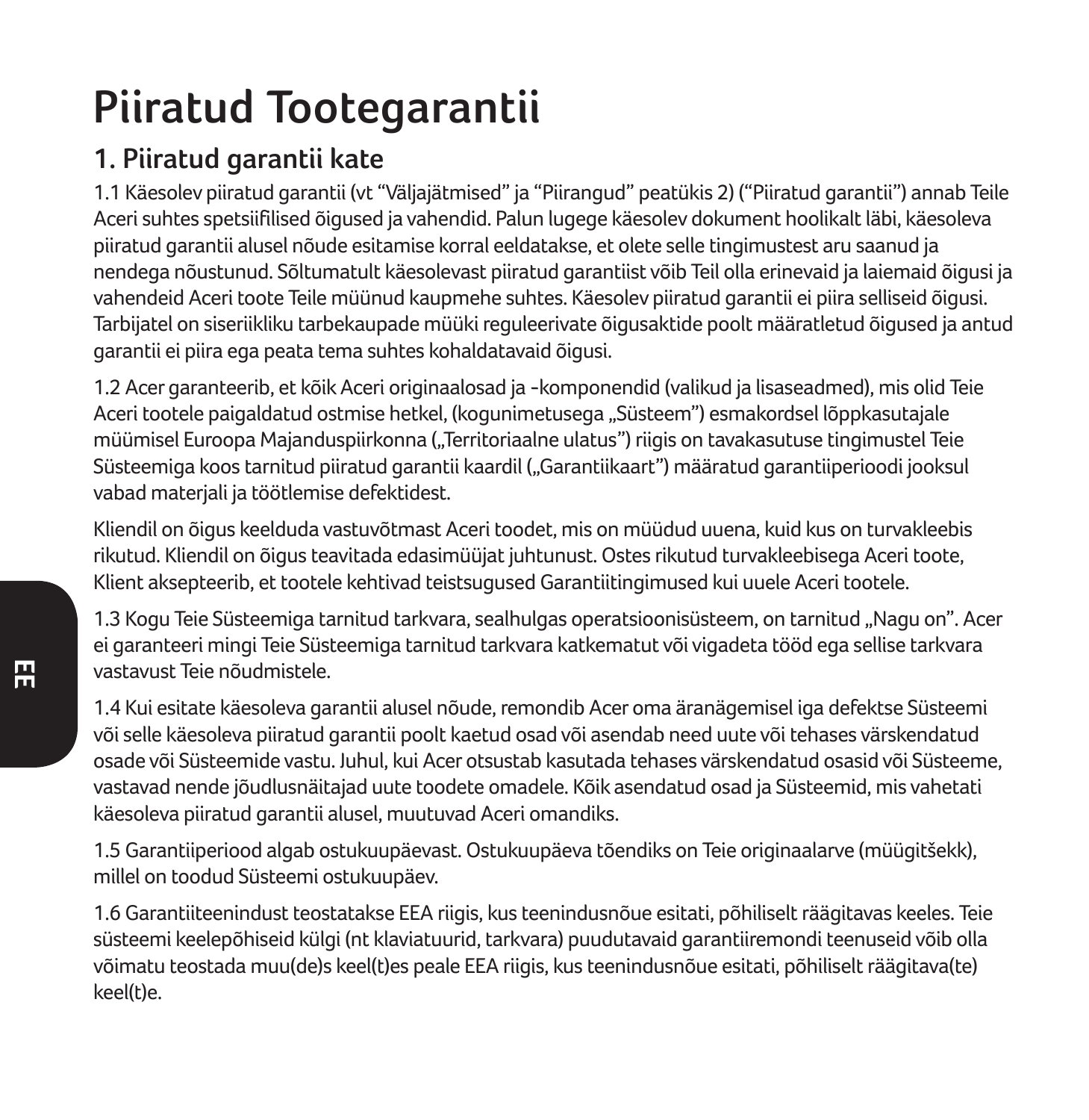## **2. Väljajätmised ja piirangud**

Käesolevale piiratud garantiile kehtivad järgnevad väljajätmised ja piirangud:

2.1 Väljajätmised

Käesolev piiratud garantii ei laiene:

2.1.1 toodetele, mis pole toodetud Aceri poolt või mis müüdi esmakordselt lõppkasutajale väljaspool käesoleva piiratud garantii Territoriaalset ulatust.

2.1.2 toodetele, mida on kahjustatud või defektseks muudetud millegi järgneva tõttu:

2.1.2.1 Süsteemi kasutamine muul otstarbel peale selle tavalise kasutusotstarbe, sealhulgas, ilma piiranguteta, Süsteemi Süsteemiga kaasa oleva Kasutusjuhendiga mitte kooskõlas kasutamine või muu Süsteemi väärkohtlemine või hooletus;

2.1.2.2 Süsteemi muutmine, sealhulgas mitte Aceri poolt toodetud või müüdud osade kasutamine;

2.1.2.3 hooldus või remont kellegi muu poolt peale Aceri või Aceri volitatud teenusepakkuja;

2.1.2.4 ebaõige transport või pakkimine Süsteemi Acerile või Aceri volitatud teenusepakkujale tagastamisel; või

2.1.2.5 kolmanda osapoole toodete (nt mälukaardid) ebaõige paigaldamine.

2.1.3 programmide, andmete või eemaldatavate andmekandjate kaotusele või kahjustustele. Programmide, andmete või eemaldatavate andmekandjate salvestamise (varukoopiate tegemise) eest vastutate Teie. Palun pange tähele, et Acer võib otsustada garantiiteeninduseks saadetud Süsteemi asendada võrdväärse kvaliteediga värskendatud tootega ning seega võivad kõik Teie poolt originaalsüsteemi salvestatud andmed Teie jaoks jäädavalt ligipääsmatuks muutuda.

2.1.4 kulumaterjalidele, st osadele, mis vajavad Süsteemi tavapärasel kasutamisel perioodilist vahetamist, sealhulgas ilma piiranguteta ka sülearvuti akud.

2.1.5 vedelkristallekraani tehnoloogiaga varustatud Süsteemide puhul vedelkristallekraanide väiksemaid defekte eeldusel, et vastaval vedelkristallekraanil ei ole miljoni pikseli kohta üle nelja (4) defektse pikseli, ning lisaks eeldusel, et ekraanipaneel on jaotatud üheksaks (9) ristkülikukujuliseks alaks ning, et seal pole rohkem kui üks (1) defektne piksel kuvari keskosas.

2.2 Garantii piirang ja lahtiütlemine

2.2.1 Kui esitate käesoleva piiratud garantii põhjal nõude, loetakse Teid nõustunuks sellega, et remont ja (saadavuse korral) asendamine, kui rakendatav, vastavalt siinkirjeldatud garantiiteenustele on Teie ainus ja eksklusiivne vahend Aceri või mõne selle tütar- või emaettevõtte suhtes seoses mõne siintoodud Aceri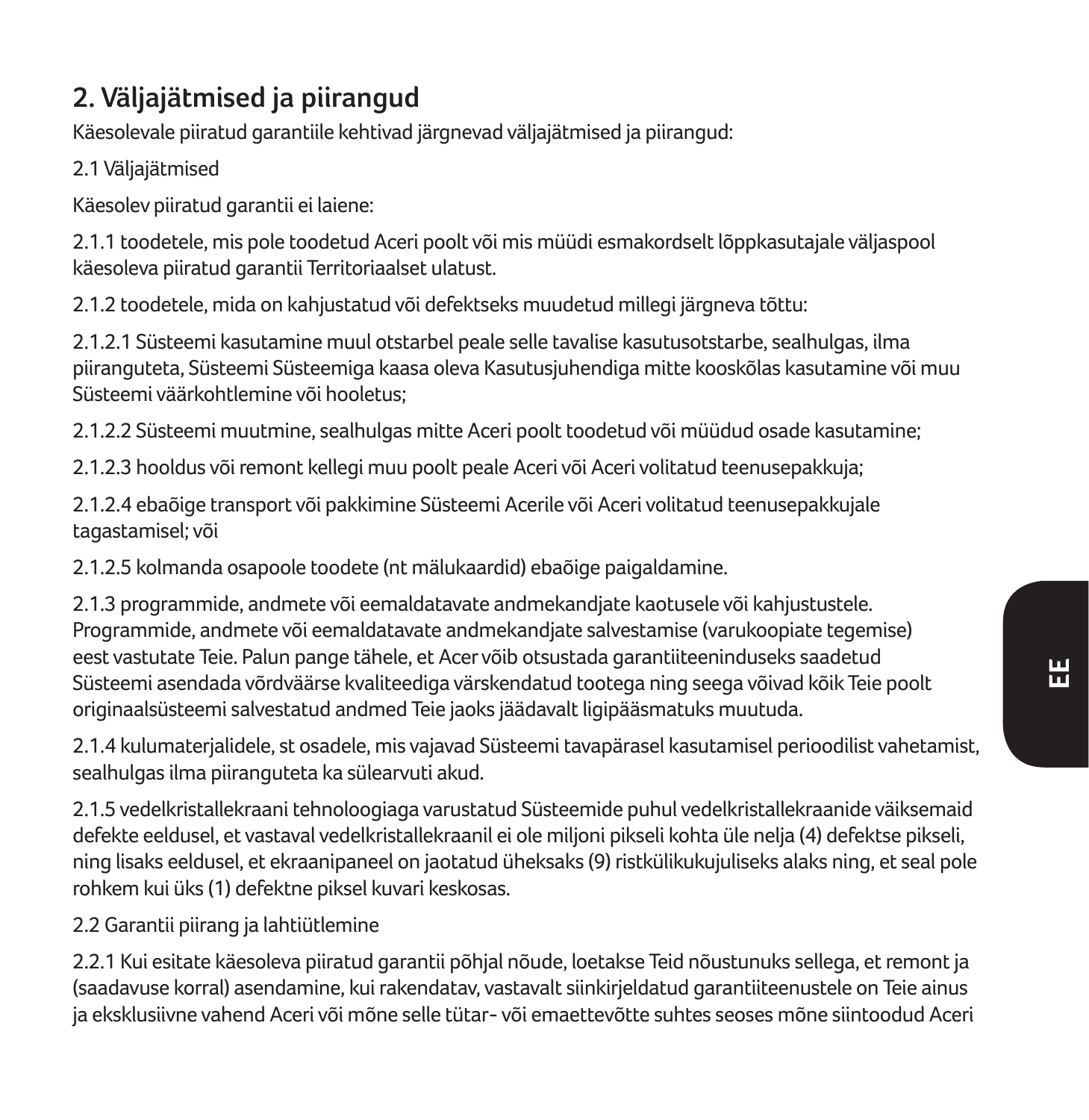piiratud garantii rikkumisega.

### **3. Garantiiteeninduse saamine**

Nõuetest teatamiseks ja garantiiteeninduse saamiseks vaadake oma Garantiikaardil leiduvat kontaktinfot või külastage aadressi www.support.acer-euro.com.

"Acer", nagu siin kasutatud, tähistab Aceri ettevõtet, mis teenindab geograafi list piirkonda, kus Teie Aceri toode esmakordselt lõppkasutajale müüdi. Lisainfo saamiseks võtke ühendust Aceri müüjaga või külastage http://support.acer-euro.com.

Ennem Aceri toote hooldusesse saatmist/ tagasisaatmist, palun võtke kõikidest tähtsatest andmetest ja programmidest koopiad, konfidentsiaalsed andmed ja programmid kustutage. Acer ei võta vastutust andmete ja programmide kadumise või kahjustamise eest ega kolmandate osapoolte programmide uuesti installimise eest.

| <b>TOODE</b>          | <b>GARANTIIPERIOOD JA TÜÜP</b>                                                                                     |  |
|-----------------------|--------------------------------------------------------------------------------------------------------------------|--|
| <b>Acer Enduro</b>    | 3 Aasta: Postiga saatmine või edastamine isiklikult.                                                               |  |
| Tarkvara tugi         | 180 päeva                                                                                                          |  |
| Postiga saatmine      | Klient saadab seade Acer remondi osakonda. Kui remont on lõpetatud,<br>Acer saadab seadet tagasi kliendile.        |  |
| Edastamine isiklikult | Klient viib seadet Aceri poolt volitatud teenuse pakkujale. Kui remont on<br>lõpetatud, klient saab seadet tagasi. |  |

## **PIIRATUD GARANTII KAARD**

## **Garantii laiendamise võimalused.**

Kui tahad saada rohkem infot või tellida ükskõik millist garantii laiendamise võimalust, külasta, palun ACER veebi lehekülg või kasuta oma riigi vastav telefoni number.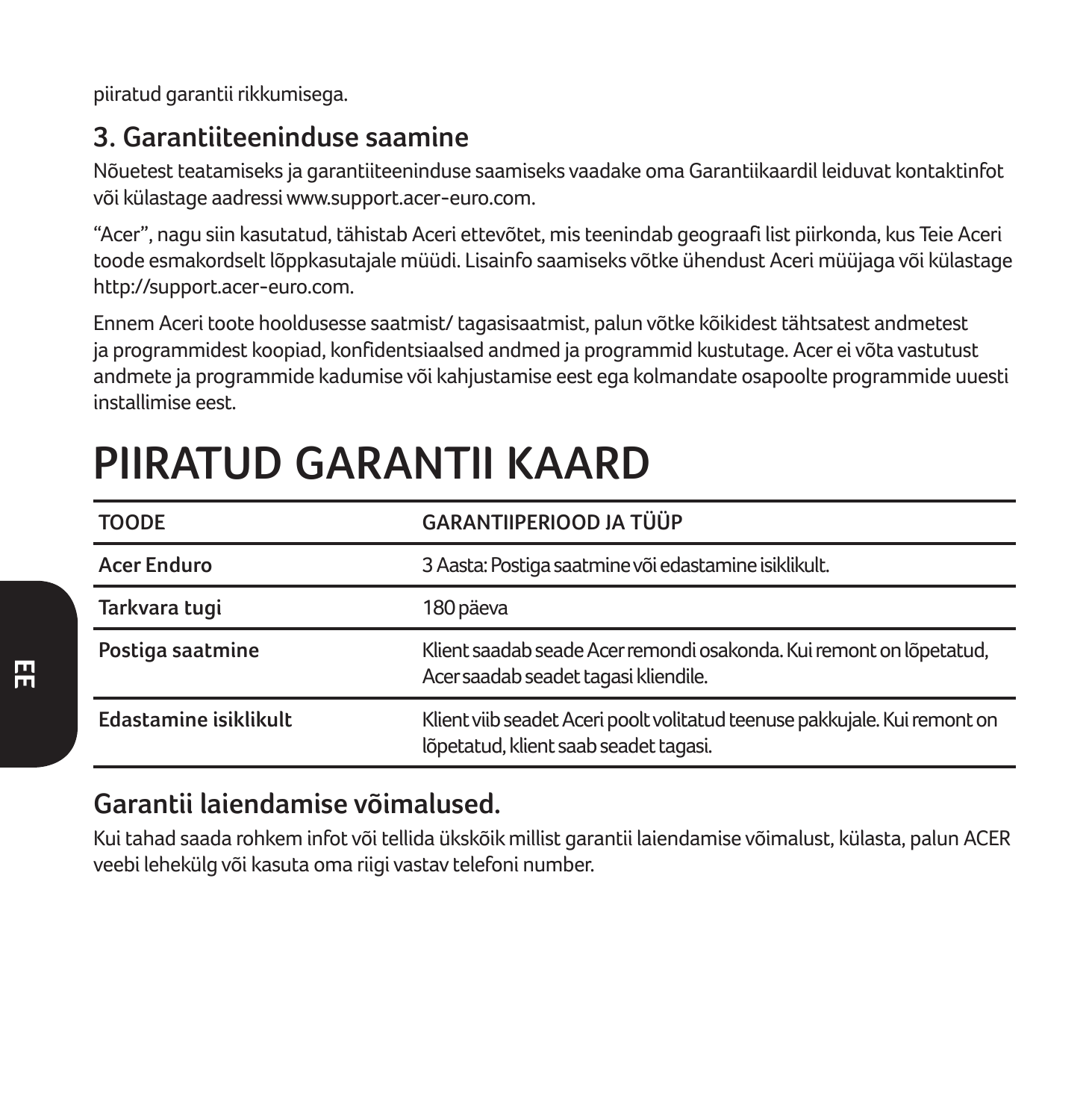## **Izstrādājuma ierobežotā garantija**

## **1. Ierobežotās garantijas nosacījumi**

1.1 Šī ierobežotā garantija (skatiet "Izņēmumus" un "Ierobežojumus" 2. paragrāfā) ("Ierobežotā garantija") jums piešķir īpašas tiesības un pret Acer izmantojamus līdzekļus. Šo dokumentu lūdzam rūpīgi izlasīt, jo, izvirzot ierobežotajā garantijā minētās pretenzijas, tiks uzskatīts, ka jūs esat sapratuši un pieņēmuši tās nosacījumus. Līdzās ierobežotajai garantijai, jums var būt citas, plašākas tiesības un līdzekļi pret Acer izstrādājuma pārdevēju. Ierobežotā garantija šādas tiesības neierobežo.

Atbilstoši valsts likumdošanai par plaša patēriņa preču tirdzniecību, patērētājam tiek piešķirtas likumīgas patērētāja tiesības un dotā garantija nekādā veidā tās neizslēdz, neierobežo vai neatceļ.

1.2 Acer garantē, ka visiem Acer izstrādājumiem, tai skaitā pirkuma brīdī jūsu Acer izstrādājumam uzstādītajām oriģinālajām Acer detaļām un sastāvdaļām (izvēles papildierīcēm un piederumiem), kas kopā tiek dēvētas par "sistēmu" un galapatērētājam Eiropas Ekonomiskajā telpā (EET) ietilpstošā valstī ("teritoriālais lauks") pārdotas pirmo reizi, normālas lietošanas gadījumā, visu sistēmai pievienotajā ierobežotās garantijas kartē ("garantijas karte") noteikto garantijas laiku nebūs materiāla vai ražošanas procesa nepilnību rezultātā radušos defektu.

Klientu pienākums ir atteikties pieņemt jebkuru piegādāto Acer produktu, kas tiek pārdots kā jauns, ja ir bojāts Acer drošības zīmogs, un informēt par to pārdevēju. Pieņemot Acer produktu ar bojātu zīmogu, klients apzinās, ka šādas iekārtas garantijas noteikumi būs citādi (ierobežoti), atšķirībā no parastajiem jaunas Acer iekārtas Noteikumiem un Nosacījumiem.

1.3 Jūsu sistēmai pievienotās programmatūras, tai skaitā operētājsistēmas, kvalitāte netiek garantēta. Acer negarantē, ka sistēmas programmatūras darbībā nebūs traucējumu vai kļūdu, kā arī šādas programmatūras atbilstību jūsu prasībām.

1.4 Ja jūs izvirzīsiet ierobežotajā garantijā minētās pretenzijas, Acer pēc saviem ieskatiem, izmantojot jaunas vai rūpnīcā atjaunotas detaļas, salabos vai nomainīs defektīvās sistēmas vai detaļas, uz kurām attiecas ierobežotā garantija. Ja Acer izvēlēsies izmantot rūpnīcā atjaunotas detaļas vai sistēmas, to veiktspēja būs līdzvērtīga jauniem izstrādājumiem. Visas saskaņā ar šo ierobežoto garantiju nomainītās detaļas un sistēmas kļūs par Acer īpašumu.

1.5 Garantijas laiks sākas pirkuma izdarīšanas dienā. Pirkuma datuma pierādījums ir uz jūsu pirkuma pavadzīmes (čeka) oriģināla norādītais sistēmas pirkuma datums.

1.6 Garantijas serviss tiks sniegts EET valsts, kurā serviss ticis pieprasīts, pamatvalodā. Pastāv iespēja, ka sistēmas lingvistisko aspektu (piem., tastatūras, programmatūras) garantijas labošanas servisu nebūs iespējams veikt valodā(s), kas nav pamatvaloda(s) EET valstī, kurā serviss ticis pieprasīts.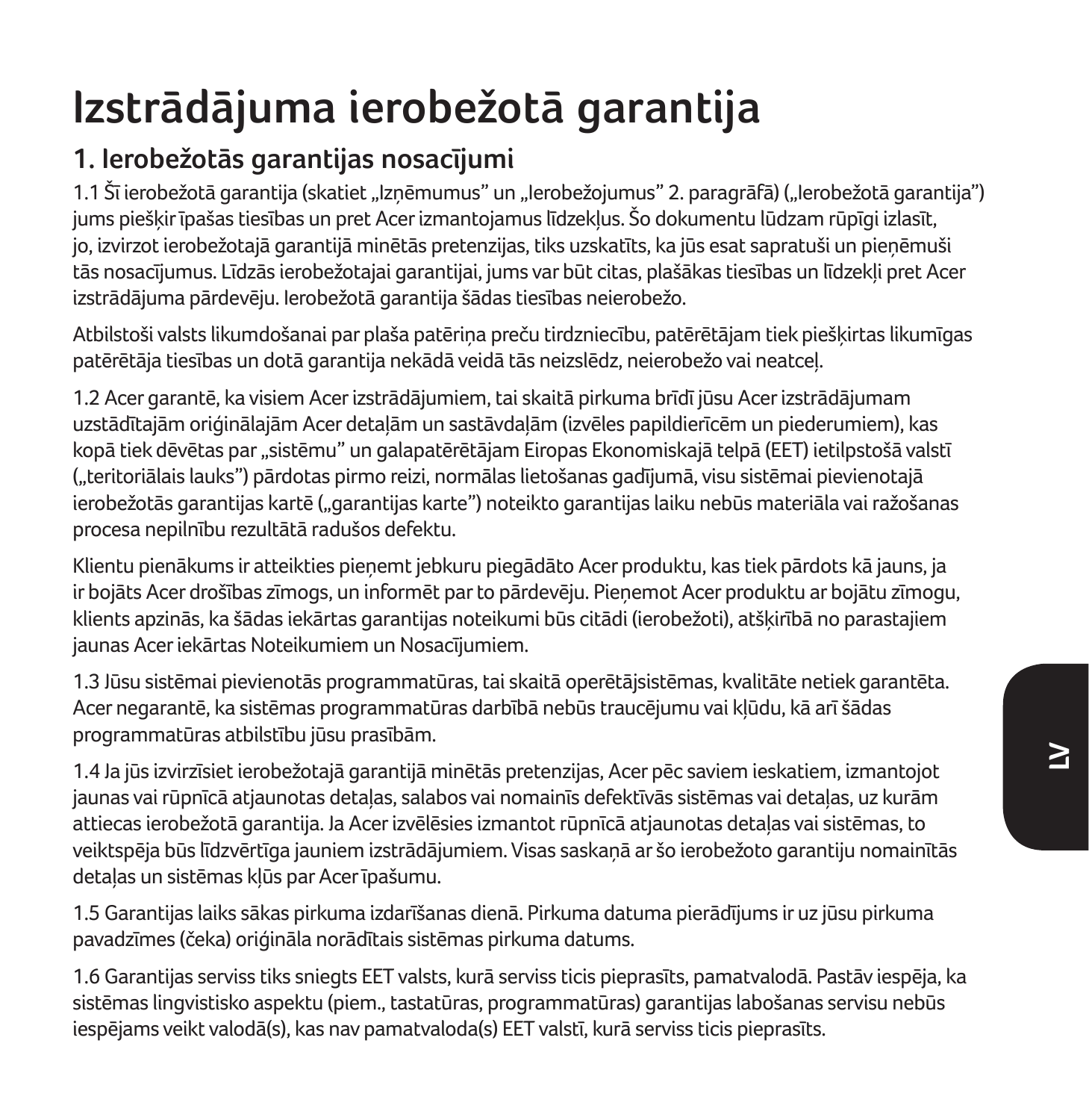## **2. Izņēmumi un ierobežojumi**

Šī ierobežotā garantija paredz sekojošus izņēmumus un ierobežojumus:

2.1 Izņēmumi

Šī ierobežotā garantija neattiecas uz:

2.1.1 izstrādājumiem, kas nav Acer vai priekš Acer ražoti, kā arī tiem, kas sākotnēji tikuši pārdoti ārpus šīs ierobežotās garantijas teritoriālā lauka esošam galapatērētājam.

2.1.2 izstrādājumiem, kas tikuši bojāti vai padarīti defektīvi,

2.1.2.1 sistēmu tai neparedzētiem mērķiem, tai skaitā gadījumos, kad sistēma nav tikusi lietota saskaņā ar sistēmai pievienoto lietotāja pamācību vai jebkāda veida sistēmas ļaunprātīgu izmantošanu, vai nevērīgu izturēšanos;

2.1.2.2. sistēmas pārveidojumus, to skaitā detaļas, ko nav ražojis un pārdevis Acer;

2.1.2.3 servisu vai remontu, ko nesniedz vai nav pilnvarojis Acer;

2.1.2.4. nepareizus transportēšanas vai iepakošanas paņēmienus, lai atgrieztu sistēmu Acer vai Acer pilnvarotam servisa sniedzējam; vai

2.1.2.5 nepareizi uzstādot trešās puses izstrādājumus (piem., atmiņas kartes).

2.1.3 kādas programmas, datu vai noņemamā atmiņas nesēja nozaudēšanu vai bojājumiem. Par programmu, datu vai noņemamā atmiņas nesēja saglabāšanu (dublējumkopiju izgatavošanu) esat atbildīgi jūs. Lūdzam ņemt vērā, ka Acer var izvēlēties garantijas servisam nodoto sistēmu nomainīt ar līdzvērtīgas kvalitātes izstrādājumu un šādā gadījumā iepriekšējā sistēmā saglabātie dati jums var kļūt nepieejami.

2.1.4 patērējamajām daļām, t.i., daļām ko sistēmas normālas lietošanas gaitā nepieciešams periodiski mainīt, tai skaitā piezīmjdatoru akumulatoriem.

2.1.5 sīkiem ar šķidro kristālu displeja tehnoloģiju aprīkoto šķidro kristālu displeja defektiem, ar noteikumu, ka dotajam šķidro kristālu displejam uz miljons pikseļiem defektīvi ir ne vairāk par četriem (4) un papildu noteikumu, ka displejs ir sadalīts deviņos (9) vienādos taisnstūra laukumos, displeja centrālajā daļā nebūs vairāk kā viens defektīvs pikselis.

2.2 Garantijas ierobežošana un anulēšana

2.2.1 Ja jūs saskaņā ar šo ierobežoto garantiju izvirzāt pretenzijas, tiek uzskatīts, ka jūs esat piekritis, ka remonts un (atkarībā no iespējām) nomaiņa, attiecīgajos gadījumos saskaņā ar te aprakstīto garantijas servisu ir jūsu vienīgais un neapstrīdamais līdzeklis ko kāda Acer ierobežotās garantijas nosacījuma neievērošanas gadījumā izmantot pret Acer vai kādu no tās korporatīvajām struktūrvienībām vai mātes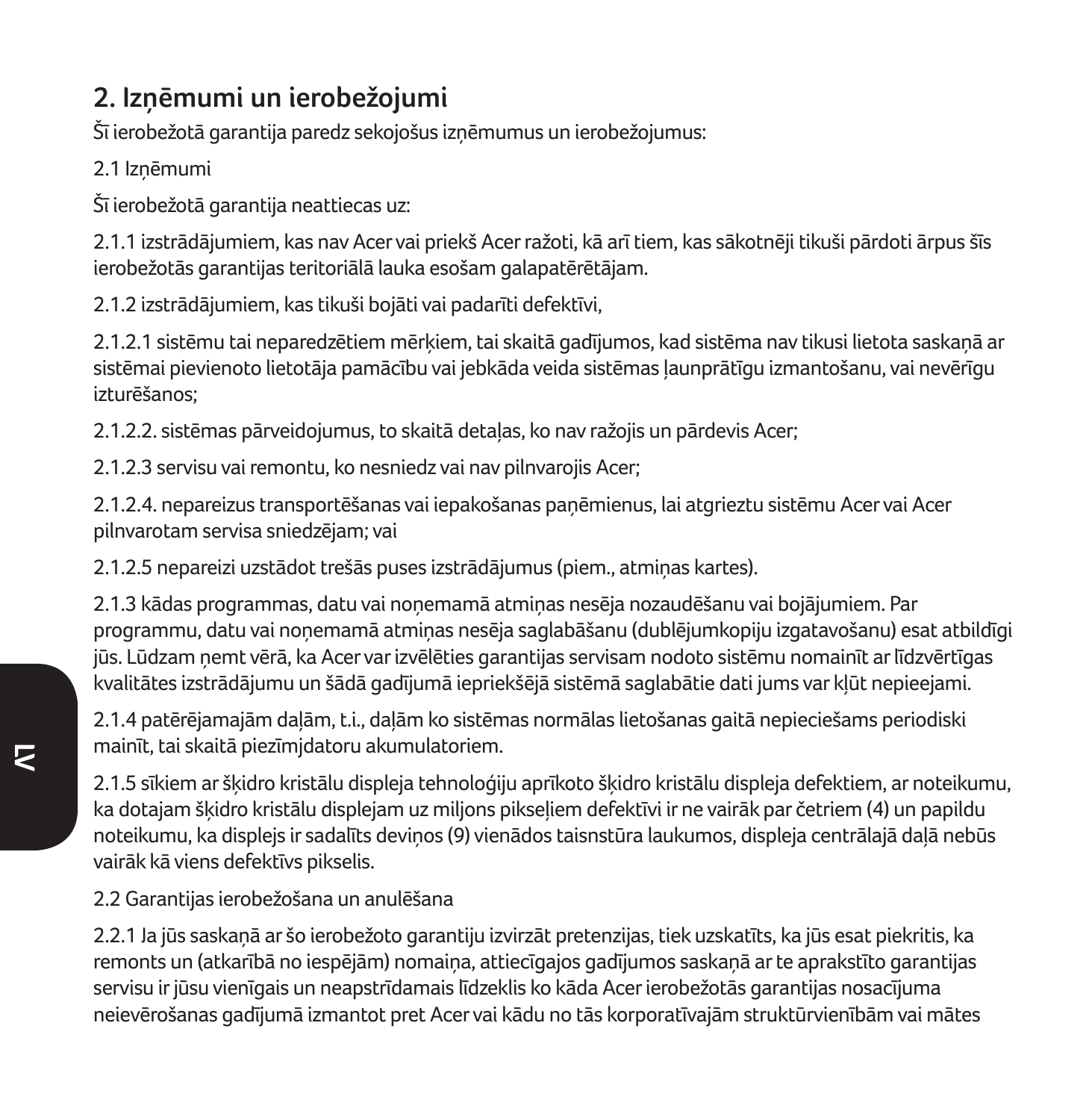uzņēmumiem.

## **3. Garantijas servisa izmantošana**

Lai darītu zināmas savas pretenzijas un/vai izmantotu garantijas servisu, lūdzam izmantot uz jūsu garantijas kupona norādīto kontaktinformāciju vai apmeklēt http://support.acer-euro.com.

Pirms Acer iekārtas nodošanas servisā, lūdzu, pārliecinieties, ka visiem datiem un programmām ir izveidotas dublējumkopijas, un, lūdzu, izdzēsiet no tās konfidencionālu, jutīgu vai personīgu informāciju vai programmas (turpmāk tekstā - "Dati"). Acer neuzņemas atbildību par Datu zudumu, bojājumu vai atklāšanu, kas notiek ārpus Acer tiešas ietekmes, vai trešo pušu darbības vai bezdarbības dēļ, kā arī Acer neuzņemas veikt jebkādu Datu atjaunošanu vai pārinstalāciju.

# **IEROBEŽOTA GARANTIJA KARTE**

| <b>PRODUKTS</b>         | <b>GARANTIJAS PERIODS UN VEIDS</b>                                                                                             |  |
|-------------------------|--------------------------------------------------------------------------------------------------------------------------------|--|
| <b>Acer Enduro</b>      | 3 Gads: Nosūtīšana pa pastu vai nogādāšana personīgi.                                                                          |  |
| Programmatūras atbalsts | 180 dienas                                                                                                                     |  |
| Nosūtīšana pa pastu     | Klients nosūta iekārtu Acer remonta nodalai. Kad remonts ir pabeigts, Acer<br>nosūta iekārtu atpakal klientam.                 |  |
| Nogādāšana personīgi    | Klients nogādā iekārtu pie Acer apstiprināta pakalpojumu sniedzēja. Kad<br>remonts ir pabeigts, klients iekārtu sanem atpakal. |  |

### **Garantijas paplašināšanas iespējas**

Lai saņemtu vairāk informācijas vai pasūtītu jebkuru garantijas paplašināšanas iespēju, lūdzu, apmeklējiet ACER interneta lapas vai izmantojiet jūsu valsts attiecīgo tālruņa numuru.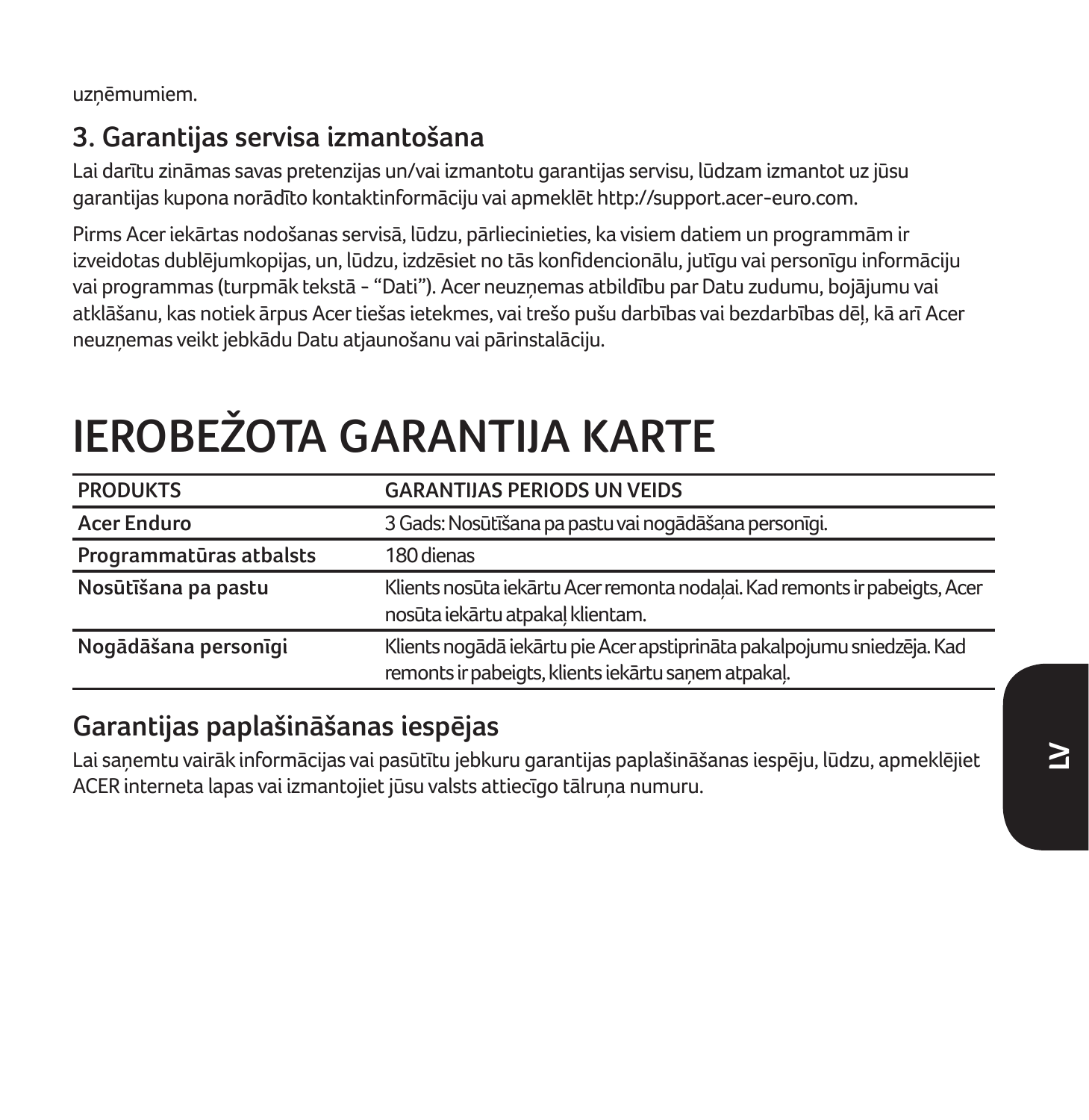## **Ribota produkto garantija**

## **1. Ribotos garantijos aprėptis**

1.1 Ši ribota garantija (žr. "Išimtys" ir "Apribojimai" 2-ame skyriuje) ("Ribota garantija") suteikia jums specifines teises ir priemones prieš "Acer"1. Prašome atidžiai perskaityti šį dokumentą, kadangi pateikiant pretenzijas dėl Ribotos Garantijos yra laikoma, kad Jūs supratote jos sąlygas. Nepriklausomai nuo šios Ribotos Garantijos, galite turėti daugiau teisių ir priemonių prieš prekybininkus, kurie Jums pardavė "Acer" produktą. Ši Ribota Garantija neturi įtakos tokioms teisėms.

Vartotojai turi įstatymo numatytas teises pagal galiojančius nacionalinius įstatymus, kuriuose reglamentuojamas vartojimo prekių pardavimas ir ši garantija neišskiria, neapriboja ar suspenduoja kurią nors iš šių teisių.

1.2 "Acer" garantuoja, kad bet kuris "Acer" produktas, įskaitant autentiškas "Acer" dalis ir komponentus (priedai bei aksesuarai), kurie buvo įdiegti Jūsų "Acer" produkte pirkimo metu (kartu vadinama "Sistema"), pirmojo pardavimo galutiniam vartotojui metu Europos Ekonominėje Erdvėje ("Teritorinė aprėptis") yra be dalių ar darbo defektų ir bus garantinio laikotarpio metu esant normalioms eksploatacijos sąlygoms, kurios nurodytos Ribotos Garantijos kortelėje, pateikiamoje kartu su Sistema ("Garantijos kortelė").

Vartotojas turi teisę atsisakyti priimti bent kokį Acer produktą, parduotą kaip naują prekę jeigu yra pažeistos gamyklinės plombos, lipdukai ir pan., apie tai pranešus pardavėjui. Priimant Acer produktą su pažeistomis gamyklinėmis plombomis, lipdukais ir pan., pirkėjas patvirtina kad pripažįsta kad tokio įrenginio garantinis aptarnavimas bus ribotas (trumpesnis) lyginant su standartinėmis naujo Acer produkto garantinio aptarnavimo sąlygomis ir terminais.

1.3 Bet kuri programinė įranga kartu su Sistema, įskaitant operacinę sistemą, yra pateikiama "Kaip yra". "Acer" negarantuoja, kad programinė įranga, pateikiama su Jūsų Sistema veiks nepertraukiamai ar be klaidų, arba tokia programinė įranga atitiks Jūsų reikalavimus.

1.4 Jei Jūs pareikšite pretenzijas remdamiesi šia Garantija, "Acer", savo sprendimu, gali pataisyti arba pakeisti neveikiančią Sistemą, arba dalis, kurios įtrauktas į šią Ribotą Garantiją, panaudodama naujas arba gamykloje atnaujintas Sistemų dalis. Jei "Acer" nuspręs panaudoti gamykloje atnaujintas dalis ar Sistemas, jos turės tokias pat charakteristikas kaip ir nauji produktai. Visos dalys ir Sistemos, pakeistos remiantis šia Ribota Garantija, tampa "Acer" nuosavybe.

1.5 Garantijos laikotarpis prasideda pirkimo dieną. Jūsų originalioji pirkimo sąskaita (pardavimo kvitas), kurioje nurodyta Sistemos pirkimo data, yra pirkimo datos įrodymas.

1.6 Garantinis aptarnavimas bus atliktas remiantis pagrindine kalba, vartojama toje EEE, kurioje kreipiamasi dėl aptarnavimo. Garantinio taisymo paslaugos, kuriose yra kalbinių Sistemos aspektų (pvz.: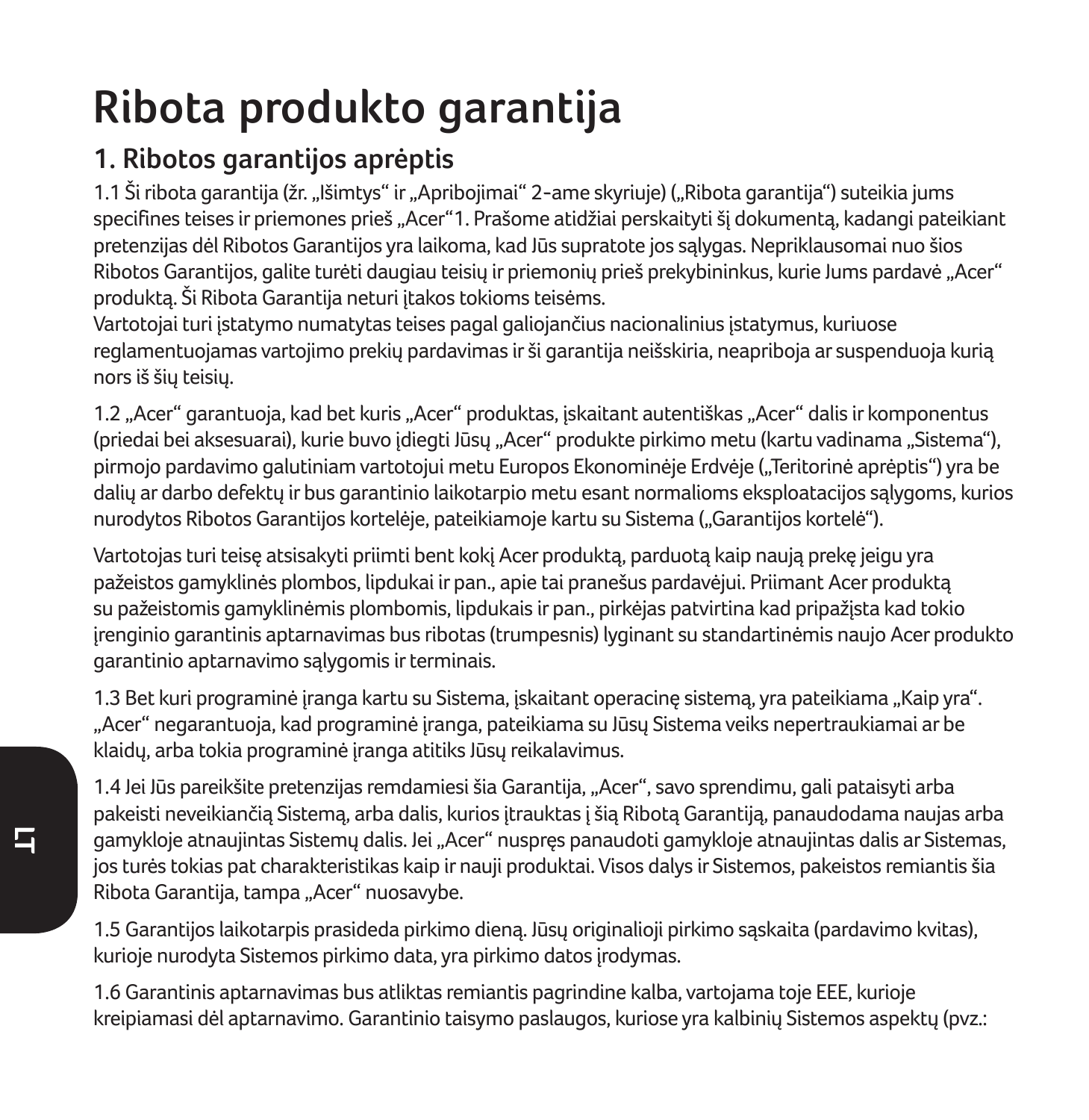klaviatūros, programinės įrangos), gali būti neteikiamos kita kalba(-omis) nei pagrindinė (-ės), vartojamos toje EEE šalyje, kurioje kreipiamasi dėl aptarnavimo.

## **2. Išimtys ir apribojimai**

Šios Ribotos Garantijos išimtys ir apribojimai:

2.1 Išimtys

Ši Ribota Garantija negalioja:

2.1.1 produktui, kurio negamino "Acer" ir, kuris nebuvo pagamintas "Acer" kompanijai, arba, buvo pirmą kartą parduotas galutiniam vartotojui šalyje, esančioje už šios Ribotos Garantijos teritorinės aprėpties.

2.1.2 produktui, kuris buvo pažeistas ar nustojo veikti dėl

2.1.2.1 kitokio nei numatyto normalaus Sistemos naudojimo, įskaitant Sistemos naudojimą ne pagal Vartotojo Instrukciją, kuri pateikiama kartu su Sistema, arba kitokio aplaidumo ar piktnaudžiavimo Sistema;

2.1.2.2 Sistemos modifikavimo, įskaitant dalių, kurių "Acer" negamina ir/arba neparduoda, panaudojimą;

2.1.2.3 aptarnavimo ar taisymo, kurį atlieka ne "Acer" arba ne "Acer" lgaliotas Paslaugų Tiekėjas;

2.1.2.4 neteisingo transportavimo ar įpakavimo, grąžinant Sistemą "Acer" kompanijai ar jos Jgaliotam Paslaugų Tiekėjui; arba

2.1.2.5 dėl netinkamo trečiosios šalies produktų įdiegimo (pvz., atminties kortelių).

2.1.3 programoms, duomenims ar išimamų kaupiklių informacijai. Jūs esate atsakingi už bet kurių programų, duomenų ir/arba išimamų kaupiklių duomenų saugojimą (atsarginių kopijų darymą). Pastaba: "Acer" gali pakeisti Sistemą, pateiktą garantiniam aptarnavimui, perdirbtais tos pačios kokybės produktais, todėl bet kurie Jūsų originalioje Sistemoje laikomi duomenys gali tapti jums neprieinami.

2.1.4 susidėvinčioms dalims, t. y. dalims, kurioms reikia periodinio pakeitimo normalaus Sistemos naudojimo metu, įskaitant, be apribojimų, nešiojamo kompiuterio baterijas.

2.1.5 nereikšmingiems LCD (skystųjų kristalų) ekrano defektams, atsiradusiems Sistemose, kuriose yra LCD ekranų technologija, su sąlyga, kad tokiame LCD ekrane nebus daugiau keturių (4) sugedusių pikselių vienam milijonui pikselių ir toliau tariant, kad ekran1 padalinus į devynis (9) lygius stačiakampius, ekrano centriniame plote nebus daugiau nei penkių defektuotų pikselių.

2.2 Apribojimai ir Garantijos atsisakymas

2.2.1 Jei jūs pateikiate pretenzijas remdamiesi šia Ribota Garantija, manoma, kad jūs sutikote, jog pataisymas ir (esant reikalui) pakeitimas, kuris taikomas remiantis garantiniu aptarnavimu, aprašytu čia, yra jūsų vienintelė ir išskirtinė priemonė prieš Acer ar bet kurį jos filialą ar tėvines kompanijas, Acer Ribotos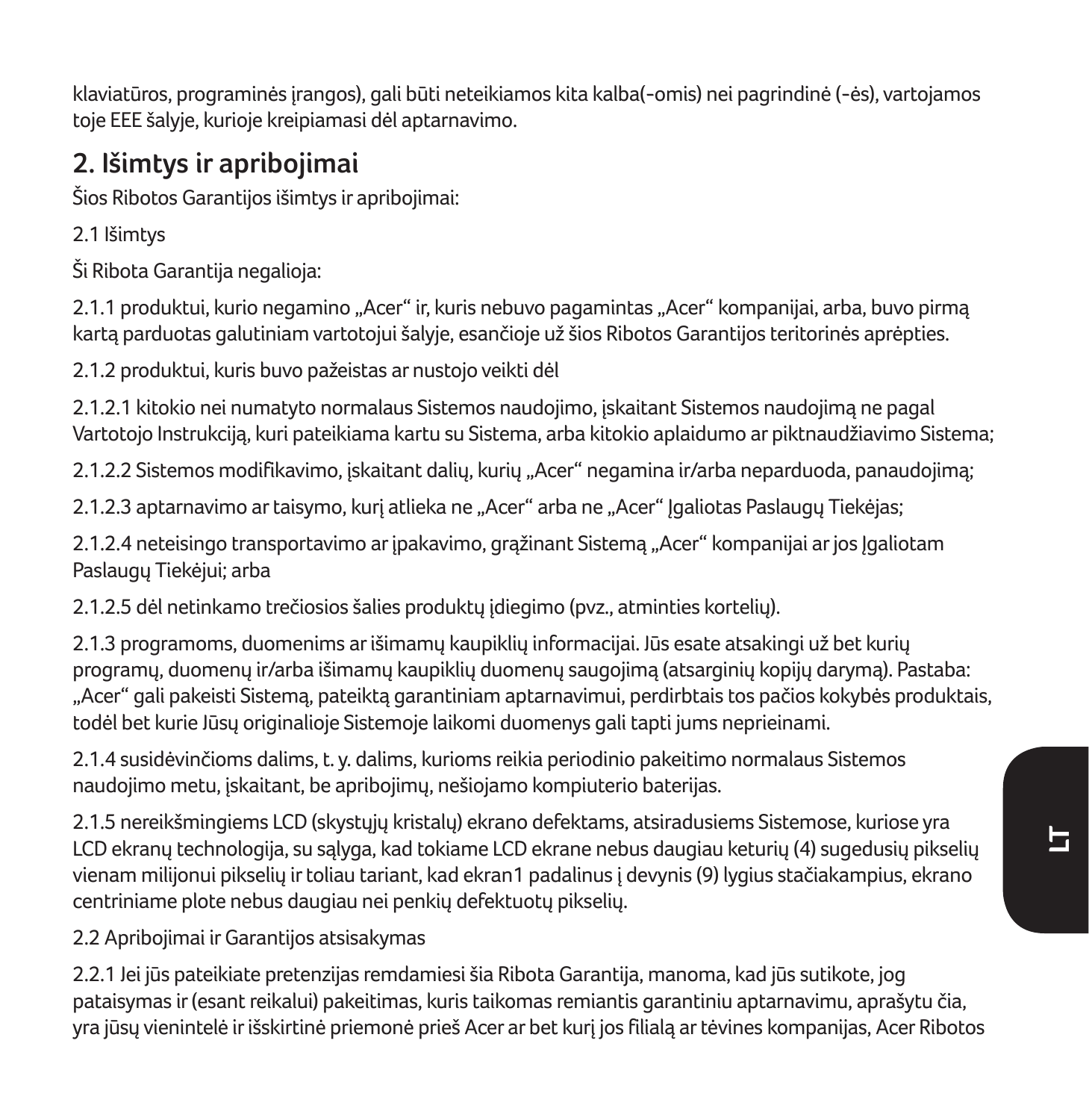Garantijos, nustatytos čia, pažeidimo atveju.

### **3. Garantinio aptarnavimo suteikimas**

Norėdami pareikšti pretenzijas ir/arba gauti garantinį aptarnavimą, žiūrėkite informaciją, nurodytą Garantinėje Kortelėje arba apsilankykite http://support.acer-euro.com.

Prieš perduodant Jūsų Acer produktą aptarnavimui, pasirūpinkite Jums reikalingų duomenų ir programų išsaugojimu išorinėse laikmenose ir ištrinkite bet kokią konfidencialią, asmeninę arba autorinę informaciją arba programas (toliau Duomenis). Acer neneša atsakomybės už bet kokį Duomenų praradimą, pažeidimą arba perdavimą, tame tarpe dėl trečiųjų asmenų veiksmų arba aplaidumo, o taip pat už Duomenų atstatymą arba perdiegimą.

| <b>PRODUKTAS</b>       | GARANTIJOS LAIKOTARPIS IR RŪŠIS                                                                                 |  |
|------------------------|-----------------------------------------------------------------------------------------------------------------|--|
| <b>Acer Enduro</b>     | 3 Metai: Siuntimas paštu arba pristatymas asmeniškai                                                            |  |
| Programinė pagalba     | 180 dienos                                                                                                      |  |
| Siuntimas paštu        | Klientas nusiunčia įrangą Acer remonto skyriui. Kai remontas baigtas,<br>Acer iranga atsiunčia klientui         |  |
| Pristatymas asmeniškai | Klientas pristato įrangą patvirtintam Acer paslaugų teikėjui. Kai<br>remontas baigtas, klientas įranga pasiima. |  |

# **RIBOTA GARANTIJA ŽEMĖLAPIS**

### **Galimybė pratęsti garantiją**

Jei norite gauti daugiau informacijos ar pageidaujate užsakyti bet kurią garantijos pratęsimo galimybę, prašome apsilankyti ACER interneto svetainėje arba skambinkite į atitinkamą Jūsų šalies telefono numerį.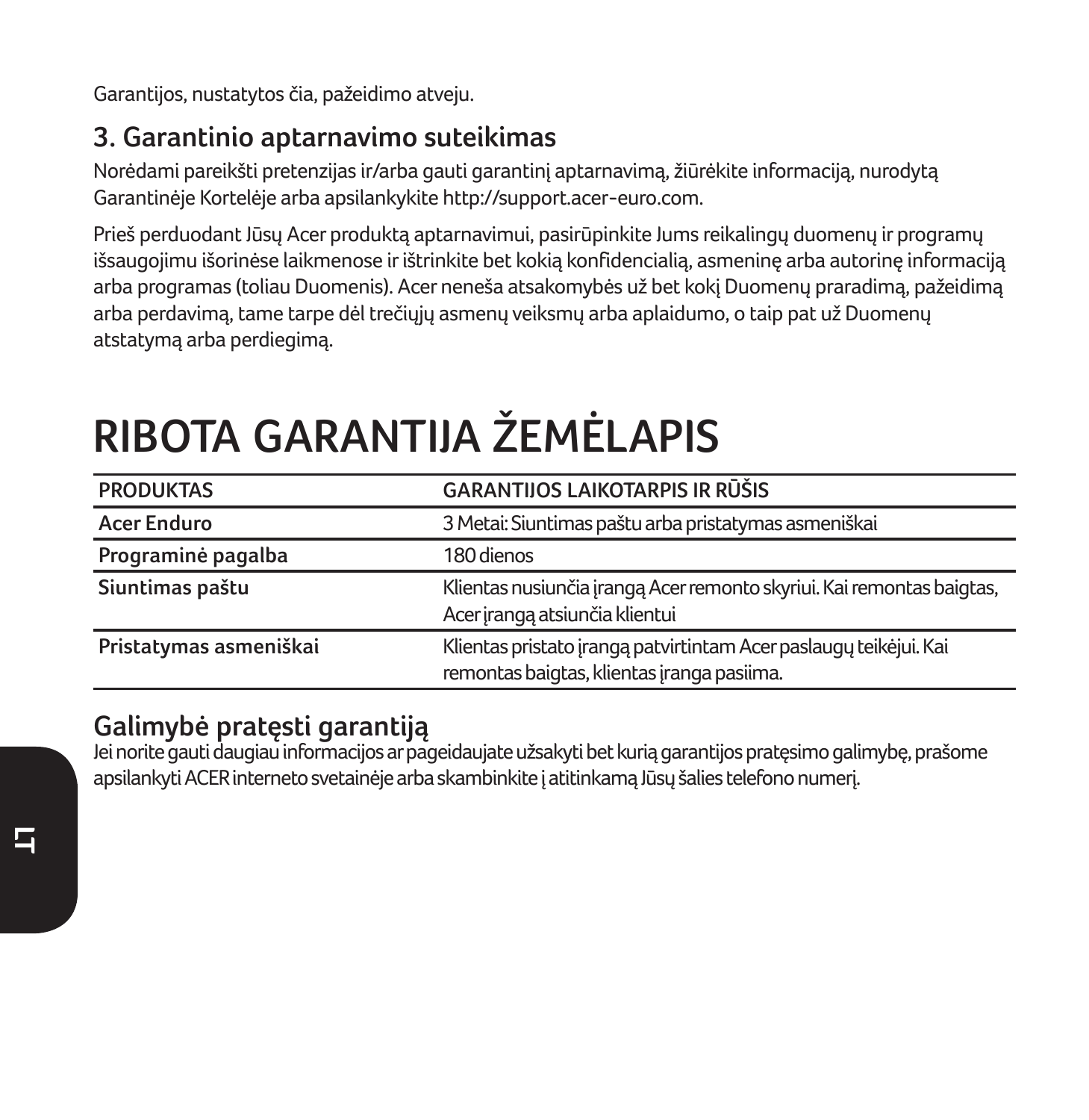## **Omejeno jamstvo izdelka**

## **1. Obseg omejenega jamstva**

1.1 To omejeno jamstvo (glejte "Izjeme" in "Omejitve" v poglavju 2) ("omejeno jamstvo") zadeva vaše specifične pravice in pravna sredstva zoper podjetje Acer. Prosimo, da dokument pozorno preberete, saj bo ob morebitnem zahtevku glede tega omejenega jamstva upoštevano, da ste seznanjeni z vsebino in sprejemate navedene pogoje. Neodvisno od tega 'omejenega jamstva' imate zoper trgovca, pri katerem ste Acer izdelek tudi kupili lahko še drugačne ter obsežnejše pravice in pravna sredstva. To 'omejeno jamstvo' ne omejuje tovrstnih pravic.

Potrošniki imajo zakonske pravice po nacionalni zakonodaji o prodaji potrošnega blaga, ki jih ta garancija ne izključuje, omejuje ali začasno odvzema.

1.2 Acer zagotavlja jamstvo za vsak njegov izdelek, vključujoč generične Acer-jeve dele in komponente (ponujene kot "opcijske dele in/ali priključke"), ki so bili nameščeni v Acer izdelek (v nadaljevanju kot "sistem"), ob njegovi prodaji končnemu uporabniku, v državi Evropskega gospodarskega prostora ("ozemeljskega območja"), da bodo slednji brez napak na materialu in strokovno izdelani, in pod pogoji normalne uporabe v času trajanja 'omejenega jamstva', navedenega v 'garancijskem listu', ki je priložen izdelku ("Garancijski list"), služili svojemu namenu.

Če stranka opazi,da je pri embalaži poškodovana varnostna nalepka "Acer security seal",lahko tako opremo zavrne in o tem primerno obvesti prodajalca. Če se stranka kljub poškodovani nalepki odloči za nakup s tem sprejme drugačne(zmanjšane) pogoje garancije kot pri enotah z celo varnostno nalepko.

1.3 Vsa programska oprema, ki je dobavljena skupaj s 'sistemom', vključujoč operacijski sistem, je določena "kot obstoječa". Acer ne jamči, da bo, skupaj s sistemom dobavljena programska oprema zanesljivo delovala brez napak, oziroma, da bo slednja izpolnjevala vsa vaša pričakovanja.

1.4 V primeru zahtevka, povezanega s tem 'jamstvom' bo Acer, glede na svoje obveznosti, popravil ali, s tovarniško-obnovljenimi deli, zamenjal sistem ali dele, ki so zajeti v obveznostih z naslova tega 'omejenega jamstva'. V primeru, da Acer uporabi tovarniško-obnovljene dele sistema, bodo slednji imeli enake lastnosti delovanja, kot tisti, ki so novi. Vsi nadomeščeni deli sistema bodo skladno s tem 'omejenim jamstvom' postali last podjetja Acer.

1.5 Jamstveno obdobje začne teči z datumom nakupa izdelka. Vaš originalni račun (potrdilo o nakupu), ponazarja datum nakupa 'sistema', in služi kot dokaz o datumu vašega nakupa.

1.6 Jamstveni servis bo opravljen na osnovi jezika države EGP, v kateri je bil podan servisni zahtevek. Jamstveno popravilo zajema uporabo osnovnega jezika vašega sistema (npr. tipkovnica, programska oprema), zato se pri popravilu ne sme uporabljati drugega jezika(ov) kot slednjega, uporabljenega v državi EGP kjer je servisni zahtevek tudi opravljen.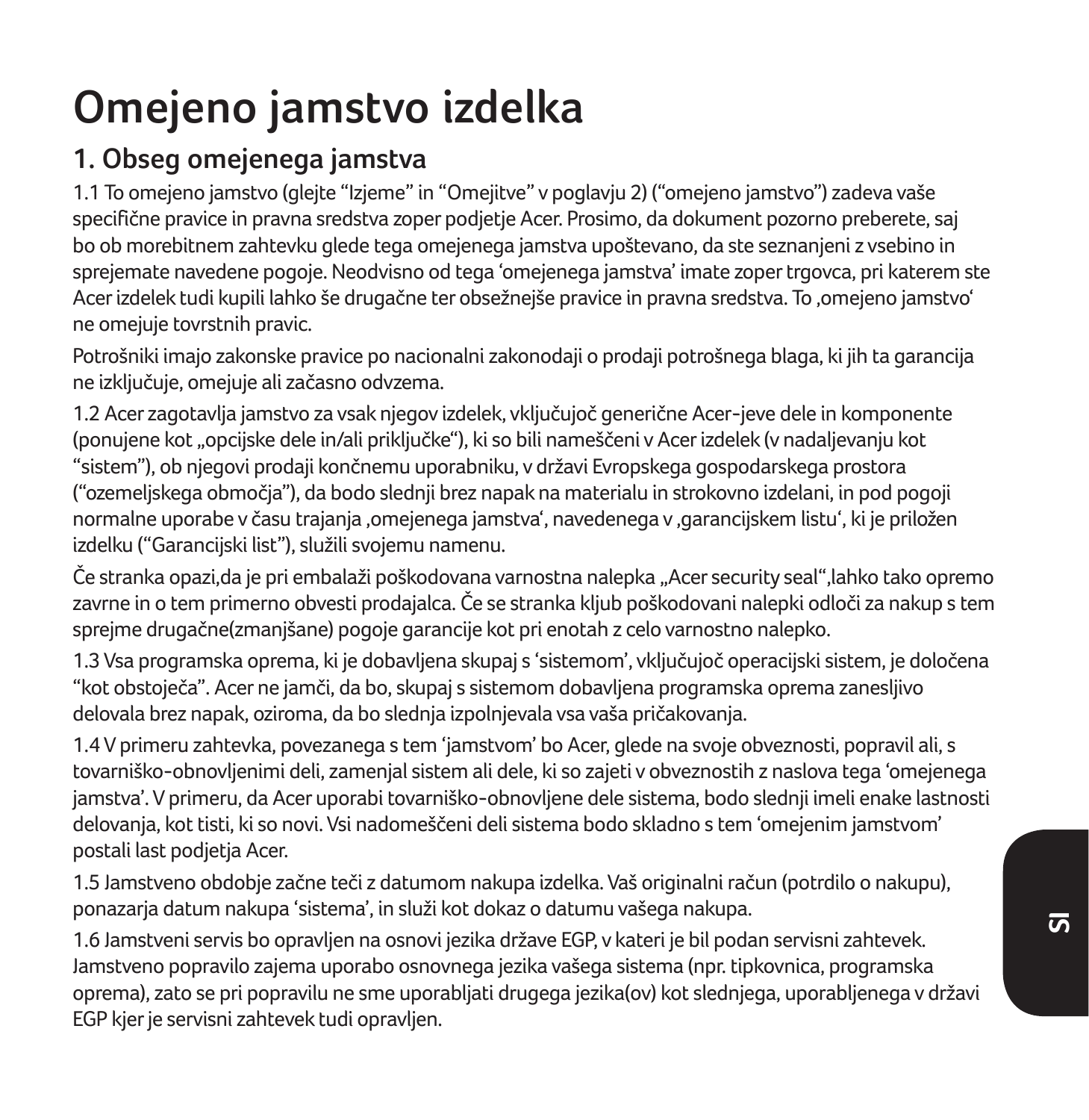## **2. Izjeme in omejitve**

To .omejeno jamstvo' je predmet sledečih izjem in omejitev:

2.1 Izjeme

To ,omejeno jamstvo' ne zajema:

2.1.1 nobenega izdelka, ki ni proizveden pri podjetju Acer ali prvič prodan končnemu uporabniku iz države zunaj območnega ozemlja tega .omejenega jamstva'.

2.1.2 nobenega izdelka, ki je bil poškodovan ali dostavljen v okvari kot rezultat

2.1.2.1 uporaba drugačnega sistema, kot tistega, ki je bil namenjen za normalno uporabo, neomejeno vključujoč neupoštevanje uporabe sistema skladno z 'uporabniškimi navodili', ki so priložena 'sistemu' ali česarkoli, kar škodlijvo vpliva ali omejuje določila v zvezi s .sistemom':

2.1.2.2 s predelavo prvotnega 'sistema' ob uporabi delov, ki jih ni proizvedlo in/ali prodalo podjetje Acer;

2.1.2.3 servisom ali popravilom s strani nepooblaščenega Acer-jevega servisnega ponudnika;

2.1.2.4 zaradi nepravilnega prevoza ali pakiranja 'sistema' ob vračilu podjetju Acer oz. njegovemu pooblaščenemu servisnemu ponudniku; ali

2.1.2.5 z nepravilno namestitvijo izdelkov tretjih oseb (npr. spominskih kartic).

2.1.3 izgube ali poškodb programov, podatkov ali odstranljivih spominskih medijev. Odgovorni ste za shranitev (varnostno kopijo) kateregakoli programa, podatkov in/ali odstranljivega spominskega medija. Prosimo upoštevajte, da Acer pri garancijskem servisu lahko izbere tudi zamenjavo 'sistema' z enako kvalitetnim, pri tem pa vaš originalni 'sistem' lahko postane trajno nedostopen.

2.1.4 zamenljivi deli, npr. deli, ki pri normalnem obratovanju vsake toliko časa zahtevajo zamenjavo, so vključeni neomejeno, denimo akumulator za napajanje.

2.1.5 manjših poškodb LCD zaslona, opremljenega s tehnologijo, ki zagotavlja, da na milijon točk ne sme biti poškodovanih več kot štiri (4), in nadalje razdeljenega na devet (9) enakih pravokotnih področij, pri čemer na osrednjem področju zaslona ne sme biti več kot ena poškodovana točka.

2.2 Omejitev in zavrnitev garancije

2.2.1 V primeru, da podate zahtevek z naslova 'omejenega jamstva' se domneva, da soglašate s popravilom in (skladno z možnostmi) zamenjavo, skladno s tukaj navedenimi jamstvenimi storitvami s strani podjetja Acer ali njegovega pooblaščenega zastopnika, oziroma matične družbe, s spoštovanjem tukaj navedenih postopkov v zvezi z ,Acer-jevim omejenim jamstvom'.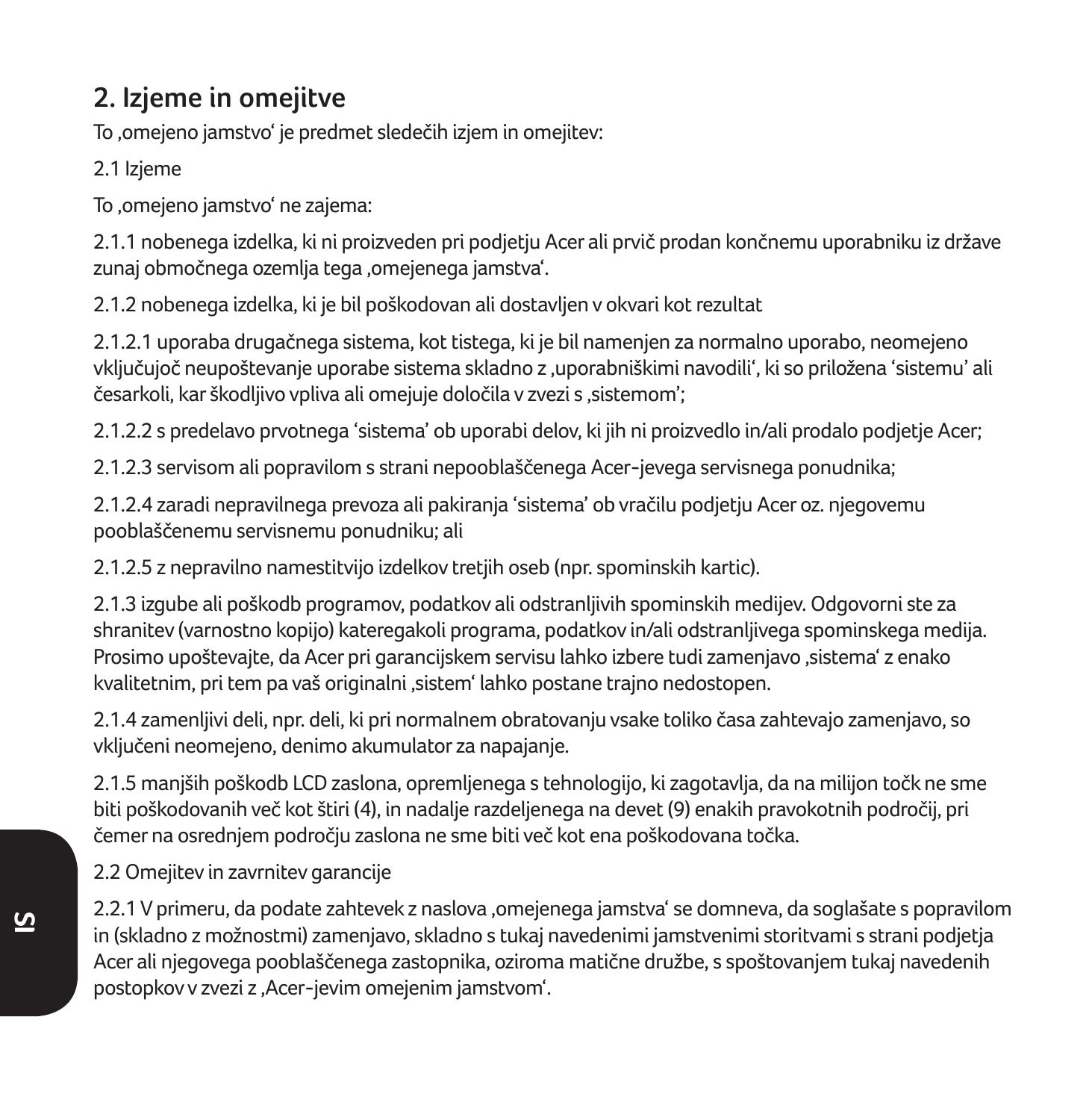## **3. Zagotovitev jamstvenega servisa**

Za vsakršno sporočanje zahtevkov in/ali zagotovitev jamstvenega servisa, prosimo upoštevajte informacije, ki so navedene na 'garancijskem listu', ali obiščite http://support.acereuro.com.

"Acer" se v tem besedilu uporablja v povezavi z geografsko prisotnostjo družbe Acer, v zvezi s pristojnostmi glede prve prodaje izdelka Acer končnemu uporabniku. Za nadaljnje informacije se obrnite na vašega Acer trgovca, ali obiščite http.//support.acer-euro.com.

Pred vrnitvijo vašega Acer izdeleka,se prepričajte,da ste varnostno kopirali vse podatke in programe .Nato prosimo ,da izbrišete vse zaupne, lastne ali osebne podatke in programe,ki so na opremi za vračanje. Acer in njegovi pooblaščeni partnerij,servisi ne odgovarja za morebitno izgubo, poškodovanje ali razkritje vseh zunanjih podatkov z njegovim nadzorom, ali zaradi dejanja ali opustitve tretjih oseb, niti za obnovo ali ponovno namestitve vseh podatkov.

# **Omejena garancija kartica**

| Produkt/izdelek    | Garancijska doba in tip                                                                                                    |  |
|--------------------|----------------------------------------------------------------------------------------------------------------------------|--|
| <b>Acer Enduro</b> | 3 Leto: Mail-in ali Carry-in                                                                                               |  |
| Programska podpora | 180 dni                                                                                                                    |  |
| Mail-in            | Stranka pošlje enoto v Acerjev servisni center. Ko je popravilo zaključeno,<br>Acer pošlje enoto nazaj k stranki.          |  |
| Carry-In           | Stranka prinese enoto v Acerjev pooblaščeni servisni center. Ko je popravilo<br>zaključeno, strnaka osebno prevzame enoto. |  |

### **Možnosti nadgradnje garancije**

Če želite pridobiti več informacij o ali za naročilo ndgradenj garancije, prosimo obiščite Acerjeve spletne strani ali pokličite kontaktno številko v vaši državi.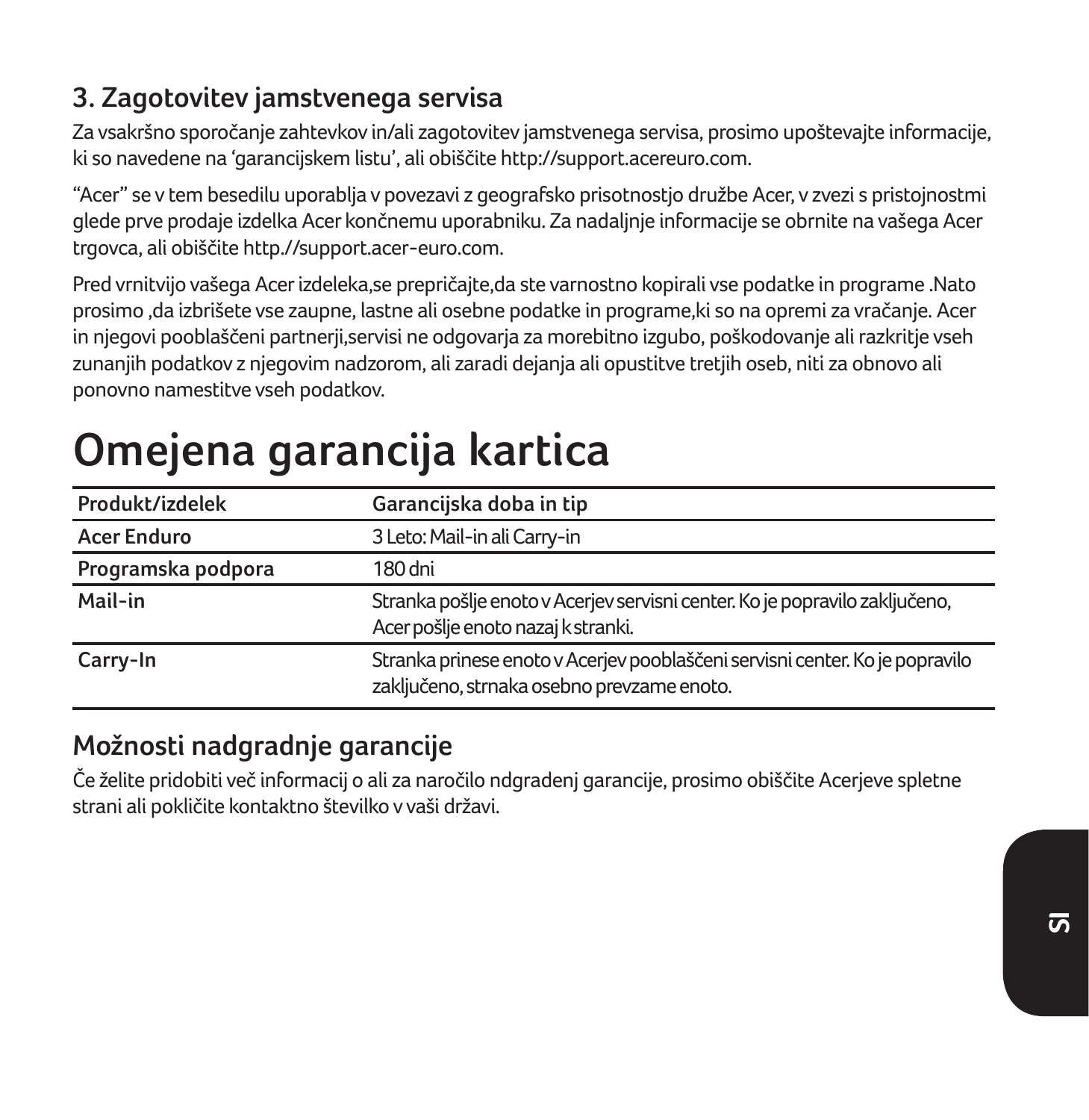## **Garanţie Limitată pentru Produse**

## **1. Acoperirea Garanţiei Limitate**

1.1 Prezenta declarație de garanție limitată (vezi "Excluderi" și "Limitări" în Secțiunea 2) ("Garanția Limitată") vă conferă drepturi și remedii în relația cu Acer. Citiți cu atenție prezentul document, deoarece la prezentarea unei pretenții în baza prezentei Garanții Limitate, se va considera că ați înțeles și acceptat termenii acesteia. Independent de prezenta Garantie Limitată, beneficiati de mai multe drepturi și remedii diferite pe care le puteți invoca în relația cu vânzătorul de la care ați achiziționat Sistemul (definit de mai jos) conform legislatiei nationale în vigoare cu privire la comercializarea bunurilor de consum. Prezenta Garantie Limitată nu operează în sensul restricționării sau afectării acestor drepturi în vreun fel. Consumatorul are drepturi juridice in temeiul legislatiei in vigoare care reglementeaza vanzarea de bunuri de larg consum iar garantia nu exclude, limiteaza sau suspenda aceste drepturi aplicabile. De Exemplu, consumatorii au cel putin 24 luni de garantie incepand cu data achizitiei, indiferent de ce este inscris pe orice alt card de garantie sau alte materiale.

1.2 Acer garantează că orice produs Acer, inclusiv piesele şi componentele Acer originale (oferite ca "Optiuni" și/sau "Accesorii) care au fost instalate pe produsul dumneavoastră Acer la momentul achizitionării, (denumite colectiv "Sistemul") vândut pentru prima dată unui utilizator final dintr-o tară din cadrul Spațiului Economic European și din Elveția ("Acoperirea Teritorială"), nu prezintă defecte de material si/sau executie în condiții normale de utilizare pe durata perioadei de garanție specificate în Carnetul de Garanție Limitată furnizat împreună cu Sistemul dumneavoastră ("Carnetul de Garanție").

Este responsabilitatea clientului sa refuze livrarea oricarui produs Acer cumparat ca nou atunci cand sigiliul de siguranta Acer este rupt/deteriorat ;in acest caz trebuie informat imediat vanzatorul.Acceptand un produs Acer cu un sigiliu deteriorat,clientul isi asuma faptul ca garantia unui astfel de produs va fi diferita(redusa) fata de conditiile standard de garantie existente in cazul unui produs nou

1.3 Orice software furnizat împreună cu Sistemul dumneavoastră, inclusiv sistemul de operare, este livrat "ca atare". Acer nu garantează functionarea neîntreruptă sau fără erori a oricărui software furnizat împreună cu Sistemul dumneavoastră, sau adecvarea respectivului software la cerintele dumneavoastră.

1.4 La prezentarea unei pretenţii în baza prezentei Garanţii, Acer va repara sau înlocui, la alegerea sa, orice Sistem defect sau orice piese ale acestuia acoperite de prezenta Garantie Limitată, cu piese sau Sisteme noi sau reconditionate în fabrică. În cazul în care Acer optează pentru utilizarea unor piese sau Sisteme reconditionate în fabrică, caracteristicile de functionare ale acestora vor fi echivalente cu cele ale unor produse noi. Toate piesele sau Sistemele înlocuite în baza prezentei Garantii Limitate vor deveni proprietatea Acer.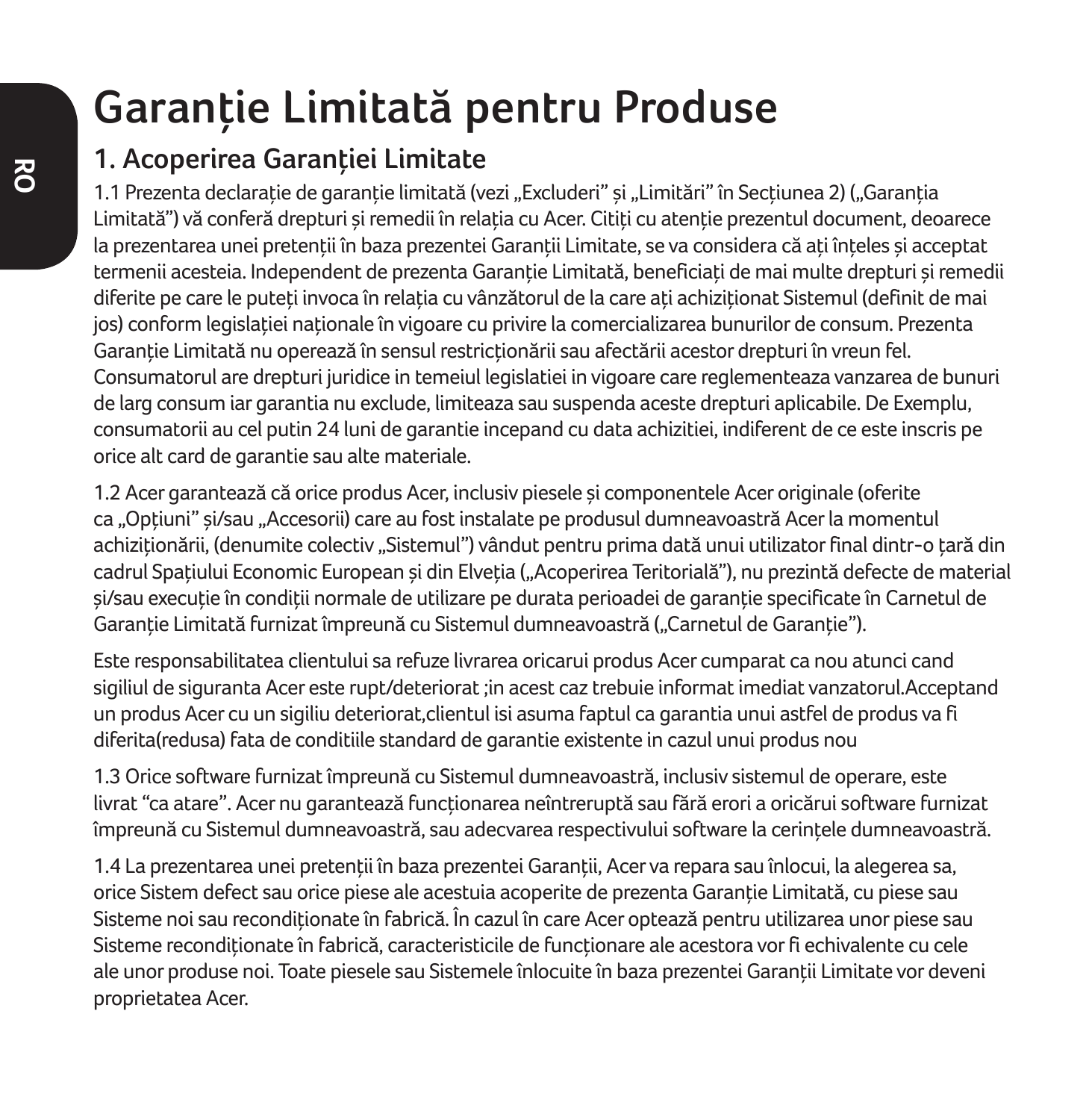**RO**

1.5 Perioada de Garanție începe la data achiziționării. Factura de cumpărare originală (bonul de vânzare), care indică data achiziționării Sistemului, reprezintă dovada datei achiziționării.

1.6 Serviciile în garanție vor fi efectuate în baza limbii primare utilizate în țara din SEE în care au fost solicitate. Este posibil ca reparatiile de garantie ce implică aspecte legate de limba Sistemului dumneavoastră (de exemplu pentru tastatură, software) să nu poată fi efectuate într-o altă limbă (alte limbi) decât limba primară (limbile primare) utilizate în ţara SEE în care au fost solicitate.

## **2. Excluderi şi Limitări**

Prezenta Garanție Limitată se supune următoarelor excluderi și limitări:

2.1 Excluderi

Prezenta Garantie nu se extinde la:

2.1.1 orice produs care nu este fabricat de către sau pentru Acer, sau care este vândut pentru prima dată unui utilizator final dintr-o tară din afara ariei de Acoperire Teritorială a prezentei Garanții Limitate.

2.1.2 orice produs care prezintă deteriorări sau defecțiuni ca urmare a

2.1.2.1 utilizării Sistemului într-un mod necorespunzător destinației normale de utilizare a acestuia, inclusiv, dar fără a se limita la utilizarea Sistemului cu nerespectarea Ghidului Utilizatorului care însotește Sistemul, sau orice alt abuz sau neglijenţă asupra Sistemului;

2.1.2.2 modificării Sistemului inclusiv utilizării de piese care nu sunt fabricate şi/sau comercializate de Acer;

2.1.2.3 unor lucrări de service sau reparații executate de alte părți și nu de Acer sau un Furnizor de Service Autorizat de Acer;

2.1.2.4 transportării sau ambalării necorespunzătoare la returnarea Sistemului la Acer sau la un Furnizor de Service Autorizat de Acer; sau

2.1.2.5 instalării necorespunzătoare a unor produse aparținând unor terți (de exemplu carduri de memorie).

2.1.3 pierderea sau deteriorarea unor programe, date sau medii detasabile de stocare a informatiilor (exceptând ca urmare a unui eveniment care dă naștere unei pretenții în baza legislației privind răspunderea pentru produs din jurisdicția în care se află Cumpărătorul). Salvarea (efectuarea unor copii de rezervă a) oricăror programe, date și/sau medii detasabile de stocare a informațiilor constituie responsabilitatea dumneavoastră. Trebuie avut în vedere faptul că Acer poate alege să înlocuiască Sistemul care face obiectul serviciilor în garanție cu un produs refabricat, echivalent din punct de vedere calitativ, drept pentru care nu veți mai putea accesa datele stocate de către dumneavoastră pe Sistemul inițial.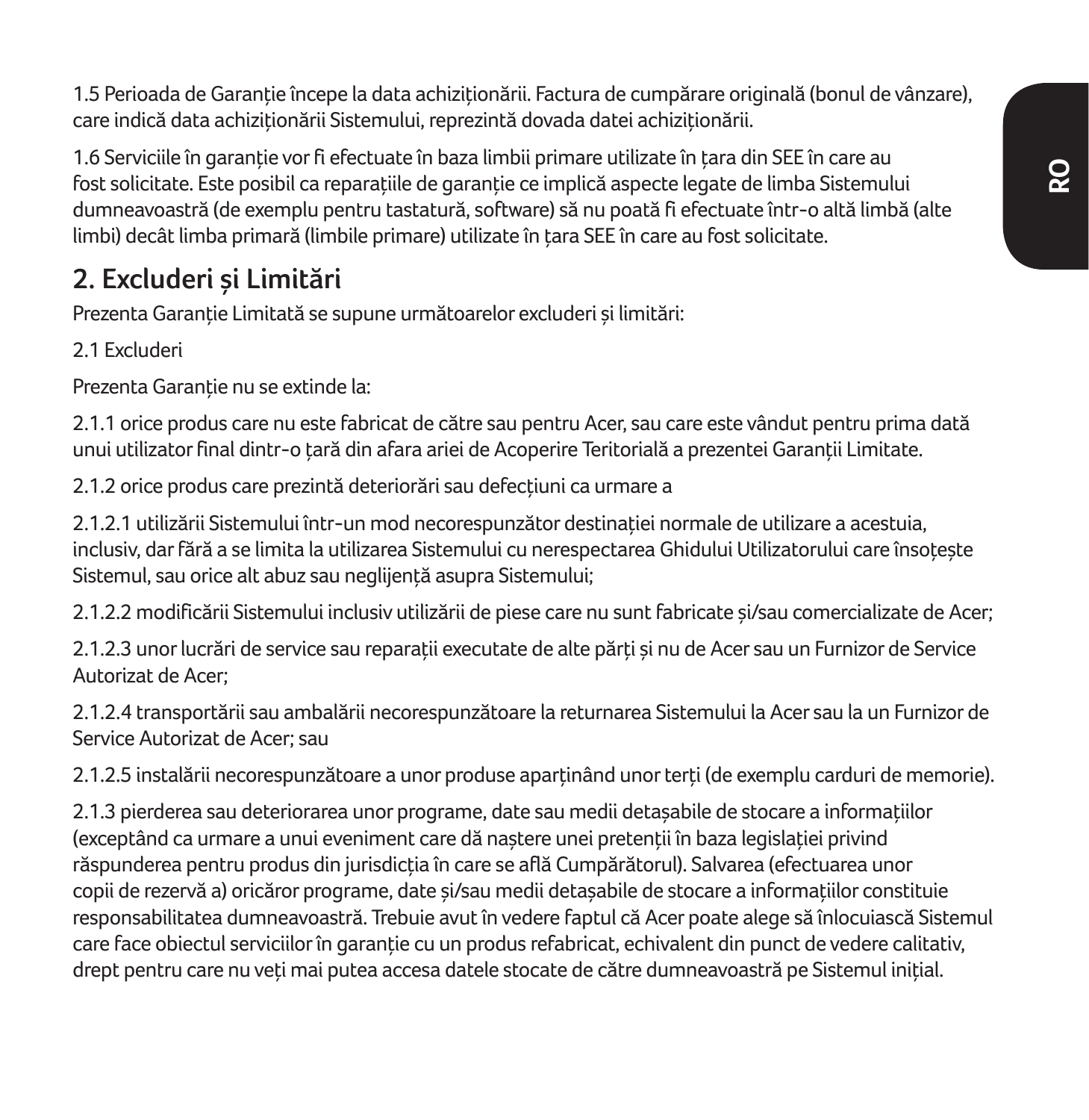2.1.4 consumabile, respectiv componentele care necesită înlocuirea periodică în cursul utilizării normale a Sistemului, inclusiv, dar fără a se limita la bateriile pentru notebookuri.

2.1.5 defectiuni minore la afisajele LCD în cazul Sistemelor dotate cu tehnologie de afisare LCD, cu condiția să nu existe mai mult de patru (4) pixeli defecți la un milion de pixeli pentru un afișaj LCD și, de asemenea cu condiția ca, dacă panoul de afisare se împarte în nouă (9) suprafețe dreptunghiulare egale, să existe maxim un pixel defect în zona centrală a afişajului.

2.2 Limitele Garantiei și declinarea responsabilității

2.2.1 Dacă înaintați o pretenție în baza prezenței Garanții Limitate, se consideră că ați convenit că remedierea și (în funcție de disponibilitate) înlocuirea, după caz, supuse serviciilor în garanție conform prevederilor prezentului document, reprezintă remediul exclusiv de care beneficiaţi în relaţia cu Acer sau oricare dintre companiile afiliate sau deținătoare ale acesteia, cu privire la orice încălcare a Garanției Limitate Acer stabilită în prezentul document.

## **3. Beneficierea de serviciile în garanţie**

Pentru a înainta pretenții si/sau beneficia de lucrări de service în garanție, folosiți datele de contact de pe Carnetul de Garantie sau accesati http://support.acer-euro.com.

Inainte de a duce produsul Acer la service va rugam sa va asigurati ca ati salvat toate datele si programele si sa stergeti orice date confidentiale,informatii personale sau programe(denumite "Date") de pe el. Acer nu este raspunzator pentru nici o pierdere,deteriorare sau divulgare a oricaror "Date" in afara controlului sau sau datorita actiunii sau omisiunii unei terte parti nici pentru reinstalare nici pentru restaurarea oricarei "Date"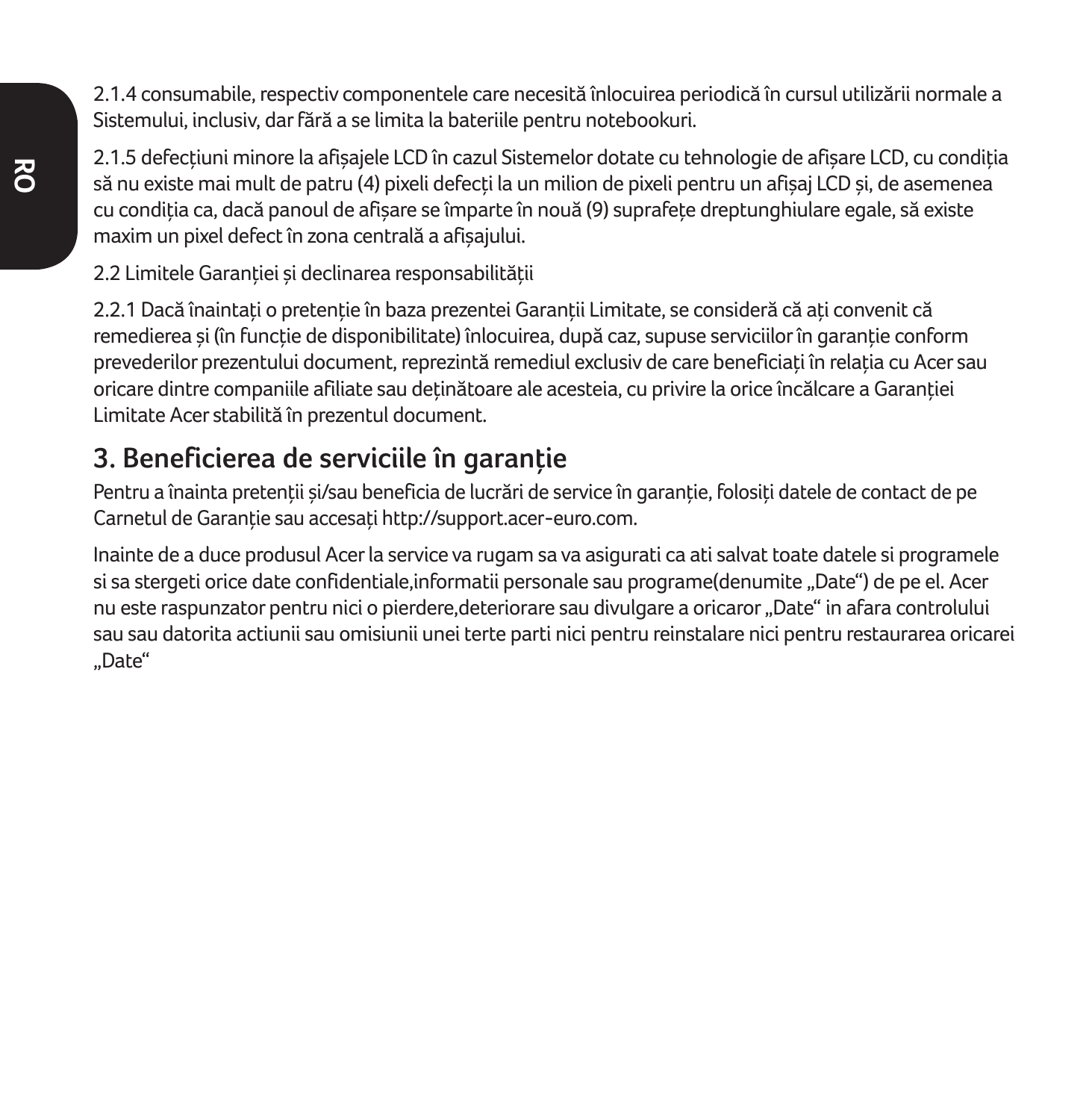## **Garantie limitata Card**

| Produs             | Perioada de garantie si tipul                                                                                                      |  |
|--------------------|------------------------------------------------------------------------------------------------------------------------------------|--|
| <b>Acer Enduro</b> | 3 An: Expediere postala sau Livrare la                                                                                             |  |
| Expediere postala  | Clientul expediaza echipamentul defect la centrul de reparatie Acer Dupa<br>reparatie, Acer livreaza echipamentul inapoi la client |  |
| Livrare la         | Clientul aduce echipamentul defect la centrul autorizat de reparatie Acer. Dupa<br>reparatie, clientul ridica echipamentul         |  |

### **Optiuni de extindere a garantiei**

Pentru a obtine mai multe informatii despre sau pentru a comanda oricare din optiunile de extindere a garantiei va rugam vizitati siteurile internet ACER sau sunati la numerul de telefon corespunzator tarii

Pentru detalii privind acoperirea garantiei consultați Garanția Limitată pentru Produse din Ghidul Acer privind Relatiile cu Clientii și Garanția. Pentru detalii despre garanție și reparatii in perioada de garanție, contactati partenerul de service autorizat: SAMA BIT, Str. Dr. Constantin Caracas nr 16, Sector 1, Bucuresti, Tel: +40 21 2226735, www.samabit.ro Pentru suport tehnic, apelați numărul de telefon corespunzător Tării dumneavoastră Sama Bit - Str. Dr. Constantin Caracas nr 16 / Sect. 1, Bucharest.

Coordonatele (numele şi adresa) vânzătorului:

[Semnat şi ştampilat de:]

Acer Slovakia s.r.o. Trnavská 50B SK - 821 02 Bratislava - Slovakia Thomas Cech, m.p.

 $\sqrt{n}$ ,  $\sqrt{n}$ 

Vânzător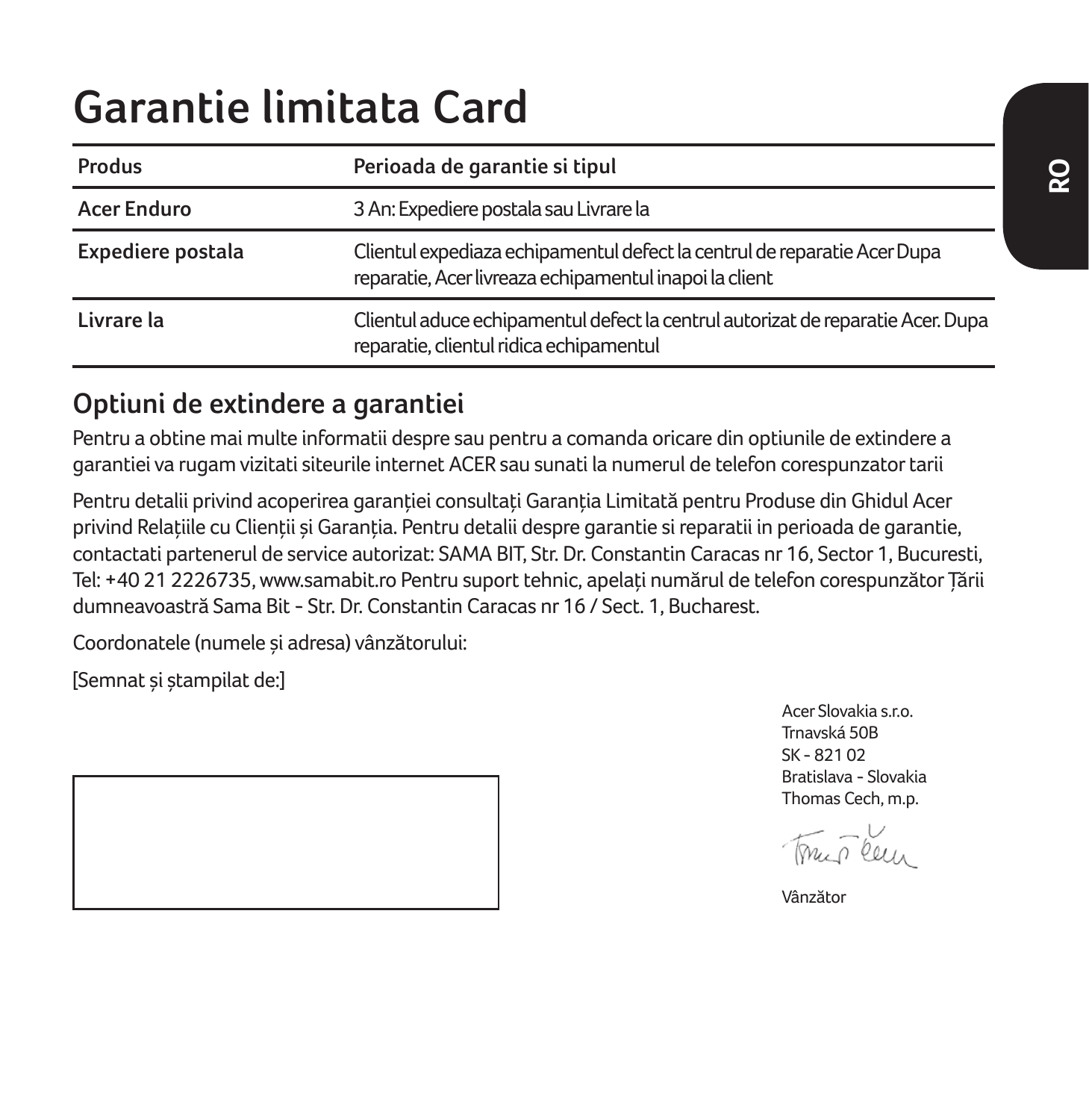## **Ограничена Гаранция за Стока**

### **1. Приложно поле на Гаранцията**

1.1 С настоящата Ограничена Гаранция (виж "Изключения" и "Ограничения" в Раздел 2) ("Ограничена Гаранция") Ейсър Ви предоставя определени права и възможности за обезщетение. Желателно е внимателно да прочетете настоящия документ и в случай, че направите рекламация в съответствие с тази Ограничена Гаранция, ще се счита, че сте разбрали и приели условията на Гаранцията. Независимо от тази Ограничена Гаранция, за Вас може да съществуват други права и възможности за обезщетение, които да реализирате срещу търговеца, който Ви е продал продукт на Ейсър. Настоящата Ограничена Гаранция няма за цел да ограничава по какъвто и да е начин тези други права и възможности, които съществуват за Вас.

Всички права на потребителите, дефинирани от съответните местни закони касаещи продажбите на потребителски стоки и гаранцията върху тях, са гарантирани. Тази гаранция не изключва, ограничава или отменя никое от тези права. Например, Потребителите имат поне 24 месеца гаранция считана от деня на покупката - независимо от споменатото в гаранционната карта или други подобни материали.

1.2 Ейсър гарантира, че всички продукти на Ейсър, включително оригиналните части и компонентите (доставени като "Опция" и/или "Аксесоар"), които са инсталирани на притежавания от Вас продукт на Ейсър в момента на продажбата (наричани общо по – долу "Система"), като под това се разбира първата продажба на краен потребител в държава, която е част от Европейското Икономическо Пространство и Швейцария ("Териториален обхват"), ще са изправни и няма да се проявят дефекти в материалите или в изработката им при условие, че се използват според нормалното им предназначение за срока на гаранционния период, посочен в картата за Ограничена Гаранция, която съпровожда Вашата Система ("Гаранционна карта").

Отговорност на клиента е да провери и негово право е да откаже да приеме Acer продукт, ако защитните лепенки са увредени. В този случай следва незабавно да бъде уведомен продавача. Приемайки Acer продукт с увредена защитна лепенка, клиентът се съгласява с това, че гаранционните условия за този продукт ще бъдат различни (редуцирани) по сравнение със стандартните условия съпътстващи всеки нов Acer продукт.

1.3 Всеки софтуерен продукт, доставен с Вашата Система, включително операционната система, се предоставяв състоянието, в което е. Ейсър не гарантира, че функционирането на доставения с Вашата Система софтуер ще бъде непрекъснато или безгрешно, или че този софтуер ще отговаря на Вашите изисквания.

1.4 Ако направите рекламация, съгласно настоящата Гаранция, Ейсър може, по своя преценка,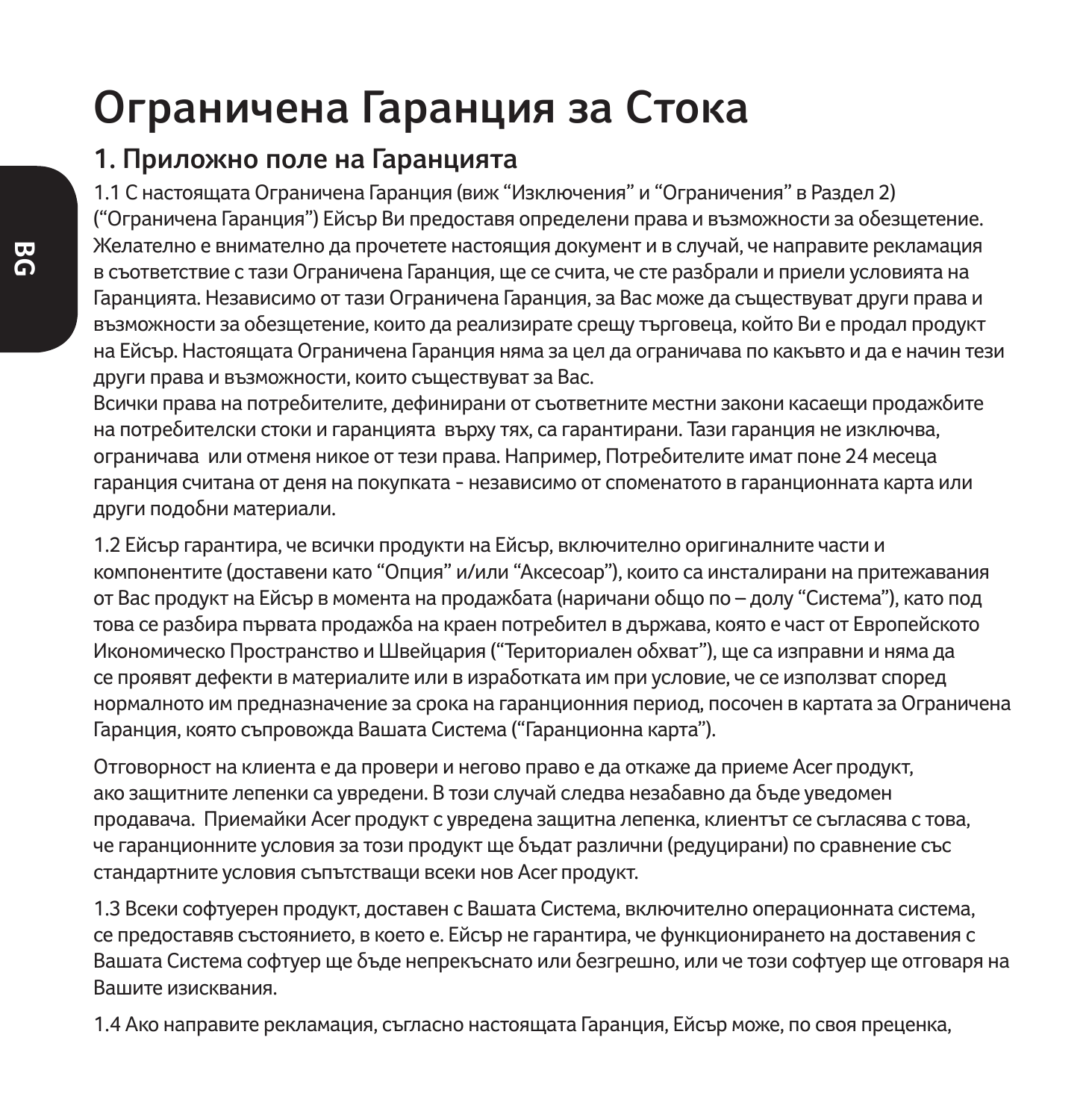да поправи или замени дефектна Система или части от нея, които се покриват от Гаранцията, с нови или фабрично реновирани части или Системи. В случай, че Ейсър избере възможността да използва фабрично реновирани части или Системи, Ейсър гарантира, че те ще имат същите работни характеристики като нови продукти. Всички подменени части и Системи заменени по силата на тази Ограничена Гаранция стават собственост на Ейсър.

1.5 Гаранционният период започва да тече на датата на закупуването. Вашата оригинална фактура (касова бележка), на която е отбелязана датата на закупуване на Системата, е Вашето доказателство за датата на закупуването.

1.6 Гаранционните услуги ще се предоставят на основата на официалния език в държавата – членка на Европейското Икономическо Пространство, където е направено искането за предоставяне на гаранционни услуги. Гаранционни услуги, свързани с поправки, засягащи страни на Вашата Система, основани на ползването на определен език (напр. клавиатури, софтуер), може и да не бъде възможно да бъдат предоставяни на никакъв друг език/ци, освен на официалния език/ци, използван в държавата – членка на Европейското Икономическо Пространство, където е направено искането за предоставяне на гаранционни услуги.

### **2. Изключения и Ограничения**

Настоящата Ограничена Гаранция въвежда следните Изключения и Ограничения:

#### 2.1 Изключения

Настоящата Ограничена Гаранция не се прилага по отношение на:

2.1.1 продукти, които не са произведени от или за Ейсър, или които за пръв път са били продадени на краен потребител в държава, която е извън Териториалния Обхват на тази Ограничена Гаранция.

2.1.2 продукти, които са повредени или дефектни в резултат на:

2.1.2.1 използване на Системата не по предназначение, включително, без ограничения, използване на Системата не в съответствие с Наръчника за потребителя, който придружава Системата, или друга небрежност по отношение на Системата;

2.1.2.2 модифициране на Системата, включително използването на части, които не са произведени или продавани от Ейсър;

2.1.2.3 поправяне или ремонтиране от лице, различно от Ейсър или от Оторизираните доставчици на сервизни услуги на Ейсър;

2.1.2.4 неподходящо транспортиране или опаковане при връщане на Системата на Ейсър или на Оторизирания доставчик на сервизни услуги на Ейсър; или По време на гаранционния период,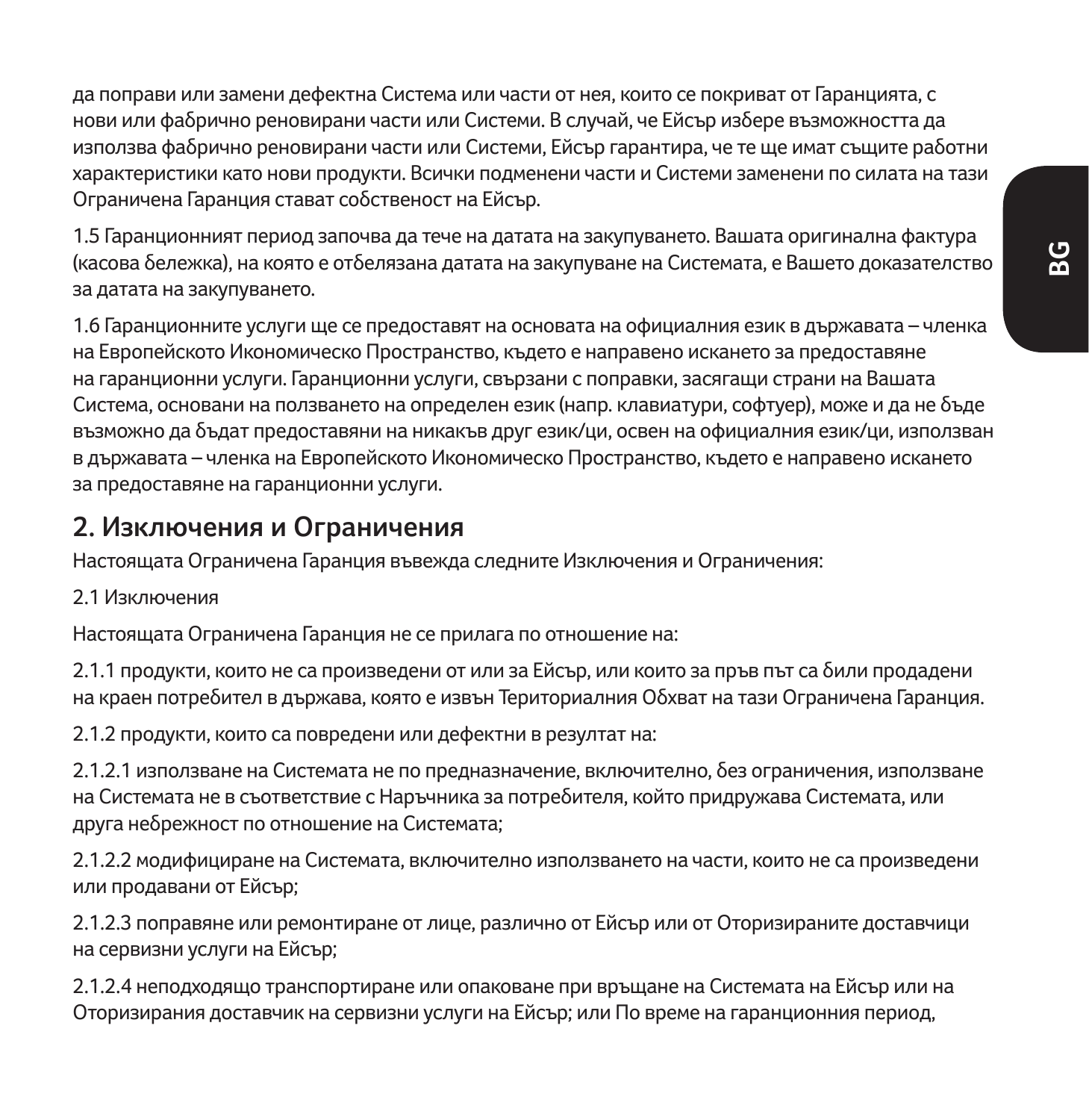батерията ще бъде заменена от Acer ако капацитетът й падне под 50% от първоначалната си стойност.

2.1.2.5 неправилно инсталиране на продукти, произведени от трети лица (напр. карта за памет).

2.1.3 загуба или повреда по отношение на програми, данни, включително в периферни медийни устройства (освен ако е резултат на събитие, пораждащо право на иск съгласно приложимото право в юрисдикцията на Купувача). Ваша е отговорността да запазвате или да правите резервни копия на програми, данни и/или периферни медийни устройства. Освен това следва да имате предвид, че Ейсър може да избере възможността да замени Системата Ви, предадена за предоставяне на гаранционни услуги, с фабрично реновиран продукт със същото качество, и така каквито и да данни, съхранявани от Вас в оригиналната Ви Система, могат да бъдат напълно загубени за Вас.

2.1.4 изхабяеми части, т.е. такива, които нормално изискват периодична подмяна в хода на употребата на Системата, включително, без ограничения, батерии за ноутбуук.

2.1.5 дребни дефекти на LCD дисплея, които възникват при Системите, оборудвани с LCD технология, като това означава дефекти в рамките до 4 (четири) дефектни пиксела на милион пиксела на определен LCD дисплей, и означава също така, че ако дисплеят мислено се раздели на 9 (девет) еднакви правоъгълника, в централния правоъгълник няма да има повече от един дефектен пиксел.

#### 2.2 Ограничения на Гаранцията и Отказ от гаранционно обслужване

2.2.1 Освен Ограничената Гаранция, регламентирана в настоящия документ, Ейсър не предоставя никакви други гаранции – изрични, подразбиращи се или законови, включително, но не ограничено подразбиращи се гаранции за продаваемост или годност за определени цели. Всякакви подразбиращи се гаранции, които биха могли да следват от приложимото законодателство, се ограничават до условията на настоящата Ограничена Гаранция. Ейсър при никакви обстоятелства не носи отговорност за каквито и да е случайни, преки или последващи вреди, загуба на делови възможности, ползи, данни или възможности за ползване, без оглед на това дали са резултат на изпълнение на договорно задължение или деликт или се основават на гаранция, които вреди възникват или сасвързани с използването или функционирането на Системата или на доставен от Ейсър софтуер, който съпровожда Системата, дори ако Ейсър е бил уведомен за възможността от настъпване на такива вреди. Ограниченията и Изключенията, които се съдържат в предходното изречение не се прилагат ако претърпените от Вас вреди или загуби са в пряка и непосредствена връзка с умисъл или груба небрежност от страна на Ейсър, или ако това по някакъв начин ще ограничи възможността да се реализират допустимите рекламации по приложимото право в юрисдикцията на купувача.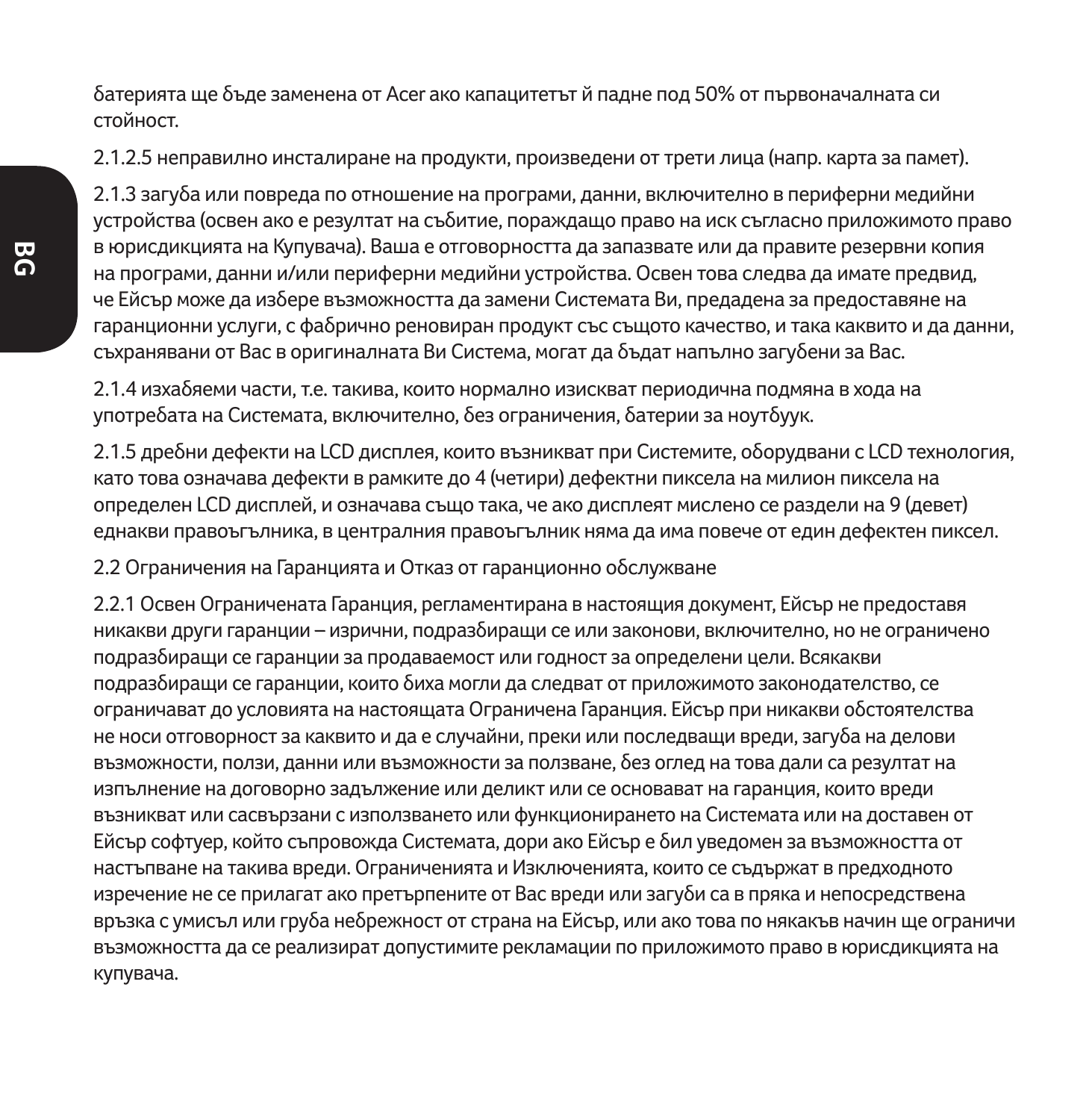2.2.2 Ако направите рекламация в съответствие с настоящата Ограничена Гаранция, ще се счита, че сте се съгласили, че поправката или (при наличие на такава възможност) замяната, което от двете е приложимо и както са описани в настоящия документ, е Вашето единствено и изключително право по отношение на Ейсър или което и да е негово дъщерно дружество или контролиращо дружество във връзка с каквото и да е нарушение на Ограничената Гаранция на Ейсър уредена с този документ.

### **3. Получаване на Гаранционни Услуги**

За да направите рекламация и/или за да получите Гаранционни услуги, моля, имайте предвид информацията за връзка, посочена във Вашата Гаранционна Карта, или посетете http://support. acer-euro.com.

Преди изпращането на Acer продукт към сервиза, моля, направете архив на важните за вас данни и програми, както и изтрийте всяка поверителна и лична информация или програми. Acer не носи отговорност за евентуална загуба, увреждане или разкриване на данни извън контрола на фирмата или поради действия и пропуски на трети страни, както и за възстановяване или преинсталирането на каквито и да е данни.

## **Ограничена гаранция Карта**

| Продукт              | Срок и тип на гаранцията                                                                                                          |  |
|----------------------|-----------------------------------------------------------------------------------------------------------------------------------|--|
| <b>Acer Enduro</b>   | 3 Година "Изпратен по пощата" или "донесен в сервиз".                                                                             |  |
| "Изпратен по пощата" | Клиентът изпраща продукта за поправка в сервиз на Асег. След<br>извършването на ремонта Асег изпраща продукта обратно на клиента. |  |
| "Донесен в сервиз"   | Клиентът носи продукта в Оторизиран сервиз на Асег. След<br>извършването на ремонта, клиентът си взима продукта обратно.          |  |

#### **Възможности за увеличаване на гаранцията**

За повече информация или за заявка на някоя от възможностите за удължаване на гаранцията моля посетете уеб страницата на Acer или се обадете на посочения телефон за контакт във Вашата страна.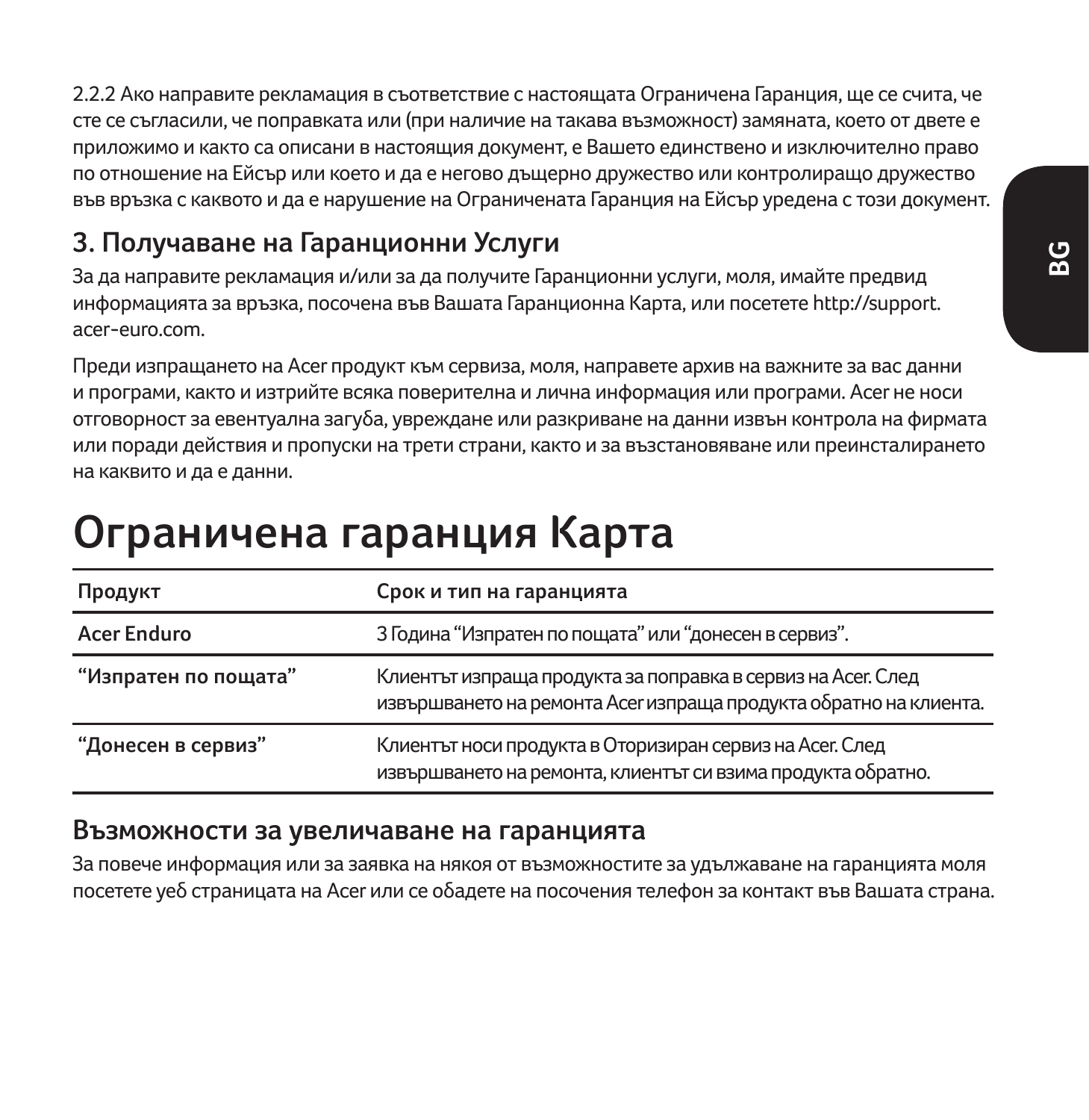# **Sınırlı Ürün Garantisi**

## **1. Sınırlı Garanti Kapsamı**

1.1 İşbu Sınırlı Garanti (bkz Madde 2: "İstisnalar" ve "Kısıtlamalar") ("Sınırlı Garanti") size Acer karşısında bazı hak ve çözümler sunar. Lütfen bu belgeyi dikkatlice okuyunuz, işbu Sınırlı Garanti kapsamında bir beyanda bulunmanız halinde şartları okuyup kabul etmiş addedilirsiniz. İşbu Sınırlı Garanti'den bağımsız olarak, Acer ürününü satın almış olduğunuz satıcıya karşı farklı ve daha geniş kapsamda hak ve umarlara sahip olmanız sözkonusu olabilir. İşbu Sınırlı Garanti, bu türdeki muhtemel hakların sınırlamaz.

Bu garanti, tüketici ürünleri satışı ile ilgili olarak ulusal yasalarla tanınmış, tüketici haklarını hariç tutmamakta, sınırlamamakta veya geçersiz kılmamaktadır.

1.2 Acer Türkiye sınırları dahilinde bir son kullanıcıya satılan herhangi bir Acer ürünü; satın alım esnasında Acer ürününde (bağlı olarak "Sistem" şeklinde ifade edilir) kurulu olan hakiki Acer parçası veya bileşenleri de ("Opsiyonel" ve/veya "Aksesuar" olarak sunulabilirler) dahil olmak üzere, malzeme ve/veya işçiliğinde, Sistem'le birlikte temin edilen Garanti Kartı'nda ("Garanti Kartı") belirtilen süre boyunca normal kullanım koşulları altında, var olabilecek arızalara karşı Sınırlı Garanti kapsamındadır.

1.3 Sistem'inizle birlikte temin edilen herhangi bir yazılım, İşletim Sistemi de dahil olmak üzere, "Olduğu gibi" sunulmaktadır. Acer Sistem'inizle birlikte temin edilen herhangi bir yazılımın kesintisiz veya hatasız olarak olarak çalışacağı, yahut böyle bir yazılımın ihtiyaçlarınızı karşılayacağını yönünde herhangi bir garanti vermez.

1.4 İşbu Garanti'nin kapsamı dahilinde bir beyanda bulunmanız durumunda; Acer, kendi tercihi uyarınca, Sistem'i veya işbu Sınırlı Garanti'nin kapsamındaki herhangi bir parçayı onarabilir, ya da yeni yahut fabrika onarımı görmüş parça veya Sistem'ler kullanarak değişimini gerçekleştirebilir. Acer'ın fabrika onarımı görmüş parça yahut Sistem'ler kullanmak yönünde hareket etmesi halinde; yeni ürünlerle eşit bir performans karakteristiği sağlanmış olacaktır. İşbu Sınırlı Garanti kapsamında değişimi gerçekleştirilen tüm parça yahut Sistem'ler Acer'ın mülkü haline gelecektir.

1.5 Garanti süresi gerçek satın alım tarihiyle birlikte başlar. Sistem seri numarasıyla birlikte Sistem'in satın alım tarihi gösteren orijinal satın alım faturanız (satış makbuzu), satın alım tarihinizi ispat eder niteliktedir.

1.6 Garanti hizmetiTürkiye'de birincil olarak kullanılan dil taban alınarak sunulacaktır. Sistem'inizin dil tabanlı özelliklerini ilgilendiren Garanti onarım hizmeti (klavye veya yazılım gibi) Türkiye'de birincil olarak kullanılan dil dışında sunulamayabilir.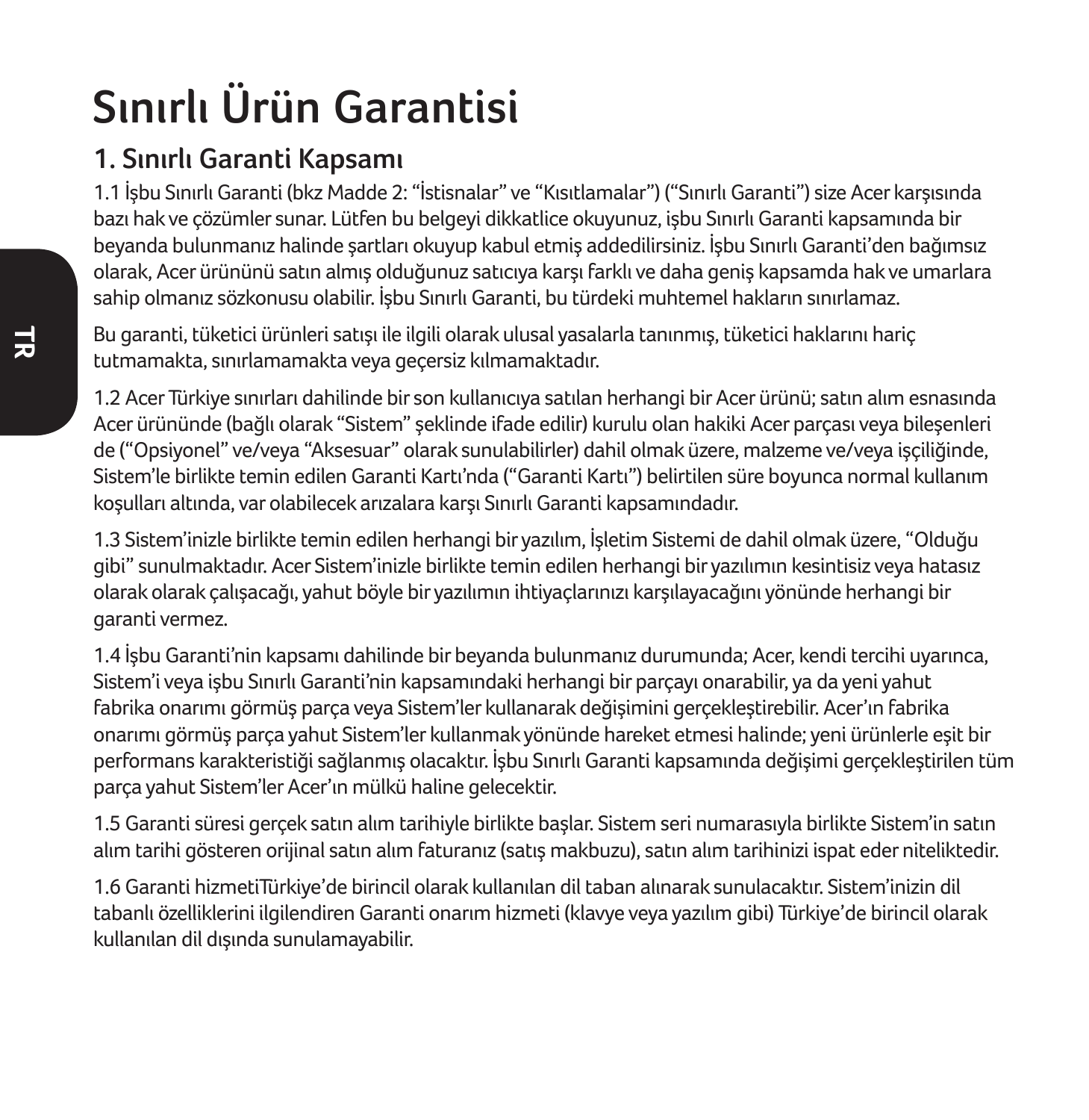## **2. İstisnalar ve Kısıtlamalar**

Bu Sınırlı Garanti aşağıdaki istina ve kısıtlamalara tabidir:

2.1 İstisnalar

Aşağıdaki durumlar bu Sınırlı Garanti'nin kapsamında değildir:

2.1.1 Acer tarafından veya Acer için üretilmemiş herhangi bir ürün, yahut bir son kullanıcıya ilk olarak bu Sınırlı Garanti'nin Bölgesel Kapsamı dışında satışı yapılmış bir ürün.

2.1.2 Aşağıdaki durumlardan biri sonucunda hasar görmüş ya da kusurlu duruma düşmüş bir ürün:

2.1.2.1 Sistem'in; aşağıdaki durumlar dahil ancak bunlarla kısıtlı olmamak üzere, normalde amaçlanan kullanımı dışında kullanılması:

Sistem'in Sistem'le birlikte gelen Kullanım Kılavuzu'na uygun olarak kullanılmaması veya Sistem'le ilgili diğer herhangi bir kötüye kullanımı yahut ihmal edilerek kullanımı

2.1.2.2 Sistem'in Acer tarafından üretilmemiş ve/veya satılmayan parçaların kullanımı da dahil olmak üzere değişikliğe uğratılması;

2.1.2.3 Acer veya Acer tarafından yetkilendirilmiş bir Hizmet Sağlayıcı dışında hizmet yahut onarım sağlanması;

2.1.2.4 Sistem'in Acer veya Acer tarafından yetkilendirilmiş Hizmet Sağlayıcı'ya ulaşımında yanlış paketlenmesi/gönderilmesi, veya;

2.1.2.5 Üçüncü parti yazılımların (hafıza kartları gibi) yanlış biçimde kurulması.

2.1.3 Program, veri yahut harici depolama medyasının kaybedilmiş yahut zarar görmüş olması. Herhangi bir program, veri ve/veya harici depolama medyasını kaydetmek (yedeklemek) konusunda sorumluluğunuz bulunmaktadır. Lütfen Acer'ın Garanti hizmeti için ulaştırılan bir Sistem'i eşit kalitede bir yeni üretilmiş ürünle değiştirmeyi tercih edebileceğini göz önünde bulundurunuz. Böyle bir durumda; orijinal Sistem'inizde kaydedilmiş olan herhangi bir veriye kalıcı olarak erişemeyebilirsiniz.

2.1.4 Sistem'in normal kullanımı esnasında periyodik olarak değiştirilmesi gereken tüketilebilir parçalar. Aşağıdaki ürün dahil ancak bununla kısıtlı olmamak üzere: Batarya.

2.1.5 LCD görüntü teknolojisi kullanan Sistem'lerde, aşağıdaki durumlar hariç olarak, küçük LCD ekran kusurları: (i) herhangi bir LCD ekranda üç (3) adetten fazla kusurlu piksel bulunması, (ii) ekran panelinin dokuz (9) eşit dikdörtgen alana ayrılmış olması, (iii) ekranın merkez alanında bir (1) adetten daha fazla kusurlu piksek bulunması.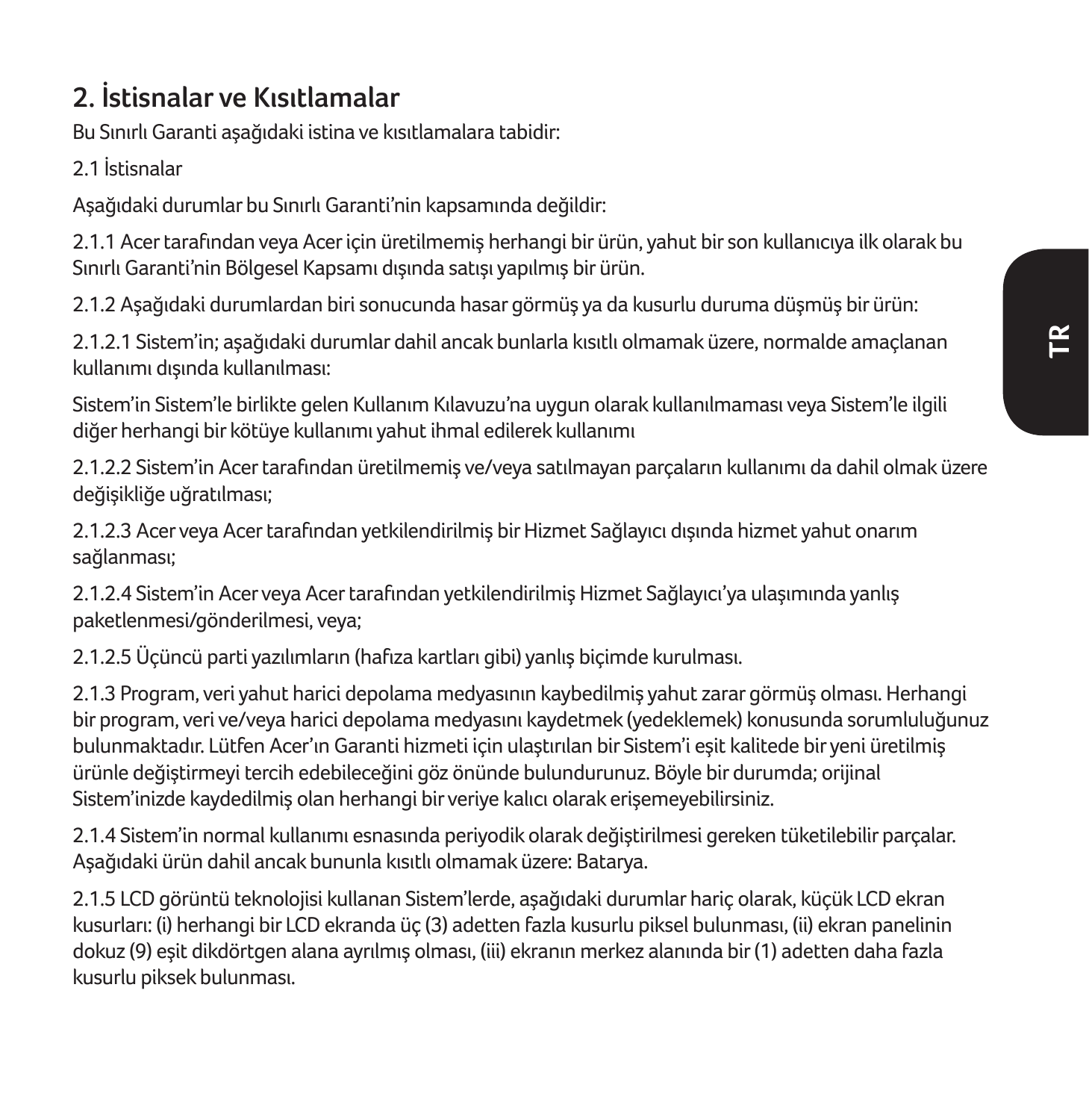#### 2.2 Garanti'nin Kısıtlamaları ve Yasal Uyarıları

2.2.1 İşbu Sınırlı Garanti kapsamında bir beyanda bulunmanız durumunda; muhtemel bir onarım veya (bulunurluk durumuna göre) değişikliğin, işbu belgede tanımlanan garanti hizmetleri kapsamındaki geçerliliği uyarınca, Acer veya kurumsal iştiraklerinden yahutana ortaklıklarından işbu belgeyle sabitlenen Acer Sınırlı Garanti'si uyarınca alabileceğiniz tek ve inhisari umar olduğunu kabul etmiş olursunuz.

## **3. Garanti hizmetinin Temin Edilmesi**

Herhangi bir beyanda bulunmak ve/veya Garanti hizmeti alabilmek için, Garanti Kartı'nızda belirtilmiş olan irtibat bilgilerine başvurun veya http://support.acer-euro.com adresini ziyaret edin.

| ÜRÜM                      | <b>GARANTİ SÜRESİ VE TİPİ</b>                                                                                                                                                                         |  |
|---------------------------|-------------------------------------------------------------------------------------------------------------------------------------------------------------------------------------------------------|--|
| <b>Acer Enduro</b>        | 3 Yıl serviste onarım                                                                                                                                                                                 |  |
| Yazılım Desteği           | 180 Gün                                                                                                                                                                                               |  |
| Kargo Teslim:             | Müşteri ürünü Acer onarım merkezine gönderir. Onarım tamamlandıktan<br>sonra ürün, Acer tarafından müşteriye geri gönderilir. Kargo Teslim<br>etmeden önce 0850 222 22 37 üzerinden kayıt açılmalıdır |  |
| <b>Resepsiyon Teslim:</b> | Müsteri ürünü Acer onarım merkezine getirip teslim eder. Onarım<br>tamamlandıktan sonra ürün, müşteri tarafından gelip teslim alınır.                                                                 |  |

## **SINIRLI GARANTİ KARTI**

### **Garanti Yükseltme Seçenekleri**

Daha fazla bilgi edinmek veya bir Garanti Yükseltme Seçeneği satın alabilmek için lütfen Acer Web sitesini ziyaret edin ya da şu numarayı arayın: 0850 222 ACER (0 850 222 22 37) (www.acer.com.tr – Servis & Destek bölümüne tıklayın)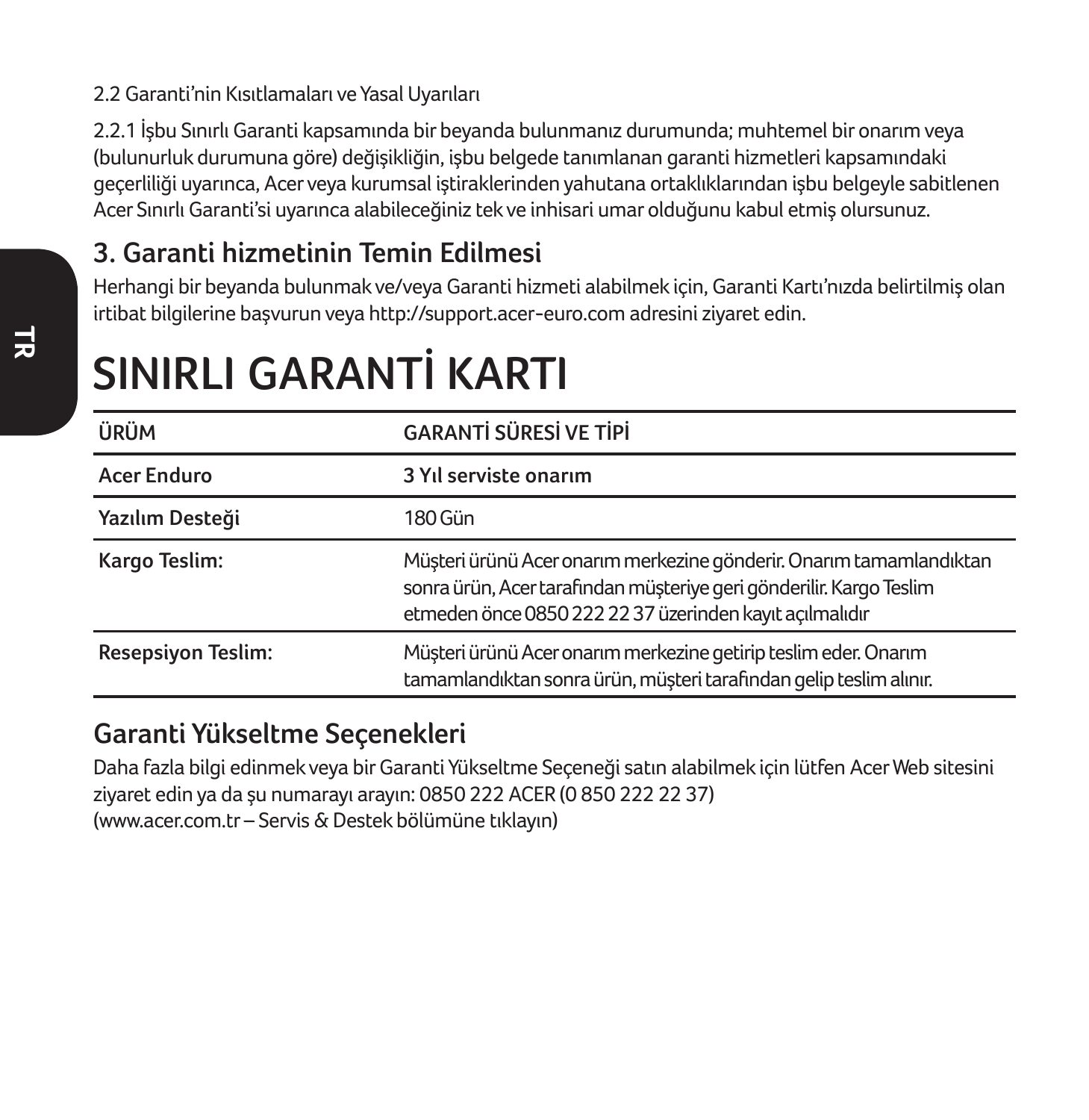## **гарантія на продукцію**

## **1. Обсяг гарантії**

1.1 Ця Гарантія надається компанією Acer і визначає права користувачів продукції Acer. Будь-ласка, уважно прочитайте цей документ, оскільки у випадку висування претензії у відповідності до цієї Гарантії матиметься на увазі, що ви зрозуміли і прийняли її умови. Незалежно від цієї Гарантії Ви можете мати інші, в тому числі ширші права і засоби захисту стосовно продавця товару згідно законодавства України. Ця гарантія не обмежує таких прав.

ПОТРЕБИТЕЛИ ИМЕЮТ ЮРИДИЧЕСКИЕ ПРАВА В СООТВЕТСТВИИ С ДЕЙСТВУЮЩИМ НАЦИОНА ЛЬНЫМ ЗАКОНОЛАТЕЛЬСТВОМ, РЕГУЛИРУЮЩИМ ПРОЛАЖИ ПОТРЕБИТЕЛЬСКИХ ТОВАРОВ, И ДАННАЯ ГАРАНТИЯ НЕ ИСКЛЮЧАЕТ, НЕ ОГРАНИЧИВАЕТ И НЕ ПРИОСТАНАВЛИВАЕТ ТАКИЕ ПРАВА

1.2 Протягом гарантійного терміну, вказаного в Гарантійній карті, що додається до Вашого пристрою (див. «Гарантійна карта»), Acer гарантує відсутність дефектів матеріалів та/або якості виготовлення за умов нормального використання будь-якого виробу компанії Acer, включно з оригінальними деталями і комплектними частинами Acer (котрі пропонуються як «Опції» та/або «Приладдя»), що встановлені у Вашому виробі компанією Acer на момент придбання (надалі спільно називаються «Система»), котрі призначені для продажу і були початково продані кінцевому покупцеві на території України («Територіальна Сфера Дії»). Усі додатково встановлені та/або замінені комплектні частини, не узгоджені з компанією Acer, не підпадають під дію цієї Гарантії, і гарантійні зобов'язання щодо них несе організація-продавець або треті особи, з чиєї ініціативи такі дії було проведено.

Покупець має право відмовитися прийняти поставку будь-якого продукту Acer, що проданий як новий, якщо оригінальну захисну стрічку Acer зірвано або пошкоджено, і повинен повідомити про це продавця.

Приймаючи продукт Acer із зірваною чи пошкодженою захисною стрічкою, клієнт визнає, що гарантійний термін обслуговування такого продукту буде відрізнятися (у меншу сторону) від стандартних термінів, дійсних для нового продукту Acer.

1.3 Acer не гарантує безперебійної або безпомилкової роботи будь-якого програмного забезпечення, наданого разом з Вашою Системою, а також відповідності такого програмного забезпечення Вашим вимогам.

1.4 В якості заходу перестороги на випадок можливих збоїв, часткової чи повної втрати інформації, необхідно періодично створювати резервні копії данних, котрі зберігаються на жорсткому диску чи інших пристроях для зберігання данних. Перед передачею будь-якого пристрою для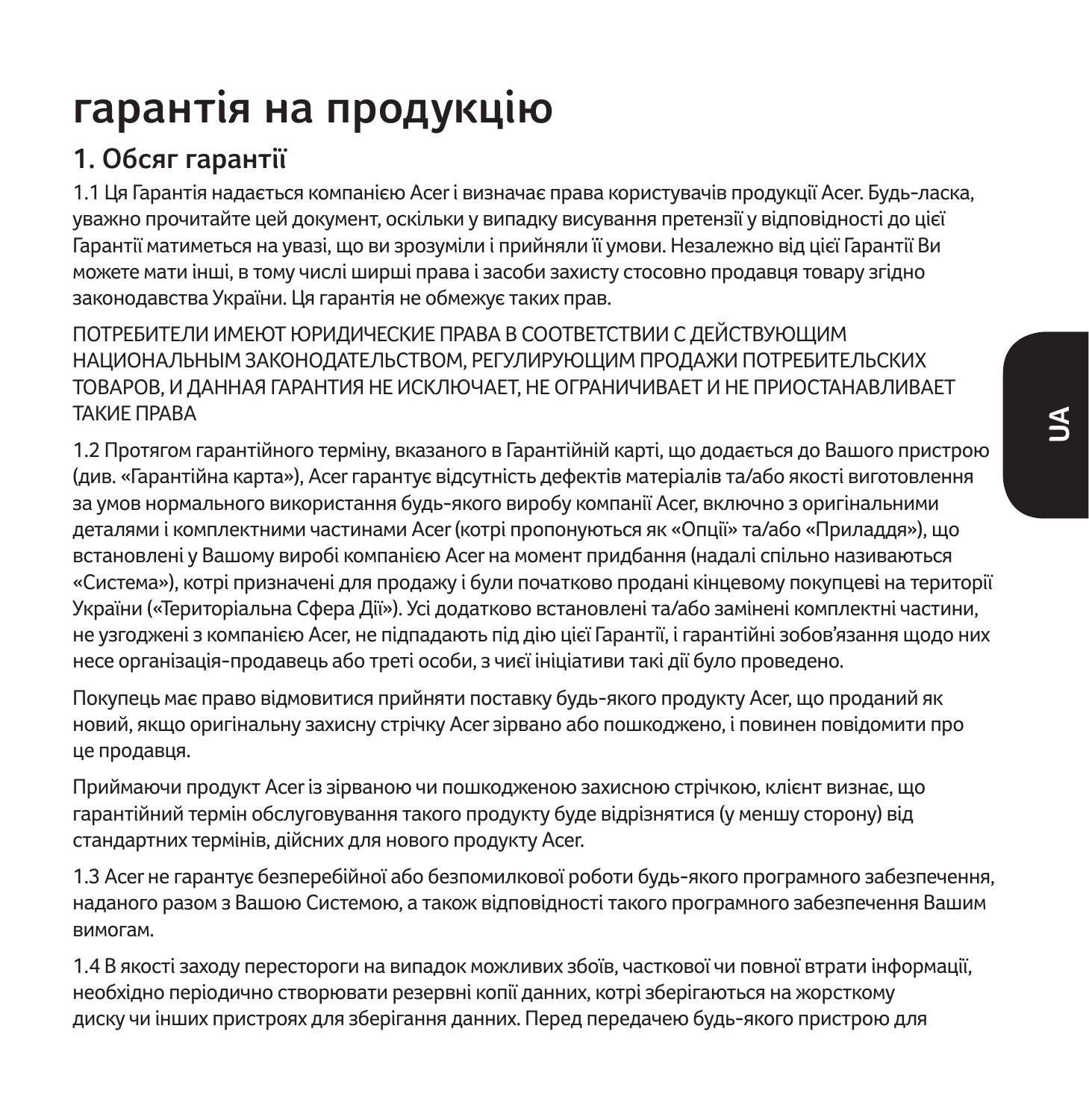проведення гарантійного обслуговування виконайте архівування данних та видаліть будь-яку конфіденційну, приватну чи особисту інформацію. Компанія Acer не несе відповідальності за пошкодження чи втрату будь-яких програм, данних чи з'ємних носіїв інформації. Компанія Acer не несе відповідальності за відновлення чи перевстановлення будь-яких програм чи данних, за виключенням програмного забезпечення, котре встановлюється компанією Acer при виготовленні цього продукту. Якщо передвстановлене програмне забезпечення було повністю або частково втрачене з вини користувача, і він не в змозі відновити його самостійно, відновлення цього програмного забезпечення може бути проведене в авторизованому сервісному центрі на платній основі.

1.5 У випадку висування претензії, згідно умов цієї Гарантії, Acer на свій вибір проведе ремонт, або замінить несправну Систему чи будь-яку її частину, котра потрапляє під дію цієї Гарантії, шляхом використання нових чи виробничо-відновлених частин або Систем. У випадку якщо Acer вдасться до використання виробничо-відновлених частин або Систем, їхні функціональні характеристики відповідатимуть функціональним характеристикам нових виробів. Після заміни усі несправні частини і Системи, замінені в рамках цієї Гарантії, не підлягають поверненню. Окрема гарантія на замінені деталі й комплектні частини не встановлюється.

1.6 Викладені вище положення і умови є повною і виключною гарантійною угодою між компанією Acer та Вами стосовно придбанного обладнання Acer.

### **2. Винятки і Обмеження**

Ця Гарантія підлягяє наступним виняткам і обмеженням:

2.1 Винятки

Гарантійні зобов'язання не розповсюджуються на:

2.1.1. будь-які вироби, не виготовлені компанією Acer або для компанії Acer, або не призначені для продажу чи продані кінцевому покупцеві у країні, що знаходиться за межами Територіальної Сфери Дії цієї Гарантії, а також у випадках, якщо серійний номер виробу видалений, не прочитується, змінений чи не відповідає вказанному в Гарантійній карті;

2.1.2. будь-які вироби з механічними пошкодженнями або з пошкодженнями захисних пломб, стрічок, наклейок тощо;

2.1.3. будь-які вироби, пошкодження чи несправність котрих виникли внаслідок:

2.1.3.1. використання Системи не за призначенням, включно і без обмежень через невиконання доданої Інструкції з використання, або будь-якого іншого неправильного чи недбайливого поводження з Системою;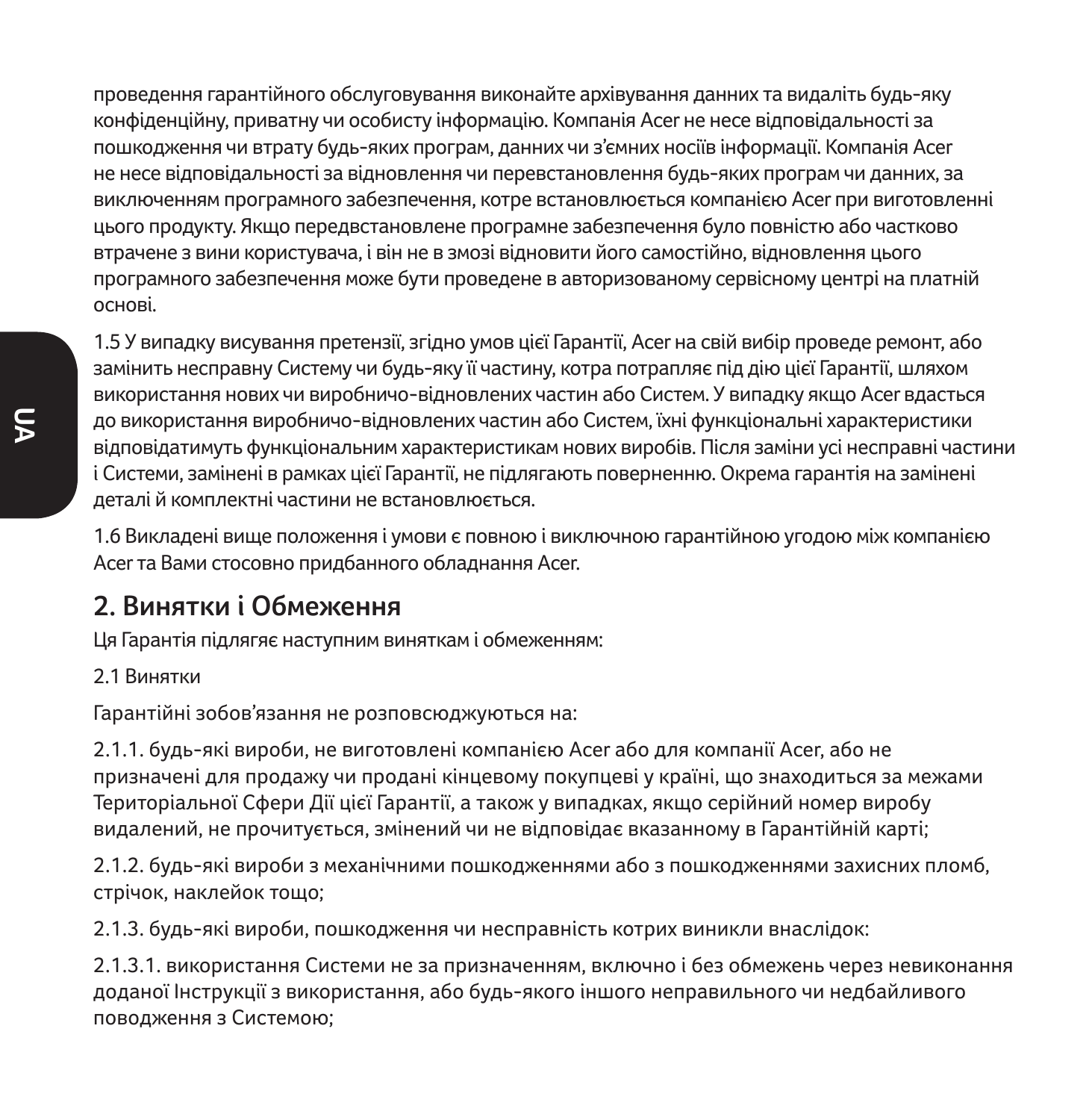2.1.3.2. змін системи, включно з використанням деталей, що виготовлені та/або продані не компанією Acer;

2.1.3.3. неналежного встановлення виробів як виробництва Acer, так і сторонніх виробників (наприклад, встановлення плат розширення, додаткових модулів, карт пам'яті тощо);

2.1.3.4. конфліктів, пов'язаних з підключенням зовнішніх пристроїв;

2.1.3.5. використання неліцензійного програмного забезпечення;

2.1.3.6. дії вірусних програм;

2.1.3.7. стихійних лих (пожеж, повені, грози, землетрусу тощо);

2.1.3.8. неправильного підключення до електромережі, експлуатації при нестабільній напрузі в електромережі (відхилення частоти від номінальної більше як на 0,5%, напруги від номінальної більше як на 10%), відсутності (або виконаного з відхиленнями від стандарту) заземлення;

2.1.3.9. дії або проникнення всередину виробу комах, тварин, рідин, пилу, тютюнового диму тощо;

2.1.3.10. звичайного зношення під час експлуатації;

2.1.3.11. сервісного обслуговування або ремонту, виконаного особами, котрі не є представниками компанії Acer або Авторизованого Постачальника Послуг Acer;

2.1.3.12. неналежного перевезення чи упаковки під час повернення Системи компанії Acer або Авторизованому Постачальнику Послуг Acer;

2.1.3.13. зумисного впливу на пристрій з метою нанесення пошкоджень користувачем або іншими особами;

2.1.4. інші випадки порушення Покупцем встановлених правил використання, зберігання або транспортування товару, дій третіх осіб або непереборної сили і виникнення при цьому невиробничих недоліків;

2.1.5. втрату або пошкодження будь-яких програм, данних або пристроїв зберігання данних зі змінними носіями. Ви несете відповідальність за збереження (створення резервних копій) будь-яких програм, данних та/або пристроїв зберігання данних зі змінними носіями. Звертаємо Вашу увагу на те, що компанія Acer може вибрати заміну Системи, що підлягає сервісному обслуговуванню, на новий або відновлений (рівноцінний за якістю) виріб, внаслідок чого данні, що містяться у Вашій початковій системі, можуть стати недоступними для Вас;

2.1.6. витратні матеріали, тобто частини, котрі вимагають періодичної заміни в ході звичайної експлуатації Системи;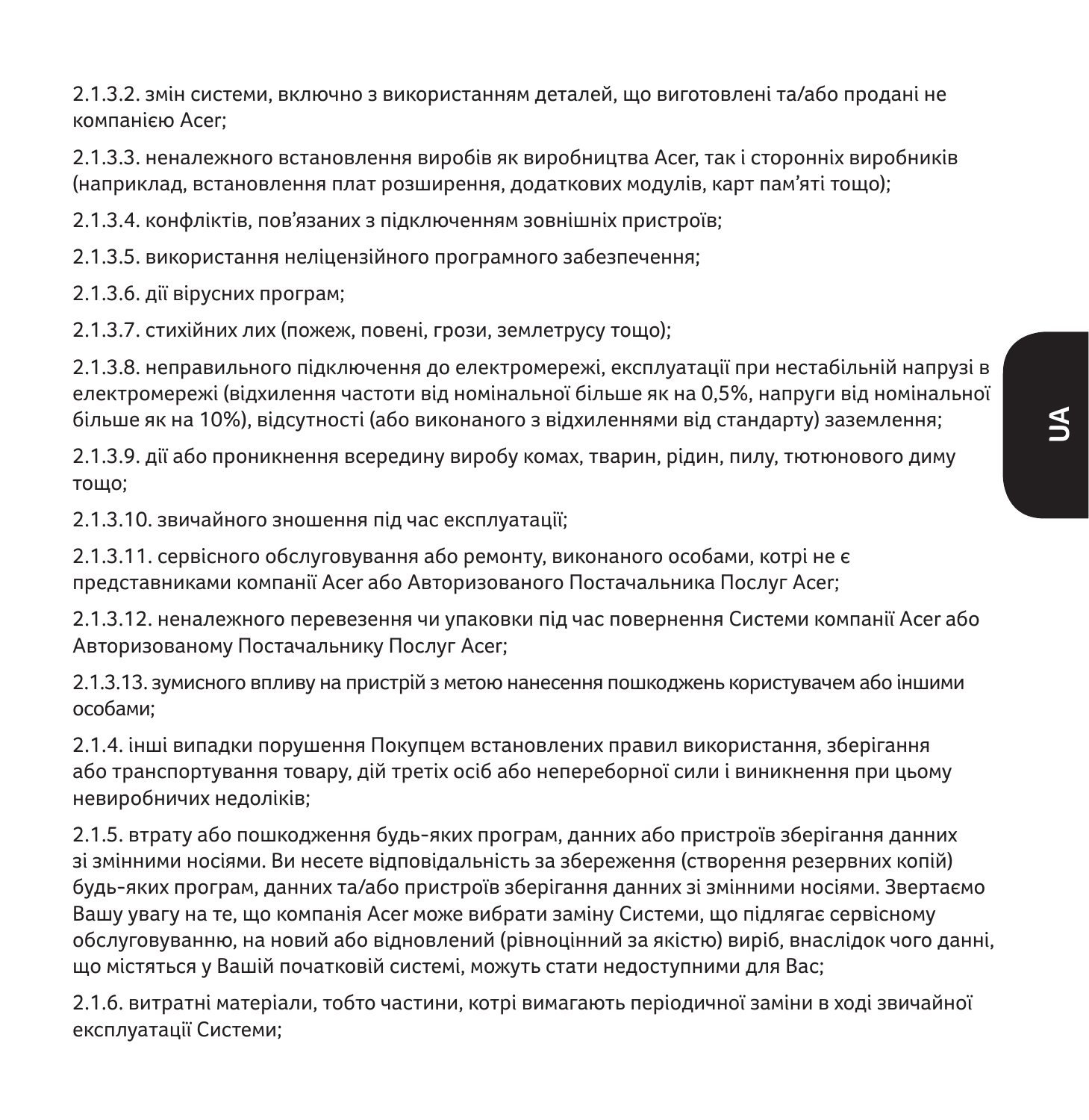2.1.7. незначні дефекти РК-дисплеїв, котрі виникають в Системах, оснащених рідкокристалічною дисплейною технологією. Детальнішу інформацію див. у розділі «Додаткова інформація» (Особливі зауваження для рідко-кристалічних дисплеїв).

### **2.2 Обмеження**

2.2.1 За винятком гарантійних зобов'язань, передбачених цією Гарантією, компанія Acer не визнає жодних інших явних, непрямих або передбачених законом гарантій. Будь-які непрямі гарантії, котрі можуть бути передбачені застосованим правом, обмежуються умовами цієї Гарантії. Компанія Acer в жоднім разі не несе відповідальності за випадкові, непрямі збитки, втрату ділового зиску або втрату данних, що виникли в зв'язку з використанням чи експлуатацією Системи або будь-якого програмного забезпечення, що супроводжує Систему і надане компанією Acer, навіть в тому випадку, якщо компанія Acer була заздалегідь поінформована про можливість такого збитку.

2.2.2 Ця гарантія не розповсюджується на збитки, нанесені внаслідок конфліку іншому обладнанню, котре працює в сполученні з цим виробом. Компанія Acer не несе відповідальності за сумісність своєї продукції з виробами і програмними продуктами третіх сторін в частині їхньої спільної роботи, налаштування систем і встановлення драйверів. Компанія Acer залишає за собою право під час звернення по гарантії вимагати у користувача документи, які підтверджують легальність встановленого програмного забезпечення.

2.2.3 У випадку висування претензії у відповідності до цієї Гарантії буде матися на увазі Ваша згода з тим, що ремонт та/або заміна, залежно від обставин, у відповідності до передбачених вище умовами гарантійного забезпечення, є єдиним і виключним засобом захисту стосовно компанії Acer та/або авторизованих сервісних центрів. Цей засіб захисту розглядається в рамках цієї Гарантії як безумовне право споживача в рамках діючого закону України про захист прав споживача.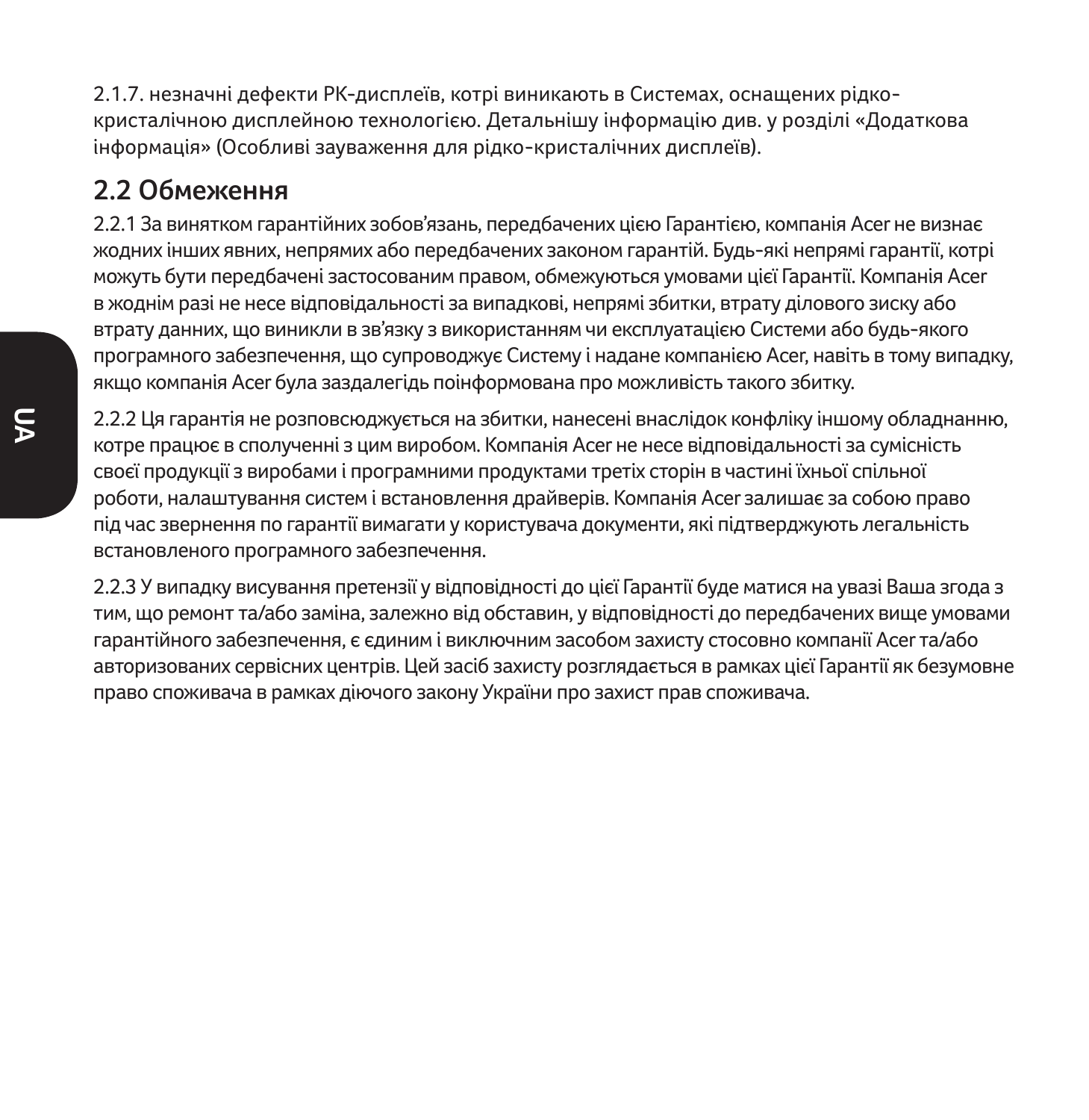## **3. Отримання сервісного обслуговування**

Інформацію про авторизовані сервісні центри Acer на території України можна отримати на вебсайті www.acer.ua в розділі «Сервіс і Підтримка», або за телефоном (044) 498 05 95. Гарантійне обслуговування виконується лише за наявності документа на підтвердження придбання і заповненої Гарантійної карти з підписом покупця, печаткою і підписом продавця.

Перед відсилкою Вашого продукту Acer до сервісу, будь-ласка, забезпечте збереження (резервне дублювання) Ваших даних та програм, а також видаліть будь-яку конфіденційну або особисту інформацію. Acer не несе відповідальності за втрату, пошкодження чи розголошення будь-яких даних поза контролем компанії або внаслідок дій третіх осіб, і не забезпечує відновлення таких даних.

**Для приміток сервісного обслуговування**

| <b>Service Control of the Control</b> |
|---------------------------------------|
|                                       |
|                                       |
|                                       |

# **ГАРАНТІЙНА КАРТА**

| Продукт                                 | Термін і тип гарантії |
|-----------------------------------------|-----------------------|
| Acer Enduro                             | 3 роки: Carry-In      |
| Передвстановлене програмне забезпечення | 180 днів              |

Максимальний термін гарантії, що надається через мережу авторизованих

сервісних центрів, складає наведений вище гарантійний термін від дня продажу і не може перевищувати терміну служби виробу.

Термін служби продукції компанії Acer відлічується зі дня виробництва і складає:

- Акумуляторна батарея один рік;
- Периферійні пристрої, що входять до комплекту два роки.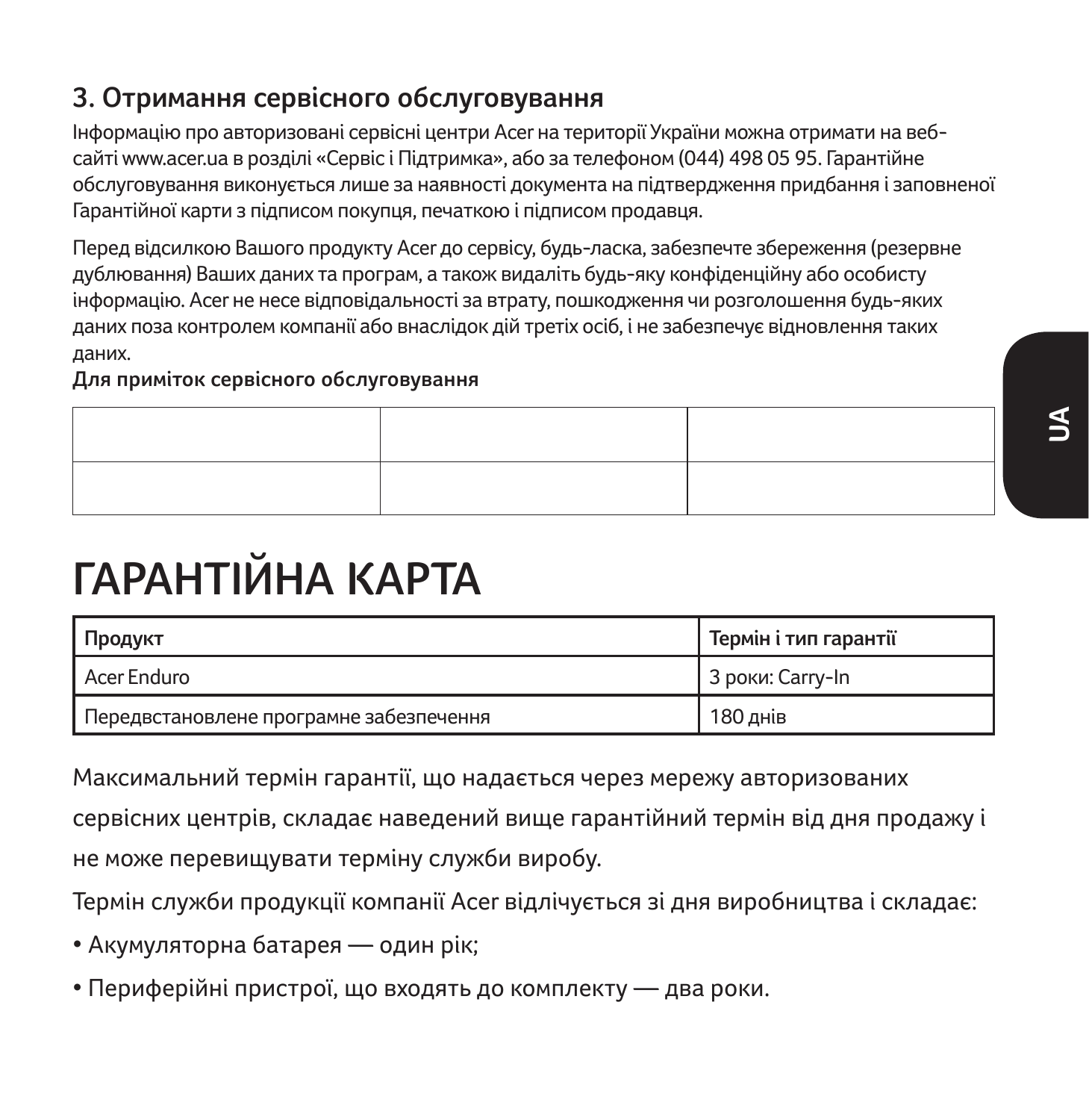Враховуючи високу якість і надійність продукції Acer, фактичний термін служби може значно перевищувати офіційно встановлений термін.

Примітка: оригінальні гарантійні зобов'язання не розповсюджуються на витратні матеріали: кабелі, шнури, антени, перехідники, заглушки корпусу і корпусного конструктиву.

| Carry-In | Обслуговування в авторизованому сервісному центрі             |
|----------|---------------------------------------------------------------|
|          | Доставка обладнання в авторизований сервісний центр і назад — |
|          | за рахунок клієнта                                            |

#### Модель виробу:

Серійний номер виробу:

**Цим підтверджую прийнятність гарантійних умов, а також приймання** 

**обладнання в робочому стані та відсутність на ньому зовнішніх дефектів:** 

П. І. Б. покупця:

Підпис:

Назва організації-продавця:

Дата продажу: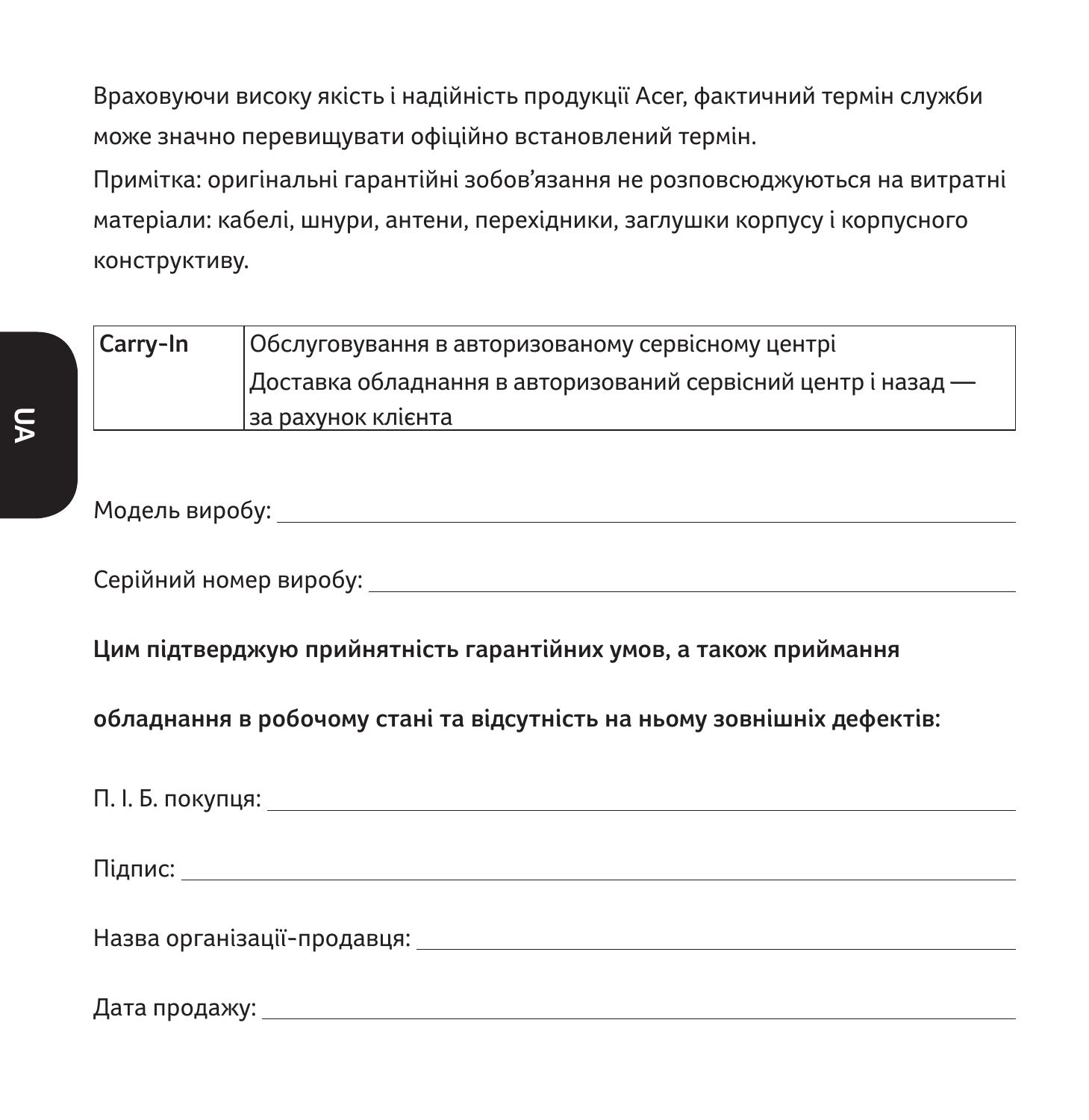Підпис продавця:

Печатка організації-продавця

МП

Виробник: Acer Inc. (Асер Інк.)

Адрес: 8F, 88, Sec.1, Hsin Tai Wu Rd., Hsichih,Taipei, Hsien 221, Taiwan, R.O.C.

(8Ф, 88, Сек. 1, Ксін Тай Ву Роуд, Ксічі, Тайбей, Ксієн 221, Тайвань, Республіка Китай)

**Контактна інформація :**

| UA<br>0800301032 | www.acer.ua | acer ua@acer-euro.com |
|------------------|-------------|-----------------------|
|------------------|-------------|-----------------------|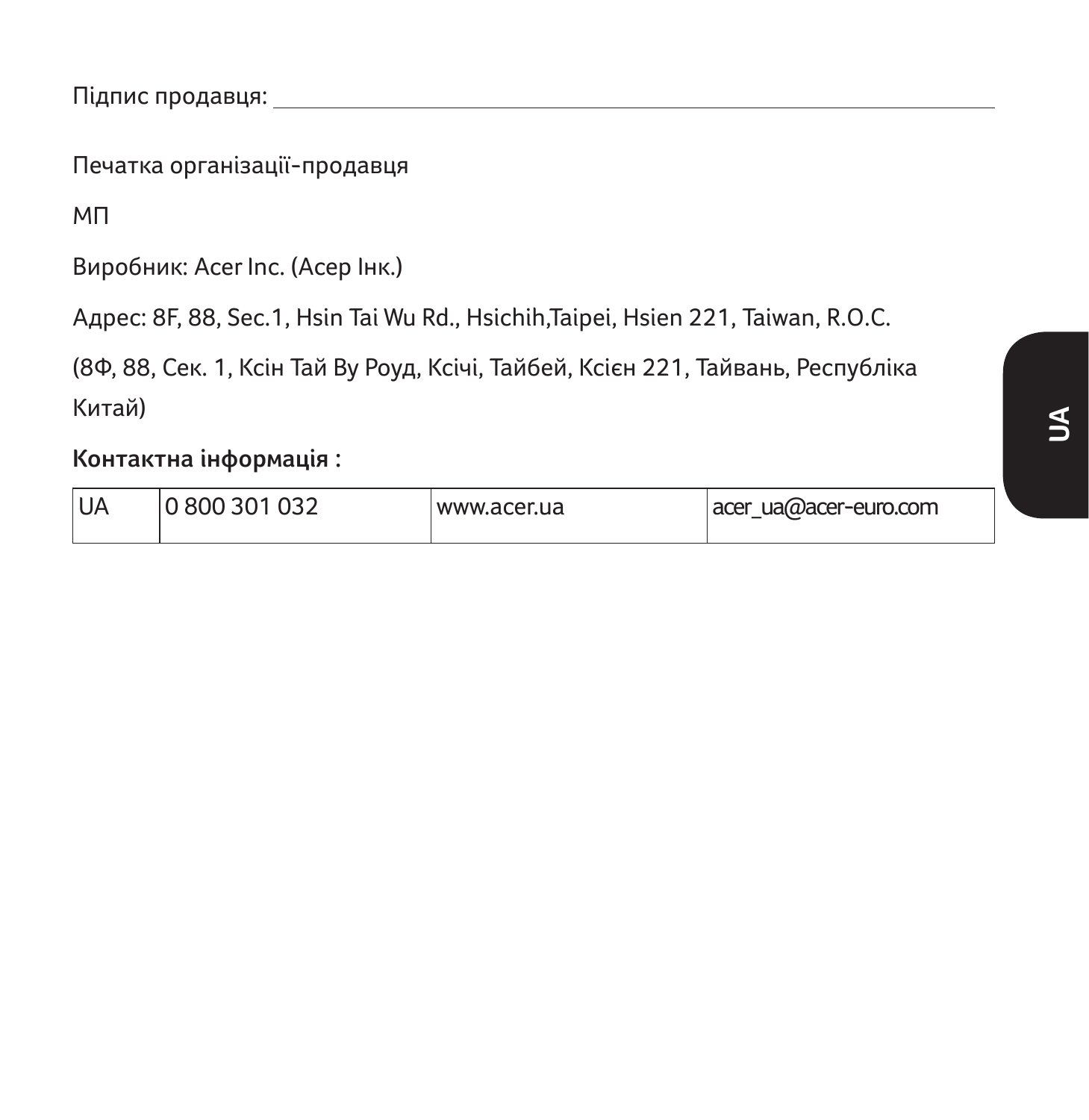## **Увага!**

### **В комплекті немає дистрибутивів операційної системи на оптичних носіях!**

Рекомендовано використання системи відновлення.

Під час першого включення система пропонує Вам самостійно записати комплект відновлювальних дисків. Відновлювальні диски можна створити й пізніше за допомогою програмного інструменту eRecovery.

#### **Зауваження:**

Після зміниінформаційної структури жорсткого диска (встановлення нової операційної системи, зміна логічної структури тощо) перестає працювати фукнція відновлення методом Disk-to-Disk, окрім того може

перестати працювати програмний інструмент eRecovery.

Щоб отримати докладнішу інформацію про створення відновлювальних дисків і роботу програмного інструменту eRecovery, будь-ласка, уважно прочитайте інструкцію з використання (інструкція з використання в електронному вигляді знаходиться на жорсткому диску Вашого комп'ютера.

Якщо з вини користувача передвстановлене програмне забезпечення було пошкоджене або видалене, його відновлення можливе в авторизованому сервісному центрі на платній основі, при цьому всі особисті данні та встановлені користувачем програми буде втрачено.

На сучасних моделях комп'ютерів Acer підтримка операційної системи Microsoft Windows XP / Vista / Windows 7 не здійснюється (або здійснюється обмежено). **Технічна підтримка розповсюджується лише на передвстановлені операційні системи та програмне забезпечення.**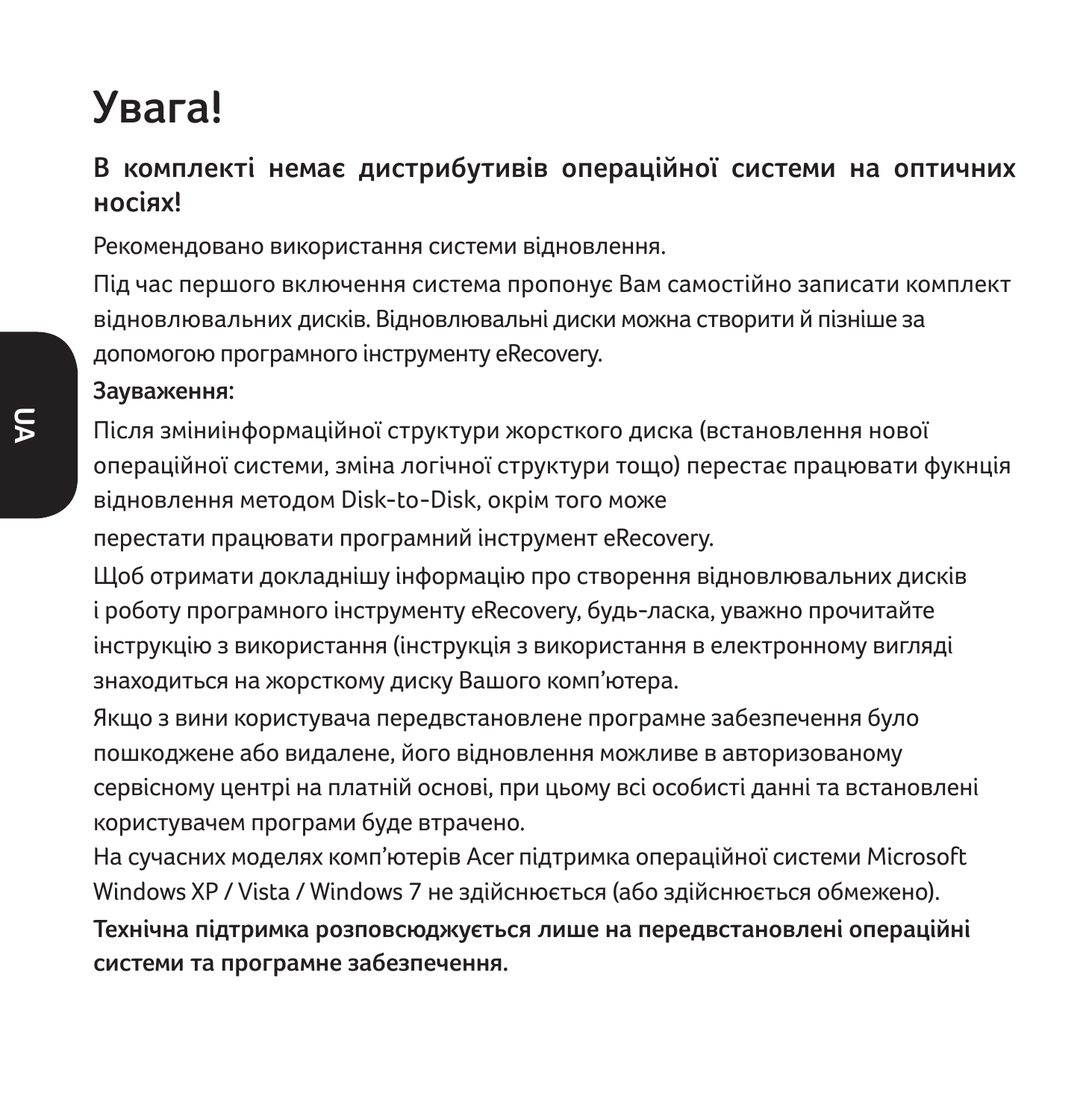## **Додаткова інформація**

## **А. Особливі зауваження щодо рідко-кристалічних дисплеїв (РКД)**

Зображення на РКД складається з пікселів. Один піксель являє собою комбінацію з кількох субпікселів (зазвичай трьох: червоного, зеленого і синього), яка дає в сумі певний колір. На кожному РКД є мільйони таких субпікселів. Поява дефектних («битих») пікселів на РКД може проявитися як потемнення, постійне світіння або блимання цілих пікселів або окремих субпікселів.

Гарантійному ремонту підлягає РКД, якщо він не відповідає наступним критеріям: загальна кількість дефектних пікселів не більше чотирьох на мільйон; окрім того, якщо умовно розділити площу РКД на 9 рівних прямокутних частин, в центральній частині дисплею повинно міститися не більше одного дефектного пікселя (у межах норм стандарту ISO 13406-2 клас II).

### **Б. Особливі зауваження щодо акумуляторів**

Будь-який вказаний час заряду чи роботи акумулятора є приблизним і відповідає орієнтовним часовим границям, які можуть змінюватися залежно від умов роботи пристрою.

## **В. Зауваження щодо підключення периферійних пристроїв**

З метою безпеки і збереження роботоздатності, перед підключенням будьяких зовнішніх пристроїв до комп'ютера необхідно вимкнути та відключити від електромережі як комп'ютер, так і пристрій, котрій підключають до нього. Виняток можуть складати пристрої з інтерфейсом USB та FireWire (IEEE 1394), котрі не потребують додаткового живлення (такі як флеш-накопичувачі, клавіатури, миші тощо).

### **Г. Зауваження щодо необхідності резервного копіювання данних**

Ремонт Системи може потребувати форматування жорсткого диска, що призведе до втрати усіх збережених на ньому данних.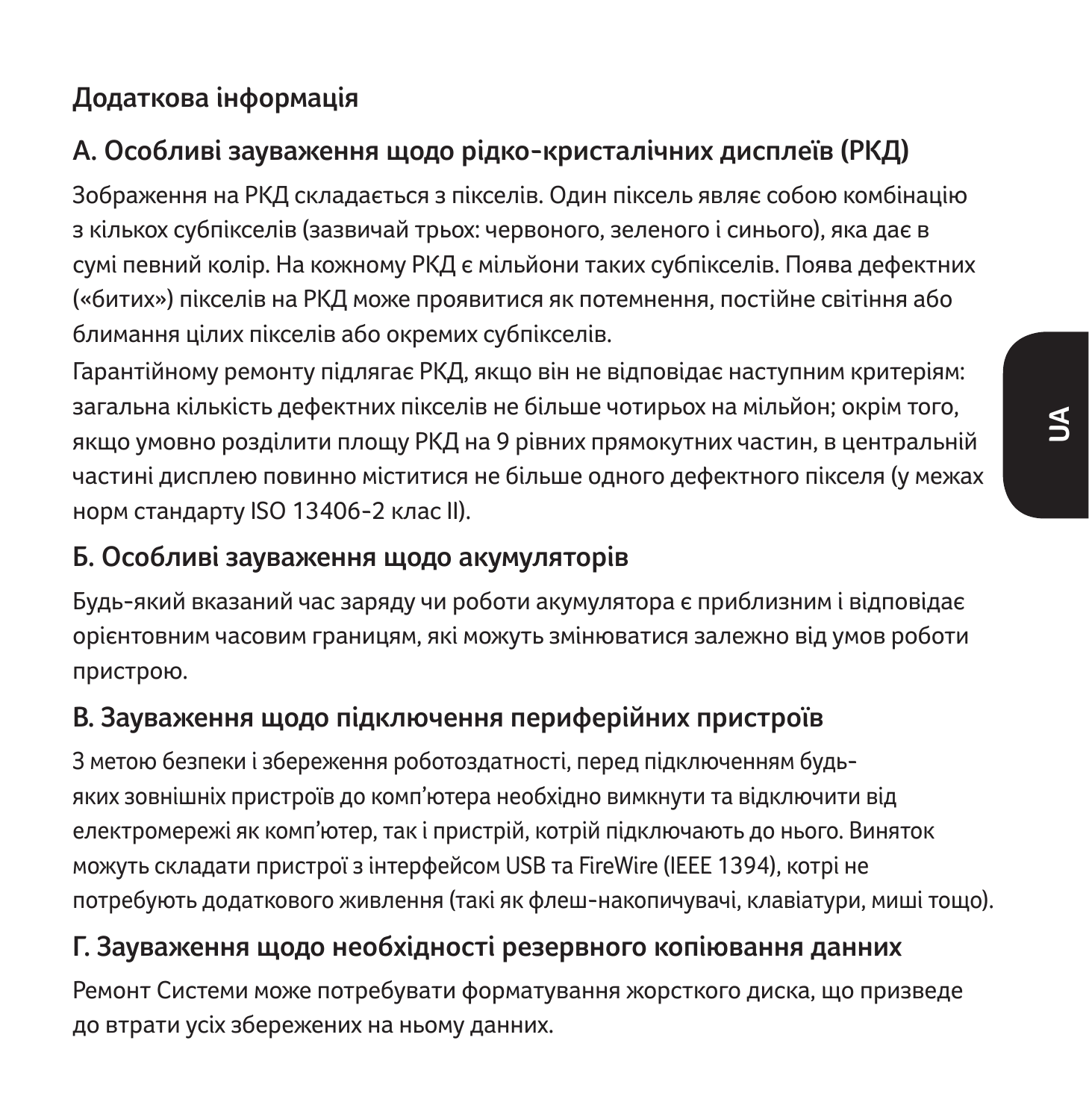Компанія Acer наполегливо рекомендує регулярно створювати резервні копії на різних носіях інформації (таких як диски DVD та CD тощо) усіх документів, данних, файлів та/або програмного забезпечення, котрі зберігаються в Системі. Відповідальність за створення резервних копій данних лежить на користувачеві. Компанія Acer та її авторизовані постачальники послуг не несуть відповідальності за втрату або пошкодження данних в процесі обслуговування і підтримки.

### **Д. Гарантійне обслуговування та сервісна підтримка**

У випадку поломки Системи необхідно звернутися до представника служби технічної підтримки, використавши контактну інформацію, вказану в Гарантійній карті.

При цьому необхідно надати таку інформацію:

- інформацію з оригінальної Гарантійної карти;
- серійний номер Системи (вписаний в Гарантійну карту, його також можна знайти на нижній частині ноутбука);
- версію операційної системи, встановленої на Системі;
- докладні відомості про будь-які зміни в програмному і апаратному забезпеченні, внесені в Систему;
- точний опис усіх повідомлень про збої.

Попередньо переконайтеся, що збій не викликаний програмним або апаратним забезпеченням сторонніх виробників. При контакті з представником служби технічної підтримки по телефону помістіть Систему перед собою і включіть її (якщо це можливо). Представник служби технічної підтримки надасть допомогу з діагностики і можливого усунення несправності по телефону. Якщо усунути несправність не вдається в ході телефонної консультації, компанія Acer відремонтує Систему згідно умов Гарантії.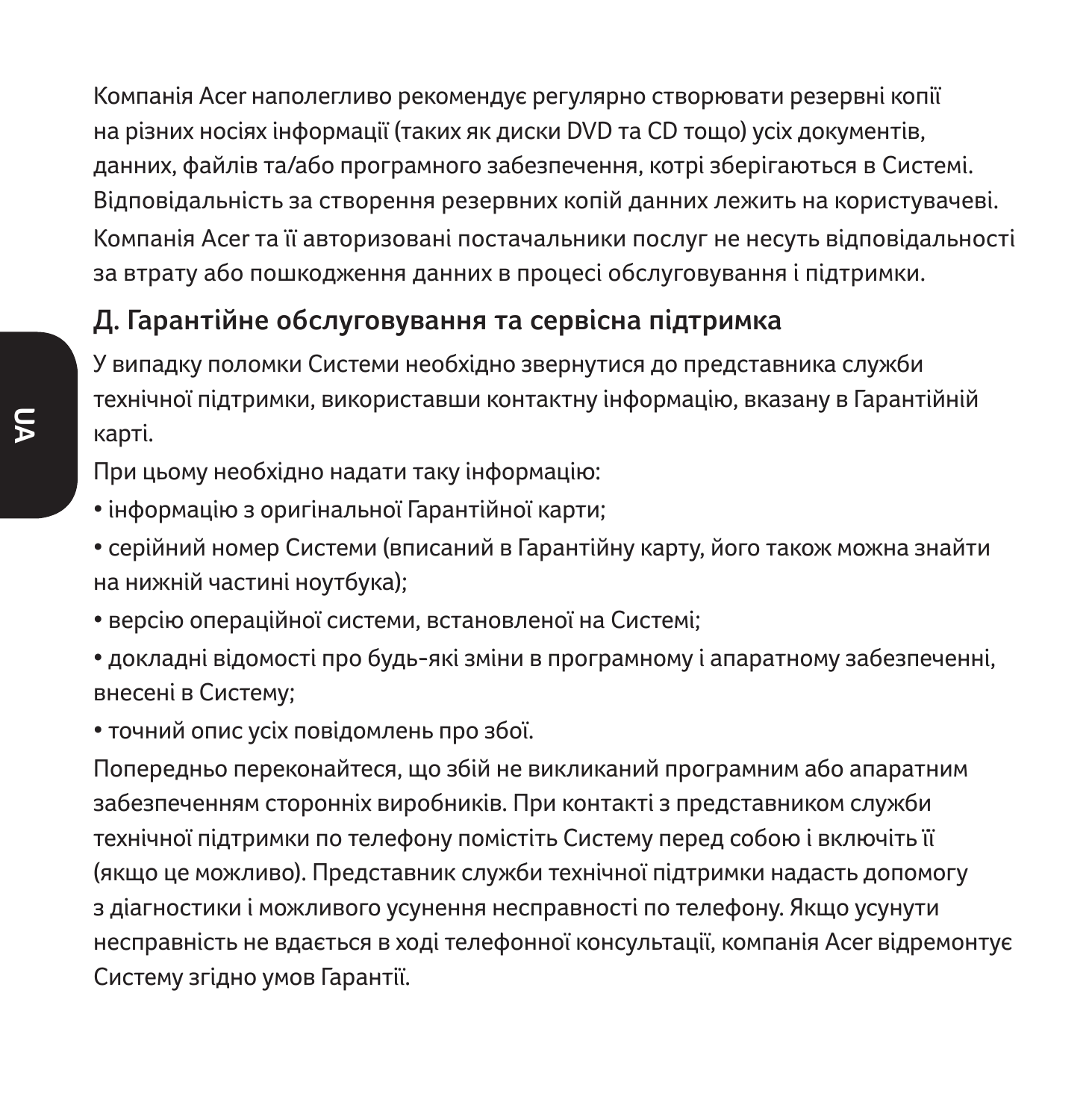Перед будь-яким ремонтом користувачеві необхідно переконатися в наступному:

- чи зроблено резервну копію данних, що зберігаються в Системі;
- чи всі компоненти програмного забезпечення і апаратного обладнання, що надані не компанією Acer, видалені з Системи.

Компанія Acer залишає за собою право брати оплату за деталі та роботу спеціалістів, а також транспортування у випадку, якщо компанія Acer не знайде дефектів або несправностей в Системі, якщо покупець не виконав однієї з умов, наведених в цьому розділі, або якщо дефект з'явився з вини користувача (наприклад, внаслідок недбалого поводження або неналежного використання).

#### **Е. Ремонт в авторизованого постачальника послуг**

Якщо на думку представника служби технічної підтримки для усунення несправності Системи необхідний ремонт в авторизованого постачальника послуг, компанія Acer відремонтує або замінить Систему відповідно до рішення представника служби технічної підтримки за наступних умов:

- в покупця є в наявності оригінальна Гарантійна карта, повністю і правильно заповнена;
- в покупця є в наявності оригінал документу на підтвердження придбання Системи;
- покупець дотримувався усіх процедур, встановлених цією Гарантією;
- покупець видалив усі компоненти програмного забезпечення і апаратного обладнання, надані не компанією Acer;
- за наявності паролю на вхід до BIOS чи операційної системи покупець скасував його або повідомив необхідну інформацію про паролі спеціалістам авторизованого постачальника послуг.
- Представник служби технічної підтримки проконсультує покупця про те, які дії необхідно виконати, щоб отримати обслуговування і технічну підтримку.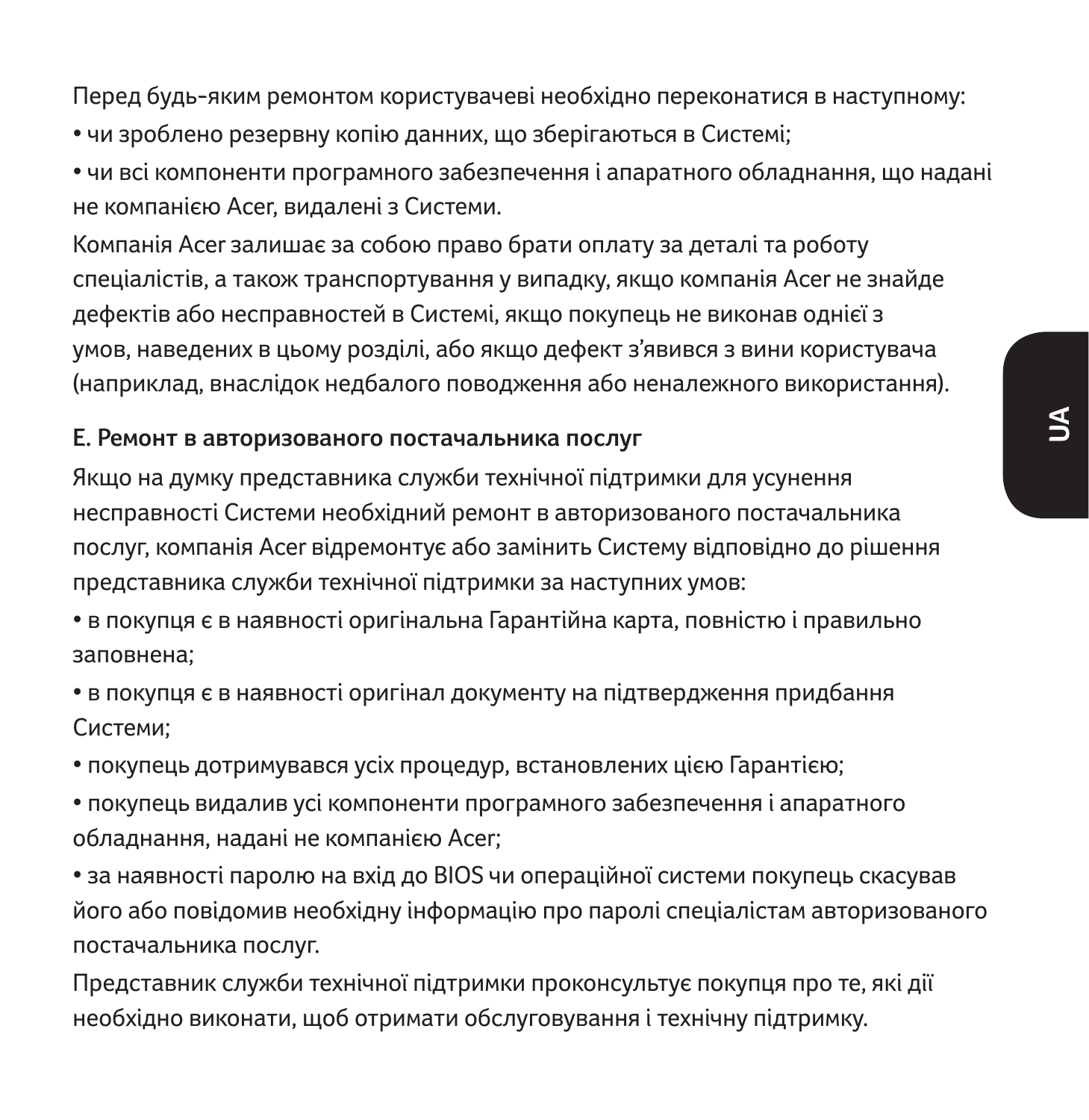Ремонт Системи може вимагати форматування жорсткого диску, що призведе до втрати збережених на ньому данних. Тому необхідно дотримуватися правил, наведених в розділі B вище.

Якщо узгоджені умови роботи служби технічної підтримки передбачають відправку Системи, покупець повинен надійно упакувати Систему в фабричне або аналогічне пакування і вкласти копію документу на підтвердження придбання, інші відповідні документи, а також докладний опис несправностей Системи. Покупець несе відповідальність за якість пакування і безпечне транспортування пристрою. У випадку виникнення пошкоджень, пов'язаних з низькою якістю пакування, з Покупця буде стягнено вартість ремонту.

#### **Ж. Передача гарантії**

У випадку зміни власника Системи ця Гарантія передається разом з Системою. Увага! Новий користувач отримує право користування Гарантією на Систему протягом залишку терміну Гарантії при виконанні таких умов:

• оригінал документа на підтвердження придбання Системи і оригінальна Гарантійна карта повинні знаходитися в нового власника;

• докладні відомості про зміну власника Системи повинні бути відправлені до компанії Acer за адресою, вказаною в Гарантійній карті.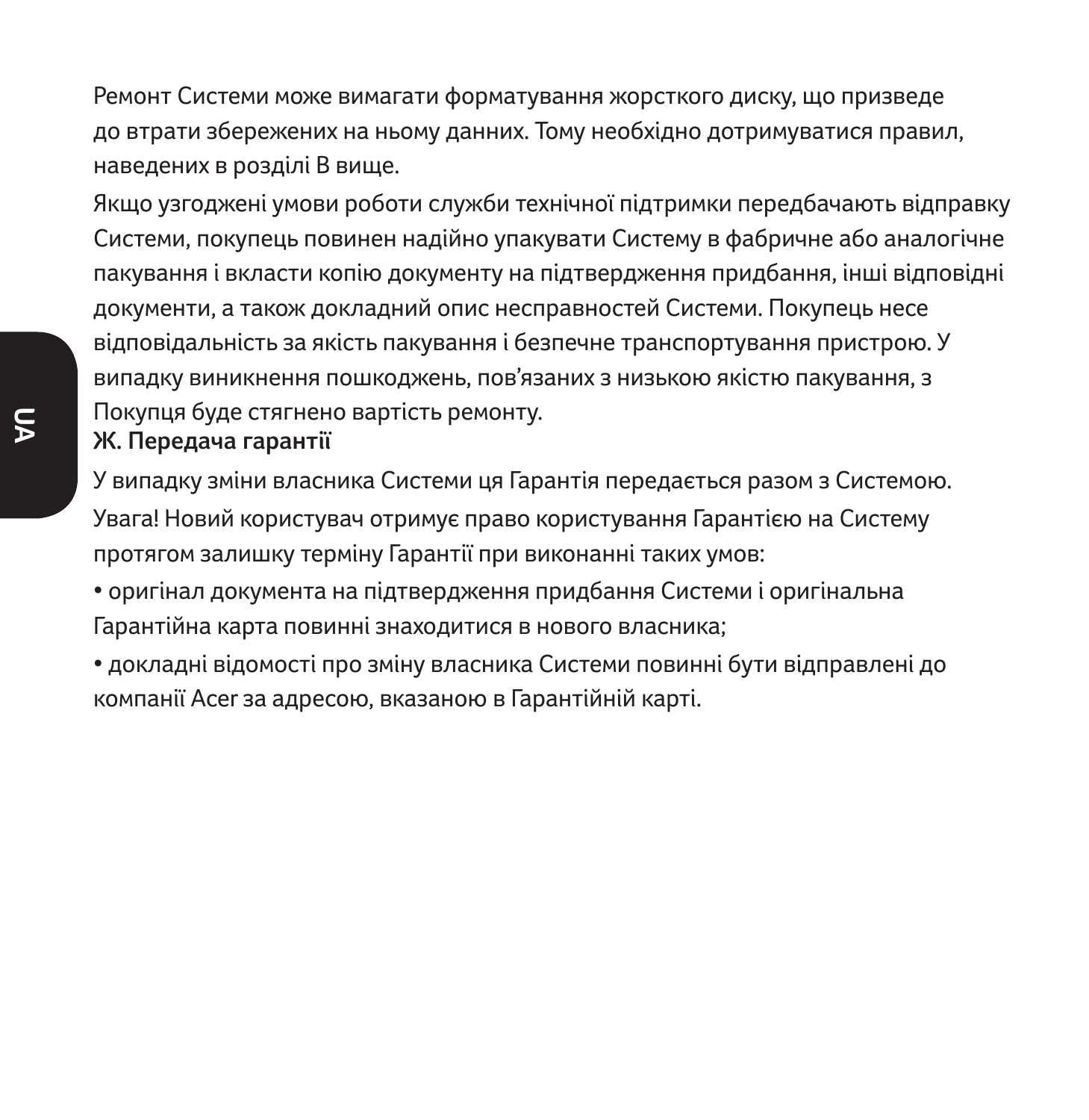## **Гарантия на изделие**

### **1. Объем Гарантии**

1.1 Настоящая гарантия осуществляется компанией ACER и определяет права для пользователей оборудования ACER. Пожалуйста, внимательно прочитайте данный документ, поскольку в случае предъявления претензии в соответствии с данной Гарантией будет подразумеваться, что Вы поняли и приняли ее условия. Независимо от данной Гарантии Вы можете обладать другими, в том числе более широкими правами и средствами защиты в отношении продавца товара в рамках действующего законодательства РФ. Данная Гарантия не ограничивает таких прав.

1.2 В течение гарантийного срока, указанного в Гарантийной карте, приложенной к Вашей Системе (см. «Гарантийная Карта»), Acer гарантирует отсутствие дефектов материалов и/или качества изготовления при нормальном использовании у любого изделия компании Acer, включая оригинальные детали и комплектующие Acer (предлагаемые в качестве «Опций» и/или «Принадлежностей»), установленные в Вашем изделии компанией Acer на момент покупки (далее совместно называемые "Система»), которые предназначены для продажи и были первоначально проданы конечному пользователю на территории России («Территориальная Сфера Действия»). Все дополнительно установленные и/или замененные комплектующие, не согласованные с компанией ACER, не покрываются действием данной гарантии и ответственность по гарантии за них несет организация-продавец или третьи лица, по чьей инициативе такие действия производились.

1.3 Acer не гарантирует бесперебойной или безошибочной работы любого программного обеспечения, предоставленного вместе с Вашей Системой, так же как и соответствия такого программного обеспечения Вашим требованиям

1.4 В качестве меры предосторожности на случай возможных сбоев, частичной или полной утраты информации, необходимо периодически создавать резервные копии данных, хранящихся устройствах хранения информации. Перед передачей любого устройства для проведения гарантийного обслуживания выполните архивирование данных и удалите любую конфиденциальную, частную или личную информацию. Компания Acer не несет ответственности за повреждение или потерю любых программ, данных или съемных носителей информации. Компания Acer не несет ответственности за восстановление или переустановку любых программ или данных, за исключением программного обеспечения, устанавливаемого компанией Acer при производстве данного продукта. Если предустановленное программное обеспечение было полностью или частично утрачено по вине пользователя и он не в состоянии восстановить его самостоятельно, восстановление этого ПО может быть произведено в авторизованном сервисном центре на платной основе.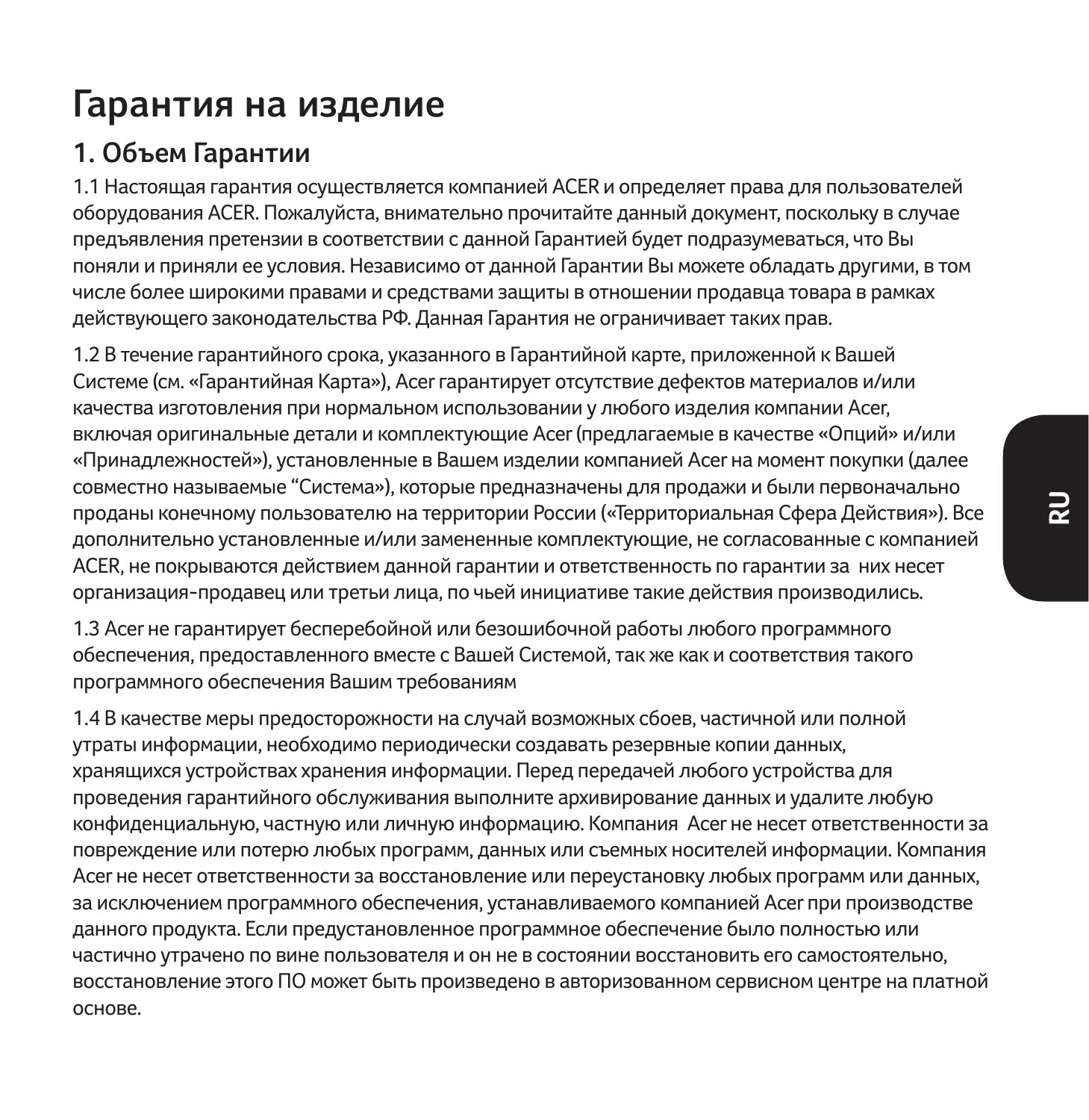1.5 В случае предъявления претензии, согласно условиям данной Гарантии, Acer по своему выбору произведет ремонт, или заменит неисправную Систему, или любую ее часть, подпадающую под действие данной Гарантии, посредством использования новых или производственновосстановленных частей или Систем. В случае если Acer выберет использование производственновосстановленных частей или Систем, то их функциональные характеристики будут соответствовать функциональным характеристикам новых изделий. После замены все неисправные части и Системы, замененные в рамках данной Гарантии, возврату не подлежат. Отдельная гарантия на заменённые детали и комплектующие не устанавливается.

1.6 Изложенные выше положения и условия являются полным и исключительным гарантийным соглашением между компанией Acer и вами в отношении приобретенного оборудования Acer.

#### **2. Исключения и Ограничения**

Данная Гарантия подлежит следующим исключениям и ограничениям:

#### **2.1 Исключения**

Гарантийные обязательства не распространяется на:

2.1.1. любые изделия, не произведенные компанией Acer или для компании Acer, или не предназначенные для продажи или проданные конечному пользователю в стране, находящейся за пределами Территориальной Сферы Действия данной Гарантии, а также в случаях, если серийный номер изделия не читаем, изменен или не соответствует указанному в Гарантийной карте;

2.1.2. любые изделия с механическими повреждениями либо с повреждениями защитных пломб, лент, наклеек и т.п.;

2.1.3. любые изделия, повреждение или неисправность которых возникли вследствие:

2.1.3.1. использования Системы не по назначению, включая без ограничений невыполнение приложенной к Системе Инструкции по эксплуатации, или любого другого неправильного или небрежного обращения в отношении Системы;

2.1.3.2. изменения Системы, включая использование деталей, произведенных и/или не проданных фирмой Acer;

2.1.3.3. ненадлежащей установки изделий как производства ACER, так и сторонних производителей (например, установки плат расширения, дополнительных модулей, карт памяти и т.п. );

2.1.3.4. конфликтов в связи с подключением внешних устройств

2.1.3.5. использования нелицензионного программного обеспечения;

2.1.3.6. воздействия вирусных программ;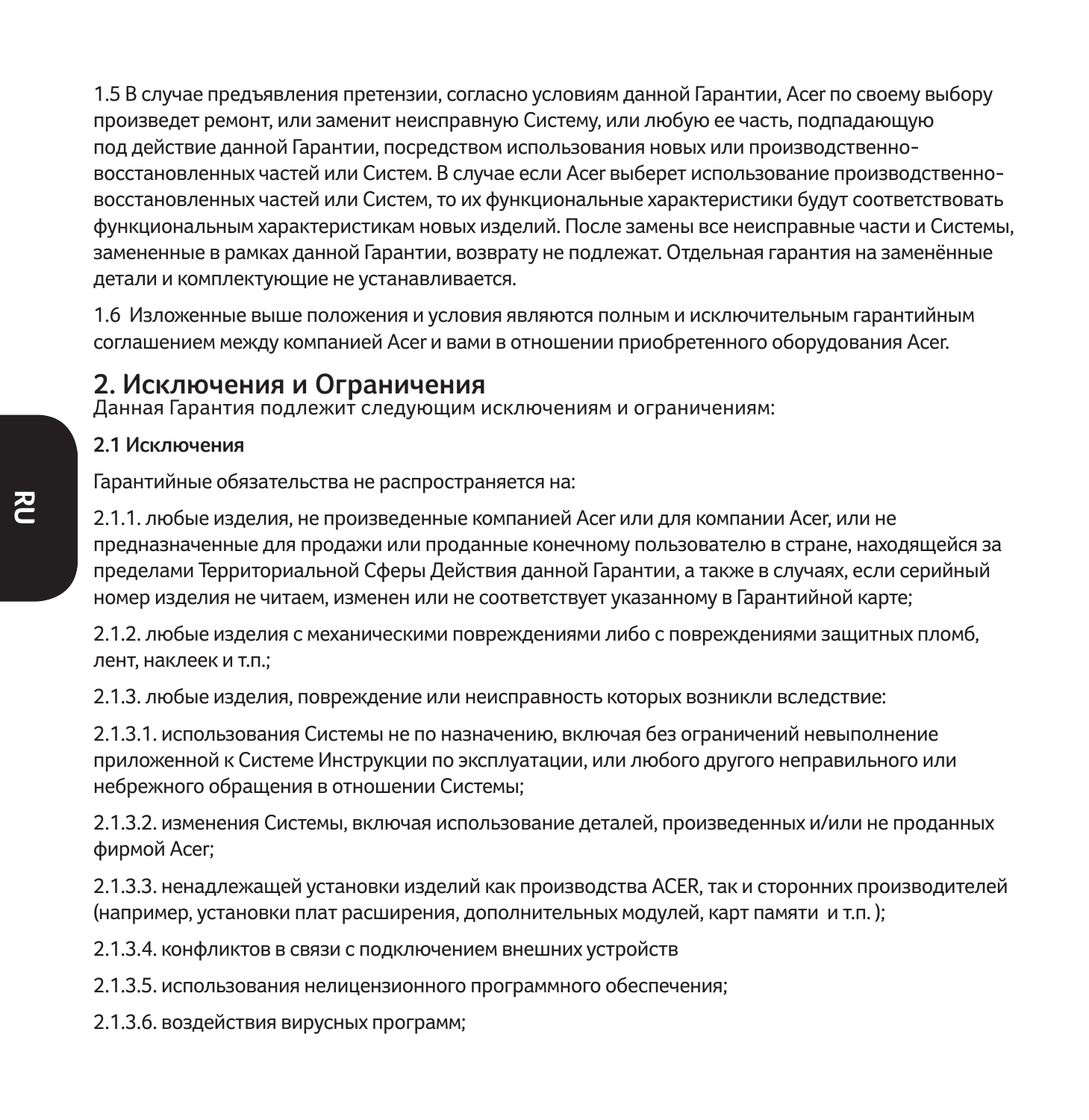2.1.3.7. стихийных бедствий (пожар, наводнение, гроза, землетрясение и т.п.);

2.1.3.8. неправильного подключения в электросеть, эксплуатации при нестабильном напряжении в электросети (отклонение частоты от номинальной более 0,5%, напряжения от номинального более 10%), отсутствия (или выполненного с отклонениями от стандарта) заземления;

2.1.3.9. воздействий или проникновения внутрь изделия насекомых, животных, жидкостей, пыли, табачного дыма и т.п.;

2.1.3.10. естественного износа при эксплуатации;

2.1.3.11. сервисного обслуживания или ремонта, выполненного лицами, не являющимися представителями компании Acer или Авторизированным Поставщиком Услуг Acer;

2.1.3.12. ненадлежащей перевозки или упаковки при возврате Системы компании Acer или Авторизированному Поставщику Услуг Acer;

2.1.3.13. следов умышленного воздействия на устройство с целью причинения повреждения пользователем или другими лицами;

2.1.4. иные случаи нарушения Покупателем установленных правил использования, хранения или транспортировки товара, действий третьих лиц или непреодолимой силы и возникновения при этом непроизводственных недостатков;

2.1.5. потерю или повреждение любых программ, данных или устройств хранения данных со съемным носителем. Вы несете ответственность за сохранность (создание резервных копий) любых программ, данных и/или устройств хранения данных со съемным носителем. Обращаем Ваше внимание на то, что компания Acer может выбрать замену Системы, подлежащей сервисному обслуживанию, на новое или восстановленное (равноценное по качеству) изделие, в результате чего, данные, содержащиеся в Вашей первоначальной Системе, могут стать недоступными для Вас;

2.1.6. расходные материалы, т.е. части, требующие периодической замены в ходе обычной эксплуатации Системы;

2.1.7. незначительные дефекты ЖК-дисплеев, возникающие в Системах, снабженных жидкокристаллической дисплейной технологией. Более подробную информацию см. в разделе *Дополнительная информация (Особые замечания для жидкокристаллических дисплеев )*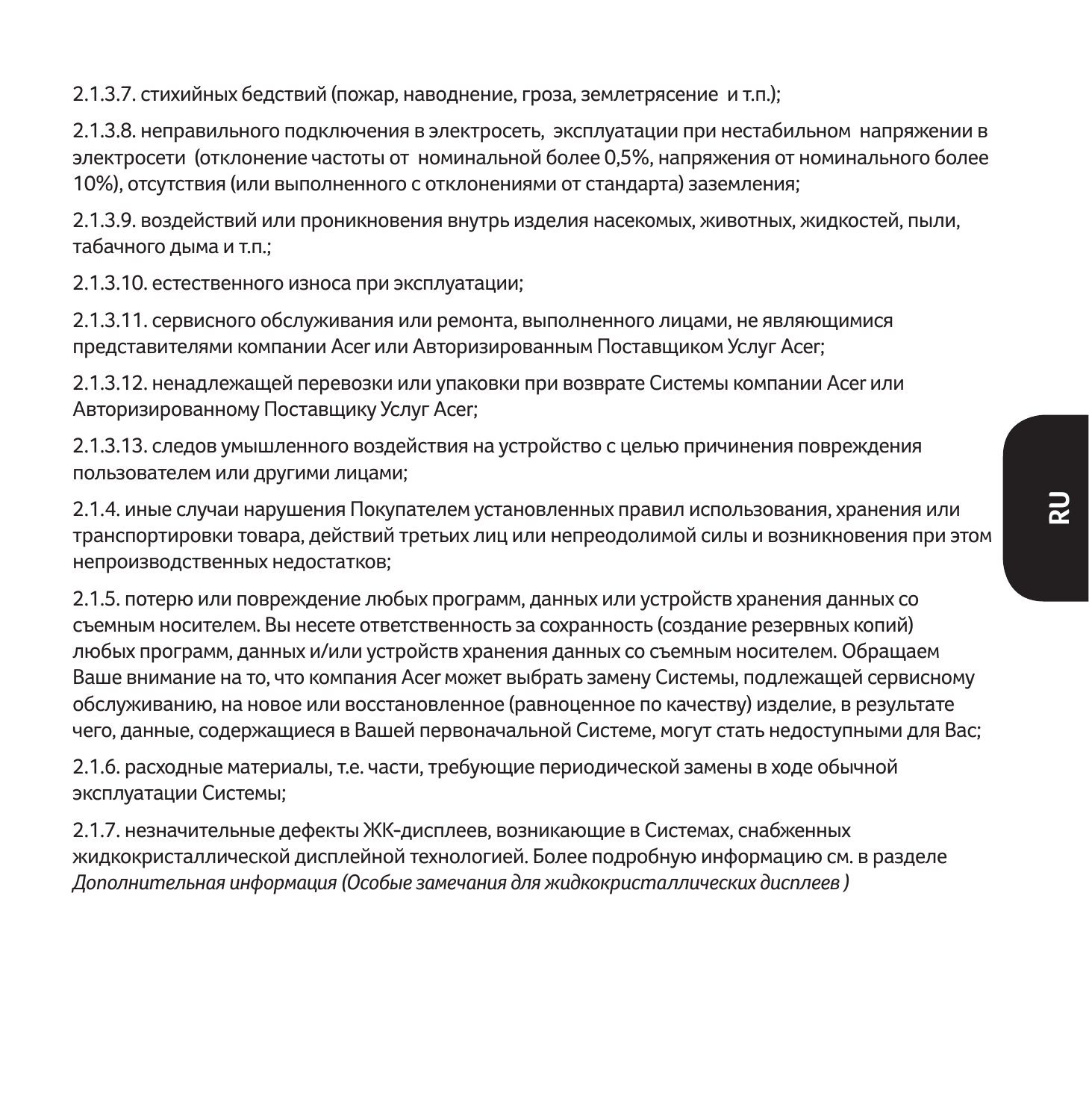#### **2.2 Ограничения**

2.2.1 За исключением гарантийных обязательств, предусмотренных настоящей Гарантией, компания Acer не признает никаких других явно выраженных, подразумеваемых, либо предусмотренных законом гарантий. Любые предполагаемые гарантии, которые могут быть предусмотрены применяющимся правом ограничиваются условиями данной Гарантии. Компания Acer ни в коем случае не несет ответственности за случайные, косвенные убытки, упущенные бизнес, выгоду или утерянные данные, возникшие в связи с использованием или эксплуатацией Системы или любого программного обеспечения, сопровождающего Систему и предоставленного компанией Acer, даже в том случае, если компания Acer была заранее осведомлена о возможности такого ущерба.

2.2.2 Эта гарантия не распространяется на ущерб, причиненный другому оборудованию, находящемуся в конфликте и работающему в сопряжении с данным изделием. Компания Acer не несет ответственности за совместимость своей продукции с изделиями и программными продуктами третьих сторон в части их совместимости, конфигурирования систем и установки драйверов. Компания Acer оставляет за собой право при обращении по гарантии потребовать у пользователя документы, подтверждающие легальность используемого программного обеспечения.

2.2.3 В случае предъявления претензии в соответствии с данной Гарантией будет подразумеваться Ваше согласие с тем, что ремонт и/или замена, в зависимости от обстоятельств, в соответствии с предусмотренными выше условиями гарантийного обеспечения, являются единственным и исключительным средством защиты в отношении компании Acer и/или авторизованных сервисных центров. Данное средство защиты рассматривается в рамках настоящей гарантии как безусловное право потребителя в рамках действующего закона РФ о Защите прав потребителя.

### **3. Получение Гарантийного Обслуживания**

Информацию об авторизованных сервисных центрах Acer на территории РФ можно получить на WEB-сайте http://www.acer.ru в разделе Сервис и Поддержка или в Контактном Центре ACER по тел. (495) 995-5367 (для Московского региона) или 8 (800) 700-2237 (для других регионов РФ). Для письменного запроса, пожалуйста, используйте форму обратной связи через WEB-сайт http://www. acer.ru в разделе Поддержка/Свяжитесь с Acer. Гарантийное обслуживание осуществляется только при наличии документа, подтверждающего покупку и заполненной гарантийной карты с подписью пользователя, печатью и подписью продавца.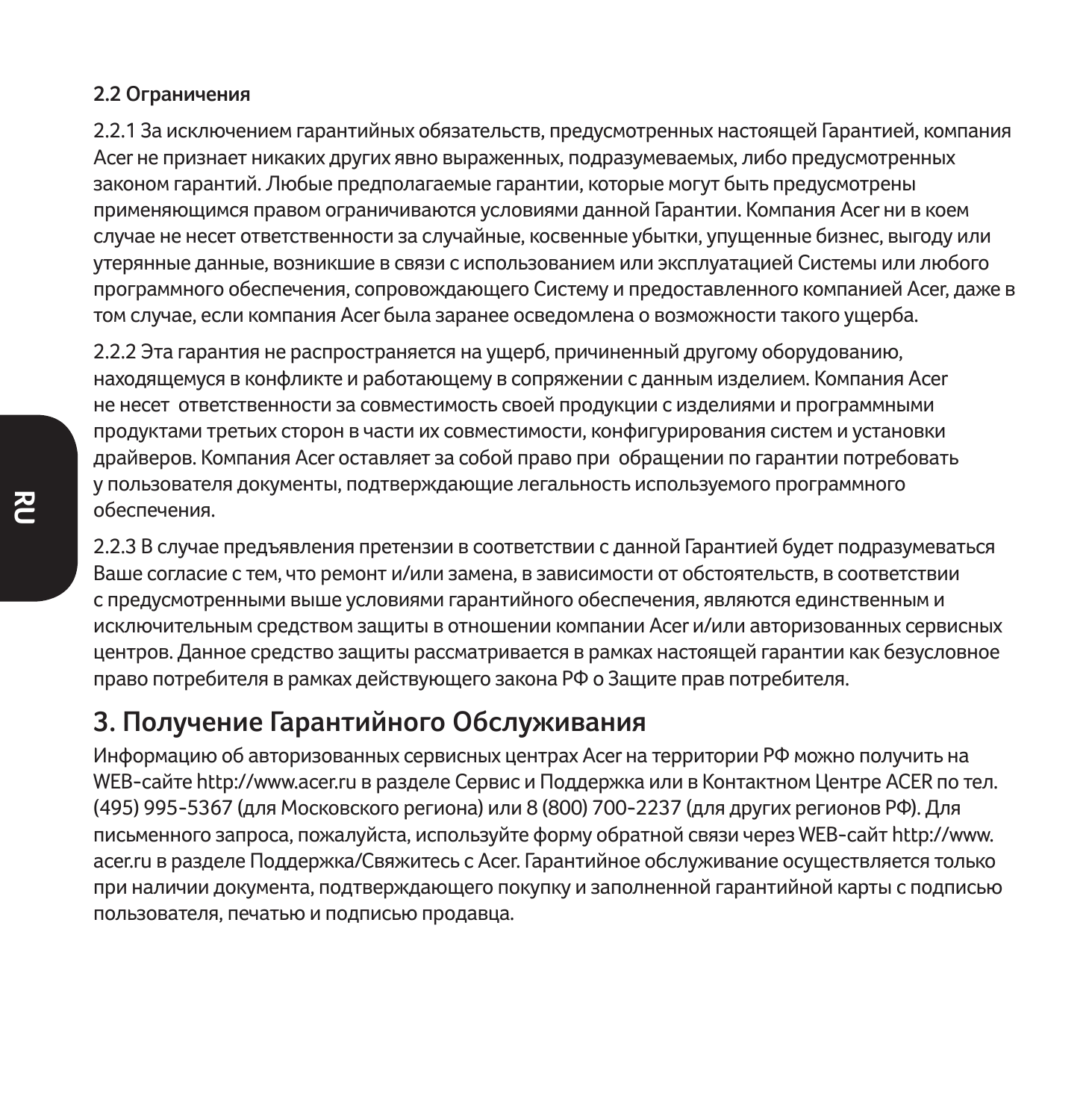#### **Для отметок сервисного обслуживания:**

# **ГАРАНТИЙНАЯ КАРТА**

| ПРОДУКТ                                   | СРОК И ТИП ГАРАНТИИ |
|-------------------------------------------|---------------------|
| Acer Enduro                               | 3 года: Carry-In    |
| Предустановленное программное обеспечение | 180 дней            |

Максимальный срок гарантии, предоставляемой через сеть авторизованных сервисных центров, составляет приведенный выше гарантийный срок со дня продажи и не может превышать срока службы изделия.

Срок службы продукции компании Acer исчисляется со дня производства и составляет :

аккумуляторная батарея – 2 года;

периферийные устройства), входящие в комплект – два года.

Учитывая высокое качество и надежность продукции ACER, фактический срок службы может значительно превышать официально установленный срок службы. Примечание : оригинальные гарантийные обязательства не распространяются на расходные материалы: кабели, шнуры, антенны, переходники, заглушки корпуса и корпусного конструктива.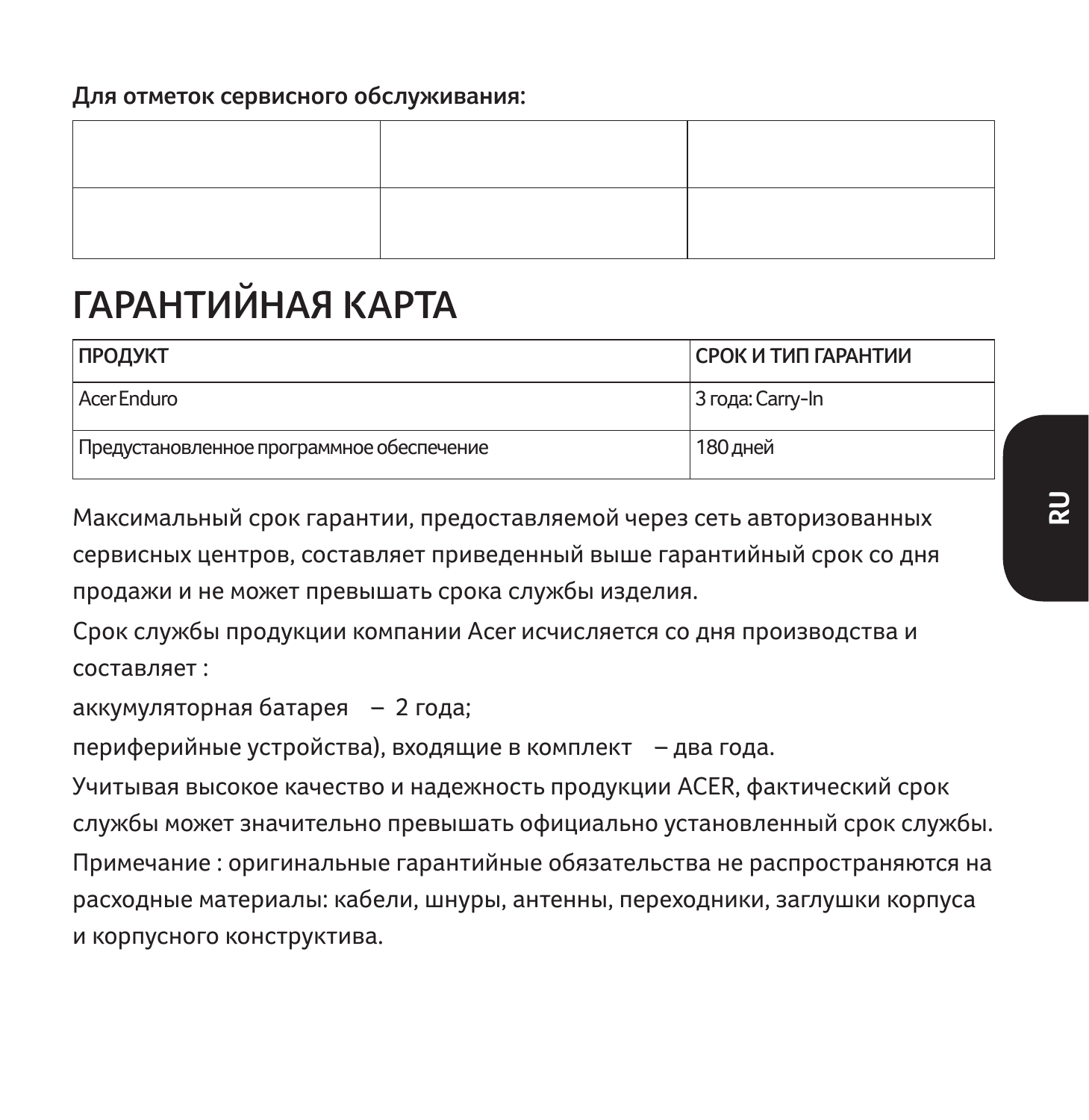| Carry-In                                                 | Обслуживание в Авторизованном Сервисном Центре |  |
|----------------------------------------------------------|------------------------------------------------|--|
| Доставка оборудования в Авторизованный Сервисный Центр и |                                                |  |
|                                                          | обратно осуществляется за счет покупателя.     |  |

Модель Изделия

Серийный номер Изделия

*Настоящим подтверждаю приемлемость гарантийных условий, а также приемку оборудования в работоспособном состоянии и отсутствие на нем внешних дефектов:*

| Подпись до применение при подпись до него в подпись до него в подпись до него в подписа |
|-----------------------------------------------------------------------------------------|
|                                                                                         |
|                                                                                         |
|                                                                                         |
|                                                                                         |
|                                                                                         |

МП

Изготовитель: Acer Inc.(ЭЙСЕР Инк.)

Адрес: 8F, 88, Sec.1, Hsin Tai Wu Rd., Hsichih,Taipei, Hsien 221, Taiwan, R.O.C.

(8Ф,88, Сек.1, Ксин Тай Ву Роуд, Ксичи, Тайбей, Ксиен 221, Тайвань, ЭР. ОУ.СИ.)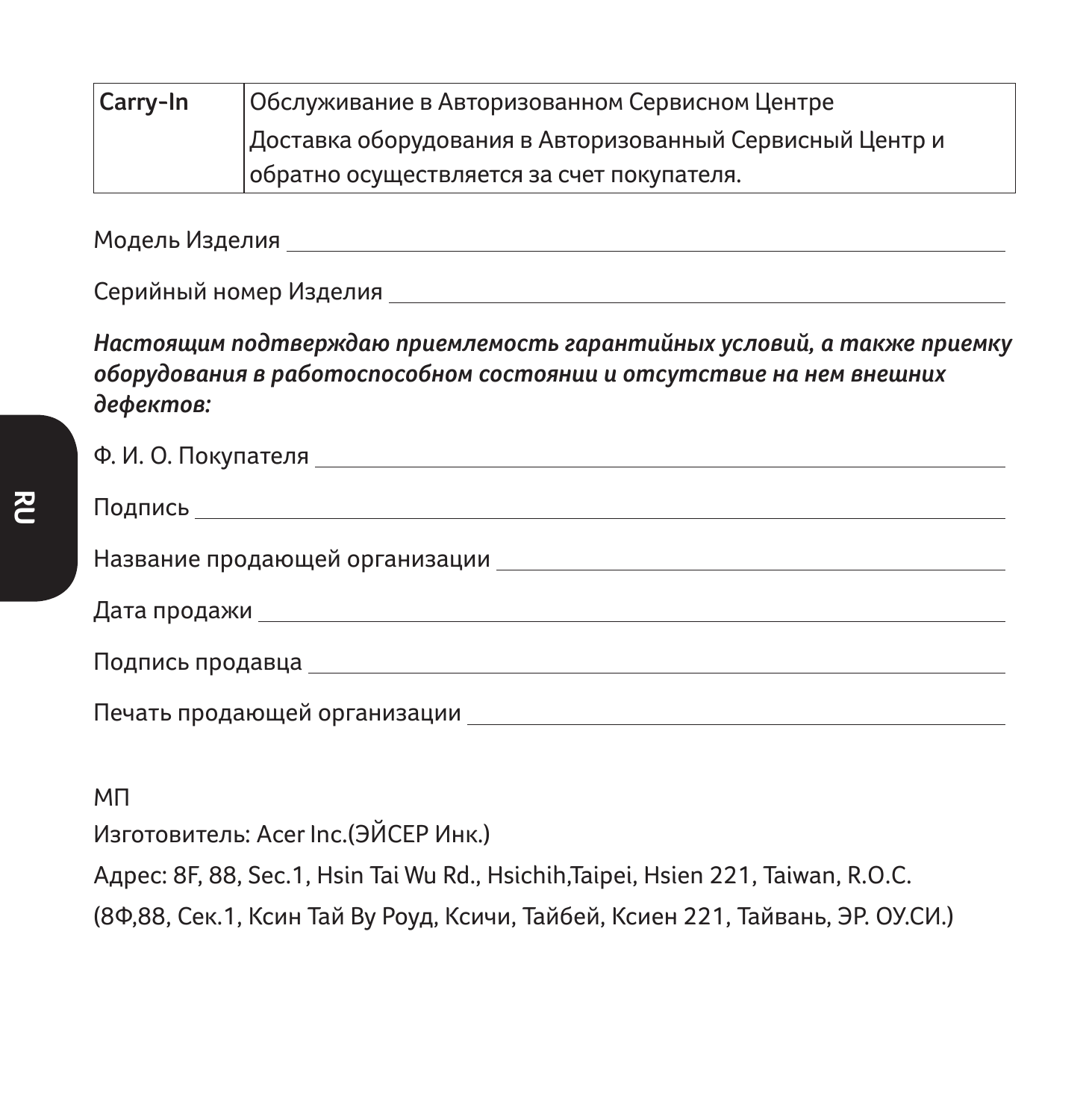**Контактная информация:**

| Для Московского<br><b>Грегиона</b> | 17 495 995-5367  | www.acer.ru | http://acer-ru.custhelp.<br>com/app/ask |
|------------------------------------|------------------|-------------|-----------------------------------------|
| Для других<br>регионов РФ          | 8 (800) 700-2237 | www.acer.ru | http://acer-ru.custhelp.<br>com/app/ask |

# **Внимание !**

## **В комплекте нет дистрибутивов операционной системы на оптических носителях !**

Предполагается использование системы восстановления методом Disk-to-Disk. Также при первом включении система предлагает Вам самостоятельно записать образ системы на внешний носитель для последующего восстановления при необходимости. Образ системы можно создать и позднее с помощью предустановленной утилиты eRecovery.

#### **Замечание :**

При изменении информационной структуры жесткого диска (установка новой операционной системы, изменение логической структуры, и т.п.) перестает работать функция восстановления методом Disk-to-Disk,

также может перестать работать утилита eRecovery.

Для получения более подробной информации по созданию образа системы и работе утилиты eRecovery пожалуйста внимательно прочитайте Руководство пользователя (Руководство пользователя в электронном виде находится на жестком диске Вашего компьютера) или обращайтесь в Контактный Центр ACER по тел. (495) 995-5367 (для Московского региона) или 8 (800) 700-2237 (для других регионов РФ).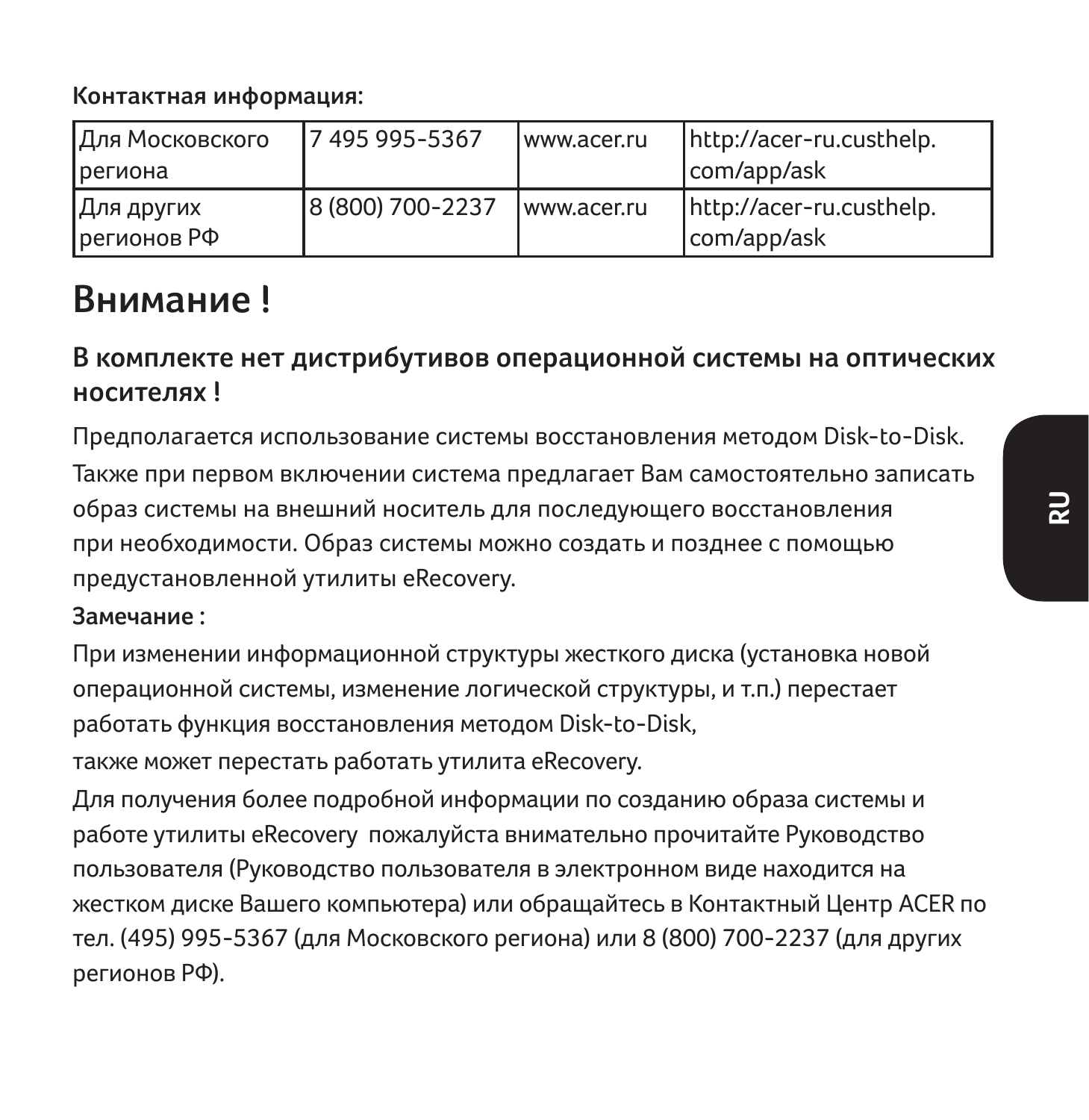Если по вине пользователя произошли порча или удаление предустановленного программного обеспечения, возможно его восстановление в авторизованном сервисном центре на платной основе, при этом все личные данные и установленные пользователем программы будут утрачены.

На современных моделях компьютеров ACER поддержка устаревших операционных систем семейства Microsoft Windows не осуществляется (или осуществляется в ограниченном объеме).

**Техническая поддержка распространяется только на предустановленные операционные системы и ПО Acer.**

#### **Дополнительная информация**

#### *А. Особые замечания для жидкокристаллических дисплеев («ЖКД»).*

Изображение на ЖКД состоит из пикселей. Пиксель представляет собой комбинацию

трех субпикселей (красного, зеленого и синего), которая дает в итоге определенный цвет. На каждом ЖКД имеются миллионы таких субпикселей. Появление «битых» пикселей на ЖКД может быть вызвано потемнением, постоянным свечением или миганием целых пикселей или отдельных субпикселей.

ЖК-дисплей не подлежит гарантийному ремонту, если он будет соответствовать следующим критериям:

общее количество неисправных пикселей : не более 4 (включительно) на миллион и далее, при условии, что площадь ЖК экрана разделена на девять (9) равных прямоугольных частей, в центральной части дисплея не должно иметься более одного дефектного пикселя.

Все ЖКД планшетных компьютеров ACER сертифицированы согласно стандарта ISO 13406-2 и соответствуют 2-му классу продуктов по допустимости наличия неисправных пикселей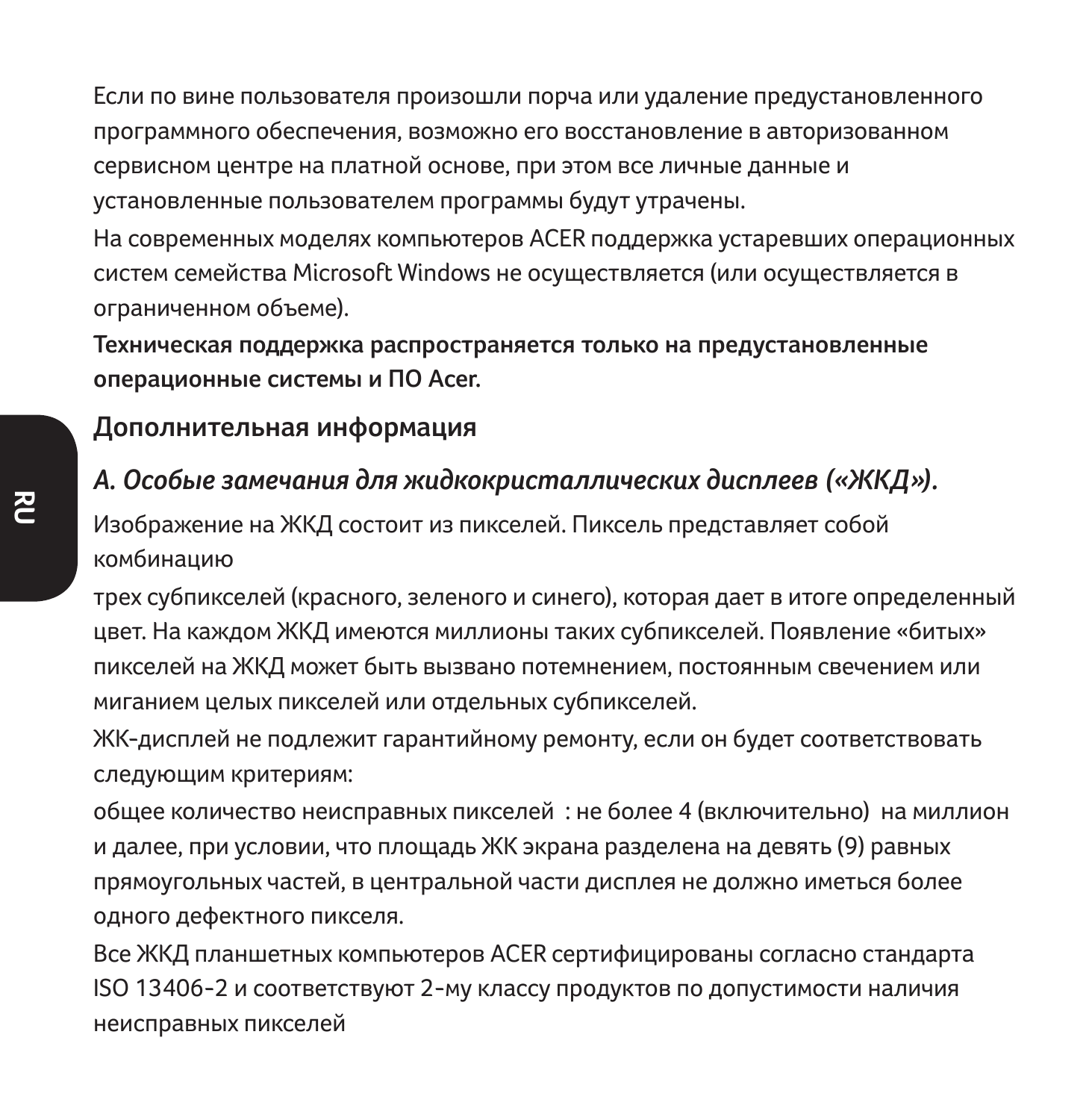### *Б. Специальные примечания по аккумуляторам*

Любое время заряда или работы аккумулятора является приблизительным и соответствует примерным временным рамкам, которые могут изменяться в зависимости от условий работы Покупателя.

# *В. Замечания по поводу подключения периферийных устройств.*

В целях безопасности и сохранения работоспособности перед подключением любых внешних устройств к компьютеру необходимо выключить и отсоединить от электрической сети как компьютер, так и подключаемое устройство. Исключение может составлять подключение USB или FireWare (IEEE 1394) устройств, не требующих дополнительного питания (флешки, клавиатуры, мыши и т.п.).

## *Г. Необходимость резервного копирования данных.*

Ремонт Системы может потребовать форматирования жесткого диска, что приведет к потере хранящихся на нем данных.

Компания ACER настоятельно рекомендует регулярно создавать резервные копии на различных носителях информации (DVD- и компакт-диски и т. д.) всех документов, данных, файлов и/или программного обеспечения, хранящихся на Системе. Ответственность за создание резервных копий данных, хранящихся на Системе, лежит на Покупателе.

Компания ACER и ее авторизованные поставщики услуг не несут ответственности за потерю или повреждение данных в процессе обслуживания и поддержки.

# *Д. Гарантийное обслуживание и техническая поддержка*

В случае поломки Системы надо обратиться к представителю службы технической поддержки, используя контактную информацию, указанную в Гарантийной карте. При этом необходимо предоставить следующую информацию:

• информацию с оригинальной Гарантийной карты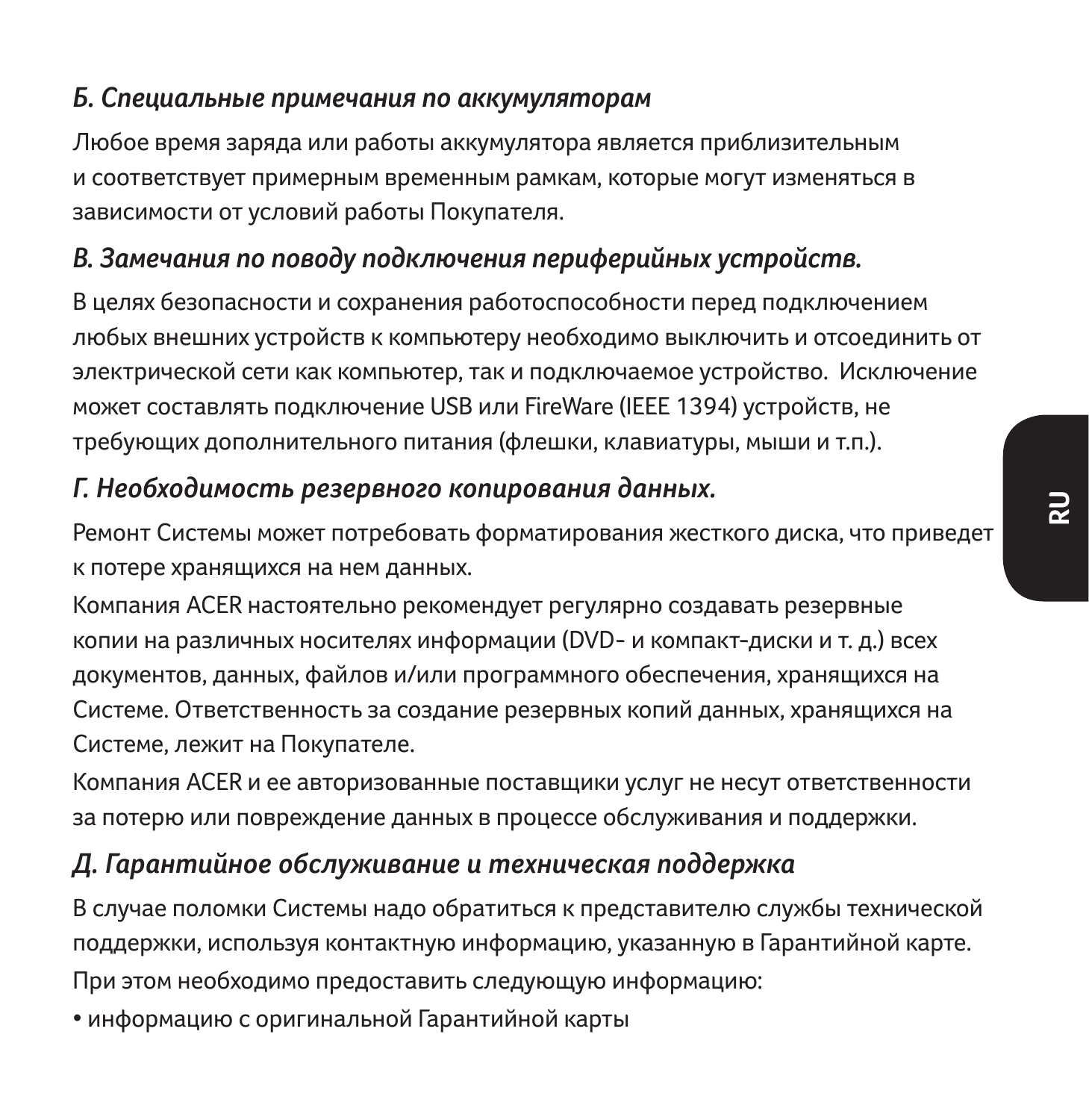- Серийный номер Системы (вписан в Гарантийную карту; также его можно найти на нижней части ноутбука). Серийный номер содержит 22 знака. Данный серийный номер важен для предоставления необходимого обслуживания и ДОЛЖЕН указываться при всех контактах с персоналом компании ACER.
- Версию операционной системы, установленной на Системе.
- Подробные сведения о любых изменениях в программном и аппаратном обеспечении, внесенных в Систему.
- Убедиться, что неполадка не вызвана программным или аппаратным обеспечением сторонних производителей.
- Точное описание всех сообщений о сбоях.
- При контакте по телефону поместите Систему перед собой и включите ее (если это возможно).

Представитель Центра обслуживания клиентов окажет услуги и поддержку по диагностике и возможному устранению неисправности по телефону. Если неполадку нельзя устранить в результате телефонной консультации, компания ACER отремонтирует Систему согласно уровню его обслуживания.

Перед любым ремонтом Покупателю следует убедиться в следующем.

- Сделана ли резервная копия данных, хранящихся на Системе.
- Все ли компоненты программного обеспечения и оборудования, поставляемые не компанией ACER, удалены с Системы.

Компания ACER оставляет за собой право взимать оплату за детали и труд специалистов, а также транспортировку в случае, если компания ACER не обнаружит брака или неполадок в Системе, если Покупатель не выполнил одно из условий, приведенных в данном разделе, или если брак появился по вине Покупателя (например, вследствие небрежного обращения или ненадлежащего использования).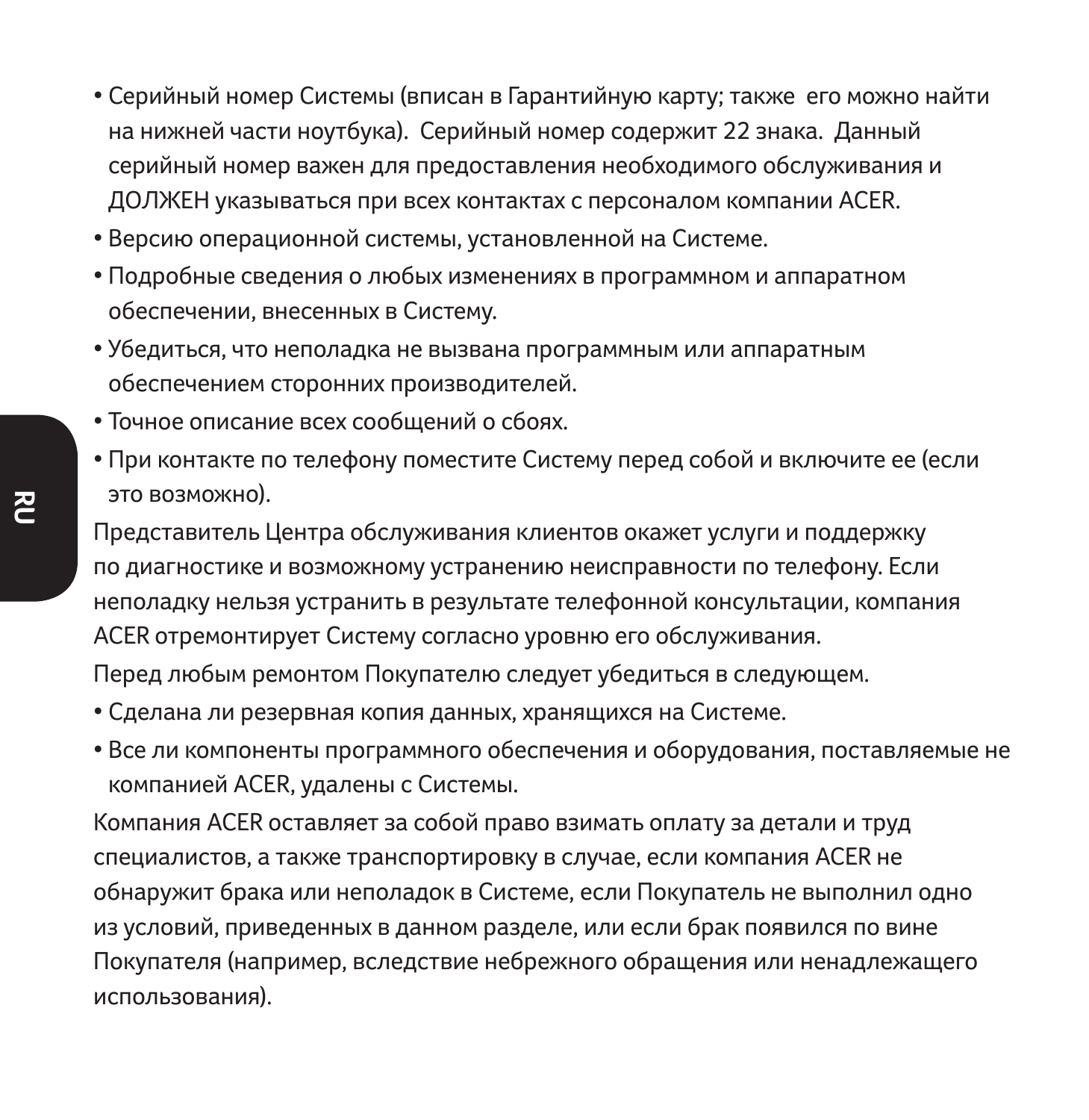#### *Е. Ремонт у авторизованного поставщика услуг*

Если по мнению представителя Центра обслуживания клиентов для устранения неисправности Системы необходим ремонт у авторизованного поставщика услуг, компания ACER отремонтирует или заменит Систему в соответствии с решением представителя Центра обслуживания клиентов ПРИ СЛЕДУЮЩИХ УСЛОВИЯХ :

- У Покупателя имеется в наличии оригинальная Гарантийная карта, полностью и правильно заполненная.
- У Покупателя имеется в наличии оригинал документа, подтверждающего покупку Системы.
- Покупатель соблюдал все процедуры, установленные в данной Гарантии.
- Покупатель удалил все компоненты программного обеспечения и оборудования, поставляемые не компанией ACER.
- При наличии пароля на вход в BIOS или в систему Покупатель удалил его или сообщил необходимую информацию о паролях специалистам авторизованного поставщика услуг.

Представитель службы технической поддержки проконсультирует Покупателя о том, какие действия необходимо выполнить, чтобы получить обслуживание и поддержку.

Ремонт Системы может потребовать форматирования жесткого диска, что приведет к потере хранящихся на нем данных. Поэтому необходимо соблюдать правила, приведенные в разделе В. выше.

Если оговоренные условия работы службы технической поддержки подразумевают отправку Системы, Покупатель должен надежно упаковать Систему в фабричную или аналогичную упаковку и вложить копию документа, подтверждающего покупку, и другие соответствующие документы, а также подробное описание неполадок Системы. Покупатель несет ответственность за качество упаковки и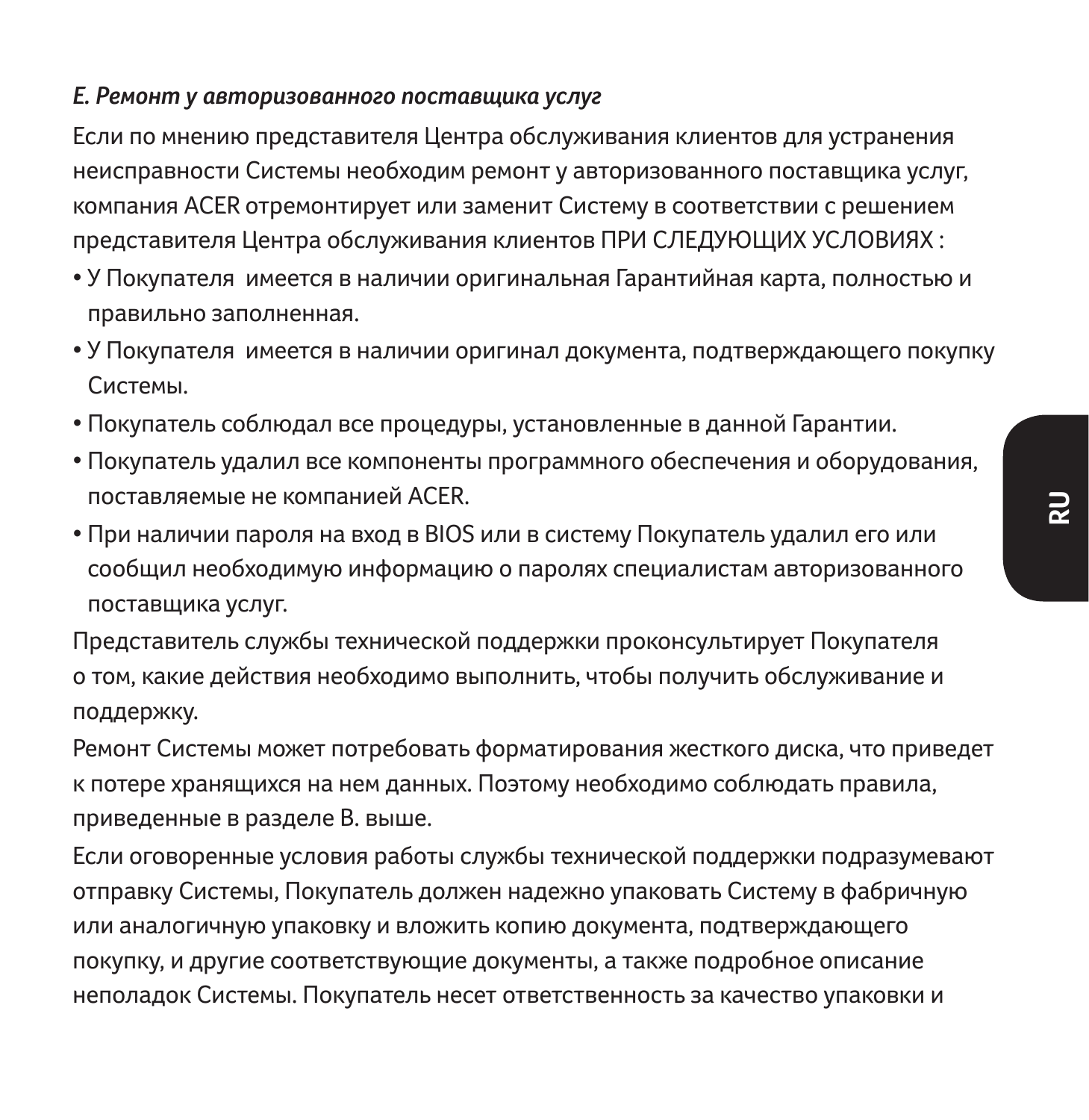безопасность устройства. В случае повреждений, связанных с низким качеством упаковки, с Покупателя будет взыскана стоимость ремонта.

#### *Ж. Передача гарантии*

В случае смены собственника Системы данная Гарантия передается вместе с Системой.

Внимание.

Новый пользователь получает право использования Гарантии в течение оставшегося

Гарантийного срока на Систему при выполнении двух условий:

- Оригинал документа, подтверждающего покупку Системы, и оригинальная Гарантийная карта должны находиться у нового пользователя.
- Подробные сведения о смене собственника Системы должны быть отправлены в компанию ACER по адресу, указанному в Гарантийной карте.

**Программа возврата стоимости операционной системы семейства MS Windows при отказе покупателя от ее использования**

начало действия программы: 22 октября 2009 года

OOO «Acer маркетинг сервисиз» информирует о Программе возврата стоимости неиспользованной операционной системы семейства MS Windows (далее – «ОС Windows»), предустановленной на продуктах производства Acer Incorporated и Packard Bell B.V. (далее – «Продукт»).

Программа распространяется только на Продукты, предназначенные для реализации на территории России и приобретенные через авторизованные каналы продаж в России.

После проведения процедуры возврата стоимости неиспользованной операционной системы Вы лишаетесь какой-либо бесплатной технической поддержки в авторизованных сервисных центрах и call-центре Acer, связанной с ОС Windows.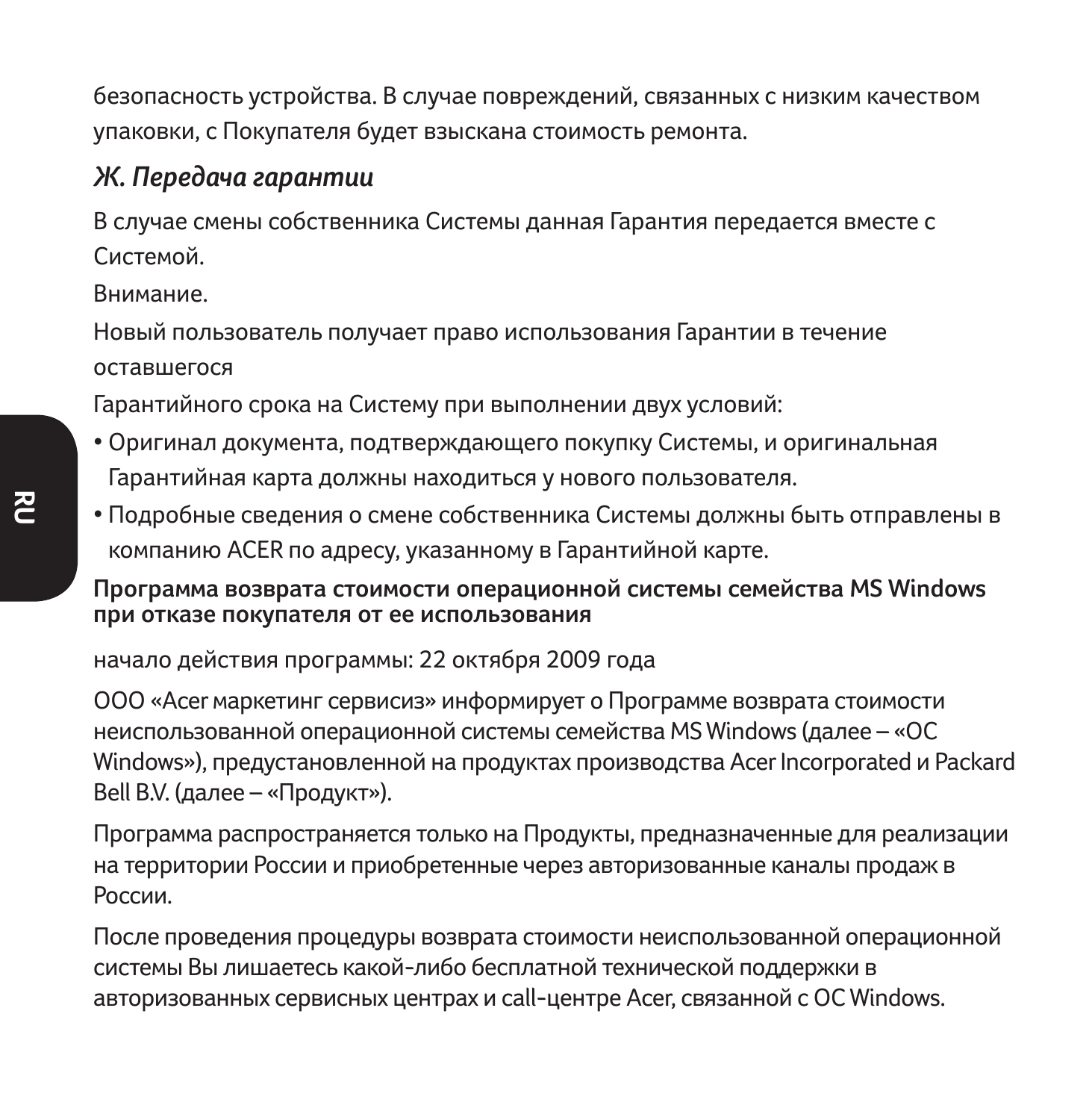Подробную информацию можно посмотреть на WEB-сайте : http://www.acer.ru

Данная программа, включая ее отдельные элементы, может быть изменена или приостановлена компанией OOO «Acer маркетинг сервисиз» без предварительного уведомления.